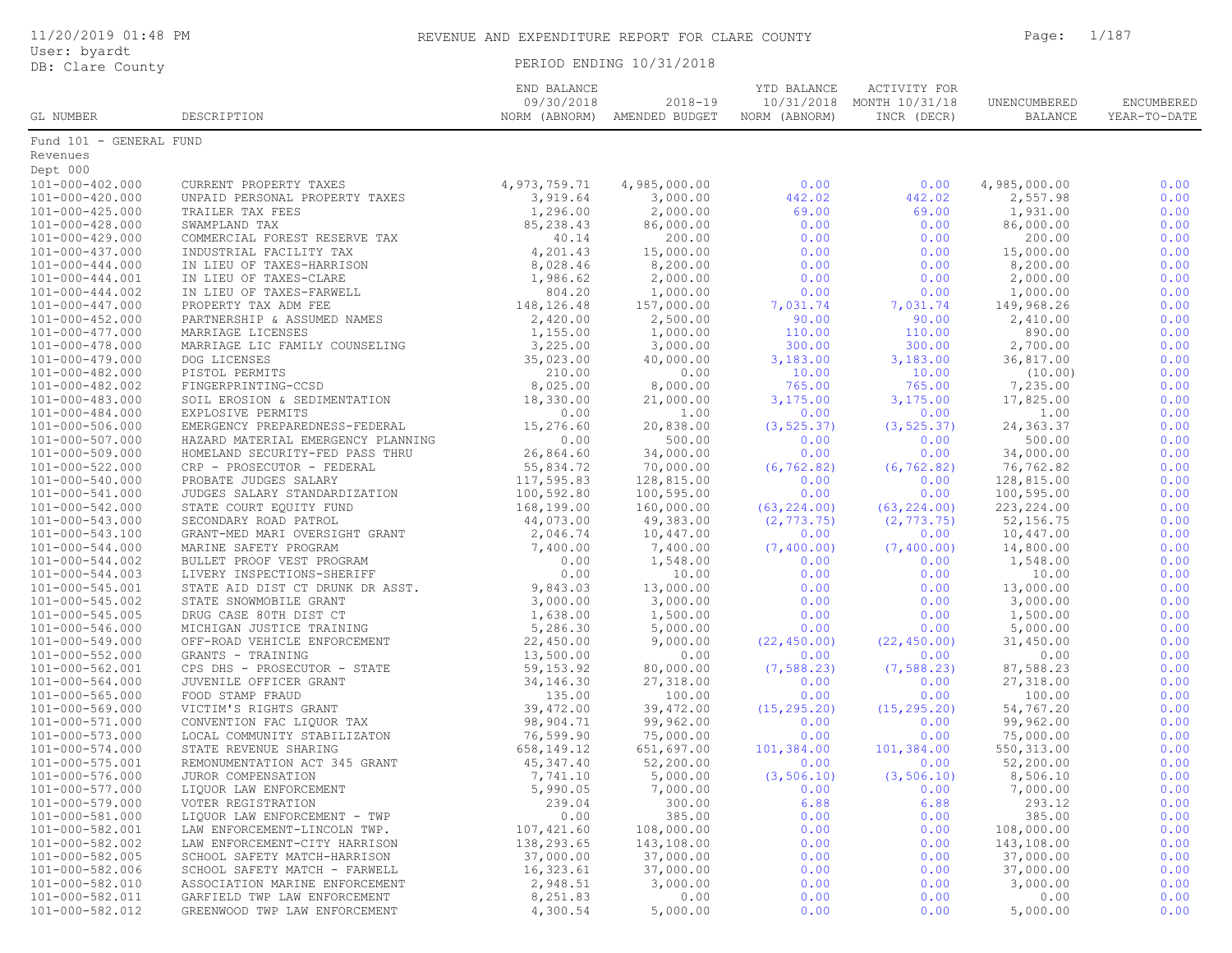|  | 11/20/2019 01:48 PM |  |
|--|---------------------|--|
|  |                     |  |

## PERIOD ENDING 10/31/2018

|                                          |                                | END BALANCE   |                | YTD BALANCE<br>ACTIVITY FOR |                |              |              |  |
|------------------------------------------|--------------------------------|---------------|----------------|-----------------------------|----------------|--------------|--------------|--|
|                                          |                                | 09/30/2018    | $2018 - 19$    | 10/31/2018                  | MONTH 10/31/18 | UNENCUMBERED | ENCUMBERED   |  |
| GL NUMBER                                | DESCRIPTION                    | NORM (ABNORM) | AMENDED BUDGET | NORM (ABNORM)               | INCR (DECR)    | BALANCE      | YEAR-TO-DATE |  |
| Fund 101 - GENERAL FUND                  |                                |               |                |                             |                |              |              |  |
| Revenues                                 |                                |               |                |                             |                |              |              |  |
| 101-000-582.201                          | WEIGHMASTER CONTRACT           | 17,456.39     | 15,000.00      | 0.00                        | 0.00           | 15,000.00    | 0.00         |  |
| 101-000-601.131                          | CIRCUIT COURT COSTS            | 158,951.93    | 130,000.00     | 20,074.88                   | 20,074.88      | 109,925.12   | 0.00         |  |
| 101-000-601.136                          | DISTRICT COURT COSTS           | 325, 494.41   | 330,000.00     | 25,486.16                   | 25,486.16      | 304, 513.84  | 0.00         |  |
| 101-000-606.000                          | INMATE-WORK RELEASE            | 4,390.00      | 2,000.00       | 0.00                        | 0.00           | 2,000.00     | 0.00         |  |
| 101-000-607.131                          | CIRCUIT COURT DNA              | 41.23         | 100.00         | 0.00                        | 0.00           | 100.00       | 0.00         |  |
| 101-000-607.132                          | DNA-CIRCUIT COURT 2015         | 264.80        | 200.00         | 30.00                       | 30.00          | 170.00       | 0.00         |  |
| 101-000-607.301                          | CCSD-AUTO STORAGE FEES         | 1,542.00      | 1,500.00       | 0.00                        | 0.00           | 1,500.00     | 0.00         |  |
| 101-000-607.302                          | CCSD-AUTO TOWING FEES          | 2,017.00      | 1,500.00       | 0.00                        | 0.00           | 1,500.00     | 0.00         |  |
| 101-000-608.131                          | CIRCUIT COURT SERVICES         | 10,869.00     | 12,000.00      | 902.00                      | 902.00         | 11,098.00    | 0.00         |  |
| 101-000-608.136                          | DISTRICT COURT SERVICES        | 0.00          | 400.00         | 0.00                        | 0.00           | 400.00       | 0.00         |  |
| 101-000-608.147                          | PUBLIC GUARDIAN SERVICES       | 13,540.00     | 14,000.00      | 0.00                        | 0.00           | 14,000.00    | 0.00         |  |
| 101-000-608.148                          | PROBATE COURT SERVICES         | 25,773.98     | 31,000.00      | 1,685.93                    | 1,685.93       | 29, 314.07   | 0.00         |  |
| 101-000-608.172                          | ADMINISTRATOR-SERVICES         | 3,630.51      | 0.00           | 0.00                        | 0.00           | 0.00         | 0.00         |  |
| 101-000-608.202                          | PR/ACCTG SERVICES              | 140.00        | 0.00           | 0.00                        | 0.00           | 0.00         | 0.00         |  |
|                                          |                                | 61,402.66     | 60,000.00      | 6,999.89                    | 6,999.89       | 53,000.11    | 0.00         |  |
| 101-000-608.215<br>$101 - 000 - 608.225$ | CLERK SERVICES                 |               |                |                             | 92.90          |              | 0.00         |  |
|                                          | EQUALIZATION-NON-GOVERNMENT    | 11,788.84     | 20,000.00      | 92.90                       |                | 19,907.10    |              |  |
| 101-000-608.226                          | EQUALIZATION-LOCAL UNITS       | 50,462.07     | 55,000.00      | 0.00                        | 0.00           | 55,000.00    | 0.00         |  |
| $101 - 000 - 608.229$                    | PROSECUTOR SERVICES            | 541.93        | 5,000.00       | 12.60                       | 12.60          | 4,987.40     | 0.00         |  |
| $101 - 000 - 608.236$                    | REGISTER OF DEEDS SERVICES     | 1,958.00      | 2,500.00       | 106.00                      | 106.00         | 2,394.00     | 0.00         |  |
| $101 - 000 - 608.253$                    | TREASURER SERVICES             | 20,720.70     | 20,000.00      | 1,275.00                    | 1,275.00       | 18,725.00    | 0.00         |  |
| 101-000-608.259                          | COMPUTER SERVICES              | 1,831.85      | 5,000.00       | 0.00                        | 0.00           | 5,000.00     | 0.00         |  |
| 101-000-608.301                          | SHERIFF SERVICES               | 13,092.48     | 20,000.00      | 1,115.34                    | 1,115.34       | 18,884.66    | 0.00         |  |
| 101-000-608.302                          | PRELIMINARY BREATH TEST FEES   | 830.00        | 700.00         | 30.00                       | 30.00          | 670.00       | 0.00         |  |
| 101-000-608.304                          | NOTARY FEE                     | 1,060.00      | 1,000.00       | 110.00                      | 110.00         | 890.00       | 0.00         |  |
| 101-000-608.305                          | DNA-CCSD 2015                  | 692.01        | 0.00           | 75.00                       | 75.00          | (75.00)      | 0.00         |  |
| $101 - 000 - 608.430$                    | ANIMAL CONTROL SERVICES        | 9,448.00      | 10,000.00      | 590.00                      | 590.00         | 9,410.00     | 0.00         |  |
| $101 - 000 - 608.648$                    | MEDICAL EXAMINER SERVICES      | 10,803.00     | 11,000.00      | 1,250.00                    | 1,250.00       | 9,750.00     | 0.00         |  |
| $101 - 000 - 608.682$                    | VETERANS SERVICES              | 5,000.00      | 25,000.00      | 0.00                        | 0.00           | 25,000.00    | 0.00         |  |
| 101-000-608.751                          | PARKS & REC SERVICES           | 419.50        | 400.00         | 0.50                        | 0.50           | 399.50       | 0.00         |  |
| 101-000-608.801                          | DRAIN SERVICES                 | 3,590.80      | 3,000.00       | 10.00                       | 10.00          | 2,990.00     | 0.00         |  |
| 101-000-609.136                          | DISTRICT COURT ATTORNEY FEES   | 61,688.53     | 78,000.00      | 4,706.60                    | 4,706.60       | 73,293.40    | 0.00         |  |
| 101-000-609.148                          | PROBATE COURT ATTORNEY FEES    | 2,890.00      | 2,500.00       | 140.00                      | 140.00         | 2,360.00     | 0.00         |  |
| 101-000-610.000                          | REG OF DEEDS RECORDING FEES    | 207,957.63    | 220,000.00     | 19,602.50                   | 19,602.50      | 200,397.50   | 0.00         |  |
| 101-000-611.000                          | REG DEED-REMONUMENTATION FEES  | 456.00        | 450.00         | 0.00                        | 0.00           | 450.00       | 0.00         |  |
| 101-000-612.000                          | REAL ESTATE TRANSFER TAX       | 112,335.85    | 100,000.00     | 14, 132. 25                 | 14, 132. 25    | 85,867.75    | 0.00         |  |
| 101-000-613.000                          | PROBATE CT 25% CCF COLLECTIONS | 15.00         | 800.00         | 0.00                        | 0.00           | 800.00       | 0.00         |  |
| 101-000-614.000                          | ABSTRACT DEPT MAILING FEES     | 68.01         | 100.00         | 3.57                        | 3.57           | 96.43        | 0.00         |  |
| 101-000-615.000                          | USE OF TRACT INDEX FEES        | 50,535.00     | 60,000.00      | 2,400.00                    | 2,400.00       | 57,600.00    | 0.00         |  |
| 101-000-616.000                          | REG/DEEDS SURVEYS RECORDED     | 378.00        | 500.00         | 252.00                      | 252.00         | 248.00       | 0.00         |  |
| 101-000-616.236                          | REGISTER OF DEEDS COPIES       | 56,785.00     | 60,000.00      | 2,519.00                    | 2,519.00       | 57,481.00    | 0.00         |  |
| 101-000-617.000                          | ABSTRACT TITLE SEARCHES        | 2,274.50      | 3,000.00       | 180.00                      | 180.00         | 2,820.00     | 0.00         |  |
| 101-000-618.000                          | PROSEC DIVERSION OVERSIGHT FEE | 0.00          | 200.00         | 0.00                        | 0.00           | 200.00       | 0.00         |  |
| 101-000-618.001                          | PROSECUTOR OWI CASES           | 12,183.02     | 15,000.00      | 0.00                        | 0.00           | 15,000.00    | 0.00         |  |
| 101-000-619.000                          | DIST CT ASSMT FEES-EVALUATIONS | 20,380.55     | 20,000.00      | 2,368.00                    | 2,368.00       | 17,632.00    | 0.00         |  |
| $101 - 000 - 620.000$                    | DISTRICT COURT BOND COSTS      | 11,315.00     | 12,000.00      | 1,755.00                    | 1,755.00       | 10,245.00    | 0.00         |  |
| $101 - 000 - 621.000$                    | DISTRICT COURT CIVIL FEES      | 88,666.03     | 90,000.00      | 12,848.53                   | 12,848.53      | 77, 151.47   | 0.00         |  |
| $101 - 000 - 623.000$                    | SHERIFF SERVICE OF PAPERS      | 28,919.72     | 30,000.00      | 1,460.96                    | 1,460.96       | 28,539.04    | 0.00         |  |
| $101 - 000 - 624.000$                    | PACC/PAAM - VICTIM RIGHTS      | 400.00        | 400.00         | 0.00                        | 0.00           | 400.00       | 0.00         |  |
| 101-000-626.000                          | ANIMAL ADOPTION FEES           | 10,580.00     | 8,000.00       | 1,285.00                    | 1,285.00       | 6,715.00     | 0.00         |  |
| 101-000-626.131                          | CVR - SERVICES                 | 2,988.83      | 2,300.00       | 319.85                      | 319.85         | 1,980.15     | 0.00         |  |
| 101-000-627.001                          | RECORD COPIES - JAIL           | 3,054.77      | 2,635.00       | 10.00                       | 10.00          | 2,625.00     | 0.00         |  |
| 101-000-627.002                          | FOIA SERVICES                  | 178.23        | 200.00         | 185.43                      | 185.43         | 14.57        | 0.00         |  |
| 101-000-628.001                          | REG OF DEEDS FAX               | 1,475.00      | 1,000.00       | 150.00                      | 150.00         | 850.00       | 0.00         |  |
| 101-000-629.301                          | SALVAGE INSPECTION - CCSD      | 2,550.00      | 2,450.00       | 0.00                        | 0.00           | 2,450.00     | 0.00         |  |
| 101-000-629.351                          | BOOKING FEES-JAIL              | 3,328.66      | 2,300.00       | 0.00                        | 0.00           | 2,300.00     | 0.00         |  |
| 101-000-630.000                          | DOCTOR FEE'S - JAIL            | 1,112.48      | 1,000.00       | 0.00                        | 0.00           | 1,000.00     | 0.00         |  |
|                                          |                                |               |                |                             |                |              |              |  |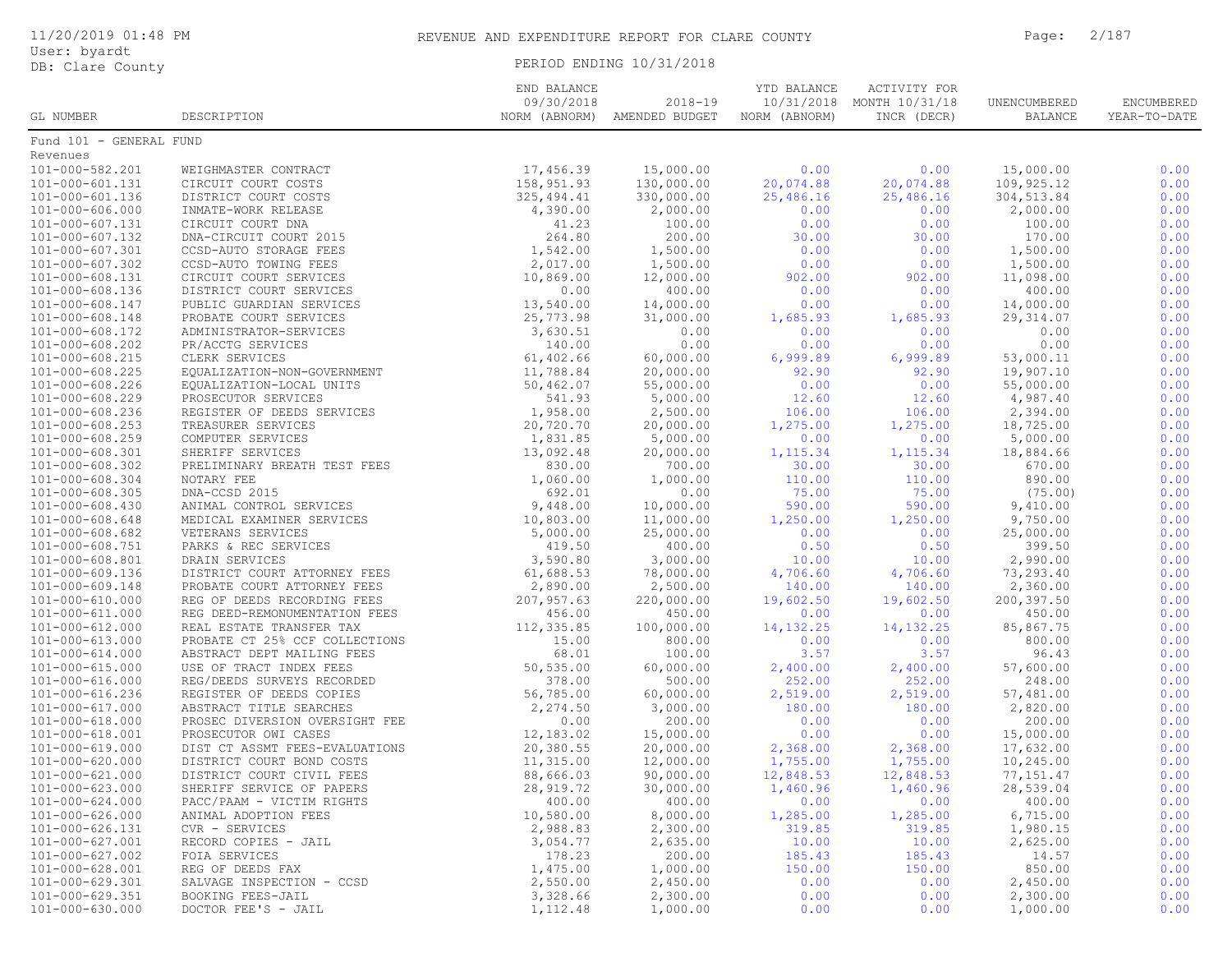|  | 11/20/2019 01:48 PM |  |
|--|---------------------|--|
|  |                     |  |

User: byardt DB: Clare County PERIOD ENDING 10/31/2018

|                         |                                     | END BALANCE  |                              | YTD BALANCE   | ACTIVITY FOR              |                |              |
|-------------------------|-------------------------------------|--------------|------------------------------|---------------|---------------------------|----------------|--------------|
|                         |                                     | 09/30/2018   | $2018 - 19$                  |               | 10/31/2018 MONTH 10/31/18 | UNENCUMBERED   | ENCUMBERED   |
| GL NUMBER               | DESCRIPTION                         |              | NORM (ABNORM) AMENDED BUDGET | NORM (ABNORM) | INCR (DECR)               | <b>BALANCE</b> | YEAR-TO-DATE |
| Fund 101 - GENERAL FUND |                                     |              |                              |               |                           |                |              |
| Revenues                |                                     |              |                              |               |                           |                |              |
| 101-000-631.000         | COBRA SERVICES                      | 34, 148.49   | 18,203.00                    | 501.16        | 501.16                    | 17,701.84      | 0.00         |
| $101 - 000 - 635.000$   | TRANSPORATION OF PRISONERS          | 69,368.05    | 60,000.00                    | 0.00          | 0.00                      | 60,000.00      | 0.00         |
| 101-000-636.000         | HOUSING OF INMATES-OTHER CO         | 1,367,440.00 | 1,630,000.00                 | 400.00        | 400.00                    | 1,629,600.00   | 0.00         |
| 101-000-637.000         | HOUSING INMATES-ST, DETAINER        | 40,521.94    | 40,000.00                    | 0.00          | 0.00                      | 40,000.00      | 0.00         |
| 101-000-637.001         | HOUSING INMATES-DIVERTED FELON      | 144,850.00   | 120,000.00                   | 0.00          | 0.00                      | 120,000.00     | 0.00         |
| $101 - 000 - 638.000$   | INMATES - BOARD & ROOM              | 5,339.57     | 5,000.00                     | 60.00         | 60.00                     | 4,940.00       | 0.00         |
| 101-000-639.001         | WEEKENDER LODGING - JAIL            | 14,640.00    | 12,000.00                    | 0.00          | 0.00                      | 12,000.00      | 0.00         |
| 101-000-643.000         | PAY PHONE COMMISSIONS               | 13,903.41    | 12,000.00                    | 0.00          | 0.00                      | 12,000.00      | 0.00         |
| 101-000-644.000         | VENDING MACHINE                     | 763.35       | 800.00                       | 0.00          | 0.00                      | 800.00         | 0.00         |
| 101-000-646.000         | SALE OF CONFISCATED PROPERTY        | 5,217.45     | 2,000.00                     | 0.00          | 0.00                      | 2,000.00       | 0.00         |
| 101-000-647.000         | SALE OF ABANDONED VEHICLES          | 0.00         | 250.00                       | 0.00          | 0.00                      | 250.00         | 0.00         |
| 101-000-648.000         | SALE OF SCRAP & SALVAGE             | 117.50       | 100.00                       | 0.00          | 0.00                      | 100.00         | 0.00         |
| $101 - 000 - 650.000$   | SEX OFFENDER REGISTRATION FEES      | 4,320.00     | 4,500.00                     | 100.00        | 100.00                    | 4,400.00       | 0.00         |
| 101-000-656.131         | CIRCUIT CT BOND FORFEITURES         | 4,135.00     | 5,000.00                     | 500.00        | 500.00                    | 4,500.00       | 0.00         |
| 101-000-656.136         | DIST CT BOND FORFEITURES            | 200.00       | 4,000.00                     | 0.00          | 0.00                      | 4,000.00       | 0.00         |
| $101 - 000 - 657.000$   | ORDINANCE FINES/COST                | 11,155.96    | 15,000.00                    | 867.65        | 867.65                    | 14, 132.35     | 0.00         |
| 101-000-665.000         | INTEREST EARNED                     | 16,629.65    | 7,500.00                     | 4,987.94      | 4,987.94                  | 2,512.06       | 0.00         |
| $101 - 000 - 665.001$   | INTEREST EARNED-CURRENT TAX         | 7,025.87     | 10,000.00                    | 1,051.09      | 1,051.09                  | 8,948.91       | 0.00         |
| 101-000-667.000         | RENT                                | 150.00       | 200.00                       | 20.00         | 20.00                     | 180.00         | 0.00         |
| $101 - 000 - 668.000$   | ROYALTIES - LANDFILL                | 437,360.44   | 400,000.00                   | 0.00          | 0.00                      | 400,000.00     | 0.00         |
| 101-000-671.000         | DRUG SCREENING                      | 215.00       | 300.00                       | 15.00         | 15.00                     | 285.00         | 0.00         |
| 101-000-673.000         | SALE OF FIXED ASSETS                | 34,863.38    | 30,000.00                    | 0.00          | 0.00                      | 30,000.00      | 0.00         |
| $101 - 000 - 674.430$   | ANIMAL CONTRIB-SPAY-NUETER-ADOPTION | 5,100.00     | 8,500.00                     | 375.00        | 375.00                    | 8,125.00       | 0.00         |
| $101 - 000 - 675.000$   | CONTRIB FROM PRIVATE SOURCES        | 100.00       | 100.00                       | 0.00          | 0.00                      | 100.00         | 0.00         |
| $101 - 000 - 675.004$   | PRIVATE CONTR - SPAY/NEUTER CONTRIB | 4,080.00     | 0.00                         | 0.00          | 0.00                      | 0.00           | 0.00         |
| 101-000-675.301         | CONTRIBUTIONS - CCSD                | 870.00       | 250.00                       | 0.00          | 0.00                      | 250.00         | 0.00         |
| $101 - 000 - 675.310$   | CONTRIBUTIONS-NEIGHBORHOOD WATCH    | 2,990.05     | 1,375.00                     | 0.00          | 0.00                      | 1,375.00       | 0.00         |
| 101-000-675.311         | CONTRIBUTIONS - EQUIPMENT           | 4,000.00     | 0.00                         | 0.00          | 0.00                      | 0.00           | 0.00         |
| 101-000-675.312         | CONTRIBUTIONS - CCSD CANINE         | 8,269.50     | 500.00                       | 0.00          | 0.00                      | 500.00         | 0.00         |
| $101 - 000 - 675.430$   | CONTRIB -PRIVATE SOURCES -ANIMAL    | 31,921.30    | 35,000.00                    | 1,752.00      | 1,752.00                  | 33,248.00      | 0.00         |
| 101-000-675.751         | CONTRIBUTION - PARKS & REC          | 100.00       | 0.00                         | 0.00          | 0.00                      | 0.00           | 0.00         |
| 101-000-676.136         | DIST CT REIMBURSEMENTS-MISC.        | 4,752.03     | 5,000.00                     | 477.94        | 477.94                    | 4,522.06       | 0.00         |
| 101-000-676.167         | REIMBURSEMENT-JURY FEES             | 12.74        | 0.00                         | 0.00          | 0.00                      | 0.00           | 0.00         |
| 101-000-676.191         | ELECTION REIMBURSEMENT              | 2,176.51     | 0.00                         | 0.00          | 0.00                      | 0.00           | 0.00         |
| 101-000-676.229         | PROSECUTOR REIMBURSEMENT-MISC       | 613.71       | 200.00                       | 0.00          | 0.00                      | 200.00         | 0.00         |
| 101-000-676.351         | REIMBURSEMENTS - JAIL               | 67.03        | 100.00                       | 0.00          | 0.00                      | 100.00         | 0.00         |
| 101-000-676.430         | ANIMAL CON REIMBURSEMENTS-MISC      | 80.00        | 100.00                       | 0.00          | 0.00                      | 100.00         | 0.00         |
| 101-000-676.431         | ANIMAL CONT RAB/VAC/LIC DEPOSITS    | 1,910.00     | 2,500.00                     | 200.00        | 200.00                    | 2,300.00       | 0.00         |
| 101-000-676.851         | REIMBURSEMENT-INSURANCE             | 10,765.00    | 17,000.00                    | 0.00          | 0.00                      | 17,000.00      | 0.00         |
| 101-000-678.000         | HEALTH INSURANCE RETIREES           | 14,462.84    | 20,000.00                    | 0.00          | 0.00                      | 20,000.00      | 0.00         |
| 101-000-678.001         | HEALTH INS - EMPLOYEE               | 0.00         | 0.00                         | 94.50         | 94.50                     | (94.50)        | 0.00         |
| 101-000-678.002         | HEALTH INS - EMPLOYEE FLEX          | 15,763.53    | 17,000.00                    | 1,250.76      | 1,250.76                  | 15,749.24      | 0.00         |
| 101-000-679.000         | REIMBURSEMENT-TAX COLLECT BOND      | 3,288.38     | 5,000.00                     | 0.00          | 0.00                      | 5,000.00       | 0.00         |
| 101-000-680.131         | CIRCUIT CT REIMB - GLADWIN CO       | 5,907.28     | 6,000.00                     | 0.00          | 0.00                      | 6,000.00       | 0.00         |
| 101-000-680.136         | DISTRICT CT REIMB - GLADWIN CO      | 44,671.27    | 45,000.00                    | 0.00          | 0.00                      | 45,000.00      | 0.00         |
| 101-000-680.148         | PROBATE CT REIMB - GLADWIN CO       | 40,071.62    | 45,000.00                    | 0.00          | 0.00                      | 45,000.00      | 0.00         |
| 101-000-683.000         | TWP TAX NOTICE POSTAGE REIMB        | 5,979.79     | 6,000.00                     | 0.00          | 0.00                      | 6,000.00       | 0.00         |
| 101-000-683.001         | POSTAGE REIMBURSEMENT               | 12,861.67    | 14,571.00                    | 0.00          | 0.00                      | 14,571.00      | 0.00         |
| 101-000-684.000         | WORKMANS COMP REIMBURSEMENT         | 6,547.80     | 10,000.00                    | 0.00          | 0.00                      | 10,000.00      | 0.00         |
| 101-000-685.000         | INMATE MEDICAL - IN COUNTY          | 900.79       | 500.00                       | 0.00          | 0.00                      | 500.00         | 0.00         |
| 101-000-685.001         | INMATE MEDICAL - OUT COUNTY         | 185.67       | 500.00                       | 0.00          | 0.00                      | 500.00         | 0.00         |
| 101-000-687.000         | REFUNDS & REBATES                   | 4,527.85     | 2,410.00                     | 0.00          | 0.00                      | 2,410.00       | 0.00         |
| $101 - 000 - 694.000$   | CASH OVER & SHORT                   | 276.21       | 500.00                       | 0.00          | 0.00                      | 500.00         | 0.00         |
| 101-000-698.000         | INSTALLMENT PURCHASE PROCEEDS       | 85,036.00    | 0.00                         | 0.00          | 0.00                      | 0.00           | 0.00         |
| 101-000-699.265         | APPROP TRANS IN DRUG LAW FUND       | 346.00       | 0.00                         | 0.00          | 0.00                      | 0.00           | 0.00         |
| $101 - 000 - 699.267$   | APPROP TRANSFER IN OWI FUND         | 1,000.00     | 0.00                         | 0.00          | 0.00                      | 0.00           | 0.00         |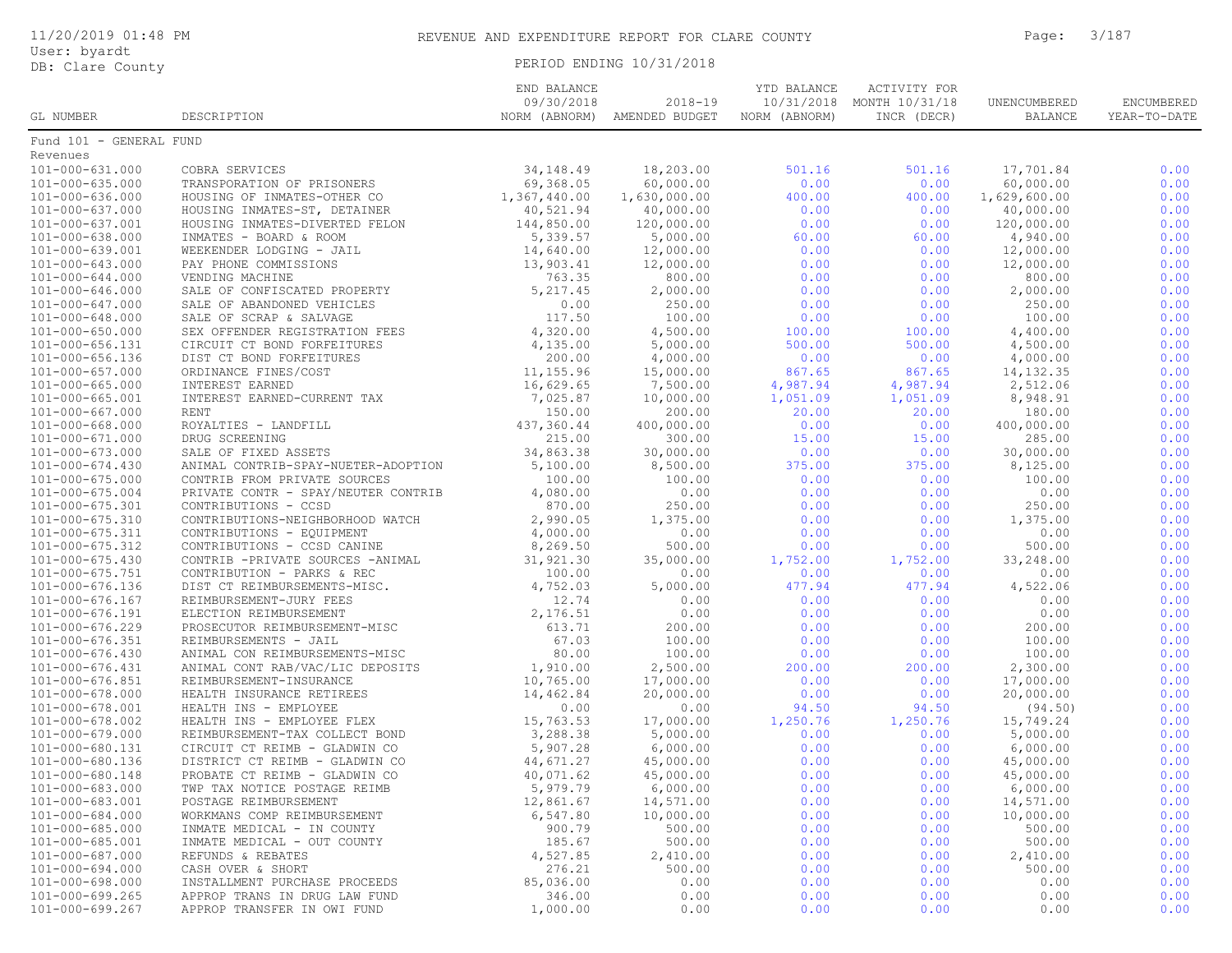| 11/20/2019 01:48 PM              |                                    | REVENUE AND EXPENDITURE REPORT FOR CLARE COUNTY |                               |                                            |                                               |                         |                            |  |
|----------------------------------|------------------------------------|-------------------------------------------------|-------------------------------|--------------------------------------------|-----------------------------------------------|-------------------------|----------------------------|--|
| User: byardt<br>DB: Clare County |                                    |                                                 | PERIOD ENDING 10/31/2018      |                                            |                                               |                         |                            |  |
| GL NUMBER                        | DESCRIPTION                        | END BALANCE<br>09/30/2018<br>NORM (ABNORM)      | $2018 - 19$<br>AMENDED BUDGET | YTD BALANCE<br>10/31/2018<br>NORM (ABNORM) | ACTIVITY FOR<br>MONTH 10/31/18<br>INCR (DECR) | UNENCUMBERED<br>BALANCE | ENCUMBERED<br>YEAR-TO-DATE |  |
| Fund 101 - GENERAL FUND          |                                    |                                                 |                               |                                            |                                               |                         |                            |  |
| Revenues                         |                                    |                                                 |                               |                                            |                                               |                         |                            |  |
| 101-000-699.274                  | APPROP TRANS IN COMM DEVELOPMENT   | 0.00                                            | 14,000.00                     | 0.00                                       | 0.00                                          | 14,000.00               | 0.00                       |  |
| 101-000-699.288                  | APPROP TRANS IN<br>SENIOR SERVICES | 11,534.00                                       | 11,534.00                     | 0.00                                       | 0.00                                          | 11,534.00               | 0.00                       |  |
| 101-000-699.518                  | APPROP TRANSFER IN TAX REVERSION   | 300,000.00                                      | 350,000.00                    | 0.00                                       | 0.00                                          | 350,000.00              | 0.00                       |  |
| 101-000-699.595                  | APPROP TRANS IN - COMMISSARY       | 85,234.71                                       | 14,730.00                     | 0.00                                       | 0.00                                          | 14,730.00               | 0.00                       |  |
| 101-000-699.616                  | APPROP TRANS IN DEL TAX REV FD     | 412,000.00                                      | 400,000.00                    | 0.00                                       | 0.00                                          | 400,000.00              | 0.00                       |  |
| 101-000-699.900                  | BEGINNING FUND BALANCE             | 0.00                                            | 1,500,000.00                  | 0.00                                       | 0.00                                          | 1,500,000.00            | 0.00                       |  |
| Total Dept 000                   |                                    | 12,010,845.25                                   | 13,720,837.00                 | 120,859.10                                 | 120,859.10                                    | 13,599,977.90           | 0.00                       |  |
| TOTAL REVENUES                   |                                    | 12,010,845.25                                   | 13,720,837.00                 | 120,859.10                                 | 120,859.10                                    | 13,599,977.90           | 0.00                       |  |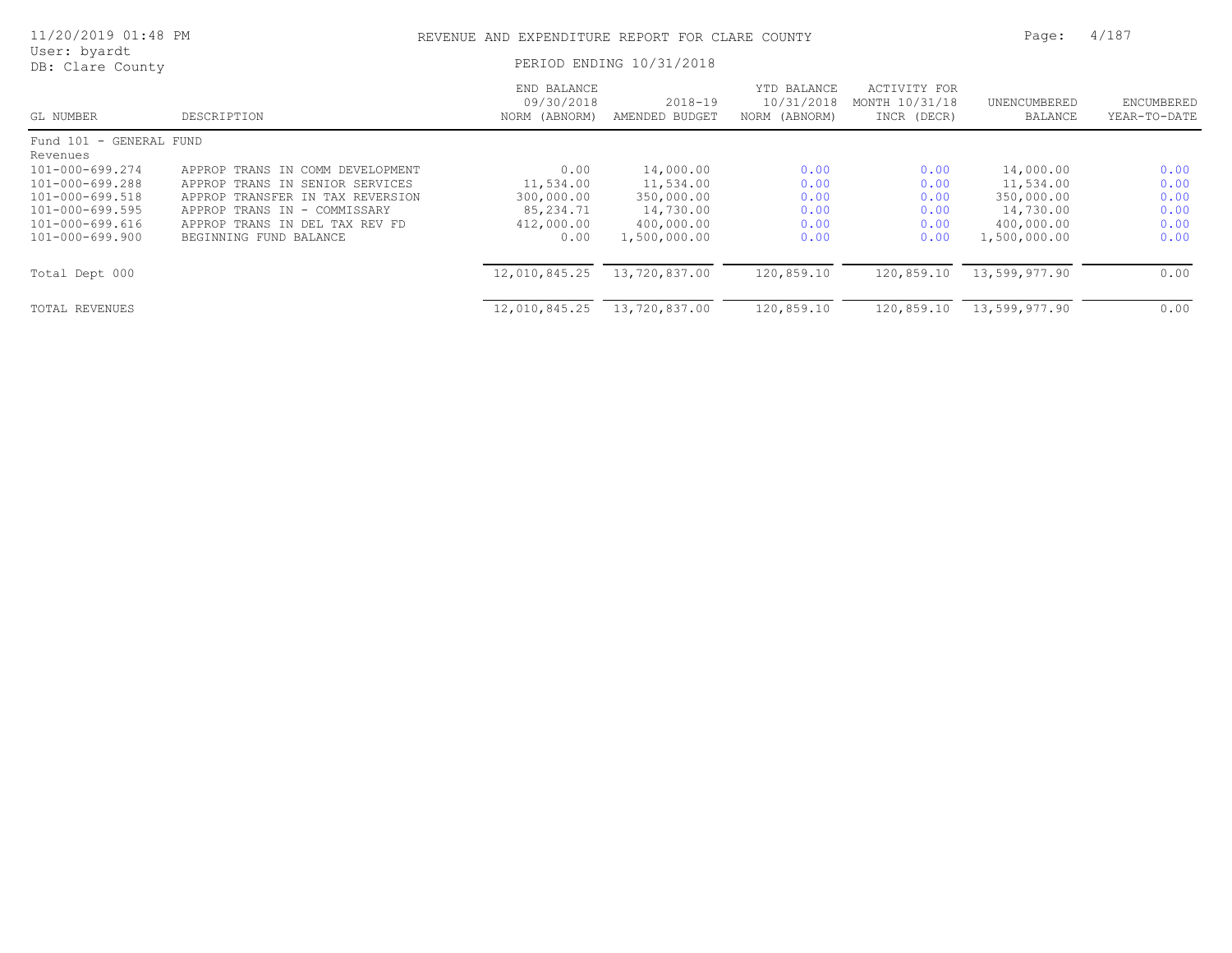| 11/20/2019 01:48 PM              |                                        | REVENUE AND EXPENDITURE REPORT FOR CLARE COUNTY |                               | 5/187<br>Page:                             |                                               |                         |                            |
|----------------------------------|----------------------------------------|-------------------------------------------------|-------------------------------|--------------------------------------------|-----------------------------------------------|-------------------------|----------------------------|
| User: byardt<br>DB: Clare County |                                        |                                                 | PERIOD ENDING 10/31/2018      |                                            |                                               |                         |                            |
| GL NUMBER                        | DESCRIPTION                            | END BALANCE<br>09/30/2018<br>NORM (ABNORM)      | $2018 - 19$<br>AMENDED BUDGET | YTD BALANCE<br>10/31/2018<br>NORM (ABNORM) | ACTIVITY FOR<br>MONTH 10/31/18<br>INCR (DECR) | UNENCUMBERED<br>BALANCE | ENCUMBERED<br>YEAR-TO-DATE |
| Fund 101 - GENERAL FUND          |                                        |                                                 |                               |                                            |                                               |                         |                            |
| Expenditures                     |                                        |                                                 |                               |                                            |                                               |                         |                            |
| Dept 101 - BOARD OF COMMISIONERS |                                        |                                                 |                               |                                            |                                               |                         |                            |
| 101-101-702.000                  | SALARY                                 | 60, 206.90                                      | 60,207.00                     | 2,315.65                                   | 2,315.65                                      | 57,891.35               | 0.00                       |
| 101-101-707.000                  | PER DIEM                               | 13,775.00                                       | 15,367.00                     | (200.00)                                   | (200.00)                                      | 15,567.00               | 0.00                       |
| 101-101-710.000                  | FICA EXPENSE                           | 4,654.73                                        | 4,686.00                      | 120.49                                     | 120.49                                        | 4,565.51                | 0.00                       |
| 101-101-711.000                  | MEDICARE EXPENSE                       | 1,088.61                                        | 1,096.00                      | 28.18                                      | 28.18                                         | 1,067.82                | 0.00                       |
| 101-101-728.000                  | PRINTING & BINDING                     | 565.14                                          | 600.00                        | 0.00                                       | 0.00                                          | 600.00                  | 0.00                       |
| 101-101-814.000                  | DUES & SUBSCRIPTIONS                   | 14,816.81                                       | 14,818.00                     | 13,267.81                                  | 13,267.81                                     | 1,550.19                | 0.00                       |
| 101-101-852.000                  | TELEPHONE                              | 363.48                                          | 520.00                        | 62.55                                      | 62.55                                         | 457.45                  | 0.00                       |
| 101-101-864.000                  | TRAVEL & EXPENSE                       | 6,823.77                                        | 6,800.00                      | (106.83)                                   | (106.83)                                      | 6,906.83                | 0.00                       |
| 101-101-967.000                  | SPECIAL PROJECTS                       | 716.35                                          | 700.00                        | 0.00                                       | 0.00                                          | 700.00                  | 0.00                       |
|                                  | Total Dept 101 - BOARD OF COMMISIONERS | 103,010.79                                      | 104,794.00                    | 15,487.85                                  | 15,487.85                                     | 89,306.15               | 0.00                       |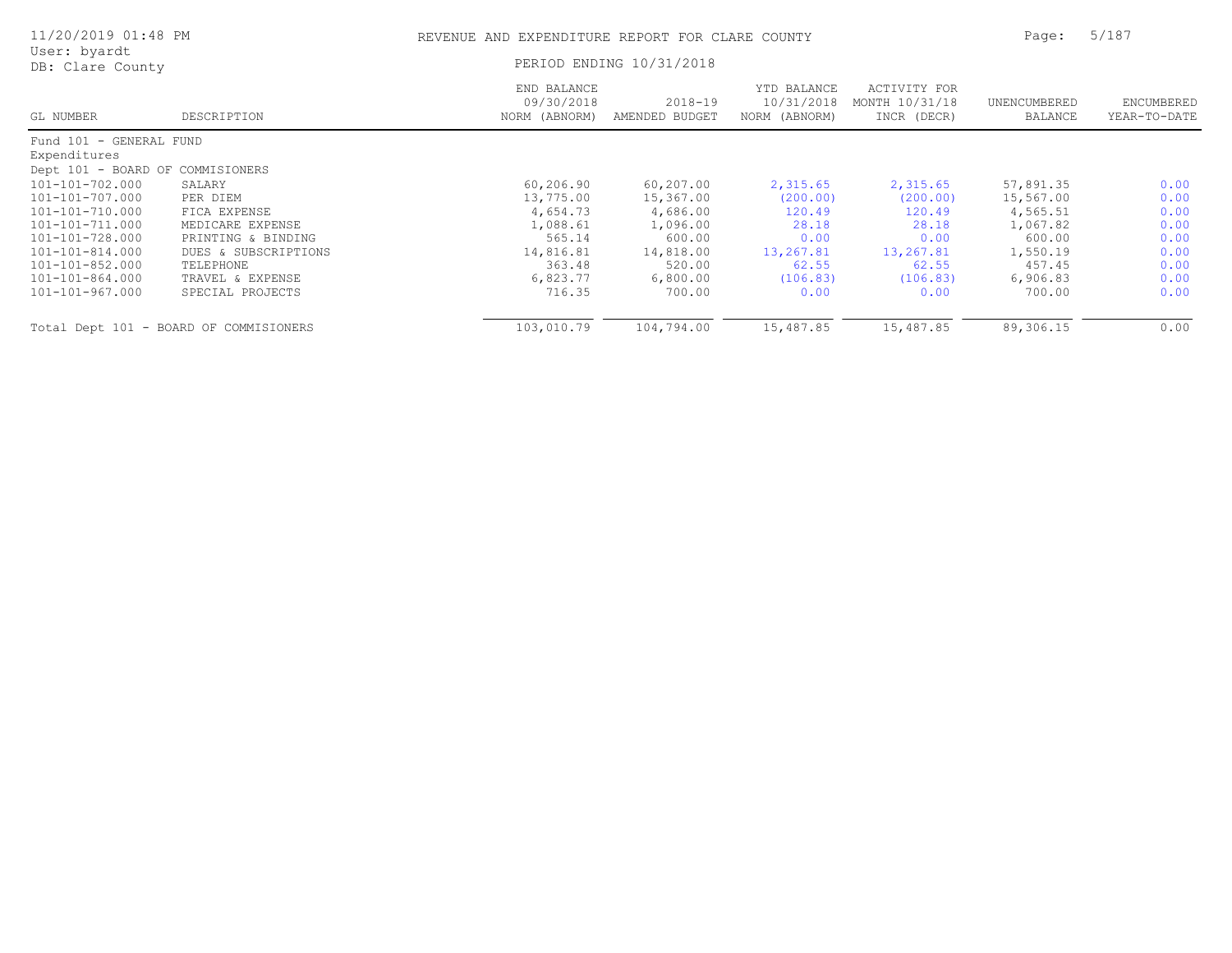| 11/20/2019 01:48 PM              |             |                           | REVENUE AND EXPENDITURE REPORT FOR CLARE COUNTY |                           |                                |              |              |
|----------------------------------|-------------|---------------------------|-------------------------------------------------|---------------------------|--------------------------------|--------------|--------------|
| User: byardt<br>DB: Clare County |             |                           | PERIOD ENDING 10/31/2018                        |                           |                                |              |              |
|                                  |             | END BALANCE<br>09/30/2018 | $2018 - 19$                                     | YTD BALANCE<br>10/31/2018 | ACTIVITY FOR<br>MONTH 10/31/18 | UNENCUMBERED | ENCUMBERED   |
| GL NUMBER                        | DESCRIPTION | NORM (ABNORM)             | AMENDED BUDGET                                  | NORM (ABNORM)             | INCR (DECR)                    | BALANCE      | YEAR-TO-DATE |
| Fund 101 - GENERAL FUND          |             |                           |                                                 |                           |                                |              |              |

| FUNQ IVI - GENERAL FUND        |                            |             |            |           |           |            |       |
|--------------------------------|----------------------------|-------------|------------|-----------|-----------|------------|-------|
| Expenditures                   |                            |             |            |           |           |            |       |
| Dept 131 - CIRCUIT COURT       |                            |             |            |           |           |            |       |
| $101 - 131 - 702.000$          | JUDGES SUPPLEMENTAL SALARY | 50,295.96   | 50,297.00  | 1,934.46  | 1,934.46  | 48,362.54  | 0.00  |
| $101 - 131 - 702.001$          | ASSIGN CLK SALARY          | 22,330.07   | 40,657.00  | 1,563.73  | 1,563.73  | 39,093.27  | 0.00  |
| $101 - 131 - 710.000$          | FICA EXPENSE               | 1,453.49    | 2,521.00   | 96.06     | 96.06     | 2,424.94   | 0.00  |
| $101 - 131 - 711.000$          | MEDICARE EXPENSE           | 339.94      | 590.00     | 22.46     | 22.46     | 567.54     | 0.00  |
| 101-131-715.000                | HEALTH INSURANCE           | 20,428.88   | 16,596.00  | 2,383.86  | 2,383.86  | 14,212.14  | 0.00  |
| $101 - 131 - 715.006$          | CIC BUNDLE                 | 711.00      | 948.00     | 79.00     | 79.00     | 869.00     | 0.00  |
| 101-131-717.000                | LIFE INSURANCE             | 30.40       | 60.00      | 9.52      | 9.52      | 50.48      | 0.00  |
| 101-131-727.000                | OFFICE SUPPLIES            | 1,346.09    | 1,200.00   | 67.45     | 67.45     | 1,093.69   | 38.86 |
| $101 - 131 - 732.000$          | POSTAGE                    | 1,001.45    | 1,300.00   | 272.36    | 272.36    | 1,027.64   | 0.00  |
| 101-131-801.002                | CONTRACT SERV-GLADWIN CO   | 84, 337.27  | 81,270.00  | 0.00      | 0.00      | 81,270.00  | 0.00  |
| $101 - 131 - 810.000$          | TRIAL COURT ATTORNEYS      | 205, 173.56 | 190,000.00 | 4,925.00  | 4,925.00  | 185,075.00 | 0.00  |
| 101-131-812.000                | <b>JURY FEES</b>           | 11,785.86   | 10,000.00  | 0.00      | 0.00      | 10,000.00  | 0.00  |
| $101 - 131 - 813.000$          | WITNESS FEES               | 127.92      | 500.00     | 0.00      | 0.00      | 500.00     | 0.00  |
| $101 - 131 - 814.000$          | DUES & SUBSCRIPTIONS       | 695.00      | 850.00     | 525.00    | 525.00    | 325.00     | 0.00  |
| $101 - 131 - 815.000$          | SERVICE FEES               | 0.00        | 250.00     | 0.00      | 0.00      | 250.00     | 0.00  |
| 101-131-816.000                | TRANSCRIPTS                | 2,640.80    | 2,750.00   | 246.90    | 246.90    | 2,503.10   | 0.00  |
| $101 - 131 - 851.000$          | COMPUTER SUPPORT           | 12,792.56   | 12,000.00  | 0.00      | 0.00      | 12,000.00  | 0.00  |
| $101 - 131 - 852.000$          | TELEPHONE                  | 729.59      | 10,000.00  | 23.86     | 23.86     | 9,976.14   | 0.00  |
| $101 - 131 - 864.000$          | TRAVEL & EXPENSE           | 1,205.91    | 1,000.00   | 0.00      | 0.00      | 1,000.00   | 0.00  |
| $101 - 131 - 933.000$          | EQUIPMENT MAINT & REPAIRS  | 1,568.60    | 1,600.00   | 0.00      | 0.00      | 1,600.00   | 0.00  |
| $101 - 131 - 957.000$          | SEMINARS & EDUCATION       | 1,181.27    | 2,000.00   | 0.00      | 0.00      | 2,000.00   | 0.00  |
| $101 - 131 - 978.000$          | NEW EQUIPMENT              | 0.00        | 3,000.00   | 0.00      | 0.00      | 3,000.00   | 0.00  |
| 101-131-982.000                | NEW LAW BOOKS              | 190.30      | 800.00     | 0.00      | 0.00      | 800.00     | 0.00  |
| Total Dept 131 - CIRCUIT COURT |                            | 420,365.92  | 430,189.00 | 12,149.66 | 12,149.66 | 418,000.48 | 38.86 |
|                                |                            |             |            |           |           |            |       |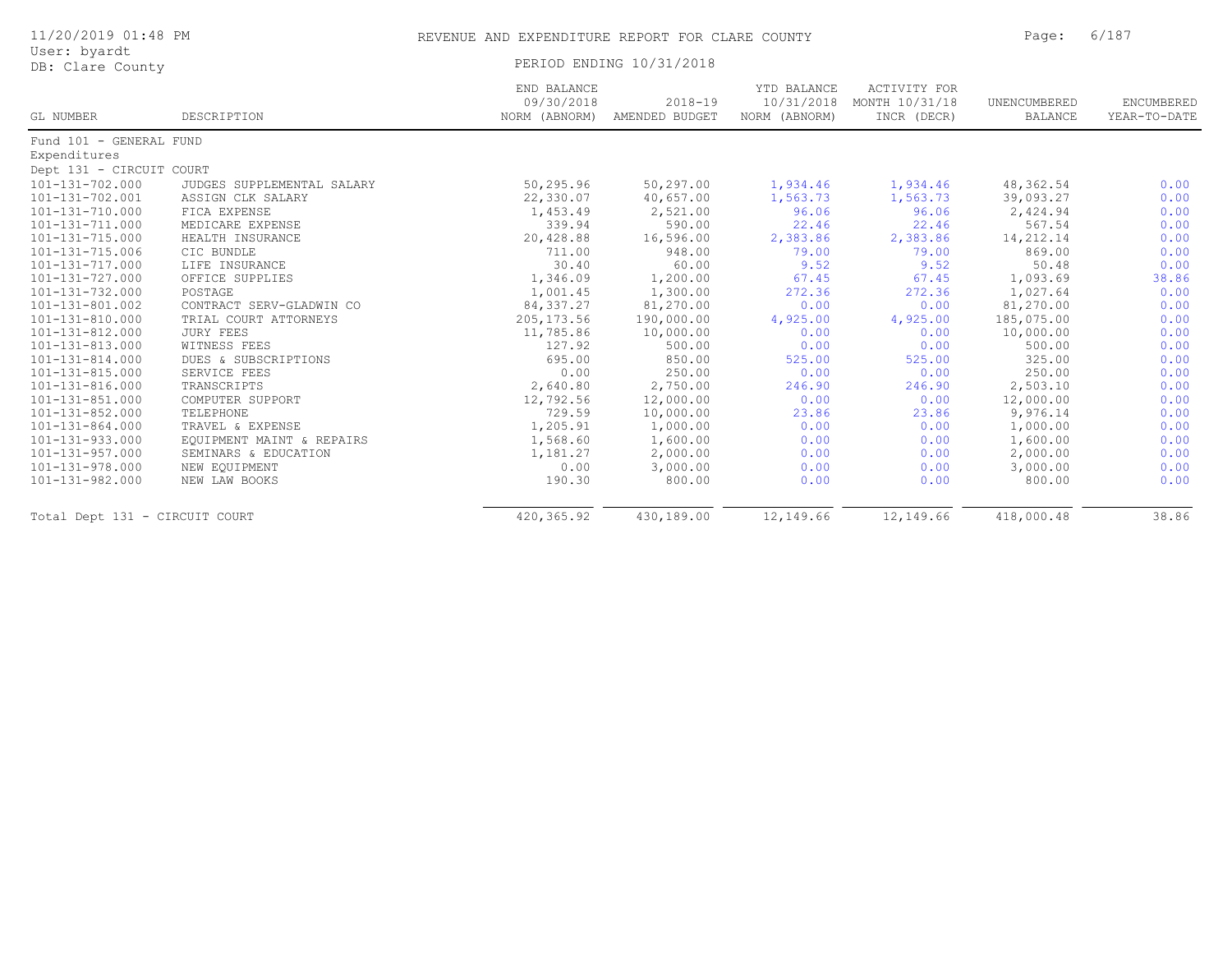| User: byardt<br>DB: Clare County |                               | PERIOD ENDING 10/31/2018                   |                               |                                            |                                               |                         |                            |
|----------------------------------|-------------------------------|--------------------------------------------|-------------------------------|--------------------------------------------|-----------------------------------------------|-------------------------|----------------------------|
| GL NUMBER                        | DESCRIPTION                   | END BALANCE<br>09/30/2018<br>NORM (ABNORM) | $2018 - 19$<br>AMENDED BUDGET | YTD BALANCE<br>10/31/2018<br>NORM (ABNORM) | ACTIVITY FOR<br>MONTH 10/31/18<br>INCR (DECR) | UNENCUMBERED<br>BALANCE | ENCUMBERED<br>YEAR-TO-DATE |
| Fund 101 - GENERAL FUND          |                               |                                            |                               |                                            |                                               |                         |                            |
| Expenditures                     |                               |                                            |                               |                                            |                                               |                         |                            |
| Dept 136 - DISTRICT COURT        |                               |                                            |                               |                                            |                                               |                         |                            |
| 101-136-702.000                  | JUDGE'S SUPPLEMENTAL SALARY   | 25, 147.98                                 | 25,148.00                     | 967.23                                     | 967.23                                        | 24,180.77               | 0.00                       |
| 101-136-702.001                  | MAGISTRATE SALARY             | 70,000.06                                  | 70,000.00                     | 2,692.31                                   | 2,692.31                                      | 67,307.69               | 0.00                       |
| 101-136-704.000                  | FULL TIME SALARIES            | 279, 227.33                                | 279,922.00                    | 10,643.29                                  | 10,643.29                                     | 269, 278.71             | 0.00                       |
| 101-136-705.001                  | VISITING JUDGE                | 0.00                                       | 100.00                        | 0.00                                       | 0.00                                          | 100.00                  | 0.00                       |
| 101-136-710.000                  | FICA EXPENSE                  | 22,209.80                                  | 21,696.00                     | 832.64                                     | 832.64                                        | 20,863.36               | 0.00                       |
| 101-136-711.000                  | MEDICARE EXPENSE              | 5,194.23                                   | 5,074.00                      | 194.73                                     | 194.73                                        | 4,879.27                | 0.00                       |
| 101-136-715.000                  | HEALTH INSURANCE              | 127, 271.98                                | 126,187.00                    | 11,489.76                                  | 11,489.76                                     | 114,697.24              | 0.00                       |
| 101-136-715.006                  | CIC BUNDLE                    | 4,463.50                                   | 4,740.00                      | 355.50                                     | 355.50                                        | 4,384.50                | 0.00                       |
| 101-136-717.000                  | LIFE INSURANCE                | 522.82                                     | 550.00                        | 80.92                                      | 80.92                                         | 469.08                  | 0.00                       |
| 101-136-719.000                  | LONGEVITY                     | 1,400.00                                   | 1,400.00                      | 0.00                                       | 0.00                                          | 1,400.00                | 0.00                       |
| 101-136-720.000                  | VACATIONS                     | 1,092.15                                   | 6,624.00                      | 0.00                                       | 0.00                                          | 6,624.00                | 0.00                       |
| 101-136-721.000                  | SICK LEAVE                    | 1,671.88                                   | 7,205.00                      | 0.00                                       | 0.00                                          | 7,205.00                | 0.00                       |
| 101-136-727.000                  | OFFICE SUPPLIES               | 6,129.91                                   | 5,500.00                      | 447.62                                     | 447.62                                        | 4,730.35                | 322.03                     |
| 101-136-741.000                  | SUBSTANCE ABUSE TESTING FEES  | 375.95                                     | 1,000.00                      | 0.00                                       | 0.00                                          | 1,000.00                | 0.00                       |
| 101-136-810.000                  | COURT APPOINTED ATTORNEYS     | 63,725.94                                  | 65,000.00                     | 4,050.00                                   | 4,050.00                                      | 60,950.00               | 0.00                       |
| 101-136-812.000                  | JURY FEES                     | 3,875.62                                   | 2,500.00                      | 374.04                                     | 374.04                                        | 2,125.96                | 0.00                       |
| 101-136-813.000                  | WITNESS FEES                  | 3,039.63                                   | 3,000.00                      | 46.86                                      | 46.86                                         | 2,953.14                | 0.00                       |
| 101-136-814.000                  | DUES & SUBSCRIPTIONS          | 1,627.50                                   | 2,500.00                      | 0.00                                       | 0.00                                          | 2,500.00                | 0.00                       |
| 101-136-815.000                  | VOLUNTEERS INSURANCE          | 539.00                                     | 1,500.00                      | 0.00                                       | 0.00                                          | 1,500.00                | 0.00                       |
| 101-136-816.000                  | TRANSCRIPTS                   | 4,836.11                                   | 6,500.00                      | 135.70                                     | 135.70                                        | 6,364.30                | 0.00                       |
| 101-136-832.000                  | STATE FILING FEE              | 0.00                                       | 1,600.00                      | 0.00                                       | 0.00                                          | 1,600.00                | 0.00                       |
| 101-136-851.000                  | EQUIPMENT CONTRACT SERVICE    | 13,321.00                                  | 15,000.00                     | 0.00                                       | 0.00                                          | 15,000.00               | 0.00                       |
| 101-136-852.000                  | TELEPHONE                     | 2,802.33                                   | 2,500.00                      | 312.44                                     | 312.44                                        | 2,187.56                | 0.00                       |
| 101-136-864.000                  | TRAVEL & EXPENSE              | 3,577.46                                   | 3,000.00                      | 229.90                                     | 229.90                                        | 2,770.10                | 0.00                       |
| 101-136-933.000                  | EQUIPMENT REPAIRS & MAINTANCE | 775.00                                     | 500.00                        | 0.00                                       | 0.00                                          | 500.00                  | 0.00                       |
| 101-136-978.000                  | NEW EQUIPMENT                 | 0.00                                       | 1,450.00                      | 0.00                                       | 0.00                                          | 1,450.00                | 0.00                       |
| Total Dept 136 - DISTRICT COURT  |                               | 642,827.18                                 | 660,196.00                    | 32,852.94                                  | 32,852.94                                     | 627,021.03              | 322.03                     |

11/20/2019 01:48 PM REVENUE AND EXPENDITURE REPORT FOR CLARE COUNTY Page: 7/187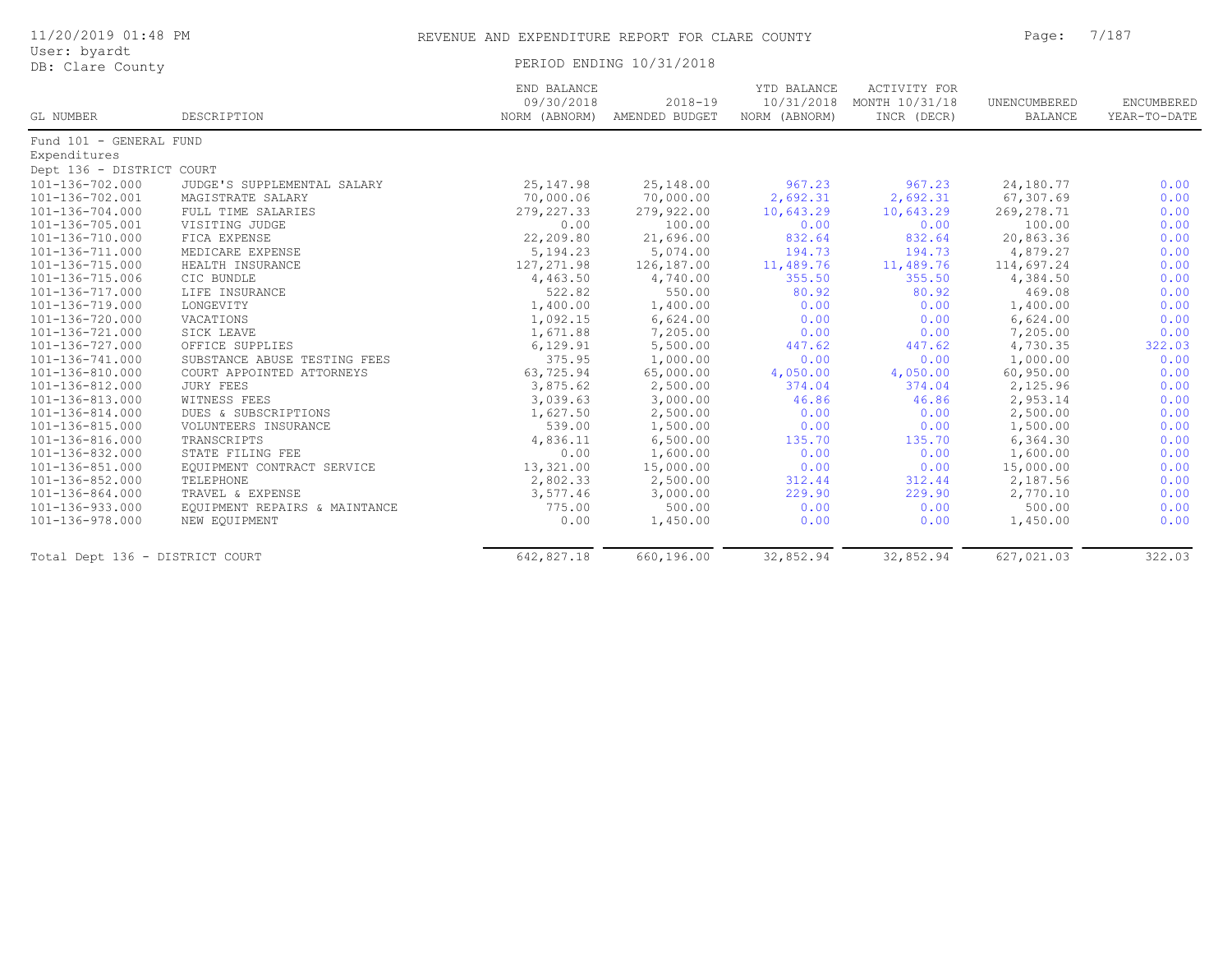| 11/20/2019 01:48 PM              |                  |                                            | REVENUE AND EXPENDITURE REPORT FOR CLARE COUNTY |                                            |                                               |                         |                            |
|----------------------------------|------------------|--------------------------------------------|-------------------------------------------------|--------------------------------------------|-----------------------------------------------|-------------------------|----------------------------|
| User: byardt<br>DB: Clare County |                  |                                            | PERIOD ENDING 10/31/2018                        |                                            |                                               |                         |                            |
| GL NUMBER                        | DESCRIPTION      | END BALANCE<br>09/30/2018<br>NORM (ABNORM) | $2018 - 19$<br>AMENDED BUDGET                   | YTD BALANCE<br>10/31/2018<br>NORM (ABNORM) | ACTIVITY FOR<br>MONTH 10/31/18<br>INCR (DECR) | UNENCUMBERED<br>BALANCE | ENCUMBERED<br>YEAR-TO-DATE |
| Fund 101 - GENERAL FUND          |                  |                                            |                                                 |                                            |                                               |                         |                            |
| Expenditures                     |                  |                                            |                                                 |                                            |                                               |                         |                            |
| Dept 147 - PUBLIC GUARDIAN       |                  |                                            |                                                 |                                            |                                               |                         |                            |
| 101-147-702.000                  | SALARY           | 31,545.23                                  | 31,551.00                                       | 1,213.20                                   | 1,213.20                                      | 30, 337.80              | 0.00                       |
| 101-147-710.000                  | FICA EXPENSE     | 1,821.90                                   | 1,952.00                                        | 75.22                                      | 75.22                                         | 1,876.78                | 0.00                       |
| 101-147-711.000                  | MEDICARE EXPENSE | 457.36                                     | 458.00                                          | 17.59                                      | 17.59                                         | 440.41                  | 0.00                       |
| 101-147-727.000                  | SUPPLIES         | 490.94                                     | 700.00                                          | 0.00                                       | 0.00                                          | 700.00                  | 0.00                       |
| 101-147-852.000                  | TELEPHONE        | 480.44                                     | 800.00                                          | 0.00                                       | 0.00                                          | 800.00                  | 0.00                       |
| 101-147-864.000                  | TRAVEL & EXPENSE | 310.67                                     | 300.00                                          | 0.00                                       | 0.00                                          | 300.00                  | 0.00                       |
| Total Dept 147 - PUBLIC GUARDIAN |                  | 35,106.54                                  | 35,761.00                                       | 1,306.01                                   | 1,306.01                                      | 34,454.99               | 0.00                       |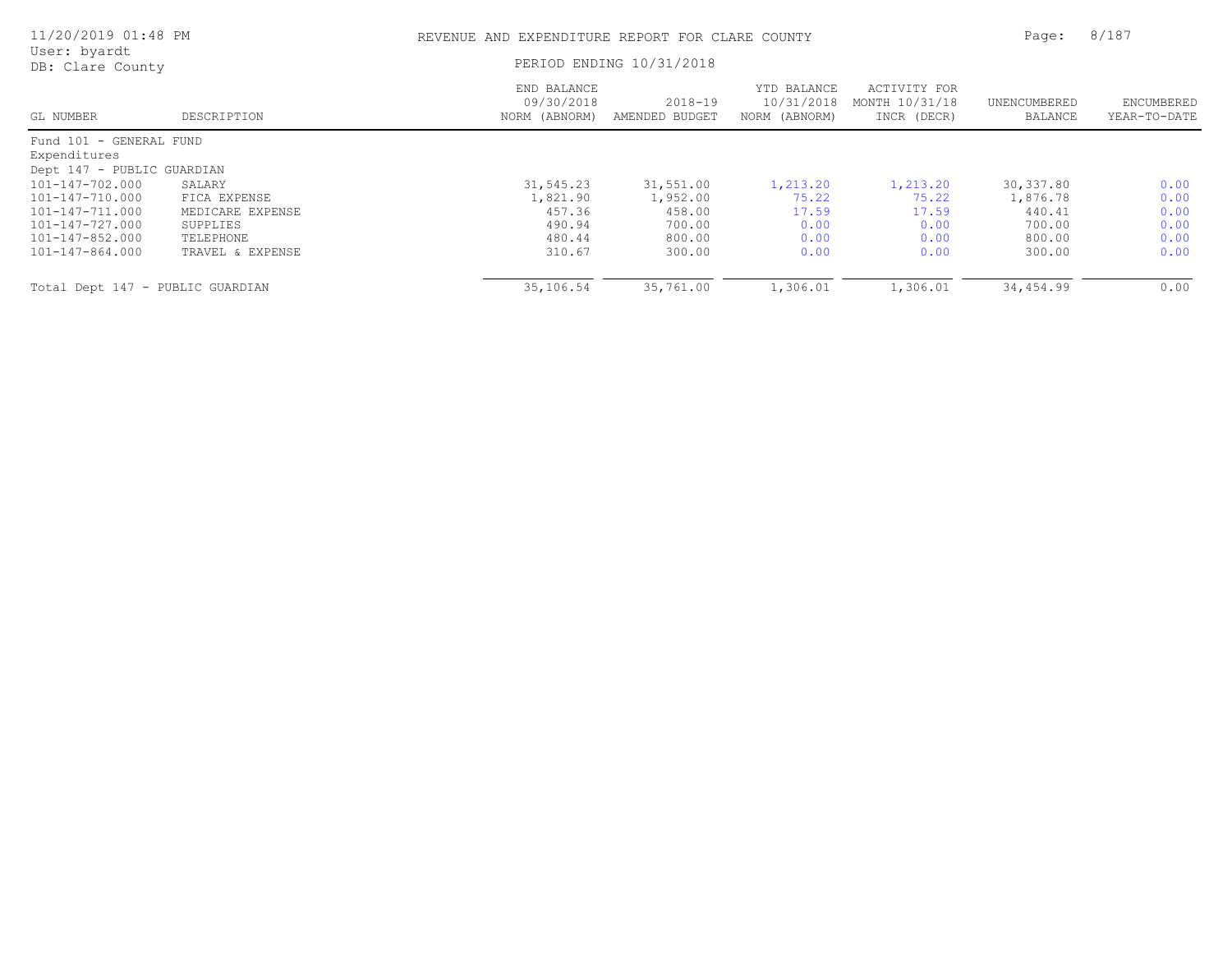| 11/20/2019 01:48 PM<br>User: byardt |                                       | REVENUE AND EXPENDITURE REPORT FOR CLARE COUNTY |                                             | Page:                        | 9/187                                                    |                         |                            |
|-------------------------------------|---------------------------------------|-------------------------------------------------|---------------------------------------------|------------------------------|----------------------------------------------------------|-------------------------|----------------------------|
|                                     |                                       |                                                 |                                             |                              |                                                          |                         |                            |
| DB: Clare County                    |                                       | PERIOD ENDING 10/31/2018                        |                                             |                              |                                                          |                         |                            |
| GL NUMBER                           | DESCRIPTION                           | END BALANCE<br>09/30/2018                       | $2018 - 19$<br>NORM (ABNORM) AMENDED BUDGET | YTD BALANCE<br>NORM (ABNORM) | ACTIVITY FOR<br>10/31/2018 MONTH 10/31/18<br>INCR (DECR) | UNENCUMBERED<br>BALANCE | ENCUMBERED<br>YEAR-TO-DATE |
| Fund 101 - GENERAL FUND             |                                       |                                                 |                                             |                              |                                                          |                         |                            |
| Expenditures                        |                                       |                                                 |                                             |                              |                                                          |                         |                            |
| Dept 148 - PROBATE/FAMILY COURT     |                                       |                                                 |                                             |                              |                                                          |                         |                            |
| 101-148-702.000                     | <b>JUDGES SALARY</b>                  | 125,063.28                                      | 128,815.00                                  | 4,929.68                     | 4,929.68                                                 | 123,885.32              | 0.00                       |
| 101-148-704.000                     | REG & JUVENILE REG SALARY             | 101,150.55                                      | 104,256.00                                  | 3,993.75                     | 3,993.75                                                 | 100,262.25              | 0.00                       |
| 101-148-704.001                     | PROBATION OFFICER                     | 50,034.33                                       | 48,146.00                                   | 1,851.75                     | 1,851.75                                                 | 46,294.25               | 0.00                       |
| 101-148-704.002                     | CIRCUIT/PROBATE CT ADMIN              | 52,096.48                                       | 57,077.00                                   | 2,115.38                     | 2,115.38                                                 | 54,961.62               | 0.00                       |
| 101-148-710.000                     | FICA EXPENSE                          | 20,376.15                                       | 20,974.00                                   | 799.59                       | 799.59                                                   | 20, 174.41              | 0.00                       |
| 101-148-711.000                     | MEDICARE EXPENSE                      | 4,765.39                                        | 4,994.00                                    | 187.00                       | 187.00                                                   | 4,807.00                | 0.00                       |
| 101-148-715.000                     | HEALTH INSURANCE                      | 62,863.73                                       | 62,062.00                                   | 6,963.37                     | 6,963.37                                                 | 55,098.63               | 0.00                       |
| 101-148-715.006                     | CIC BUNDLE                            | 2,370.00                                        | 1,975.00                                    | 197.50                       | 197.50                                                   | 1,777.50                | 0.00                       |
| 101-148-717.000                     | LIFE INSURANCE                        | 302.00                                          | 240.00                                      | 47.60                        | 47.60                                                    | 192.40                  | 0.00                       |
| 101-148-720.000                     | VACATIONS                             | 925.88                                          | 926.00                                      | 0.00                         | 0.00                                                     | 926.00                  | 0.00                       |
| 101-148-721.000                     | SICK LEAVE                            | 1,447.94                                        | 1,450.00                                    | 0.00                         | 0.00                                                     | 1,450.00                | 0.00                       |
| 101-148-727.000                     | OFFICE SUPPLIES                       | 2,036.82                                        | 1,750.00                                    | 223.66                       | 223.66                                                   | 1,526.34                | 0.00                       |
| $101 - 148 - 746.000$               | GAS OIL & GREASE                      | 2,790.37                                        | 2,250.00                                    | 0.00                         | 0.00                                                     | 2,250.00                | 0.00                       |
| 101-148-801.000                     | CONTRACTED SERVICE                    | 940.05                                          | 1,500.00                                    | 109.60                       | 109.60                                                   | 1,390.40                | 0.00                       |
| 101-148-810.000                     | COURT APPOINTED ATTORNEYS             | 73,461.65                                       | 72,000.00                                   | 0.00                         | 0.00                                                     | 72,000.00               | 0.00                       |
| 101-148-812.000                     | <b>JURY FEES</b>                      | 0.00                                            | 1,000.00                                    | 0.00                         | 0.00                                                     | 1,000.00                | 0.00                       |
| 101-148-813.000                     | WITNESS FEES                          | 97.20                                           | 0.00                                        | 0.00                         | 0.00                                                     | 0.00                    | 0.00                       |
| 101-148-814.000                     | DUES & SUBSCRIPTIONS                  | 969.50                                          | 1,000.00                                    | 392.50                       | 392.50                                                   | 607.50                  | 0.00                       |
| 101-148-815.000                     | SERVER FEES                           | 0.00                                            | 200.00                                      | 0.00                         | 0.00                                                     | 200.00                  | 0.00                       |
| 101-148-816.000                     | TRANSCRIPTS                           | 1,918.75                                        | 2,000.00                                    | 96.35                        | 96.35                                                    | 1,903.65                | 0.00                       |
| 101-148-851.000                     | MAINTENANCE CONTRACTS                 | 8,357.96                                        | 7,600.00                                    | 850.00                       | 850.00                                                   | 6,750.00                | 0.00                       |
| 101-148-852.000                     | TELEPHONE                             | 1,751.27                                        | 1,832.00                                    | 151.97                       | 151.97                                                   | 1,680.03                | 0.00                       |
| $101 - 148 - 862.000$               | REPAIRS & MAINTENANCE                 | 560.61                                          | 600.00                                      | 0.00                         | 0.00                                                     | 600.00                  | 0.00                       |
| 101-148-864.000                     | TRAVEL & EXPENSE                      | 2,965.98                                        | 4,000.00                                    | 21.80                        | 21.80                                                    | 3,978.20                | 0.00                       |
| 101-148-956.000                     | MISCELLANEOUS                         | 493.95                                          | 700.00                                      | 0.00                         | 0.00                                                     | 700.00                  | 0.00                       |
| 101-148-978.000                     | NEW EQUIPMENT                         | 1,313.71                                        | 0.00                                        | 0.00                         | 0.00                                                     | 0.00                    | 0.00                       |
| 101-148-982.000                     | NEW LAW BOOKS                         | 890.50                                          | 800.00                                      | 0.00                         | 0.00                                                     | 800.00                  | 0.00                       |
|                                     | Total Dept 148 - PROBATE/FAMILY COURT | 519,944.05                                      | 528,147.00                                  | 22,931.50                    | 22,931.50                                                | 505, 215.50             | 0.00                       |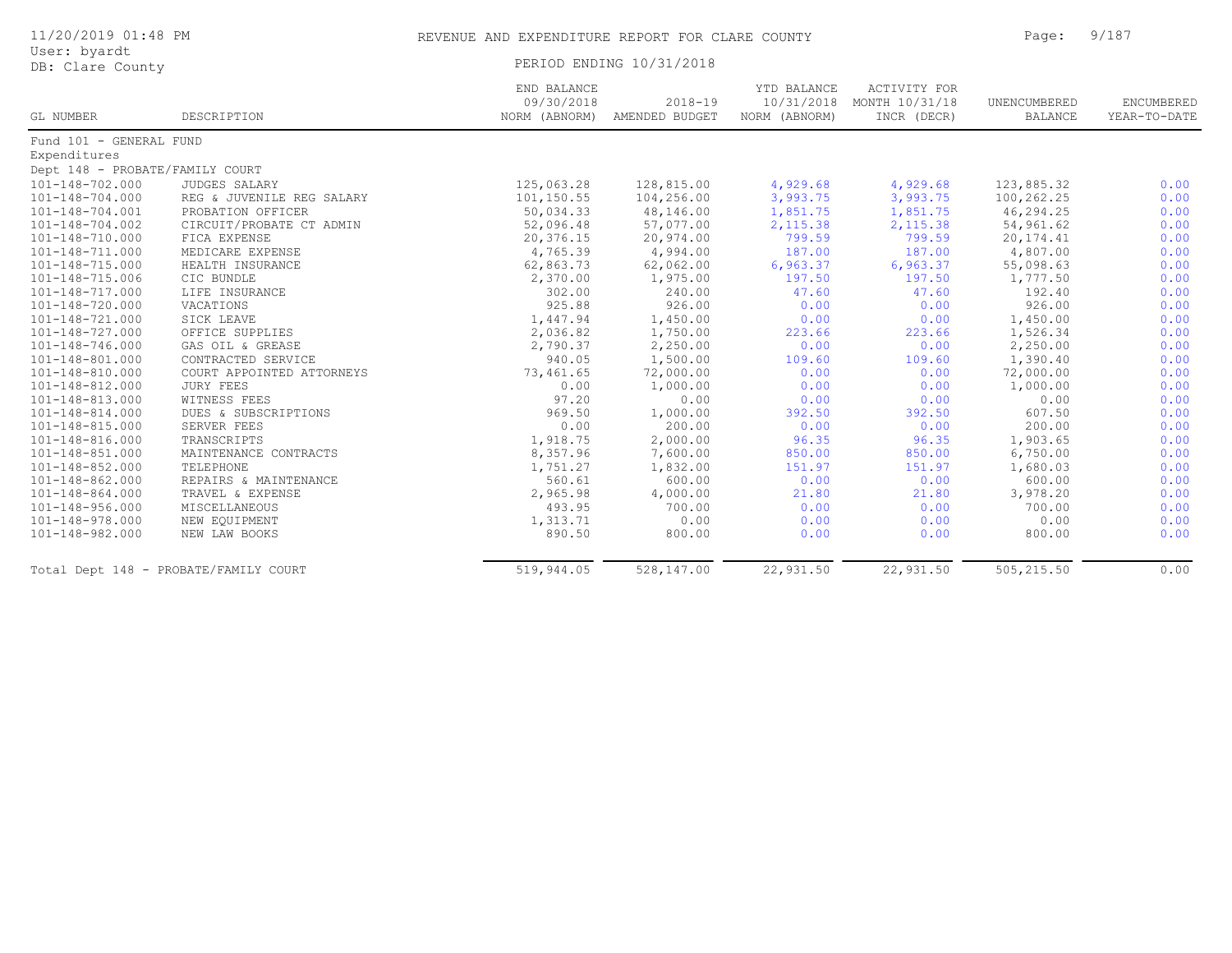| 11/20/2019 01:48 PM<br>User: byardt |                                          | REVENUE AND EXPENDITURE REPORT FOR CLARE COUNTY<br>PERIOD ENDING 10/31/2018 |                           |                                            |                                               |                         | 10/187                     |
|-------------------------------------|------------------------------------------|-----------------------------------------------------------------------------|---------------------------|--------------------------------------------|-----------------------------------------------|-------------------------|----------------------------|
| DB: Clare County                    |                                          |                                                                             |                           |                                            |                                               |                         |                            |
| GL NUMBER                           | DESCRIPTION                              | END BALANCE<br>09/30/2018<br>NORM (ABNORM)                                  | 2018-19<br>AMENDED BUDGET | YTD BALANCE<br>10/31/2018<br>NORM (ABNORM) | ACTIVITY FOR<br>MONTH 10/31/18<br>INCR (DECR) | UNENCUMBERED<br>BALANCE | ENCUMBERED<br>YEAR-TO-DATE |
| Fund 101 - GENERAL FUND             |                                          |                                                                             |                           |                                            |                                               |                         |                            |
| Expenditures                        |                                          |                                                                             |                           |                                            |                                               |                         |                            |
| Dept 151 - CIRCUIT COURT PROBATION  |                                          |                                                                             |                           |                                            |                                               |                         |                            |
| 101-151-727.000                     | OFFICE SUPPLIES                          | 85.92                                                                       | 450.00                    | 0.00                                       | 0.00                                          | 450.00                  | 0.00                       |
| 101-151-732.000                     | POSTAGE                                  | 430.94                                                                      | 400.00                    | 0.00                                       | 0.00                                          | 400.00                  | 0.00                       |
| 101-151-852.000                     | TELEPHONE                                | 925.41                                                                      | 1,300.00                  | 145.95                                     | 145.95                                        | 1,154.05                | 0.00                       |
|                                     | Total Dept 151 - CIRCUIT COURT PROBATION | 1,442.27                                                                    | 2,150.00                  | 145.95                                     | 145.95                                        | 2,004.05                | 0.00                       |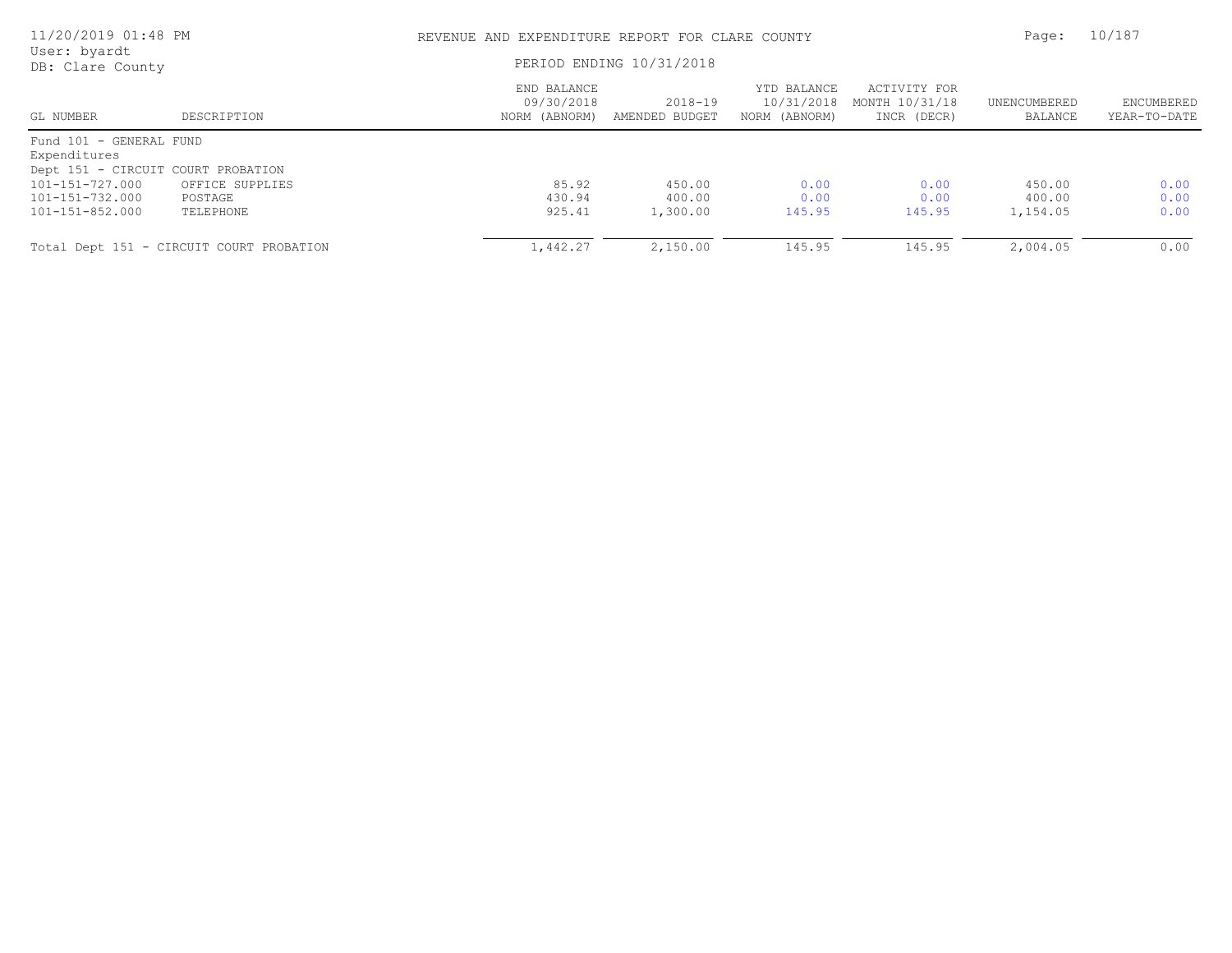| 11/20/2019 01:48 PM<br>User: byardt             |                          |                                            | REVENUE AND EXPENDITURE REPORT FOR CLARE COUNTY |                                            |                                               |                         |                                   |
|-------------------------------------------------|--------------------------|--------------------------------------------|-------------------------------------------------|--------------------------------------------|-----------------------------------------------|-------------------------|-----------------------------------|
| DB: Clare County                                |                          | PERIOD ENDING 10/31/2018                   |                                                 |                                            |                                               |                         |                                   |
| GL NUMBER                                       | DESCRIPTION              | END BALANCE<br>09/30/2018<br>NORM (ABNORM) | 2018-19<br>AMENDED BUDGET                       | YTD BALANCE<br>10/31/2018<br>NORM (ABNORM) | ACTIVITY FOR<br>MONTH 10/31/18<br>INCR (DECR) | UNENCUMBERED<br>BALANCE | <b>ENCUMBERED</b><br>YEAR-TO-DATE |
| Fund 101 - GENERAL FUND<br>Expenditures         |                          |                                            |                                                 |                                            |                                               |                         |                                   |
| Dept 166 - FAMILY COUNSELING<br>101-166-801.000 | COUNSELOR SERVICES - FOC | 1,200.00                                   | 1,200.00                                        | 0.00                                       | 0.00                                          | 1,200.00                | 0.00                              |
| Total Dept 166 - FAMILY COUNSELING              |                          | 1,200.00                                   | 1,200.00                                        | 0.00                                       | 0.00                                          | 1,200.00                | 0.00                              |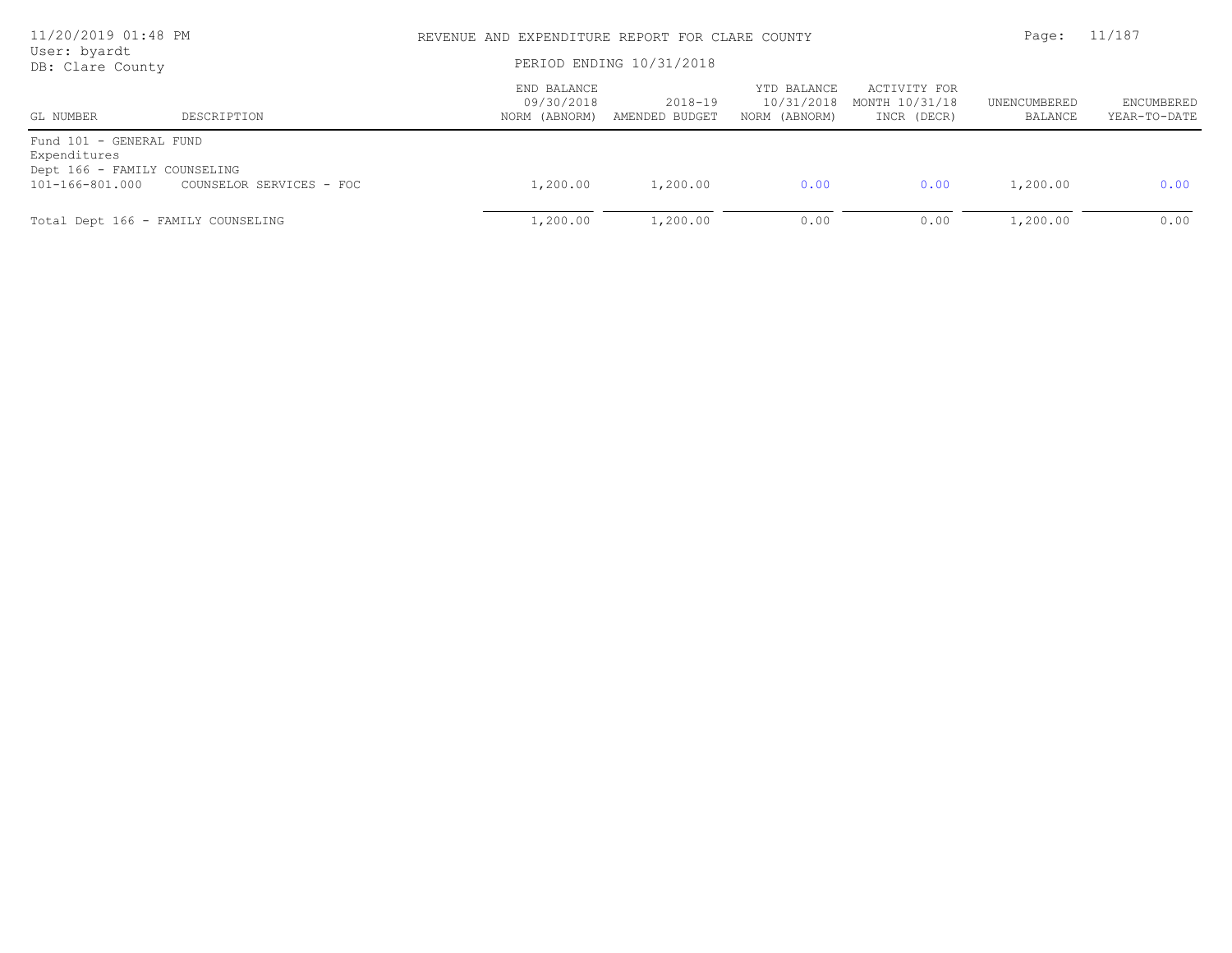| 11/20/2019 01:48 PM              |                     | REVENUE AND EXPENDITURE REPORT FOR CLARE COUNTY |                               |                                            |                                               |                         | 12/187                     |
|----------------------------------|---------------------|-------------------------------------------------|-------------------------------|--------------------------------------------|-----------------------------------------------|-------------------------|----------------------------|
| User: byardt<br>DB: Clare County |                     |                                                 | PERIOD ENDING 10/31/2018      |                                            |                                               |                         |                            |
| GL NUMBER                        | DESCRIPTION         | END BALANCE<br>09/30/2018<br>NORM (ABNORM)      | $2018 - 19$<br>AMENDED BUDGET | YTD BALANCE<br>10/31/2018<br>NORM (ABNORM) | ACTIVITY FOR<br>MONTH 10/31/18<br>INCR (DECR) | UNENCUMBERED<br>BALANCE | ENCUMBERED<br>YEAR-TO-DATE |
| Fund 101 - GENERAL FUND          |                     |                                                 |                               |                                            |                                               |                         |                            |
| Expenditures                     |                     |                                                 |                               |                                            |                                               |                         |                            |
| Dept 167 - JURY BOARD            |                     |                                                 |                               |                                            |                                               |                         |                            |
| 101-167-707.000                  | PER DIEM            | 375.00                                          | 600.00                        | 75.00                                      | 75.00                                         | 525.00                  | 0.00                       |
| 101-167-710.000                  | FICA EXPENSE        | 29.74                                           | 38.00                         | 6.80                                       | 6.80                                          | 31.20                   | 0.00                       |
| 101-167-711.000                  | MEDICARE EXPENSE    | 6.95                                            | 9.00                          | 1.59                                       | 1.59                                          | 7.41                    | 0.00                       |
| 101-167-732.000                  | POSTAGE             | 1,919.00                                        | 1,919.00                      | 0.00                                       | 0.00                                          | 1,919.00                | 0.00                       |
| 101-167-802.000                  | CONTRACTED SERVICES | 1,429.23                                        | 1,940.00                      | 0.00                                       | 0.00                                          | 1,940.00                | 0.00                       |
| 101-167-864.000                  | MILEAGE             | 104.64                                          | 200.00                        | 34.88                                      | 34.88                                         | 165.12                  | 0.00                       |
| Total Dept 167 - JURY BOARD      |                     | 3,864.56                                        | 4,706.00                      | 118.27                                     | 118.27                                        | 4,587.73                | 0.00                       |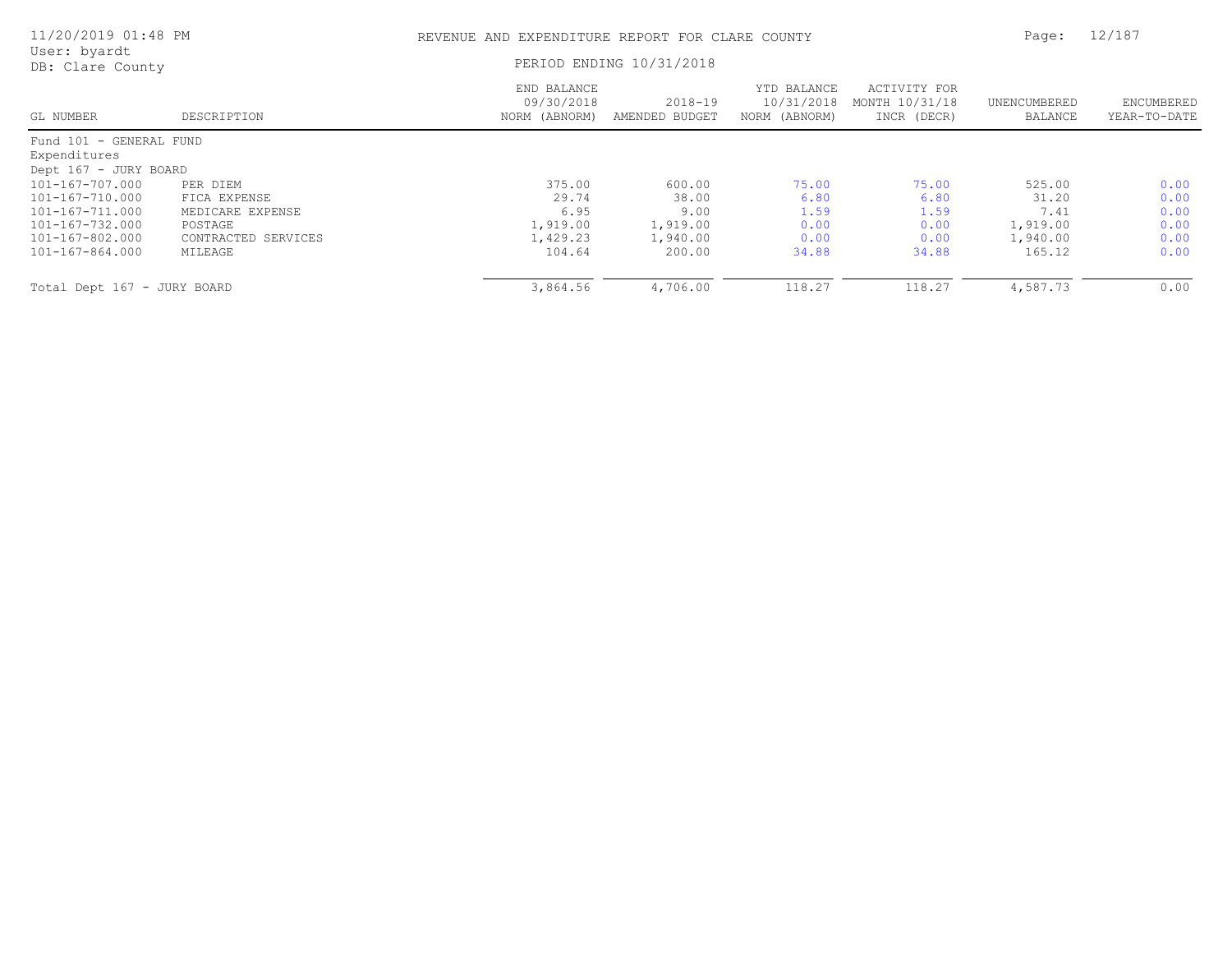| 11/20/2019 01:48 PM              |                                       | REVENUE AND EXPENDITURE REPORT FOR CLARE COUNTY | Page:                         | 13/187                                     |                                                      |                         |                            |
|----------------------------------|---------------------------------------|-------------------------------------------------|-------------------------------|--------------------------------------------|------------------------------------------------------|-------------------------|----------------------------|
| User: byardt<br>DB: Clare County |                                       |                                                 | PERIOD ENDING 10/31/2018      |                                            |                                                      |                         |                            |
| GL NUMBER                        | DESCRIPTION                           | END BALANCE<br>09/30/2018<br>NORM (ABNORM)      | $2018 - 19$<br>AMENDED BUDGET | YTD BALANCE<br>10/31/2018<br>NORM (ABNORM) | <b>ACTIVITY FOR</b><br>MONTH 10/31/18<br>INCR (DECR) | UNENCUMBERED<br>BALANCE | ENCUMBERED<br>YEAR-TO-DATE |
| Fund 101 - GENERAL FUND          |                                       |                                                 |                               |                                            |                                                      |                         |                            |
| Expenditures                     |                                       |                                                 |                               |                                            |                                                      |                         |                            |
| Dept 172 - COUNTY ADMINISTRATOR  |                                       |                                                 |                               |                                            |                                                      |                         |                            |
| 101-172-702.000                  | SALARY                                | 64,199.98                                       | 64,200.00                     | 2,469.23                                   | 2,469.23                                             | 61,730.77               | 0.00                       |
| $101 - 172 - 704.000$            | FULL TIME ADMIN ASSIST                | 0.00                                            | 32,778.00                     | 1,260.68                                   | 1,260.68                                             | 31, 517.32              | 0.00                       |
| $101 - 172 - 705.000$            | PART TIME SECRETARY                   | 25,591.75                                       | 0.00                          | 0.00                                       | 0.00                                                 | 0.00                    | 0.00                       |
| $101 - 172 - 710.000$            | FICA EXPENSE                          | 5,626.94                                        | 6,013.00                      | 245.11                                     | 245.11                                               | 5,767.89                | 0.00                       |
| 101-172-711.000                  | MEDICARE EXPENSE                      | 1,315.99                                        | 1,406.00                      | 57.32                                      | 57.32                                                | 1,348.68                | 0.00                       |
| 101-172-715.000                  | HEALTH INSURANCE                      | 14,257.78                                       | 16,556.00                     | 1,485.68                                   | 1,485.68                                             | 15,070.32               | 0.00                       |
| $101 - 172 - 715.006$            | CIC BUNDLE                            | 474.00                                          | 474.00                        | 39.50                                      | 39.50                                                | 434.50                  | 0.00                       |
| 101-172-717.000                  | LIFE INSURANCE                        | 60.40                                           | 120.00                        | 9.52                                       | 9.52                                                 | 110.48                  | 0.00                       |
| 101-172-721.000                  | SICK LEAVE PAYOUT                     | 1,514.05                                        | 0.00                          | 0.00                                       | 0.00                                                 | 0.00                    | 0.00                       |
| 101-172-727.000                  | OFFICE SUPPLIES                       | 997.53                                          | 1,000.00                      | 667.34                                     | 667.34                                               | 251.57                  | 81.09                      |
| 101-172-728.000                  | PRINTING & BINDING                    | 57.99                                           | 150.00                        | 0.00                                       | 0.00                                                 | 150.00                  | 0.00                       |
| 101-172-814.000                  | DUES & SUBSCRIPTIONS                  | 1,078.60                                        | 1,100.00                      | 190.00                                     | 190.00                                               | 910.00                  | 0.00                       |
| 101-172-815.000                  | SERVICE SUPPORT                       | 2,778.94                                        | 3,280.00                      | 0.00                                       | 0.00                                                 | 3,280.00                | 0.00                       |
| 101-172-851.000                  | CONTRACTED SERVICES                   | 1,600.00                                        | 1,600.00                      | 0.00                                       | 0.00                                                 | 1,600.00                | 0.00                       |
| $101 - 172 - 852.000$            | TELEPHONE                             | 1,369.23                                        | 1,320.00                      | 85.41                                      | 85.41                                                | 1,234.59                | 0.00                       |
| $101 - 172 - 864.000$            | TRAVEL & EXPENSE                      | 6,909.47                                        | 6,690.00                      | 322.10                                     | 322.10                                               | 6, 367.90               | 0.00                       |
|                                  | Total Dept 172 - COUNTY ADMINISTRATOR | 127,832.65                                      | 136,687.00                    | 6,831.89                                   | 6,831.89                                             | 129,774.02              | 81.09                      |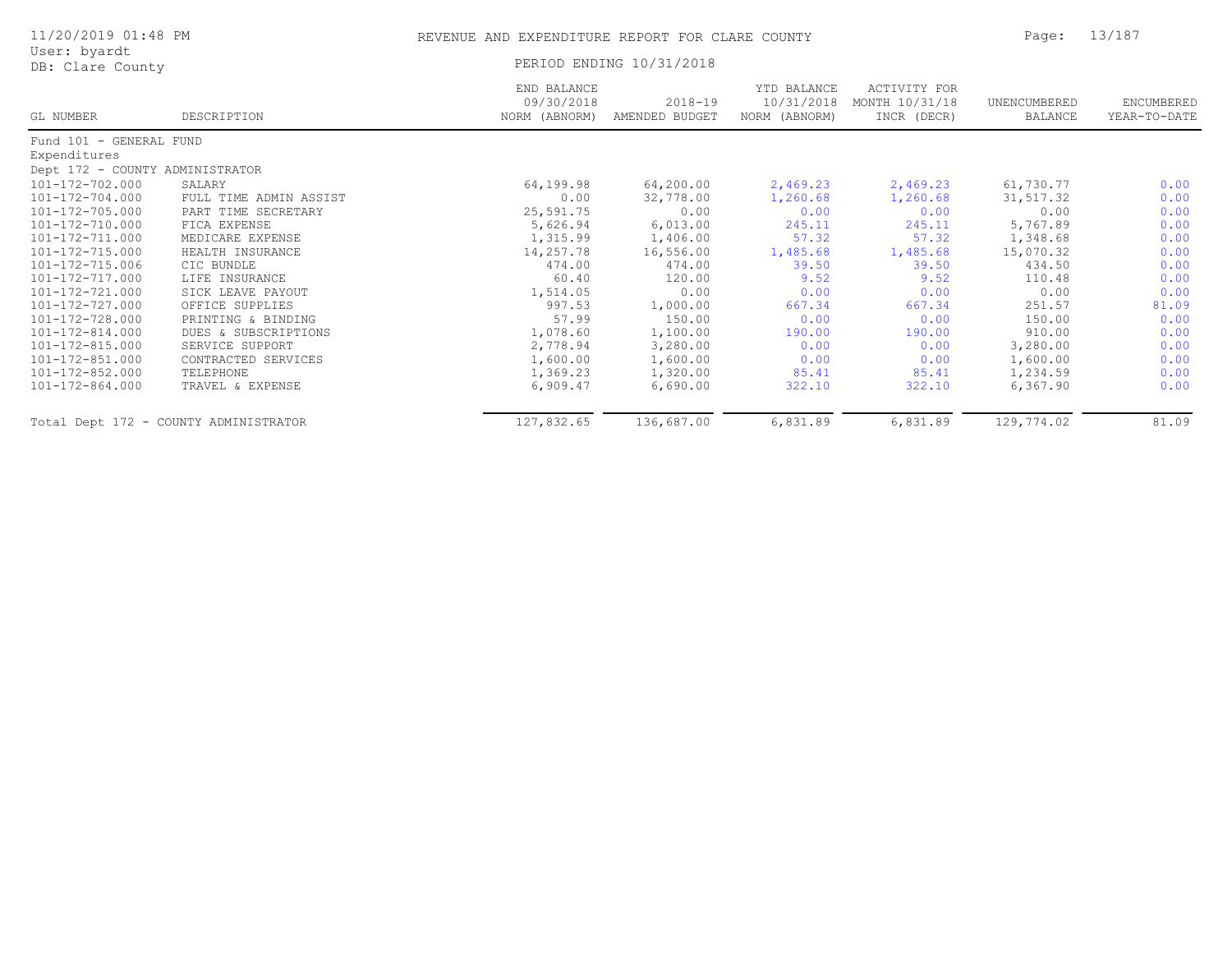| 11/20/2019 01:48 PM               |                         | REVENUE AND EXPENDITURE REPORT FOR CLARE COUNTY |                           |                                            |                                               | Page:                   | 14/187                     |
|-----------------------------------|-------------------------|-------------------------------------------------|---------------------------|--------------------------------------------|-----------------------------------------------|-------------------------|----------------------------|
| User: byardt<br>DB: Clare County  |                         |                                                 | PERIOD ENDING 10/31/2018  |                                            |                                               |                         |                            |
| GL NUMBER                         | DESCRIPTION             | END BALANCE<br>09/30/2018<br>NORM (ABNORM)      | 2018-19<br>AMENDED BUDGET | YTD BALANCE<br>10/31/2018<br>NORM (ABNORM) | ACTIVITY FOR<br>MONTH 10/31/18<br>INCR (DECR) | UNENCUMBERED<br>BALANCE | ENCUMBERED<br>YEAR-TO-DATE |
| Fund 101 - GENERAL FUND           |                         |                                                 |                           |                                            |                                               |                         |                            |
| Expenditures                      |                         |                                                 |                           |                                            |                                               |                         |                            |
| Dept 191 - ELECTION EXPENSE       |                         |                                                 |                           |                                            |                                               |                         |                            |
| 101-191-704.000                   | FULL TIME SALARY        | 31,981.90                                       | 31,587.00                 | 1,214.86                                   | 1,214.86                                      | 30, 372.14              | 0.00                       |
| 101-191-706.000                   | OVERTIME                | 0.00                                            | 600.00                    | 0.00                                       | 0.00                                          | 600.00                  | 0.00                       |
| 101-191-710.000                   | FICA EXPENSE            | 1,980.54                                        | 1,996.00                  | 73.17                                      | 73.17                                         | 1,922.83                | 0.00                       |
| 101-191-711.000                   | MEDICARE EXPENSE        | 463.19                                          | 467.00                    | 17.11                                      | 17.11                                         | 449.89                  | 0.00                       |
| 101-191-727.000                   | SUPPLIES                | 20,690.60                                       | 20,000.00                 | 0.00                                       | 0.00                                          | 20,000.00               | 0.00                       |
| 101-191-851.000                   | MAINTENANCE AND REPAIRS | 2,072.37                                        | 1,000.00                  | 0.00                                       | 0.00                                          | 1,000.00                | 0.00                       |
| 101-191-864.000                   | TRAVEL & EXPENSE        | 969.01                                          | 1,000.00                  | 267.58                                     | 267.58                                        | 732.42                  | 0.00                       |
| 101-191-900.000                   | PUBLIC NOTICES          | 2,575.53                                        | 2,000.00                  | 289.75                                     | 289.75                                        | 1,710.25                | 0.00                       |
| Total Dept 191 - ELECTION EXPENSE |                         | 60,733.14                                       | 58,650.00                 | 1,862.47                                   | 1,862.47                                      | 56,787.53               | 0.00                       |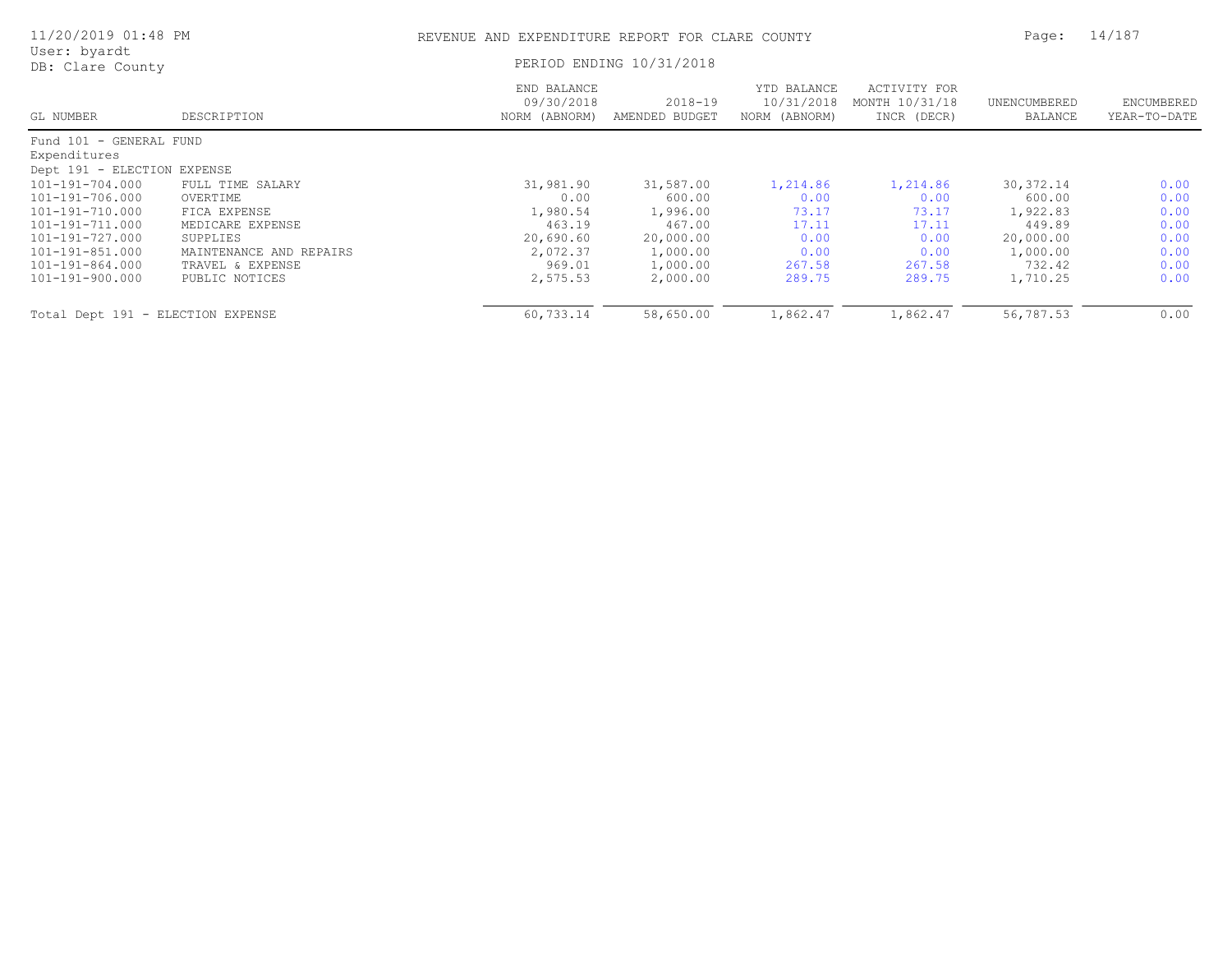| 11/20/2019 01:48 PM              |                                               | REVENUE AND EXPENDITURE REPORT FOR CLARE COUNTY |                               |                                            |                                               | Page:                   | 15/187                            |
|----------------------------------|-----------------------------------------------|-------------------------------------------------|-------------------------------|--------------------------------------------|-----------------------------------------------|-------------------------|-----------------------------------|
| User: byardt<br>DB: Clare County |                                               | PERIOD ENDING 10/31/2018                        |                               |                                            |                                               |                         |                                   |
| GL NUMBER                        | DESCRIPTION                                   | END BALANCE<br>09/30/2018<br>NORM (ABNORM)      | $2018 - 19$<br>AMENDED BUDGET | YTD BALANCE<br>10/31/2018<br>NORM (ABNORM) | ACTIVITY FOR<br>MONTH 10/31/18<br>INCR (DECR) | UNENCUMBERED<br>BALANCE | <b>ENCUMBERED</b><br>YEAR-TO-DATE |
| Fund 101 - GENERAL FUND          |                                               |                                                 |                               |                                            |                                               |                         |                                   |
| Expenditures                     |                                               |                                                 |                               |                                            |                                               |                         |                                   |
|                                  | Dept 193 - BOARD OF CONVASSERS-PER DIEM       |                                                 |                               |                                            |                                               |                         |                                   |
| 101-193-707.000                  | PER DIEM                                      | 900.00                                          | 900.00                        | 0.00                                       | 0.00                                          | 900.00                  | 0.00                              |
| 101-193-710.000                  | FICA EXPENSE                                  | 78.04                                           | 56.00                         | 0.00                                       | 0.00                                          | 56.00                   | 0.00                              |
| 101-193-711.000                  | MEDICARE EXPENSE                              | 18.26                                           | 14.00                         | 0.00                                       | 0.00                                          | 14.00                   | 0.00                              |
| 101-193-864.000                  | MILEAGE                                       | 359.08                                          | 291.00                        | 0.00                                       | 0.00                                          | 291.00                  | 0.00                              |
|                                  | Total Dept 193 - BOARD OF CONVASSERS-PER DIEM | 1,355.38                                        | 1,261.00                      | 0.00                                       | 0.00                                          | 1,261.00                | 0.00                              |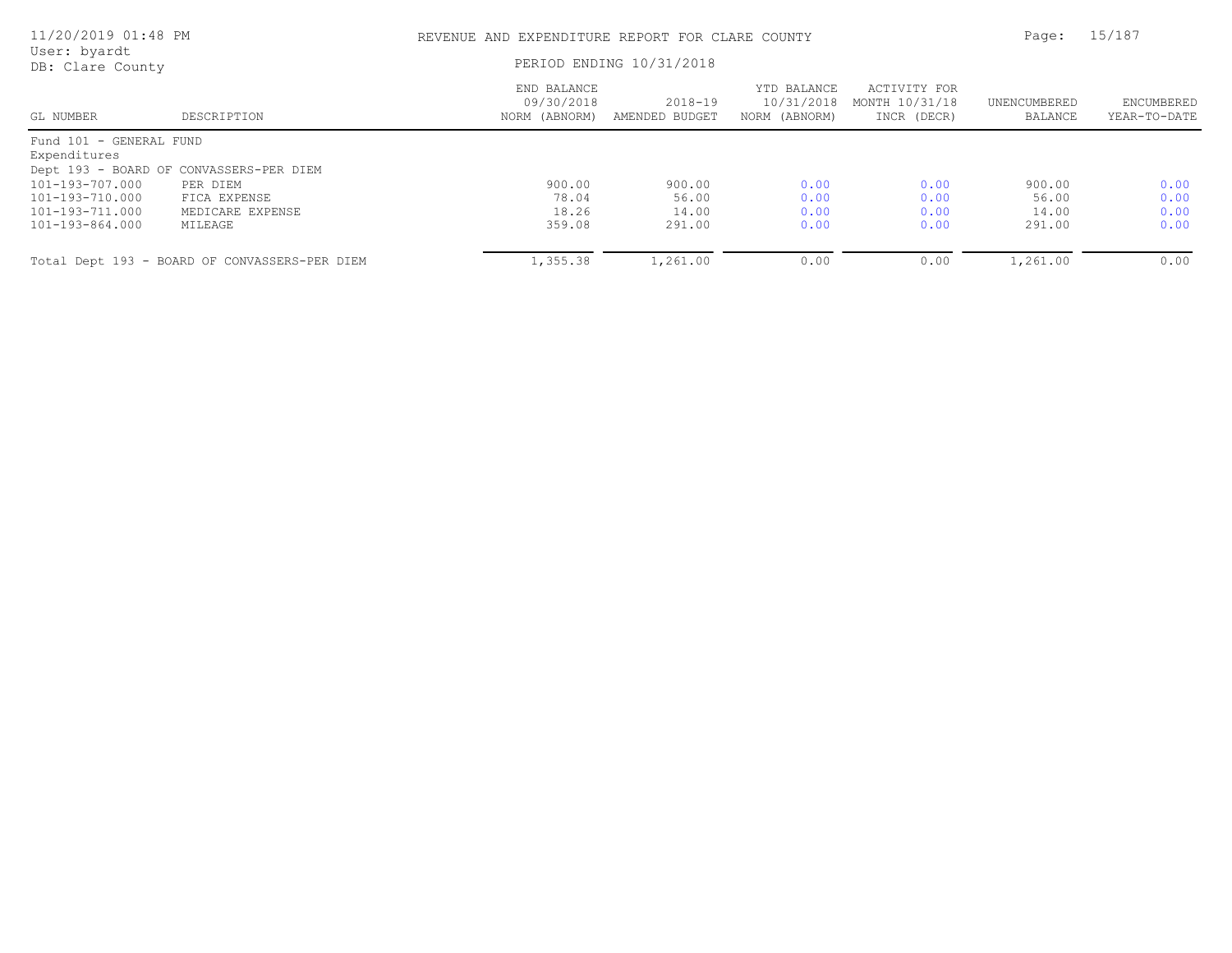| 11/20/2019 01:48 PM                 |                                           | REVENUE AND EXPENDITURE REPORT FOR CLARE COUNTY | Page:                         | 16/187                                     |                                               |                         |                            |  |
|-------------------------------------|-------------------------------------------|-------------------------------------------------|-------------------------------|--------------------------------------------|-----------------------------------------------|-------------------------|----------------------------|--|
| User: byardt<br>DB: Clare County    |                                           |                                                 | PERIOD ENDING 10/31/2018      |                                            |                                               |                         |                            |  |
| GL NUMBER                           | DESCRIPTION                               | END BALANCE<br>09/30/2018<br>NORM (ABNORM)      | $2018 - 19$<br>AMENDED BUDGET | YTD BALANCE<br>10/31/2018<br>NORM (ABNORM) | ACTIVITY FOR<br>MONTH 10/31/18<br>INCR (DECR) | UNENCUMBERED<br>BALANCE | ENCUMBERED<br>YEAR-TO-DATE |  |
| Fund 101 - GENERAL FUND             |                                           |                                                 |                               |                                            |                                               |                         |                            |  |
| Expenditures                        |                                           |                                                 |                               |                                            |                                               |                         |                            |  |
| Dept 202 - ACCOUNTS PAYABLE/PAYROLL |                                           |                                                 |                               |                                            |                                               |                         |                            |  |
| 101-202-704.000                     | FULL TIME SALARY                          | 68,793.40                                       | 71,503.00                     | 2,750.12                                   | 2,750.12                                      | 68,752.88               | 0.00                       |  |
| 101-202-706.000                     | OVERTIME                                  | 0.00                                            | 0.00                          | 183.34                                     | 183.34                                        | (183.34)                | 0.00                       |  |
| 101-202-710.000                     | FICA EXPENSE                              | 4,234.64                                        | 4,434.00                      | 175.35                                     | 175.35                                        | 4,258.65                | 0.00                       |  |
| 101-202-711.000                     | MEDICARE EXPENSE                          | 990.38                                          | 1,037.00                      | 41.00                                      | 41.00                                         | 996.00                  | 0.00                       |  |
| 101-202-715.000                     | HEALTH INSURANCE                          | 25,649.24                                       | 24,924.00                     | 2,236.47                                   | 2,236.47                                      | 22,687.53               | 0.00                       |  |
| 101-202-715.006                     | CIC BUNDLE                                | 948.00                                          | 948.00                        | 79.00                                      | 79.00                                         | 869.00                  | 0.00                       |  |
| 101-202-717.000                     | LIFE INSURANCE                            | 140.00                                          | 140.00                        | 19.04                                      | 19.04                                         | 120.96                  | 0.00                       |  |
| 101-202-728.000                     | PRINTING & BINDING                        | 1,164.78                                        | 1,600.00                      | 0.00                                       | 0.00                                          | 1,600.00                | 0.00                       |  |
| 101-202-815.000                     | SERVICE SUPPORT                           | 0.00                                            | 6, 233.00                     | 0.00                                       | 0.00                                          | 6, 233.00               | 0.00                       |  |
| 101-202-864.000                     | TRAVEL & EXPENSE                          | 0.00                                            | 200.00                        | 120.45                                     | 120.45                                        | 79.55                   | 0.00                       |  |
| 101-202-955.000                     | PAYROLL BANK CHARGES                      | 1,834.42                                        | 1,500.00                      | 120.10                                     | 120.10                                        | 1,379.90                | 0.00                       |  |
| 101-202-978.000                     | NEW EQUIPMENT UNDER \$5000                | 1,495.00                                        | 0.00                          | 0.00                                       | 0.00                                          | 0.00                    | 0.00                       |  |
|                                     | Total Dept 202 - ACCOUNTS PAYABLE/PAYROLL | 105,249.86                                      | 112,519.00                    | 5,724.87                                   | 5,724.87                                      | 106,794.13              | 0.00                       |  |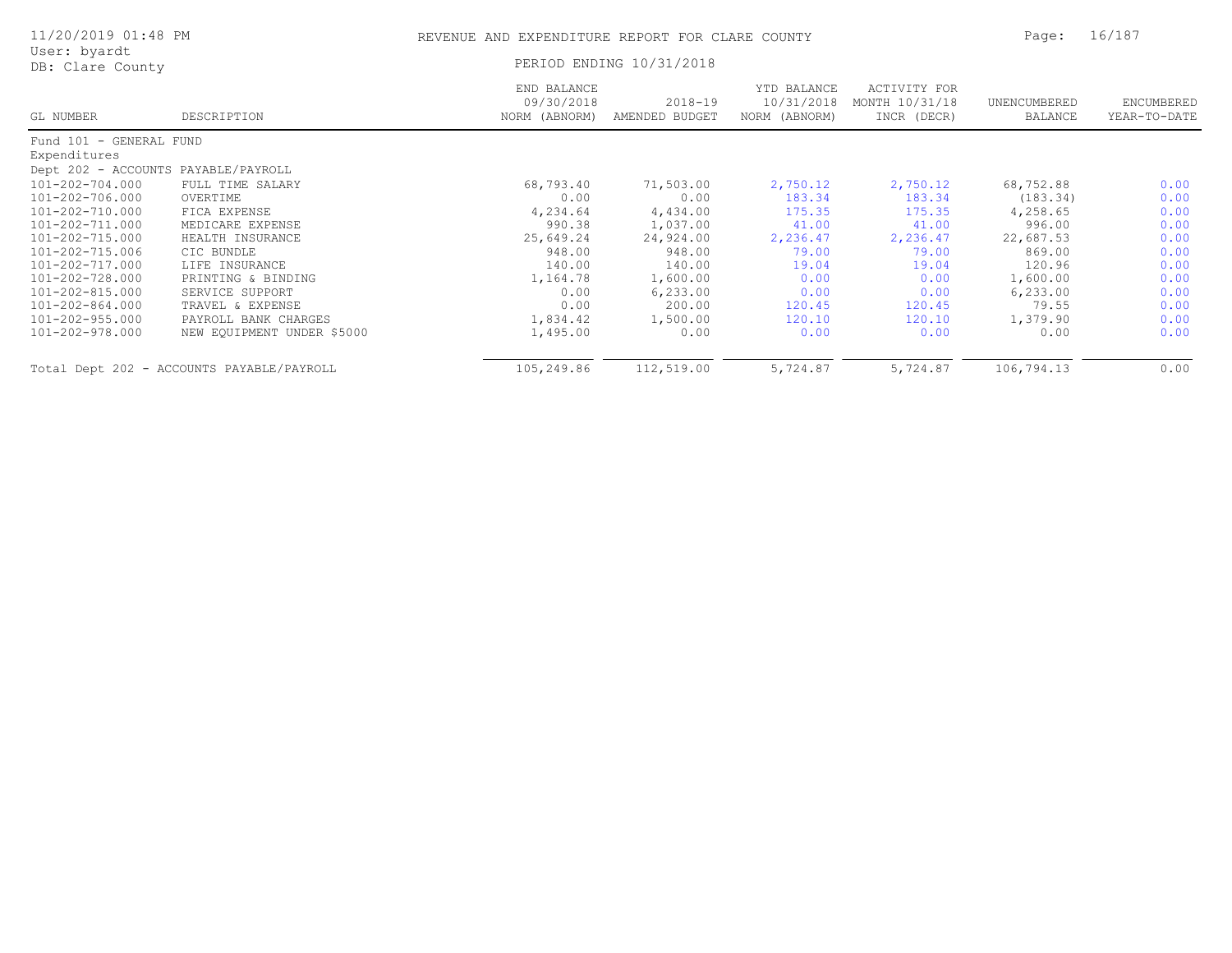| 11/20/2019 01:48 PM              |                              | REVENUE AND EXPENDITURE REPORT FOR CLARE COUNTY | Page:                         | 17/187                       |                                                          |                         |                            |  |
|----------------------------------|------------------------------|-------------------------------------------------|-------------------------------|------------------------------|----------------------------------------------------------|-------------------------|----------------------------|--|
| User: byardt<br>DB: Clare County |                              |                                                 | PERIOD ENDING 10/31/2018      |                              |                                                          |                         |                            |  |
| GL NUMBER                        | DESCRIPTION                  | END BALANCE<br>09/30/2018<br>NORM (ABNORM)      | $2018 - 19$<br>AMENDED BUDGET | YTD BALANCE<br>NORM (ABNORM) | ACTIVITY FOR<br>10/31/2018 MONTH 10/31/18<br>INCR (DECR) | UNENCUMBERED<br>BALANCE | ENCUMBERED<br>YEAR-TO-DATE |  |
| Fund 101 - GENERAL FUND          |                              |                                                 |                               |                              |                                                          |                         |                            |  |
| Expenditures                     |                              |                                                 |                               |                              |                                                          |                         |                            |  |
| Dept 215 - COUNTY CLERK          |                              |                                                 |                               |                              |                                                          |                         |                            |  |
| 101-215-702.000                  | SALARY                       | 20,882.79                                       | 20,853.00                     | 803.61                       | 803.61                                                   | 20,049.39               | 0.00                       |  |
| 101-215-702.001                  | CHIEF DEPUTY SALARY          | 32,258.70                                       | 34,614.00                     | 1,333.15                     | 1,333.15                                                 | 33,280.85               | 0.00                       |  |
| 101-215-704.000                  | FULL TIME SALARIES           | 123,867.80                                      | 142,948.00                    | 5,423.28                     | 5,423.28                                                 | 137,524.72              | 0.00                       |  |
| 101-215-705.000                  | PART TIME                    | 3,028.06                                        | 0.00                          | 0.00                         | 0.00                                                     | 0.00                    | 0.00                       |  |
| 101-215-706.000                  | OVERTIME                     | 4,706.74                                        | 3,000.00                      | 0.00                         | 0.00                                                     | 3,000.00                | 0.00                       |  |
| 101-215-710.000                  | FICA EXPENSE                 | 11,546.53                                       | 12,364.00                     | 456.40                       | 456.40                                                   | 11,907.60               | 0.00                       |  |
| 101-215-711.000                  | MEDICARE EXPENSE             | 2,700.39                                        | 2,892.00                      | 106.73                       | 106.73                                                   | 2,785.27                | 0.00                       |  |
| 101-215-715.000                  | HEALTH INSURANCE             | 62,979.11                                       | 49,333.00                     | 6,908.76                     | 6,908.76                                                 | 42, 424.24              | 0.00                       |  |
| 101-215-715.006                  | CIC BUNDLE                   | 3,081.04                                        | 3,318.00                      | 289.67                       | 289.67                                                   | 3,028.33                | 0.00                       |  |
| 101-215-717.000                  | LIFE INSURANCE               | 346.86                                          | 788.00                        | 65.06                        | 65.06                                                    | 722.94                  | 0.00                       |  |
| 101-215-720.000                  | VACATIONS                    | 1,908.54                                        | 0.00                          | 0.00                         | 0.00                                                     | 0.00                    | 0.00                       |  |
| 101-215-727.000                  | OFFICE SUPPLIES              | 2,915.50                                        | 3,000.00                      | 0.00                         | 0.00                                                     | 2,846.46                | 153.54                     |  |
| 101-215-728.000                  | PRINTING & BINDING           | 1,900.00                                        | 1,900.00                      | 0.00                         | 0.00                                                     | 1,899.99                | 0.01                       |  |
| 101-215-814.000                  | DUES AND SUBSCRIPTIONS       | 410.00                                          | 370.00                        | 0.00                         | 0.00                                                     | 370.00                  | 0.00                       |  |
| 101-215-815.000                  | SERVICE SUPPORT              | 4,101.01                                        | 4,700.00                      | 149.71                       | 149.71                                                   | 4,550.29                | 0.00                       |  |
| 101-215-851.000                  | MAINTENANCE CONTRACTS        | 4,694.00                                        | 3,900.00                      | 0.00                         | 0.00                                                     | 3,900.00                | 0.00                       |  |
| 101-215-852.000                  | TELEPHONE                    | 1,907.49                                        | 1,710.00                      | 360.53                       | 360.53                                                   | 1,349.47                | 0.00                       |  |
| 101-215-864.000                  | TRAVEL & EXPENSE             | 2,184.01                                        | 2,000.00                      | 530.99                       | 530.99                                                   | 1,469.01                | 0.00                       |  |
| 101-215-933.000                  | OFFICE EQUIP REPAIRS & MAINT | 340.39                                          | 500.00                        | 0.00                         | 0.00                                                     | 500.00                  | 0.00                       |  |
| 101-215-978.000                  | NEW EQUIPMENT                | 662.00                                          | 0.00                          | 0.00                         | 0.00                                                     | 0.00                    | 0.00                       |  |
| Total Dept 215 - COUNTY CLERK    |                              | 286,420.96                                      | 288,190.00                    | 16,427.89                    | 16,427.89                                                | 271,608.56              | 153.55                     |  |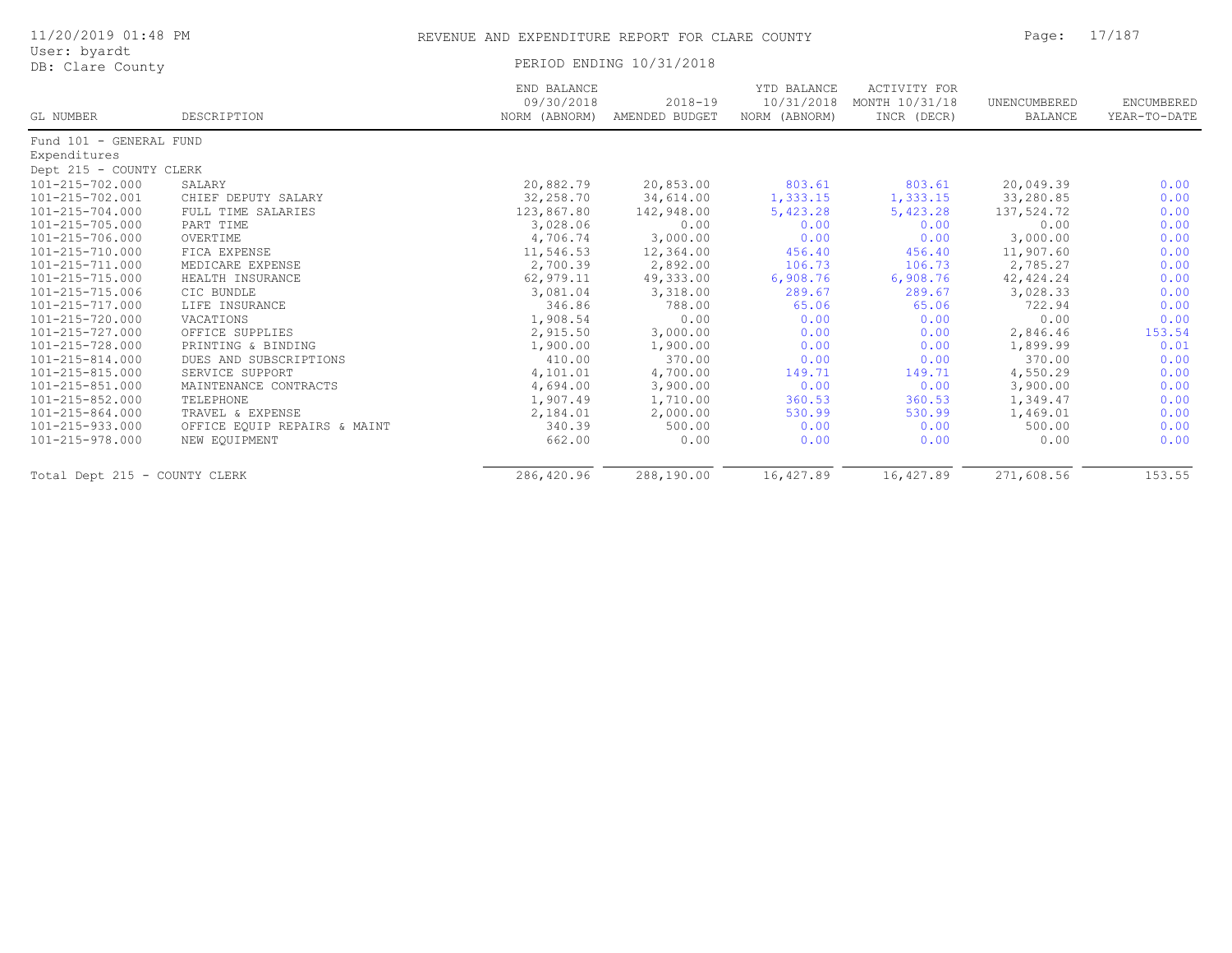| 11/20/2019 01:48 PM              |                       | REVENUE AND EXPENDITURE REPORT FOR CLARE COUNTY |                               |                                            |                                               | Page:                   | 18/187                     |  |
|----------------------------------|-----------------------|-------------------------------------------------|-------------------------------|--------------------------------------------|-----------------------------------------------|-------------------------|----------------------------|--|
| User: byardt<br>DB: Clare County |                       |                                                 | PERIOD ENDING 10/31/2018      |                                            |                                               |                         |                            |  |
| GL NUMBER                        | DESCRIPTION           | END BALANCE<br>09/30/2018<br>NORM (ABNORM)      | $2018 - 19$<br>AMENDED BUDGET | YTD BALANCE<br>10/31/2018<br>NORM (ABNORM) | ACTIVITY FOR<br>MONTH 10/31/18<br>INCR (DECR) | UNENCUMBERED<br>BALANCE | ENCUMBERED<br>YEAR-TO-DATE |  |
| Fund 101 - GENERAL FUND          |                       |                                                 |                               |                                            |                                               |                         |                            |  |
| Expenditures                     |                       |                                                 |                               |                                            |                                               |                         |                            |  |
| Dept 225 - EQUALIZATION          |                       |                                                 |                               |                                            |                                               |                         |                            |  |
| 101-225-704.000                  | FULL TIME SALARIES    | 68,803.66                                       | 72,038.00                     | 2,724.69                                   | 2,724.69                                      | 69, 313.31              | 0.00                       |  |
| 101-225-710.000                  | FICA EXPENSE          | 4,261.82                                        | 4,467.00                      | 165.24                                     | 165.24                                        | 4,301.76                | 0.00                       |  |
| 101-225-711.000                  | MEDICARE EXPENSE      | 996.71                                          | 1,045.00                      | 38.64                                      | 38.64                                         | 1,006.36                | 0.00                       |  |
| 101-225-715.000                  | HEALTH INSURANCE      | 16,158.30                                       | 15,252.00                     | 1,410.62                                   | 1,410.62                                      | 13,841.38               | 0.00                       |  |
| 101-225-715.006                  | CIC BUNDLE            | 948.00                                          | 948.00                        | 79.00                                      | 79.00                                         | 869.00                  | 0.00                       |  |
| 101-225-717.000                  | LIFE INSURANCE        | 140.00                                          | 140.00                        | 19.04                                      | 19.04                                         | 120.96                  | 0.00                       |  |
| 101-225-727.000                  | OFFICE SUPPLIES       | 5,166.86                                        | 5,270.00                      | 0.00                                       | 0.00                                          | 1,311.13                | 3,958.87                   |  |
| 101-225-728.000                  | PRINTING & BINDING    | 52.50                                           | 350.00                        | 0.00                                       | 0.00                                          | 350.00                  | 0.00                       |  |
| 101-225-802.000                  | CONTRACTED SERVICE    | 53,200.00                                       | 51,000.00                     | 0.00                                       | 0.00                                          | 51,000.00               | 0.00                       |  |
| 101-225-814.000                  | DUES & SUBSCRIPTIONS  | 300.00                                          | 300.00                        | 0.00                                       | 0.00                                          | 300.00                  | 0.00                       |  |
| 101-225-815.000                  | SERVICE SUPPORT       | 4,061.00                                        | 0.00                          | 0.00                                       | 0.00                                          | 0.00                    | 0.00                       |  |
| 101-225-851.000                  | MAINTENANCE CONTRACTS | 1,653.78                                        | 6, 200.00                     | 0.00                                       | 0.00                                          | 6, 200.00               | 0.00                       |  |
| 101-225-852.000                  | TELEPHONE             | 435.27                                          | 500.00                        | 65.56                                      | 65.56                                         | 434.44                  | 0.00                       |  |
| 101-225-864.000                  | TRAVEL & EXPENSE      | 461.08                                          | 1,500.00                      | 0.00                                       | 0.00                                          | 1,500.00                | 0.00                       |  |
| 101-225-900.000                  | ADVERTISING           | 151.50                                          | 0.00                          | 0.00                                       | 0.00                                          | 0.00                    | 0.00                       |  |
| 101-225-957.000                  | TRAINING              | 222.00                                          | 600.00                        | 0.00                                       | 0.00                                          | 600.00                  | 0.00                       |  |
| 101-225-978.000                  | NEW EOUIPMENT         | 179.99                                          | 0.00                          | 0.00                                       | 0.00                                          | 0.00                    | 0.00                       |  |

Total Dept 225 - EQUALIZATION 157,192.47 159,610.00 4,502.79 4,502.79 151,148.34 3,958.87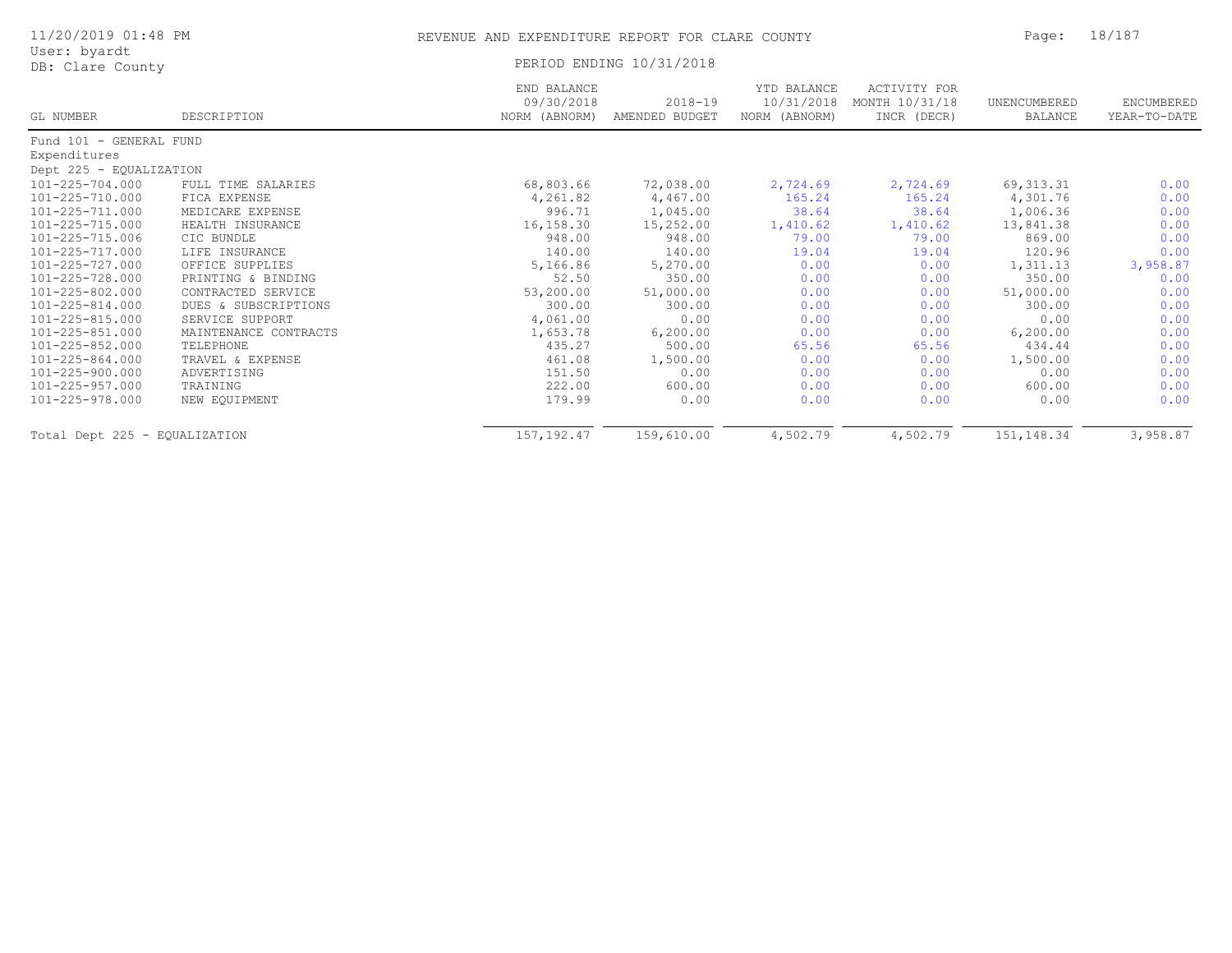| 11/20/2019 01:48 PM         |                               | REVENUE AND EXPENDITURE REPORT FOR CLARE COUNTY |                                             |                                            |                                               | Page:                          | 19/187                     |
|-----------------------------|-------------------------------|-------------------------------------------------|---------------------------------------------|--------------------------------------------|-----------------------------------------------|--------------------------------|----------------------------|
| User: byardt                |                               |                                                 |                                             |                                            |                                               |                                |                            |
| DB: Clare County            |                               | PERIOD ENDING 10/31/2018                        |                                             |                                            |                                               |                                |                            |
| GL NUMBER                   | DESCRIPTION                   | END BALANCE<br>09/30/2018                       | $2018 - 19$<br>NORM (ABNORM) AMENDED BUDGET | YTD BALANCE<br>10/31/2018<br>NORM (ABNORM) | ACTIVITY FOR<br>MONTH 10/31/18<br>INCR (DECR) | UNENCUMBERED<br><b>BALANCE</b> | ENCUMBERED<br>YEAR-TO-DATE |
| Fund 101 - GENERAL FUND     |                               |                                                 |                                             |                                            |                                               |                                |                            |
| Expenditures                |                               |                                                 |                                             |                                            |                                               |                                |                            |
| Dept 229 - PROSECUTOR       |                               |                                                 |                                             |                                            |                                               |                                |                            |
| 101-229-702.000             | SALARY                        | 89,124.62                                       | 89,125.00                                   | 3,427.87                                   | 3,427.87                                      | 85,697.13                      | 0.00                       |
| $101 - 229 - 703.000$       | ASST SALARY                   | 92,379.86                                       | 91,380.00                                   | 3,514.61                                   | 3,514.61                                      | 87,865.39                      | 0.00                       |
| 101-229-703.001             | CHIEF ASSISTANT SALARY        | 65,484.12                                       | 65,485.00                                   | 2,518.62                                   | 2,518.62                                      | 62,966.38                      | 0.00                       |
| 101-229-704.000             | SECRETARY SALARY              | 131, 171.43                                     | 135,014.00                                  | 5,192.85                                   | 5,192.85                                      | 129,821.15                     | 0.00                       |
| 101-229-706.000             | OVERTIME                      | 0.00                                            | 300.00                                      | 0.00                                       | 0.00                                          | 300.00                         | 0.00                       |
| 101-229-710.000             | FICA EXPENSE                  | 22,769.33                                       | 23,622.00                                   | 881.27                                     | 881.27                                        | 22,740.73                      | 0.00                       |
| 101-229-711.000             | MEDICARE EXPENSE              | 5,325.09                                        | 5,525.00                                    | 206.11                                     | 206.11                                        | 5,318.89                       | 0.00                       |
| 101-229-715.000             | HEALTH INSURANCE              | 85,461.16                                       | 79,116.00                                   | 8,076.46                                   | 8,076.46                                      | 71,039.54                      | 0.00                       |
| 101-229-715.006             | CIC BUNDLE                    | 3,673.50                                        | 3,792.00                                    | 355.50                                     | 355.50                                        | 3,436.50                       | 0.00                       |
| $101 - 229 - 717.000$       | LIFE INSURANCE                | 596.60                                          | 658.00                                      | 95.20                                      | 95.20                                         | 562.80                         | 0.00                       |
| 101-229-727.000             | OFFICE SUPPLIES               | 2,156.22                                        | 2,500.00                                    | 0.00                                       | 0.00                                          | 2,499.99                       | 0.01                       |
| 101-229-728.001             | CRIME VICTIM'S RIGHTS         | 400.00                                          | 400.00                                      | 0.00                                       | 0.00                                          | 400.00                         | 0.00                       |
| $101 - 229 - 732.000$       | POSTAGE                       | 1,985.98                                        | 2,400.00                                    | 50.00                                      | 50.00                                         | 2,350.00                       | 0.00                       |
| 101-229-801.000             | CONTRACT SERVICES             | 8,238.70                                        | 7,000.00                                    | 0.00                                       | 0.00                                          | 7,000.00                       | 0.00                       |
| 101-229-813.000             | WITNESS FEES                  | 1,795.66                                        | 2,900.00                                    | 0.00                                       | 0.00                                          | 2,900.00                       | 0.00                       |
| 101-229-814.000             | DUES & SUBSCRIPTIONS          | 6,026.00                                        | 6, 249.00                                   | 5,024.00                                   | 5,024.00                                      | 1,225.00                       | 0.00                       |
| 101-229-815.000             | SERVICE FEES                  | 190.50                                          | 500.00                                      | 0.00                                       | 0.00                                          | 500.00                         | 0.00                       |
| 101-229-852.000             | TELEPHONE                     | 942.69                                          | 3,000.00                                    | 145.95                                     | 145.95                                        | 2,854.05                       | 0.00                       |
| 101-229-852.006             | TELECOMMUNICATIONS            | 98.77                                           | 200.00                                      | 7.03                                       | 7.03                                          | 192.97                         | 0.00                       |
| 101-229-864.000             | TRAVEL & EXPENSE              | 3,369.50                                        | 4,055.00                                    | 109.34                                     | 109.34                                        | 3,861.66                       | 84.00                      |
| 101-229-956.000             | MISCELLANEOUS-DRUG FORFEITURE | 1,464.49                                        | 2,500.00                                    | 0.00                                       | 0.00                                          | 2,500.00                       | 0.00                       |
| 101-229-982.000             | NEW LAW BOOKS                 | 6,756.80                                        | 6,710.00                                    | 108.50                                     | 108.50                                        | 6,601.50                       | 0.00                       |
| Total Dept 229 - PROSECUTOR |                               | 529, 411.02                                     | 532,431.00                                  | 29,713.31                                  | 29,713.31                                     | 502,633.68                     | 84.01                      |
|                             |                               |                                                 |                                             |                                            |                                               |                                |                            |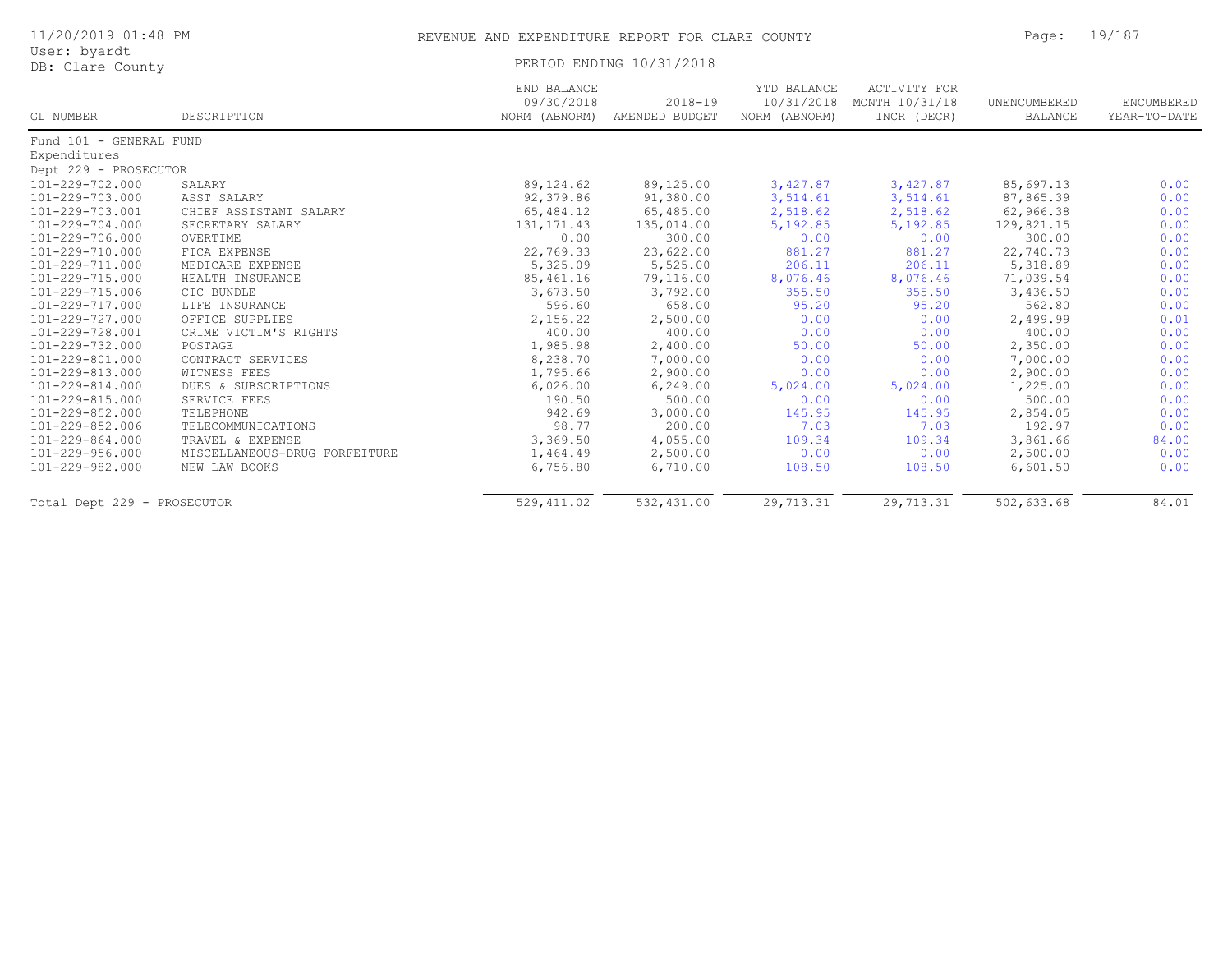| 11/20/2019 01:48 PM               |                    | REVENUE AND EXPENDITURE REPORT FOR CLARE COUNTY |                               |                                            |                                               | Page:                   | 20/187                     |
|-----------------------------------|--------------------|-------------------------------------------------|-------------------------------|--------------------------------------------|-----------------------------------------------|-------------------------|----------------------------|
| User: byardt<br>DB: Clare County  |                    |                                                 | PERIOD ENDING 10/31/2018      |                                            |                                               |                         |                            |
| GL NUMBER                         | DESCRIPTION        | END BALANCE<br>09/30/2018<br>NORM (ABNORM)      | $2018 - 19$<br>AMENDED BUDGET | YTD BALANCE<br>10/31/2018<br>NORM (ABNORM) | ACTIVITY FOR<br>MONTH 10/31/18<br>INCR (DECR) | UNENCUMBERED<br>BALANCE | ENCUMBERED<br>YEAR-TO-DATE |
| Fund 101 - GENERAL FUND           |                    |                                                 |                               |                                            |                                               |                         |                            |
| Expenditures                      |                    |                                                 |                               |                                            |                                               |                         |                            |
| Dept 230 - PROSECUTOR - CVR       |                    |                                                 |                               |                                            |                                               |                         |                            |
| 101-230-704.000                   | CVR FULL TIME      | 29,158.48                                       | 31,586.00                     | 1,214.86                                   | 1,214.86                                      | 30, 371.14              | 0.00                       |
| 101-230-710.000                   | FICA EXPENSE       | 1,804.91                                        | 1,959.00                      | 72.63                                      | 72.63                                         | 1,886.37                | 0.00                       |
| 101-230-711.000                   | MEDICARE EXPENSE   | 422.10                                          | 458.00                        | 16.99                                      | 16.99                                         | 441.01                  | 0.00                       |
| 101-230-727.000                   | OFFICE SUPPLIES    | 1,800.71                                        | 1,223.00                      | 0.00                                       | 0.00                                          | 1,223.00                | 0.00                       |
| 101-230-728.000                   | PRINTING & BINDING | 401.46                                          | 1,246.00                      | 0.00                                       | 0.00                                          | 1,246.00                | 0.00                       |
| 101-230-732.000                   | POSTAGE            | 2,712.46                                        | 2,500.00                      | 0.00                                       | 0.00                                          | 2,500.00                | 0.00                       |
| 101-230-864.000                   | TRAVEL & EXPENSE   | 520.93                                          | 500.00                        | 81.19                                      | 81.19                                         | 418.81                  | 0.00                       |
| 101-230-978.000                   | NEW EQUIPMENT      | 1,138.53                                        | 0.00                          | 0.00                                       | 0.00                                          | 0.00                    | 0.00                       |
| Total Dept 230 - PROSECUTOR - CVR |                    | 37,959.58                                       | 39,472.00                     | 1,385.67                                   | 1,385.67                                      | 38,086.33               | 0.00                       |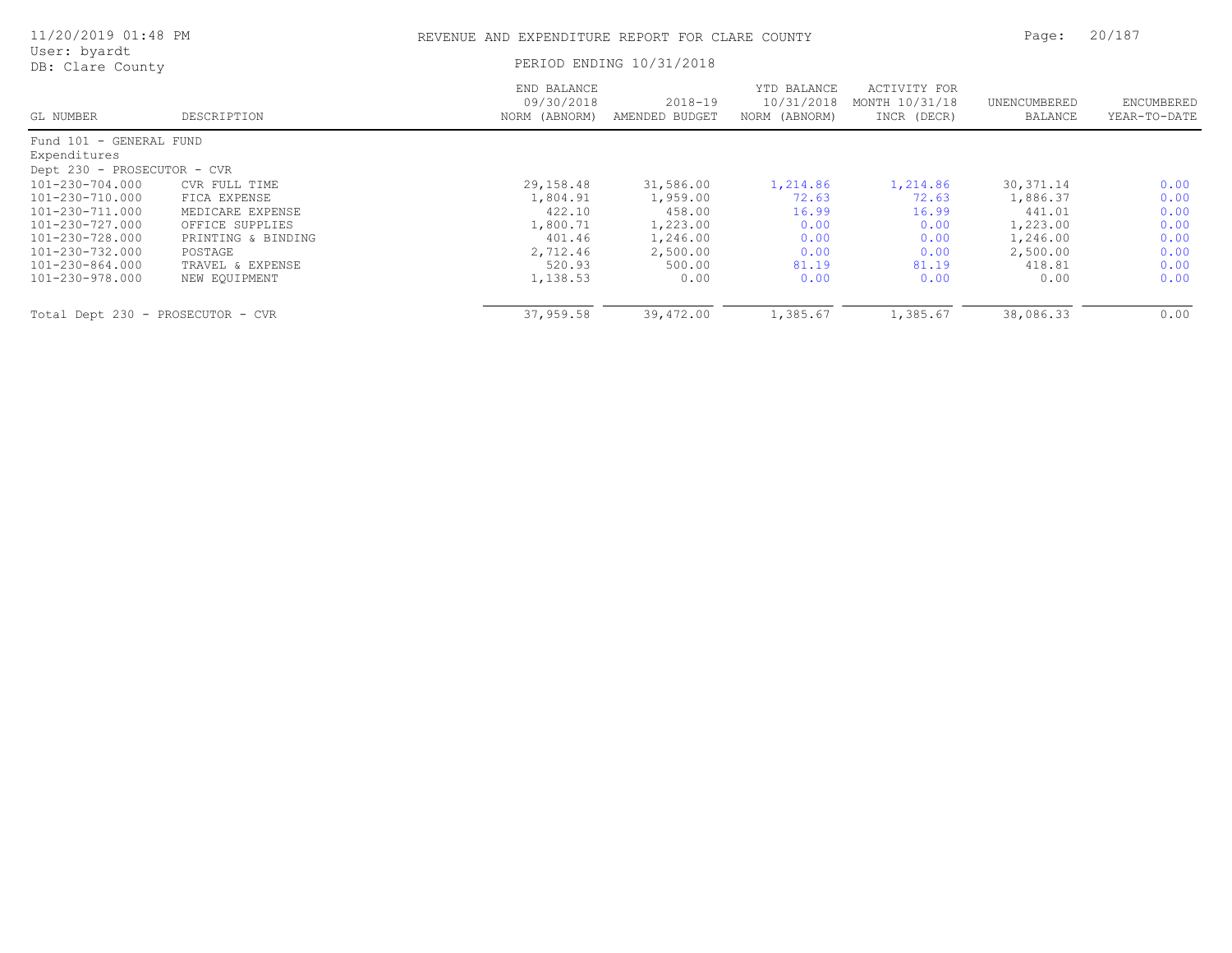| 11/20/2019 01:48 PM<br>User: byardt |                       | REVENUE AND EXPENDITURE REPORT FOR CLARE COUNTY |                               | Page:                                      | 21/187                                        |                                |                            |
|-------------------------------------|-----------------------|-------------------------------------------------|-------------------------------|--------------------------------------------|-----------------------------------------------|--------------------------------|----------------------------|
| DB: Clare County                    |                       |                                                 | PERIOD ENDING 10/31/2018      |                                            |                                               |                                |                            |
| GL NUMBER                           | DESCRIPTION           | END BALANCE<br>09/30/2018<br>NORM (ABNORM)      | $2018 - 19$<br>AMENDED BUDGET | YTD BALANCE<br>10/31/2018<br>NORM (ABNORM) | ACTIVITY FOR<br>MONTH 10/31/18<br>INCR (DECR) | UNENCUMBERED<br><b>BALANCE</b> | ENCUMBERED<br>YEAR-TO-DATE |
| Fund 101 - GENERAL FUND             |                       |                                                 |                               |                                            |                                               |                                |                            |
| Expenditures                        |                       |                                                 |                               |                                            |                                               |                                |                            |
| Dept 236 - REGISTER OF DEEDS        |                       |                                                 |                               |                                            |                                               |                                |                            |
| 101-236-702.000                     | SALARY                | 20,837.06                                       | 20,853.00                     | 801.21                                     | 801.21                                        | 20,051.79                      | 0.00                       |
| 101-236-702.001                     | CHIEF DEPUTY SALARY   | 21,160.26                                       | 31,799.00                     | 1,217.06                                   | 1,217.06                                      | 30,581.94                      | 0.00                       |
| 101-236-704.000                     | FULL TIME SALARIES    | 46,902.20                                       | 47,380.00                     | 1,858.83                                   | 1,858.83                                      | 45,521.17                      | 0.00                       |
| 101-236-706.000                     | OVERTIME              | 279.30                                          | 400.00                        | 85.04                                      | 85.04                                         | 314.96                         | 0.00                       |
| 101-236-710.000                     | FICA EXPENSE          | 5,469.57                                        | 6,227.00                      | 237.72                                     | 237.72                                        | 5,989.28                       | 0.00                       |
| 101-236-711.000                     | MEDICARE EXPENSE      | 1,279.38                                        | 1,456.00                      | 55.61                                      | 55.61                                         | 1,400.39                       | 0.00                       |
| 101-236-715.000                     | HEALTH INSURANCE      | 28, 433.61                                      | 34,970.00                     | 2,568.29                                   | 2,568.29                                      | 32,401.71                      | 0.00                       |
| 101-236-715.006                     | CIC BUNDLE            | 1,224.54                                        | 1,422.00                      | 111.92                                     | 111.92                                        | 1,310.08                       | 0.00                       |
| 101-236-717.000                     | LIFE INSURANCE        | 125.17                                          | 170.00                        | 17.46                                      | 17.46                                         | 152.54                         | 0.00                       |
| 101-236-727.000                     | OFFICE SUPPLIES       | 500.00                                          | 3,620.00                      | 38.86                                      | 38.86                                         | 3,542.28                       | 38.86                      |
| 101-236-728.000                     | PRINTING & BINDING    | 988.10                                          | 1,100.00                      | 0.00                                       | 0.00                                          | 1,100.00                       | 0.00                       |
| 101-236-814.000                     | DUES & SUBSCRIPTIONS  | 275.00                                          | 325.00                        | 0.00                                       | 0.00                                          | 325.00                         | 0.00                       |
| 101-236-851.000                     | MAINTENANCE CONTRACTS | 42,073.40                                       | 43,800.00                     | 0.00                                       | 0.00                                          | 43,800.00                      | 0.00                       |
| 101-236-864.000                     | TRAVEL & EXPENSE      | 1,045.99                                        | 1,200.00                      | 0.00                                       | 0.00                                          | 1,200.00                       | 0.00                       |
| 101-236-957.000                     | REG OF DEEDS TRAINING | 400.00                                          | 400.00                        | 0.00                                       | 0.00                                          | 400.00                         | 0.00                       |
| Total Dept 236 - REGISTER OF DEEDS  |                       | 170,993.58                                      | 195,122.00                    | 6,992.00                                   | 6,992.00                                      | 188,091.14                     | 38.86                      |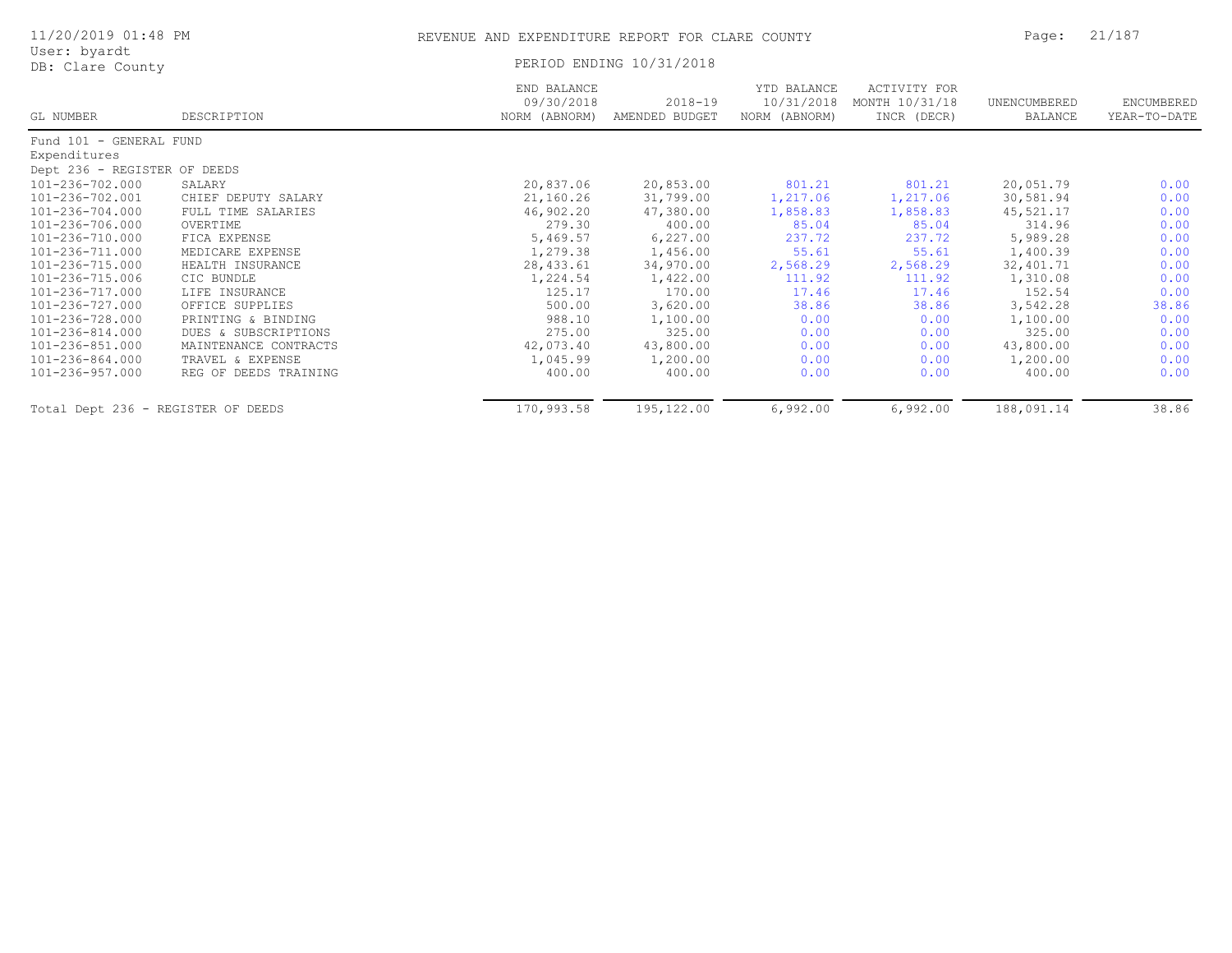| 11/20/2019 01:48 PM                                                                     |                                                                      | REVENUE AND EXPENDITURE REPORT FOR CLARE COUNTY |                                        |                                            |                                               | 22/187<br>Page:                       |                              |
|-----------------------------------------------------------------------------------------|----------------------------------------------------------------------|-------------------------------------------------|----------------------------------------|--------------------------------------------|-----------------------------------------------|---------------------------------------|------------------------------|
| User: byardt<br>DB: Clare County                                                        |                                                                      |                                                 | PERIOD ENDING 10/31/2018               |                                            |                                               |                                       |                              |
| GL NUMBER                                                                               | DESCRIPTION                                                          | END BALANCE<br>09/30/2018<br>NORM (ABNORM)      | $2018 - 19$<br>AMENDED BUDGET          | YTD BALANCE<br>10/31/2018<br>NORM (ABNORM) | ACTIVITY FOR<br>MONTH 10/31/18<br>INCR (DECR) | UNENCUMBERED<br>BALANCE               | ENCUMBERED<br>YEAR-TO-DATE   |
| Fund 101 - GENERAL FUND<br>Expenditures                                                 |                                                                      |                                                 |                                        |                                            |                                               |                                       |                              |
| Dept 241 - ABSTRACT DEPARTMENT<br>101-241-702.000<br>101-241-704.000<br>101-241-710.000 | SALARY<br>FULL TIME SALARIES<br>FICA EXPENSE                         | 20,836.93<br>15,615.06<br>2,244.72              | 20,853.00<br>15,794.00<br>2,258.00     | 801.21<br>643.79<br>86.85                  | 801.21<br>643.79<br>86.85                     | 20,051.79<br>15,150.21<br>2, 171.15   | 0.00<br>0.00<br>0.00         |
| 101-241-711.000<br>101-241-715.000<br>101-241-715.006<br>101-241-717.000                | MEDICARE EXPENSE<br>HEALTH INSURANCE<br>CIC BUNDLE<br>LIFE INSURANCE | 524.74<br>11,486.62<br>394.92<br>55.17          | 528.00<br>10,619.00<br>395.00<br>60.00 | 20.30<br>941.08<br>32.91<br>7.92           | 20.30<br>941.08<br>32.91<br>7.92              | 507.70<br>9,677.92<br>362.09<br>52.08 | 0.00<br>0.00<br>0.00<br>0.00 |
| Total Dept 241 - ABSTRACT DEPARTMENT                                                    |                                                                      | 51,158.16                                       | 50,507.00                              | 2,534.06                                   | 2,534.06                                      | 47,972.94                             | 0.00                         |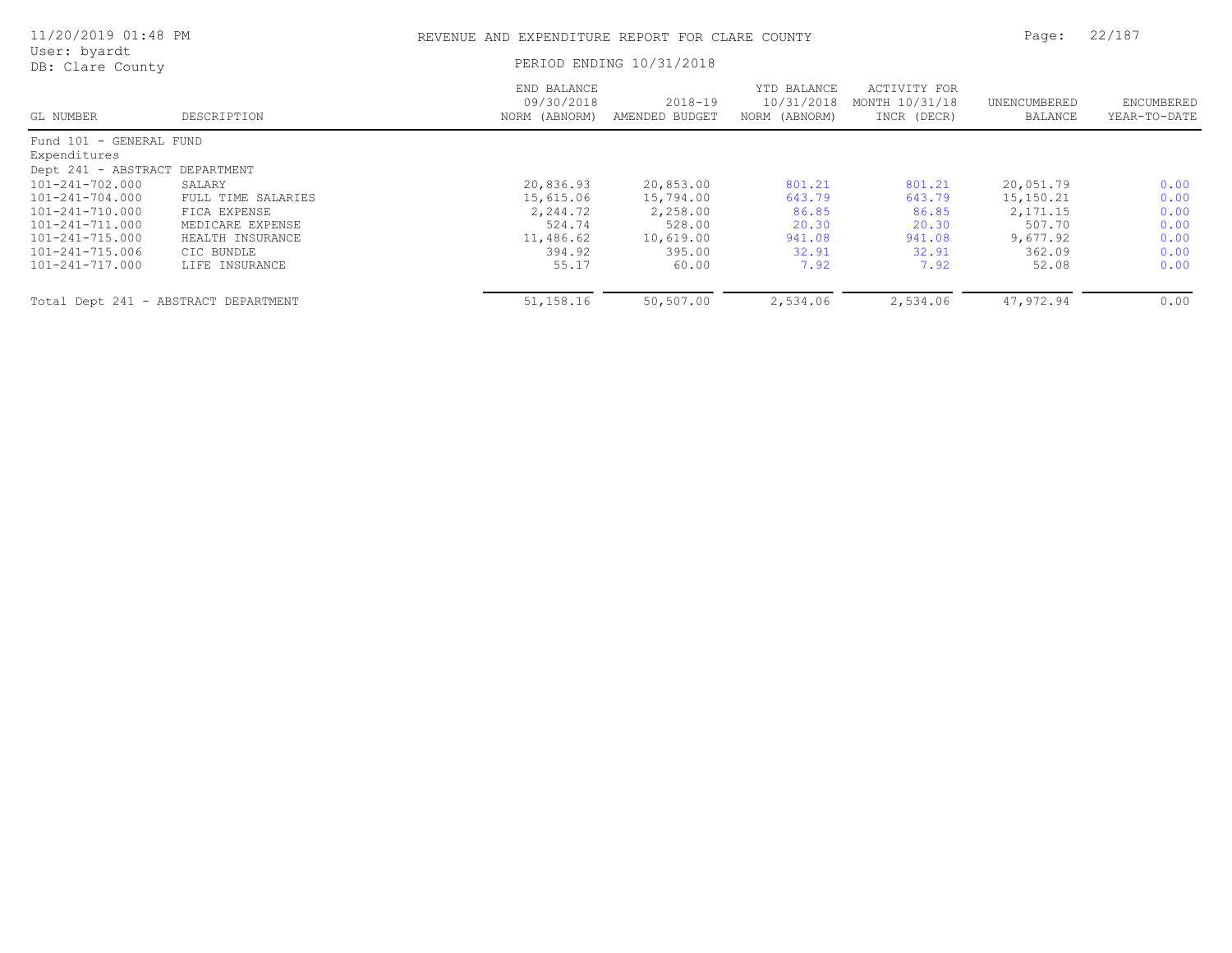| 11/20/2019 01:48 PM                                            |                                               | REVENUE AND EXPENDITURE REPORT FOR CLARE COUNTY | Page:                         | 23/187                                     |                                               |                             |                            |
|----------------------------------------------------------------|-----------------------------------------------|-------------------------------------------------|-------------------------------|--------------------------------------------|-----------------------------------------------|-----------------------------|----------------------------|
| User: byardt<br>DB: Clare County                               |                                               |                                                 | PERIOD ENDING 10/31/2018      |                                            |                                               |                             |                            |
| GL NUMBER                                                      | DESCRIPTION                                   | END BALANCE<br>09/30/2018<br>NORM (ABNORM)      | $2018 - 19$<br>AMENDED BUDGET | YTD BALANCE<br>10/31/2018<br>NORM (ABNORM) | ACTIVITY FOR<br>MONTH 10/31/18<br>INCR (DECR) | UNENCUMBERED<br>BALANCE     | ENCUMBERED<br>YEAR-TO-DATE |
| Fund 101 - GENERAL FUND<br>Expenditures<br>Dept 242 - SURVEYOR |                                               |                                                 |                               |                                            |                                               |                             |                            |
| 101-242-705.000<br>101-242-710.000<br>101-242-711.000          | PART TIME<br>FICA EXPENSE<br>MEDICARE EXPENSE | 2,797.74<br>173.46<br>40.57                     | 3,919.00<br>243.00<br>57.00   | 0.00<br>0.00<br>0.00                       | 0.00<br>0.00<br>0.00                          | 3,919.00<br>243.00<br>57.00 | 0.00<br>0.00<br>0.00       |
| 101-242-727.000<br>101-242-815.000                             | OFFICE SUPPLIES<br>RECORDING FEES             | 0.00<br>0.00                                    | 100.00<br>75.00               | 0.00<br>0.00                               | 0.00<br>0.00                                  | 100.00<br>75.00             | 0.00<br>0.00               |
| Total Dept 242 - SURVEYOR                                      |                                               | 3,011.77                                        | 4,394.00                      | 0.00                                       | 0.00                                          | 4,394.00                    | 0.00                       |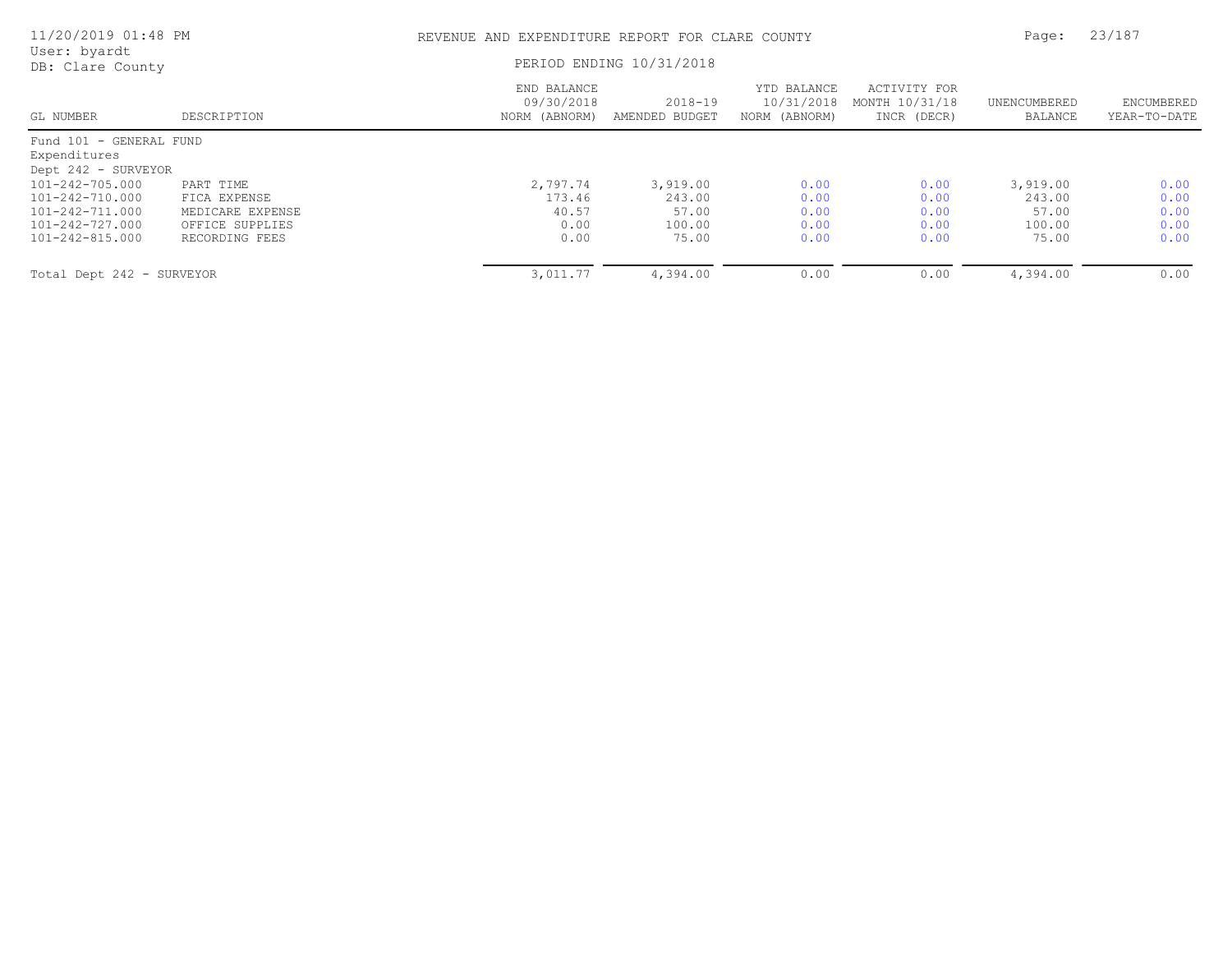| 11/20/2019 01:48 PM<br>User: byardt                                   |                           | REVENUE AND EXPENDITURE REPORT FOR CLARE COUNTY | Page:                     | 24/187                                     |                                               |                         |                                   |
|-----------------------------------------------------------------------|---------------------------|-------------------------------------------------|---------------------------|--------------------------------------------|-----------------------------------------------|-------------------------|-----------------------------------|
| DB: Clare County                                                      |                           | PERIOD ENDING 10/31/2018                        |                           |                                            |                                               |                         |                                   |
| GL NUMBER                                                             | DESCRIPTION               | END BALANCE<br>09/30/2018<br>NORM (ABNORM)      | 2018-19<br>AMENDED BUDGET | YTD BALANCE<br>10/31/2018<br>NORM (ABNORM) | ACTIVITY FOR<br>MONTH 10/31/18<br>INCR (DECR) | UNENCUMBERED<br>BALANCE | <b>ENCUMBERED</b><br>YEAR-TO-DATE |
| Fund 101 - GENERAL FUND<br>Expenditures<br>Dept 245 - REMONUMENTATION |                           |                                                 |                           |                                            |                                               |                         |                                   |
| 101-245-810.000                                                       | PROFESSIONAL CONSULTATION | 52,200.00                                       | 52,200.00                 | 0.00                                       | 0.00                                          | 52,200.00               | 0.00                              |
| Total Dept 245 - REMONUMENTATION                                      |                           | 52,200.00                                       | 52,200.00                 | 0.00                                       | 0.00                                          | 52,200.00               | 0.00                              |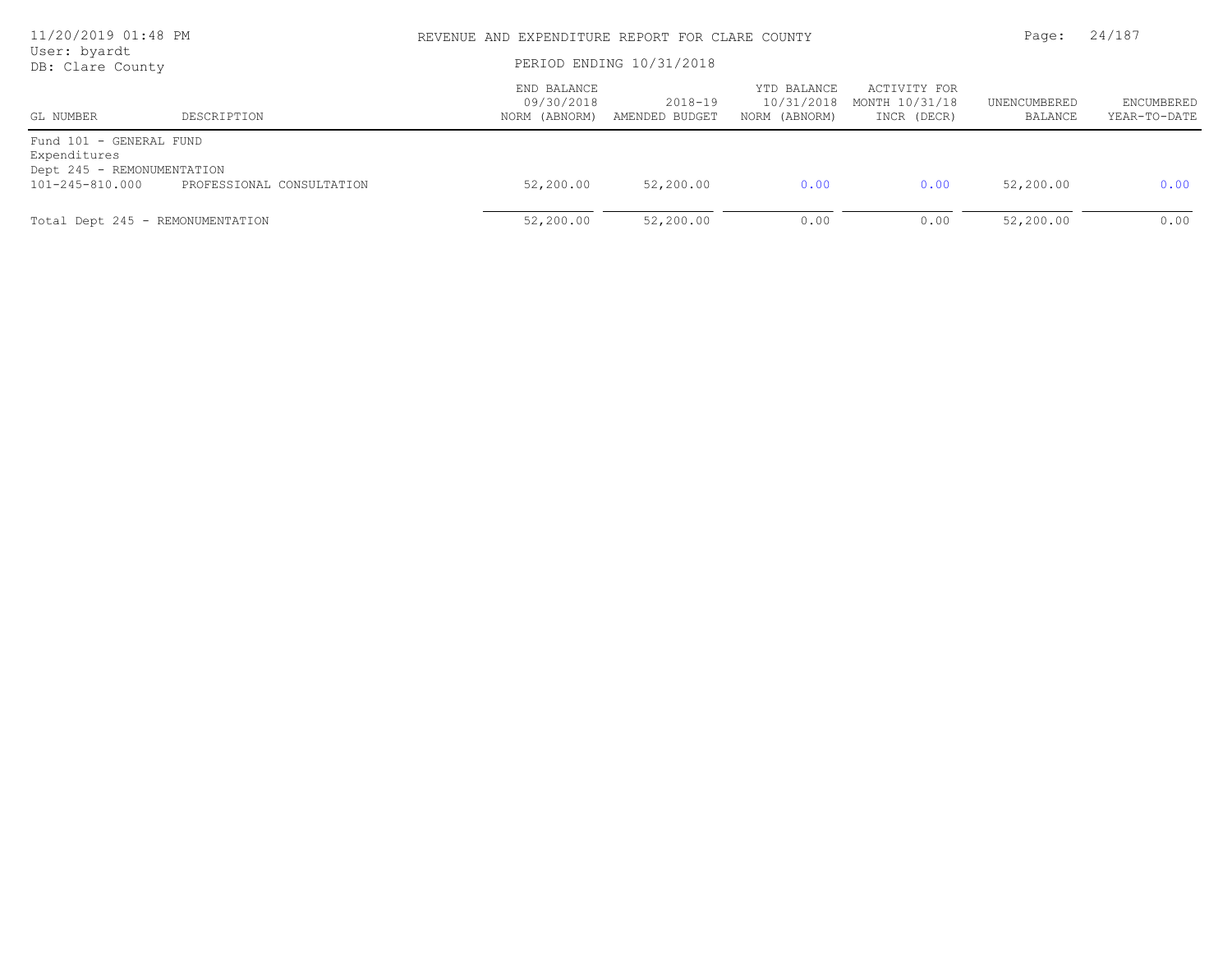| 11/20/2019 01:48 PM               |                      | REVENUE AND EXPENDITURE REPORT FOR CLARE COUNTY | Page:                         | 25/187                                     |                                               |                                |                            |  |
|-----------------------------------|----------------------|-------------------------------------------------|-------------------------------|--------------------------------------------|-----------------------------------------------|--------------------------------|----------------------------|--|
| User: byardt<br>DB: Clare County  |                      |                                                 | PERIOD ENDING 10/31/2018      |                                            |                                               |                                |                            |  |
| GL NUMBER                         | DESCRIPTION          | END BALANCE<br>09/30/2018<br>NORM (ABNORM)      | $2018 - 19$<br>AMENDED BUDGET | YTD BALANCE<br>10/31/2018<br>NORM (ABNORM) | ACTIVITY FOR<br>MONTH 10/31/18<br>INCR (DECR) | UNENCUMBERED<br><b>BALANCE</b> | ENCUMBERED<br>YEAR-TO-DATE |  |
| Fund 101 - GENERAL FUND           |                      |                                                 |                               |                                            |                                               |                                |                            |  |
| Expenditures                      |                      |                                                 |                               |                                            |                                               |                                |                            |  |
| Dept 253 - COUNTY TREASURER       |                      |                                                 |                               |                                            |                                               |                                |                            |  |
| 101-253-702.000                   | SALARY               | 54,759.38                                       | 54,760.00                     | 2,106.13                                   | 2,106.13                                      | 52,653.87                      | 0.00                       |  |
| 101-253-702.001                   | CHIEF DEPUTY SALARY  | 35,791.08                                       | 36,328.00                     | 1,397.23                                   | 1,397.23                                      | 34,930.77                      | 0.00                       |  |
| 101-253-704.000                   | FULL TIME SALARIES   | 58,385.23                                       | 82,276.00                     | 2,494.43                                   | 2,494.43                                      | 79,781.57                      | 0.00                       |  |
| 101-253-706.000                   | OVERTIME             | 208.37                                          | 300.00                        | 0.00                                       | 0.00                                          | 300.00                         | 0.00                       |  |
| 101-253-710.000                   | FICA EXPENSE         | 8,633.00                                        | 10,749.00                     | 347.86                                     | 347.86                                        | 10,401.14                      | 0.00                       |  |
| 101-253-711.000                   | MEDICARE EXPENSE     | 2,019.01                                        | 2,514.00                      | 81.36                                      | 81.36                                         | 2,432.64                       | 0.00                       |  |
| 101-253-715.000                   | HEALTH INSURANCE     | 53,235.81                                       | 50,300.00                     | 4,087.18                                   | 4,087.18                                      | 46,212.82                      | 0.00                       |  |
| 101-253-715.006                   | CIC BUNDLE           | 2,014.50                                        | 2,370.00                      | 158.00                                     | 158.00                                        | 2,212.00                       | 0.00                       |  |
| 101-253-717.000                   | LIFE INSURANCE       | 224.00                                          | 250.00                        | 38.08                                      | 38.08                                         | 211.92                         | 0.00                       |  |
| 101-253-728.000                   | PRINTING & BINDING   | 337.55                                          | 1,200.00                      | 379.54                                     | 379.54                                        | 820.46                         | 0.00                       |  |
| 101-253-814.000                   | DUES & SUBSCRIPTIONS | 50.00                                           | 200.00                        | 0.00                                       | 0.00                                          | 200.00                         | 0.00                       |  |
| 101-253-815.000                   | SERVICE SUPPORT      | 8,425.62                                        | 12,000.00                     | 0.00                                       | 0.00                                          | 12,000.00                      | 0.00                       |  |
| 101-253-852.000                   | TELEPHONE            | 602.43                                          | 700.00                        | 89.42                                      | 89.42                                         | 610.58                         | 0.00                       |  |
| 101-253-864.000                   | TRAVEL & EXPENSE     | 14,381.97                                       | 1,500.00                      | 0.00                                       | 0.00                                          | 1,375.64                       | 124.36                     |  |
| 101-253-900.000                   | ADVERTISING          | 460.00                                          | 500.00                        | 0.00                                       | 0.00                                          | 500.00                         | 0.00                       |  |
| 101-253-915.000                   | <b>BONDS</b>         | 3,979.00                                        | 5,000.00                      | 0.00                                       | 0.00                                          | 5,000.00                       | 0.00                       |  |
| 101-253-940.000                   | STORAGE FEE          | 634.80                                          | 800.00                        | 0.00                                       | 0.00                                          | 800.00                         | 0.00                       |  |
| 101-253-955.000                   | <b>BANK CHARGES</b>  | 922.47                                          | 1,000.00                      | 72.69                                      | 72.69                                         | 927.31                         | 0.00                       |  |
| Total Dept 253 - COUNTY TREASURER |                      | 245,064.22                                      | 262,747.00                    | 11,251.92                                  | 11,251.92                                     | 251,370.72                     | 124.36                     |  |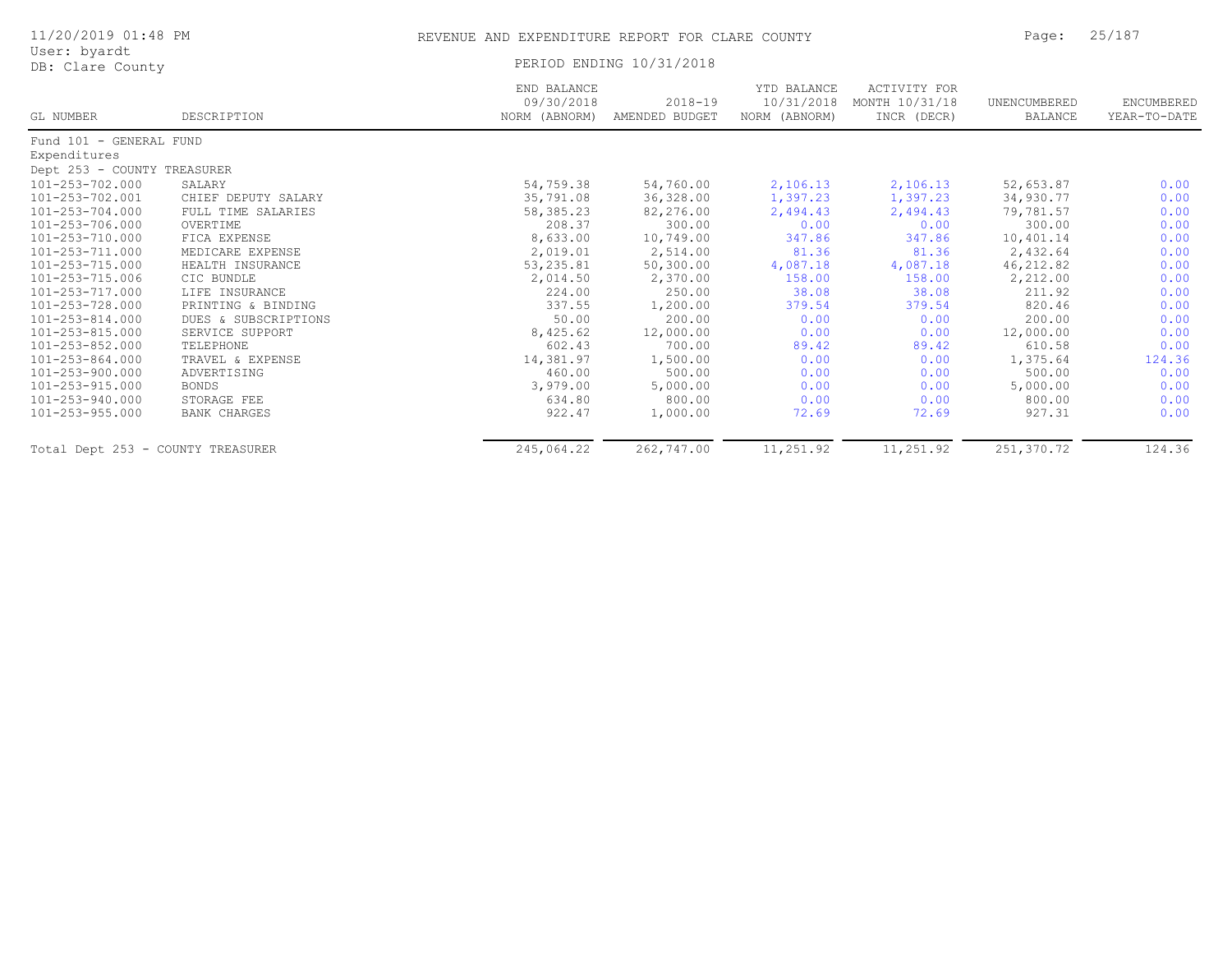| 11/20/2019 01:48 PM<br>User: byardt     |                                        |                                            | REVENUE AND EXPENDITURE REPORT FOR CLARE COUNTY |                                            |                                               |                         |                            |
|-----------------------------------------|----------------------------------------|--------------------------------------------|-------------------------------------------------|--------------------------------------------|-----------------------------------------------|-------------------------|----------------------------|
| DB: Clare County                        |                                        |                                            | PERIOD ENDING 10/31/2018                        |                                            |                                               |                         |                            |
| GL NUMBER                               | DESCRIPTION                            | END BALANCE<br>09/30/2018<br>NORM (ABNORM) | $2018 - 19$<br>AMENDED BUDGET                   | YTD BALANCE<br>10/31/2018<br>NORM (ABNORM) | ACTIVITY FOR<br>MONTH 10/31/18<br>INCR (DECR) | UNENCUMBERED<br>BALANCE | ENCUMBERED<br>YEAR-TO-DATE |
| Fund 101 - GENERAL FUND<br>Expenditures |                                        |                                            |                                                 |                                            |                                               |                         |                            |
| Dept 257 - COOPERATIVE EXTENSION        |                                        |                                            |                                                 |                                            |                                               |                         |                            |
| 101-257-802.000<br>101-257-852.000      | CONTRACTED SERVICE<br>TELEPHONE        | 58,577.00<br>760.07                        | 76,201.00<br>800.00                             | 0.00<br>128.11                             | 0.00<br>128.11                                | 76,201.00<br>671.89     | 0.00<br>0.00               |
|                                         | Total Dept 257 - COOPERATIVE EXTENSION | 59,337.07                                  | 77,001.00                                       | 128.11                                     | 128.11                                        | 76,872.89               | 0.00                       |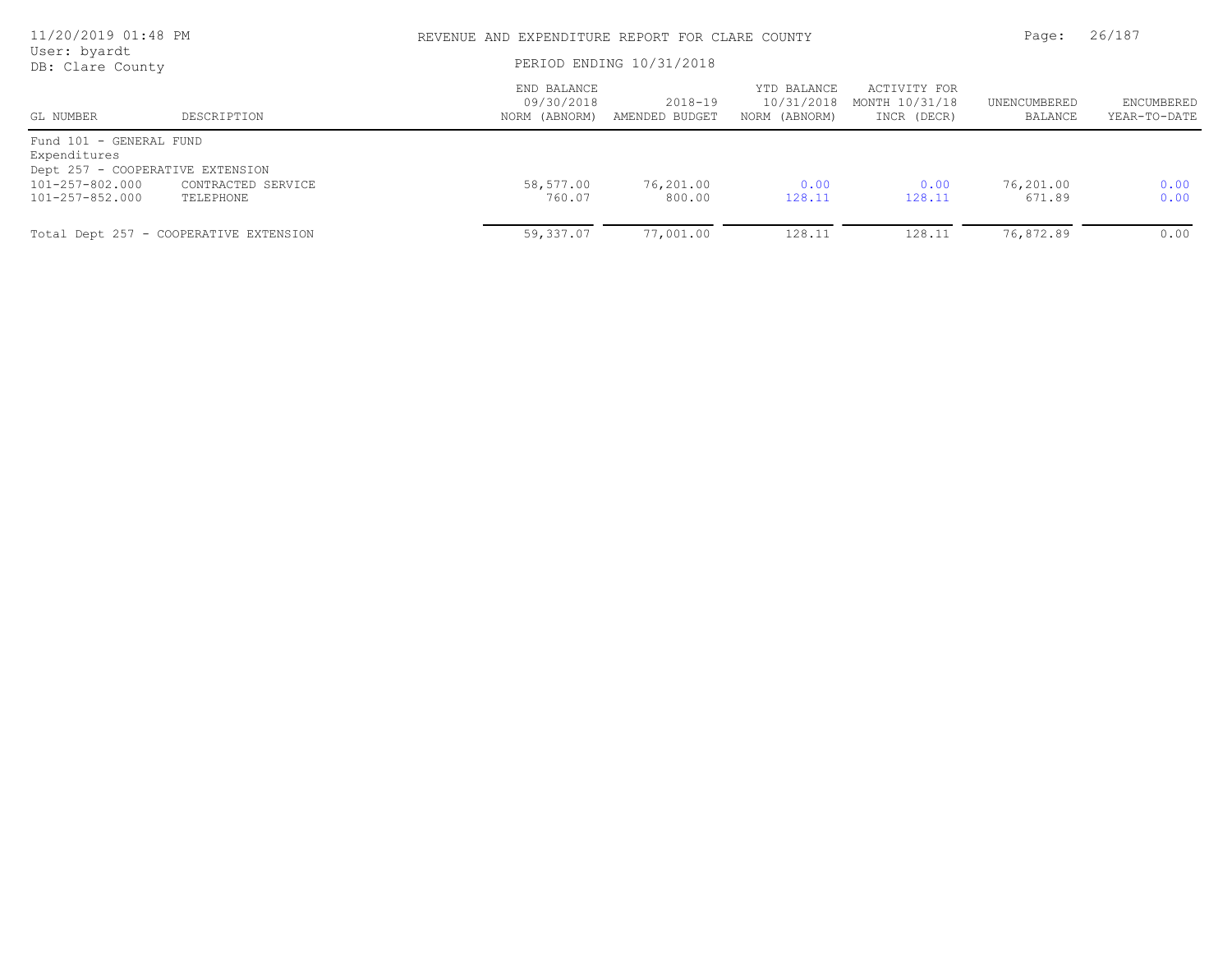| 11/20/2019 01:48 PM              |             |                           | REVENUE AND EXPENDITURE REPORT FOR CLARE COUNTY |               |                                           |              |       |  |  |
|----------------------------------|-------------|---------------------------|-------------------------------------------------|---------------|-------------------------------------------|--------------|-------|--|--|
| User: byardt<br>DB: Clare County |             |                           | PERIOD ENDING 10/31/2018                        |               |                                           |              |       |  |  |
|                                  |             | END BALANCE<br>09/30/2018 | $2018 - 19$                                     | YTD BALANCE   | ACTIVITY FOR<br>10/31/2018 MONTH 10/31/18 | UNENCUMBERED | FM(   |  |  |
| GL NUMBER                        | DESCRIPTION | NORM (ABNORM)             | AMENDED BUDGET                                  | NORM (ABNORM) | INCR (DECR)                               | BALANCE      | YEAR. |  |  |

| GL NUMBER                  | DESCRIPTION                | NORM (ABNORM) | AMENDED BUDGET | NORM (ABNORM) | INCR (DECR) | BALANCE    | YEAR-TO-DATE |
|----------------------------|----------------------------|---------------|----------------|---------------|-------------|------------|--------------|
| Fund 101 - GENERAL FUND    |                            |               |                |               |             |            |              |
| Expenditures               |                            |               |                |               |             |            |              |
| Dept 259 - COMPUTERS       |                            |               |                |               |             |            |              |
| 101-259-702.000            | SALARY                     | 79,434.06     | 87,950.00      | 3,382.70      | 3,382.70    | 84,567.30  | 0.00         |
| 101-259-710.000            | FICA EXPENSE               | 5, 315.19     | 5,453.00       | 203.91        | 203.91      | 5,249.09   | 0.00         |
| 101-259-711.000            | MEDICARE EXPENSE           | 1,243.08      | 1,276.00       | 47.69         | 47.69       | 1,228.31   | 0.00         |
| 101-259-715.000            | HEALTH INSURANCE           | 24,487.02     | 22,502.00      | 2,232.50      | 2,232.50    | 20,269.50  | 0.00         |
| 101-259-715.006            | CIC BUNDLE                 | 790.00        | 948.00         | 79.00         | 79.00       | 869.00     | 0.00         |
| 101-259-717.000            | LIFE INSURANCE             | 110.80        | 120.00         | 19.04         | 19.04       | 100.96     | 0.00         |
| 101-259-720.000            | VACATION PAYOUT            | 3,344.74      | 0.00           | 0.00          | 0.00        | 0.00       | 0.00         |
| 101-259-721.000            | SICK LEAVE                 | 3,507.69      | 0.00           | 0.00          | 0.00        | 0.00       | 0.00         |
| 101-259-727.000            | OFFICE SUPPLIES            | 708.53        | 1,000.00       | 0.00          | 0.00        | 973.02     | 26.98        |
| 101-259-801.000            | CONTRACTED SERVICES        | 3,931.48      | 7,000.00       | 0.00          | 0.00        | 7,000.00   | 0.00         |
| 101-259-801.001            | CONTRACTED SERVICE WEBSITE | 480.00        | 500.00         | 500.00        | 500.00      | 0.00       | 0.00         |
| 101-259-815.000            | SERVICE-SUPPORT FEES       | 19,678.73     | 20,000.00      | 5,698.61      | 5,698.61    | 14,301.39  | 0.00         |
| 101-259-851.000            | MAINTENANCE                | 962.14        | 3,000.00       | 0.00          | 0.00        | 3,000.00   | 0.00         |
| 101-259-852.000            | TELEPHONE                  | 1,259.75      | 1,500.00       | 83.19         | 83.19       | 1,416.81   | 0.00         |
| 101-259-863.000            | FREIGHT                    | 128.50        | 300.00         | 0.00          | 0.00        | 300.00     | 0.00         |
| 101-259-864.000            | TRAVEL & EXPENSE           | 361.17        | 500.00         | 19.08         | 19.08       | 480.92     | 0.00         |
| 101-259-957.000            | COMPUTER TRAINING          | 960.00        | 0.00           | 0.00          | 0.00        | 0.00       | 0.00         |
| 101-259-978.000            | NEW EQUIPMENT              | 2,766.90      | 0.00           | 0.00          | 0.00        | 0.00       | 0.00         |
| Total Dept 259 - COMPUTERS |                            | 149,469.78    | 152,049.00     | 12,265.72     | 12,265.72   | 139,756.30 | 26.98        |
|                            |                            |               |                |               |             |            |              |

ENCUMBERED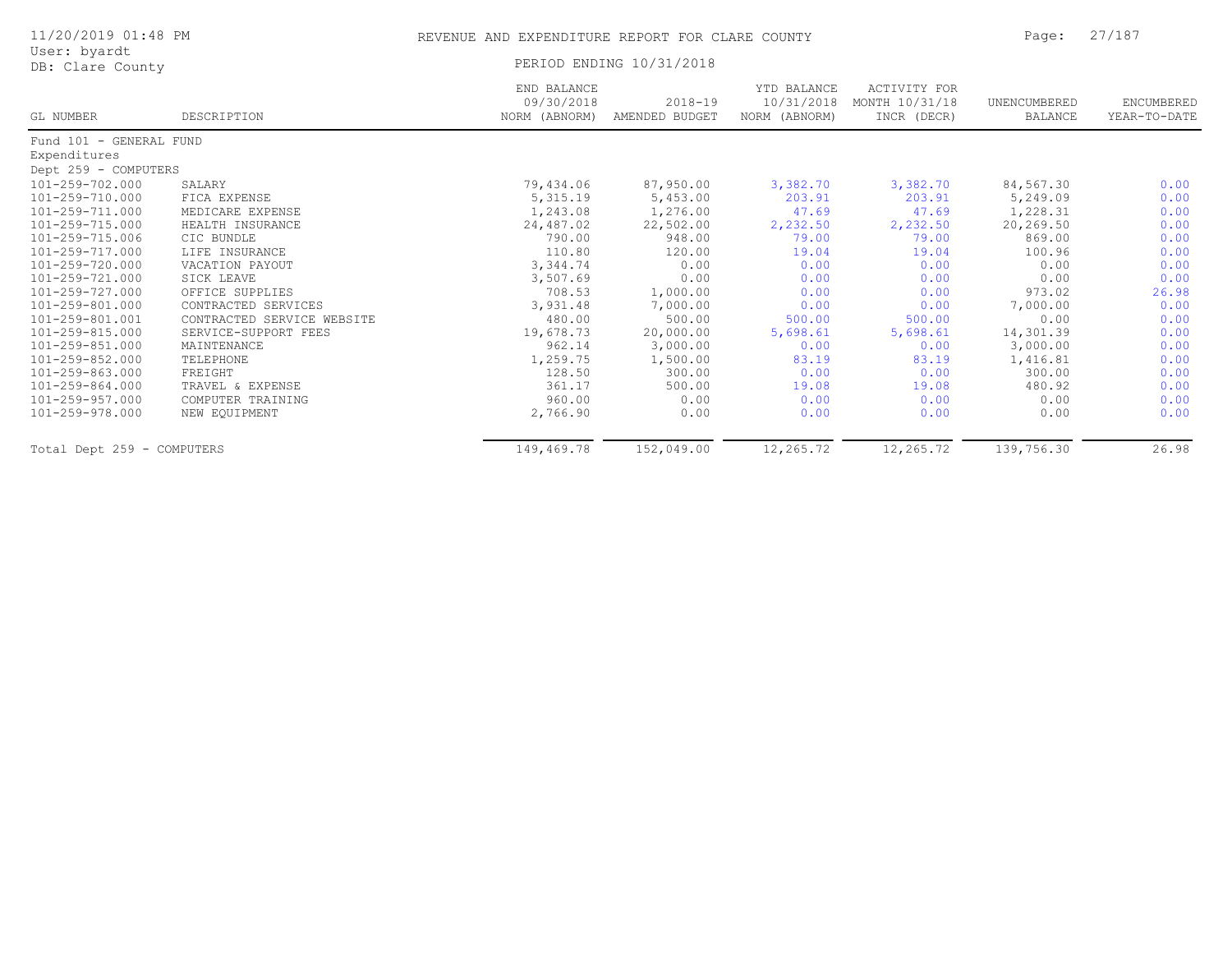|  | 11/20/2019 01:48 PM |  |  |  |
|--|---------------------|--|--|--|
|--|---------------------|--|--|--|

## User: byardt<br>DB: Clare County

PERIOD ENDING 10/31/2018

| GL NUMBER                       | DESCRIPTION                           | END BALANCE<br>09/30/2018<br>NORM (ABNORM) | $2018 - 19$<br>AMENDED BUDGET | YTD BALANCE<br>10/31/2018<br>NORM (ABNORM) | ACTIVITY FOR<br>MONTH 10/31/18<br>INCR (DECR) | UNENCUMBERED<br>BALANCE | ENCUMBERED<br>YEAR-TO-DATE |
|---------------------------------|---------------------------------------|--------------------------------------------|-------------------------------|--------------------------------------------|-----------------------------------------------|-------------------------|----------------------------|
|                                 |                                       |                                            |                               |                                            |                                               |                         |                            |
| Fund 101 - GENERAL FUND         |                                       |                                            |                               |                                            |                                               |                         |                            |
| Expenditures                    |                                       |                                            |                               |                                            |                                               |                         |                            |
| Dept 265 - COURTHOUSE & GROUNDS |                                       |                                            |                               |                                            |                                               |                         |                            |
| 101-265-705.000                 | PART TIME SALARIES                    | 4,610.23                                   | 5,861.00                      | 154.04                                     | 154.04                                        | 5,706.96                | 0.00                       |
| 101-265-710.000                 | FICA EXPENSE                          | 282.75                                     | 364.00                        | 9.32                                       | 9.32                                          | 354.68                  | 0.00                       |
| 101-265-711.000                 | MEDICARE EXPENSE                      | 66.12                                      | 85.00                         | 2.18                                       | 2.18                                          | 82.82                   | 0.00                       |
| 101-265-746.000                 | GAS OIL & GREASE                      | 231.00                                     | 500.00                        | 286.83                                     | 286.83                                        | 213.17                  | 0.00                       |
| 101-265-749.000                 | JANITORIAL SUPPLIES                   | 7,461.43                                   | 7,500.00                      | 255.36                                     | 255.36                                        | 6,536.64                | 708.00                     |
| 101-265-749.001                 | JANITORIAL SERVICE                    | 73,706.60                                  | 79,994.00                     | 6,666.16                                   | 6,666.16                                      | 73,327.84               | 0.00                       |
| 101-265-749.002                 | TOOLS & EQUIPMENT                     | 208.51                                     | 400.00                        | 0.00                                       | 0.00                                          | 400.00                  | 0.00                       |
| 101-265-752.000                 | FOOD & PROVISIONS                     | 1,278.10                                   | 1,300.00                      | 207.07                                     | 207.07                                        | 545.76                  | 547.17                     |
| 101-265-852.000                 | TELEPHONE/TELEPHONE MAINTENANCE       | 7,384.46                                   | 5,000.00                      | 41.05                                      | 41.05                                         | 4,958.95                | 0.00                       |
| 101-265-921.000                 | LIGHTS-CONSUMERS                      | 42,426.32                                  | 36,000.00                     | 0.00                                       | 0.00                                          | 36,000.00               | 0.00                       |
| 101-265-922.000                 | HEATING-MI CON GAS CO                 | 9,217.74                                   | 10,000.00                     | 539.63                                     | 539.63                                        | 9,460.37                | 0.00                       |
| 101-265-923.000                 | SEWER & WATER                         | 5,442.91                                   | 5,000.00                      | 0.00                                       | 0.00                                          | 5,000.00                | 0.00                       |
| 101-265-931.000                 | BUILDING REPAIRS & MAINTENANCE        | 20,773.76                                  | 20,000.00                     | 2,811.37                                   | 2,811.37                                      | 15,320.55               | 1,868.08                   |
| 101-265-931.002                 | HVAC MAINT & REPAIRS                  | 14,565.23                                  | 10,000.00                     | 302.25                                     | 302.25                                        | 9,697.75                | 0.00                       |
| 101-265-933.000                 | EQUIP REPAIRS & MAINT & GENERATOR     | 967.95                                     | 1,000.00                      | 0.00                                       | 0.00                                          | 1,000.00                | 0.00                       |
| 101-265-935.000                 | GROUND CARE & MAINTENANCE             | 16,723.50                                  | 11,300.00                     | 140.00                                     | 140.00                                        | 11,159.99               | 0.01                       |
| 101-265-956.000                 | MISC                                  | 528.94                                     | 0.00                          | 0.00                                       | 0.00                                          | 0.00                    | 0.00                       |
|                                 | Total Dept 265 - COURTHOUSE & GROUNDS | 205,875.55                                 | 194,304.00                    | 11,415.26                                  | 11, 415.26                                    | 179,765.48              | 3, 123. 26                 |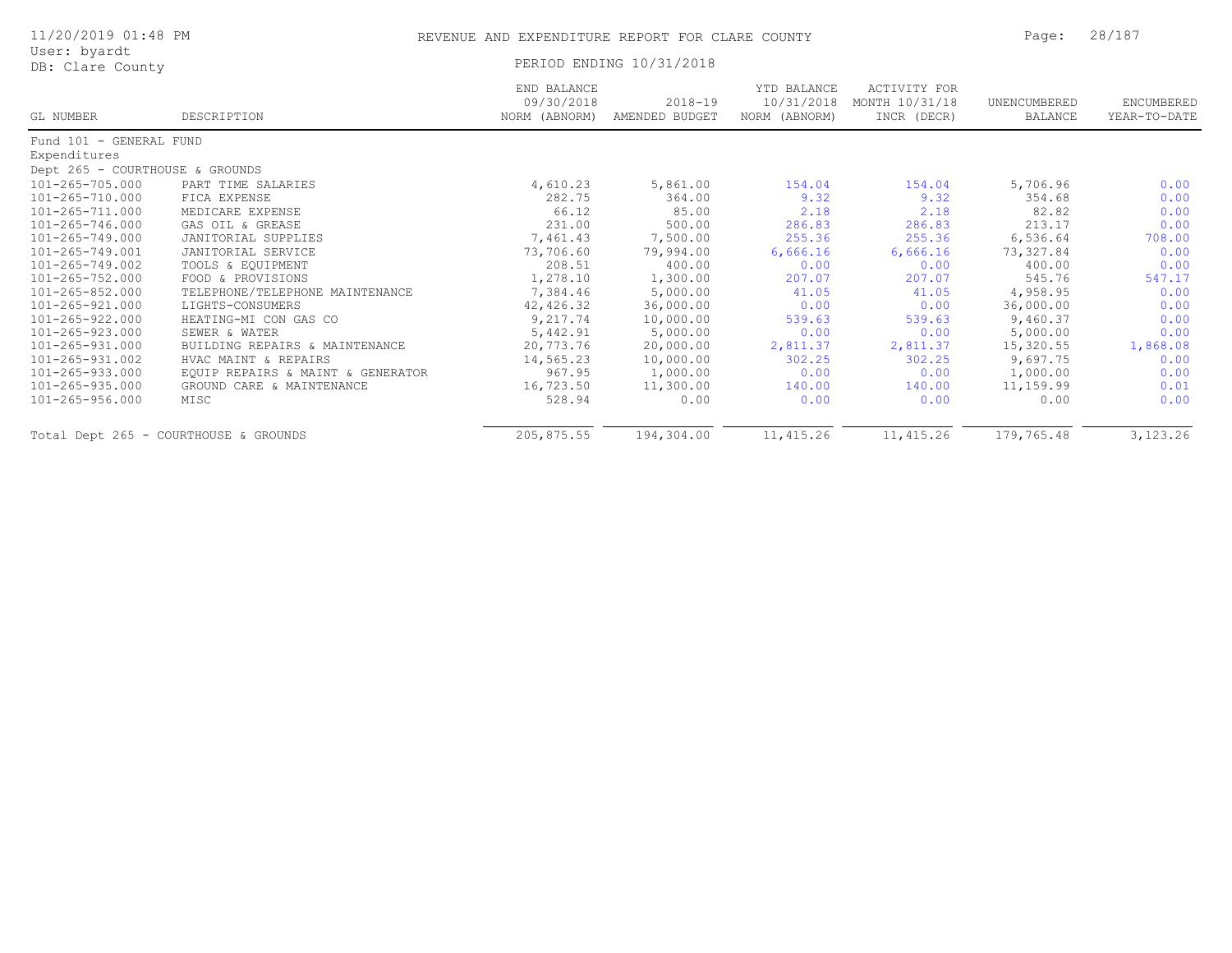| 11/20/2019 01:48 PM                 |                      | Page:                                      | 29/187                        |                                            |                                               |                                |                            |
|-------------------------------------|----------------------|--------------------------------------------|-------------------------------|--------------------------------------------|-----------------------------------------------|--------------------------------|----------------------------|
| User: byardt<br>DB: Clare County    |                      |                                            | PERIOD ENDING 10/31/2018      |                                            |                                               |                                |                            |
| GL NUMBER                           | DESCRIPTION          | END BALANCE<br>09/30/2018<br>NORM (ABNORM) | $2018 - 19$<br>AMENDED BUDGET | YTD BALANCE<br>10/31/2018<br>NORM (ABNORM) | ACTIVITY FOR<br>MONTH 10/31/18<br>INCR (DECR) | UNENCUMBERED<br><b>BALANCE</b> | ENCUMBERED<br>YEAR-TO-DATE |
| Fund 101 - GENERAL FUND             |                      |                                            |                               |                                            |                                               |                                |                            |
| Expenditures                        |                      |                                            |                               |                                            |                                               |                                |                            |
| Dept 275 - DRAIN COMMISSIONER       |                      |                                            |                               |                                            |                                               |                                |                            |
| 101-275-702.000                     | SALARY               | 34,337.94                                  | 34,388.00                     | 1,320.69                                   | 1,320.69                                      | 33,067.31                      | 0.00                       |
| 101-275-704.000                     | SECRETARY SALARY     | 32,648.64                                  | 31,587.00                     | 1,330.66                                   | 1,330.66                                      | 30,256.34                      | 0.00                       |
| 101-275-710.000                     | FICA                 | 4,021.95                                   | 4,088.00                      | 158.34                                     | 158.34                                        | 3,929.66                       | 0.00                       |
| 101-275-711.000                     | MEDICARE EXPENSE     | 940.61                                     | 956.00                        | 37.03                                      | 37.03                                         | 918.97                         | 0.00                       |
| 101-275-715.000                     | HEALTH INSURANCE     | 8,862.71                                   | 8,732.00                      | 809.92                                     | 809.92                                        | 7,922.08                       | 0.00                       |
| 101-275-715.006                     | CIC BUNDLE           | 948.00                                     | 948.00                        | 79.00                                      | 79.00                                         | 869.00                         | 0.00                       |
| 101-275-717.000                     | LIFE INSURANCE       | 130.40                                     | 130.00                        | 19.04                                      | 19.04                                         | 110.96                         | 0.00                       |
| 101-275-727.000                     | OFFICE SUPPLIES      | 92.51                                      | 500.00                        | 0.00                                       | 0.00                                          | 500.00                         | 0.00                       |
| 101-275-814.000                     | DUES & SUBSCRIPTIONS | 250.00                                     | 334.00                        | 0.00                                       | 0.00                                          | 334.00                         | 0.00                       |
| 101-275-815.000                     | SERVICE FEES         | 1,559.00                                   | 1,600.00                      | 0.00                                       | 0.00                                          | 1,600.00                       | 0.00                       |
| 101-275-852.000                     | TELEPHONE            | 263.33                                     | 350.00                        | 41.70                                      | 41.70                                         | 308.30                         | 0.00                       |
| 101-275-852.006                     | TELECOMMUNICATIONS   | 26.87                                      | 70.00                         | 2.01                                       | 2.01                                          | 67.99                          | 0.00                       |
| 101-275-864.000                     | TRAVEL & EXPENSE     | 4,245.40                                   | 4,500.00                      | 0.00                                       | 0.00                                          | 4,500.00                       | 0.00                       |
| Total Dept 275 - DRAIN COMMISSIONER |                      | 88, 327.36                                 | 88,183.00                     | 3,798.39                                   | 3,798.39                                      | 84, 384.61                     | 0.00                       |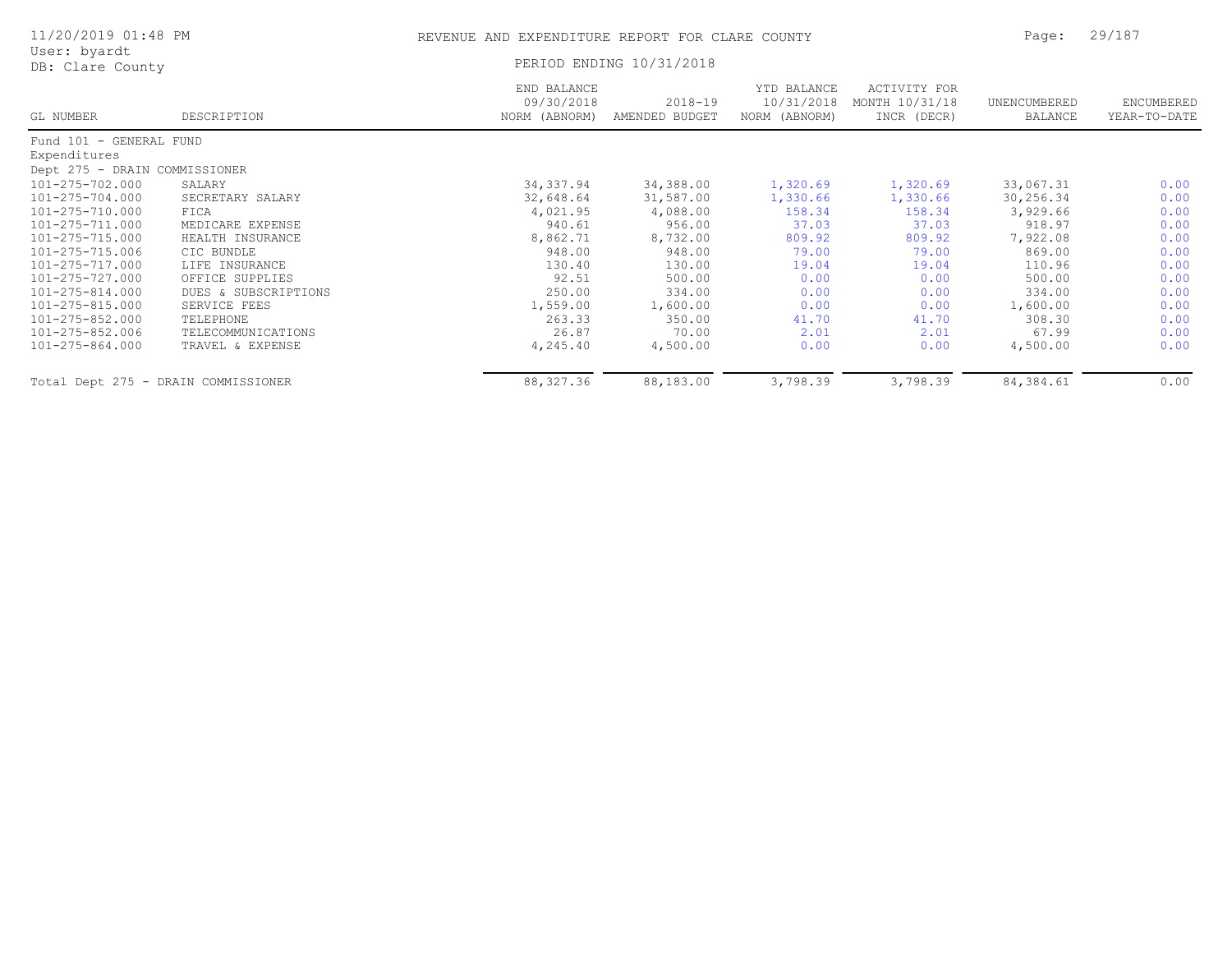| 11/20/2019 01:48 PM<br>User: byardt                                     |                            | REVENUE AND EXPENDITURE REPORT FOR CLARE COUNTY | Page:                     | 30/187                                     |                                               |                         |                                   |
|-------------------------------------------------------------------------|----------------------------|-------------------------------------------------|---------------------------|--------------------------------------------|-----------------------------------------------|-------------------------|-----------------------------------|
| DB: Clare County                                                        |                            | PERIOD ENDING 10/31/2018                        |                           |                                            |                                               |                         |                                   |
| GL NUMBER                                                               | DESCRIPTION                | END BALANCE<br>09/30/2018<br>NORM (ABNORM)      | 2018-19<br>AMENDED BUDGET | YTD BALANCE<br>10/31/2018<br>NORM (ABNORM) | ACTIVITY FOR<br>MONTH 10/31/18<br>INCR (DECR) | UNENCUMBERED<br>BALANCE | <b>ENCUMBERED</b><br>YEAR-TO-DATE |
| Fund 101 - GENERAL FUND<br>Expenditures<br>Dept 280 - SOIL CONSERVATION |                            |                                                 |                           |                                            |                                               |                         |                                   |
| 101-280-998.000                                                         | APPROPRIATION TRANSFER OUT | 3,000.00                                        | 3,000.00                  | 3,000.00                                   | 3,000.00                                      | 0.00                    | 0.00                              |
| Total Dept 280 - SOIL CONSERVATION                                      |                            | 3,000.00                                        | 3,000.00                  | 3,000.00                                   | 3,000.00                                      | 0.00                    | 0.00                              |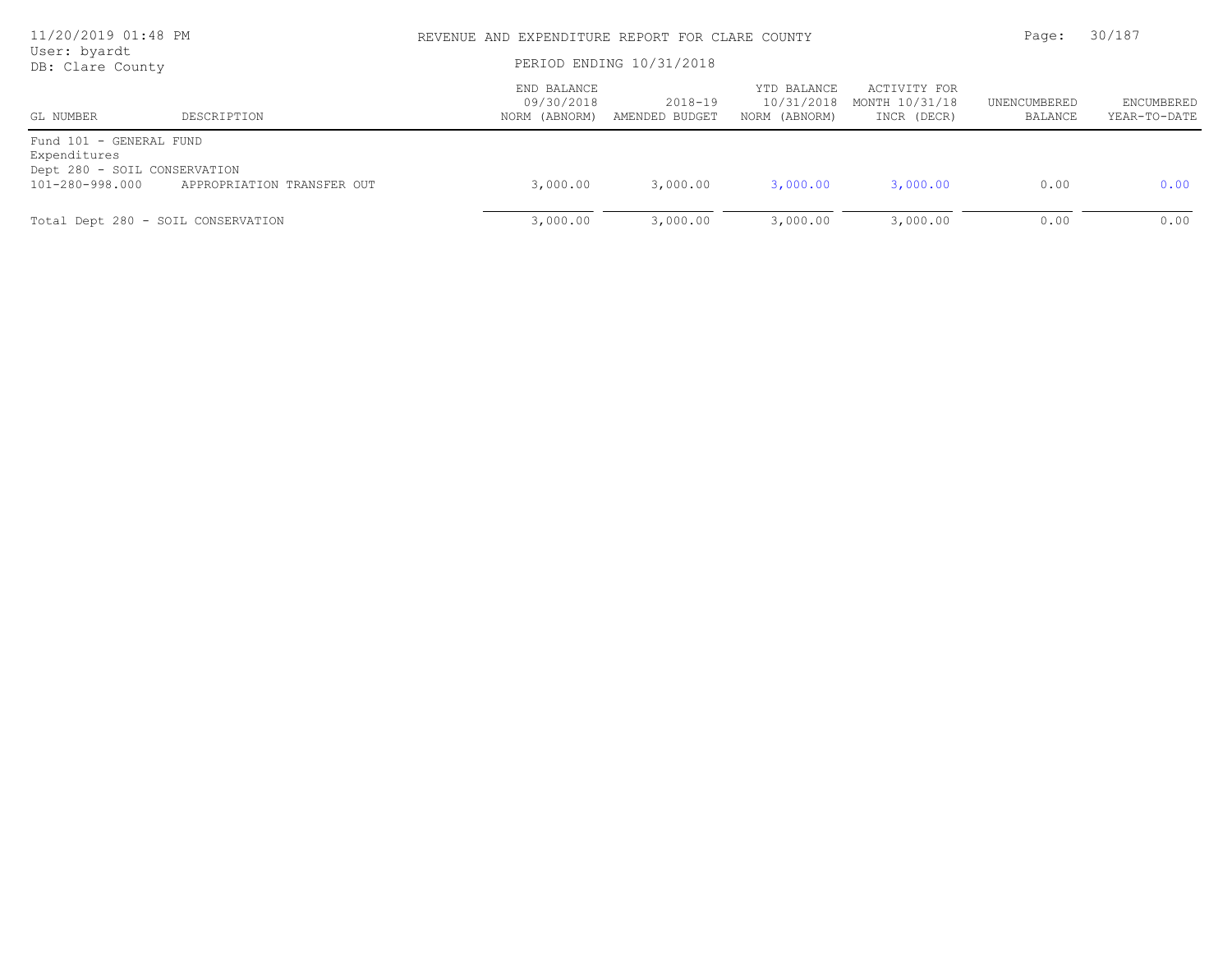| 11/20/2019 01:48 PM<br>User: byardt                        |                                                                     | REVENUE AND EXPENDITURE REPORT FOR CLARE COUNTY<br>PERIOD ENDING 10/31/2018 | 31/187<br>Page:           |                                            |                                               |                         |                                   |
|------------------------------------------------------------|---------------------------------------------------------------------|-----------------------------------------------------------------------------|---------------------------|--------------------------------------------|-----------------------------------------------|-------------------------|-----------------------------------|
| DB: Clare County<br>GL NUMBER                              | DESCRIPTION                                                         | END BALANCE<br>09/30/2018<br>NORM (ABNORM)                                  | 2018-19<br>AMENDED BUDGET | YTD BALANCE<br>10/31/2018<br>NORM (ABNORM) | ACTIVITY FOR<br>MONTH 10/31/18<br>INCR (DECR) | UNENCUMBERED<br>BALANCE | <b>ENCUMBERED</b><br>YEAR-TO-DATE |
| Fund 101 - GENERAL FUND<br>Expenditures<br>101-282-814.000 | Dept 282 - SOIL EROSION & SED-ENVIRON AFF<br>DUES AND SUBSCRIPTIONS | 18,330.00                                                                   | 21,000.00                 | 0.00                                       | 0.00                                          | 21,000.00               | 0.00                              |
|                                                            | Total Dept 282 - SOIL EROSION & SED-ENVIRON AFF                     | 18,330.00                                                                   | 21,000.00                 | 0.00                                       | 0.00                                          | 21,000.00               | 0.00                              |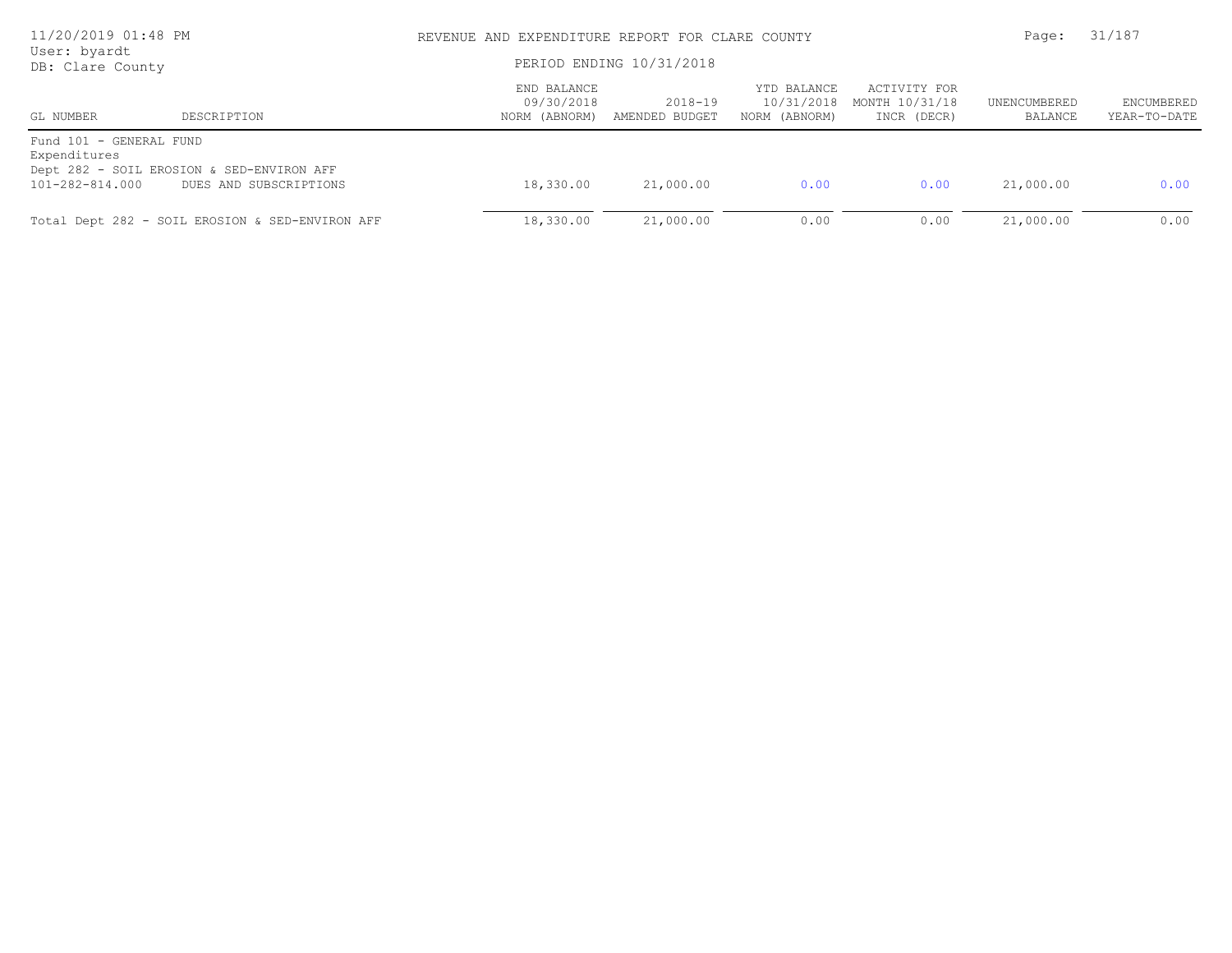| 11/20/2019 01:48 PM<br>User: byardt<br>DB: Clare County |                                         |                                            | REVENUE AND EXPENDITURE REPORT FOR CLARE COUNTY |                                            |                                               |                         |                            |
|---------------------------------------------------------|-----------------------------------------|--------------------------------------------|-------------------------------------------------|--------------------------------------------|-----------------------------------------------|-------------------------|----------------------------|
|                                                         |                                         |                                            | PERIOD ENDING 10/31/2018                        |                                            |                                               |                         |                            |
| GL NUMBER                                               | DESCRIPTION                             | END BALANCE<br>09/30/2018<br>NORM (ABNORM) | 2018-19<br>AMENDED BUDGET                       | YTD BALANCE<br>10/31/2018<br>NORM (ABNORM) | ACTIVITY FOR<br>MONTH 10/31/18<br>INCR (DECR) | UNENCUMBERED<br>BALANCE | ENCUMBERED<br>YEAR-TO-DATE |
| Fund 101 - GENERAL FUND<br>Expenditures                 |                                         |                                            |                                                 |                                            |                                               |                         |                            |
| Dept 294 - DUPLICATING DEPARTMENT                       |                                         |                                            |                                                 |                                            |                                               |                         |                            |
| 101-294-727.000                                         | SUPPLIES                                | 8,665.96                                   | 12,000.00                                       | 0.00                                       | 0.00                                          | 12,000.00               | 0.00                       |
| 101-294-933.000                                         | MAINTENANCE CONTRACTS                   | 50,280.60                                  | 36,000.00                                       | 2,906.81                                   | 2,906.81                                      | 33,093.19               | 0.00                       |
|                                                         | Total Dept 294 - DUPLICATING DEPARTMENT | 58,946.56                                  | 48,000.00                                       | 2,906.81                                   | 2,906.81                                      | 45,093.19               | 0.00                       |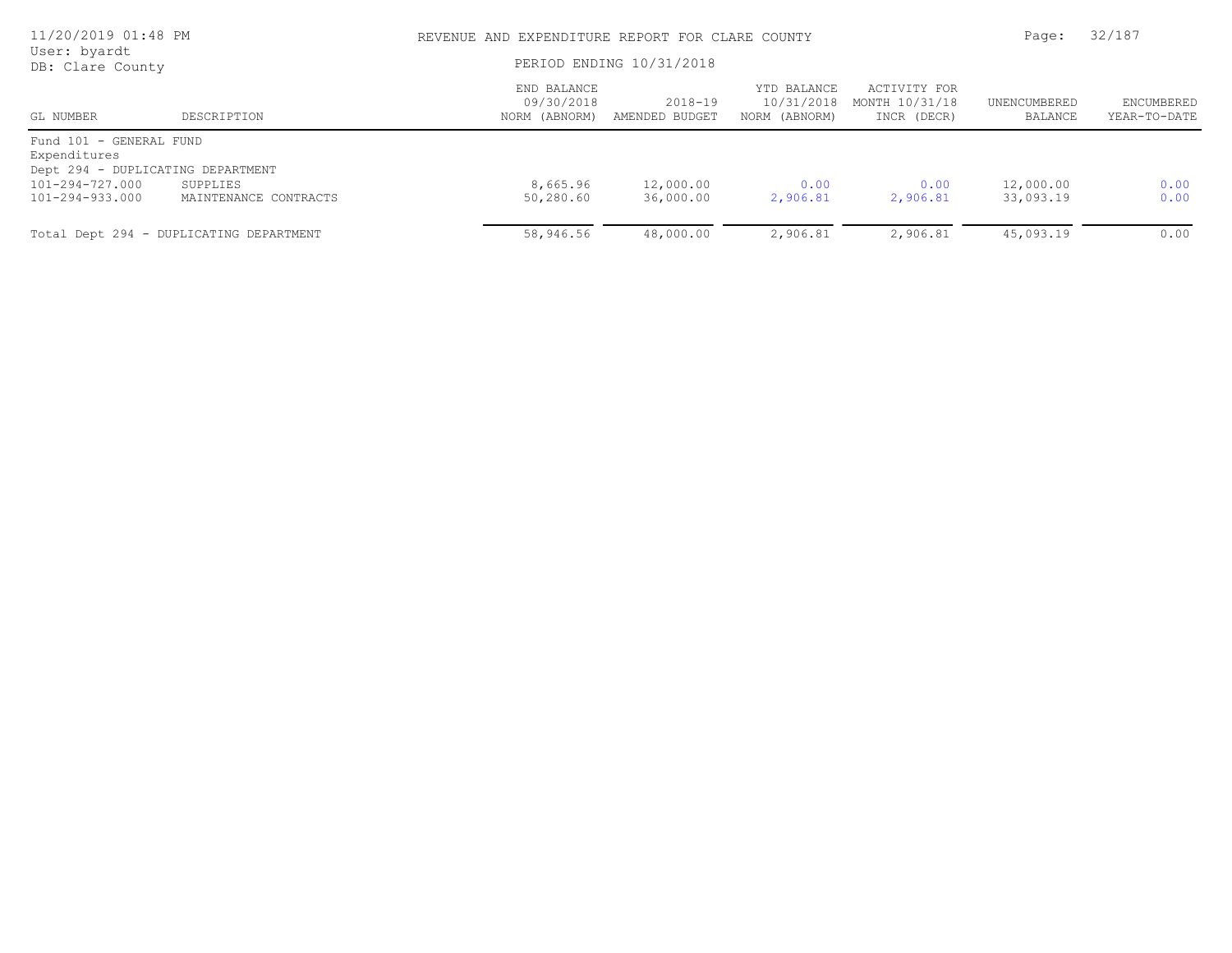| 11/20/2019 01:48 PM                           |                             | REVENUE AND EXPENDITURE REPORT FOR CLARE COUNTY |                               |                                            |                                               | Page:                   | 33/187                     |
|-----------------------------------------------|-----------------------------|-------------------------------------------------|-------------------------------|--------------------------------------------|-----------------------------------------------|-------------------------|----------------------------|
| User: byardt<br>DB: Clare County              |                             | PERIOD ENDING 10/31/2018                        |                               |                                            |                                               |                         |                            |
| GL NUMBER                                     | DESCRIPTION                 | END BALANCE<br>09/30/2018<br>NORM (ABNORM)      | $2018 - 19$<br>AMENDED BUDGET | YTD BALANCE<br>10/31/2018<br>NORM (ABNORM) | ACTIVITY FOR<br>MONTH 10/31/18<br>INCR (DECR) | UNENCUMBERED<br>BALANCE | ENCUMBERED<br>YEAR-TO-DATE |
| Fund 101 - GENERAL FUND                       |                             |                                                 |                               |                                            |                                               |                         |                            |
| Expenditures<br>Dept 295 - MAILING DEPARTMENT |                             |                                                 |                               |                                            |                                               |                         |                            |
| 101-295-727.000                               | SUPPLIES                    | 912.85                                          | 700.00                        | 468.32                                     | 468.32                                        | 231.68                  | 0.00                       |
| 101-295-732.000                               | POSTAGE                     | 47,858.79                                       | 61,000.00                     | 30,000.00                                  | 30,000.00                                     | 31,000.00               | 0.00                       |
| 101-295-851.000                               | MAINTENANCE CONTRACTS       | 0.00                                            | 860.00                        | 0.00                                       | 0.00                                          | 860.00                  | 0.00                       |
| 101-295-933.000                               | EQUIP REPAIRS & MAINTENANCE | 530.50                                          | 1,000.00                      | 0.00                                       | 0.00                                          | 1,000.00                | 0.00                       |
| 101-295-945.000                               | RENTAL CONTRACT             | 5,610.12                                        | 5,611.00                      | 0.00                                       | 0.00                                          | 5,611.00                | 0.00                       |
| Total Dept 295 - MAILING DEPARTMENT           |                             | 54,912.26                                       | 69,171.00                     | 30,468.32                                  | 30,468.32                                     | 38,702.68               | 0.00                       |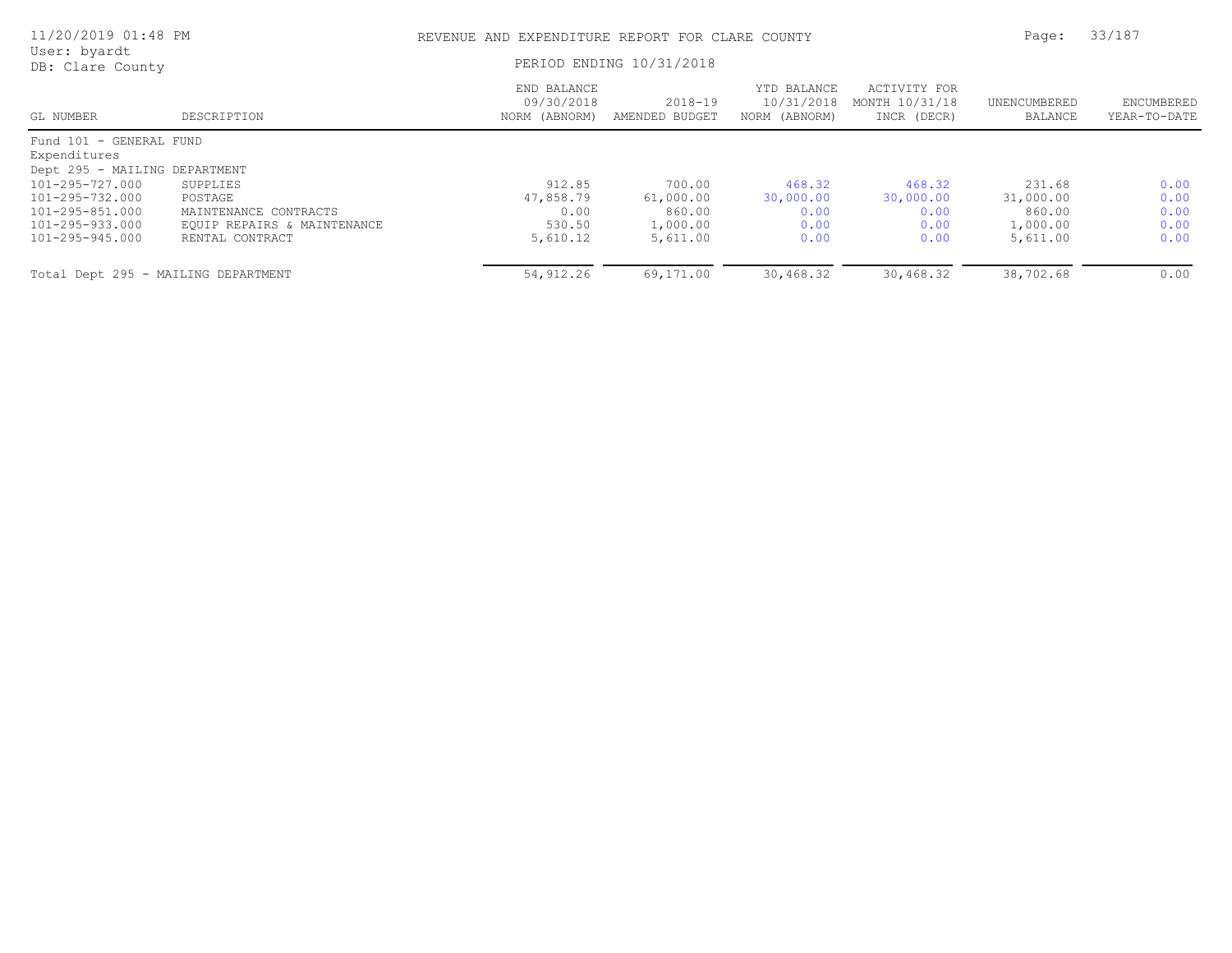| 11/20/2019 01:48 PM<br>User: byardt<br>DB: Clare County            |              |                                            | REVENUE AND EXPENDITURE REPORT FOR CLARE COUNTY |                                            |                                               |                         |                                   |
|--------------------------------------------------------------------|--------------|--------------------------------------------|-------------------------------------------------|--------------------------------------------|-----------------------------------------------|-------------------------|-----------------------------------|
|                                                                    |              |                                            | PERIOD ENDING 10/31/2018                        |                                            |                                               |                         |                                   |
| GL NUMBER                                                          | DESCRIPTION  | END BALANCE<br>09/30/2018<br>NORM (ABNORM) | 2018-19<br>AMENDED BUDGET                       | YTD BALANCE<br>10/31/2018<br>NORM (ABNORM) | ACTIVITY FOR<br>MONTH 10/31/18<br>INCR (DECR) | UNENCUMBERED<br>BALANCE | <b>ENCUMBERED</b><br>YEAR-TO-DATE |
| Fund 101 - GENERAL FUND<br>Expenditures<br>Dept 296 - COUNTY AUDIT |              |                                            |                                                 |                                            |                                               |                         |                                   |
| 101-296-805.000                                                    | COUNTY AUDIT | 54,050.00                                  | 50,600.00                                       | (54, 050, 00)                              | (54, 050, 00)                                 | 104,650.00              | 0.00                              |
| Total Dept 296 - COUNTY AUDIT                                      |              | 54,050.00                                  | 50,600.00                                       | (54, 050, 00)                              | (54, 050, 00)                                 | 104,650.00              | 0.00                              |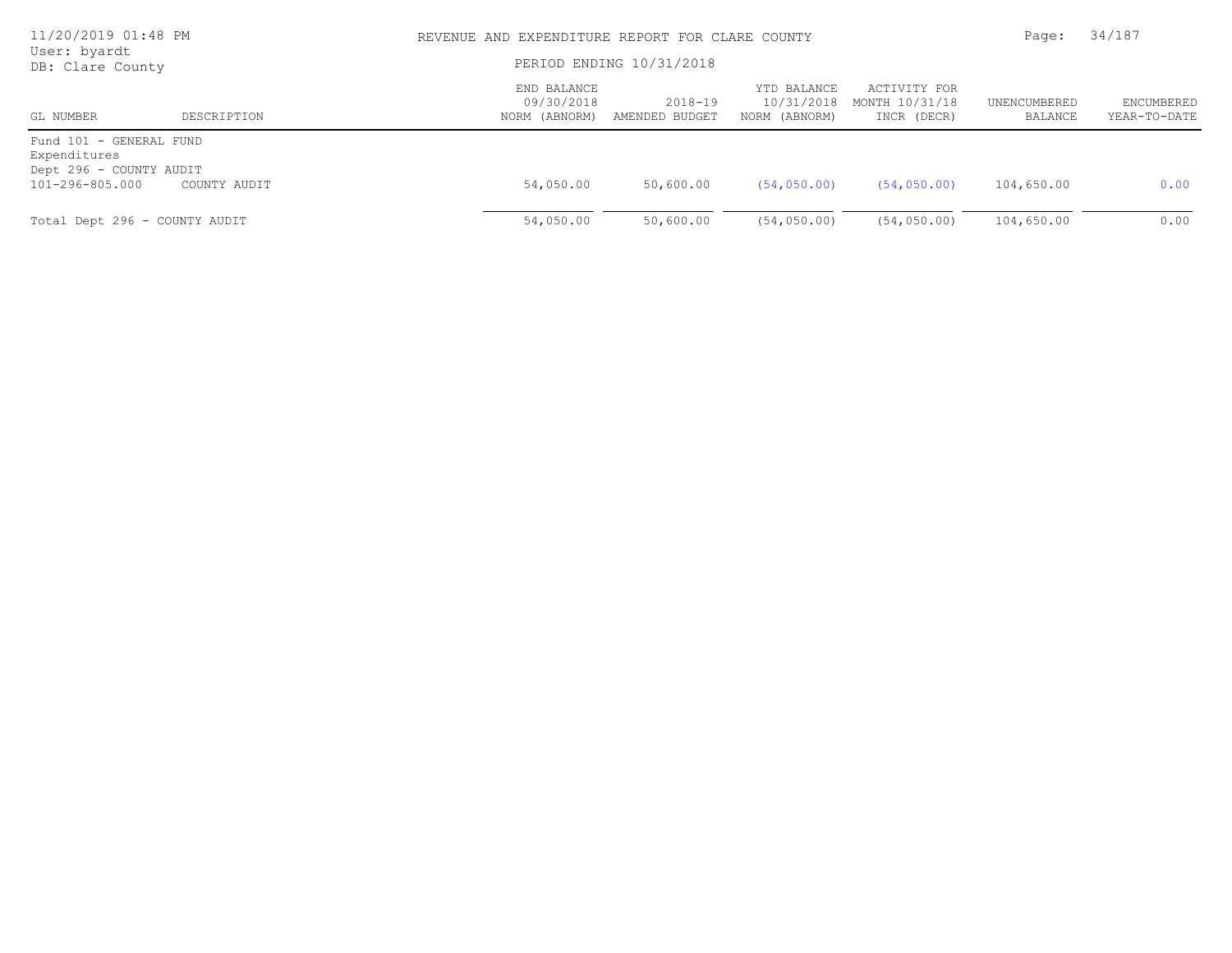|  |  |  |  | 11/20/2019 01:48 PM |  |
|--|--|--|--|---------------------|--|
|--|--|--|--|---------------------|--|

## REVENUE AND EXPENDITURE REPORT FOR CLARE COUNTY FOR Page: 35/187

| User: byardt     |  |                          |
|------------------|--|--------------------------|
| DB: Clare County |  | PERIOD ENDING 10/31/2018 |

|                          |                                    | END BALANCE   |                | YTD BALANCE   | ACTIVITY FOR   |                |              |
|--------------------------|------------------------------------|---------------|----------------|---------------|----------------|----------------|--------------|
|                          |                                    | 09/30/2018    | $2018 - 19$    | 10/31/2018    | MONTH 10/31/18 | UNENCUMBERED   | ENCUMBERED   |
| GL NUMBER                | DESCRIPTION                        | NORM (ABNORM) | AMENDED BUDGET | NORM (ABNORM) | INCR (DECR)    | <b>BALANCE</b> | YEAR-TO-DATE |
| Fund 101 - GENERAL FUND  |                                    |               |                |               |                |                |              |
| Expenditures             |                                    |               |                |               |                |                |              |
| Dept 301 - SHERIFF       |                                    |               |                |               |                |                |              |
| 101-301-702.000          | SHERIFF SALARY                     | 65,000.00     | 65,000.00      | 2,500.00      | 2,500.00       | 62,500.00      | 0.00         |
| $101 - 301 - 703.000$    | UNDERSHERIFF SALARY                | 58,935.50     | 58,936.00      | 2,266.75      | 2,266.75       | 56,669.25      | 0.00         |
| $101 - 301 - 704.000$    | FULL TIME SALARIES                 | 1,000,841.02  | 1,057,930.00   | 35,611.54     | 35,611.54      | 1,022,318.46   | 0.00         |
| 101-301-705.000          | PART TIME SALARIES                 | 7,095.87      | 18,598.00      | 0.00          | 0.00           | 18,598.00      | 0.00         |
| 101-301-706.000          | OVERTIME                           | 43,001.83     | 45,000.00      | 1,064.53      | 1,064.53       | 43, 935.47     | 0.00         |
| 101-301-706.002          | OVERTIME-CID                       | 3,052.50      | 3,900.00       | 297.35        | 297.35         | 3,602.65       | 0.00         |
| 101-301-706.003          | PART TIME OVERTIME                 | 692.52        | 1,100.00       | 0.00          | 0.00           | 1,100.00       | 0.00         |
| 101-301-710.000          | FICA EXPENSE                       | 74,867.36     | 77,529.00      | 2,535.00      | 2,535.00       | 74,994.00      | 0.00         |
| 101-301-711.000          | MEDICARE EXPENSE                   | 17,509.30     | 19,366.00      | 592.89        | 592.89         | 18,773.11      | 0.00         |
| 101-301-715.000          | HEALTH INSURANCE                   | 230,061.88    | 185,160.00     | 21,892.79     | 21,892.79      | 163, 267. 21   | 0.00         |
| 101-301-715.006          | CIC BUNDLE                         | 10,499.00     | 9,480.00       | 829.50        | 829.50         | 8,650.50       | 0.00         |
| 101-301-717.000          | LIFE INSURANCE                     | 1,530.00      | 1,440.00       | 233.24        | 233.24         | 1,206.76       | 0.00         |
| 101-301-719.000          | LONGEVITY                          | 2,800.00      | 2,800.00       | 0.00          | 0.00           | 2,800.00       | 0.00         |
| 101-301-720.000          | VACATIONS                          | 0.00          | 5,000.00       | 0.00          | 0.00           | 5,000.00       | 0.00         |
| 101-301-721.000          | SICK LEAVE                         | 9,659.37      | 10,940.00      | 0.00          | 0.00           | 10,940.00      | 0.00         |
| 101-301-722.000          | HOLIDAYS                           | 31,551.72     | 31,342.00      | 0.00          | 0.00           | 31,342.00      | 0.00         |
| 101-301-727.000          | OFFICE SUPPLIES                    | 3,936.03      | 4,500.00       | 100.00        | 100.00         | 4,254.33       | 145.67       |
| 101-301-728.000          | PRINTING & BINDING                 | 755.00        | 1,000.00       | 0.00          | 0.00           | 1,000.00       | 0.00         |
| 101-301-728.001          | PRINTING & BINDING-CITATIONS       | 0.00          | 700.00         | 0.00          | 0.00           | (170.00)       | 870.00       |
| 101-301-729.000          | AMMUNITION                         | 4,366.29      | 5,300.00       | 0.00          | 0.00           | 5,300.00       | 0.00         |
| 101-301-741.000          | OTHER SUPPLIES & BREATHALIZER      | 2,419.79      | 3,200.00       | 0.00          | 0.00           | 3,200.00       | 0.00         |
| $101 - 301 - 746.000$    | GAS OIL & GREASE                   | 94,148.59     | 80,000.00      | 1,390.81      | 1,390.81       | 78,609.19      | 0.00         |
| 101-301-747.000          | UNIFORMS                           | 6,725.03      | 9,000.00       | 0.00          | 0.00           | 9,000.00       | 0.00         |
| $101 - 301 - 747.001$    | PLAIN CLOTHES ALLOWANCE            | 1,256.59      | 1,000.00       | 0.00          | 0.00           | 1,000.00       | 0.00         |
| 101-301-747.002          | BULLET PROOF VESTS                 | 3,096.00      | 3,096.00       | 0.00          | 0.00           | 3,096.00       | 0.00         |
| 101-301-747.003          | VICTIM SERVICE UNIT GRANT          | 0.00          | 300.00         | 0.00          | 0.00           | 300.00         | 0.00         |
| $101 - 301 - 752.000$    | K-9 CARE AND MAINTANCE             | 887.50        | 1,100.00       | 0.00          | 0.00           | 1,100.00       | 0.00         |
| $101 - 301 - 752.001$    | K9 RESTRICTED DONATIONS            | 2,514.14      | 1,610.00       | 100.00        | 100.00         | 1,510.00       | 0.00         |
| 101-301-752.002          | DONATIONS - NEIGHBORHOOD WATCH EXP | 1,633.16      | 4,322.00       | 0.00          | 0.00           | 4,322.00       | 0.00         |
| 101-301-801.000          | CONTRACTED SERVICES                | 600.00        | 850.00         | 600.00        | 600.00         | 250.00         | 0.00         |
| $101 - 301 - 814.000$    | DUES & SUBSCRIPTIONS               | 1,332.40      | 1,500.00       | 0.00          | 0.00           | 1,500.00       | 0.00         |
| $101 - 301 - 835.001$    | HEALTH SERVICES EMPLOYEES          | 0.00          | 1,000.00       | 0.00          | 0.00           | 1,000.00       | 0.00         |
| 101-301-835.002          | OUIL BLOOD DRAWS                   | 0.00          | 1,200.00       | 0.00          | 0.00           | 1,200.00       | 0.00         |
| $101 - 301 - 851.001$    | MAINT CONTRACTS - COMPUTER         | 32,429.96     | 32,000.00      | 8,270.78      | 8,270.78       | 23,729.22      | 0.00         |
| $101 - 301 - 852.000$    | TELEPHONE                          | 22, 223.22    | 20,000.00      | 1,232.69      | 1,232.69       | 18,767.31      | 0.00         |
| $101 - 301 - 852.006$    | TELECOMMUNICATIONS                 | 200.00        | 250.00         | 0.00          | 0.00           | 250.00         | 0.00         |
| $101 - 301 - 862.000$    | VEHICLE REPAIRS & MAINTENANCE      | 37,022.03     | 35,000.00      | 5,219.49      | 5,219.49       | 29,780.51      | 0.00         |
| 101-301-862.001          | VEHICLE-EQUIPMENT                  | 2,334.78      | 3,280.00       | 0.00          | 0.00           | 3,231.27       | 48.73        |
| 101-301-862.002          | TOWING/DECALS                      | 7,277.53      | 6,500.00       | 398.00        | 398.00         | 6, 102.00      | 0.00         |
| $101 - 301 - 863.000$    | FREIGHT                            | 795.34        | 1,100.00       | 0.00          | 0.00           | 1,100.00       | 0.00         |
| $101 - 301 - 864.000$    | TRAVEL & EXPENSE                   | 151.76        | 200.00         | 0.00          | 0.00           | 200.00         | 0.00         |
| $101 - 301 - 864.001$    | EXTRADITION                        | 3,418.25      | 4,750.00       | 0.00          | 0.00           | 4,750.00       | 0.00         |
| 101-301-932.000          | OFFICE EQUIP MAINT                 | 0.00          | 250.00         | 0.00          | 0.00           | 250.00         | 0.00         |
| 101-301-932.001          | OFFICE EQUIP MAINT - LEIN          | 3,180.00      | 5,295.00       | 0.00          | 0.00           | 5,295.00       | 0.00         |
| 101-301-933.000          | EQUIP REPAIRS & MAINT              | 8,286.21      | 8,000.00       | 134.15        | 134.15         | 6,094.73       | 1,771.12     |
| $101 - 301 - 957.000$    | SCHOOLING & TRAINING-STATE         | 5,700.01      | 6,500.00       | 0.00          | 0.00           | 6,500.00       | 0.00         |
| 101-301-957.001          | SCHOOLING & TRAINING-COUNTY        | 7,467.71      | 12,000.00      | 0.00          | 0.00           | 11,851.00      | 149.00       |
| 101-301-978.000          | NEW EQUIPMENT                      | 5,345.98      | 12,475.00      | 0.00          | 0.00           | 12,475.00      | 0.00         |
|                          |                                    |               |                |               |                |                |              |
| Total Dept 301 - SHERIFF |                                    | 1,816,601.17  | 1,860,799.00   | 85,269.51     | 85,269.51      | 1,772,544.97   | 2,984.52     |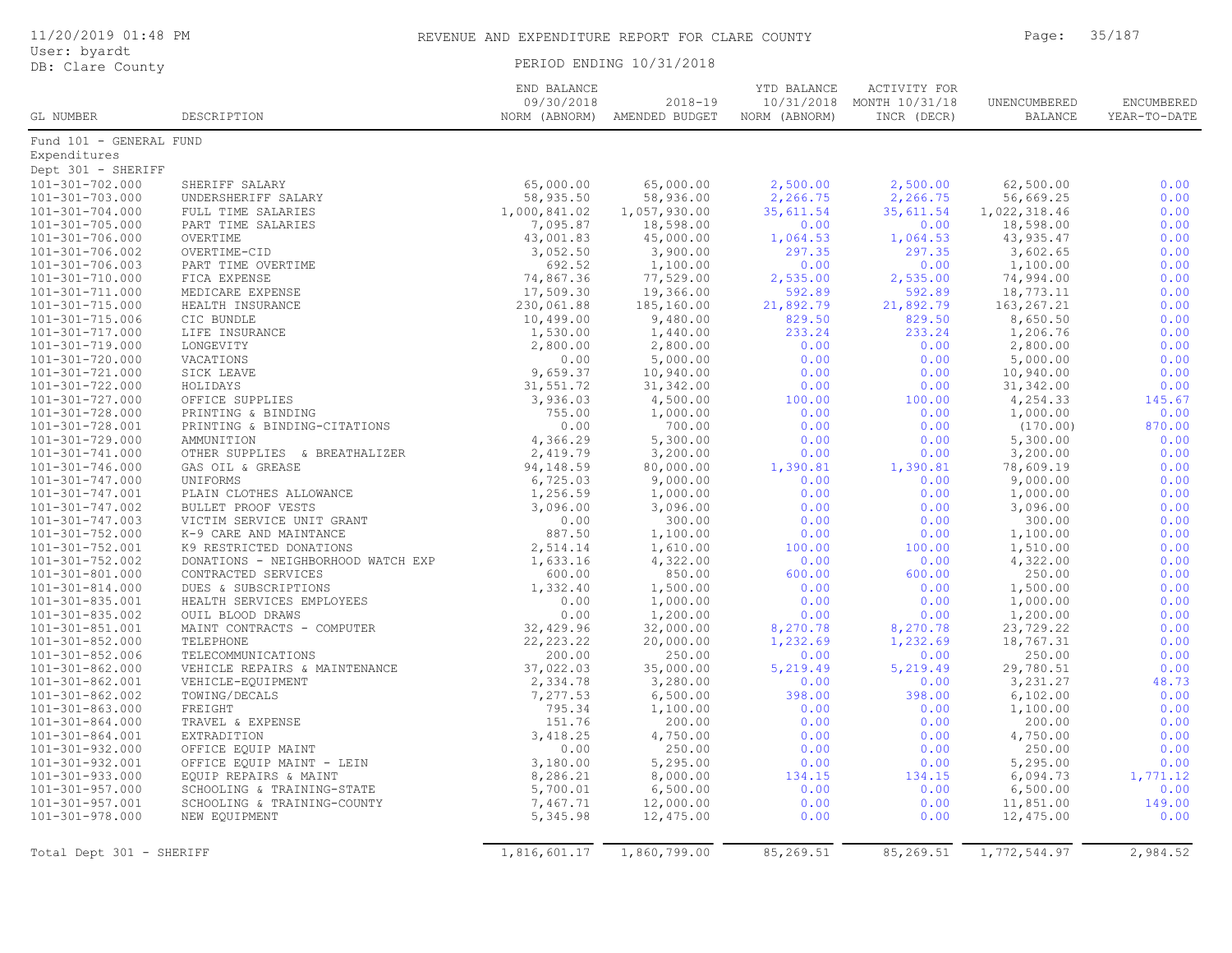| 11/20/2019 01:48 PM |  |  |
|---------------------|--|--|
|---------------------|--|--|

## REVENUE AND EXPENDITURE REPORT FOR CLARE COUNTY FOR Page: 36/187

User: byardt<br>DB: Clare County

PERIOD ENDING 10/31/2018

|                         |                                              | END BALANCE<br>09/30/2018 | 2018-19        | YTD BALANCE<br>10/31/2018 | <b>ACTIVITY FOR</b><br>MONTH 10/31/18 | UNENCUMBERED | ENCUMBERED   |
|-------------------------|----------------------------------------------|---------------------------|----------------|---------------------------|---------------------------------------|--------------|--------------|
| GL NUMBER               | DESCRIPTION                                  | NORM (ABNORM)             | AMENDED BUDGET | NORM (ABNORM)             | INCR (DECR)                           | BALANCE      | YEAR-TO-DATE |
| Fund 101 - GENERAL FUND |                                              |                           |                |                           |                                       |              |              |
| Expenditures            |                                              |                           |                |                           |                                       |              |              |
|                         | Dept 314 - BAYONET/MED MARIJUANA GRANT       |                           |                |                           |                                       |              |              |
| $101 - 314 - 704.000$   | FULL TIME SALARY'S                           | 9,218.88                  | 0.00           | 0.00                      | 0.00                                  | 0.00         | 0.00         |
| $101 - 314 - 704.100$   | FT SALARYS-MED MARI OVERSIGHT GRANT          | 1,041.90                  | 7,379.00       | 0.00                      | 0.00                                  | 7,379.00     | 0.00         |
| 101-314-706.000         | OVERTIME                                     | 352.11                    | 0.00           | 0.00                      | 0.00                                  | 0.00         | 0.00         |
| 101-314-706.100         | OT - MED MARI OVERSIGHT GRANT                | 254.28                    | 231.00         | 0.00                      | 0.00                                  | 231.00       | 0.00         |
| 101-314-710.000         | FICA-EXPENSE                                 | 623.70                    | 0.00           | 0.00                      | 0.00                                  | 0.00         | 0.00         |
| $101 - 314 - 710.100$   | FICA-MED MARI OVERSIGHT GRANT                | 30.33                     | 472.00         | 0.00                      | 0.00                                  | 472.00       | 0.00         |
| 101-314-711.000         | MEDICARE EXPENSE                             | 145.85                    | 0.00           | 0.00                      | 0.00                                  | 0.00         | 0.00         |
| 101-314-711.100         | MEDICARE-MED MARI OVRST GRANT                | 7.09                      | 111.00         | 0.00                      | 0.00                                  | 111.00       | 0.00         |
| $101 - 314 - 715.000$   | HEALTH INSURANCE                             | 14,257.78                 | 0.00           | 0.00                      | 0.00                                  | 0.00         | 0.00         |
| 101-314-715.006         | CIC BUNDLE                                   | 474.00                    | 0.00           | 0.00                      | 0.00                                  | 0.00         | 0.00         |
| $101 - 314 - 715.100$   | HEALTH INSURANCE-MED                         | 0.00                      | 938.00         | 64.55                     | 64.55                                 | 873.45       | 0.00         |
| $101 - 314 - 715.106$   | CIC BUNDLE                                   | 0.00                      | 119.00         | 0.00                      | 0.00                                  | 119.00       | 0.00         |
| 101-314-717.000         | LIFE INSURANCE                               | 60.40                     | 0.00           | 0.00                      | 0.00                                  | 0.00         | 0.00         |
| 101-314-717.100         | LIFE INSURANCE - MED                         | 0.00                      | 15.00          | 4.76                      | 4.76                                  | 10.24        | 0.00         |
| 101-314-718.000         | COUNTY PORTION RETIREMENT                    | 0.00                      | 1,090.00       | 0.00                      | 0.00                                  | 1,090.00     | 0.00         |
| 101-314-723.000         | COUNTY PORTION UNEMPLOYMENT                  | 0.00                      | 92.00          | 0.00                      | 0.00                                  | 92.00        | 0.00         |
|                         | Total Dept 314 - BAYONET/MED MARIJUANA GRANT | 26,466.32                 | 10,447.00      | 69.31                     | 69.31                                 | 10,377.69    | 0.00         |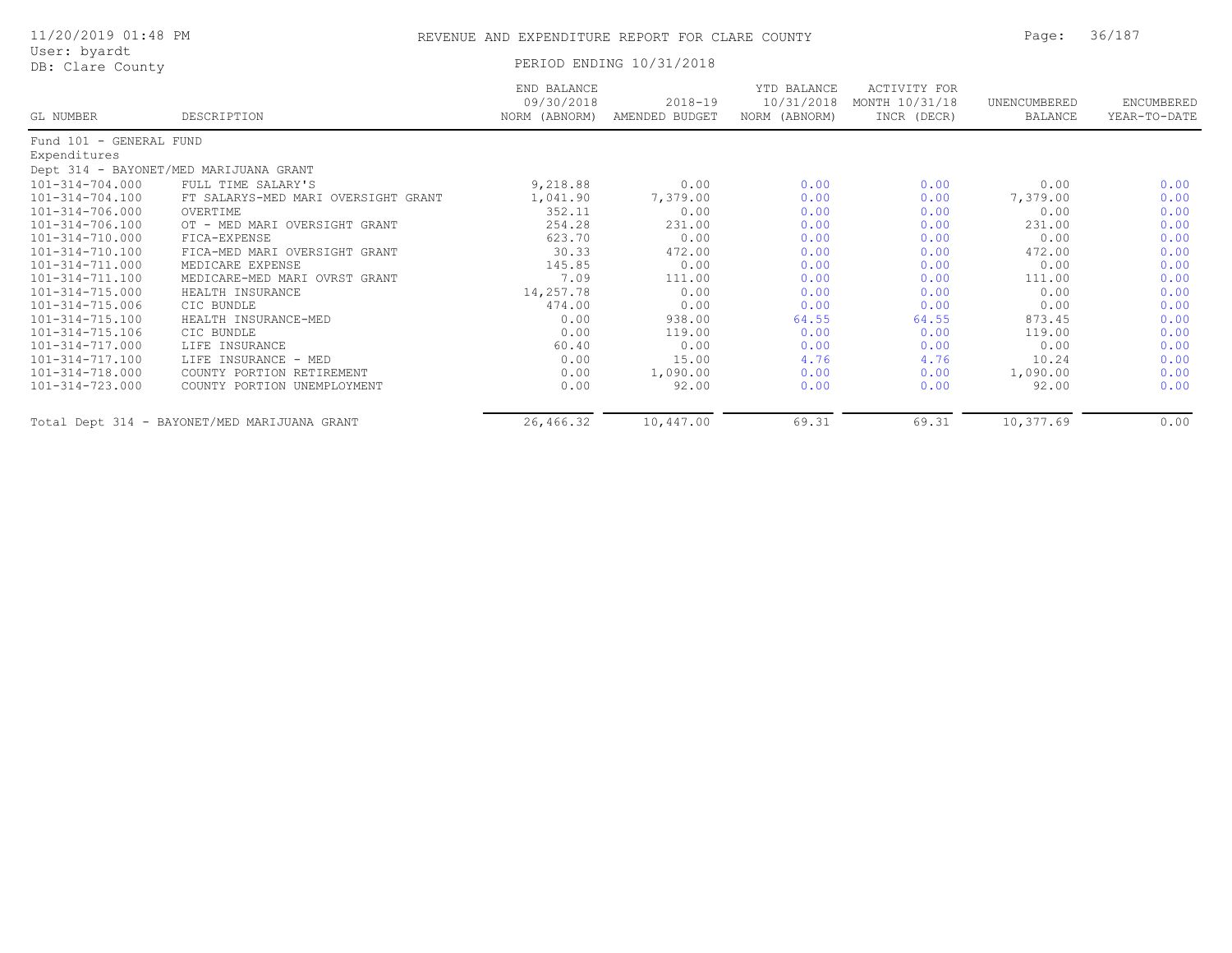| 11/20/2019 01:48 PM<br>User: byardt |                       |                                            | REVENUE AND EXPENDITURE REPORT FOR CLARE COUNTY |                                            |                                               |                         |                            |
|-------------------------------------|-----------------------|--------------------------------------------|-------------------------------------------------|--------------------------------------------|-----------------------------------------------|-------------------------|----------------------------|
| DB: Clare County                    |                       |                                            | PERIOD ENDING 10/31/2018                        |                                            |                                               |                         |                            |
| GL NUMBER                           | DESCRIPTION           | END BALANCE<br>09/30/2018<br>NORM (ABNORM) | 2018-19<br>AMENDED BUDGET                       | YTD BALANCE<br>10/31/2018<br>NORM (ABNORM) | ACTIVITY FOR<br>MONTH 10/31/18<br>INCR (DECR) | UNENCUMBERED<br>BALANCE | ENCUMBERED<br>YEAR-TO-DATE |
| Fund 101 - GENERAL FUND             |                       |                                            |                                                 |                                            |                                               |                         |                            |
| Expenditures                        |                       |                                            |                                                 |                                            |                                               |                         |                            |
| Dept 316 - WEIGHTMASTER             |                       |                                            |                                                 |                                            |                                               |                         |                            |
| 101-316-705.000                     | SALARY-PART TIME-ROAD | 10,072.49                                  | 13,933.00                                       | 0.00                                       | 0.00                                          | 13,933.00               | 0.00                       |
| 101-316-710.000                     | FICA EXPENSE-ROAD     | 618.04                                     | 864.00                                          | 0.00                                       | 0.00                                          | 864.00                  | 0.00                       |
| 101-316-711.000                     | MEDICARE EXPENSE-ROAD | 144.56                                     | 203.00                                          | 0.00                                       | 0.00                                          | 203.00                  | 0.00                       |
| Total Dept 316 - WEIGHTMASTER       |                       | 10,835.09                                  | 15,000.00                                       | 0.00                                       | 0.00                                          | 15,000.00               | 0.00                       |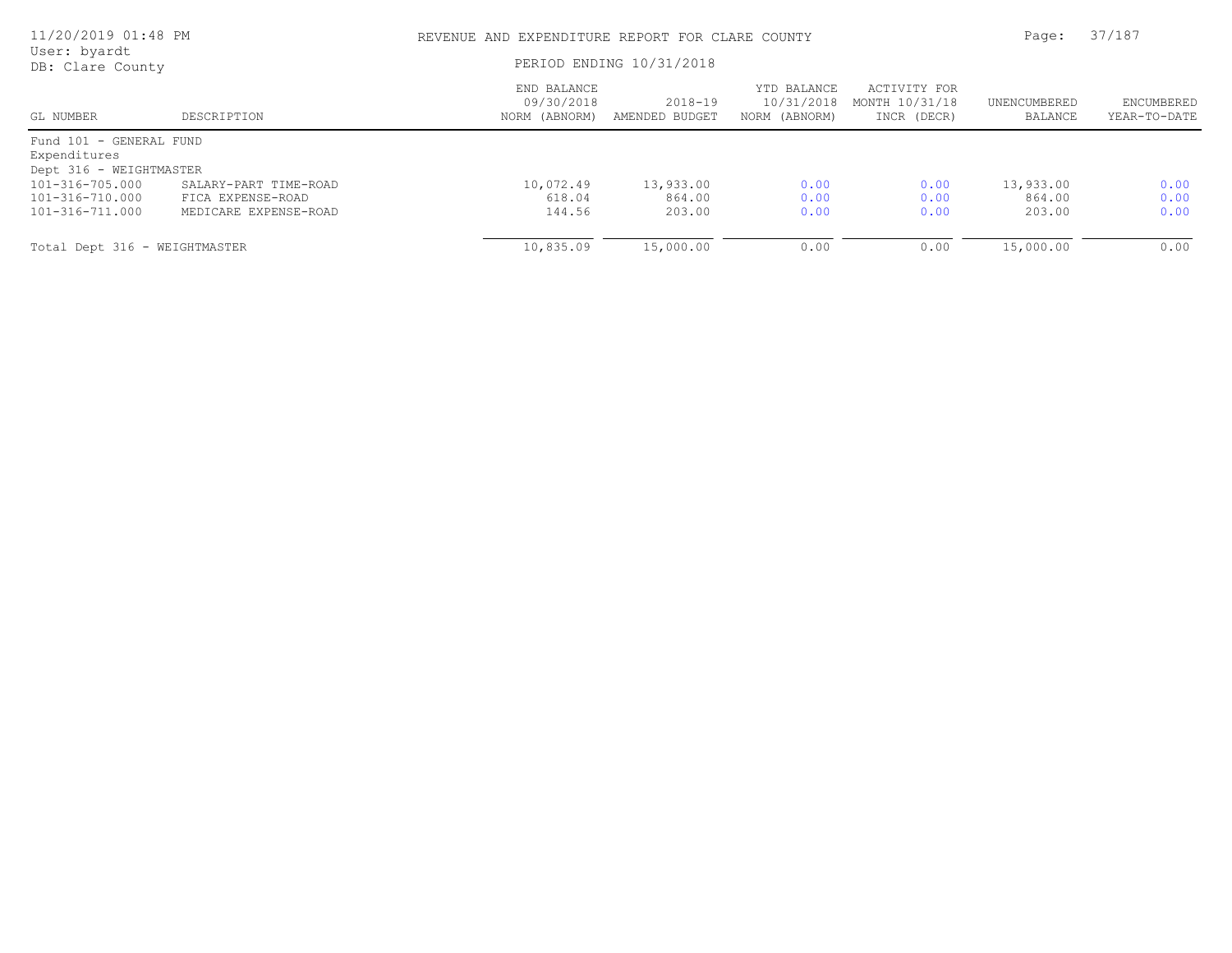| 11/20/2019 01:48 PM                  |                             | REVENUE AND EXPENDITURE REPORT FOR CLARE COUNTY | Page:                         | 38/187                                     |                                                      |                                |                            |
|--------------------------------------|-----------------------------|-------------------------------------------------|-------------------------------|--------------------------------------------|------------------------------------------------------|--------------------------------|----------------------------|
| User: byardt<br>DB: Clare County     |                             |                                                 | PERIOD ENDING 10/31/2018      |                                            |                                                      |                                |                            |
| GL NUMBER                            | DESCRIPTION                 | END BALANCE<br>09/30/2018<br>NORM (ABNORM)      | $2018 - 19$<br>AMENDED BUDGET | YTD BALANCE<br>10/31/2018<br>NORM (ABNORM) | <b>ACTIVITY FOR</b><br>MONTH 10/31/18<br>INCR (DECR) | UNENCUMBERED<br><b>BALANCE</b> | ENCUMBERED<br>YEAR-TO-DATE |
| Fund 101 - GENERAL FUND              |                             |                                                 |                               |                                            |                                                      |                                |                            |
| Expenditures                         |                             |                                                 |                               |                                            |                                                      |                                |                            |
| Dept 321 - SCHOOL SAFETY GRANT       |                             |                                                 |                               |                                            |                                                      |                                |                            |
| 101-321-704.000                      | SALARY -<br>HARRISON        | 20,950.55                                       | 19,542.00                     | 1,732.80                                   | 1,732.80                                             | 17,809.20                      | 0.00                       |
| 101-321-704.001                      | SALARY -<br>FARWELL         | 11,198.16                                       | 29,366.00                     | 1,528.96                                   | 1,528.96                                             | 27,837.04                      | 0.00                       |
| 101-321-710.000                      | FICA EXPENSE - HARRISON     | 2,096.40                                        | 3,124.00                      | 216.90                                     | 216.90                                               | 2,907.10                       | 0.00                       |
| 101-321-711.000                      | MEDICARE EXPENSE - HARRISON | 490.30                                          | 731.00                        | 50.72                                      | 50.72                                                | 680.28                         | 0.00                       |
| 101-321-715.000                      | HEALTH INSURANCE - HARRISON | 14,257.78                                       | 14,088.00                     | 1,218.68                                   | 1,218.68                                             | 12,869.32                      | 0.00                       |
| 101-321-715.001                      | HEALTH INSURANCE - FARWELL  | 2,720.00                                        | 4,080.00                      | 267.00                                     | 267.00                                               | 3,813.00                       | 0.00                       |
| 101-321-715.006                      | CIC BUNDLE                  | 474.00                                          | 474.00                        | 39.50                                      | 39.50                                                | 434.50                         | 0.00                       |
| 101-321-717.000                      | LIFE INSURANCE-HARRISON     | 60.40                                           | 60.00                         | 9.52                                       | 9.52                                                 | 50.48                          | 0.00                       |
| 101-321-717.001                      | LIFE INSURANCE-FARWELL      | 30.40                                           | 60.00                         | 9.52                                       | 9.52                                                 | 50.48                          | 0.00                       |
| 101-321-722.000                      | HOLIDAYS-HARRISON           | 426.80                                          | 781.00                        | 0.00                                       | 0.00                                                 | 781.00                         | 0.00                       |
| 101-321-722.001                      | HOLIDAYS-FARWELL            | 217.44                                          | 693.00                        | 0.00                                       | 0.00                                                 | 693.00                         | 0.00                       |
| 101-321-747.001                      | PLAIN CLOTHES ALLOWANCE     | 252.32                                          | 1,000.00                      | 0.00                                       | 0.00                                                 | 1,000.00                       | 0.00                       |
| 101-321-978.000                      | NEW EQUIPMENT               | 782.37                                          | 0.00                          | 0.00                                       | 0.00                                                 | 0.00                           | 0.00                       |
| Total Dept 321 - SCHOOL SAFETY GRANT |                             | 53,956.92                                       | 73,999.00                     | 5,073.60                                   | 5,073.60                                             | 68,925.40                      | 0.00                       |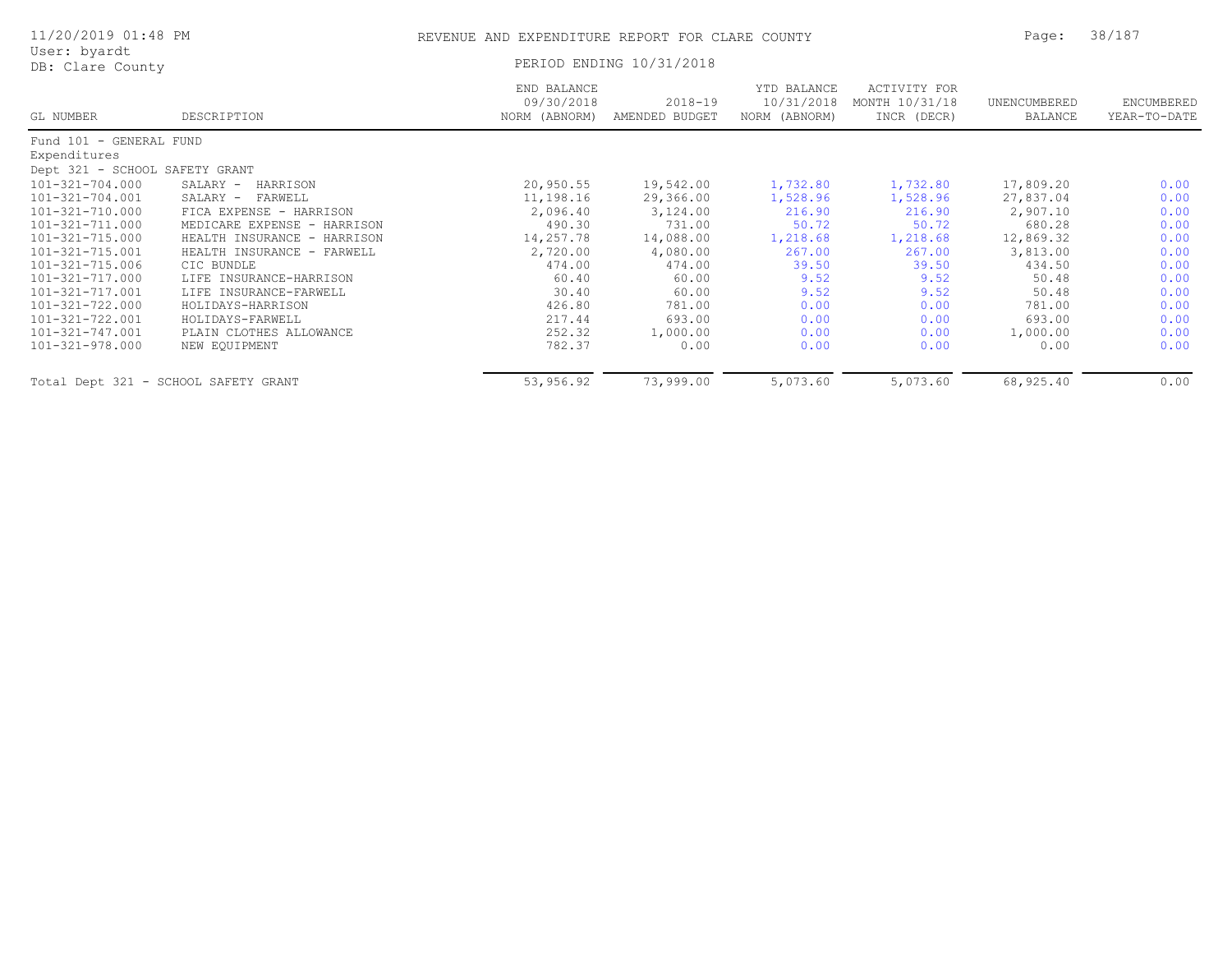| 11/20/2019 01:48 PM               |                                         |                                            | REVENUE AND EXPENDITURE REPORT FOR CLARE COUNTY |                                            |                                               |                         |                            |
|-----------------------------------|-----------------------------------------|--------------------------------------------|-------------------------------------------------|--------------------------------------------|-----------------------------------------------|-------------------------|----------------------------|
| User: byardt<br>DB: Clare County  |                                         | PERIOD ENDING 10/31/2018                   |                                                 |                                            |                                               |                         |                            |
| GL NUMBER                         | DESCRIPTION                             | END BALANCE<br>09/30/2018<br>NORM (ABNORM) | $2018 - 19$<br>AMENDED BUDGET                   | YTD BALANCE<br>10/31/2018<br>NORM (ABNORM) | ACTIVITY FOR<br>MONTH 10/31/18<br>INCR (DECR) | UNENCUMBERED<br>BALANCE | ENCUMBERED<br>YEAR-TO-DATE |
| Fund 101 - GENERAL FUND           |                                         |                                            |                                                 |                                            |                                               |                         |                            |
| Expenditures                      |                                         |                                            |                                                 |                                            |                                               |                         |                            |
| Dept 322 - HARRISON CITY CONTRACT |                                         |                                            |                                                 |                                            |                                               |                         |                            |
| 101-322-704.000                   | SALARY                                  | 80,739.56                                  | 87,270.00                                       | 3,032.28                                   | 3,032.28                                      | 84, 237. 72             | 0.00                       |
| 101-322-705.000                   | PART TIME                               | 8,979.00                                   | 9,990.00                                        | 555.00                                     | 555.00                                        | 9,435.00                | 0.00                       |
| 101-322-706.000                   | OVERTIME                                | 11,537.07                                  | 9,000.00                                        | 447.22                                     | 447.22                                        | 8,552.78                | 0.00                       |
| 101-322-710.000                   | FICA EXPENSE                            | 6,717.36                                   | 6,987.00                                        | 260.31                                     | 260.31                                        | 6,726.69                | 0.00                       |
| 101-322-711.000                   | MEDICARE EXPENSE                        | 1,570.99                                   | 1,634.00                                        | 60.90                                      | 60.90                                         | 1,573.10                | 0.00                       |
| 101-322-715.000                   | HEALTH INSURANCE                        | 15,495.96                                  | 8,732.00                                        | 1,045.53                                   | 1,045.53                                      | 7,686.47                | 0.00                       |
| 101-322-715.006                   | CIC BUNDLE                              | 0.00                                       | 948.00                                          | 79.00                                      | 79.00                                         | 869.00                  | 0.00                       |
| 101-322-717.000                   | LIFE INSURANCE                          | 75.40                                      | 120.00                                          | 19.04                                      | 19.04                                         | 100.96                  | 0.00                       |
| 101-322-721.000                   | SICK LEAVE                              | 0.00                                       | 1,352.00                                        | 0.00                                       | 0.00                                          | 1,352.00                | 0.00                       |
| 101-322-722.000                   | HOLIDAYS                                | 4,831.36                                   | 5,075.00                                        | 0.00                                       | 0.00                                          | 5,075.00                | 0.00                       |
| 101-322-747.000                   | UNIFORMS                                | 288.50                                     | 1,000.00                                        | 0.00                                       | 0.00                                          | 1,000.00                | 0.00                       |
| 101-322-862.000                   | VEHICLE REPAIRS                         | 7,100.81                                   | 7,000.00                                        | 132.67                                     | 132.67                                        | 6,867.33                | 0.00                       |
| 101-322-862.001                   | VEHICLE EQUIPMENT                       | 711.67                                     | 1,500.00                                        | 0.00                                       | 0.00                                          | 1,500.00                | 0.00                       |
| 101-322-978.000                   | NEW EQUIPMENT                           | 0.00                                       | 2,500.00                                        | 0.00                                       | 0.00                                          | 2,500.00                | 0.00                       |
|                                   | Total Dept 322 - HARRISON CITY CONTRACT | 138,047.68                                 | 143,108.00                                      | 5,631.95                                   | 5,631.95                                      | 137,476.05              | 0.00                       |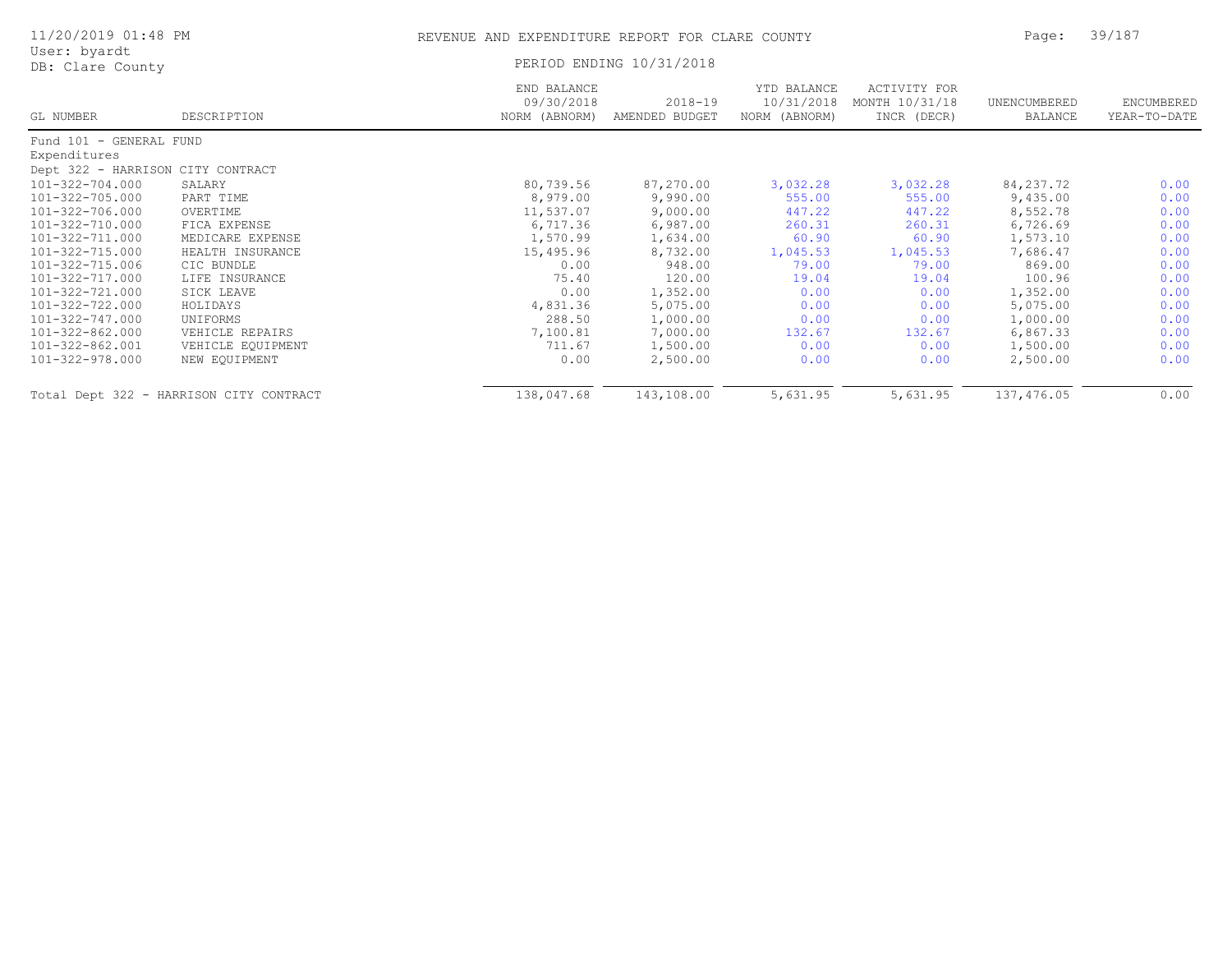| 11/20/2019 01:48 PM                  |                                            | REVENUE AND EXPENDITURE REPORT FOR CLARE COUNTY | Page:                     | 40/187                                     |                                               |                         |                            |
|--------------------------------------|--------------------------------------------|-------------------------------------------------|---------------------------|--------------------------------------------|-----------------------------------------------|-------------------------|----------------------------|
| User: byardt<br>DB: Clare County     |                                            |                                                 | PERIOD ENDING 10/31/2018  |                                            |                                               |                         |                            |
| GL NUMBER                            | DESCRIPTION                                | END BALANCE<br>09/30/2018<br>NORM (ABNORM)      | 2018-19<br>AMENDED BUDGET | YTD BALANCE<br>10/31/2018<br>NORM (ABNORM) | ACTIVITY FOR<br>MONTH 10/31/18<br>INCR (DECR) | UNENCUMBERED<br>BALANCE | ENCUMBERED<br>YEAR-TO-DATE |
| Fund 101 - GENERAL FUND              |                                            |                                                 |                           |                                            |                                               |                         |                            |
| Expenditures                         |                                            |                                                 |                           |                                            |                                               |                         |                            |
| Dept 323 - LINCOLN TOWNSHIP CONTRACT |                                            |                                                 |                           |                                            |                                               |                         |                            |
| 101-323-704.000                      | SALARY                                     | 63,555.70                                       | 66,773.00                 | 2,555.06                                   | 2,555.06                                      | 64, 217.94              | 0.00                       |
| 101-323-706.000                      | OVERTIME                                   | 5,363.90                                        | 5,925.00                  | 0.00                                       | 0.00                                          | 5,925.00                | 0.00                       |
| 101-323-710.000                      | FICA EXPENSE                               | 4,691.80                                        | 4,755.00                  | 156.84                                     | 156.84                                        | 4,598.16                | 0.00                       |
| 101-323-711.000                      | MEDICARE EXPENSE                           | 1,097.25                                        | 1,112.00                  | 36.69                                      | 36.69                                         | 1,075.31                | 0.00                       |
| 101-323-715.000                      | HEALTH INSURANCE                           | 9,202.71                                        | 15,336.00                 | 1,053.20                                   | 1,053.20                                      | 14,282.80               | 0.00                       |
| 101-323-715.006                      | CIC BUNDLE                                 | 948.00                                          | 474.00                    | 39.50                                      | 39.50                                         | 434.50                  | 0.00                       |
| 101-323-717.000                      | LIFE INSURANCE                             | 120.80                                          | 120.00                    | 19.04                                      | 19.04                                         | 100.96                  | 0.00                       |
| 101-323-722.000                      | HOLIDAYS                                   | 3,719.20                                        | 3,989.00                  | 0.00                                       | 0.00                                          | 3,989.00                | 0.00                       |
| 101-323-862.000                      | VEHICLE REPAIRS & MAINT                    | 9,899.22                                        | 9,516.00                  | 82.19                                      | 82.19                                         | 9,433.81                | 0.00                       |
|                                      | Total Dept 323 - LINCOLN TOWNSHIP CONTRACT | 98,598.58                                       | 108,000.00                | 3,942.52                                   | 3,942.52                                      | 104,057.48              | 0.00                       |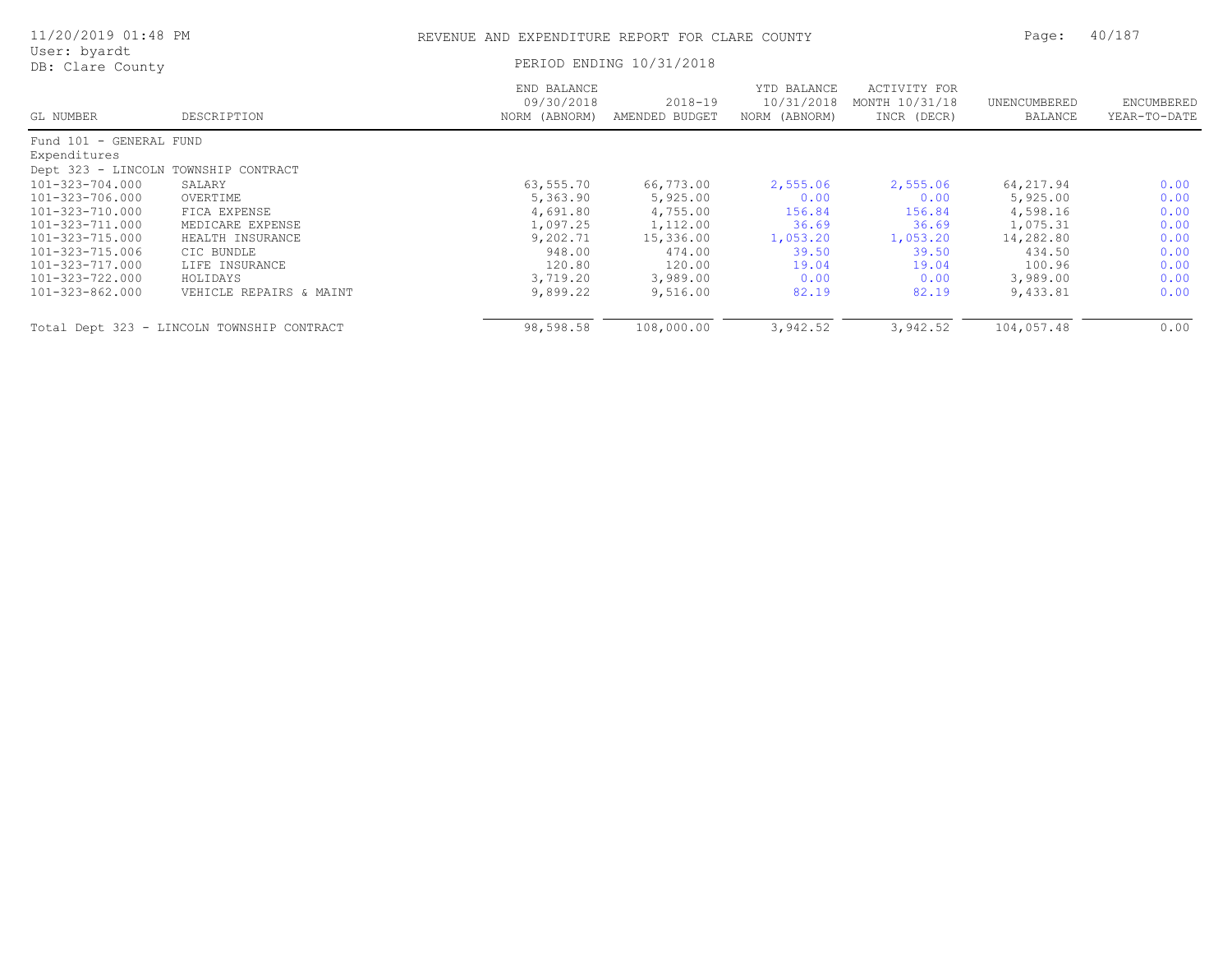| 11/20/2019 01:48 PM                |                    |                                            | REVENUE AND EXPENDITURE REPORT FOR CLARE COUNTY |                                            |                                               |                         |                            |
|------------------------------------|--------------------|--------------------------------------------|-------------------------------------------------|--------------------------------------------|-----------------------------------------------|-------------------------|----------------------------|
| User: byardt<br>DB: Clare County   |                    | PERIOD ENDING 10/31/2018                   |                                                 |                                            |                                               |                         |                            |
| GL NUMBER                          | DESCRIPTION        | END BALANCE<br>09/30/2018<br>NORM (ABNORM) | $2018 - 19$<br>AMENDED BUDGET                   | YTD BALANCE<br>10/31/2018<br>NORM (ABNORM) | ACTIVITY FOR<br>MONTH 10/31/18<br>INCR (DECR) | UNENCUMBERED<br>BALANCE | ENCUMBERED<br>YEAR-TO-DATE |
| Fund 101 - GENERAL FUND            |                    |                                            |                                                 |                                            |                                               |                         |                            |
| Expenditures                       |                    |                                            |                                                 |                                            |                                               |                         |                            |
| Dept 329 - GARFIELD TOWNSHIP       |                    |                                            |                                                 |                                            |                                               |                         |                            |
| 101-329-704.000                    | FULL TIME SALARIES | 6,173.96                                   | 0.00                                            | 0.00                                       | 0.00                                          | 0.00                    | 0.00                       |
| 101-329-710.000                    | FICA EXPENSE       | 382.78                                     | 0.00                                            | 0.00                                       | 0.00                                          | 0.00                    | 0.00                       |
| 101-329-711.000                    | MEDICARE EXPENSE   | 89.54                                      | 0.00                                            | 0.00                                       | 0.00                                          | 0.00                    | 0.00                       |
| Total Dept 329 - GARFIELD TOWNSHIP |                    | 6,646.28                                   | 0.00                                            | 0.00                                       | 0.00                                          | 0.00                    | 0.00                       |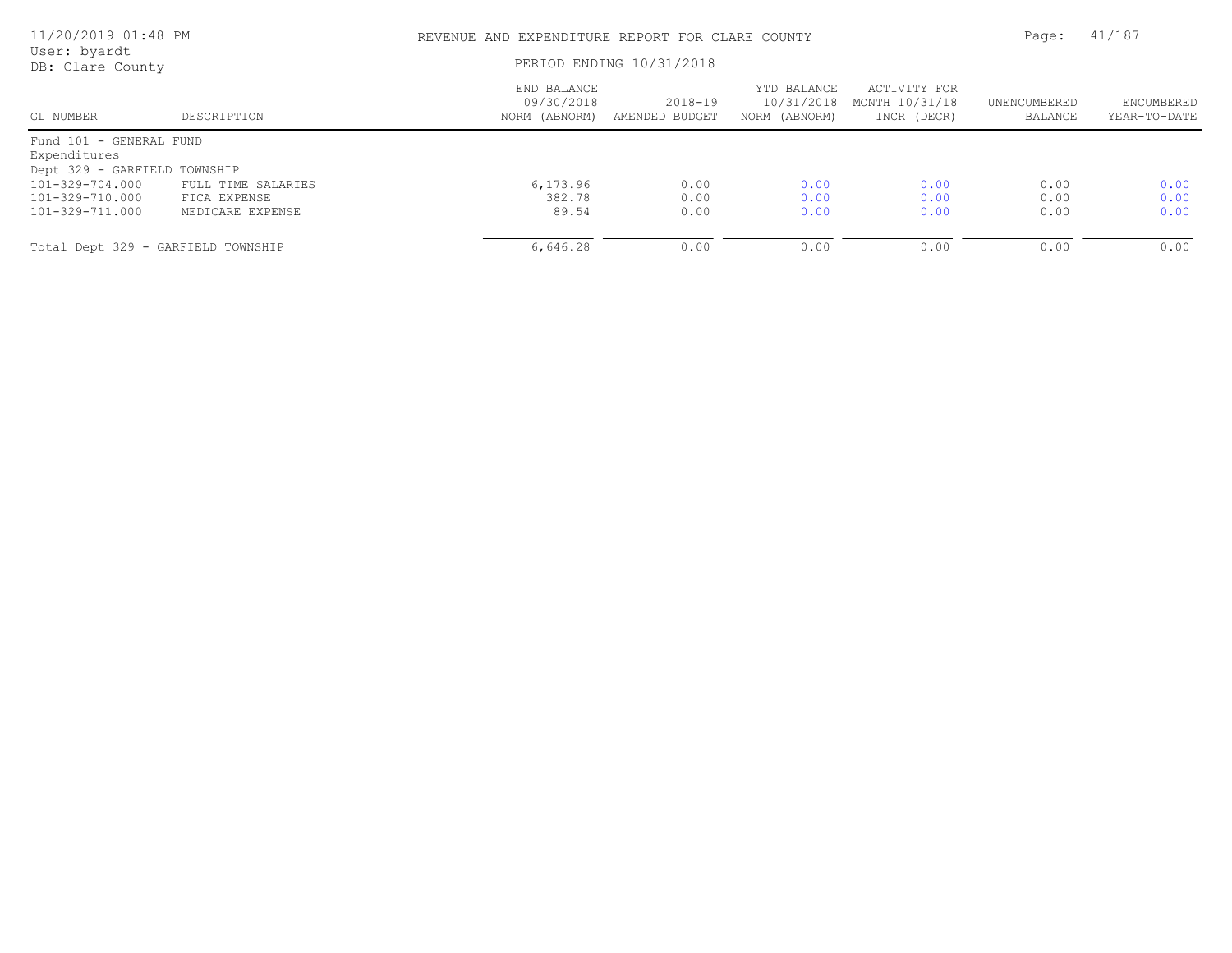| 11/20/2019 01:48 PM              |                                                | REVENUE AND EXPENDITURE REPORT FOR CLARE COUNTY | Page:                         | 42/187                                     |                                               |                         |                            |  |
|----------------------------------|------------------------------------------------|-------------------------------------------------|-------------------------------|--------------------------------------------|-----------------------------------------------|-------------------------|----------------------------|--|
| User: byardt<br>DB: Clare County |                                                |                                                 | PERIOD ENDING 10/31/2018      |                                            |                                               |                         |                            |  |
| GL NUMBER                        | DESCRIPTION                                    | END BALANCE<br>09/30/2018<br>NORM (ABNORM)      | $2018 - 19$<br>AMENDED BUDGET | YTD BALANCE<br>10/31/2018<br>NORM (ABNORM) | ACTIVITY FOR<br>MONTH 10/31/18<br>INCR (DECR) | UNENCUMBERED<br>BALANCE | ENCUMBERED<br>YEAR-TO-DATE |  |
| Fund 101 - GENERAL FUND          |                                                |                                                 |                               |                                            |                                               |                         |                            |  |
| Expenditures                     |                                                |                                                 |                               |                                            |                                               |                         |                            |  |
|                                  | Dept 330 - GREENWOOD TWP LAW ENFORCEMENT       |                                                 |                               |                                            |                                               |                         |                            |  |
| 101-330-704.000                  | FULL TIME SALARIES                             | 2,915.08                                        | 2,753.00                      | 0.00                                       | 0.00                                          | 2,753.00                | 0.00                       |  |
| 101-330-706.000                  | OVERTIME                                       | 0.00                                            | 481.00                        | 0.00                                       | 0.00                                          | 481.00                  | 0.00                       |  |
| 101-330-710.000                  | FICA EXPENSE                                   | 185.04                                          | 213.00                        | 0.00                                       | 0.00                                          | 213.00                  | 0.00                       |  |
| 101-330-711.000                  | MEDICARE EXPENSE                               | 43.29                                           | 50.00                         | 0.00                                       | 0.00                                          | 50.00                   | 0.00                       |  |
| 101-330-715.000                  | HEALTH INSURANCE                               | 0.00                                            | 845.00                        | 0.00                                       | 0.00                                          | 845.00                  | 0.00                       |  |
| 101-330-715.006                  | CIC BUNDLE                                     | 0.00                                            | 460.00                        | 0.00                                       | 0.00                                          | 460.00                  | 0.00                       |  |
| 101-330-717.000                  | LIFE INSURANCE                                 | 0.00                                            | 4.00                          | 0.00                                       | 0.00                                          | 4.00                    | 0.00                       |  |
| 101-330-722.000                  | HOLIDAYS                                       | 74.70                                           | 194.00                        | 0.00                                       | 0.00                                          | 194.00                  | 0.00                       |  |
|                                  | Total Dept 330 - GREENWOOD TWP LAW ENFORCEMENT | 3,218.11                                        | 5,000.00                      | 0.00                                       | 0.00                                          | 5,000.00                | 0.00                       |  |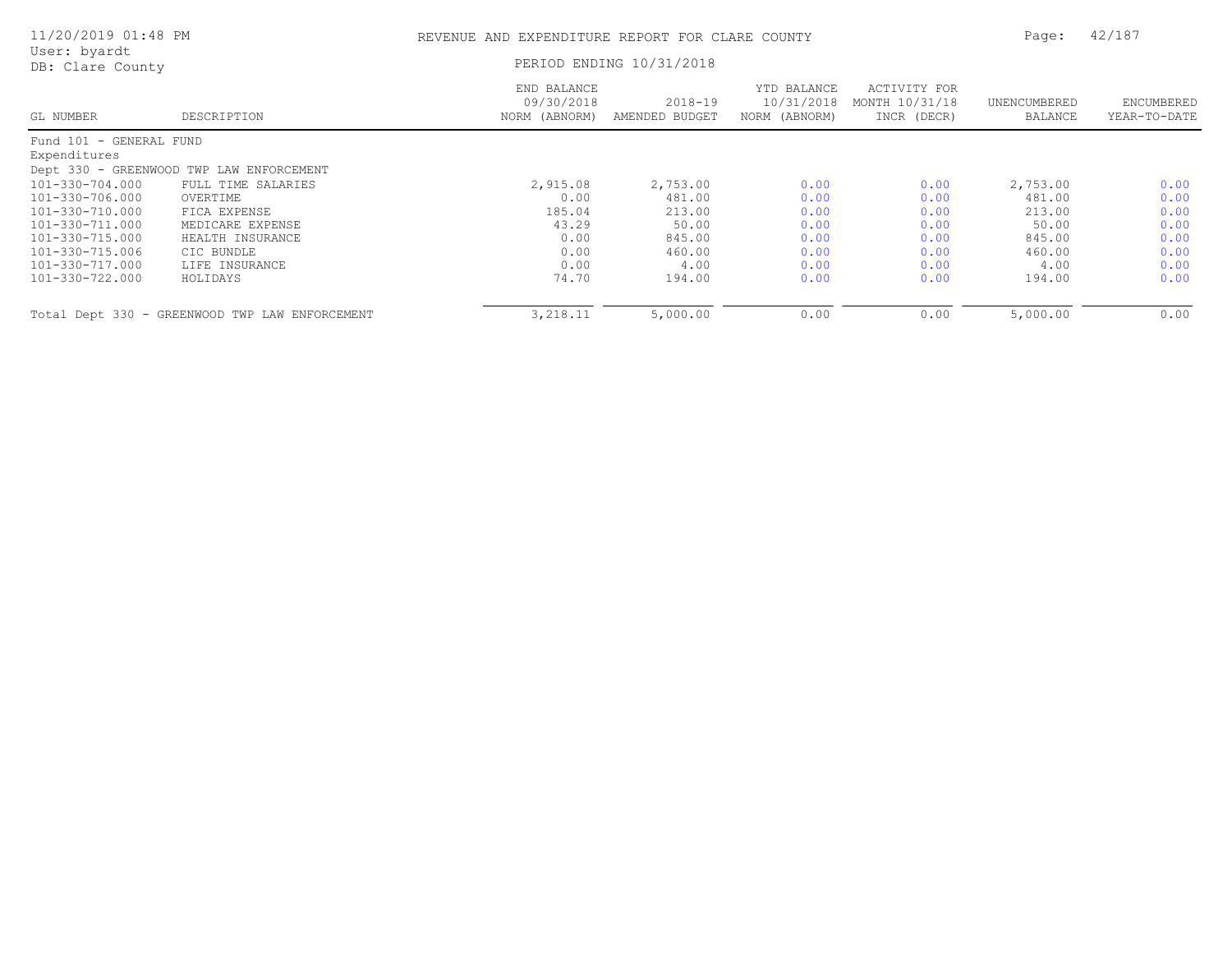| 11/20/2019 01:48 PM              |                        |                                            | REVENUE AND EXPENDITURE REPORT FOR CLARE COUNTY |                                            |                                               |                         |                            |
|----------------------------------|------------------------|--------------------------------------------|-------------------------------------------------|--------------------------------------------|-----------------------------------------------|-------------------------|----------------------------|
| User: byardt<br>DB: Clare County |                        |                                            | PERIOD ENDING 10/31/2018                        |                                            |                                               |                         |                            |
| GL NUMBER                        | DESCRIPTION            | END BALANCE<br>09/30/2018<br>NORM (ABNORM) | $2018 - 19$<br>AMENDED BUDGET                   | YTD BALANCE<br>10/31/2018<br>NORM (ABNORM) | ACTIVITY FOR<br>MONTH 10/31/18<br>INCR (DECR) | UNENCUMBERED<br>BALANCE | ENCUMBERED<br>YEAR-TO-DATE |
| Fund 101 - GENERAL FUND          |                        |                                            |                                                 |                                            |                                               |                         |                            |
| Expenditures                     |                        |                                            |                                                 |                                            |                                               |                         |                            |
| Dept 331 - MARINE SAFETY         |                        |                                            |                                                 |                                            |                                               |                         |                            |
| 101-331-704.000                  | SALARY-LAW ENFORCEMENT | 5,313.68                                   | 5,922.00                                        | 0.00                                       | 0.00                                          | 5,922.00                | 0.00                       |
| 101-331-705.000                  | SALARY-EDUCATION       | 213.40                                     | 214.00                                          | 0.00                                       | 0.00                                          | 214.00                  | 0.00                       |
| 101-331-706.000                  | SALARY-LIVERY-S&R-B&R  | 0.00                                       | 50.00                                           | 0.00                                       | 0.00                                          | 50.00                   | 0.00                       |
| 101-331-710.000                  | FICA EXPENSE           | 342.67                                     | 384.00                                          | 0.00                                       | 0.00                                          | 384.00                  | 0.00                       |
| 101-331-711.000                  | MEDICARE EXPENSE       | 80.15                                      | 90.00                                           | 0.00                                       | 0.00                                          | 90.00                   | 0.00                       |
| 101-331-862.001                  | CCS &M                 | 1,404.50                                   | 740.00                                          | 0.00                                       | 0.00                                          | 740.00                  | 0.00                       |
| Total Dept 331 - MARINE SAFETY   |                        | 7,354.40                                   | 7,400.00                                        | 0.00                                       | 0.00                                          | 7,400.00                | 0.00                       |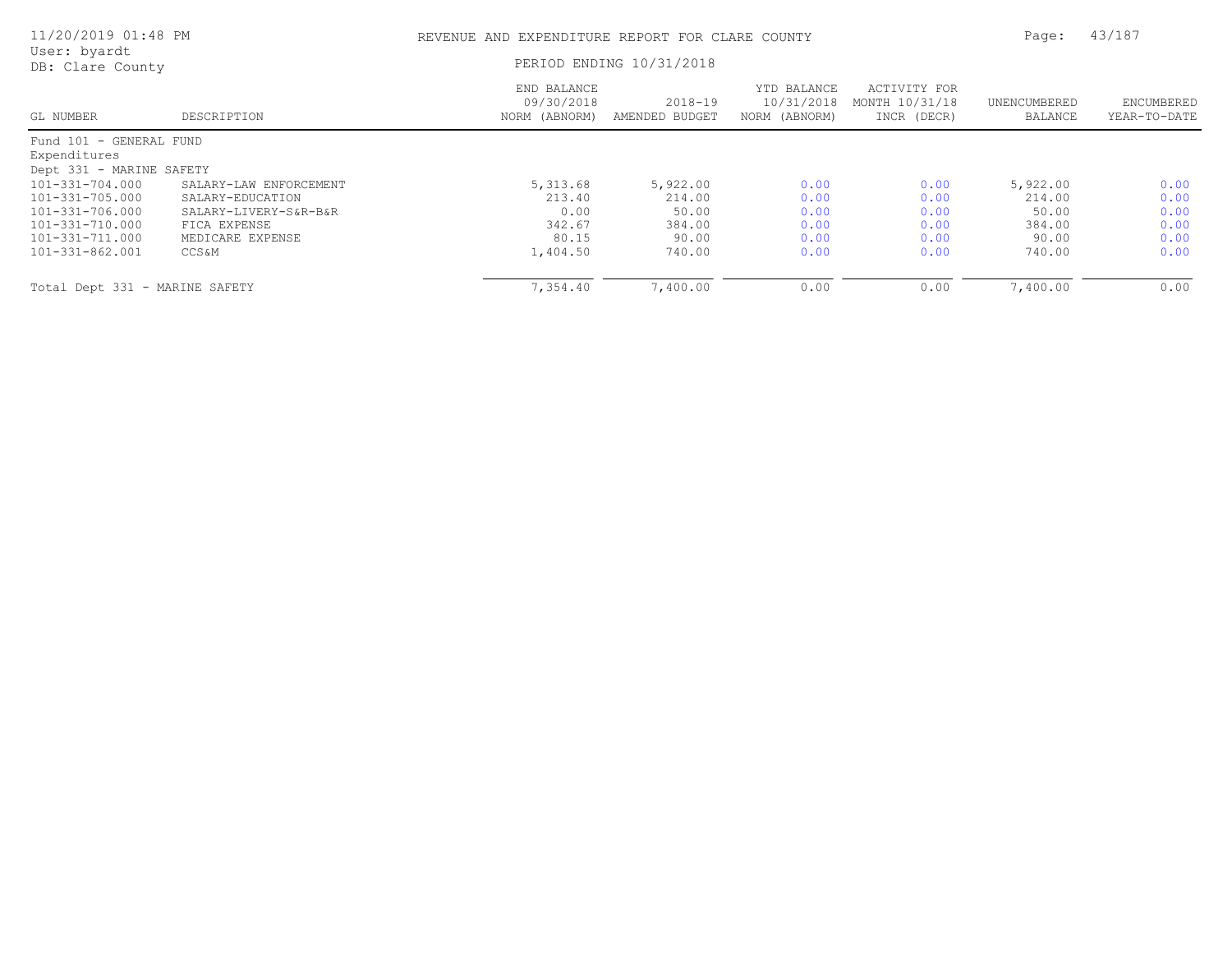| 11/20/2019 01:48 PM              |                                              | REVENUE AND EXPENDITURE REPORT FOR CLARE COUNTY |                           |                                            |                                               |                         |                            |
|----------------------------------|----------------------------------------------|-------------------------------------------------|---------------------------|--------------------------------------------|-----------------------------------------------|-------------------------|----------------------------|
| User: byardt<br>DB: Clare County |                                              |                                                 | PERIOD ENDING 10/31/2018  |                                            |                                               |                         |                            |
| GL NUMBER                        | DESCRIPTION                                  | END BALANCE<br>09/30/2018<br>NORM (ABNORM)      | 2018-19<br>AMENDED BUDGET | YTD BALANCE<br>10/31/2018<br>NORM (ABNORM) | ACTIVITY FOR<br>MONTH 10/31/18<br>INCR (DECR) | UNENCUMBERED<br>BALANCE | ENCUMBERED<br>YEAR-TO-DATE |
| Fund 101 - GENERAL FUND          |                                              |                                                 |                           |                                            |                                               |                         |                            |
| Expenditures                     |                                              |                                                 |                           |                                            |                                               |                         |                            |
|                                  | Dept 333 - SECONDARY ROAD PATROL GRANT       |                                                 |                           |                                            |                                               |                         |                            |
| 101-333-704.000                  | SALARY                                       | 34,570.80                                       | 45,573.00                 | 1,732.80                                   | 1,732.80                                      | 43,840.20               | 0.00                       |
| 101-333-706.000                  | OVERTIME                                     | 4,590.89                                        | 900.00                    | 324.90                                     | 324.90                                        | 575.10                  | 0.00                       |
| 101-333-710.000                  | FICA EXPENSE                                 | 2,525.69                                        | 3,014.00                  | 124.54                                     | 124.54                                        | 2,889.46                | 0.00                       |
| 101-333-711.000                  | MEDICARE EXPENSE                             | 590.65                                          | 705.00                    | 29.12                                      | 29.12                                         | 675.88                  | 0.00                       |
| 101-333-715.000                  | HEALTH INSURANCE                             | 14,257.78                                       | 14,088.00                 | 1,218.68                                   | 1,218.68                                      | 12,869.32               | 0.00                       |
| 101-333-715.006                  | CIC BUNDLE                                   | 474.00                                          | 474.00                    | 39.50                                      | 39.50                                         | 434.50                  | 0.00                       |
| 101-333-717.000                  | LIFE INSURANCE                               | 60.40                                           | 60.00                     | 9.52                                       | 9.52                                          | 50.48                   | 0.00                       |
| 101-333-722.000                  | HOLIDAYS                                     | 1,995.29                                        | 2,138.00                  | 0.00                                       | 0.00                                          | 2,138.00                | 0.00                       |
| 101-333-746.000                  | GAS OIL & GREASE                             | 3,672.35                                        | 3,500.00                  | 77.74                                      | 77.74                                         | 3,422.26                | 0.00                       |
| 101-333-862.000                  | VEHICLE REPAIRS & MAINTENANCE                | 903.67                                          | 1,041.08                  | 63.78                                      | 63.78                                         | 931.36                  | 45.94                      |
| 101-333-978.000                  | NEW EQUIPMENT                                | 0.00                                            | 458.92                    | 0.00                                       | 0.00                                          | 0.00                    | 458.92                     |
|                                  | Total Dept 333 - SECONDARY ROAD PATROL GRANT | 63,641.52                                       | 71,952.00                 | 3,620.58                                   | 3,620.58                                      | 67,826.56               | 504.86                     |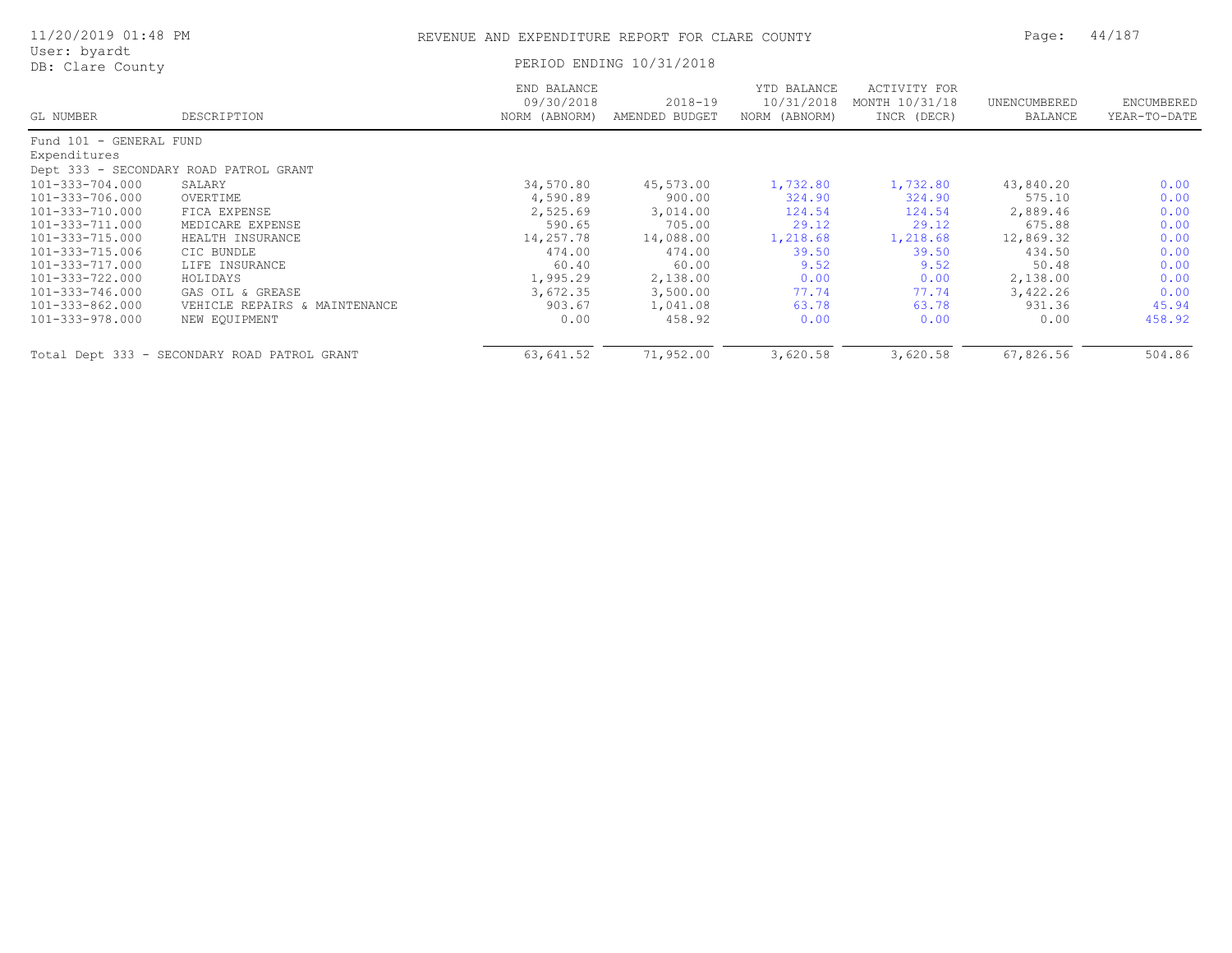| 11/20/2019 01:48 PM                                                                         |                                                                           | REVENUE AND EXPENDITURE REPORT FOR CLARE COUNTY     |                                                  |                                            |                                               | Page:                                            | 45/187                               |
|---------------------------------------------------------------------------------------------|---------------------------------------------------------------------------|-----------------------------------------------------|--------------------------------------------------|--------------------------------------------|-----------------------------------------------|--------------------------------------------------|--------------------------------------|
| User: byardt<br>DB: Clare County                                                            |                                                                           |                                                     | PERIOD ENDING 10/31/2018                         |                                            |                                               |                                                  |                                      |
| GL NUMBER                                                                                   | DESCRIPTION                                                               | END BALANCE<br>09/30/2018<br>NORM (ABNORM)          | $2018 - 19$<br>AMENDED BUDGET                    | YTD BALANCE<br>10/31/2018<br>NORM (ABNORM) | ACTIVITY FOR<br>MONTH 10/31/18<br>INCR (DECR) | UNENCUMBERED<br>BALANCE                          | ENCUMBERED<br>YEAR-TO-DATE           |
| Fund 101 - GENERAL FUND<br>Expenditures                                                     |                                                                           |                                                     |                                                  |                                            |                                               |                                                  |                                      |
| Dept 346 - O R V GRANT                                                                      |                                                                           |                                                     |                                                  |                                            |                                               |                                                  |                                      |
| 101-346-705.000<br>101-346-710.000<br>101-346-711.000<br>101-346-862.001<br>101-346-978.000 | PART TIME<br>FICA EXPENSE<br>MEDICARE EXPENSE<br>CCS & M<br>NEW EQUIPMENT | 6,021.90<br>373.32<br>87.32<br>2,551.25<br>1,323.95 | 7,431.00<br>461.00<br>108.00<br>1,000.00<br>0.00 | 0.00<br>0.00<br>(0.01)<br>0.00<br>0.00     | 0.00<br>0.00<br>(0.01)<br>0.00<br>0.00        | 7,431.00<br>461.00<br>108.01<br>1,000.00<br>0.00 | 0.00<br>0.00<br>0.00<br>0.00<br>0.00 |
| Total Dept 346 - O R V GRANT                                                                |                                                                           | 10,357.74                                           | 9,000.00                                         | (0.01)                                     | (0.01)                                        | 9,000.01                                         | 0.00                                 |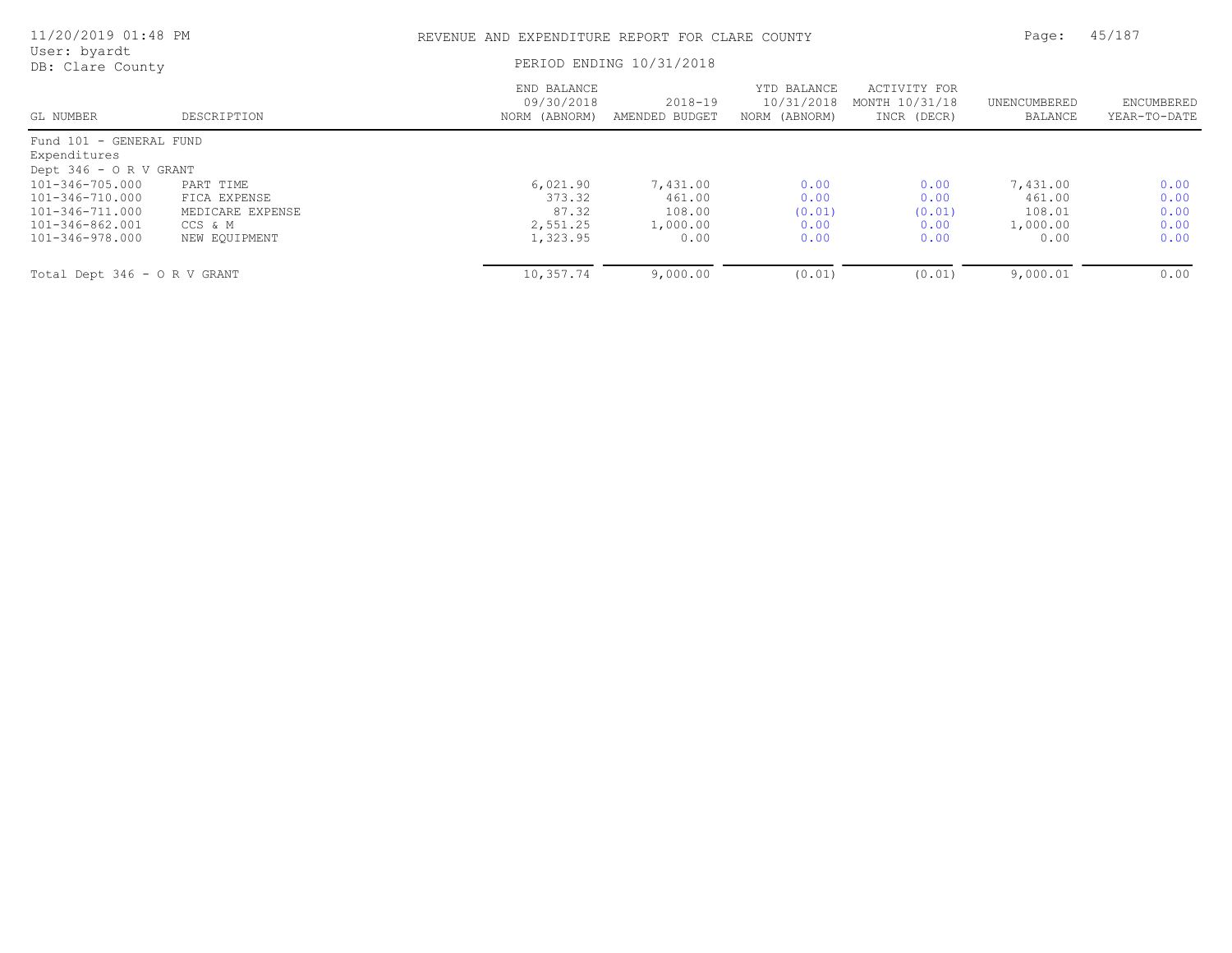| 11/20/2019 01:48 PM<br>User: byardt |                  | REVENUE AND EXPENDITURE REPORT FOR CLARE COUNTY |                               |                                            |                                               |                         | 46/187                     |
|-------------------------------------|------------------|-------------------------------------------------|-------------------------------|--------------------------------------------|-----------------------------------------------|-------------------------|----------------------------|
| DB: Clare County                    |                  | PERIOD ENDING 10/31/2018                        |                               |                                            |                                               |                         |                            |
| GL NUMBER                           | DESCRIPTION      | END BALANCE<br>09/30/2018<br>NORM (ABNORM)      | $2018 - 19$<br>AMENDED BUDGET | YTD BALANCE<br>10/31/2018<br>NORM (ABNORM) | ACTIVITY FOR<br>MONTH 10/31/18<br>INCR (DECR) | UNENCUMBERED<br>BALANCE | ENCUMBERED<br>YEAR-TO-DATE |
| Fund 101 - GENERAL FUND             |                  |                                                 |                               |                                            |                                               |                         |                            |
| Expenditures                        |                  |                                                 |                               |                                            |                                               |                         |                            |
| Dept 347 - SNOWMOBILE GRANT         |                  |                                                 |                               |                                            |                                               |                         |                            |
| 101-347-705.000                     | PART TIME        | 3,120.10                                        | 3,120.00                      | 0.00                                       | 0.00                                          | 3,120.00                | 0.00                       |
| 101-347-710.000                     | FICA EXPENSE     | 193.44                                          | 194.00                        | 0.00                                       | 0.00                                          | 194.00                  | 0.00                       |
| 101-347-711.000                     | MEDICARE EXPENSE | 45.24                                           | 46.00                         | 0.00                                       | 0.00                                          | 46.00                   | 0.00                       |
| 101-347-862.001                     | CCS & M          | 119.26                                          | 169.00                        | 0.00                                       | 0.00                                          | 169.00                  | 0.00                       |
| Total Dept 347 - SNOWMOBILE GRANT   |                  | 3,478.04                                        | 3,529.00                      | 0.00                                       | 0.00                                          | 3,529.00                | 0.00                       |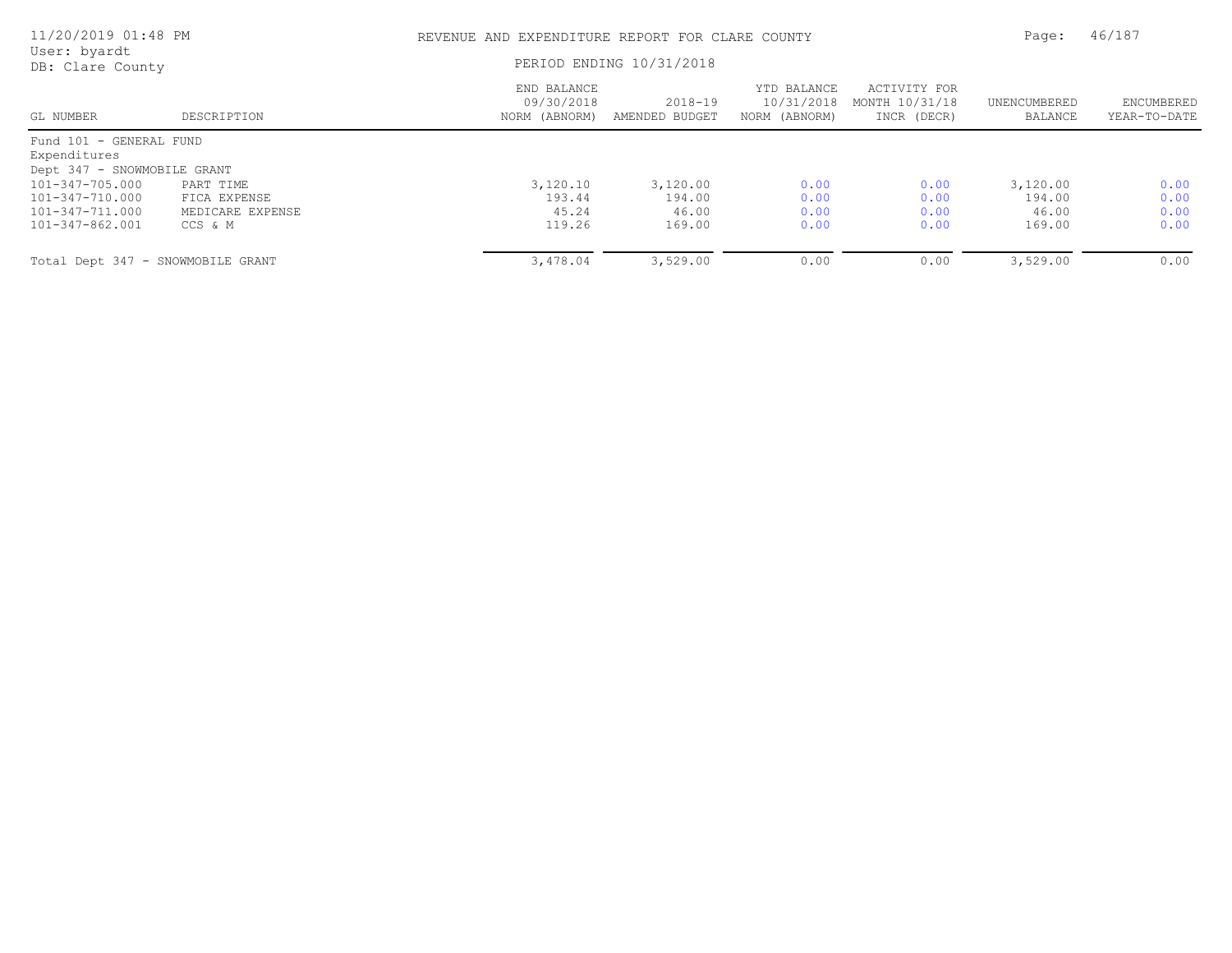| User: byardt<br>DB: Clare County    |                                   |                           | PERIOD ENDING 10/31/2018                    |                              |                                                          |                                |                            |
|-------------------------------------|-----------------------------------|---------------------------|---------------------------------------------|------------------------------|----------------------------------------------------------|--------------------------------|----------------------------|
| GL NUMBER                           | DESCRIPTION                       | END BALANCE<br>09/30/2018 | $2018 - 19$<br>NORM (ABNORM) AMENDED BUDGET | YTD BALANCE<br>NORM (ABNORM) | ACTIVITY FOR<br>10/31/2018 MONTH 10/31/18<br>INCR (DECR) | UNENCUMBERED<br><b>BALANCE</b> | ENCUMBERED<br>YEAR-TO-DATE |
| Fund 101 - GENERAL FUND             |                                   |                           |                                             |                              |                                                          |                                |                            |
| Expenditures                        |                                   |                           |                                             |                              |                                                          |                                |                            |
| Dept 351 - JAIL & CORRECTIONS       |                                   |                           |                                             |                              |                                                          |                                |                            |
| 101-351-704.000                     | FULL TIME SALARIES                | 906,645.12                | 949,645.00                                  | 33,786.10                    | 33,786.10                                                | 915,858.90                     | 0.00                       |
| 101-351-705.000                     | PART TIME SALARIES                | 110,355.81                | 103,350.00                                  | 3,951.64                     | 3,951.64                                                 | 99,398.36                      | 0.00                       |
| 101-351-706.000                     | OVERTIME                          | 53,979.68                 | 38,325.00                                   | 1,328.70                     | 1,328.70                                                 | 36,996.30                      | 0.00                       |
| 101-351-706.003                     | PART TIME OVERTIME                | 7,507.07                  | 6,925.00                                    | 0.00                         | 0.00                                                     | 6,925.00                       | 0.00                       |
| 101-351-707.000                     | CONTRACT SERVICES                 | 44,749.88                 | 43,550.00                                   | 15,304.73                    | 15,304.73                                                | 28, 245. 27                    | 0.00                       |
| $101 - 351 - 707.001$               | INMATE REIMBURSEMENT              | 8.00                      | 100.00                                      | 21.43                        | 21.43                                                    | 78.57                          | 0.00                       |
| 101-351-710.000                     | FICA EXPENSE                      | 69, 353.74                | 68,092.00                                   | 2,397.14                     | 2,397.14                                                 | 65,694.86                      | 0.00                       |
| 101-351-711.000                     | MEDICARE EXPENSE                  | 16,219.78                 | 15,925.00                                   | 560.65                       | 560.65                                                   | 15,364.35                      | 0.00                       |
| $101 - 351 - 715.000$               | HEALTH INSURANCE                  | 272,789.73                | 232,366.00                                  | 26,378.15                    | 26,378.15                                                | 205, 987.85                    | 0.00                       |
| 101-351-715.006                     | CIC BUNDLE                        | 9,006.00                  | 9,480.00                                    | 790.00                       | 790.00                                                   | 8,690.00                       | 0.00                       |
| 101-351-717.000                     | LIFE INSURANCE                    | 1,449.60                  | 1,620.00                                    | 228.48                       | 228.48                                                   | 1,391.52                       | 0.00                       |
| $101 - 351 - 720.000$               | VACATIONS                         | 0.00                      | 5,000.00                                    | 0.00                         | 0.00                                                     | 5,000.00                       | 0.00                       |
| 101-351-721.000                     | SICK LEAVE                        | 2,809.30                  | 7,375.00                                    | 0.00                         | 0.00                                                     | 7,375.00                       | 0.00                       |
| 101-351-722.000                     | HOLIDAYS                          | 36,773.29                 | 37,025.00                                   | 0.00                         | 0.00                                                     | 37,025.00                      | 0.00                       |
| 101-351-727.000                     | OFFICE SUPPLIES                   | 2,123.97                  | 2,500.00                                    | 0.00                         | 0.00                                                     | 2,434.64                       | 65.36                      |
| $101 - 351 - 745.000$               | FIRE FIGHTING EQUIP               | 1,021.68                  | 1,600.00                                    | 0.00                         | 0.00                                                     | 1,600.00                       | 0.00                       |
| 101-351-747.000                     | UNIFORMS & ACCESSORIES            | 8,026.38                  | 9,000.00                                    | 0.00                         | 0.00                                                     | 9,000.00                       | 0.00                       |
| $101 - 351 - 749.000$               | JANITORIAL SUPPLIES               | 4,371.53                  | 7,000.00                                    | 0.00                         | 0.00                                                     | 7,000.00                       | 0.00                       |
| 101-351-749.001                     | DISHWASHING SUPPLIES/CHEMICALS    | 1,513.91                  | 2,000.00                                    | 0.00                         | 0.00                                                     | 2,000.00                       | 0.00                       |
| $101 - 351 - 751.000$               | KITCHEN SUPPLIES                  | 747.69                    | 2,300.00                                    | 0.00                         | 0.00                                                     | 2,300.00                       | 0.00                       |
| $101 - 351 - 760.000$               | MEDICAL SUPPLIES                  | 211.87                    | 300.00                                      | 0.00                         | 0.00                                                     | 300.00                         | 0.00                       |
| 101-351-803.000                     | PRISONERS MEALS                   | 308,136.34                | 304,500.00                                  | 18,241.88                    | 18,241.88                                                | 286, 258.12                    | 0.00                       |
| $101 - 351 - 835.000$               | HEALTH SERVICES COUNTIES          | 193,936.61                | 212,000.00                                  | 33,226.44                    | 33,226.44                                                | 178,773.56                     | 0.00                       |
| $101 - 351 - 835.002$               | HEALTH SERVICE-EMPLOYEES          | 872.00                    | 1,500.00                                    | 0.00                         | 0.00                                                     | 1,500.00                       | 0.00                       |
| 101-351-835.006                     | DRUG SCREENING                    | 0.00                      | 425.00                                      | 0.00                         | 0.00                                                     | 425.00                         | 0.00                       |
| $101 - 351 - 851.000$               | MAINTANCE CONTRACT - RADIO REPAIR | 0.00                      | 2,500.00                                    | 0.00                         | 0.00                                                     | 2,500.00                       | 0.00                       |
| 101-351-851.001                     | COMPUTER MAINT                    | 14,766.14                 | 9,000.00                                    | 2,064.00                     | 2,064.00                                                 | 6,936.00                       | 0.00                       |
| $101 - 351 - 863.000$               | FREIGHT                           | 516.24                    | 500.00                                      | 0.00                         | 0.00                                                     | 462.00                         | 38.00                      |
| $101 - 351 - 864.000$               | TRAVEL & EXPENSE                  | 6,807.79                  | 3,500.00                                    | 0.00                         | 0.00                                                     | 3,268.88                       | 231.12                     |
| $101 - 351 - 875.000$               | SUPPLIES & PARTS                  | 3,475.21                  | 3,500.00                                    | 23.80                        | 23.80                                                    | 3,476.20                       | 0.00                       |
| $101 - 351 - 921.000$               | UTILITIES                         | 169,949.20                | 170,000.00                                  | 2,850.35                     | 2,850.35                                                 | 167, 149.65                    | 0.00                       |
| 101-351-931.000                     | BUILDING REPAIR & MAINTENANCE     | 27, 215.96                | 28,000.00                                   | 623.60                       | 623.60                                                   | 25,988.83                      | 1,387.57                   |
| $101 - 351 - 931.002$               | HVAC MAINT AND REPAIRS            | 9,829.81                  | 12,500.00                                   | 0.00                         | 0.00                                                     | 12,500.00                      | 0.00                       |
| 101-351-932.001                     | OFFICE EQUIPMENT MAINT-LEIN       | 1,060.00                  | 2,000.00                                    | 0.00                         | 0.00                                                     | 2,000.00                       | 0.00                       |
| $101 - 351 - 933.000$               | EQUIP MAINT                       | 6,566.54                  | 6,300.00                                    | 0.00                         | 0.00                                                     | 6,300.00                       | 0.00                       |
| 101-351-935.000                     | GROUND CARE & MAINTENANCE         | 5, 211.28                 | 5,200.00                                    | 264.52                       | 264.52                                                   | 4,935.48                       | 0.00                       |
| $101 - 351 - 957.000$               | EMPLOYEES TRAINING & IMPROV       | 5, 318.33                 | 8,000.00                                    |                              | 1,562.13                                                 | 6,437.87                       | 0.00                       |
| $101 - 351 - 978.000$               |                                   |                           | 0.00                                        | 1,562.13                     |                                                          |                                | 0.00                       |
|                                     | NEW EQUIPMENT                     | 10,751.72                 |                                             | 0.00                         | 0.00                                                     | 0.00                           |                            |
| Total Dept 351 - JAIL & CORRECTIONS |                                   | 2,314,077.20              | 2,312,903.00                                | 143,603.74                   | 143,603.74                                               | 2, 167, 577.21                 | 1,722.05                   |

## 11/20/2019 01:48 PM REVENUE AND EXPENDITURE REPORT FOR CLARE COUNTY Page: 47/187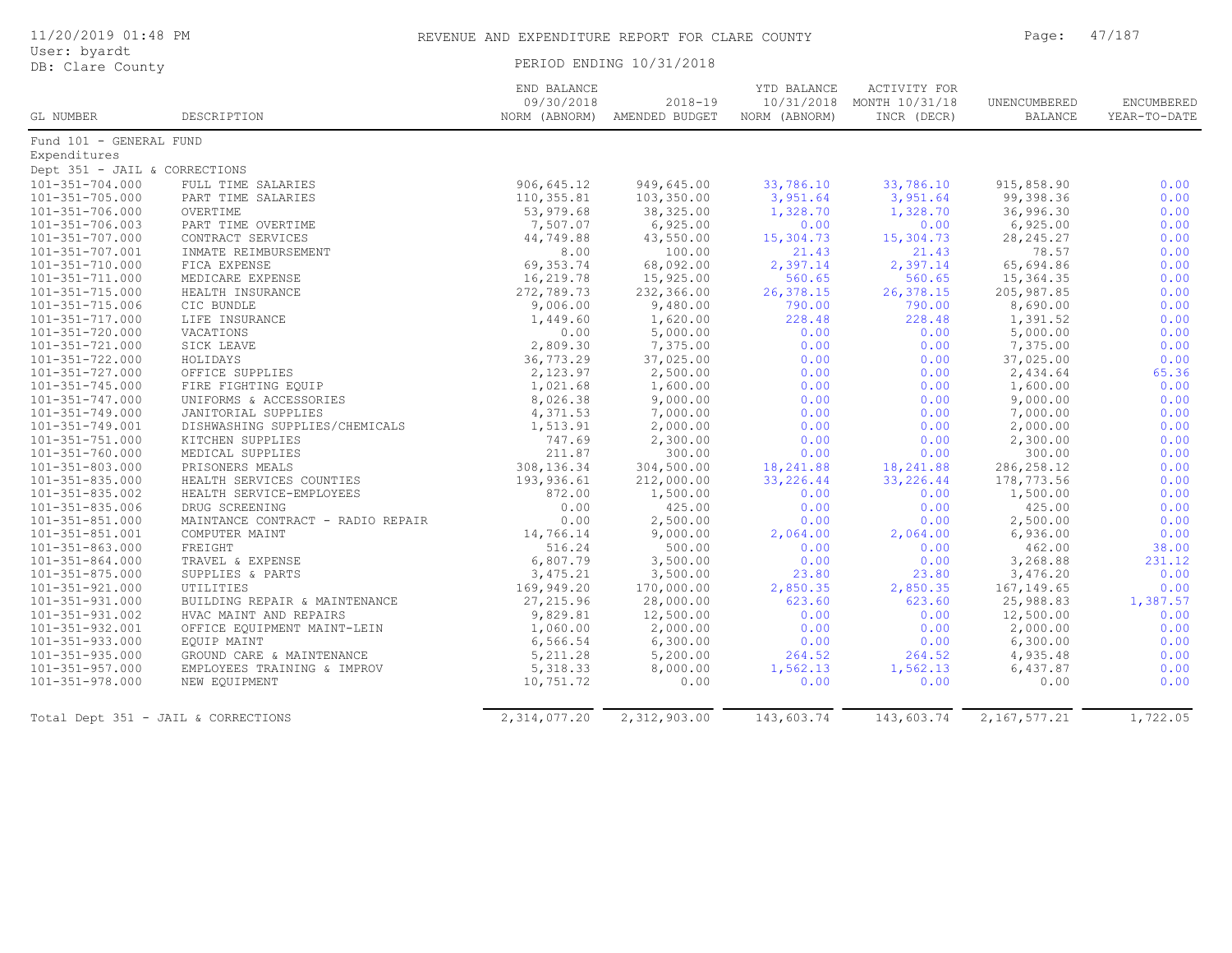| 11/20/2019 01:48 PM<br>User: byardt |                                | REVENUE AND EXPENDITURE REPORT FOR CLARE COUNTY |                               |                                            |                                               | Page:                   | 48/187                     |
|-------------------------------------|--------------------------------|-------------------------------------------------|-------------------------------|--------------------------------------------|-----------------------------------------------|-------------------------|----------------------------|
| DB: Clare County                    |                                | PERIOD ENDING 10/31/2018                        |                               |                                            |                                               |                         |                            |
| GL NUMBER                           | DESCRIPTION                    | END BALANCE<br>09/30/2018<br>NORM (ABNORM)      | $2018 - 19$<br>AMENDED BUDGET | YTD BALANCE<br>10/31/2018<br>NORM (ABNORM) | ACTIVITY FOR<br>MONTH 10/31/18<br>INCR (DECR) | UNENCUMBERED<br>BALANCE | ENCUMBERED<br>YEAR-TO-DATE |
| Fund 101 - GENERAL FUND             |                                |                                                 |                               |                                            |                                               |                         |                            |
| Expenditures                        |                                |                                                 |                               |                                            |                                               |                         |                            |
| Dept 352 - COURT SECURITY           |                                |                                                 |                               |                                            |                                               |                         |                            |
| 101-352-704.000                     | SGT CRT SECURITY COORD         | 38,720.00                                       | 36,953.00                     | 1,421.60                                   | 1,421.60                                      | 35,531.40               | 0.00                       |
| 101-352-705.001                     | PT CIRCUIT/PROBATE CRT BAILIFF | 43,586.34                                       | 39,000.00                     | 1,213.47                                   | 1,213.47                                      | 37,786.53               | 0.00                       |
| 101-352-705.002                     | PT SECURITY TRANSPORT USM      | 22,692.17                                       | 20,000.00                     | 631.63                                     | 631.63                                        | 19,368.37               | 0.00                       |
| 101-352-705.003                     | PT SECURITY TRANSPORT OTHER    | 8,440.48                                        | 9,750.00                      | 213.08                                     | 213.08                                        | 9,536.92                | 0.00                       |
| 101-352-705.004                     | PT SECURITY FOC                | 4,172.75                                        | 4,432.00                      | 42.18                                      | 42.18                                         | 4,389.82                | 0.00                       |
| 101-352-705.006                     | PT SECURITY OTHER              | 41,837.06                                       | 36,000.00                     | 1,709.06                                   | 1,709.06                                      | 34,290.94               | 0.00                       |
| 101-352-705.007                     | DISTRICT COURT BAILIFF         | 32, 213.04                                      | 30,456.00                     | 1,208.85                                   | 1,208.85                                      | 29,247.15               | 0.00                       |
| 101-352-706.000                     | OVERTIME                       | 31.56                                           | 0.00                          | 0.00                                       | 0.00                                          | 0.00                    | 0.00                       |
| 101-352-710.000                     | FICA                           | 11,715.37                                       | 10,949.00                     | 399.28                                     | 399.28                                        | 10,549.72               | 0.00                       |
| 101-352-711.000                     | MEDICARE                       | 2,739.88                                        | 2,561.00                      | 93.38                                      | 93.38                                         | 2,467.62                | 0.00                       |
| 101-352-715.000                     | HEALTH INSURANCE               | 9,788.20                                        | 9,614.00                      | (2,038.71)                                 | (2,038.71)                                    | 11,652.71               | 0.00                       |
| 101-352-715.006                     | CIC BUNDLE                     | 474.00                                          | 474.00                        | 0.00                                       | 0.00                                          | 474.00                  | 0.00                       |

101-352-717.000 LIFE INSURANCE 60.40 60.00 0.00 0.00 60.00 0.00 101-352-720.000 VACATION 1,756.92 0.00 0.00 0.00 0.00 0.00 101-352-721.000 SICK LEAVE 421.08 0.00 0.00 0.00 0.00 0.00 101-352-747.000 UNIFORMS & ACCESSORIES 1,354.61 2,500.00 0.00 0.00 2,500.00 0.00

Total Dept 352 - COURT SECURITY 220,003.86 202,749.00 4,893.82 4,893.82 197,855.18 0.00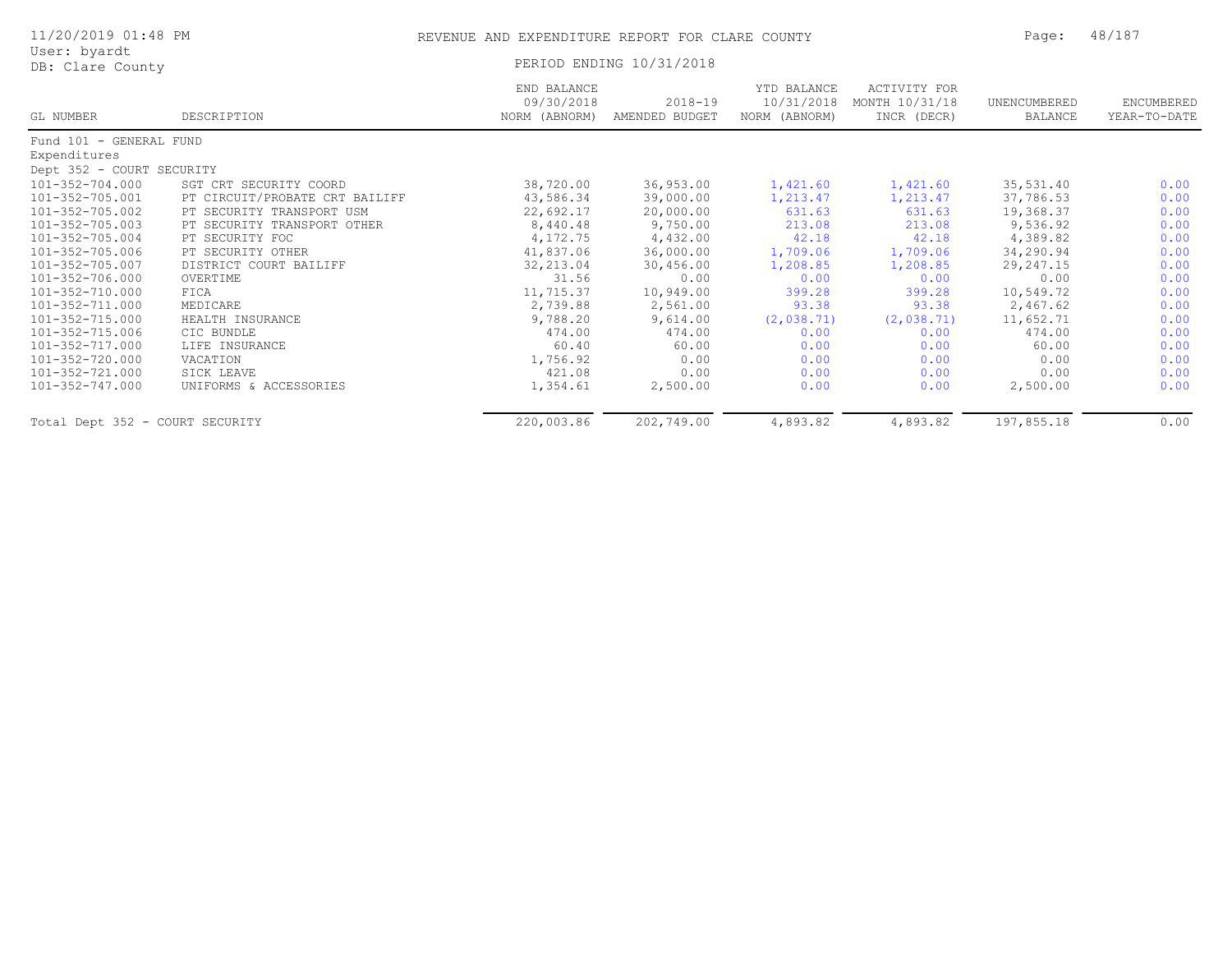| 11/20/2019 01:48 PM<br>User: byardt |                                 | REVENUE AND EXPENDITURE REPORT FOR CLARE COUNTY |                               |                                            |                                               | Page:                   | 49/187                     |
|-------------------------------------|---------------------------------|-------------------------------------------------|-------------------------------|--------------------------------------------|-----------------------------------------------|-------------------------|----------------------------|
| DB: Clare County                    |                                 |                                                 | PERIOD ENDING 10/31/2018      |                                            |                                               |                         |                            |
| GL NUMBER                           | DESCRIPTION                     | END BALANCE<br>09/30/2018<br>NORM (ABNORM)      | $2018 - 19$<br>AMENDED BUDGET | YTD BALANCE<br>10/31/2018<br>NORM (ABNORM) | ACTIVITY FOR<br>MONTH 10/31/18<br>INCR (DECR) | UNENCUMBERED<br>BALANCE | ENCUMBERED<br>YEAR-TO-DATE |
| Fund 101 - GENERAL FUND             |                                 |                                                 |                               |                                            |                                               |                         |                            |
| Expenditures                        |                                 |                                                 |                               |                                            |                                               |                         |                            |
| Dept 426 - EMERGENCY PREPARDNESS    |                                 |                                                 |                               |                                            |                                               |                         |                            |
| 101-426-702.000                     | SALARY                          | 42,799.90                                       | 42,800.00                     | 1,646.15                                   | 1,646.15                                      | 41, 153.85              | 0.00                       |
| 101-426-710.000                     | FICA EXPENSE                    | 2,651.88                                        | 2,654.00                      | 100.48                                     | 100.48                                        | 2,553.52                | 0.00                       |
| 101-426-711.000                     | MEDICARE EXPENSE                | 620.20                                          | 621.00                        | 23.50                                      | 23.50                                         | 597.50                  | 0.00                       |
| 101-426-715.000                     | HEALTH INSURANCE                | 11,391.46                                       | 10,726.00                     | 995.19                                     | 995.19                                        | 9,730.81                | 0.00                       |
| 101-426-715.006                     | CIC BUNDLE                      | 474.00                                          | 474.00                        | 39.50                                      | 39.50                                         | 434.50                  | 0.00                       |
| 101-426-717.000                     | LIFE INSURANCE                  | 60.40                                           | 60.00                         | 9.52                                       | 9.52                                          | 50.48                   | 0.00                       |
| 101-426-727.000                     | OFFICE SUPPLIES                 | 725.15                                          | 750.00                        | 0.00                                       | 0.00                                          | 750.00                  | 0.00                       |
| 101-426-728.000                     | SUPPLIES WMSDC - AUDIT ADJ ONLY | 26,695.79                                       | 28,838.00                     | 0.00                                       | 0.00                                          | 28,838.00               | 0.00                       |
| 101-426-732.000                     | POSTAGE                         | 34.35                                           | 250.00                        | 0.00                                       | 0.00                                          | 250.00                  | 0.00                       |
| 101-426-746.000                     | GAS OIL & GREASE                | 0.00                                            | 100.00                        | 0.00                                       | 0.00                                          | 100.00                  | 0.00                       |
| 101-426-814.000                     | DUES & SUBSCRIPTIONS-MEETINGS   | 50.00                                           | 300.00                        | 0.00                                       | 0.00                                          | 300.00                  | 0.00                       |
| 101-426-851.000                     | EQUIP MAINTENANCE & CONTRACTS   | 183.86                                          | 500.00                        | 0.00                                       | 0.00                                          | 500.00                  | 0.00                       |
| $101 - 426 - 852.000$               | TELEPHONE                       | 105.08                                          | 300.00                        | 0.00                                       | 0.00                                          | 300.00                  | 0.00                       |
| 101-426-864.000                     | TRAVEL & EXPENSE                | 2,012.44                                        | 2,000.00                      | 0.00                                       | 0.00                                          | 2,000.00                | 0.00                       |
| 101-426-933.000                     | EOUIPMENT MAINTENANCE           | 471.98                                          | 1,200.00                      | 1.00                                       | 1.00                                          | 1,199.00                | 0.00                       |
| 101-426-957.000                     | TRAINING                        | 76.37                                           | 500.00                        | 0.00                                       | 0.00                                          | 500.00                  | 0.00                       |

Total Dept 426 - EMERGENCY PREPARDNESS 88,352.86 92,073.00 2,815.34 2,815.34 89,257.66 0.00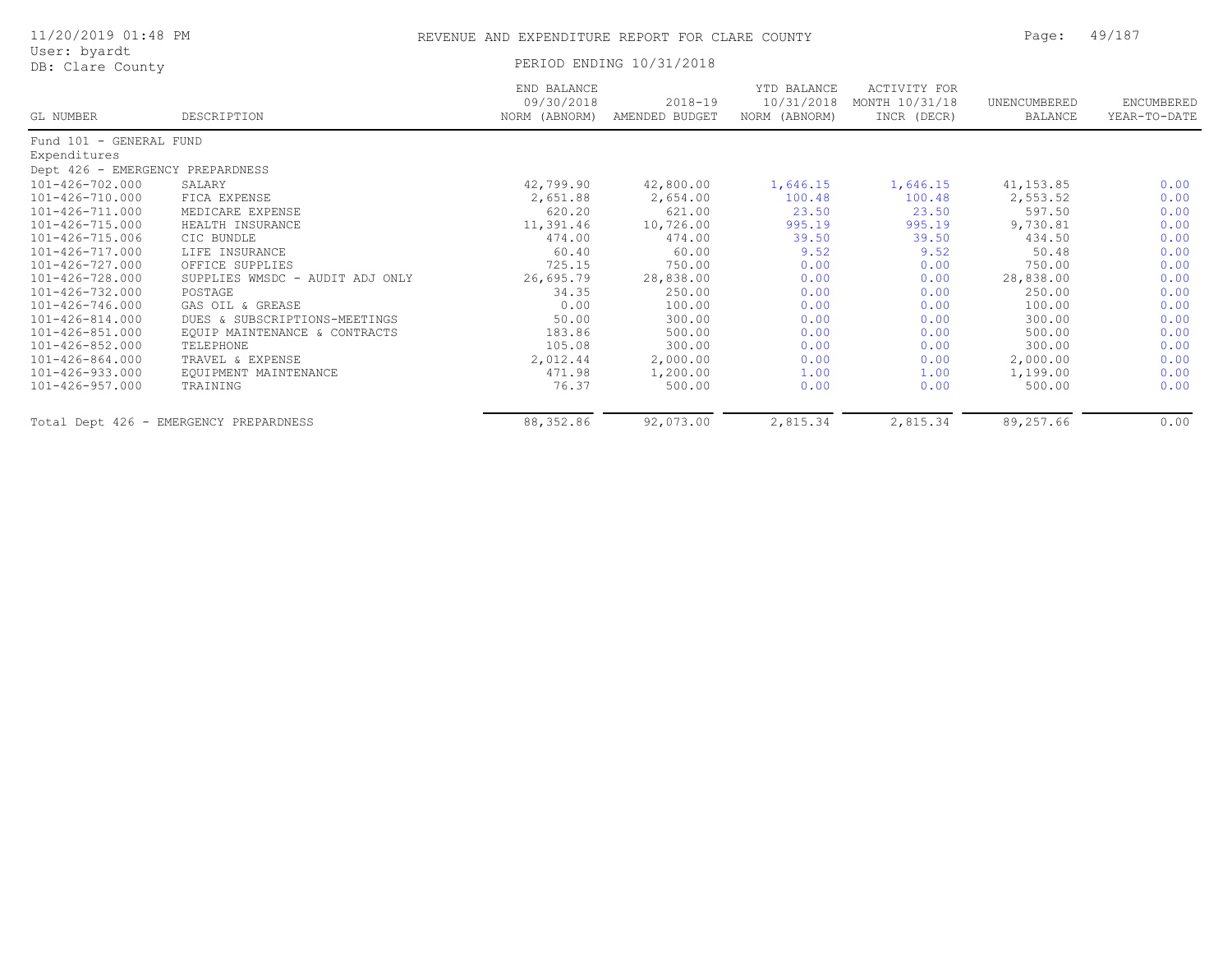| User: byardt<br>DB: Clare County |                                  | PERIOD ENDING 10/31/2018                   |                               |                                            |                                                      |                         |                            |
|----------------------------------|----------------------------------|--------------------------------------------|-------------------------------|--------------------------------------------|------------------------------------------------------|-------------------------|----------------------------|
| GL NUMBER                        | DESCRIPTION                      | END BALANCE<br>09/30/2018<br>NORM (ABNORM) | $2018 - 19$<br>AMENDED BUDGET | YTD BALANCE<br>10/31/2018<br>NORM (ABNORM) | <b>ACTIVITY FOR</b><br>MONTH 10/31/18<br>INCR (DECR) | UNENCUMBERED<br>BALANCE | ENCUMBERED<br>YEAR-TO-DATE |
| Fund 101 - GENERAL FUND          |                                  |                                            |                               |                                            |                                                      |                         |                            |
| Expenditures                     |                                  |                                            |                               |                                            |                                                      |                         |                            |
| Dept 430 - ANIMAL CONTROL        |                                  |                                            |                               |                                            |                                                      |                         |                            |
| 101-430-702.000                  | SALARY                           | 35, 348.77                                 | 35,791.00                     | 1,397.22                                   | 1,397.22                                             | 34, 393.78              | 0.00                       |
| $101 - 430 - 704.000$            | DEPARTMENT MANANGER              | 31,384.45                                  | 31,586.00                     | 1,328.25                                   | 1,328.25                                             | 30, 257.75              | 0.00                       |
| 101-430-705.000                  | PART TIME                        | 94,012.24                                  | 96, 415.00                    | 3,317.24                                   | 3,317.24                                             | 93,097.76               | 0.00                       |
| 101-430-706.000                  | OVERTIME                         | 1,813.88                                   | 2,500.00                      | 8.10                                       | 8.10                                                 | 2,491.90                | 0.00                       |
| 101-430-710.000                  | FICA EXPENSE                     | 10,000.41                                  | 10,311.00                     | 367.92                                     | 367.92                                               | 9,943.08                | 0.00                       |
| 101-430-711.000                  | MEDICARE EXPENSE                 | 2,338.83                                   | 2,412.00                      | 86.03                                      | 86.03                                                | 2,325.97                | 0.00                       |
| 101-430-715.000                  | HEALTH INSURANCE                 | 22,782.92                                  | 21,490.00                     | 1,958.54                                   | 1,958.54                                             | 19,531.46               | 0.00                       |
| 101-430-715.006                  | CIC BUNDLE                       | 948.00                                     | 948.00                        | 79.00                                      | 79.00                                                | 869.00                  | 0.00                       |
| $101 - 430 - 717.000$            | LIFE INSURANCE                   | 140.00                                     | 149.00                        | 19.04                                      | 19.04                                                | 129.96                  | 0.00                       |
| $101 - 430 - 727.000$            | ANIMAL FOOD, ETC                 | 0.00                                       | 200.00                        | 0.00                                       | 0.00                                                 | 150.00                  | 50.00                      |
| 101-430-727.001                  | OFFICE SUPPLIES                  | 919.69                                     | 700.00                        | 22.78                                      | 22.78                                                | 677.22                  | 0.00                       |
| 101-430-727.002                  | VETS SUPPLIES                    | 1,943.72                                   | 700.00                        | 0.00                                       | 0.00                                                 | 700.00                  | 0.00                       |
| 101-430-728.000                  | PRINTING & BINDING               | 422.38                                     | 500.00                        | 0.00                                       | 0.00                                                 | 397.00                  | 103.00                     |
| 101-430-732.000                  | POSTAGE                          | 421.24                                     | 300.00                        | 0.00                                       | 0.00                                                 | 300.00                  | 0.00                       |
| 101-430-746.000                  | GAS OIL & GREASE                 | 7,694.87                                   | 6,500.00                      | 0.00                                       | 0.00                                                 | 6,500.00                | 0.00                       |
| 101-430-747.000                  | UNIFORMS                         | 469.58                                     | 400.00                        | 0.00                                       | 0.00                                                 | 400.00                  | 0.00                       |
| 101-430-749.000                  | JANITORIAL SUPPLIES              | 1,663.47                                   | 1,800.00                      | 0.00                                       | 0.00                                                 | 1,800.00                | 0.00                       |
| 101-430-801.001                  | RESTRICTED-DONATIONS             | 12,429.38                                  | 20,000.00                     | 442.05                                     | 442.05                                               | 19,438.97               | 118.98                     |
| 101-430-801.002                  | RESTRICTED SPAY/NEUTER           | 3,915.00                                   | 4,000.00                      | (25.00)                                    | (25.00)                                              | 4,025.00                | 0.00                       |
| 101-430-801.003                  | RESTRICTED RAB/VAC.LIC DEPOSIT   | 1,230.00                                   | 1,200.00                      | 0.00                                       | 0.00                                                 | 1,200.00                | 0.00                       |
| 101-430-801.004                  | CONTRACTED SERVICES              | 0.00                                       | 350.00                        | 0.00                                       | 0.00                                                 | 350.00                  | 0.00                       |
| $101 - 430 - 801.005$            | RESTRICTED - MDARD GRANT 2015    | 3,360.00                                   | 1,500.00                      | 0.00                                       | 0.00                                                 | 170.00                  | 1,330.00                   |
| 101-430-801.007                  | RESTRICTED-PETCO GRANT           | 2,423.92                                   | 0.00                          | 0.00                                       | 0.00                                                 | 0.00                    | 0.00                       |
| 101-430-801.008                  | RESTRICTED-TWO SEVEN OH GRANT    | 4,080.00                                   | 0.00                          | 0.00                                       | 0.00                                                 | 0.00                    | 0.00                       |
| $101 - 430 - 814.000$            | DUES & SUBSCRIPTION              | 755.46                                     | 1,000.00                      | 0.00                                       | 0.00                                                 | 1,000.00                | 0.00                       |
| 101-430-819.001                  | ADOPTION FEE REFUND              | 350.00                                     | 600.00                        | 0.00                                       | 0.00                                                 | 600.00                  | 0.00                       |
| $101 - 430 - 852.000$            | TELEPHONE                        | 1,586.16                                   | 2,500.00                      | 0.00                                       | 0.00                                                 | 2,500.00                | 0.00                       |
| 101-430-862.000                  |                                  | 1,011.38                                   | 7,000.00                      | 0.00                                       | 0.00                                                 | 7,000.00                | 0.00                       |
| 101-430-864.000                  | VEHICLE REPAIRS & MAINTENANCE    | 1,166.56                                   | 600.00                        | 0.00                                       | 0.00                                                 | 600.00                  | 0.00                       |
| 101-430-921.000                  | TRAVEL & CONFERENCE<br>UTILITIES | 12,631.86                                  | 12,500.00                     | 0.00                                       | 0.00                                                 | 12,500.00               | 0.00                       |
|                                  |                                  |                                            |                               |                                            |                                                      |                         | 0.00                       |
| 101-430-931.000                  | BLDG REPAIRS & MAINT             | 2,693.00                                   | 3,200.00                      | 0.00                                       | 0.00                                                 | 3,200.00                |                            |
| $101 - 430 - 933.000$            | EQUIP REPAIRS & MAINTENANCE      | 727.46                                     | 1,500.00                      | 0.00                                       | 0.00                                                 | 1,500.00                | 0.00                       |
| 101-430-933.001                  | SHELTER REPAIR-MAINTENANCE       | 2,767.65                                   | 3,500.00                      | 0.00                                       | 0.00                                                 | 3,476.52                | 23.48                      |
| $101 - 430 - 935.000$            | GROUND CARE-RUBBISH REMOVAL      | 560.00                                     | 800.00                        | 0.00                                       | 0.00                                                 | 800.00                  | 0.00                       |
| $101 - 430 - 957.000$            | TRAINING                         | 677.11                                     | 800.00                        | 0.00                                       | 0.00                                                 | 800.00                  | 0.00                       |
| Total Dept 430 - ANIMAL CONTROL  |                                  | 264,669.39                                 | 273,752.00                    | 9,001.17                                   | 9,001.17                                             | 263, 125.37             | 1,625.46                   |

11/20/2019 01:48 PM REVENUE AND EXPENDITURE REPORT FOR CLARE COUNTY Page: 50/187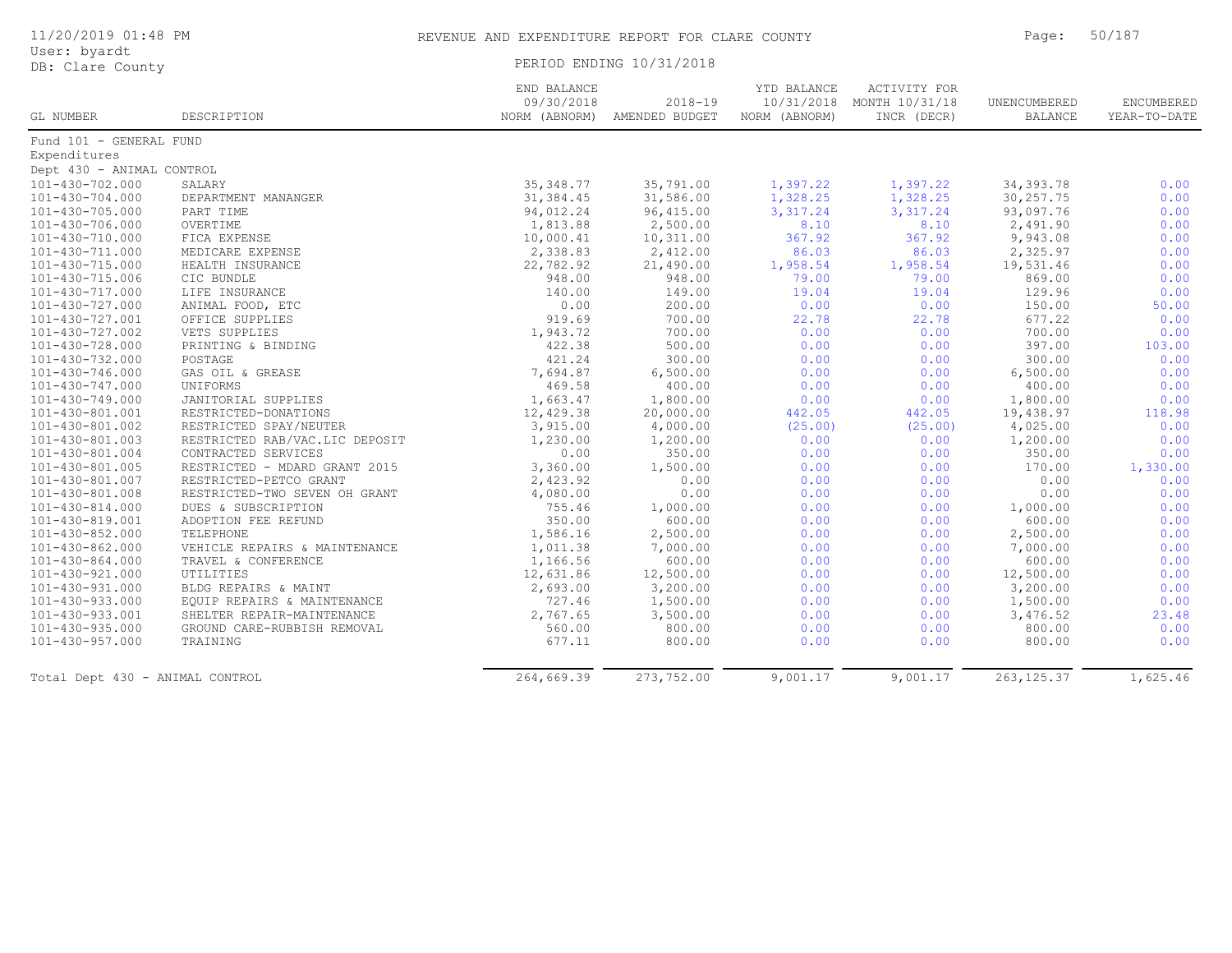| 11/20/2019 01:48 PM              |                                       | REVENUE AND EXPENDITURE REPORT FOR CLARE COUNTY |                               |                                            |                                               |                         | 51/187                     |
|----------------------------------|---------------------------------------|-------------------------------------------------|-------------------------------|--------------------------------------------|-----------------------------------------------|-------------------------|----------------------------|
| User: byardt<br>DB: Clare County |                                       | PERIOD ENDING 10/31/2018                        |                               |                                            |                                               |                         |                            |
| GL NUMBER                        | DESCRIPTION                           | END BALANCE<br>09/30/2018<br>NORM (ABNORM)      | $2018 - 19$<br>AMENDED BUDGET | YTD BALANCE<br>10/31/2018<br>NORM (ABNORM) | ACTIVITY FOR<br>MONTH 10/31/18<br>INCR (DECR) | UNENCUMBERED<br>BALANCE | ENCUMBERED<br>YEAR-TO-DATE |
| Fund 101 - GENERAL FUND          |                                       |                                                 |                               |                                            |                                               |                         |                            |
| Expenditures                     |                                       |                                                 |                               |                                            |                                               |                         |                            |
| Dept 445 - DRAIN PUBLIC BENEFIT  |                                       |                                                 |                               |                                            |                                               |                         |                            |
| $101 - 445 - 955.002$            | LOOMIS DRAIN                          | 20.83                                           | 43.00                         | 0.00                                       | 0.00                                          | 43.00                   | 0.00                       |
| $101 - 445 - 955.011$            | HICKOCK DRAIN                         | 0.00                                            | 101.00                        | 0.00                                       | 0.00                                          | 101.00                  | 0.00                       |
| $101 - 445 - 955.027$            | JORDAN DRAIN                          | 1,000.00                                        | 152.00                        | 0.00                                       | 0.00                                          | 152.00                  | 0.00                       |
| $101 - 445 - 955.040$            | COATS DRAIN                           | 0.00                                            | 51.00                         | 0.00                                       | 0.00                                          | 51.00                   | 0.00                       |
| 101-445-955.065                  | HOWE DRAIN                            | 0.00                                            | 13.00                         | 0.00                                       | 0.00                                          | 13.00                   | 0.00                       |
|                                  | Total Dept 445 - DRAIN PUBLIC BENEFIT | 1,020.83                                        | 360.00                        | 0.00                                       | 0.00                                          | 360.00                  | 0.00                       |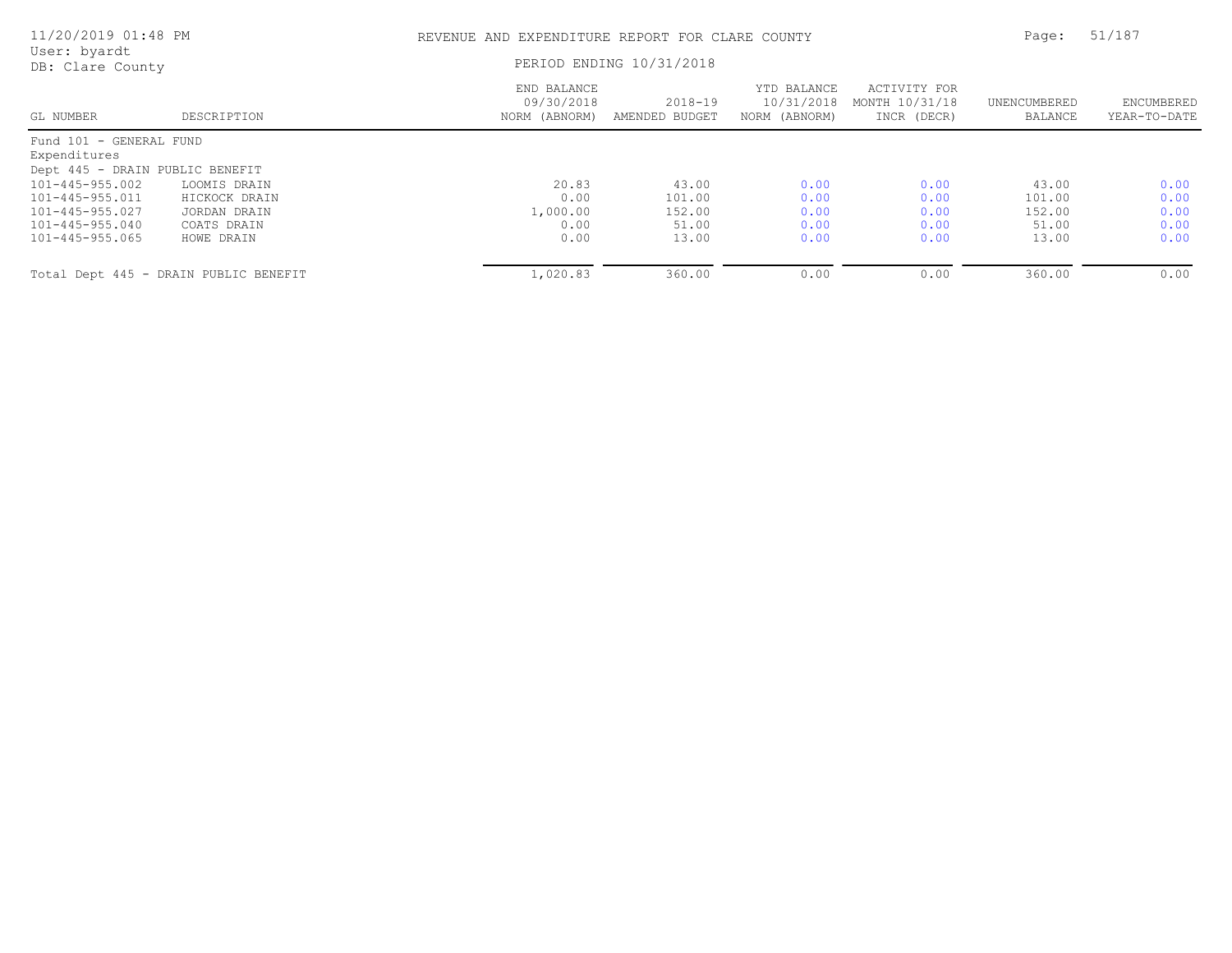| 11/20/2019 01:48 PM<br>User: byardt<br>DB: Clare County    |                                                                      | REVENUE AND EXPENDITURE REPORT FOR CLARE COUNTY<br>PERIOD ENDING 10/31/2018 |                           |                                            |                                               | 52/187<br>Page:         |                            |
|------------------------------------------------------------|----------------------------------------------------------------------|-----------------------------------------------------------------------------|---------------------------|--------------------------------------------|-----------------------------------------------|-------------------------|----------------------------|
| GL NUMBER                                                  | DESCRIPTION                                                          | END BALANCE<br>09/30/2018<br>NORM (ABNORM)                                  | 2018-19<br>AMENDED BUDGET | YTD BALANCE<br>10/31/2018<br>NORM (ABNORM) | ACTIVITY FOR<br>MONTH 10/31/18<br>INCR (DECR) | UNENCUMBERED<br>BALANCE | ENCUMBERED<br>YEAR-TO-DATE |
| Fund 101 - GENERAL FUND<br>Expenditures<br>101-601-998.000 | Dept 601 - CENTRAL MI DIST HEALTH DEPT<br>APPROPRIATION TRANSFER OUT | 227,827.00                                                                  | 227,796.00                | 56,956.75                                  | 56,956.75                                     | 170,839.25              | 0.00                       |
|                                                            | Total Dept 601 - CENTRAL MI DIST HEALTH DEPT                         | 227,827.00                                                                  | 227,796.00                | 56,956.75                                  | 56,956.75                                     | 170,839.25              | 0.00                       |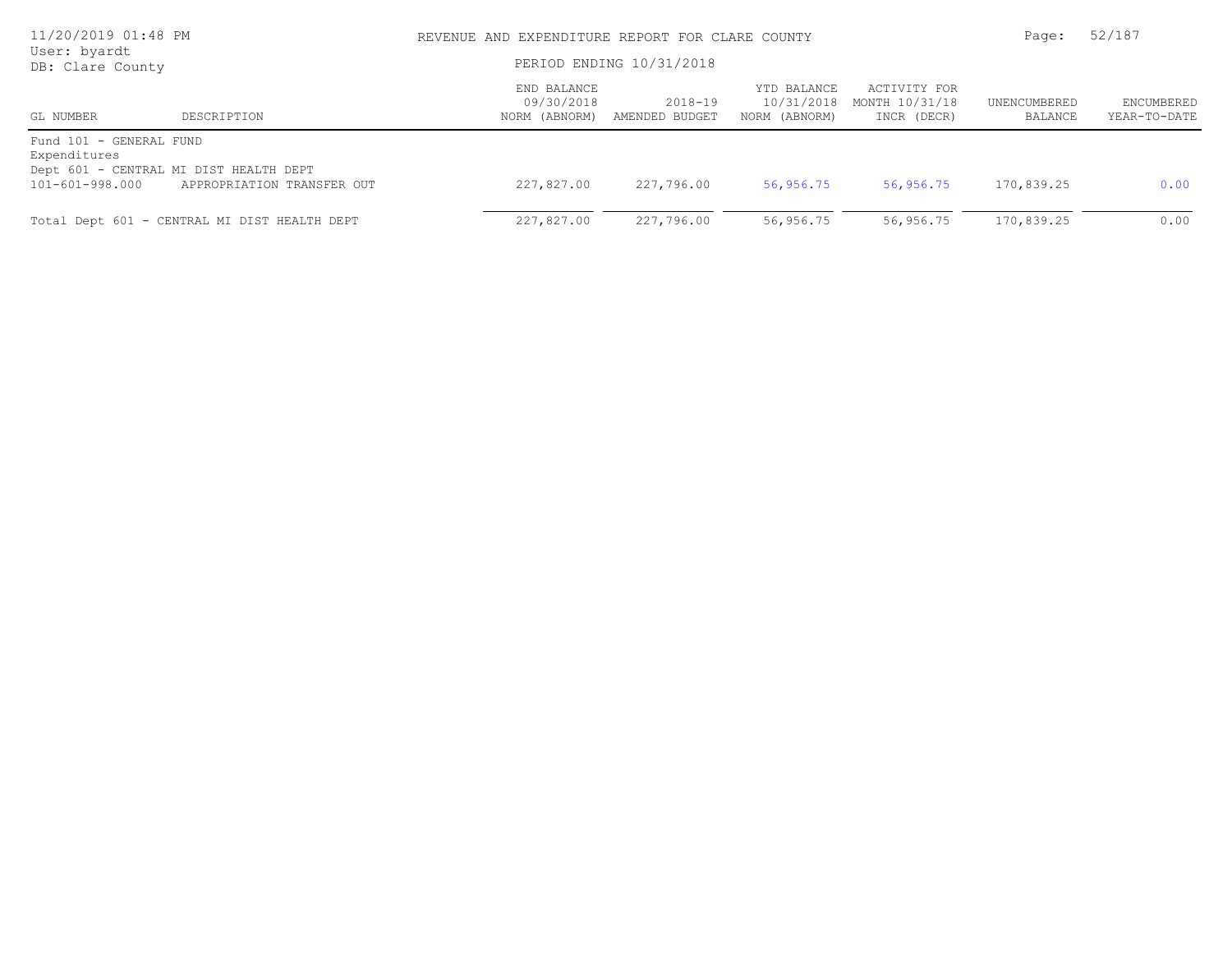| 11/20/2019 01:48 PM<br>User: byardt<br>DB: Clare County                                      |                 |                                            | REVENUE AND EXPENDITURE REPORT FOR CLARE COUNTY<br>PERIOD ENDING 10/31/2018 |                                            |                                               |                         |                            |
|----------------------------------------------------------------------------------------------|-----------------|--------------------------------------------|-----------------------------------------------------------------------------|--------------------------------------------|-----------------------------------------------|-------------------------|----------------------------|
| GL NUMBER                                                                                    | DESCRIPTION     | END BALANCE<br>09/30/2018<br>NORM (ABNORM) | 2018-19<br>AMENDED BUDGET                                                   | YTD BALANCE<br>10/31/2018<br>NORM (ABNORM) | ACTIVITY FOR<br>MONTH 10/31/18<br>INCR (DECR) | UNENCUMBERED<br>BALANCE | ENCUMBERED<br>YEAR-TO-DATE |
| Fund 101 - GENERAL FUND<br>Expenditures<br>Dept 605 - CONTAGIOUS DISEASES<br>101-605-835.000 | HEALTH SERVICES | 0.00                                       | 400.00                                                                      | 0.00                                       | 0.00                                          | 400.00                  | 0.00                       |
| Total Dept 605 - CONTAGIOUS DISEASES                                                         |                 | 0.00                                       | 400.00                                                                      | 0.00                                       | 0.00                                          | 400.00                  | 0.00                       |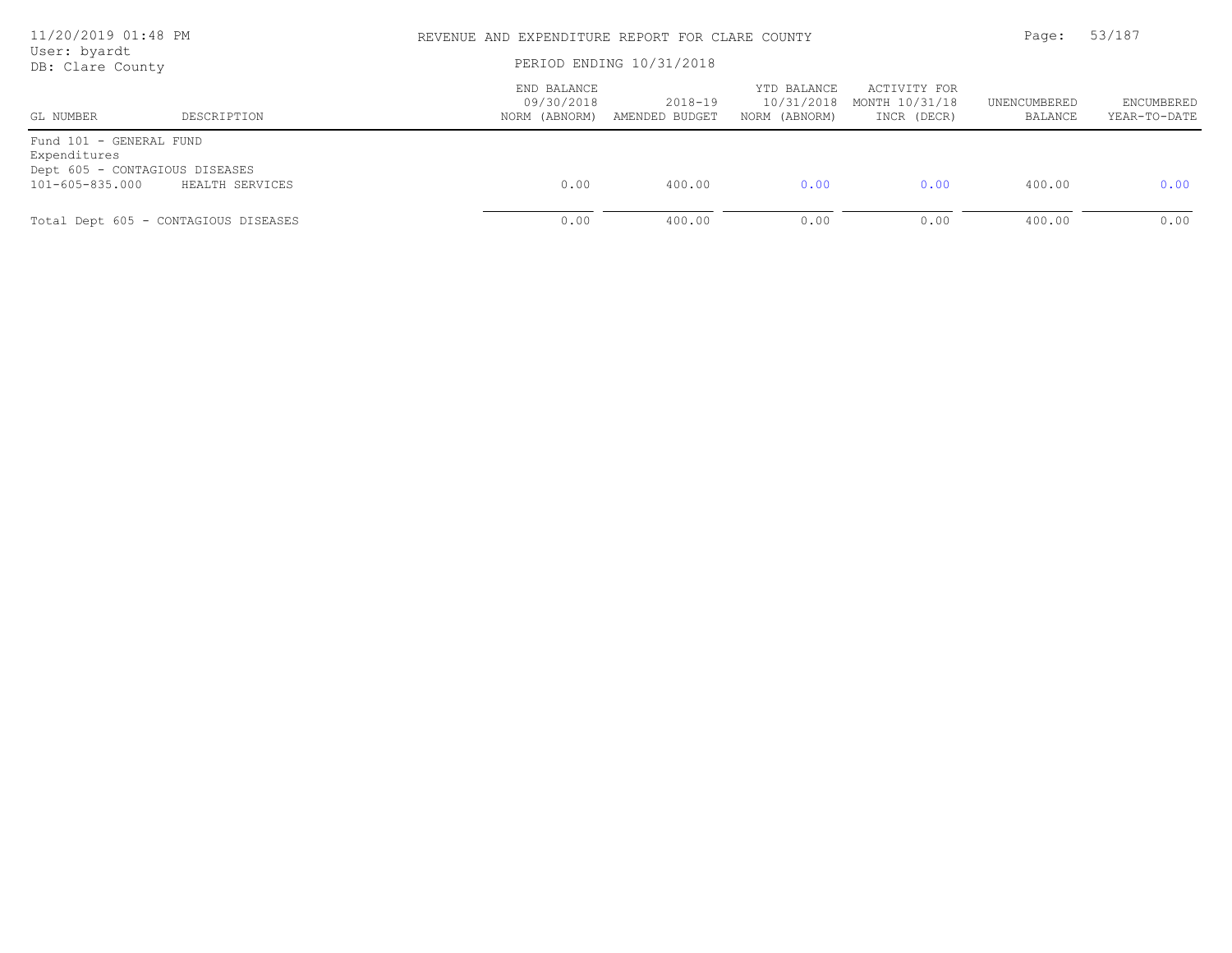| 11/20/2019 01:48 PM<br>User: byardt<br>DB: Clare County                                  |                |                                            | REVENUE AND EXPENDITURE REPORT FOR CLARE COUNTY<br>PERIOD ENDING 10/31/2018 |                                            |                                               |                         |                            |
|------------------------------------------------------------------------------------------|----------------|--------------------------------------------|-----------------------------------------------------------------------------|--------------------------------------------|-----------------------------------------------|-------------------------|----------------------------|
| GL NUMBER                                                                                | DESCRIPTION    | END BALANCE<br>09/30/2018<br>NORM (ABNORM) | 2018-19<br>AMENDED BUDGET                                                   | YTD BALANCE<br>10/31/2018<br>NORM (ABNORM) | ACTIVITY FOR<br>MONTH 10/31/18<br>INCR (DECR) | UNENCUMBERED<br>BALANCE | ENCUMBERED<br>YEAR-TO-DATE |
| Fund 101 - GENERAL FUND<br>Expenditures<br>Dept 631 - SUBSTANCE ABUSE<br>101-631-998.001 | CONVENTION TAX | 42,558.61                                  | 49,981.00                                                                   | 0.00                                       | 0.00                                          | 49,981.00               | 0.00                       |
| Total Dept 631 - SUBSTANCE ABUSE                                                         |                | 42,558.61                                  | 49,981.00                                                                   | 0.00                                       | 0.00                                          | 49,981.00               | 0.00                       |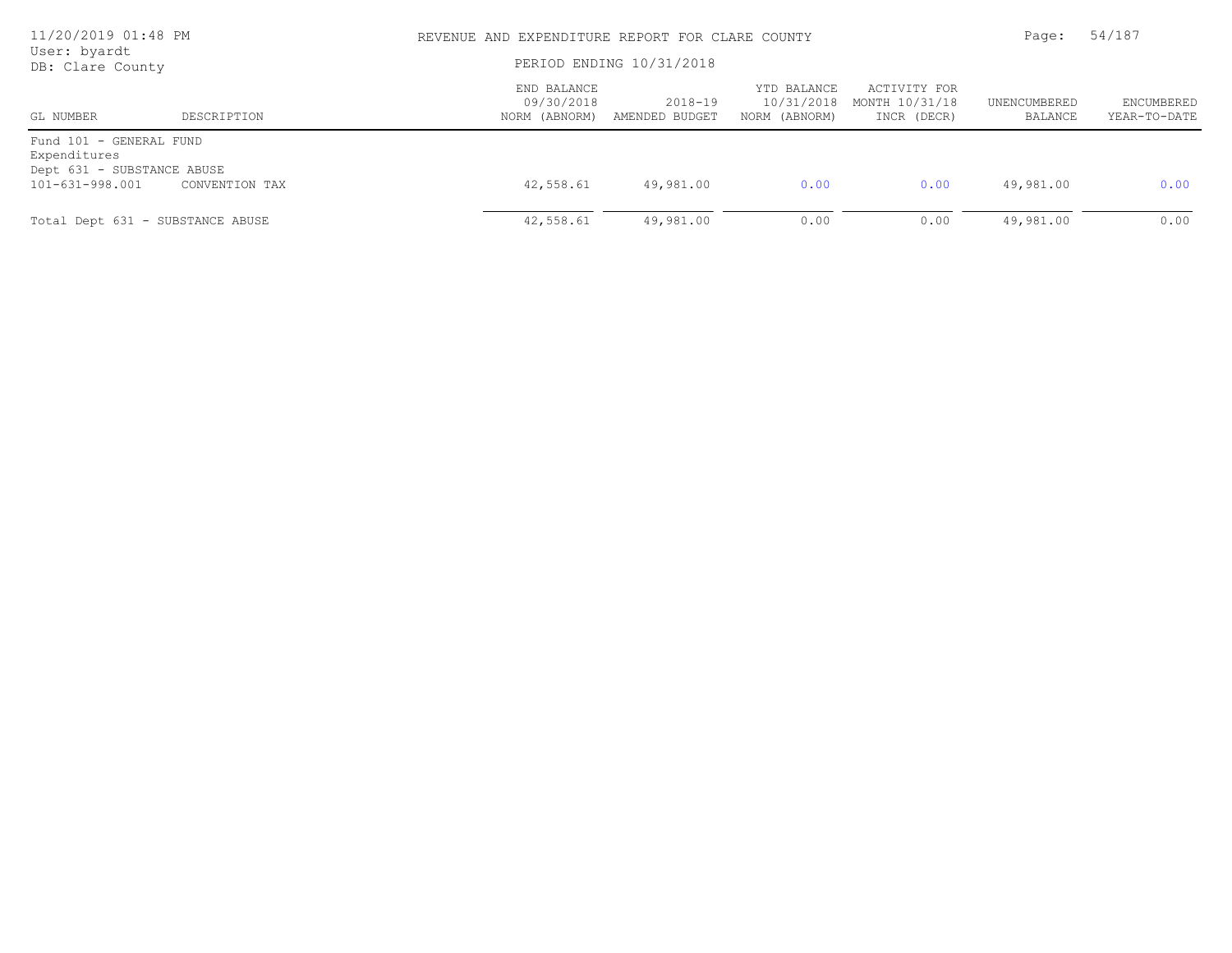| 11/20/2019 01:48 PM               |                          |                                            | REVENUE AND EXPENDITURE REPORT FOR CLARE COUNTY |                                            |                                               |                         |                            |
|-----------------------------------|--------------------------|--------------------------------------------|-------------------------------------------------|--------------------------------------------|-----------------------------------------------|-------------------------|----------------------------|
| User: byardt<br>DB: Clare County  |                          | PERIOD ENDING 10/31/2018                   |                                                 |                                            |                                               |                         |                            |
| GL NUMBER                         | DESCRIPTION              | END BALANCE<br>09/30/2018<br>NORM (ABNORM) | $2018 - 19$<br>AMENDED BUDGET                   | YTD BALANCE<br>10/31/2018<br>NORM (ABNORM) | ACTIVITY FOR<br>MONTH 10/31/18<br>INCR (DECR) | UNENCUMBERED<br>BALANCE | ENCUMBERED<br>YEAR-TO-DATE |
| Fund 101 - GENERAL FUND           |                          |                                            |                                                 |                                            |                                               |                         |                            |
| Expenditures                      |                          |                                            |                                                 |                                            |                                               |                         |                            |
| Dept 648 - MEDICAL EXAMINER       |                          |                                            |                                                 |                                            |                                               |                         |                            |
| 101-648-801.000                   | CONTRACTED SERVICES      | 2,200.90                                   | 2,300.00                                        | 0.00                                       | 0.00                                          | 2,300.00                | 0.00                       |
| 101-648-801.001                   | MED ADMIN SERVICES       | 25,371.66                                  | 20,000.00                                       | 0.00                                       | 0.00                                          | 20,000.00               | 0.00                       |
| 101-648-806.000                   | ADMINSTRATIVE FEES       | 2,312.87                                   | 1,650.00                                        | 0.00                                       | 0.00                                          | 1,650.00                | 0.00                       |
| 101-648-835.000                   | SERVICE & INVESTIGATIONS | 11,980.00                                  | 12,938.00                                       | 0.00                                       | 0.00                                          | 12,938.00               | 0.00                       |
| 101-648-837.000                   | AUTOPSIES                | 42,898.19                                  | 25,000.00                                       | 0.00                                       | 0.00                                          | 25,000.00               | 0.00                       |
| 101-648-864.000                   | MILEAGE/TRAVEL           | 2,436.46                                   | 2,500.00                                        | 0.00                                       | 0.00                                          | 2,500.00                | 0.00                       |
| Total Dept 648 - MEDICAL EXAMINER |                          | 87,200.08                                  | 64,388.00                                       | 0.00                                       | 0.00                                          | 64,388.00               | 0.00                       |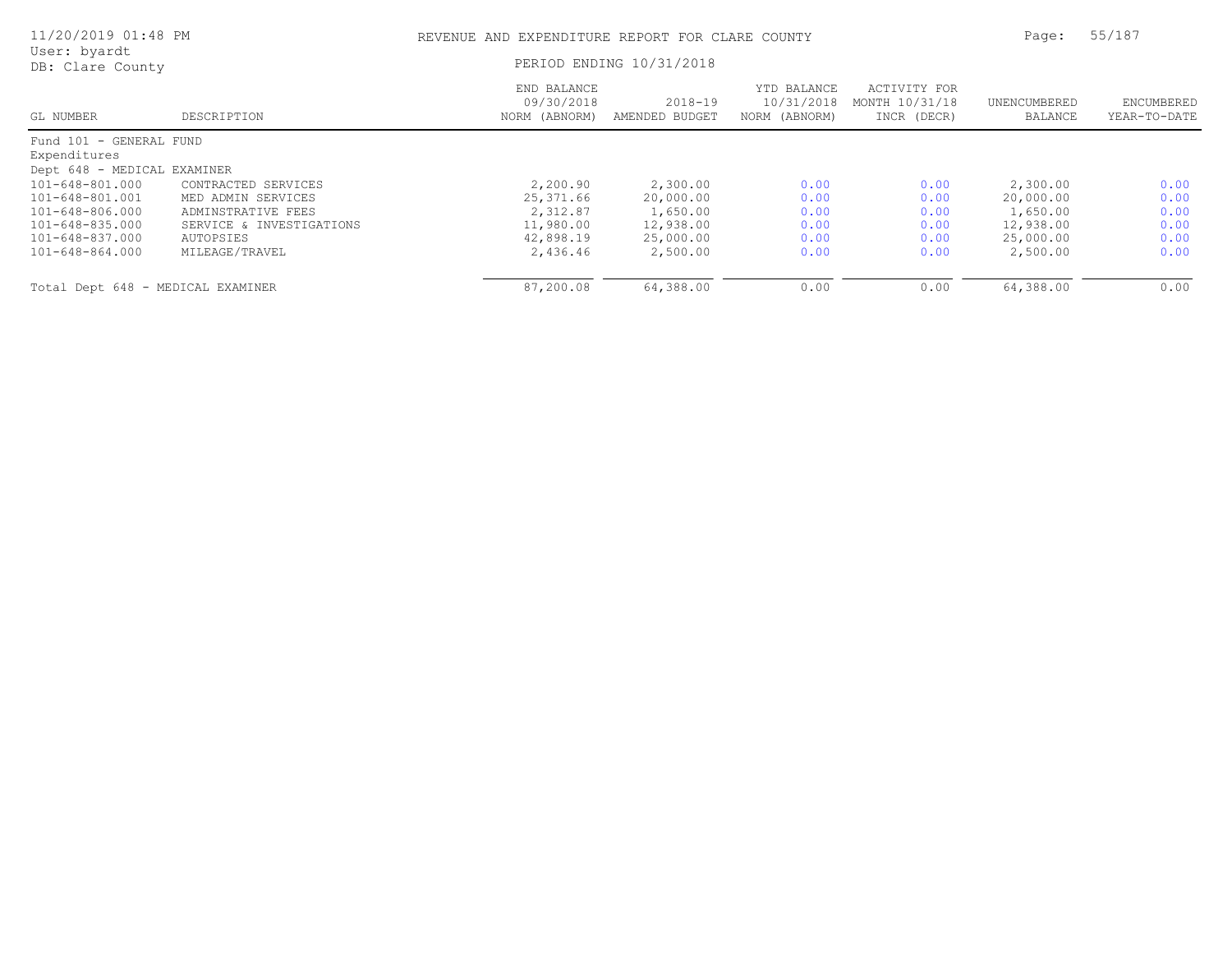| 11/20/2019 01:48 PM<br>User: byardt<br>DB: Clare County    |                                                                         | REVENUE AND EXPENDITURE REPORT FOR CLARE COUNTY<br>PERIOD ENDING 10/31/2018 | 56/187<br>Page:           |                                            |                                               |                         |                                   |
|------------------------------------------------------------|-------------------------------------------------------------------------|-----------------------------------------------------------------------------|---------------------------|--------------------------------------------|-----------------------------------------------|-------------------------|-----------------------------------|
| GL NUMBER                                                  | DESCRIPTION                                                             | END BALANCE<br>09/30/2018<br>NORM (ABNORM)                                  | 2018-19<br>AMENDED BUDGET | YTD BALANCE<br>10/31/2018<br>NORM (ABNORM) | ACTIVITY FOR<br>MONTH 10/31/18<br>INCR (DECR) | UNENCUMBERED<br>BALANCE | <b>ENCUMBERED</b><br>YEAR-TO-DATE |
| Fund 101 - GENERAL FUND<br>Expenditures<br>101-649-998.000 | Dept 649 - CENTRAL MI COMM. MENTAL HEALTH<br>APPROPRIATION TRANSFER OUT | 139,000.00                                                                  | 139,000.00                | 34,750.00                                  | 34,750.00                                     | 104,250.00              | 0.00                              |
|                                                            | Total Dept 649 - CENTRAL MI COMM. MENTAL HEALTH                         | 139,000.00                                                                  | 139,000.00                | 34,750.00                                  | 34,750.00                                     | 104,250.00              | 0.00                              |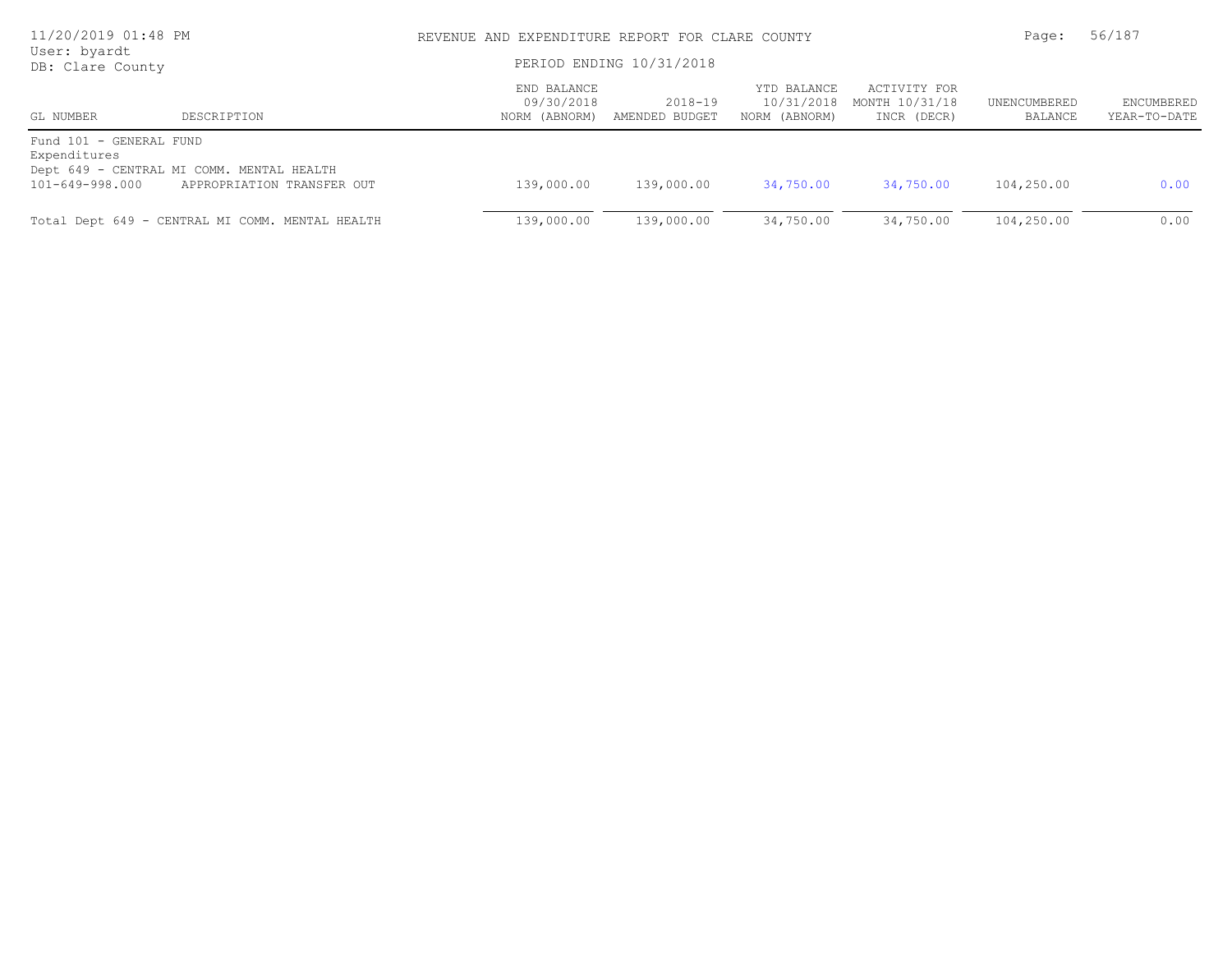| 11/20/2019 01:48 PM<br>User: byardt     |                       |                                            | REVENUE AND EXPENDITURE REPORT FOR CLARE COUNTY |                                            |                                               |                         |                            |
|-----------------------------------------|-----------------------|--------------------------------------------|-------------------------------------------------|--------------------------------------------|-----------------------------------------------|-------------------------|----------------------------|
| DB: Clare County                        |                       | PERIOD ENDING 10/31/2018                   |                                                 |                                            |                                               |                         |                            |
| GL NUMBER                               | DESCRIPTION           | END BALANCE<br>09/30/2018<br>NORM (ABNORM) | 2018-19<br>AMENDED BUDGET                       | YTD BALANCE<br>10/31/2018<br>NORM (ABNORM) | ACTIVITY FOR<br>MONTH 10/31/18<br>INCR (DECR) | UNENCUMBERED<br>BALANCE | ENCUMBERED<br>YEAR-TO-DATE |
| Fund 101 - GENERAL FUND<br>Expenditures |                       |                                            |                                                 |                                            |                                               |                         |                            |
| Dept 681 - VETERANS BURIALS             |                       |                                            |                                                 |                                            |                                               |                         |                            |
| $101 - 681 - 833.000$                   | BURIALS               | 6,900.00                                   | 10,000.00                                       | 0.00                                       | 0.00                                          | 10,000.00               | 0.00                       |
| 101-681-834.000                         | HEADSTONE SETTING FEE | 500.00                                     | 800.00                                          | 0.00                                       | 0.00                                          | 800.00                  | 0.00                       |
| Total Dept 681 - VETERANS BURIALS       |                       | 7,400.00                                   | 10,800.00                                       | 0.00                                       | 0.00                                          | 10,800.00               | 0.00                       |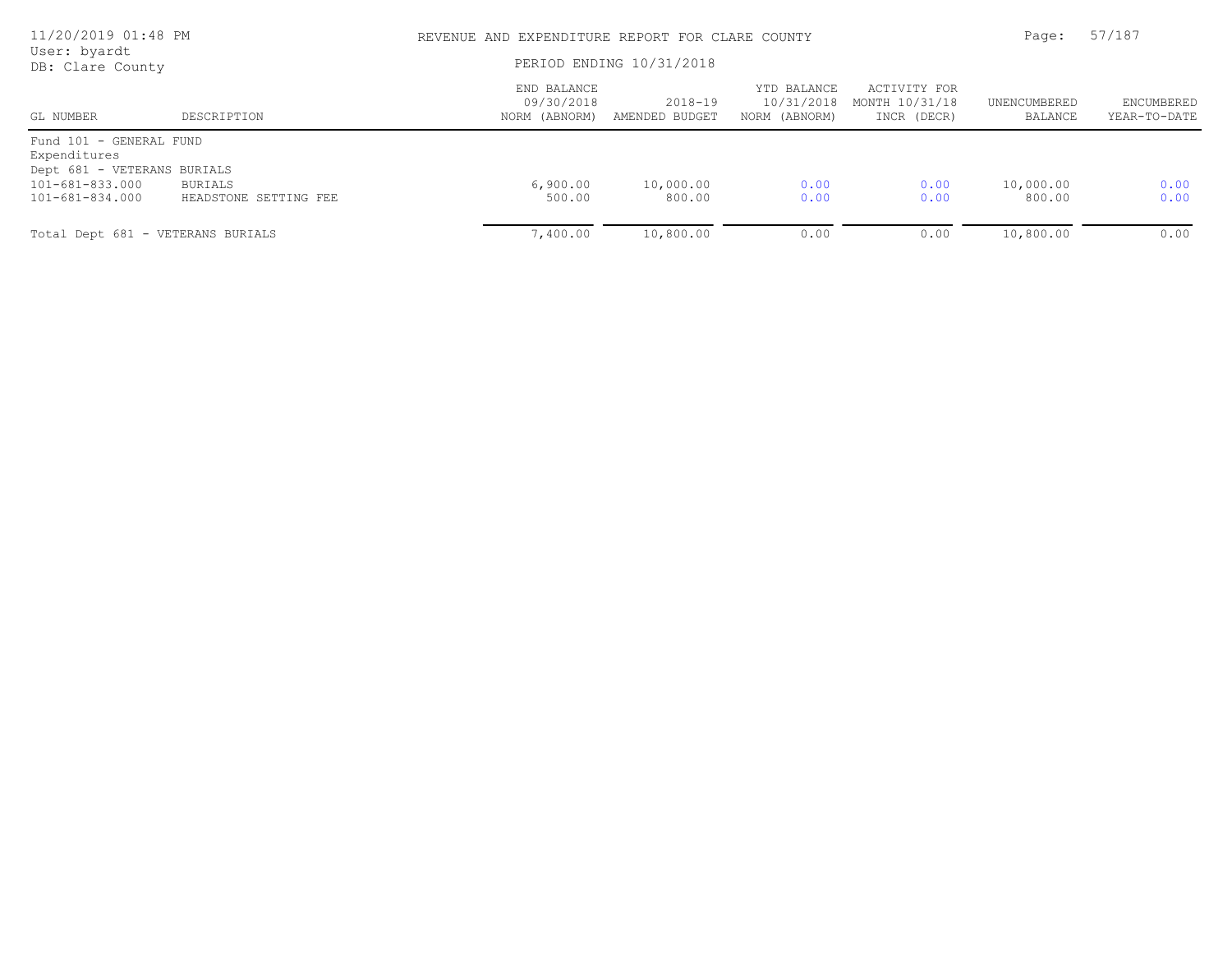| 11/20/2019 01:48 PM<br>User: byardt |                       | REVENUE AND EXPENDITURE REPORT FOR CLARE COUNTY |                               |                                            |                                               | Page:                   | 58/187                     |
|-------------------------------------|-----------------------|-------------------------------------------------|-------------------------------|--------------------------------------------|-----------------------------------------------|-------------------------|----------------------------|
| DB: Clare County                    |                       |                                                 | PERIOD ENDING 10/31/2018      |                                            |                                               |                         |                            |
| GL NUMBER                           | DESCRIPTION           | END BALANCE<br>09/30/2018<br>NORM (ABNORM)      | $2018 - 19$<br>AMENDED BUDGET | YTD BALANCE<br>10/31/2018<br>NORM (ABNORM) | ACTIVITY FOR<br>MONTH 10/31/18<br>INCR (DECR) | UNENCUMBERED<br>BALANCE | ENCUMBERED<br>YEAR-TO-DATE |
| Fund 101 - GENERAL FUND             |                       |                                                 |                               |                                            |                                               |                         |                            |
| Expenditures                        |                       |                                                 |                               |                                            |                                               |                         |                            |
| Dept 682 - VETERANS AFFAIRS         |                       |                                                 |                               |                                            |                                               |                         |                            |
| 101-682-702.000                     | DIRECTOR SALARY       | 35,941.90                                       | 36,329.00                     | 1,397.17                                   | 1,397.17                                      | 34,931.83               | 0.00                       |
| $101 - 682 - 705.000$               | PART TIME             | 11,929.32                                       | 17,691.00                     | 728.91                                     | 728.91                                        | 16,962.09               | 0.00                       |
| 101-682-706.000                     | VETERANS OVERTIME     | 1,293.96                                        | 0.00                          | 0.00                                       | 0.00                                          | 0.00                    | 0.00                       |
| 101-682-710.000                     | FICA EXPENSE          | 3,068.99                                        | 3,350.00                      | 129.13                                     | 129.13                                        | 3,220.87                | 0.00                       |
| $101 - 682 - 711.000$               | MEDICARE EXPENSE      | 717.73                                          | 783.00                        | 30.20                                      | 30.20                                         | 752.80                  | 0.00                       |
| 101-682-715.000                     | HEALTH INSURANCE      | 14,257.78                                       | 12,763.00                     | 1,218.68                                   | 1,218.68                                      | 11,544.32               | 0.00                       |
| 101-682-715.006                     | CIC BUNDLE            | 474.00                                          | 474.00                        | 39.50                                      | 39.50                                         | 434.50                  | 0.00                       |
| 101-682-717.000                     | LIFE INSURANCE        | 70.00                                           | 70.00                         | 14.28                                      | 14.28                                         | 55.72                   | 0.00                       |
| 101-682-721.000                     | SICK LEAVE            | 381.76                                          | 0.00                          | 0.00                                       | 0.00                                          | 0.00                    | 0.00                       |
| $101 - 682 - 727.000$               | OFFICE SUPPLIES       | 1,542.49                                        | 850.00                        | 0.00                                       | 0.00                                          | 788.47                  | 61.53                      |
| $101 - 682 - 814.000$               | DUES & SUBSCRIPTIONS  | 36.78                                           | 250.00                        | 1.00                                       | 1.00                                          | 249.00                  | 0.00                       |
| 101-682-815.000                     | SERVICES/SUPPORT FEES | 0.00                                            | 300.00                        | 0.00                                       | 0.00                                          | 300.00                  | 0.00                       |
| 101-682-852.000                     | TELEPHONE             | 391.17                                          | 250.00                        | 20.85                                      | 20.85                                         | 229.15                  | 0.00                       |
| $101 - 682 - 864.000$               | TRAVEL & EXPENSE      | 5,312.68                                        | 2,286.10                      | 0.00                                       | 0.00                                          | 2,286.10                | 0.00                       |
| 101-682-978.000                     | NEW EQUIPMENT         | 0.00                                            | 363.90                        | 0.00                                       | 0.00                                          | 0.00                    | 363.90                     |
| Total Dept 682 - VETERANS AFFAIRS   |                       | 75,418.56                                       | 75,760.00                     | 3,579.72                                   | 3,579.72                                      | 71,754.85               | 425.43                     |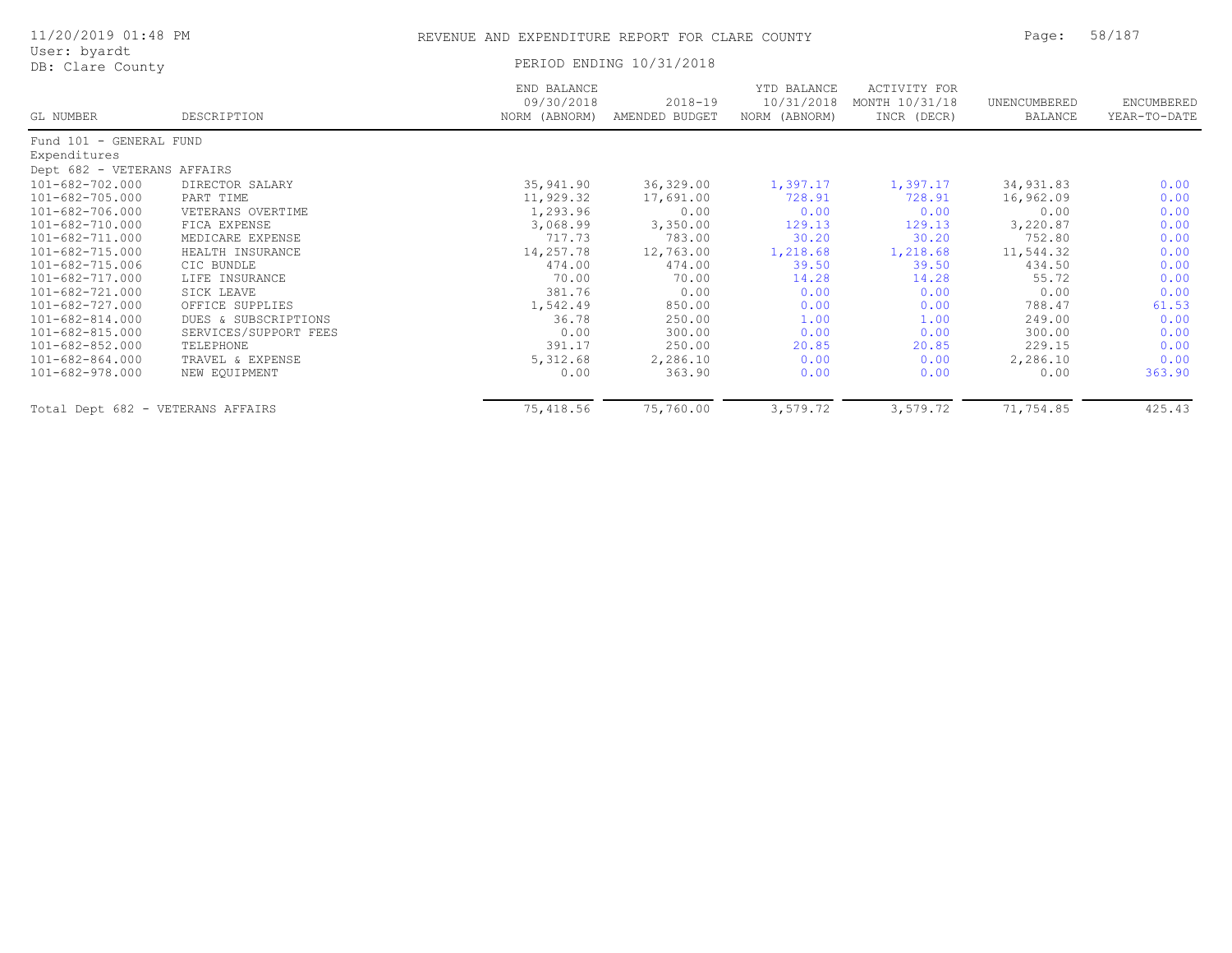| 11/20/2019 01:48 PM<br>User: byardt<br>DB: Clare County    |                                                                     | REVENUE AND EXPENDITURE REPORT FOR CLARE COUNTY<br>PERIOD ENDING 10/31/2018 | Page:                     | 59/187                                     |                                               |                         |                            |
|------------------------------------------------------------|---------------------------------------------------------------------|-----------------------------------------------------------------------------|---------------------------|--------------------------------------------|-----------------------------------------------|-------------------------|----------------------------|
| GL NUMBER                                                  | DESCRIPTION                                                         | END BALANCE<br>09/30/2018<br>NORM (ABNORM)                                  | 2018-19<br>AMENDED BUDGET | YTD BALANCE<br>10/31/2018<br>NORM (ABNORM) | ACTIVITY FOR<br>MONTH 10/31/18<br>INCR (DECR) | UNENCUMBERED<br>BALANCE | ENCUMBERED<br>YEAR-TO-DATE |
| Fund 101 - GENERAL FUND<br>Expenditures<br>101-728-956.000 | Dept 728 - MIDDLE MICHIGAN DEVELOPMENT AP<br>ECON DEV - MMDC APPROP | 0.00                                                                        | 12,500.00                 | 0.00                                       | 0.00                                          | 12,500.00               | 0.00                       |
|                                                            | Total Dept 728 - MIDDLE MICHIGAN DEVELOPMENT AP                     | 0.00                                                                        | 12,500.00                 | 0.00                                       | 0.00                                          | 12,500.00               | 0.00                       |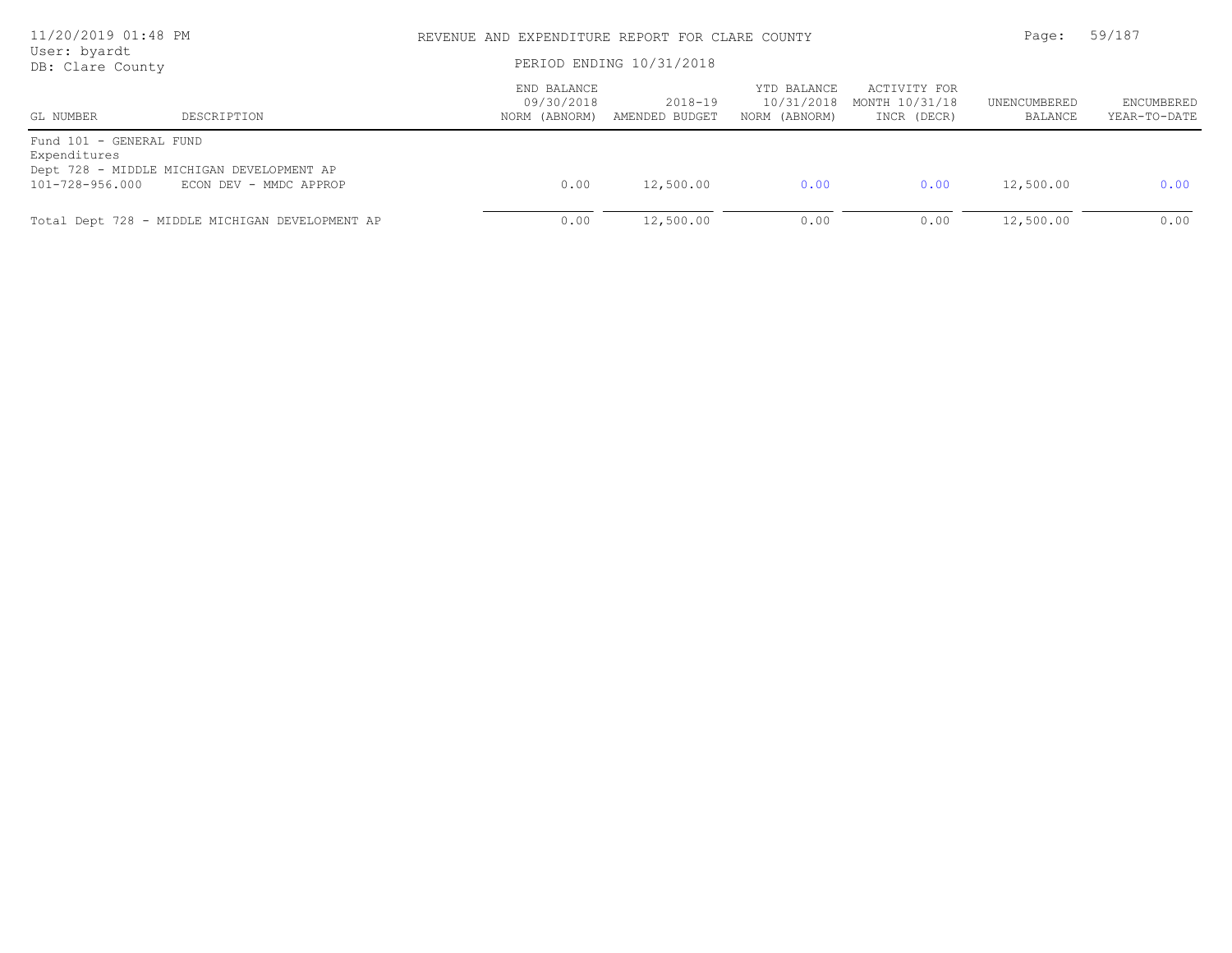| 11/20/2019 01:48 PM              |                                              | REVENUE AND EXPENDITURE REPORT FOR CLARE COUNTY |                           |                                            |                                               |                         | 60/187                     |
|----------------------------------|----------------------------------------------|-------------------------------------------------|---------------------------|--------------------------------------------|-----------------------------------------------|-------------------------|----------------------------|
| User: byardt<br>DB: Clare County |                                              |                                                 | PERIOD ENDING 10/31/2018  |                                            |                                               |                         |                            |
| GL NUMBER                        | DESCRIPTION                                  | END BALANCE<br>09/30/2018<br>NORM (ABNORM)      | 2018-19<br>AMENDED BUDGET | YTD BALANCE<br>10/31/2018<br>NORM (ABNORM) | ACTIVITY FOR<br>MONTH 10/31/18<br>INCR (DECR) | UNENCUMBERED<br>BALANCE | ENCUMBERED<br>YEAR-TO-DATE |
| Fund 101 - GENERAL FUND          |                                              |                                                 |                           |                                            |                                               |                         |                            |
| Expenditures                     |                                              |                                                 |                           |                                            |                                               |                         |                            |
|                                  | Dept 729 - ECON DEV-COMM SERV DIRECTOR       |                                                 |                           |                                            |                                               |                         |                            |
| 101-729-702.000                  | SALARY                                       | 13,998.42                                       | 13,000.00                 | 538.40                                     | 538.40                                        | 12,461.60               | 0.00                       |
| 101-729-710.000                  | FICA EXPENSE                                 | 867.21                                          | 810.00                    | 32.77                                      | 32.77                                         | 777.23                  | 0.00                       |
| 101-729-711.000                  | MEDICARE EXPENSE                             | 202.85                                          | 190.00                    | 7.67                                       | 7.67                                          | 182.33                  | 0.00                       |
|                                  | Total Dept 729 - ECON DEV-COMM SERV DIRECTOR | 15,068.48                                       | 14,000.00                 | 578.84                                     | 578.84                                        | 13,421.16               | 0.00                       |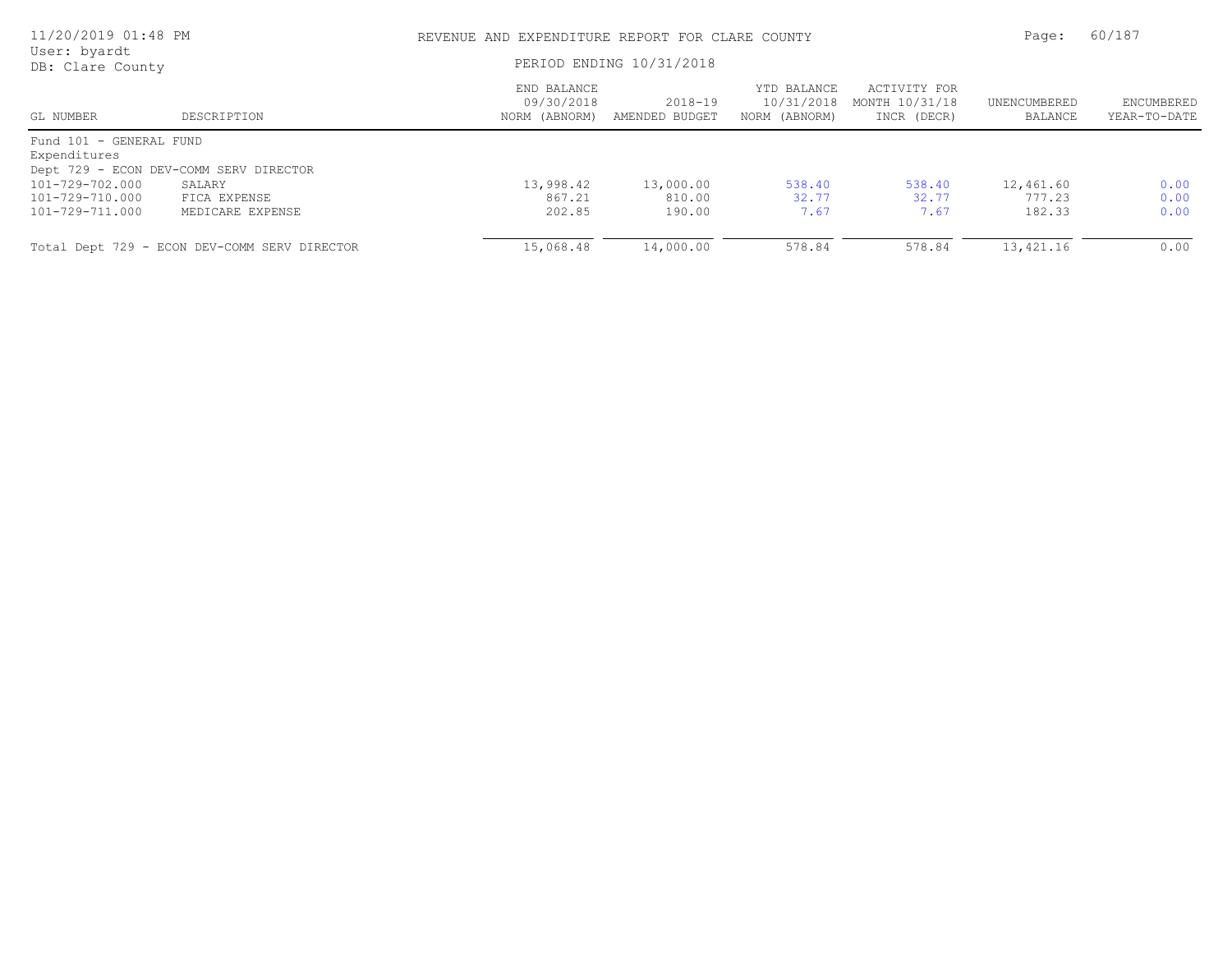| 11/20/2019 01:48 PM                 | REVENUE AND EXPENDITURE REPORT FOR CLARE COUNTY |                                            |                           |                                            |                                               | 61/187<br>Page:         |                            |
|-------------------------------------|-------------------------------------------------|--------------------------------------------|---------------------------|--------------------------------------------|-----------------------------------------------|-------------------------|----------------------------|
| User: byardt<br>DB: Clare County    |                                                 |                                            | PERIOD ENDING 10/31/2018  |                                            |                                               |                         |                            |
| GL NUMBER                           | DESCRIPTION                                     | END BALANCE<br>09/30/2018<br>NORM (ABNORM) | 2018-19<br>AMENDED BUDGET | YTD BALANCE<br>10/31/2018<br>NORM (ABNORM) | ACTIVITY FOR<br>MONTH 10/31/18<br>INCR (DECR) | UNENCUMBERED<br>BALANCE | ENCUMBERED<br>YEAR-TO-DATE |
| Fund 101 - GENERAL FUND             |                                                 |                                            |                           |                                            |                                               |                         |                            |
| Expenditures                        |                                                 |                                            |                           |                                            |                                               |                         |                            |
| Dept 751 - PARKS & RECREATION       |                                                 |                                            |                           |                                            |                                               |                         |                            |
| 101-751-705.000                     | PART TIME SALARY                                | 10,648.80                                  | 11,783.00                 | 421.60                                     | 421.60                                        | 11,361.40               | 0.00                       |
| 101-751-707.000                     | PER DIEM                                        | 0.00                                       | 345.00                    | 0.00                                       | 0.00                                          | 345.00                  | 0.00                       |
| 101-751-710.000                     | FICA EXPENSE                                    | 660.22                                     | 731.00                    | 26.14                                      | 26.14                                         | 704.86                  | 0.00                       |
| 101-751-711.000                     | MEDICARE EXPENSE                                | 154.40                                     | 171.00                    | 6.12                                       | 6.12                                          | 164.88                  | 0.00                       |
| 101-751-732.000                     | POSTAGE                                         | 0.00                                       | 100.00                    | 0.00                                       | 0.00                                          | 100.00                  | 0.00                       |
| 101-751-852.000                     | TELEPHONE                                       | 145.06                                     | 170.00                    | 21.85                                      | 21.85                                         | 148.15                  | 0.00                       |
| 101-751-864.000                     | TRAVEL &                                        | 336.56                                     | 600.00                    | 0.00                                       | 0.00                                          | 600.00                  | 0.00                       |
| 101-751-978.000                     | NEW EQUIPMENT UNDER                             | 3,478.40                                   | 0.00                      | 0.00                                       | 0.00                                          | 0.00                    | 0.00                       |
| Total Dept 751 - PARKS & RECREATION |                                                 | 15,423.44                                  | 13,900.00                 | 475.71                                     | 475.71                                        | 13,424.29               | 0.00                       |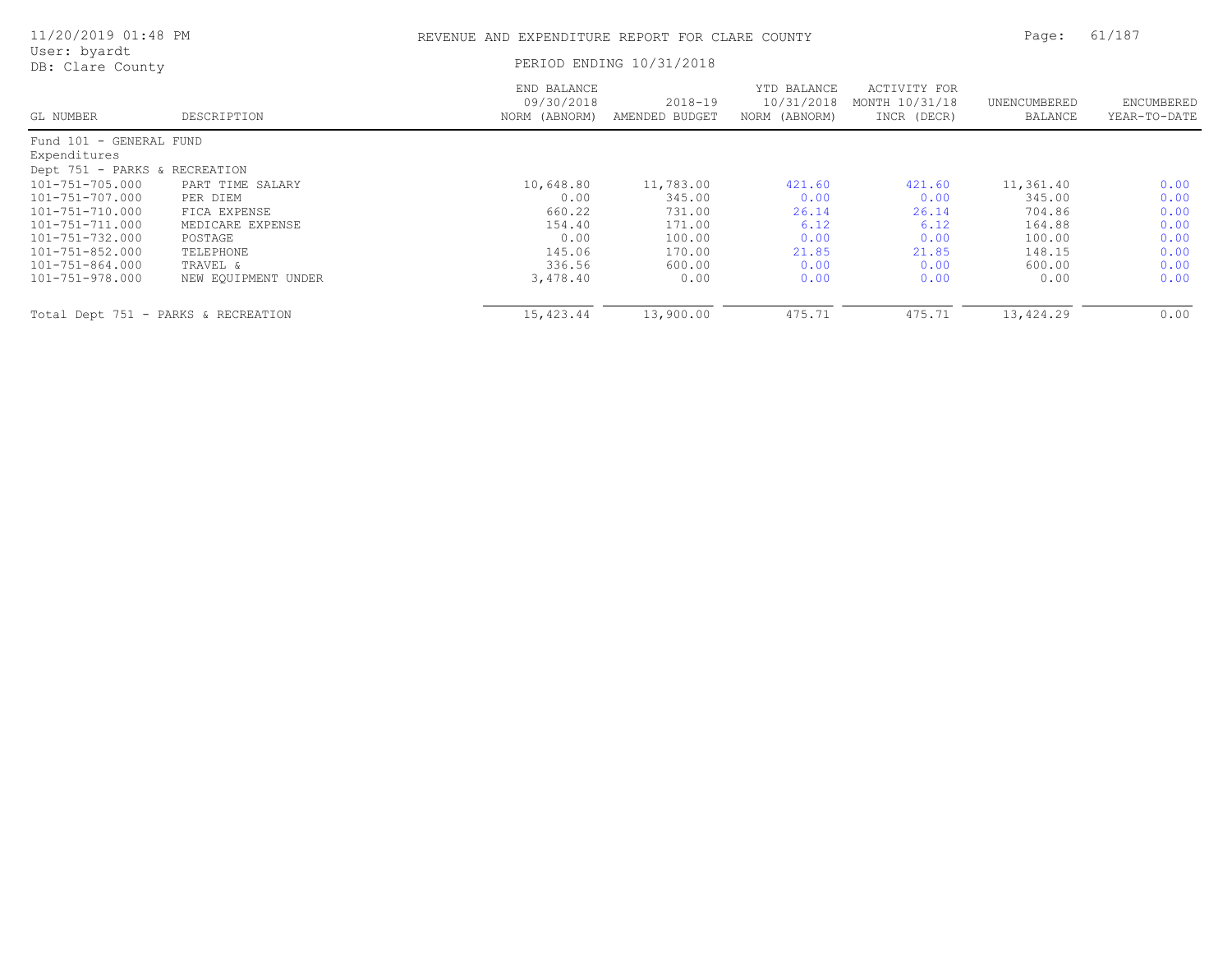| 11/20/2019 01:48 PM |  |
|---------------------|--|
| User: byardt        |  |
| DB: Clare County    |  |

## PERIOD ENDING 10/31/2018

|                                    |                                    | END BALANCE<br>09/30/2018 | $2018 - 19$    | YTD BALANCE<br>10/31/2018 | ACTIVITY FOR<br>MONTH 10/31/18 | UNENCUMBERED | ENCUMBERED   |
|------------------------------------|------------------------------------|---------------------------|----------------|---------------------------|--------------------------------|--------------|--------------|
| GL NUMBER                          | DESCRIPTION                        | NORM (ABNORM)             | AMENDED BUDGET | NORM (ABNORM)             | INCR (DECR)                    | BALANCE      | YEAR-TO-DATE |
| Fund 101 - GENERAL FUND            |                                    |                           |                |                           |                                |              |              |
| Expenditures                       |                                    |                           |                |                           |                                |              |              |
| Dept 851 - INSURANCE & BONDS       |                                    |                           |                |                           |                                |              |              |
| 101-851-716.000                    | HEALTH INSURANCE                   | (126.74)                  | 350.00         | 0.00                      | 0.00                           | 350.00       | 0.00         |
| 101-851-716.001                    | HEALTH INS-COBRA                   | 27,495.88                 | 6,068.00       | 479.51                    | 479.51                         | 5,588.49     | 0.00         |
| 101-851-716.002                    | HEALTH INS-SERVICE FEES/PCORI FEES | 273.46                    | 350.00         | 0.00                      | 0.00                           | 350.00       | 0.00         |
| 101-851-716.004                    | HEALTH INSURANCE - RETIREES        | 22,024.33                 | 20,028.00      | 732.78                    | 732.78                         | 19,295.22    | 0.00         |
| $101 - 851 - 716.005$              | HEALTH INS - RX REIMBURSEMENT      | (9.61)                    | 1,000.00       | 0.00                      | 0.00                           | 1,000.00     | 0.00         |
| 101-851-716.006                    | FLEX REIMBURSEMENT                 | 9,001.05                  | 12,000.00      | 0.00                      | 0.00                           | 12,000.00    | 0.00         |
| 101-851-716.007                    | HEALTH ACH REIMBURSEMENT           | 331,638.56                | 215,000.00     | 2,315.28                  | 2,315.28                       | 212,684.72   | 0.00         |
| 101-851-716.008                    | SMART CARD REIMBURSEMENT           | 8,005.20                  | 5,500.00       | 360.98                    | 360.98                         | 5,139.02     | 0.00         |
| 101-851-716.009                    | ADMIN FEES                         | 1,887.13                  | 2,164.00       | (581.09)                  | (581.09)                       | 2,745.09     | 0.00         |
| 101-851-716.010                    | A2CT PROGRAM                       | 90.00                     | 400.00         | 10.00                     | 10.00                          | 390.00       | 0.00         |
| 101-851-716.011                    | WELLNESS PROGRAM                   | 514.60                    | 750.00         | 0.00                      | 0.00                           | 750.00       | 0.00         |
| 101-851-718.000                    | COUNTY PORTION-RETIREMENT          | 661, 441.71               | 691,033.00     | 64,479.43                 | 64,479.43                      | 626, 553.57  | 0.00         |
| 101-851-723.000                    | COUNTY PORTION UNEMPLOY COMP       | 14,931.00                 | 7,000.00       | 0.00                      | 0.00                           | 7,000.00     | 0.00         |
| 101-851-724.000                    | WORKMANS COMPENSATION              | 51,342.77                 | 59,510.00      | 11,902.00                 | 11,902.00                      | 47,608.00    | 0.00         |
| 101-851-864.000                    | LUNCH & MILEAGE TO MEETINGS        | 1,577.94                  | 1,500.00       | 0.00                      | 0.00                           | 1,500.00     | 0.00         |
| 101-851-914.000                    | LIABILITY                          | 290,438.00                | 115,822.00     | 0.00                      | 0.00                           | 115,822.00   | 0.00         |
| Total Dept 851 - INSURANCE & BONDS |                                    | 1,420,525.28              | 1,138,475.00   | 79,698.89                 | 79,698.89                      | 1,058,776.11 | 0.00         |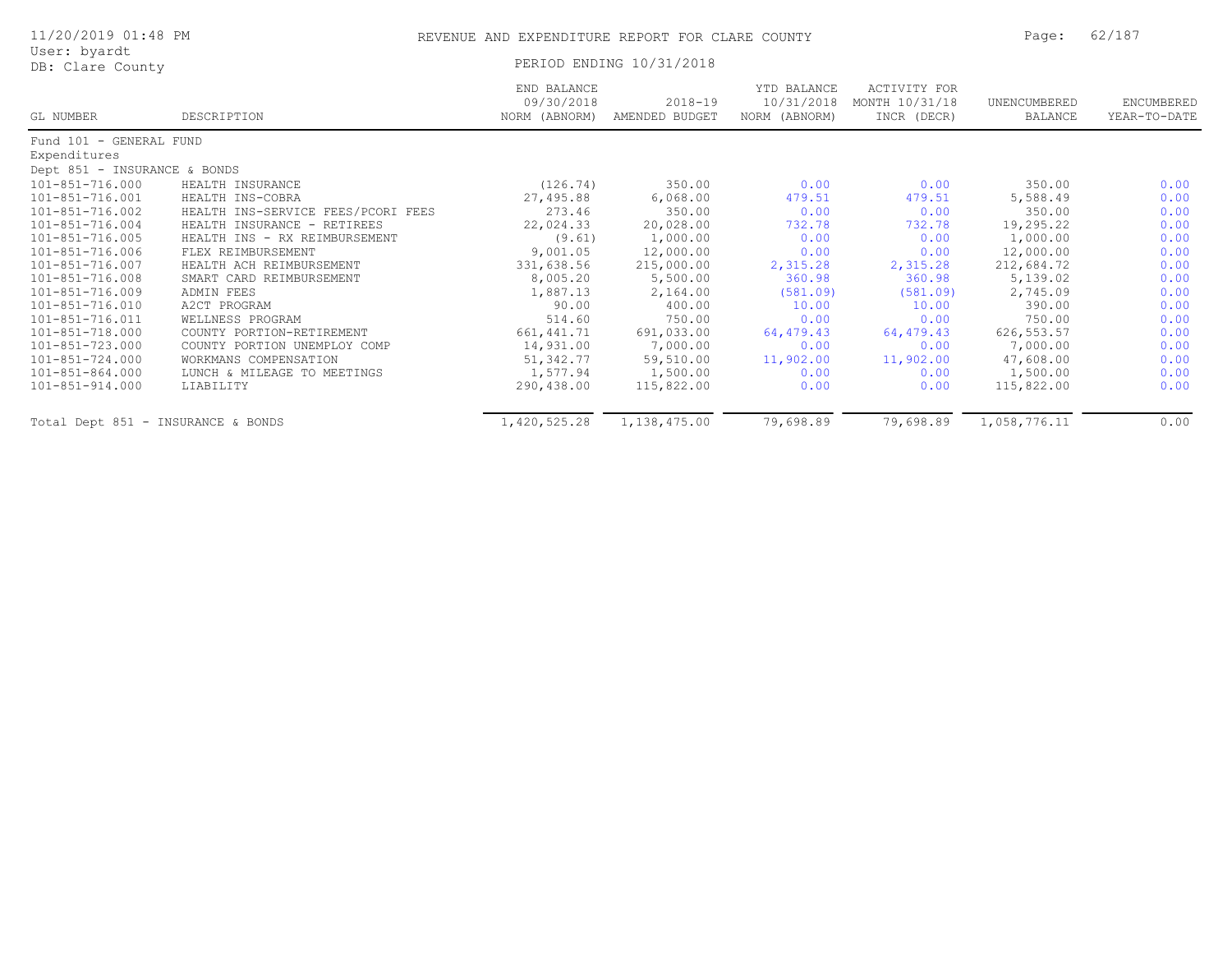| 11/20/2019 01:48 PM<br>User: byardt     |                                         |                                            | REVENUE AND EXPENDITURE REPORT FOR CLARE COUNTY |                                            |                                               |                         |                            |
|-----------------------------------------|-----------------------------------------|--------------------------------------------|-------------------------------------------------|--------------------------------------------|-----------------------------------------------|-------------------------|----------------------------|
| DB: Clare County                        |                                         | PERIOD ENDING 10/31/2018                   |                                                 |                                            |                                               |                         |                            |
| GL NUMBER                               | DESCRIPTION                             | END BALANCE<br>09/30/2018<br>NORM (ABNORM) | 2018-19<br>AMENDED BUDGET                       | YTD BALANCE<br>10/31/2018<br>NORM (ABNORM) | ACTIVITY FOR<br>MONTH 10/31/18<br>INCR (DECR) | UNENCUMBERED<br>BALANCE | ENCUMBERED<br>YEAR-TO-DATE |
| Fund 101 - GENERAL FUND<br>Expenditures |                                         |                                            |                                                 |                                            |                                               |                         |                            |
| Dept 885 - COUNTY OUTSIDE COUNSEL       |                                         |                                            |                                                 |                                            |                                               |                         |                            |
| 101-885-829.000                         | ARBITRATOR FEES                         | 0.00                                       | 1,000.00                                        | 0.00                                       | 0.00                                          | 1,000.00                | 0.00                       |
| 101-885-830.000                         | ATTORNEY FEES                           | 33, 375. 17                                | 31,163.00                                       | 0.00                                       | 0.00                                          | 31,163.00               | 0.00                       |
|                                         | Total Dept 885 - COUNTY OUTSIDE COUNSEL | 33, 375. 17                                | 32,163.00                                       | 0.00                                       | 0.00                                          | 32,163.00               | 0.00                       |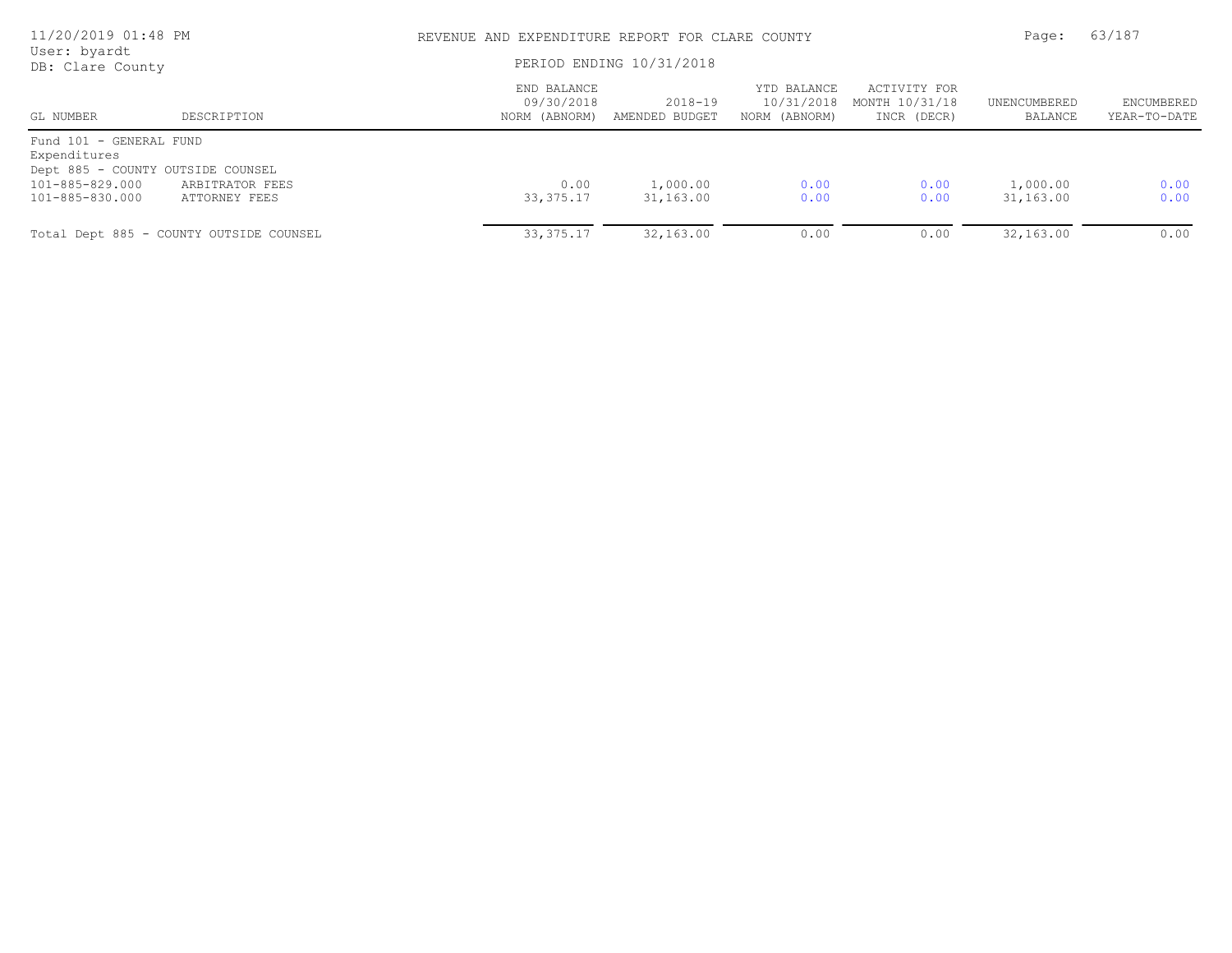| 11/20/2019 01:48 PM<br>User: byardt                               |                                | REVENUE AND EXPENDITURE REPORT FOR CLARE COUNTY | Page:                     | 64/187                                     |                                               |                         |                                   |
|-------------------------------------------------------------------|--------------------------------|-------------------------------------------------|---------------------------|--------------------------------------------|-----------------------------------------------|-------------------------|-----------------------------------|
| DB: Clare County                                                  |                                | PERIOD ENDING 10/31/2018                        |                           |                                            |                                               |                         |                                   |
| GL NUMBER                                                         | DESCRIPTION                    | END BALANCE<br>09/30/2018<br>NORM (ABNORM)      | 2018-19<br>AMENDED BUDGET | YTD BALANCE<br>10/31/2018<br>NORM (ABNORM) | ACTIVITY FOR<br>MONTH 10/31/18<br>INCR (DECR) | UNENCUMBERED<br>BALANCE | <b>ENCUMBERED</b><br>YEAR-TO-DATE |
| Fund 101 - GENERAL FUND<br>Expenditures<br>Dept 890 - CONTINGENCY |                                |                                                 |                           |                                            |                                               |                         |                                   |
| 101-890-956.299                                                   | UNDISTRIBUTED BUDGETED AMOUNTS | 0.00                                            | 50,000.00                 | 0.00                                       | 0.00                                          | 50,000.00               | 0.00                              |
| Total Dept 890 - CONTINGENCY                                      |                                | 0.00                                            | 50,000.00                 | 0.00                                       | 0.00                                          | 50,000.00               | 0.00                              |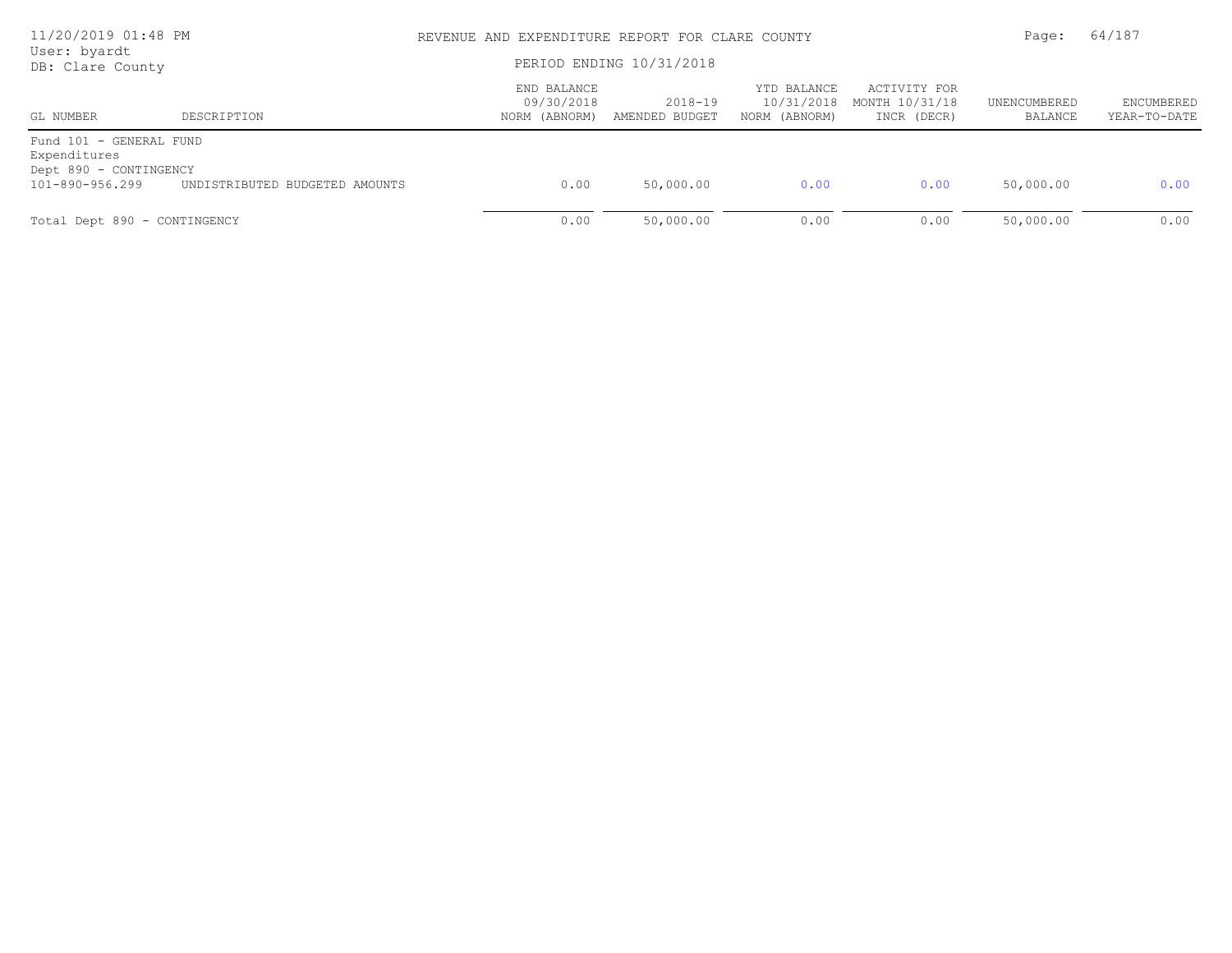| 11/20/2019 01:48 PM<br>User: byardt                                        |                                       |                                            | REVENUE AND EXPENDITURE REPORT FOR CLARE COUNTY |                                            |                                               |                         |                            |  |
|----------------------------------------------------------------------------|---------------------------------------|--------------------------------------------|-------------------------------------------------|--------------------------------------------|-----------------------------------------------|-------------------------|----------------------------|--|
| DB: Clare County                                                           |                                       | PERIOD ENDING 10/31/2018                   |                                                 |                                            |                                               |                         |                            |  |
| GL NUMBER                                                                  | DESCRIPTION                           | END BALANCE<br>09/30/2018<br>NORM (ABNORM) | 2018-19<br>AMENDED BUDGET                       | YTD BALANCE<br>10/31/2018<br>NORM (ABNORM) | ACTIVITY FOR<br>MONTH 10/31/18<br>INCR (DECR) | UNENCUMBERED<br>BALANCE | ENCUMBERED<br>YEAR-TO-DATE |  |
| Fund 101 - GENERAL FUND<br>Expenditures<br>Dept 895 - COST STUDY CONTRACTS |                                       |                                            |                                                 |                                            |                                               |                         |                            |  |
| 101-895-801.000                                                            | STUDY EXPENDITURES                    | 12,000.00                                  | 7,000.00                                        | 0.00                                       | 0.00                                          | 7,000.00                | 0.00                       |  |
|                                                                            | Total Dept 895 - COST STUDY CONTRACTS | 12,000.00                                  | 7,000.00                                        | 0.00                                       | 0.00                                          | 7,000.00                | 0.00                       |  |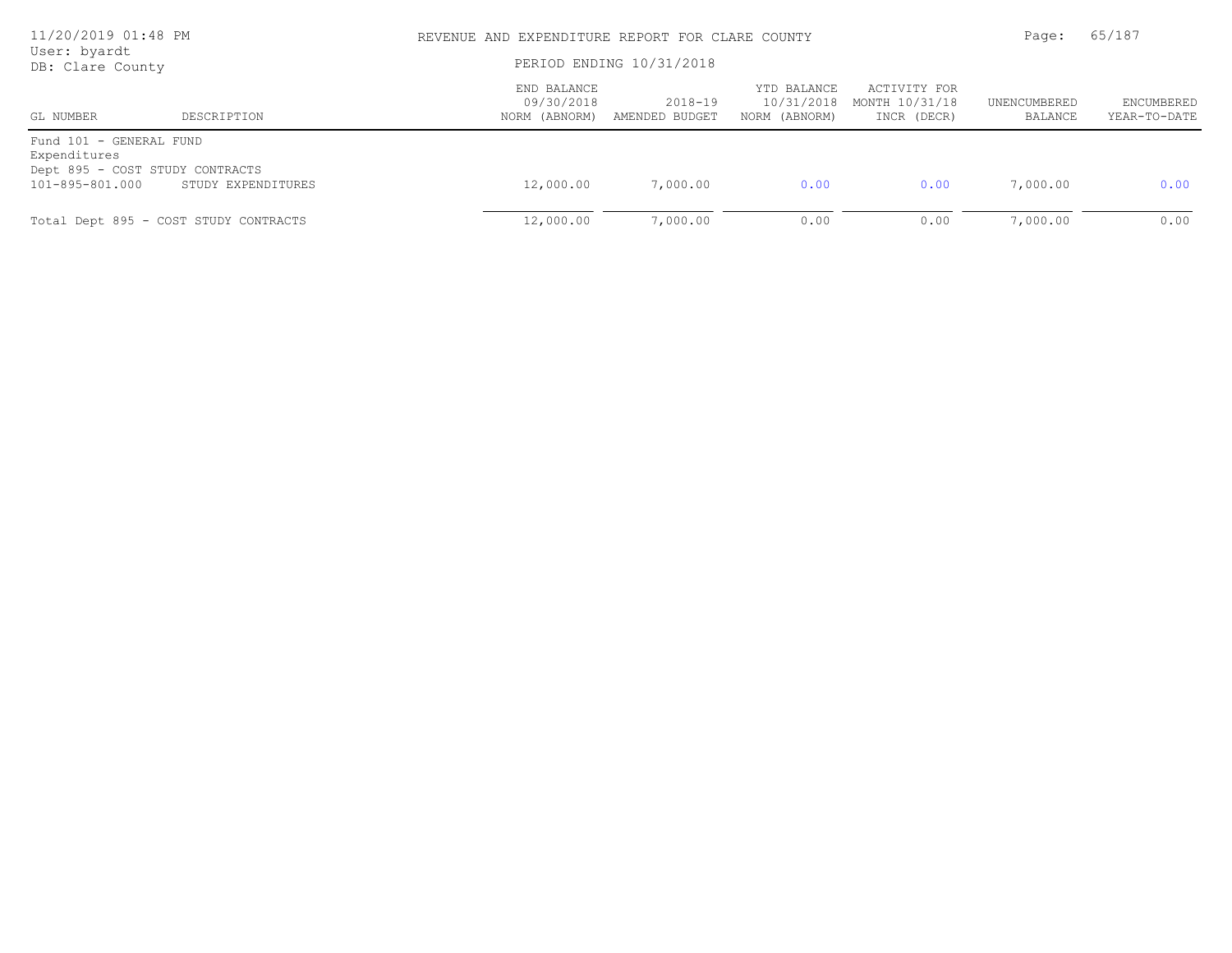| 11/20/2019 01:48 PM<br>User: byardt                  |                                         |                                            | REVENUE AND EXPENDITURE REPORT FOR CLARE COUNTY |                                            |                                               |                         |                                   |
|------------------------------------------------------|-----------------------------------------|--------------------------------------------|-------------------------------------------------|--------------------------------------------|-----------------------------------------------|-------------------------|-----------------------------------|
| DB: Clare County                                     |                                         | PERIOD ENDING 10/31/2018                   |                                                 |                                            |                                               |                         |                                   |
| GL NUMBER                                            | DESCRIPTION                             | END BALANCE<br>09/30/2018<br>NORM (ABNORM) | 2018-19<br>AMENDED BUDGET                       | YTD BALANCE<br>10/31/2018<br>NORM (ABNORM) | ACTIVITY FOR<br>MONTH 10/31/18<br>INCR (DECR) | UNENCUMBERED<br>BALANCE | <b>ENCUMBERED</b><br>YEAR-TO-DATE |
| Fund 101 - GENERAL FUND<br>Expenditures              |                                         |                                            |                                                 |                                            |                                               |                         |                                   |
| Dept 899 - TAX APPEALS ADJUSTMENT<br>101-899-962.000 | TAX APPEALS ADJUSTMENT                  | 2,331.29                                   | 2,500.00                                        | 0.00                                       | 0.00                                          | 2,500.00                | 0.00                              |
|                                                      | Total Dept 899 - TAX APPEALS ADJUSTMENT | 2,331.29                                   | 2,500.00                                        | 0.00                                       | 0.00                                          | 2,500.00                | 0.00                              |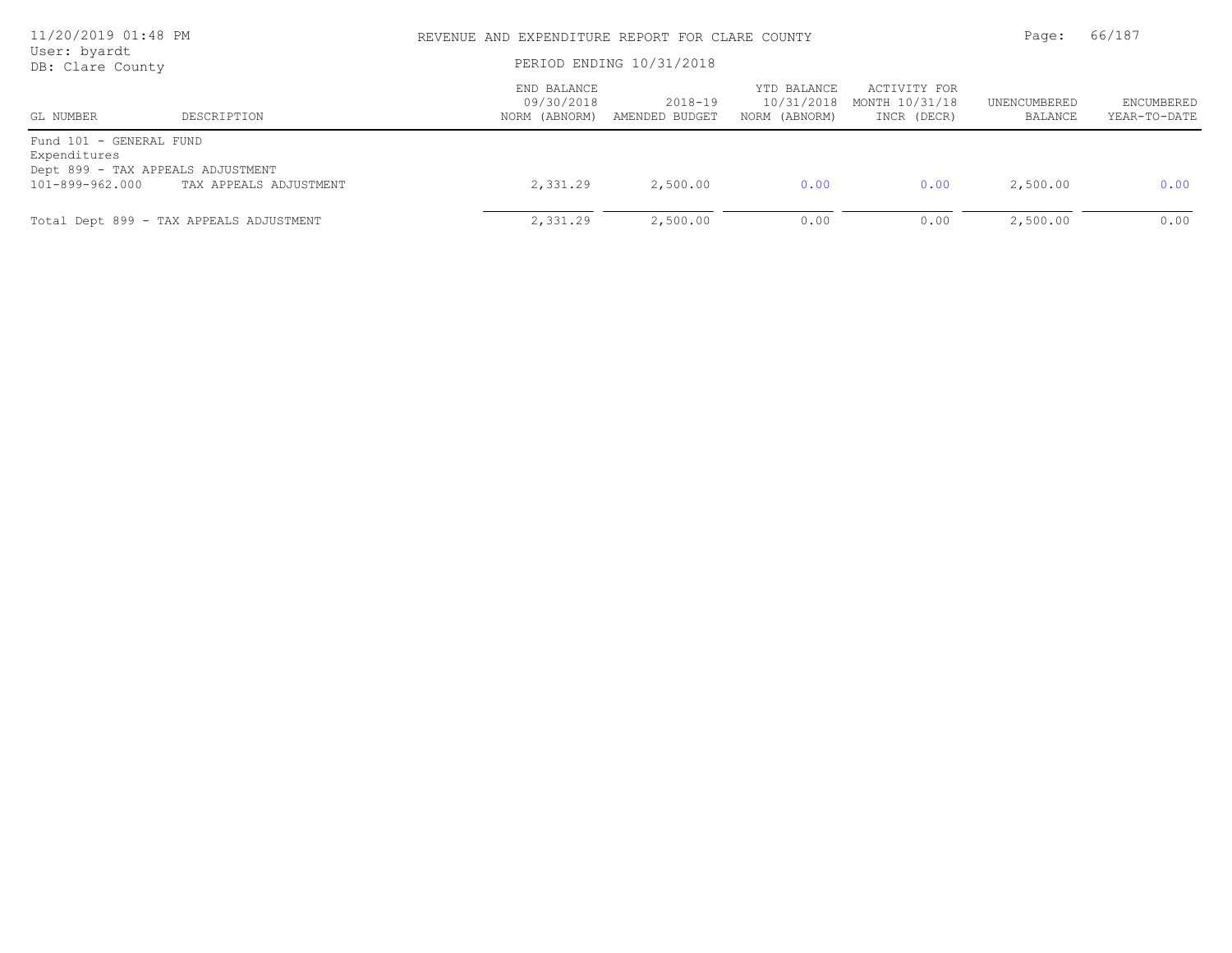| 11/20/2019 01:48 PM              |                                               | REVENUE AND EXPENDITURE REPORT FOR CLARE COUNTY |                               |                                            | Page:                                         | 67/187                  |                            |
|----------------------------------|-----------------------------------------------|-------------------------------------------------|-------------------------------|--------------------------------------------|-----------------------------------------------|-------------------------|----------------------------|
| User: byardt<br>DB: Clare County |                                               |                                                 | PERIOD ENDING 10/31/2018      |                                            |                                               |                         |                            |
| GL NUMBER                        | DESCRIPTION                                   | END BALANCE<br>09/30/2018<br>NORM (ABNORM)      | $2018 - 19$<br>AMENDED BUDGET | YTD BALANCE<br>10/31/2018<br>NORM (ABNORM) | ACTIVITY FOR<br>MONTH 10/31/18<br>INCR (DECR) | UNENCUMBERED<br>BALANCE | ENCUMBERED<br>YEAR-TO-DATE |
| Fund 101 - GENERAL FUND          |                                               |                                                 |                               |                                            |                                               |                         |                            |
| Expenditures                     |                                               |                                                 |                               |                                            |                                               |                         |                            |
|                                  | Dept 901 - NEW EQUIPMENT-CAPITAL OUTLAY       |                                                 |                               |                                            |                                               |                         |                            |
| 101-901-978.148                  | NEW EOUIPMENT - PROBATE COURT                 | 7,588.84                                        | 6,400.00                      | 0.00                                       | 0.00                                          | 6,400.00                | 0.00                       |
| 101-901-978.191                  | NEW EQUIPMENT (OVER \$5000 K) ELECTION        | 19,965.00                                       | 0.00                          | 0.00                                       | 0.00                                          | 0.00                    | 0.00                       |
| 101-901-978.215                  | NEW EOUIPMENT - COUNTY CLERK                  | 72,761.00                                       | 0.00                          | 0.00                                       | 0.00                                          | 0.00                    | 0.00                       |
| 101-901-978.253                  | NEW EQUIPMENT - TREASURER                     | 102,030.97                                      | 0.00                          | 0.00                                       | 0.00                                          | 0.00                    | 0.00                       |
| 101-901-978.259                  | NEW EQUIPMENT - COMPUTERS                     | 34,334.90                                       | 83,000.00                     | 0.00                                       | 0.00                                          | 82,483.00               | 517.00                     |
| 101-901-978.265                  | NEW EQUIPMENT - COURTHOUSE                    | 0.00                                            | 50,000.00                     | 0.00                                       | 0.00                                          | 50,000.00               | 0.00                       |
| 101-901-978.301                  | NEW EQUIPMENT - SHERIFF                       | 27,336.80                                       | 16,996.00                     | 0.00                                       | 0.00                                          | 16,996.00               | 0.00                       |
| 101-901-978.346                  | NEW EQUIPMENT (OVER 5K) ORV GRANT             | 11,900.00                                       | 0.00                          | 0.00                                       | 0.00                                          | 0.00                    | 0.00                       |
| 101-901-978.351                  | NEW EQUIPMENT - JAIL                          | 54,864.20                                       | 11,000.00                     | 0.00                                       | 0.00                                          | 0.00                    | 11,000.00                  |
|                                  | Total Dept 901 - NEW EQUIPMENT-CAPITAL OUTLAY | 330,781.71                                      | 167,396.00                    | 0.00                                       | 0.00                                          | 155,879.00              | 11,517.00                  |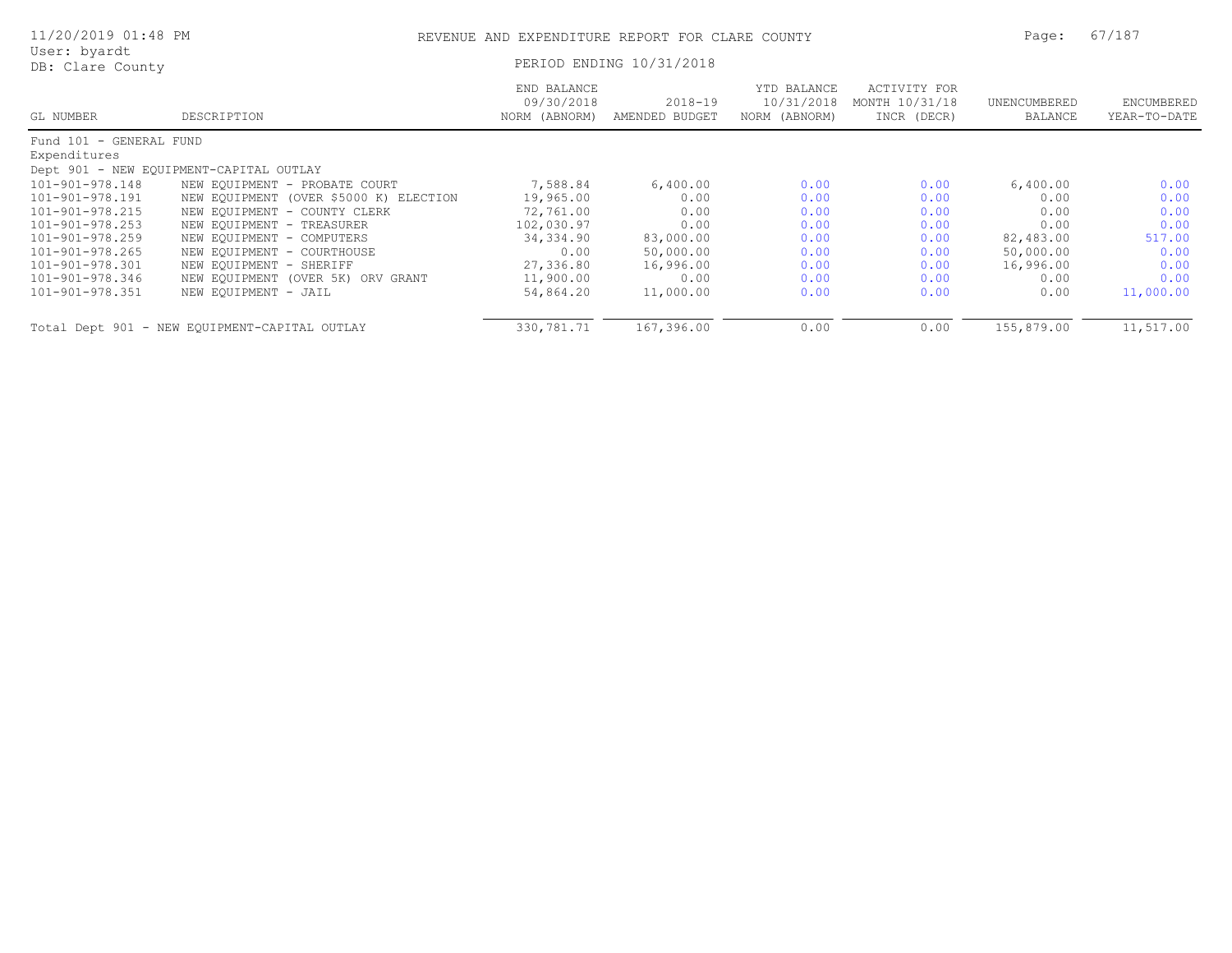| 11/20/2019 01:48 PM                  |                             | REVENUE AND EXPENDITURE REPORT FOR CLARE COUNTY | Page:                         | 68/187                                     |                                               |                         |                            |
|--------------------------------------|-----------------------------|-------------------------------------------------|-------------------------------|--------------------------------------------|-----------------------------------------------|-------------------------|----------------------------|
| User: byardt<br>DB: Clare County     |                             | PERIOD ENDING 10/31/2018                        |                               |                                            |                                               |                         |                            |
| GL NUMBER                            | DESCRIPTION                 | END BALANCE<br>09/30/2018<br>NORM (ABNORM)      | $2018 - 19$<br>AMENDED BUDGET | YTD BALANCE<br>10/31/2018<br>NORM (ABNORM) | ACTIVITY FOR<br>MONTH 10/31/18<br>INCR (DECR) | UNENCUMBERED<br>BALANCE | ENCUMBERED<br>YEAR-TO-DATE |
| Fund 101 - GENERAL FUND              |                             |                                                 |                               |                                            |                                               |                         |                            |
| Expenditures                         |                             |                                                 |                               |                                            |                                               |                         |                            |
| Dept 905 - COUNTY DEBT SERVICE       |                             |                                                 |                               |                                            |                                               |                         |                            |
| 101-905-991.000                      | PRINCIPAL                   | 81,830.22                                       | 84,246.00                     | 6,093.23                                   | 6,093.23                                      | 78, 152. 77             | 0.00                       |
| 101-905-991.302                      | PRINCIPAL-CCSD CAR LEASE    | 113,629.13                                      | 118,270.00                    | 117,886.20                                 | 117,886.20                                    | 383.80                  | 0.00                       |
| 101-905-991.351                      | PRINCIPAL-JAIL CAMERA LEASE | 3,997.80                                        | 4,122.00                      | 679.32                                     | 679.32                                        | 3,442.68                | 0.00                       |
| 101-905-995.000                      | INTEREST                    | 11,662.22                                       | 7,533.00                      | 594.23                                     | 594.23                                        | 6,938.77                | 0.00                       |
| 101-905-995.302                      | INTEREST-CCSD CAR LEASE     | 9,470.87                                        | 4,831.00                      | 4,830.20                                   | 4,830.20                                      | 0.80                    | 0.00                       |
| 101-905-995.351                      | INTEREST-JAIL CAMERA LEASE  | 400.56                                          | 277.00                        | 53.74                                      | 53.74                                         | 223.26                  | 0.00                       |
| Total Dept 905 - COUNTY DEBT SERVICE |                             | 220,990.80                                      | 219,279.00                    | 130, 136.92                                | 130, 136.92                                   | 89,142.08               | 0.00                       |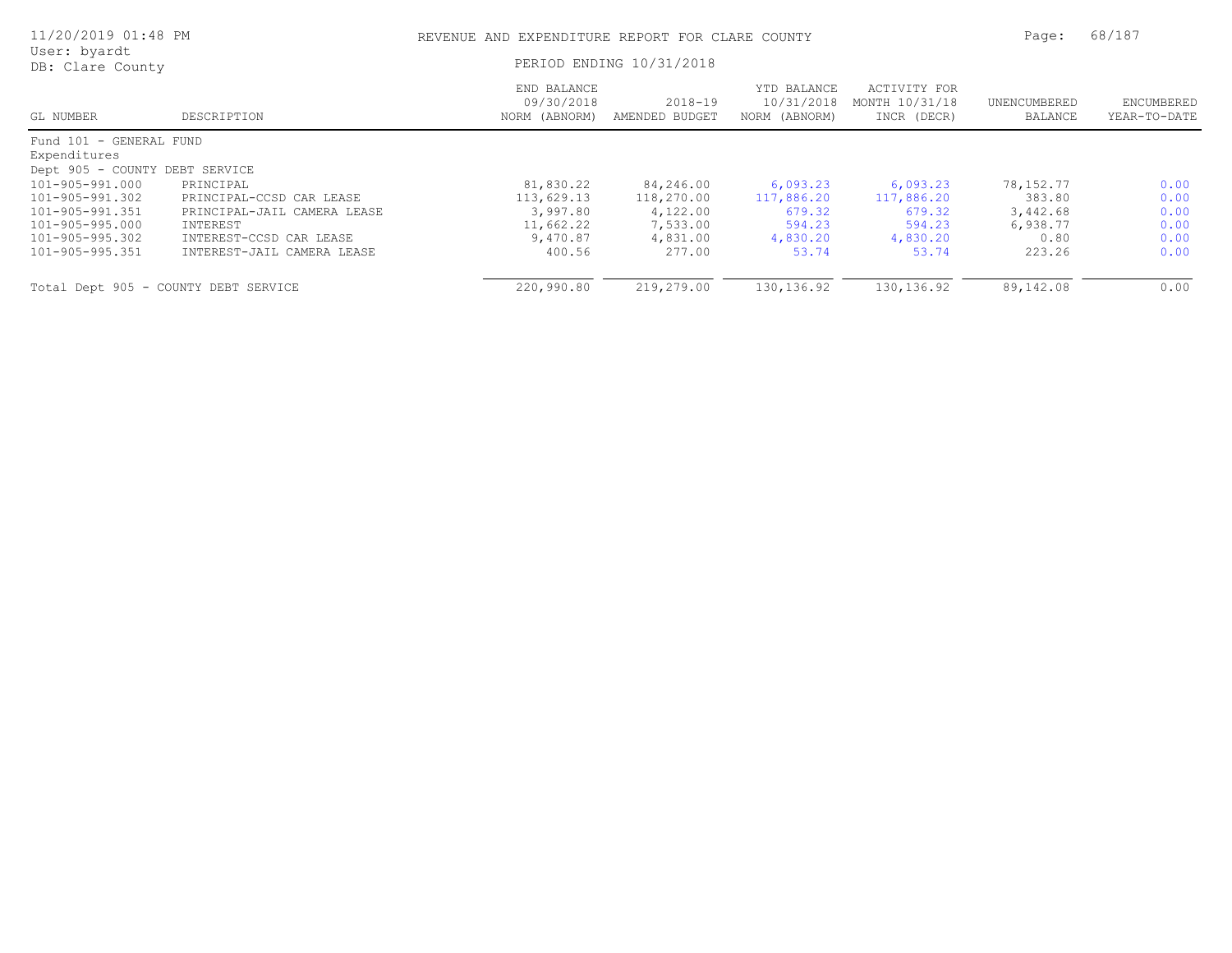| 11/20/2019 01:48 PM              |                                              | REVENUE AND EXPENDITURE REPORT FOR CLARE COUNTY |                               |                                            |                                               | Page:                   | 69/187                     |  |
|----------------------------------|----------------------------------------------|-------------------------------------------------|-------------------------------|--------------------------------------------|-----------------------------------------------|-------------------------|----------------------------|--|
| User: byardt<br>DB: Clare County |                                              |                                                 | PERIOD ENDING 10/31/2018      |                                            |                                               |                         |                            |  |
| GL NUMBER                        | DESCRIPTION                                  | END BALANCE<br>09/30/2018<br>NORM (ABNORM)      | $2018 - 19$<br>AMENDED BUDGET | YTD BALANCE<br>10/31/2018<br>NORM (ABNORM) | ACTIVITY FOR<br>MONTH 10/31/18<br>INCR (DECR) | UNENCUMBERED<br>BALANCE | ENCUMBERED<br>YEAR-TO-DATE |  |
| Fund 101 - GENERAL FUND          |                                              |                                                 |                               |                                            |                                               |                         |                            |  |
| Expenditures                     |                                              |                                                 |                               |                                            |                                               |                         |                            |  |
|                                  | Dept 990 - APPROPIATIONS TRANSFERS OUT       |                                                 |                               |                                            |                                               |                         |                            |  |
| 101-990-998.215                  | FRIEND OF COURT FUND APPROP                  | 0.00                                            | 16,001.00                     | 0.00                                       | 0.00                                          | 16,001.00               | 0.00                       |  |
| 101-990-998.268                  | APPROP CG RECOVERY CT                        | 5,000.00                                        | 7,500.00                      | 0.00                                       | 0.00                                          | 7,500.00                | 0.00                       |  |
| 101-990-998.291                  | CHILD CARE PROBATE FUND APPROP               | 147,500.00                                      | 175,000.00                    | 0.00                                       | 0.00                                          | 175,000.00              | 0.00                       |  |
| 101-990-998.292                  | CHILD CARE DSS FUND APPROP                   | 86,250.00                                       | 105,000.00                    | 0.00                                       | 0.00                                          | 105,000.00              | 0.00                       |  |
| 101-990-998.293                  | SAILOR & SOLDIER RELIEF APPR.                | 10,000.00                                       | 10,000.00                     | 0.00                                       | 0.00                                          | 10,000.00               | 0.00                       |  |
| 101-990-998.295                  | AIRPORT FUND APPROPRIATION                   | 10,000.00                                       | 10,000.00                     | 0.00                                       | 0.00                                          | 10,000.00               | 0.00                       |  |
| 101-990-998.366                  | COURTHOUSE RENOV DEBT APPROPRIATION          | 115,750.00                                      | 114,680.00                    | 57,235.00                                  | 57,235.00                                     | 57,445.00               | 0.00                       |  |
| 101-990-998.370                  | CLARE CO BLDG AUTH REFUNDING BONDS           | 106,093.75                                      | 106,222.00                    | 0.00                                       | 0.00                                          | 106,222.00              | 0.00                       |  |
| 101-990-998.519                  | APPROP TRANS OUT TAX ANTIC NOTE              | 10,799.67                                       | 6,000.00                      | (119.34)                                   | (119.34)                                      | 6,119.34                | 0.00                       |  |
|                                  | Total Dept 990 - APPROPIATIONS TRANSFERS OUT | 491,393.42                                      | 550,403.00                    | 57, 115.66                                 | 57, 115.66                                    | 493,287.34              | 0.00                       |  |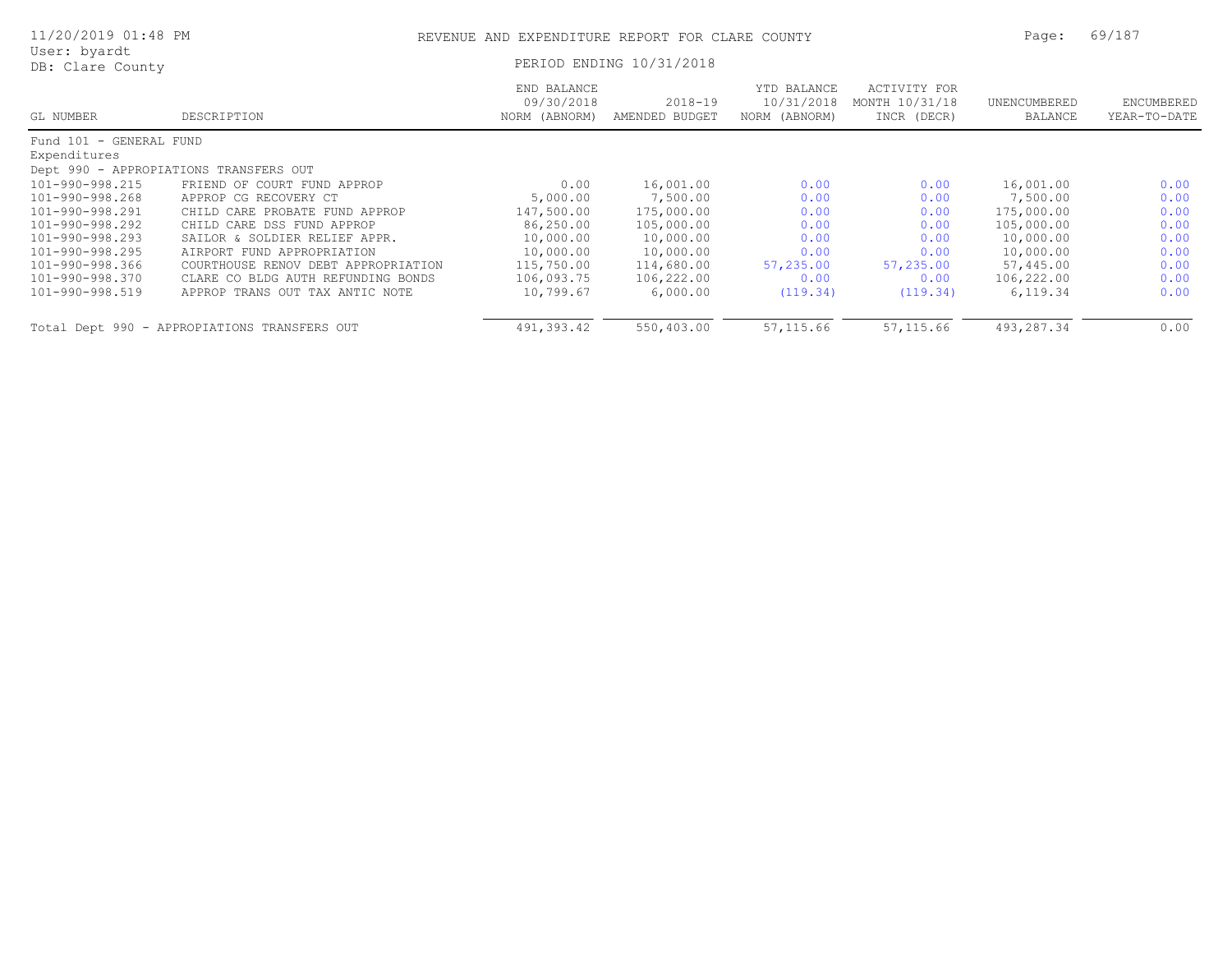| 11/20/2019 01:48 PM                                                       |                     | REVENUE AND EXPENDITURE REPORT FOR CLARE COUNTY | Page:                     | 70/187                                     |                                               |                         |                            |
|---------------------------------------------------------------------------|---------------------|-------------------------------------------------|---------------------------|--------------------------------------------|-----------------------------------------------|-------------------------|----------------------------|
| User: byardt<br>DB: Clare County                                          |                     |                                                 | PERIOD ENDING 10/31/2018  |                                            |                                               |                         |                            |
| GL NUMBER                                                                 | DESCRIPTION         | END BALANCE<br>09/30/2018<br>NORM (ABNORM)      | 2018-19<br>AMENDED BUDGET | YTD BALANCE<br>10/31/2018<br>NORM (ABNORM) | ACTIVITY FOR<br>MONTH 10/31/18<br>INCR (DECR) | UNENCUMBERED<br>BALANCE | ENCUMBERED<br>YEAR-TO-DATE |
| Fund 101 - GENERAL FUND<br>Expenditures<br>Dept 997 - ENDING FUND BALANCE |                     |                                                 |                           |                                            |                                               |                         |                            |
| 101-997-998.900                                                           | ENDING FUND BALANCE | 0.00                                            | 1,390,784.00              | 0.00                                       | 0.00                                          | 1,390,784.00            | 0.00                       |
| Total Dept 997 - ENDING FUND BALANCE                                      |                     | 0.00                                            | 1,390,784.00              | 0.00                                       | 0.00                                          | 1,390,784.00            | 0.00                       |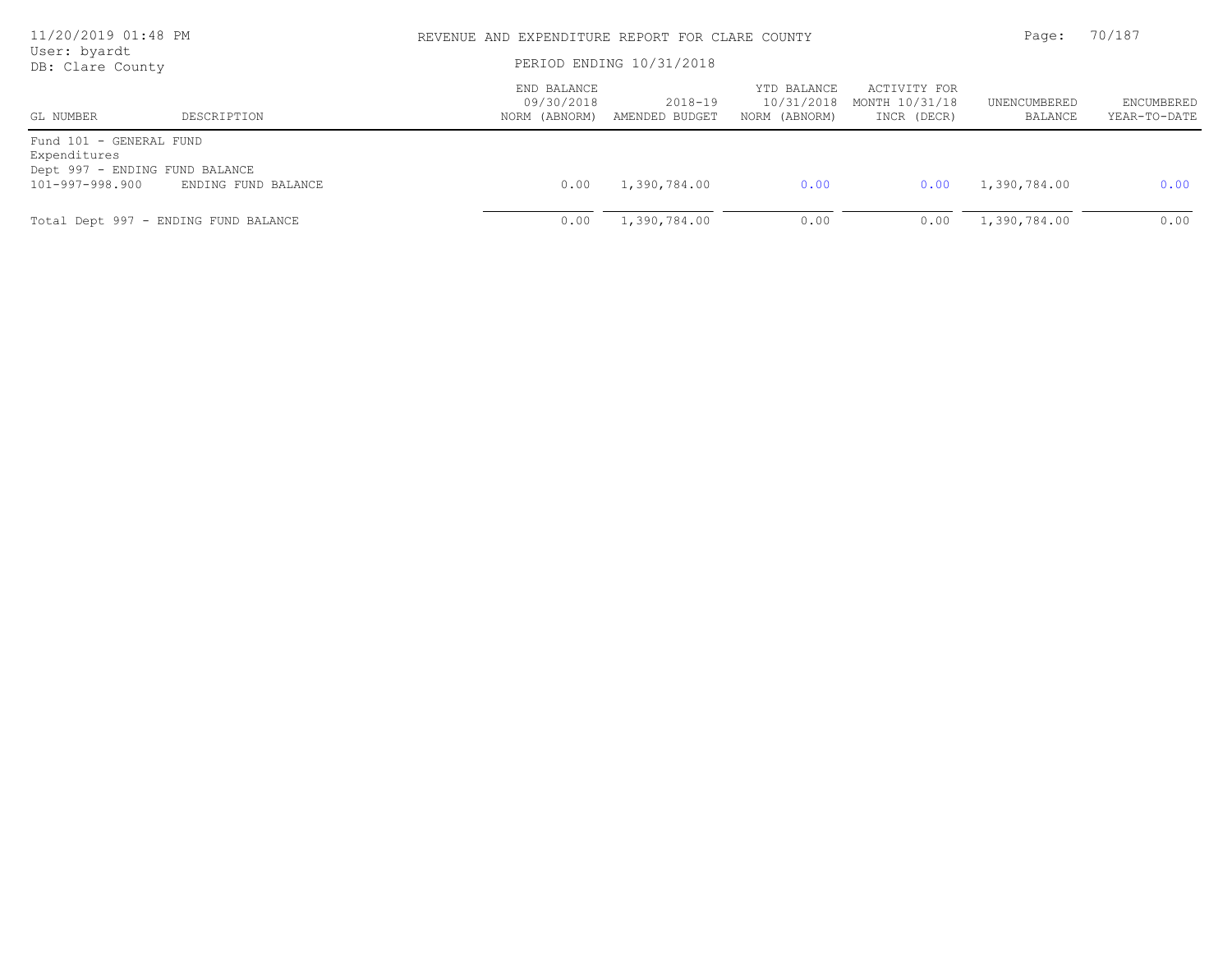| 11/20/2019 01:48 PM                                              |             | REVENUE AND EXPENDITURE REPORT FOR CLARE COUNTY |                                |                                            |                                               |                                |                            |  |
|------------------------------------------------------------------|-------------|-------------------------------------------------|--------------------------------|--------------------------------------------|-----------------------------------------------|--------------------------------|----------------------------|--|
| User: byardt<br>DB: Clare County                                 |             | PERIOD ENDING 10/31/2018                        |                                |                                            |                                               |                                |                            |  |
| GL NUMBER                                                        | DESCRIPTION | END BALANCE<br>09/30/2018<br>NORM (ABNORM)      | $2018 - 19$<br>AMENDED BUDGET  | YTD BALANCE<br>10/31/2018<br>NORM (ABNORM) | ACTIVITY FOR<br>MONTH 10/31/18<br>INCR (DECR) | UNENCUMBERED<br>BALANCE        | ENCUMBERED<br>YEAR-TO-DATE |  |
| Fund 101 - GENERAL FUND<br>Expenditures                          |             |                                                 |                                |                                            |                                               |                                |                            |  |
| TOTAL EXPENDITURES                                               |             | 12,497,212.51                                   | 13,720,837.00                  | 809,365.68                                 | 809,365.68                                    | 12,884,740.13                  | 26,731.19                  |  |
| Fund 101 - GENERAL FUND:<br>TOTAL REVENUES<br>TOTAL EXPENDITURES |             | 12,010,845.25<br>12,497,212.51                  | 13,720,837.00<br>13,720,837.00 | 120,859.10<br>809,365.68                   | 120,859.10<br>809,365.68                      | 13,599,977.90<br>12,884,740.13 | 0.00<br>26,731.19          |  |
| NET OF REVENUES & EXPENDITURES                                   |             | (486, 367, 26)                                  | 0.00                           | (688, 506, 58)                             | (688, 506, 58)                                | 715,237.77                     | (26, 731, 19)              |  |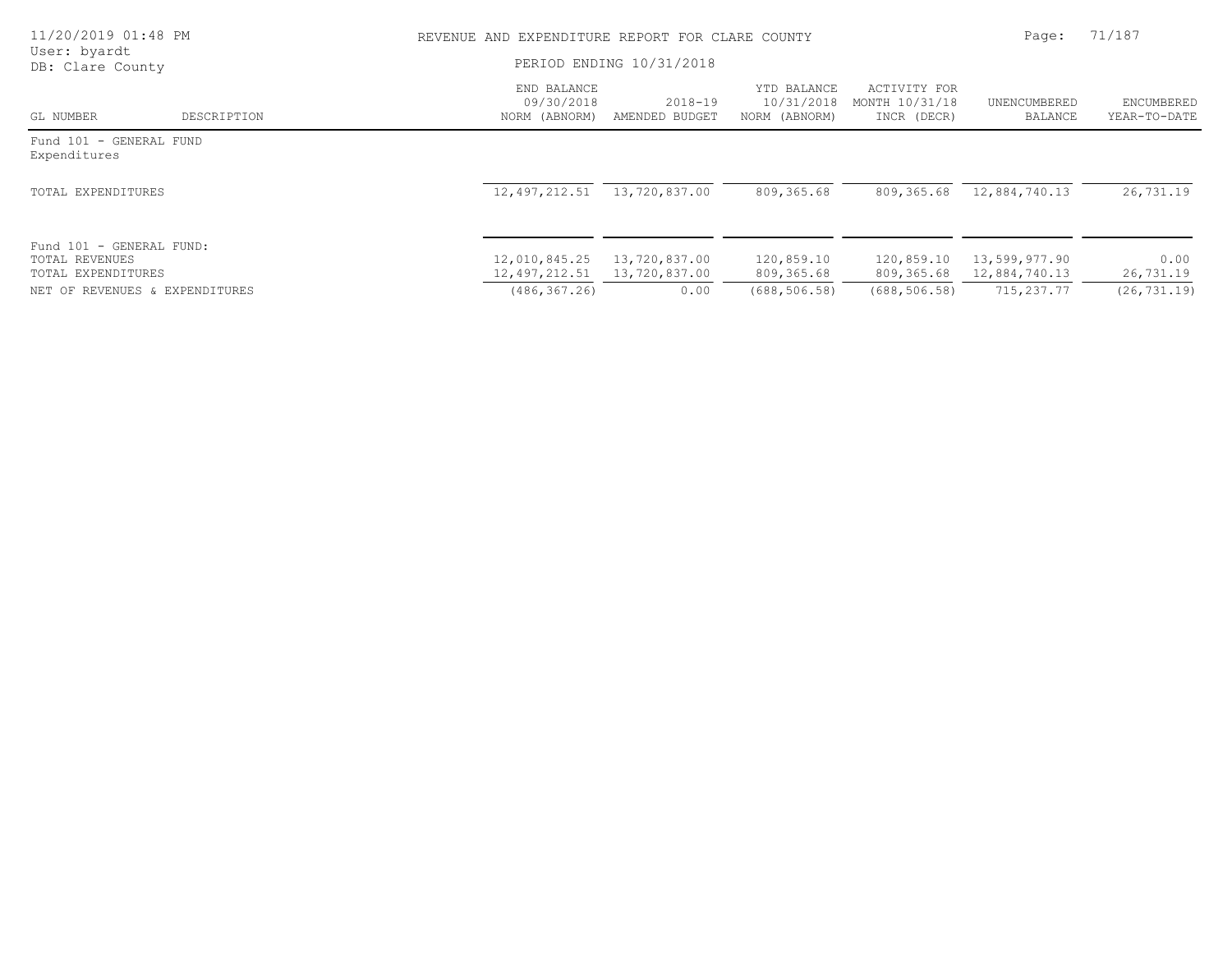| 11/20/2019 01:48 PM<br>User: byardt                 |                 | REVENUE AND EXPENDITURE REPORT FOR CLARE COUNTY<br>PERIOD ENDING 10/31/2018 |                           |                                            |                                               | Page:                   | 72/187                            |
|-----------------------------------------------------|-----------------|-----------------------------------------------------------------------------|---------------------------|--------------------------------------------|-----------------------------------------------|-------------------------|-----------------------------------|
| DB: Clare County                                    |                 |                                                                             |                           |                                            |                                               |                         |                                   |
| GL NUMBER                                           | DESCRIPTION     | END BALANCE<br>09/30/2018<br>NORM (ABNORM)                                  | 2018-19<br>AMENDED BUDGET | YTD BALANCE<br>10/31/2018<br>NORM (ABNORM) | ACTIVITY FOR<br>MONTH 10/31/18<br>INCR (DECR) | UNENCUMBERED<br>BALANCE | <b>ENCUMBERED</b><br>YEAR-TO-DATE |
| Fund 201 - COUNTY ROAD FUND<br>Revenues<br>Dept 000 |                 |                                                                             |                           |                                            |                                               |                         |                                   |
| 201-000-401.000                                     | REVENUE CONTROL | 8,432,545.38                                                                | 8,000,000.00              | 79,005.10                                  | 79,005.10                                     | 7,920,994.90            | 0.00                              |
| Total Dept 000                                      |                 | 8,432,545.38                                                                | 8,000,000.00              | 79,005.10                                  | 79,005.10                                     | 7,920,994.90            | 0.00                              |
| TOTAL REVENUES                                      |                 | 8,432,545.38                                                                | 8,000,000.00              | 79,005.10                                  | 79,005.10                                     | 7,920,994.90            | 0.00                              |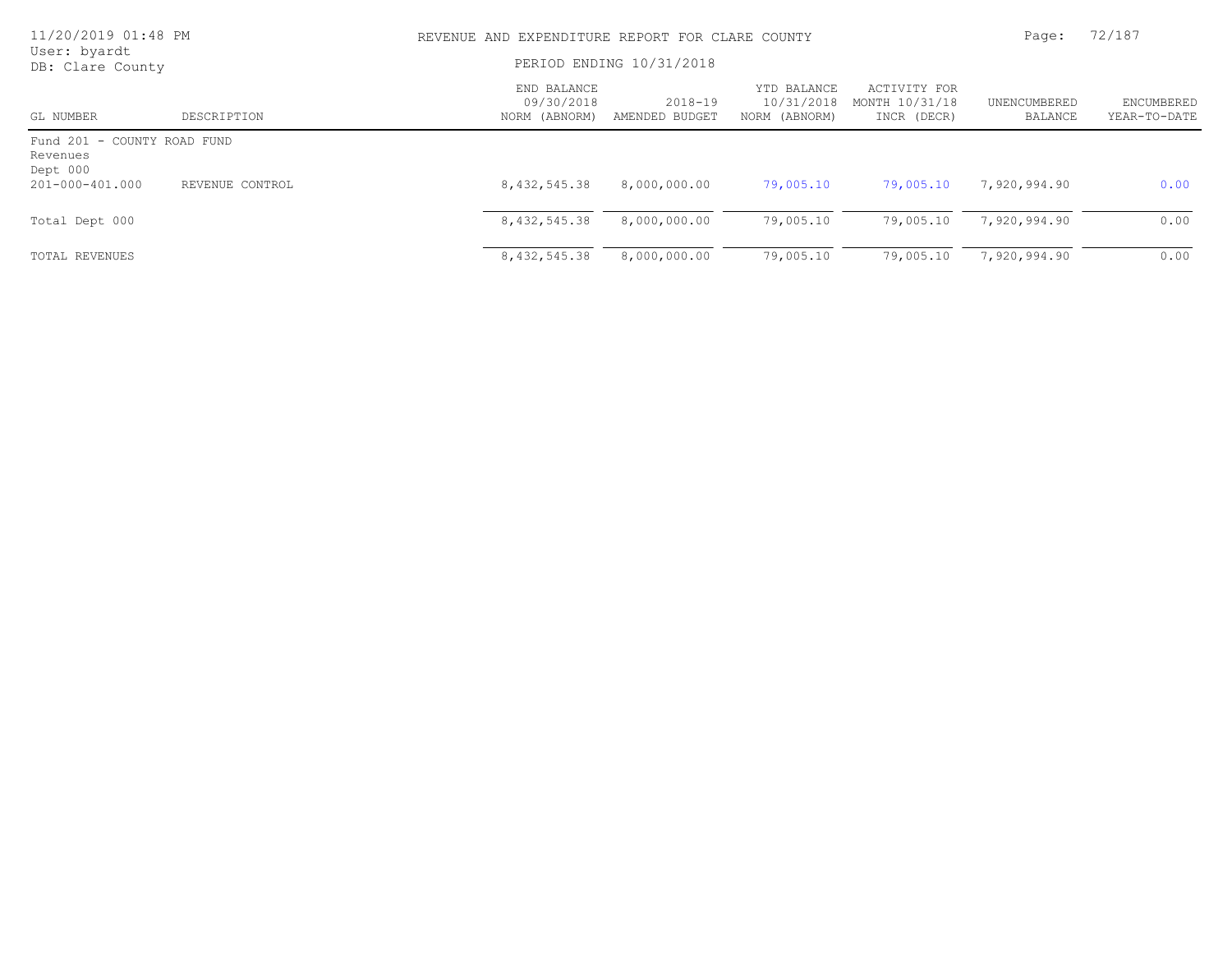| 11/20/2019 01:48 PM                                     | REVENUE AND EXPENDITURE REPORT FOR CLARE COUNTY |                               |                                            |                                               | Page:                      | 73/187                     |
|---------------------------------------------------------|-------------------------------------------------|-------------------------------|--------------------------------------------|-----------------------------------------------|----------------------------|----------------------------|
| User: byardt<br>DB: Clare County                        |                                                 | PERIOD ENDING 10/31/2018      |                                            |                                               |                            |                            |
| GL NUMBER<br>DESCRIPTION                                | END BALANCE<br>09/30/2018<br>NORM (ABNORM)      | $2018 - 19$<br>AMENDED BUDGET | YTD BALANCE<br>10/31/2018<br>NORM (ABNORM) | ACTIVITY FOR<br>MONTH 10/31/18<br>INCR (DECR) | UNENCUMBERED<br>BALANCE    | ENCUMBERED<br>YEAR-TO-DATE |
| Fund 201 - COUNTY ROAD FUND<br>Expenditures<br>Dept 000 |                                                 |                               |                                            |                                               |                            |                            |
| 201-000-701.000<br>EXPENDITURE CONTROL                  | 8, 195, 459.82                                  | 8,000,000.00                  | 421,706.52                                 | 421,706.52                                    | 7,578,293.48               | 0.00                       |
| Total Dept 000                                          | 8, 195, 459.82                                  | 8,000,000.00                  | 421,706.52                                 | 421,706.52                                    | 7,578,293.48               | 0.00                       |
| TOTAL EXPENDITURES                                      | 8, 195, 459.82                                  | 8,000,000.00                  | 421,706.52                                 | 421,706.52                                    | 7,578,293.48               | 0.00                       |
| Fund 201 - COUNTY ROAD FUND:<br>TOTAL REVENUES          | 8,432,545.38                                    | 8,000,000.00                  | 79,005.10                                  | 79,005.10                                     | 7,920,994.90               | 0.00                       |
| TOTAL EXPENDITURES<br>NET OF REVENUES & EXPENDITURES    | 8, 195, 459.82<br>237,085.56                    | 8,000,000.00<br>0.00          | 421,706.52<br>(342, 701, 42)               | 421,706.52<br>(342, 701.42)                   | 7,578,293.48<br>342,701.42 | 0.00<br>0.00               |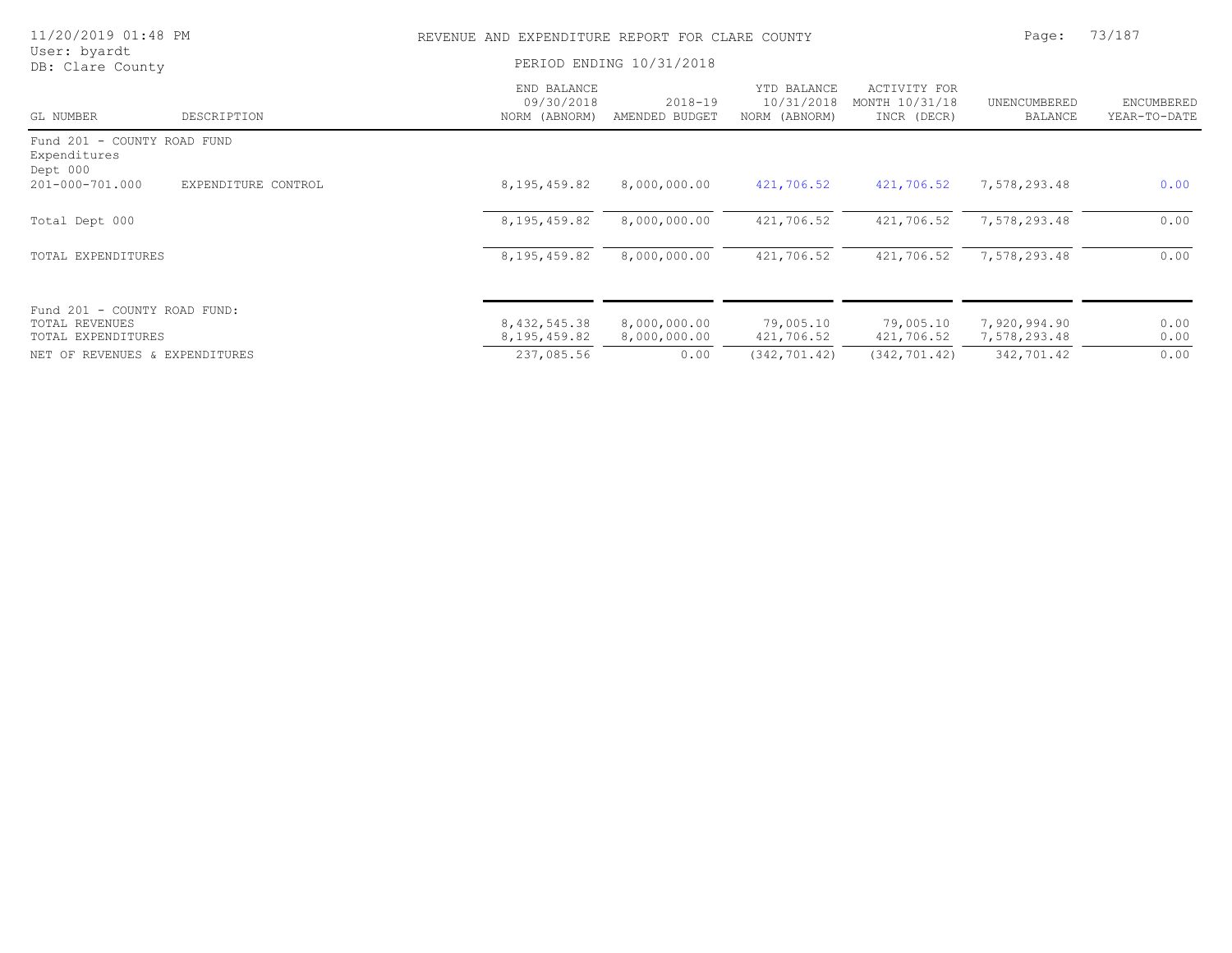| 11/20/2019 01:48 PM                 |                                 | REVENUE AND EXPENDITURE REPORT FOR CLARE COUNTY |                               |                                            |                                                      | Page:                          | 74/187                     |  |
|-------------------------------------|---------------------------------|-------------------------------------------------|-------------------------------|--------------------------------------------|------------------------------------------------------|--------------------------------|----------------------------|--|
| User: byardt<br>DB: Clare County    |                                 |                                                 | PERIOD ENDING 10/31/2018      |                                            |                                                      |                                |                            |  |
| GL NUMBER                           | DESCRIPTION                     | END BALANCE<br>09/30/2018<br>NORM (ABNORM)      | $2018 - 19$<br>AMENDED BUDGET | YTD BALANCE<br>10/31/2018<br>NORM (ABNORM) | <b>ACTIVITY FOR</b><br>MONTH 10/31/18<br>INCR (DECR) | UNENCUMBERED<br><b>BALANCE</b> | ENCUMBERED<br>YEAR-TO-DATE |  |
| Fund 215 - FRIEND OF THE COURT FUND |                                 |                                                 |                               |                                            |                                                      |                                |                            |  |
| Revenues                            |                                 |                                                 |                               |                                            |                                                      |                                |                            |  |
| Dept 000                            |                                 |                                                 |                               |                                            |                                                      |                                |                            |  |
| 215-000-520.000                     | FEDERAL GRANTS-INCENTIVE-FOC    | 36,897.00                                       | 35,000.00                     | 0.00                                       | 0.00                                                 | 35,000.00                      | 0.00                       |  |
| 215-000-521.000                     | CRP - FRIEND OF COURT - FED     | 278,036.80                                      | 244,166.00                    | (36, 825.68)                               | (36, 825.68)                                         | 280,991.68                     | 0.00                       |  |
| 215-000-523.000                     | FED-MEDICAL INCENTIVE REFUND    | 11,761.01                                       | 9,500.00                      | 0.00                                       | 0.00                                                 | 9,500.00                       | 0.00                       |  |
| 215-000-562.000                     | GFGP STATE REVENUE              | 24,379.80                                       | 24,000.00                     | 0.00                                       | 0.00                                                 | 24,000.00                      | 0.00                       |  |
| 215-000-604.000                     | JUDGEMENT FEES/NON IV-D         | 9,800.00                                        | 9,000.00                      | 960.00                                     | 960.00                                               | 8,040.00                       | 0.00                       |  |
| 215-000-604.001                     | FOC SUPPT/IV-D                  | 480.00                                          | 700.00                        | 0.00                                       | 0.00                                                 | 700.00                         | 0.00                       |  |
| 215-000-604.002                     | BENCH WARRNT ENFORCEMENT        | 100.00                                          | 0.00                          | 0.00                                       | 0.00                                                 | 0.00                           | 0.00                       |  |
| 215-000-608.000                     | <b>SERVICES</b>                 | 20,842.72                                       | 18,500.00                     | 1,025.57                                   | 1,025.57                                             | 17,474.43                      | 0.00                       |  |
| 215-000-626.000                     | 20%STATE PROCESS FEE CO PORTION | 2,783.44                                        | 2,500.00                      | 133.31                                     | 133.31                                               | 2,366.69                       | 0.00                       |  |
| 215-000-627.000                     | RECORD COPYING                  | 111.00                                          | 150.00                        | 8.00                                       | 8.00                                                 | 142.00                         | 0.00                       |  |
| 215-000-680.000                     | FOC - REIMB FROM GLADWIN CO     | 56,644.51                                       | 60,957.00                     | 0.00                                       | 0.00                                                 | 60,957.00                      | 0.00                       |  |
| 215-000-699.101                     | APPROPRIATION TRANSFER IN       | 0.00                                            | 16,001.00                     | 0.00                                       | 0.00                                                 | 16,001.00                      | 0.00                       |  |
| $215 - 000 - 699.900$               | BEGINNING FUND BALANCE          | 0.00                                            | 45,562.00                     | 0.00                                       | 0.00                                                 | 45,562.00                      | 0.00                       |  |
| Total Dept 000                      |                                 | 441,836.28                                      | 466,036.00                    | (34, 698.80)                               | (34, 698.80)                                         | 500,734.80                     | 0.00                       |  |
| <b>TOTAL REVENUES</b>               |                                 | 441,836.28                                      | 466,036.00                    | (34, 698.80)                               | (34, 698.80)                                         | 500,734.80                     | 0.00                       |  |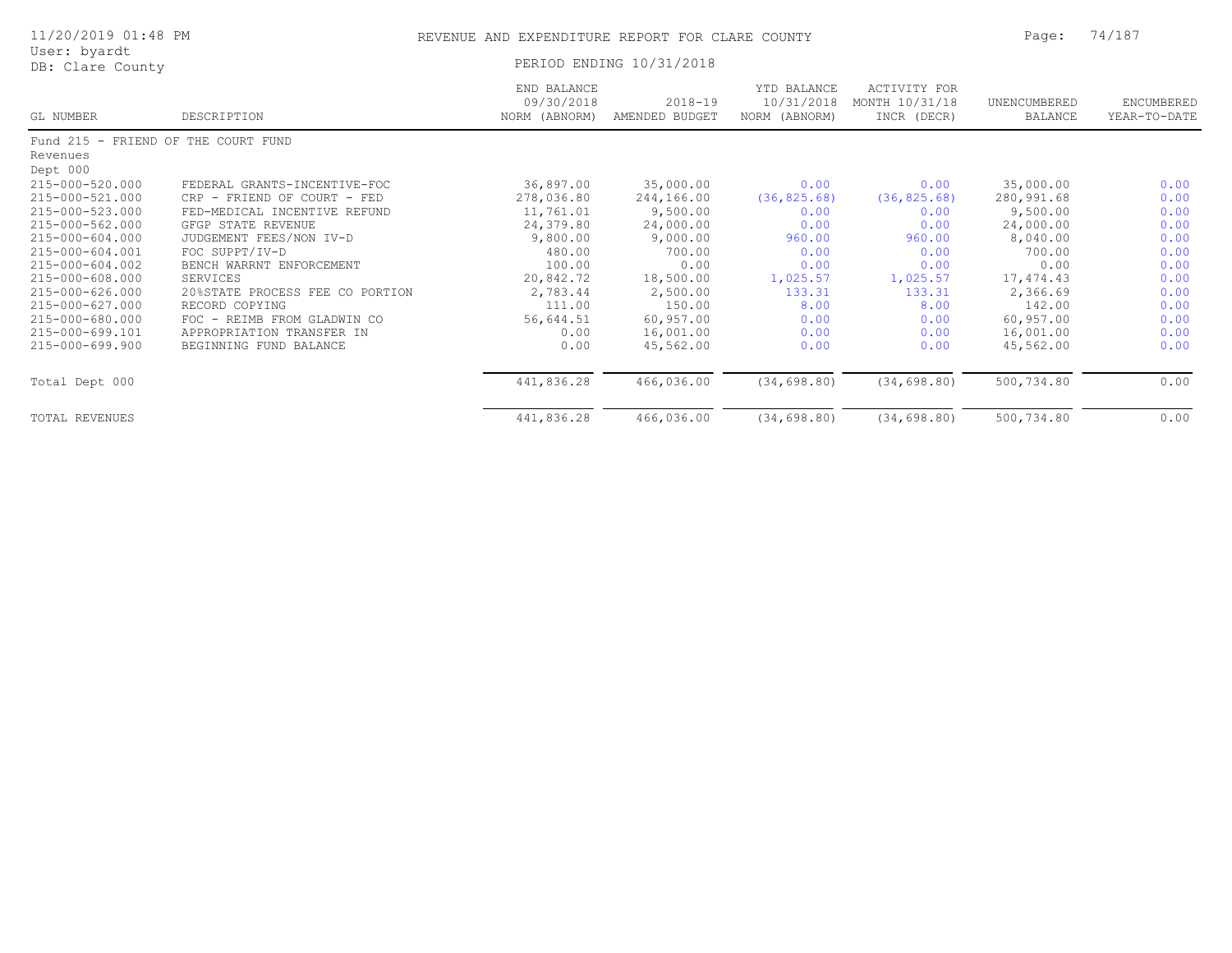| 11/20/2019 01:48 PM                  |                                      | REVENUE AND EXPENDITURE REPORT FOR CLARE COUNTY | 75/187<br>Page:               |                                            |                                               |                                |                                   |
|--------------------------------------|--------------------------------------|-------------------------------------------------|-------------------------------|--------------------------------------------|-----------------------------------------------|--------------------------------|-----------------------------------|
| User: byardt<br>DB: Clare County     |                                      |                                                 | PERIOD ENDING 10/31/2018      |                                            |                                               |                                |                                   |
| GL NUMBER                            | DESCRIPTION                          | END BALANCE<br>09/30/2018<br>NORM (ABNORM)      | $2018 - 19$<br>AMENDED BUDGET | YTD BALANCE<br>10/31/2018<br>NORM (ABNORM) | ACTIVITY FOR<br>MONTH 10/31/18<br>INCR (DECR) | UNENCUMBERED<br><b>BALANCE</b> | <b>ENCUMBERED</b><br>YEAR-TO-DATE |
|                                      | Fund 215 - FRIEND OF THE COURT FUND  |                                                 |                               |                                            |                                               |                                |                                   |
| Expenditures                         |                                      |                                                 |                               |                                            |                                               |                                |                                   |
| Dept 000                             |                                      |                                                 |                               |                                            |                                               |                                |                                   |
| 215-000-702.000                      | SALARY                               | 105,005.47                                      | 105,000.00                    | 4,038.75                                   | 4,038.75                                      | 100,961.25                     | 0.00                              |
| 215-000-704.000                      | SECY SALARIES                        | 173, 476.81                                     | 175, 377.00                   | 6,688.50                                   | 6,688.50                                      | 168,688.50                     | 0.00                              |
| 215-000-710.000                      | FICA EXPENSE                         | 16,751.65                                       | 17,384.00                     | 665.10                                     | 665.10                                        | 16,718.90                      | 0.00                              |
| 215-000-711.000                      | MEDICARE EXPENSE                     | 4,022.07                                        | 4,066.00                      | 155.53                                     | 155.53                                        | 3,910.47                       | 0.00                              |
| 215-000-715.000                      | HEALTH INSURANCE                     | 72,473.85                                       | 71,650.00                     | 6,684.61                                   | 6,684.61                                      | 64,965.39                      | 0.00                              |
| 215-000-715.006                      | CIC BUNDLE                           | 2,370.00                                        | 2,400.00                      | 197.50                                     | 197.50                                        | 2,202.50                       | 0.00                              |
| 215-000-716.006                      | FLEX REIMBURSEMENT                   | 1,164.57                                        | 1,200.00                      | 0.00                                       | 0.00                                          | 1,200.00                       | 0.00                              |
| 215-000-716.007                      | HEALTH ACH REIMBURSEMENT             | 14,948.67                                       | 18,000.00                     | 0.00                                       | 0.00                                          | 18,000.00                      | 0.00                              |
| 215-000-716.008                      | SMART CARD REIMBURSEMENT             | 118.00                                          | 400.00                        | 0.00                                       | 0.00                                          | 400.00                         | 0.00                              |
| 215-000-716.009                      | ADMIN FEES                           | 15.83                                           | 200.00                        | 0.00                                       | 0.00                                          | 200.00                         | 0.00                              |
| 215-000-717.000                      | LIFE INSURANCE                       | 302.00                                          | 300.00                        | 47.60                                      | 47.60                                         | 252.40                         | 0.00                              |
| 215-000-727.000                      | OFFICE SUPPLIES                      | 2,974.30                                        | 3,500.00                      | 0.00                                       | 0.00                                          | 3,385.70                       | 114.30                            |
| 215-000-728.000                      | PRINTING & BINDING                   | 297.32                                          | 500.00                        | 0.00                                       | 0.00                                          | 500.00                         | 0.00                              |
| 215-000-732.000                      | POSTAGE                              | 4,173.68                                        | 4,800.00                      | 0.00                                       | 0.00                                          | 4,800.00                       | 0.00                              |
| 215-000-801.000                      | CONTRACT SERVICES                    | 5,087.80                                        | 7,350.00                      | 0.00                                       | 0.00                                          | 7,350.00                       | 0.00                              |
| 215-000-814.000                      | DUES & SUBSCRIPTIONS                 | 450.00                                          | 4,500.00                      | 0.00                                       | 0.00                                          | 4,500.00                       | 0.00                              |
| 215-000-852.000                      | TELEPHONE                            | 790.02                                          | 1,047.00                      | 125.10                                     | 125.10                                        | 921.90                         | 0.00                              |
| 215-000-852.006                      | TELECOMMUNICATIONS                   | 74.49                                           | 300.00                        | 6.02                                       | 6.02                                          | 293.98                         | 0.00                              |
| 215-000-864.000                      | CONVENTION & SEMINAR EXPENSE         | 137.46                                          | 3,000.00                      | 0.00                                       | 0.00                                          | 3,000.00                       | 0.00                              |
| 215-000-933.000                      | EQUIP REPAIRS & MAINTENANCE          | 556.80                                          | 800.00                        | 0.00                                       | 0.00                                          | 800.00                         | 0.00                              |
| 215-000-955.000                      | BANK CHARGES                         | 0.00                                            | 200.00                        | 0.00                                       | 0.00                                          | 200.00                         | 0.00                              |
| 215-000-978.000                      | NEW EQUIPMENT                        | 2,959.20                                        | 3,000.00                      | 0.00                                       | 0.00                                          | 3,000.00                       | 0.00                              |
| 215-000-978.001                      | NEW EQUIPMENT UNDER                  | 975.50                                          | 1,500.00                      | 0.00                                       | 0.00                                          | 1,500.00                       | 0.00                              |
| 215-000-998.900                      | ENDING FUND BALANCE                  | 0.00                                            | 39,562.00                     | 0.00                                       | 0.00                                          | 39,562.00                      | 0.00                              |
| Total Dept 000                       |                                      | 409,125.49                                      | 466,036.00                    | 18,608.71                                  | 18,608.71                                     | 447, 312.99                    | 114.30                            |
| TOTAL EXPENDITURES                   |                                      | 409,125.49                                      | 466,036.00                    | 18,608.71                                  | 18,608.71                                     | 447, 312.99                    | 114.30                            |
| TOTAL REVENUES<br>TOTAL EXPENDITURES | Fund 215 - FRIEND OF THE COURT FUND: | 441,836.28<br>409,125.49                        | 466,036.00<br>466,036.00      | (34, 698.80)<br>18,608.71                  | (34, 698.80)<br>18,608.71                     | 500,734.80<br>447, 312.99      | 0.00<br>114.30                    |
| NET OF REVENUES & EXPENDITURES       |                                      | 32,710.79                                       | 0.00                          | (53, 307.51)                               | (53, 307.51)                                  | 53, 421.81                     | (114.30)                          |
|                                      |                                      |                                                 |                               |                                            |                                               |                                |                                   |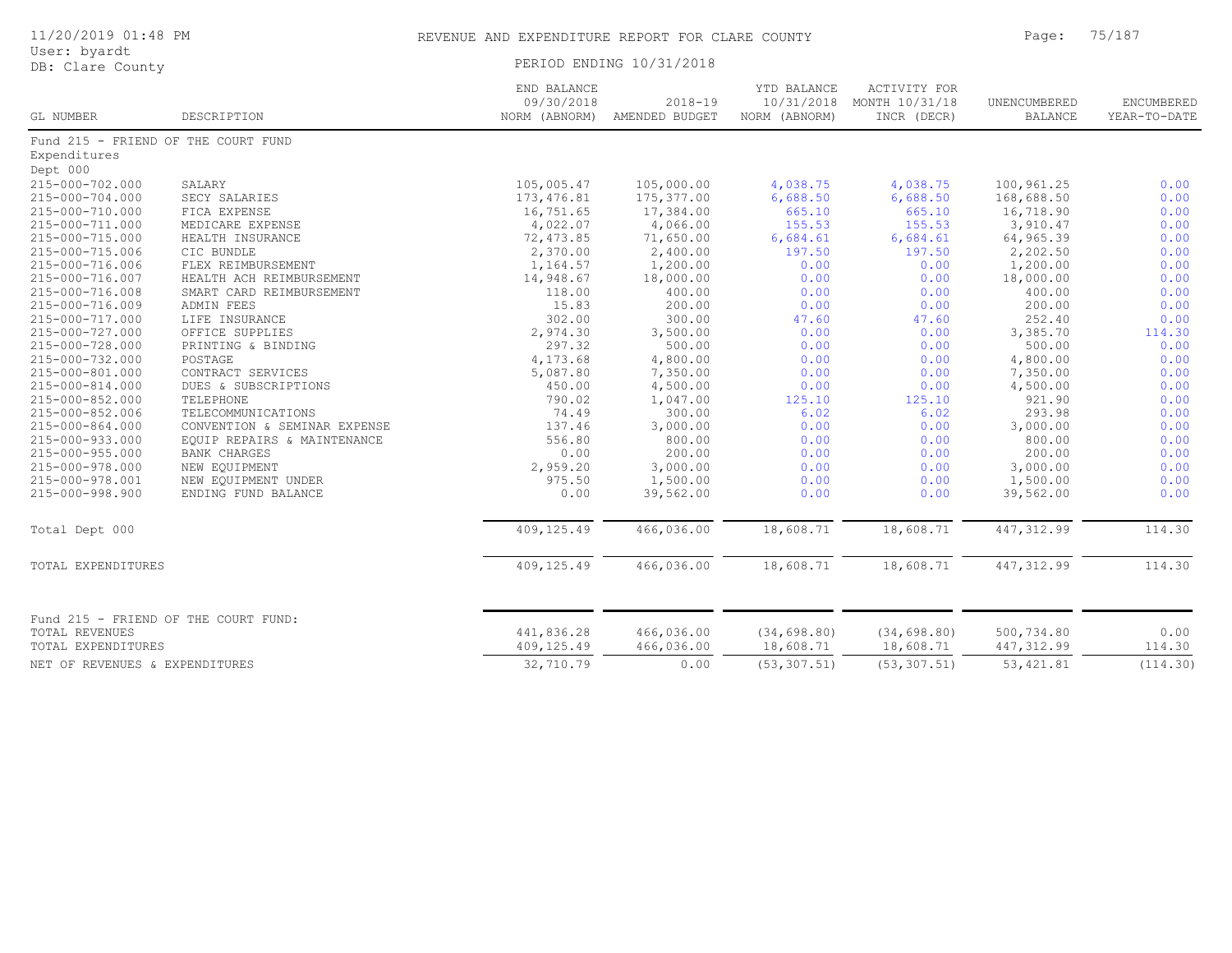| 11/20/2019 01:48 PM<br>User: byardt<br>DB: Clare County |                                           | REVENUE AND EXPENDITURE REPORT FOR CLARE COUNTY |                               |                                            |                                               | Page:                   | 76/187                     |  |
|---------------------------------------------------------|-------------------------------------------|-------------------------------------------------|-------------------------------|--------------------------------------------|-----------------------------------------------|-------------------------|----------------------------|--|
|                                                         |                                           | PERIOD ENDING 10/31/2018                        |                               |                                            |                                               |                         |                            |  |
| GL NUMBER                                               | DESCRIPTION                               | END BALANCE<br>09/30/2018<br>NORM (ABNORM)      | $2018 - 19$<br>AMENDED BUDGET | YTD BALANCE<br>10/31/2018<br>NORM (ABNORM) | ACTIVITY FOR<br>MONTH 10/31/18<br>INCR (DECR) | UNENCUMBERED<br>BALANCE | ENCUMBERED<br>YEAR-TO-DATE |  |
| Fund 239 - GYPSY MOTH FUND<br>Revenues<br>Dept 000      |                                           |                                                 |                               |                                            |                                               |                         |                            |  |
| 239-000-665.000<br>239-000-699.900                      | INTEREST EARNED<br>BEGINNING FUND BALANCE | 7,887.11<br>0.00                                | 8,500.00<br>736,744.00        | 23.59<br>0.00                              | 23.59<br>0.00                                 | 8,476.41<br>736,744.00  | 0.00<br>0.00               |  |
| Total Dept 000                                          |                                           | 7,887.11                                        | 745,244.00                    | 23.59                                      | 23.59                                         | 745,220.41              | 0.00                       |  |
| TOTAL REVENUES                                          |                                           | 7,887.11                                        | 745,244.00                    | 23.59                                      | 23.59                                         | 745,220.41              | 0.00                       |  |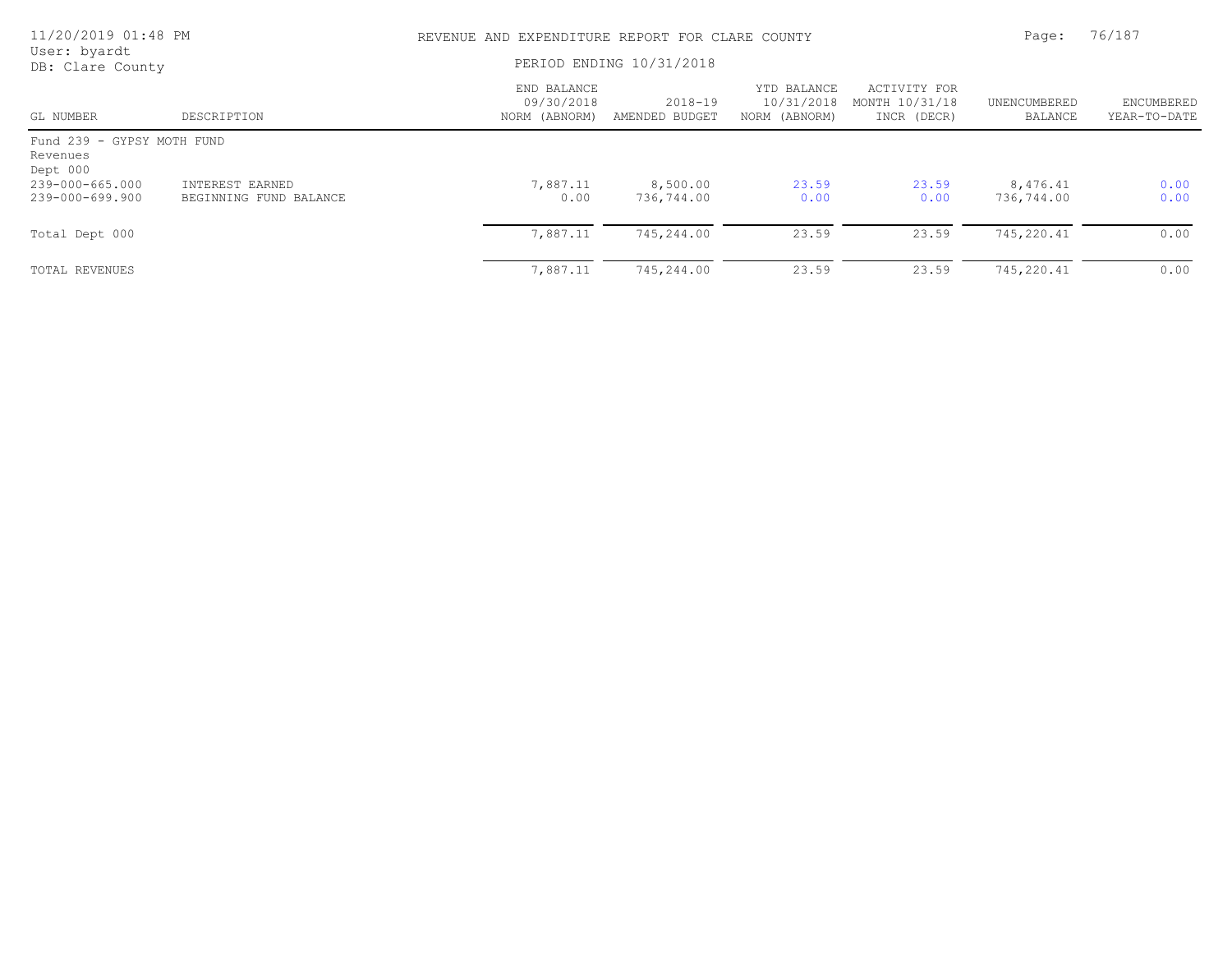| 11/20/2019 01:48 PM                                                                                                                                                                                   |                                                                                                                                                                                          | REVENUE AND EXPENDITURE REPORT FOR CLARE COUNTY                                                              | Page:                                                                                                                 | 77/187                                                                                       |                                                                                              |                                                                                                                   |                                                                              |  |
|-------------------------------------------------------------------------------------------------------------------------------------------------------------------------------------------------------|------------------------------------------------------------------------------------------------------------------------------------------------------------------------------------------|--------------------------------------------------------------------------------------------------------------|-----------------------------------------------------------------------------------------------------------------------|----------------------------------------------------------------------------------------------|----------------------------------------------------------------------------------------------|-------------------------------------------------------------------------------------------------------------------|------------------------------------------------------------------------------|--|
| User: byardt<br>DB: Clare County                                                                                                                                                                      |                                                                                                                                                                                          |                                                                                                              | PERIOD ENDING 10/31/2018                                                                                              |                                                                                              |                                                                                              |                                                                                                                   |                                                                              |  |
| GL NUMBER                                                                                                                                                                                             | DESCRIPTION                                                                                                                                                                              | END BALANCE<br>09/30/2018<br>NORM (ABNORM)                                                                   | $2018 - 19$<br>AMENDED BUDGET                                                                                         | YTD BALANCE<br>10/31/2018<br>NORM (ABNORM)                                                   | ACTIVITY FOR<br>MONTH 10/31/18<br>INCR (DECR)                                                | UNENCUMBERED<br><b>BALANCE</b>                                                                                    | ENCUMBERED<br>YEAR-TO-DATE                                                   |  |
| Fund 239 - GYPSY MOTH FUND                                                                                                                                                                            |                                                                                                                                                                                          |                                                                                                              |                                                                                                                       |                                                                                              |                                                                                              |                                                                                                                   |                                                                              |  |
| Expenditures                                                                                                                                                                                          |                                                                                                                                                                                          |                                                                                                              |                                                                                                                       |                                                                                              |                                                                                              |                                                                                                                   |                                                                              |  |
| Dept 000<br>239-000-705.001<br>239-000-710.000<br>239-000-711.000<br>239-000-724.000<br>239-000-801.000<br>239-000-810.000<br>239-000-852.000<br>239-000-864.000<br>239-000-998.900<br>Total Dept 000 | PART TIME EGG MASS COUNTERS<br>FICA EXPENSE<br>MEDICARE EXPENSE<br>WORKMANS COMP<br>SPRAYING EXPENSE/CONTRACT<br>CONSULTING FEES<br>TELEPHONE<br>TRAVEL & EXPENSE<br>ENDING FUND BALANCE | 12,609.50<br>781.77<br>182.86<br>68.39<br>96,622.78<br>16,110.70<br>121.17<br>2,873.04<br>0.00<br>129,370.21 | 12,000.00<br>744.00<br>174.00<br>150.00<br>97,000.00<br>16, 111.00<br>131.00<br>2,500.00<br>616, 434.00<br>745,244.00 | 3,194.88<br>198.09<br>46.30<br>0.00<br>0.00<br>0.00<br>20.85<br>1,733.39<br>0.00<br>5,193.51 | 3,194.88<br>198.09<br>46.30<br>0.00<br>0.00<br>0.00<br>20.85<br>1,733.39<br>0.00<br>5,193.51 | 8,805.12<br>545.91<br>127.70<br>150.00<br>97,000.00<br>16, 111.00<br>110.15<br>766.61<br>616,434.00<br>740,050.49 | 0.00<br>0.00<br>0.00<br>0.00<br>0.00<br>0.00<br>0.00<br>0.00<br>0.00<br>0.00 |  |
|                                                                                                                                                                                                       |                                                                                                                                                                                          |                                                                                                              |                                                                                                                       |                                                                                              |                                                                                              |                                                                                                                   |                                                                              |  |
| TOTAL EXPENDITURES                                                                                                                                                                                    |                                                                                                                                                                                          | 129,370.21                                                                                                   | 745,244.00                                                                                                            | 5,193.51                                                                                     | 5,193.51                                                                                     | 740,050.49                                                                                                        | 0.00                                                                         |  |
| Fund 239 - GYPSY MOTH FUND:<br><b>TOTAL REVENUES</b><br>TOTAL EXPENDITURES                                                                                                                            |                                                                                                                                                                                          | 7,887.11<br>129,370.21                                                                                       | 745,244.00<br>745,244.00                                                                                              | 23.59<br>5,193.51                                                                            | 23.59<br>5,193.51                                                                            | 745,220.41<br>740,050.49                                                                                          | 0.00<br>0.00                                                                 |  |
| NET OF REVENUES & EXPENDITURES                                                                                                                                                                        |                                                                                                                                                                                          | (121, 483, 10)                                                                                               | 0.00                                                                                                                  | (5, 169.92)                                                                                  | (5, 169.92)                                                                                  | 5,169.92                                                                                                          | 0.00                                                                         |  |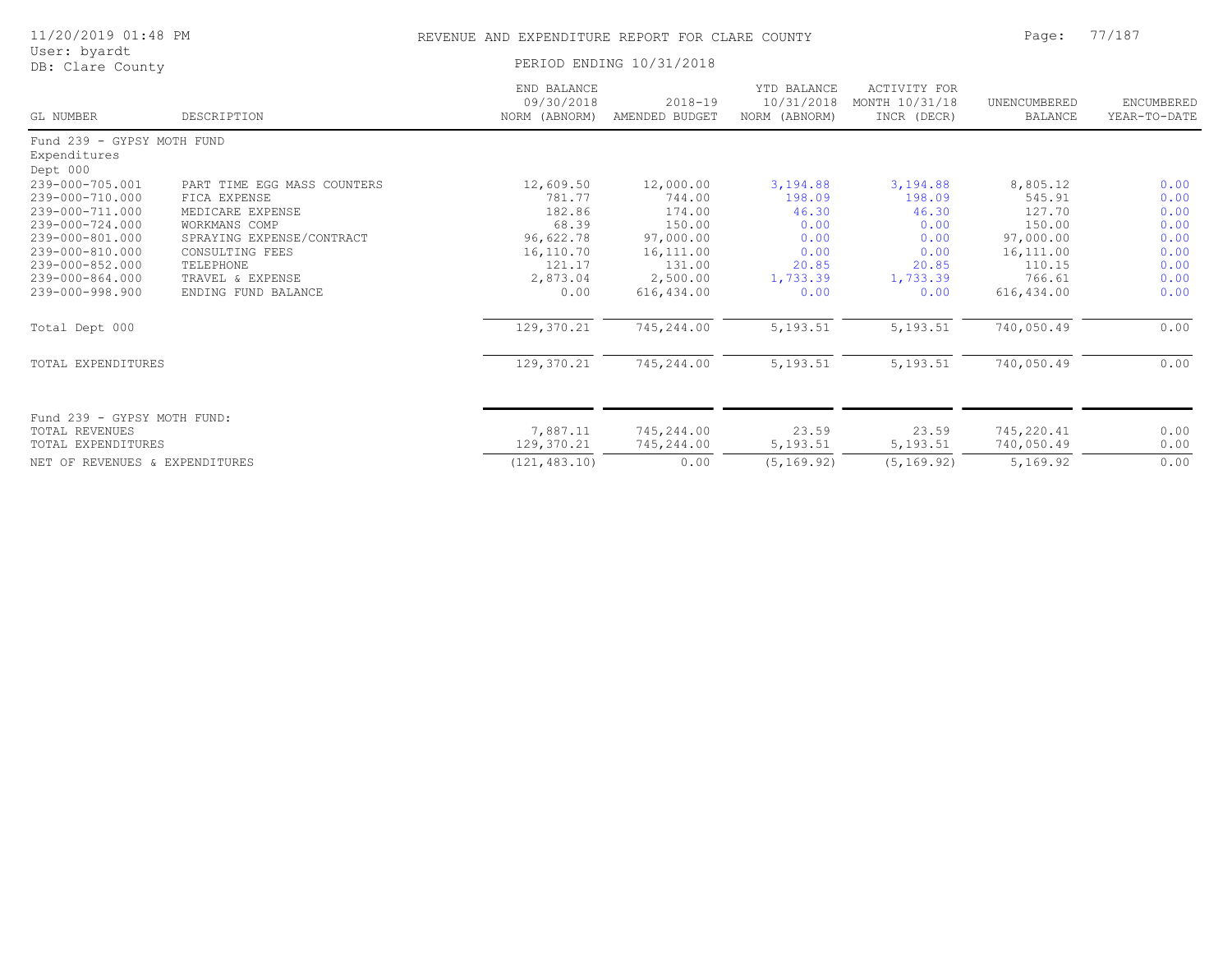| 11/20/2019 01:48 PM              |                          | REVENUE AND EXPENDITURE REPORT FOR CLARE COUNTY |                               |                                            |                                               | Page:                   | 78/187                     |  |
|----------------------------------|--------------------------|-------------------------------------------------|-------------------------------|--------------------------------------------|-----------------------------------------------|-------------------------|----------------------------|--|
| User: byardt<br>DB: Clare County |                          |                                                 | PERIOD ENDING 10/31/2018      |                                            |                                               |                         |                            |  |
| GL NUMBER                        | DESCRIPTION              | END BALANCE<br>09/30/2018<br>NORM (ABNORM)      | $2018 - 19$<br>AMENDED BUDGET | YTD BALANCE<br>10/31/2018<br>NORM (ABNORM) | ACTIVITY FOR<br>MONTH 10/31/18<br>INCR (DECR) | UNENCUMBERED<br>BALANCE | ENCUMBERED<br>YEAR-TO-DATE |  |
| Fund $249 -$                     | BUILDING DEPARTMENT FUND |                                                 |                               |                                            |                                               |                         |                            |  |
| Revenues<br>Dept 000             |                          |                                                 |                               |                                            |                                               |                         |                            |  |
| 249-000-480.000                  | BUILDING PERMITS         | 134, 272. 13                                    | 153,062.00                    | 12,367.00                                  | 12,367.00                                     | 140,695.00              | 0.00                       |  |
| 249-000-481.000                  | ELECTRIC PERMITS         | 64,323.00                                       | 65,000.00                     | 9,831.00                                   | 9,831.00                                      | 55,169.00               | 0.00                       |  |
| 249-000-482.000                  | MECHANICAL PERMITS       | 26,476.10                                       | 35,000.00                     | 4,425.00                                   | 4,425.00                                      | 30,575.00               | 0.00                       |  |
| 249-000-483.000                  | PLUMBING PERMITS         | 17,077.00                                       | 25,000.00                     | 2,247.00                                   | 2,247.00                                      | 22,753.00               | 0.00                       |  |
| 249-000-601.000                  | FOIA FEES                | 0.00                                            | 100.00                        | 0.00                                       | 0.00                                          | 100.00                  | 0.00                       |  |
| 249-000-607.000                  | ADDRESS FEES             | 2,220.00                                        | 2,500.00                      | 180.00                                     | 180.00                                        | 2,320.00                | 0.00                       |  |
| 249-000-699.900                  | BEGINNING FUND BALANCE   | 0.00                                            | 85,432.00                     | 0.00                                       | 0.00                                          | 85,432.00               | 0.00                       |  |
| Total Dept 000                   |                          | 244,368.23                                      | 366,094.00                    | 29,050.00                                  | 29,050.00                                     | 337,044.00              | 0.00                       |  |
| TOTAL REVENUES                   |                          | 244,368.23                                      | 366,094.00                    | 29,050.00                                  | 29,050.00                                     | 337,044.00              | 0.00                       |  |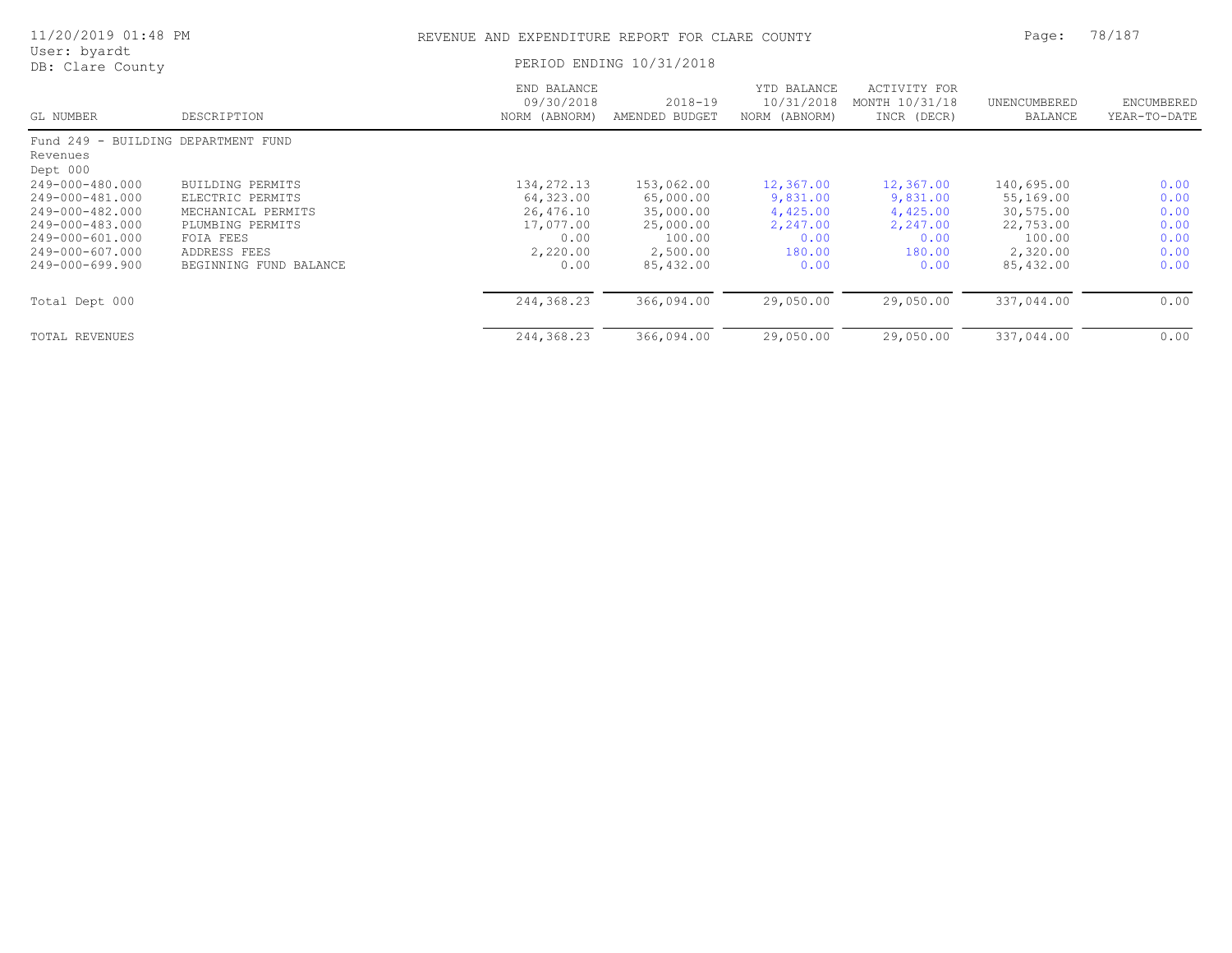| 11/20/2019 01:48 PM<br>User: byardt                                                |                     |                                            | REVENUE AND EXPENDITURE REPORT FOR CLARE COUNTY<br>PERIOD ENDING 10/31/2018 |                                            |                                               |                         |                            |
|------------------------------------------------------------------------------------|---------------------|--------------------------------------------|-----------------------------------------------------------------------------|--------------------------------------------|-----------------------------------------------|-------------------------|----------------------------|
| DB: Clare County<br>GL NUMBER                                                      | DESCRIPTION         | END BALANCE<br>09/30/2018<br>NORM (ABNORM) | 2018-19<br>AMENDED BUDGET                                                   | YTD BALANCE<br>10/31/2018<br>NORM (ABNORM) | ACTIVITY FOR<br>MONTH 10/31/18<br>INCR (DECR) | UNENCUMBERED<br>BALANCE | ENCUMBERED<br>YEAR-TO-DATE |
| Fund 249 - BUILDING DEPARTMENT FUND<br>Expenditures<br>Dept 000<br>249-000-998.900 | ENDING FUND BALANCE | 0.00                                       | 85,432.00                                                                   | 0.00                                       | 0.00                                          | 85,432.00               | 0.00                       |
| Total Dept 000                                                                     |                     | 0.00                                       | 85,432.00                                                                   | 0.00                                       | 0.00                                          | 85,432.00               | 0.00                       |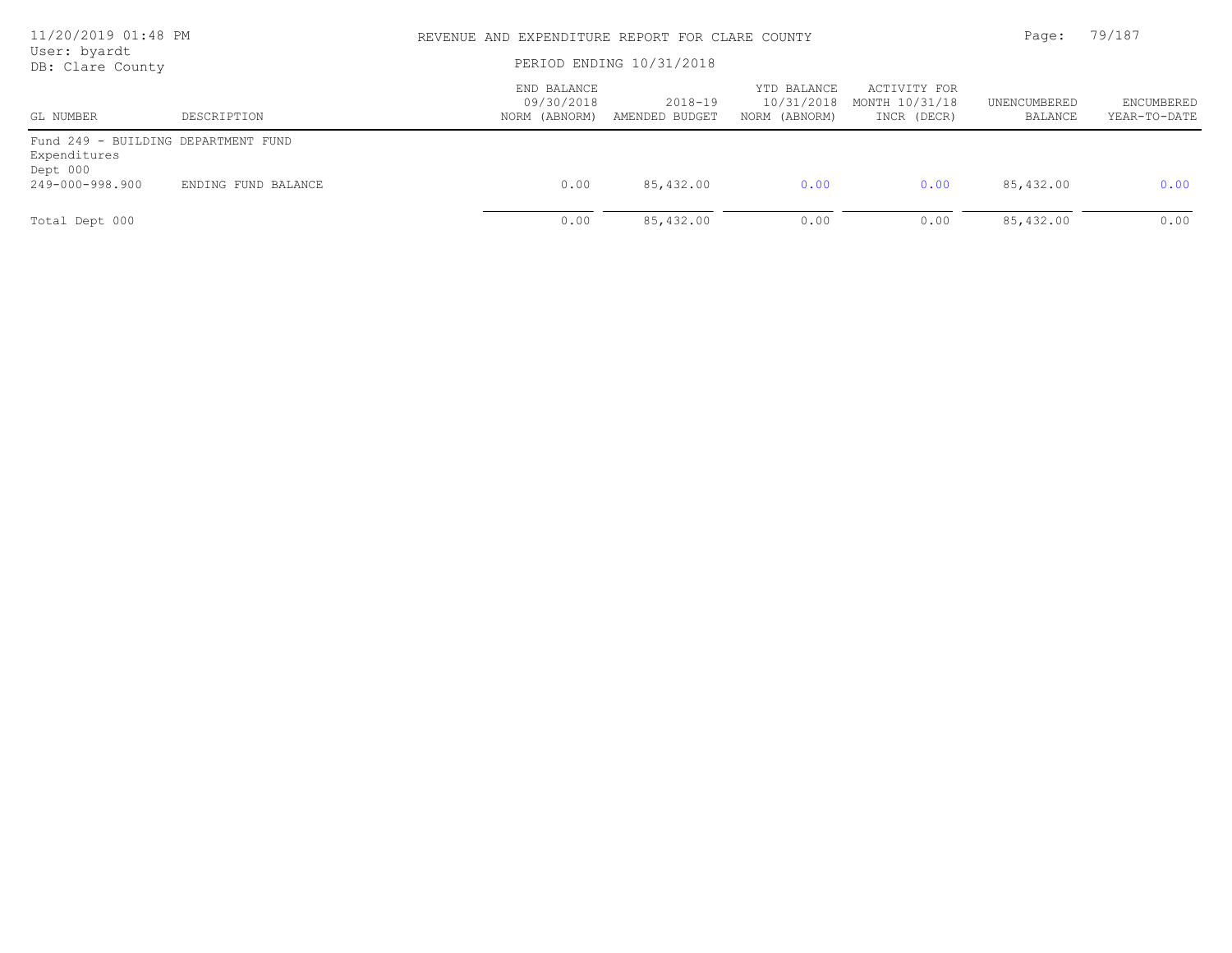|  | 11/20/2019 01:48 PM |  |
|--|---------------------|--|
|  |                     |  |

# User: byardt<br>DB: Clare County

|                                     |                             | END BALANCE<br>09/30/2018 | $2018 - 19$                  | YTD BALANCE   | ACTIVITY FOR<br>10/31/2018 MONTH 10/31/18 | UNENCUMBERED   | ENCUMBERED   |
|-------------------------------------|-----------------------------|---------------------------|------------------------------|---------------|-------------------------------------------|----------------|--------------|
| GL NUMBER                           | DESCRIPTION                 |                           | NORM (ABNORM) AMENDED BUDGET | NORM (ABNORM) | INCR (DECR)                               | <b>BALANCE</b> | YEAR-TO-DATE |
| Fund 249 - BUILDING DEPARTMENT FUND |                             |                           |                              |               |                                           |                |              |
| Expenditures                        |                             |                           |                              |               |                                           |                |              |
| Dept 371 - BUILDING INSPECTOR       |                             |                           |                              |               |                                           |                |              |
| 249-371-702.000                     | BLDG INSPECTOR SALARY       | 34,814.86                 | 34,840.00                    | 1,187.19      | 1,187.19                                  | 33,652.81      | 0.00         |
| 249-371-704.000                     | SECRETARY SALARY            | 21, 161. 26               | 15,000.00                    | 786.64        | 786.64                                    | 14,213.36      | 0.00         |
| 249-371-704.001                     | DIRECTORS SALARY            | 4,989.51                  | 10,000.00                    | 191.90        | 191.90                                    | 9,808.10       | 0.00         |
| 249-371-707.000                     | APPEALS BOARD PER DIEM      | 0.00                      | 500.00                       | 0.00          | 0.00                                      | 500.00         | 0.00         |
| 249-371-710.000                     | FICA EXPENSE                | 4,156.06                  | 5,000.00                     | 129.81        | 129.81                                    | 4,870.19       | 0.00         |
| 249-371-711.000                     | MEDICARE EXPENSE            | 971.95                    | 1,500.00                     | 30.35         | 30.35                                     | 1,469.65       | 0.00         |
| 249-371-715.000                     | HEALTH INSURANCE            | 22,809.45                 | 23, 222.00                   | 1,387.80      | 1,387.80                                  | 21,834.20      | 0.00         |
| 249-371-715.006                     | CIC BUNDLE                  | 1,145.50                  | 1,500.00                     | 79.00         | 79.00                                     | 1,421.00       | 0.00         |
| 249-371-716.005                     | HEALTH INS RX REIMBURSEMENT | 9,329.01                  | 15,000.00                    | 0.00          | 0.00                                      | 15,000.00      | 0.00         |
| 249-371-716.007                     | HEALTH ACH REIMBURSEMENT    | (70.44)                   | 0.00                         | 0.00          | 0.00                                      | 0.00           | 0.00         |
| 249-371-716.009                     | ADMIN FEES                  | 6.66                      | 150.00                       | 0.00          | 0.00                                      | 150.00         | 0.00         |
| 249-371-717.000                     | LIFE INSURANCE              | 145.40                    | 200.00                       | 19.04         | 19.04                                     | 180.96         | 0.00         |
| 249-371-718.000                     | RETIREMENT                  | 7,153.69                  | 8,000.00                     | 0.00          | 0.00                                      | 8,000.00       | 0.00         |
| 249-371-720.000                     | VACATIONS                   | 2,254.50                  | 3,000.00                     | 0.00          | 0.00                                      | 3,000.00       | 0.00         |
| 249-371-721.000                     | SICK LEAVE                  | 4,803.34                  | 5,000.00                     | 0.00          | 0.00                                      | 5,000.00       | 0.00         |
| 249-371-724.000                     | WORKERS COMP                | 952.88                    | 1,200.00                     | 0.00          | 0.00                                      | 1,200.00       | 0.00         |
| 249-371-727.000                     | OFFICE SUPPLIES             | 1,782.39                  | 2,000.00                     | 305.27        | 305.27                                    | 1,694.73       | 0.00         |
| 249-371-728.000                     | PRINTING & BINDING          | 0.00                      | 5,000.00                     | 0.00          | 0.00                                      | 5,000.00       | 0.00         |
| 249-371-732.000                     | POSTAGE                     | 0.00                      | 500.00                       | 0.00          | 0.00                                      | 500.00         | 0.00         |
| 249-371-746.000                     | GAS OIL & GREASE            | 2,607.58                  | 2,000.00                     | 24.00         | 24.00                                     | 1,976.00       | 0.00         |
| 249-371-801.000                     | CONTRACTED SERVICE          | 18,720.38                 | 2,500.00                     | 500.00        | 500.00                                    | 2,000.00       | 0.00         |
| 249-371-814.000                     | DUES & SUBSCRIPTIONS        | 580.00                    | 1,000.00                     | 0.00          | 0.00                                      | 1,000.00       | 0.00         |
| 249-371-852.000                     | TELEPHONE                   | 1,059.80                  | 1,000.00                     | 81.85         | 81.85                                     | 918.15         | 0.00         |
| 249-371-852.006                     | TELECOMMUNICATIONS          | 0.00                      | 800.00                       | 0.00          | 0.00                                      | 800.00         | 0.00         |
| 249-371-862.000                     | VEHICLE REPAIRS & MAINTANCE | 785.83                    | 2,000.00                     | 0.00          | 0.00                                      | 2,000.00       | 0.00         |
| 249-371-864.000                     | TRAVEL & EXPENSE            | 739.14                    | 1,000.00                     | 0.00          | 0.00                                      | 1,000.00       | 0.00         |
| 249-371-900.000                     | ADVERTISING                 | 592.25                    | 600.00                       | 0.00          | 0.00                                      | 600.00         | 0.00         |
| 249-371-957.000                     | EMPLOYEES TRAINING          | 0.00                      | 1,000.00                     | 0.00          | 0.00                                      | 1,000.00       | 0.00         |
| 249-371-978.000                     | NEW EOUIPMENT               | 30,938.88                 | 31,700.00                    | 0.00          | 0.00                                      | 31,700.00      | 0.00         |
| 249-371-978.001                     | NEW EQUIPMENT UNDER         | 0.00                      | 5,000.00                     | 0.00          | 0.00                                      | 5,000.00       | 0.00         |
| Total Dept 371 - BUILDING INSPECTOR |                             | 172,429.88                | 180,212.00                   | 4,722.85      | 4,722.85                                  | 175,489.15     | 0.00         |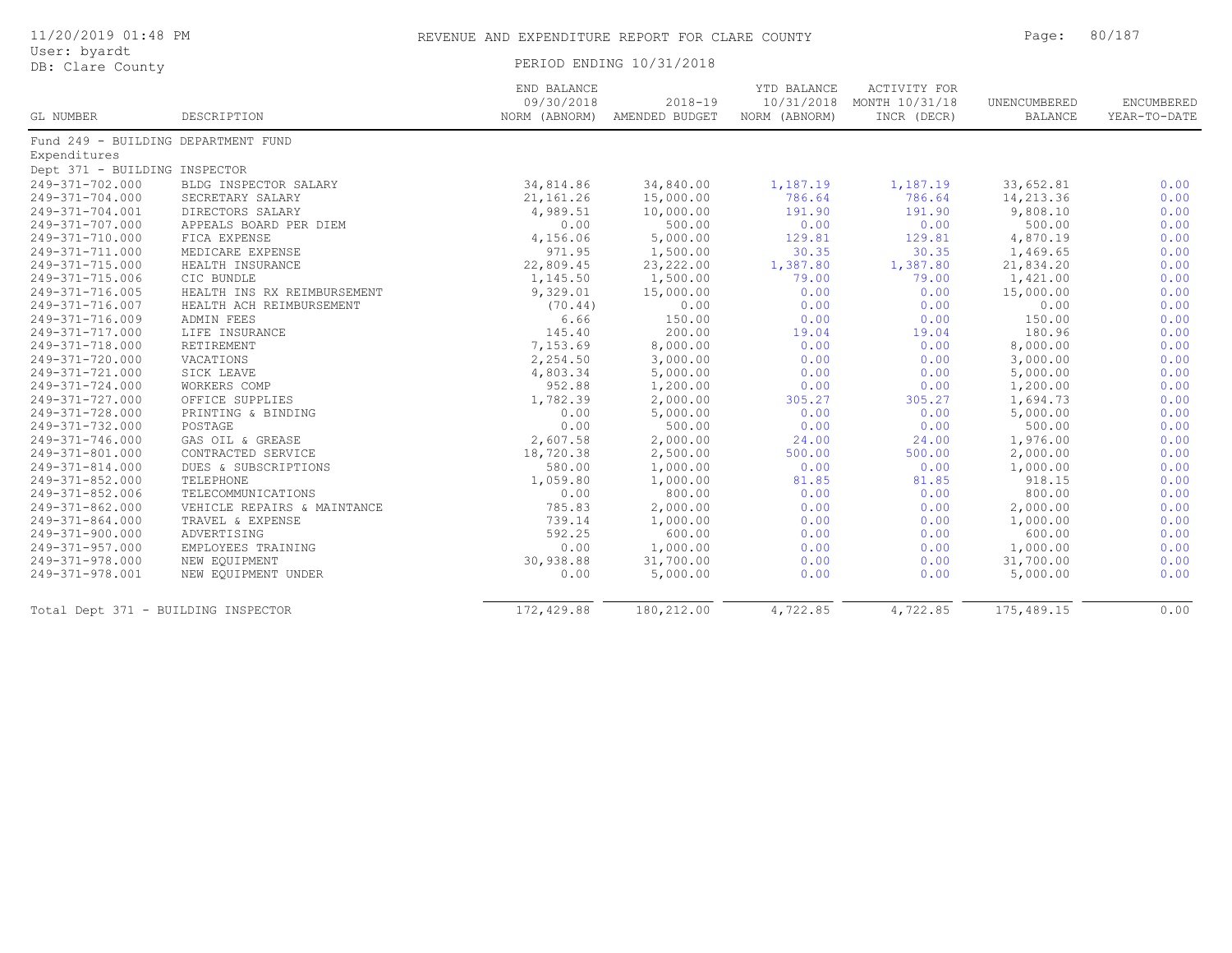| 11/20/2019 01:48 PM                 |                                       | REVENUE AND EXPENDITURE REPORT FOR CLARE COUNTY |                               |                                            |                                               | Page:                   | 81/187                     |  |
|-------------------------------------|---------------------------------------|-------------------------------------------------|-------------------------------|--------------------------------------------|-----------------------------------------------|-------------------------|----------------------------|--|
| User: byardt<br>DB: Clare County    |                                       |                                                 | PERIOD ENDING 10/31/2018      |                                            |                                               |                         |                            |  |
| GL NUMBER                           | DESCRIPTION                           | END BALANCE<br>09/30/2018<br>NORM (ABNORM)      | $2018 - 19$<br>AMENDED BUDGET | YTD BALANCE<br>10/31/2018<br>NORM (ABNORM) | ACTIVITY FOR<br>MONTH 10/31/18<br>INCR (DECR) | UNENCUMBERED<br>BALANCE | ENCUMBERED<br>YEAR-TO-DATE |  |
| Fund 249 - BUILDING DEPARTMENT FUND |                                       |                                                 |                               |                                            |                                               |                         |                            |  |
| Expenditures                        |                                       |                                                 |                               |                                            |                                               |                         |                            |  |
| Dept 372 - ELECTRICAL INSPECTOR     |                                       |                                                 |                               |                                            |                                               |                         |                            |  |
| 249-372-702.000                     | ELECTRICAL INSPECTOR SALARY           | 0.00                                            | 6,500.00                      | 0.00                                       | 0.00                                          | 6,500.00                | 0.00                       |  |
| 249-372-702.001                     | FULL TIME SALARY                      | 4,930.99                                        | 7,500.00                      | 257.50                                     | 257.50                                        | 7,242.50                | 0.00                       |  |
| 249-372-704.000                     | SECRETARY SALARY                      | 0.00                                            | 15,000.00                     | 607.38                                     | 607.38                                        | 14,392.62               | 0.00                       |  |
| 249-372-704.001                     | DIRECTORS SALARY                      | 4,989.38                                        | 6,000.00                      | 191.90                                     | 191.90                                        | 5,808.10                | 0.00                       |  |
| 249-372-705.000                     | PART TIME SALARIES                    | 33,895.00                                       | 0.00                          | 1,930.00                                   | 1,930.00                                      | (1, 930.00)             | 0.00                       |  |
| 249-372-710.000                     | FICA EXPENSE                          | 2,712.96                                        | 2,500.00                      | 182.43                                     | 182.43                                        | 2,317.57                | 0.00                       |  |
| 249-372-711.000                     | MEDICARE EXPENSE                      | 634.41                                          | 500.00                        | 42.67                                      | 42.67                                         | 457.33                  | 0.00                       |  |
| 249-372-727.000                     | OFFICE SUPPLIES                       | 74.50                                           | 0.00                          | 0.00                                       | 0.00                                          | 0.00                    | 0.00                       |  |
| 249-372-746.000                     | GAS OIL & GREASE                      | 971.14                                          | 0.00                          | 0.00                                       | 0.00                                          | 0.00                    | 0.00                       |  |
| 249-372-801.000                     | CONTRACTED SERVICE                    | 3,165.00                                        | 25,000.00                     | 0.00                                       | 0.00                                          | 25,000.00               | 0.00                       |  |
| 249-372-852.000                     | TELEPHONE                             | 145.06                                          | 150.00                        | 21.85                                      | 21.85                                         | 128.15                  | 0.00                       |  |
| 249-372-862.000                     | VEHICLE REPAIRS & MAINTENANCE         | 168.91                                          | 1,500.00                      | 0.00                                       | 0.00                                          | 1,500.00                | 0.00                       |  |
|                                     | Total Dept 372 - ELECTRICAL INSPECTOR | 51,687.35                                       | 64,650.00                     | 3,233.73                                   | 3,233.73                                      | 61, 416.27              | 0.00                       |  |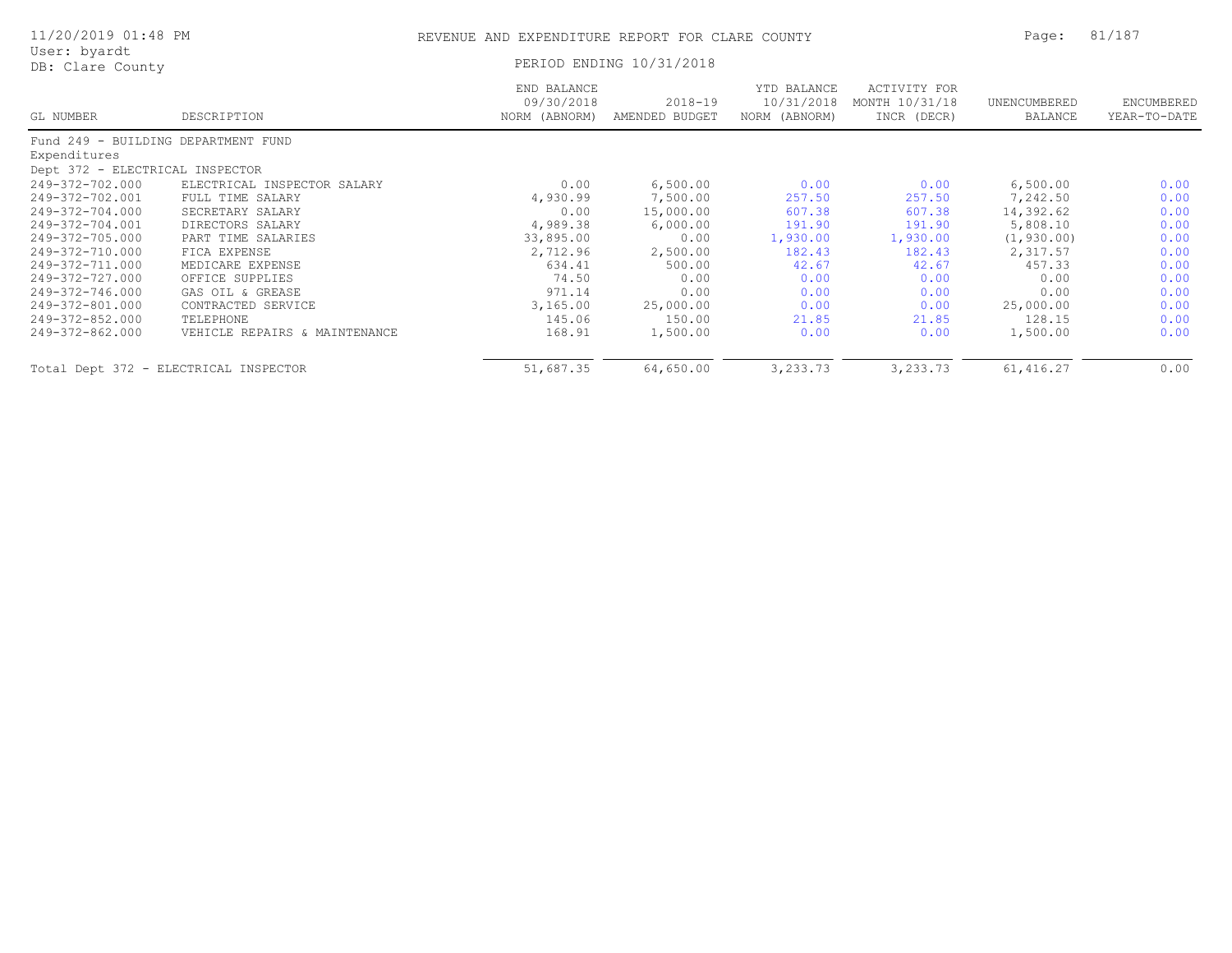| 11/20/2019 01:48 PM                 |                                       | REVENUE AND EXPENDITURE REPORT FOR CLARE COUNTY |                               |                                            |                                               | Page:                   | 82/187                     |
|-------------------------------------|---------------------------------------|-------------------------------------------------|-------------------------------|--------------------------------------------|-----------------------------------------------|-------------------------|----------------------------|
| User: byardt<br>DB: Clare County    |                                       |                                                 | PERIOD ENDING 10/31/2018      |                                            |                                               |                         |                            |
| GL NUMBER                           | DESCRIPTION                           | END BALANCE<br>09/30/2018<br>NORM (ABNORM)      | $2018 - 19$<br>AMENDED BUDGET | YTD BALANCE<br>10/31/2018<br>NORM (ABNORM) | ACTIVITY FOR<br>MONTH 10/31/18<br>INCR (DECR) | UNENCUMBERED<br>BALANCE | ENCUMBERED<br>YEAR-TO-DATE |
| Fund 249 - BUILDING DEPARTMENT FUND |                                       |                                                 |                               |                                            |                                               |                         |                            |
| Expenditures                        |                                       |                                                 |                               |                                            |                                               |                         |                            |
| Dept 373 - MECHANICAL INSPECTOR     |                                       |                                                 |                               |                                            |                                               |                         |                            |
| 249-373-702.000                     | DIRECTORS SALARY                      | 8.90                                            | 3,000.00                      | 0.00                                       | 0.00                                          | 3,000.00                | 0.00                       |
| 249-373-702.001                     | FULL TIME SALARY                      | 3,604.48                                        | 7,500.00                      | 212.39                                     | 212.39                                        | 7,287.61                | 0.00                       |
| 249-373-710.000                     | FICA EXPENSE                          | 221.51                                          | 1,000.00                      | 12.82                                      | 12.82                                         | 987.18                  | 0.00                       |
| 249-373-711.000                     | MEDICARE EXPENSE                      | 51.87                                           | 500.00                        | 3.00                                       | 3.00                                          | 497.00                  | 0.00                       |
| 249-373-727.000                     | OFFICE SUPPLIES                       | 0.00                                            | 300.00                        | 0.00                                       | 0.00                                          | 300.00                  | 0.00                       |
| 249-373-746.000                     | GAS OIL & GREASE                      | 946.69                                          | 1,000.00                      | 0.00                                       | 0.00                                          | 1,000.00                | 0.00                       |
| 249-373-801.000                     | CONTRACTED SERVICES                   | 13,915.88                                       | 12,000.00                     | 0.00                                       | 0.00                                          | 12,000.00               | 0.00                       |
|                                     | Total Dept 373 - MECHANICAL INSPECTOR | 18,749.33                                       | 25,300.00                     | 228.21                                     | 228.21                                        | 25,071.79               | 0.00                       |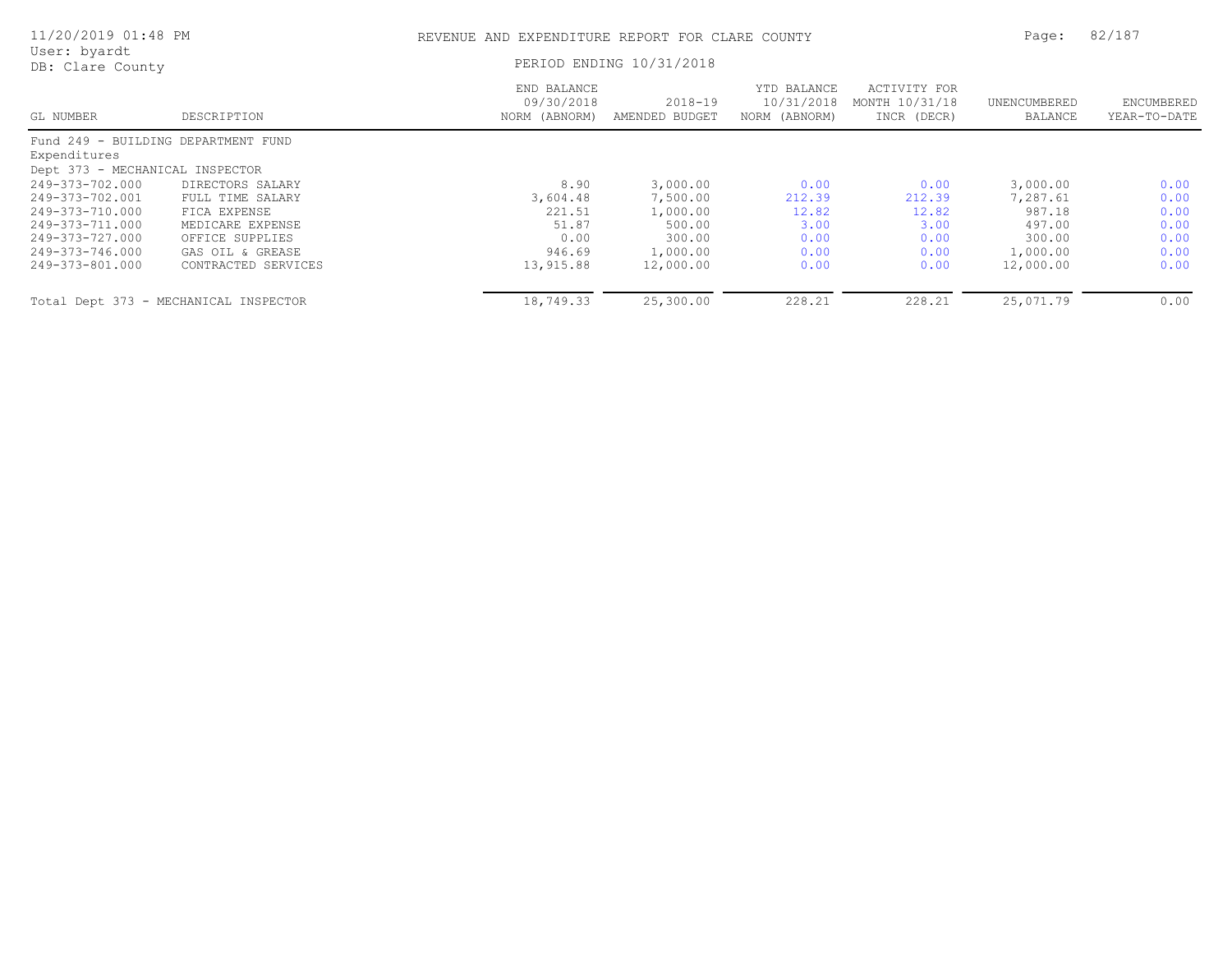| 11/20/2019 01:48 PM                           |                     |                                            | REVENUE AND EXPENDITURE REPORT FOR CLARE COUNTY |                                            |                                               |                         |                            |
|-----------------------------------------------|---------------------|--------------------------------------------|-------------------------------------------------|--------------------------------------------|-----------------------------------------------|-------------------------|----------------------------|
| User: byardt<br>DB: Clare County              |                     | PERIOD ENDING 10/31/2018                   |                                                 |                                            |                                               |                         |                            |
| GL NUMBER                                     | DESCRIPTION         | END BALANCE<br>09/30/2018<br>NORM (ABNORM) | 2018-19<br>AMENDED BUDGET                       | YTD BALANCE<br>10/31/2018<br>NORM (ABNORM) | ACTIVITY FOR<br>MONTH 10/31/18<br>INCR (DECR) | UNENCUMBERED<br>BALANCE | ENCUMBERED<br>YEAR-TO-DATE |
| Fund 249 - BUILDING DEPARTMENT FUND           |                     |                                            |                                                 |                                            |                                               |                         |                            |
| Expenditures<br>Dept 374 - PLUMBING INSPECTOR |                     |                                            |                                                 |                                            |                                               |                         |                            |
| 249-374-746.000                               | GAS OIL & GREASE    | 188.21                                     | 500.00                                          | 0.00                                       | 0.00                                          | 500.00                  | 0.00                       |
| 249-374-801.000                               | CONTRACTED SERVICES | 10,125.87                                  | 10,000.00                                       | 0.00                                       | 0.00                                          | 10,000.00               | 0.00                       |
| Total Dept 374 - PLUMBING INSPECTOR           |                     | 10,314.08                                  | 10,500.00                                       | 0.00                                       | 0.00                                          | 10,500.00               | 0.00                       |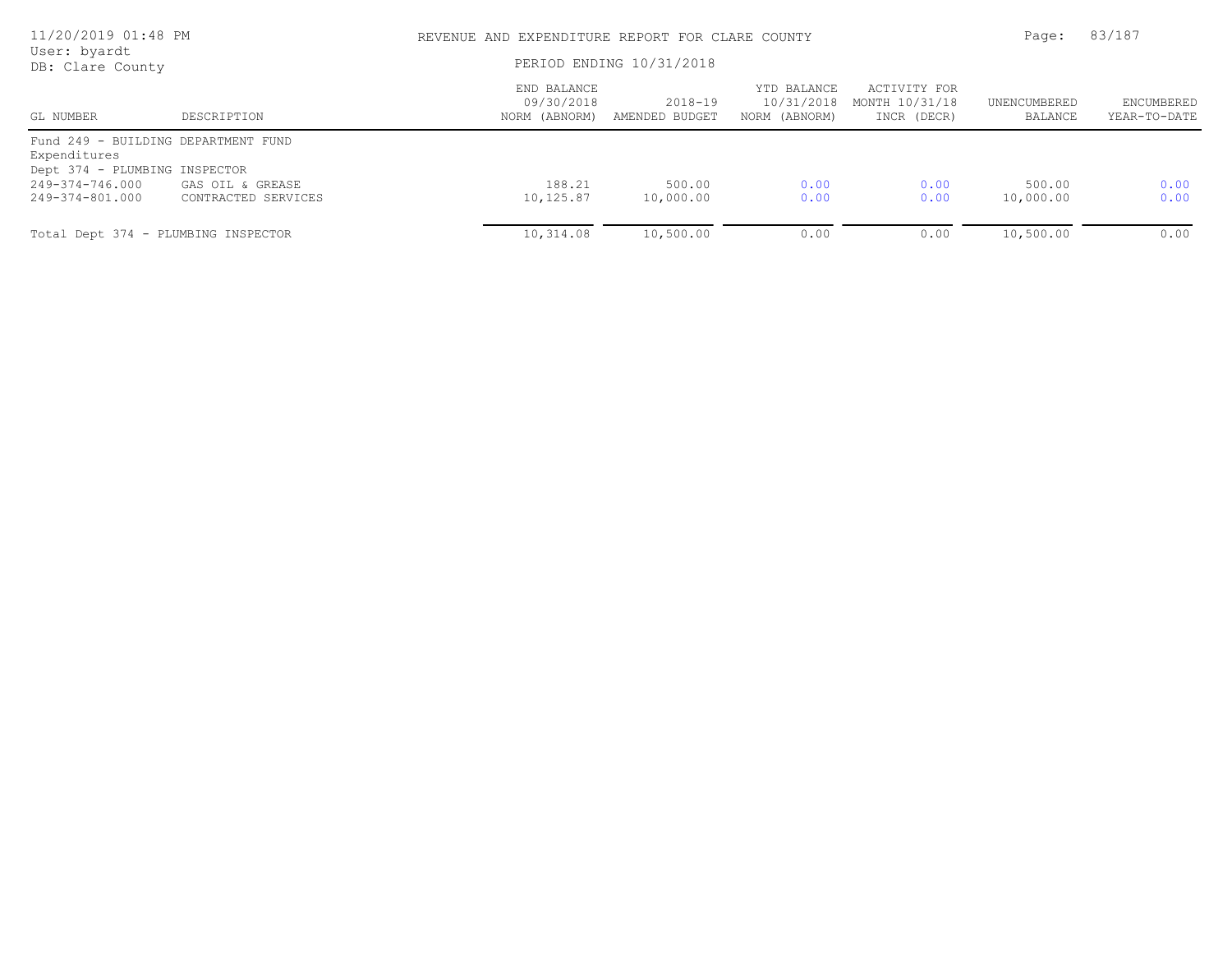| 11/20/2019 01:48 PM                  |                                      | REVENUE AND EXPENDITURE REPORT FOR CLARE COUNTY | Page:                         | 84/187                                     |                                               |                          |                            |
|--------------------------------------|--------------------------------------|-------------------------------------------------|-------------------------------|--------------------------------------------|-----------------------------------------------|--------------------------|----------------------------|
| User: byardt<br>DB: Clare County     |                                      | PERIOD ENDING 10/31/2018                        |                               |                                            |                                               |                          |                            |
| GL NUMBER                            | DESCRIPTION                          | END BALANCE<br>09/30/2018<br>NORM (ABNORM)      | $2018 - 19$<br>AMENDED BUDGET | YTD BALANCE<br>10/31/2018<br>NORM (ABNORM) | ACTIVITY FOR<br>MONTH 10/31/18<br>INCR (DECR) | UNENCUMBERED<br>BALANCE  | ENCUMBERED<br>YEAR-TO-DATE |
| Expenditures                         | Fund 249 - BUILDING DEPARTMENT FUND  |                                                 |                               |                                            |                                               |                          |                            |
| TOTAL EXPENDITURES                   |                                      | 253,180.64                                      | 366,094.00                    | 8,184.79                                   | 8,184.79                                      | 357,909.21               | 0.00                       |
| TOTAL REVENUES<br>TOTAL EXPENDITURES | Fund 249 - BUILDING DEPARTMENT FUND: | 244,368.23<br>253,180.64                        | 366,094.00<br>366,094.00      | 29,050.00<br>8,184.79                      | 29,050.00<br>8,184.79                         | 337,044.00<br>357,909.21 | 0.00<br>0.00               |
| NET OF REVENUES & EXPENDITURES       |                                      | (8, 812, 41)                                    | 0.00                          | 20,865.21                                  | 20,865.21                                     | (20, 865, 21)            | 0.00                       |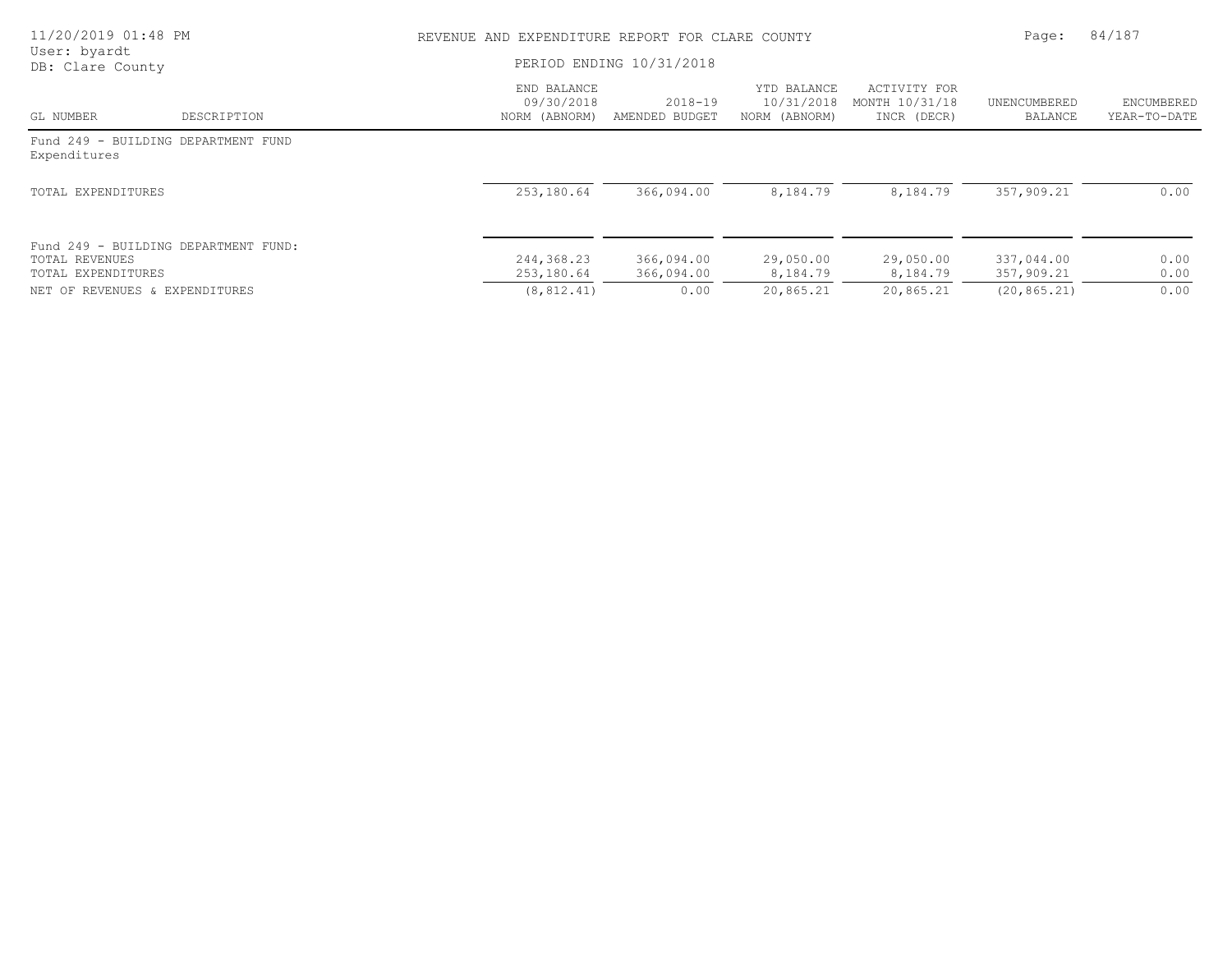| 11/20/2019 01:48 PM                                   |                                                      |                                            | REVENUE AND EXPENDITURE REPORT FOR CLARE COUNTY<br>PERIOD ENDING 10/31/2018 |                                            |                                               |                                    |                            |
|-------------------------------------------------------|------------------------------------------------------|--------------------------------------------|-----------------------------------------------------------------------------|--------------------------------------------|-----------------------------------------------|------------------------------------|----------------------------|
| User: byardt<br>DB: Clare County                      |                                                      |                                            |                                                                             |                                            |                                               |                                    |                            |
| GL NUMBER                                             | DESCRIPTION                                          | END BALANCE<br>09/30/2018<br>NORM (ABNORM) | $2018 - 19$<br>AMENDED BUDGET                                               | YTD BALANCE<br>10/31/2018<br>NORM (ABNORM) | ACTIVITY FOR<br>MONTH 10/31/18<br>INCR (DECR) | UNENCUMBERED<br>BALANCE            | ENCUMBERED<br>YEAR-TO-DATE |
| Revenues<br>Dept 000                                  | Fund 256 - REGISTER OF DEEDS AUTOMATION F            |                                            |                                                                             |                                            |                                               |                                    |                            |
| 256-000-610.000<br>256-000-665.000<br>256-000-699.900 | RECORDING FEES<br>INTEREST<br>BEGINNING FUND BALANCE | 47,065.00<br>3,755.26<br>0.00              | 51,500.00<br>0.00<br>401,940.00                                             | 4,430.00<br>37.14<br>0.00                  | 4,430.00<br>37.14<br>0.00                     | 47,070.00<br>(37.14)<br>401,940.00 | 0.00<br>0.00<br>0.00       |
| Total Dept 000                                        |                                                      | 50,820.26                                  | 453,440.00                                                                  | 4,467.14                                   | 4,467.14                                      | 448,972.86                         | 0.00                       |
| TOTAL REVENUES                                        |                                                      | 50,820.26                                  | 453,440.00                                                                  | 4,467.14                                   | 4,467.14                                      | 448,972.86                         | 0.00                       |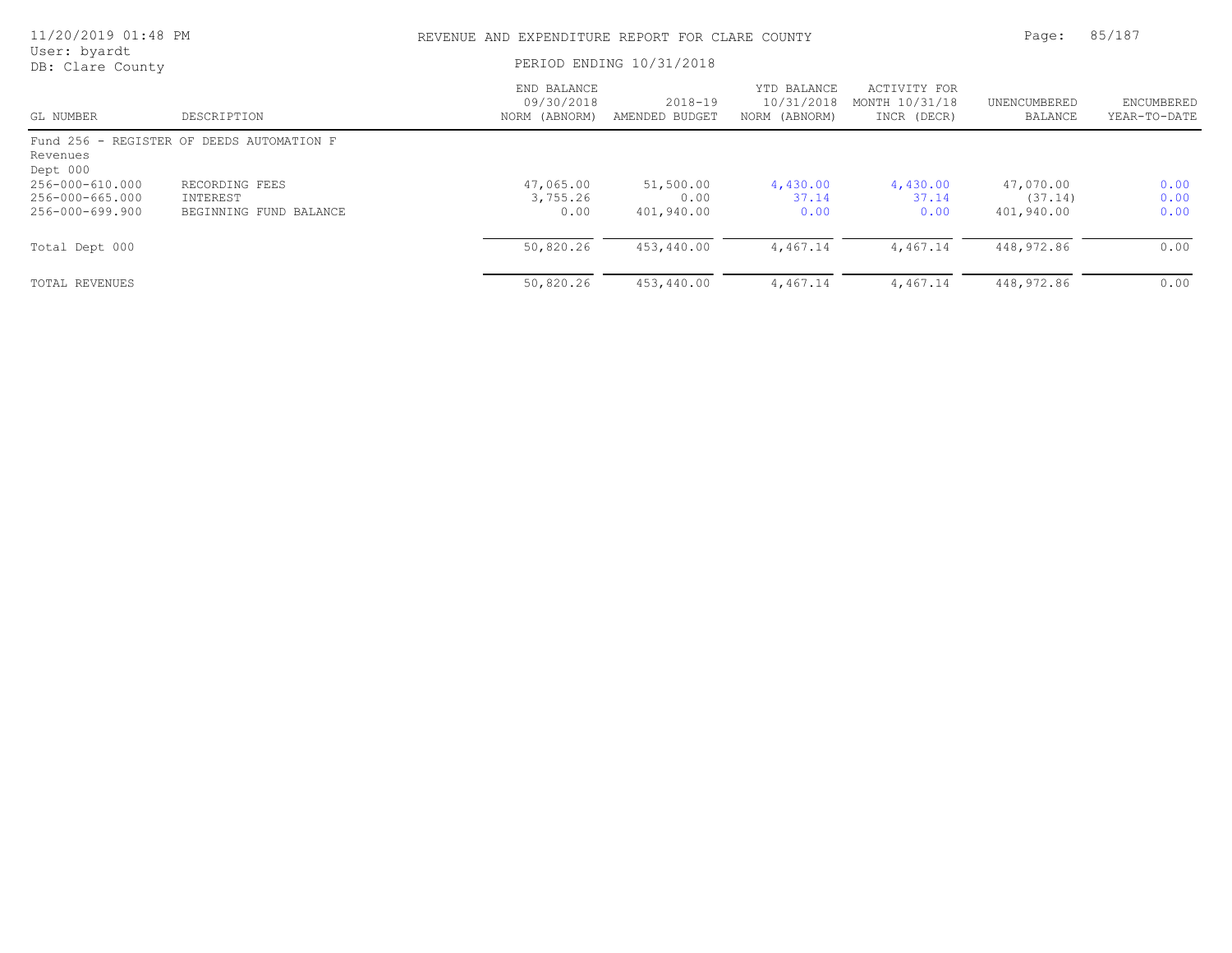| 11/20/2019 01:48 PM              |                                            | REVENUE AND EXPENDITURE REPORT FOR CLARE COUNTY | Page:                         | 86/187                                     |                                                      |                                |                            |
|----------------------------------|--------------------------------------------|-------------------------------------------------|-------------------------------|--------------------------------------------|------------------------------------------------------|--------------------------------|----------------------------|
| User: byardt<br>DB: Clare County |                                            | PERIOD ENDING 10/31/2018                        |                               |                                            |                                                      |                                |                            |
| GL NUMBER                        | DESCRIPTION                                | END BALANCE<br>09/30/2018<br>NORM (ABNORM)      | $2018 - 19$<br>AMENDED BUDGET | YTD BALANCE<br>10/31/2018<br>NORM (ABNORM) | <b>ACTIVITY FOR</b><br>MONTH 10/31/18<br>INCR (DECR) | UNENCUMBERED<br><b>BALANCE</b> | ENCUMBERED<br>YEAR-TO-DATE |
| Expenditures<br>Dept 000         | Fund 256 - REGISTER OF DEEDS AUTOMATION F  |                                                 |                               |                                            |                                                      |                                |                            |
| 256-000-727.000                  | SUPPLIES                                   | 0.00                                            | 1,000.00                      | 0.00                                       | 0.00                                                 | 1,000.00                       | 0.00                       |
| 256-000-801.000                  | CONTRACTUAL SERVICES                       | 0.00                                            | 150,000.00                    | 0.00                                       | 0.00                                                 | 150,000.00                     | 0.00                       |
| 256-000-864.000                  | TRAVEL & EXPENSE                           | 0.00                                            | 1,000.00                      | 0.00                                       | 0.00                                                 | 1,000.00                       | 0.00                       |
| 256-000-957.000                  | TRAINING                                   | 0.00                                            | 1,000.00                      | 0.00                                       | 0.00                                                 | 1,000.00                       | 0.00                       |
| 256-000-978.000                  | OFFICE EQUIPMENT                           | 0.00                                            | 20,000.00                     | 0.00                                       | 0.00                                                 | 20,000.00                      | 0.00                       |
| 256-000-998.900                  | ENDING FUND BALANCE                        | 0.00                                            | 280,440.00                    | 0.00                                       | 0.00                                                 | 280,440.00                     | 0.00                       |
| Total Dept 000                   |                                            | 0.00                                            | 453,440.00                    | 0.00                                       | 0.00                                                 | 453,440.00                     | 0.00                       |
| TOTAL EXPENDITURES               |                                            | 0.00                                            | 453,440.00                    | 0.00                                       | 0.00                                                 | 453,440.00                     | 0.00                       |
|                                  | Fund 256 - REGISTER OF DEEDS AUTOMATION F: |                                                 |                               |                                            |                                                      |                                |                            |
| TOTAL REVENUES                   |                                            | 50,820.26                                       | 453,440.00                    | 4,467.14                                   | 4,467.14                                             | 448,972.86                     | 0.00                       |
| TOTAL EXPENDITURES               |                                            | 0.00                                            | 453,440.00                    | 0.00                                       | 0.00                                                 | 453,440.00                     | 0.00                       |
| NET OF REVENUES & EXPENDITURES   |                                            | 50,820.26                                       | 0.00                          | 4,467.14                                   | 4,467.14                                             | (4, 467.14)                    | 0.00                       |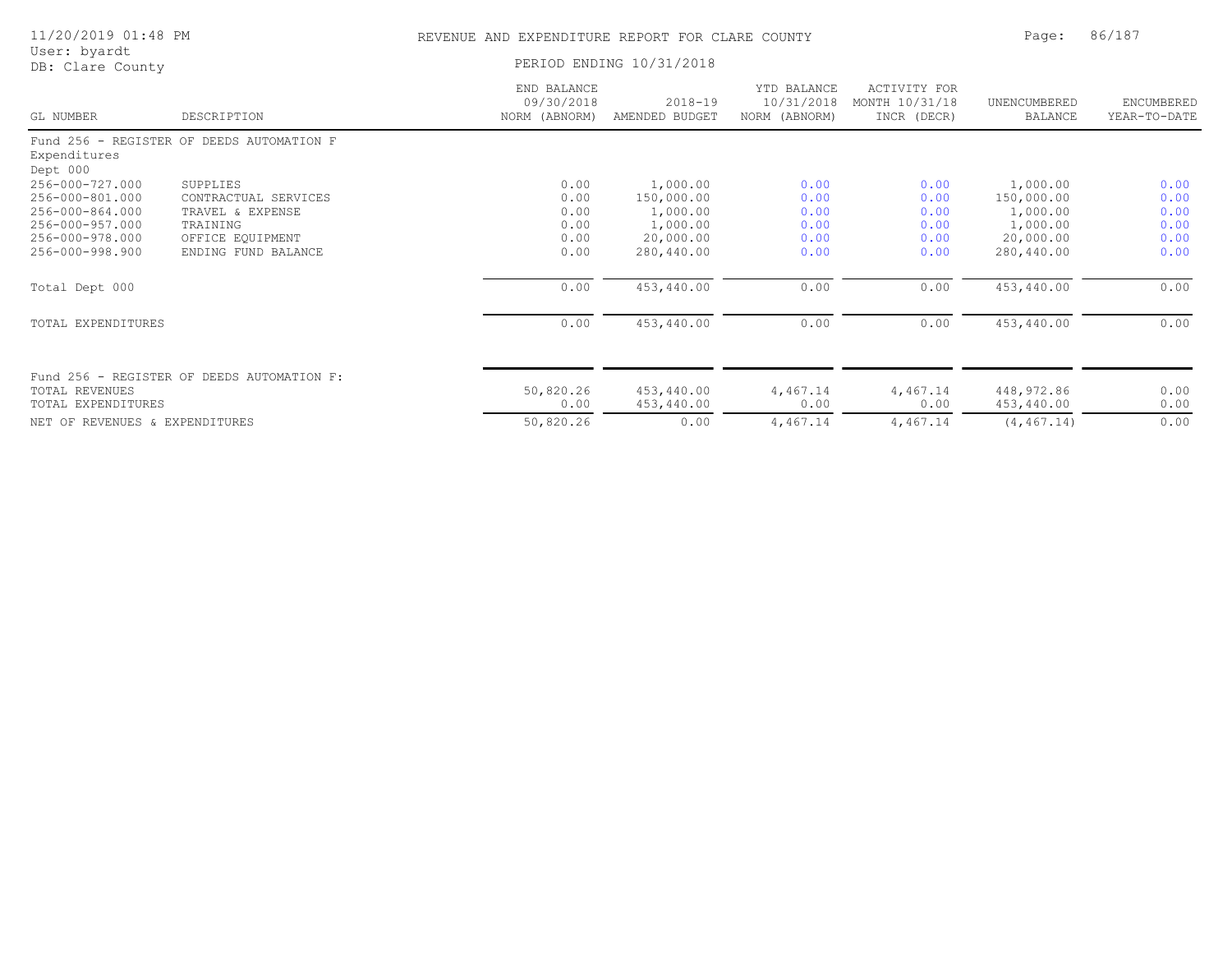| 11/20/2019 01:48 PM              |                                | REVENUE AND EXPENDITURE REPORT FOR CLARE COUNTY | Page:                         | 87/187                                     |                                               |                         |                            |  |
|----------------------------------|--------------------------------|-------------------------------------------------|-------------------------------|--------------------------------------------|-----------------------------------------------|-------------------------|----------------------------|--|
| User: byardt<br>DB: Clare County |                                |                                                 | PERIOD ENDING 10/31/2018      |                                            |                                               |                         |                            |  |
| GL NUMBER                        | DESCRIPTION                    | END BALANCE<br>09/30/2018<br>NORM (ABNORM)      | $2018 - 19$<br>AMENDED BUDGET | YTD BALANCE<br>10/31/2018<br>NORM (ABNORM) | ACTIVITY FOR<br>MONTH 10/31/18<br>INCR (DECR) | UNENCUMBERED<br>BALANCE | ENCUMBERED<br>YEAR-TO-DATE |  |
| Fund 261 - 911 SERVICE FUND      |                                |                                                 |                               |                                            |                                               |                         |                            |  |
| Revenues                         |                                |                                                 |                               |                                            |                                               |                         |                            |  |
| Dept 000                         |                                |                                                 |                               |                                            |                                               |                         |                            |  |
| $261 - 000 - 402.000$            | CURRENT TAXES                  | 355,822.33                                      | 353,036.00                    | 0.00                                       | 0.00                                          | 353,036.00              | 0.00                       |  |
| 261-000-420.000                  | UNPAID PERSONAL PROPERTY       | 394.34                                          | 285.00                        | 19.53                                      | 19.53                                         | 265.47                  | 0.00                       |  |
| 261-000-429.000                  | COMMERCIAL FOREST              | 2.98                                            | 6.00                          | 0.00                                       | 0.00                                          | 6.00                    | 0.00                       |  |
| 261-000-437.000                  | INDUSTRIAL FACILITY TAX        | 857.18                                          | 976.00                        | 0.00                                       | 0.00                                          | 976.00                  | 0.00                       |  |
| 261-000-444.000                  | HARRISON-IN LIEU OF TAXES      | 596.95                                          | 587.00                        | 0.00                                       | 0.00                                          | 587.00                  | 0.00                       |  |
| 261-000-444.001                  | CLARE - PILOT                  | 147.71                                          | 150.00                        | 0.00                                       | 0.00                                          | 150.00                  | 0.00                       |  |
| $261 - 000 - 444.002$            | SURREY TWP - PILOT             | 60.00                                           | 60.00                         | 0.00                                       | 0.00                                          | 60.00                   | 0.00                       |  |
| 261-000-543.000                  | 911 PSAP TRAINING              | 9,726.00                                        | 9,188.00                      | (5, 132.00)                                | (5, 132.00)                                   | 14,320.00               | 0.00                       |  |
| 261-000-545.000                  | STATE SURCHARGE TIER 1         | 174,650.00                                      | 153,968.00                    | 0.00                                       | 0.00                                          | 153,968.00              | 0.00                       |  |
| 261-000-573.000                  | LOCAL COMM STABILIZATION FUNDS | 3,320.63                                        | 3,321.00                      | 0.00                                       | 0.00                                          | 3,321.00                | 0.00                       |  |
| $261 - 000 - 673.000$            | SALE OF FIXED ASSETS           | 3,000.00                                        | 0.00                          | 0.00                                       | 0.00                                          | 0.00                    | 0.00                       |  |
| 261-000-676.851                  | INSURANCE REIMBURSEMENT        | 23,558.87                                       | 0.00                          | 0.00                                       | 0.00                                          | 0.00                    | 0.00                       |  |
| $261 - 000 - 690.000$            | OPERATIONAL SURCHARGE TIER 2   | 278,196.39                                      | 279,618.00                    | 0.00                                       | 0.00                                          | 279,618.00              | 0.00                       |  |
| $261 - 000 - 699.900$            | BEGINNING FUND BALANCE         | 0.00                                            | 52,228.00                     | 0.00                                       | 0.00                                          | 52,228.00               | 0.00                       |  |
| Total Dept 000                   |                                | 850, 333.38                                     | 853,423.00                    | (5, 112.47)                                | (5, 112.47)                                   | 858, 535.47             | 0.00                       |  |
| TOTAL REVENUES                   |                                | 850, 333.38                                     | 853,423.00                    | (5, 112.47)                                | (5, 112.47)                                   | 858, 535.47             | 0.00                       |  |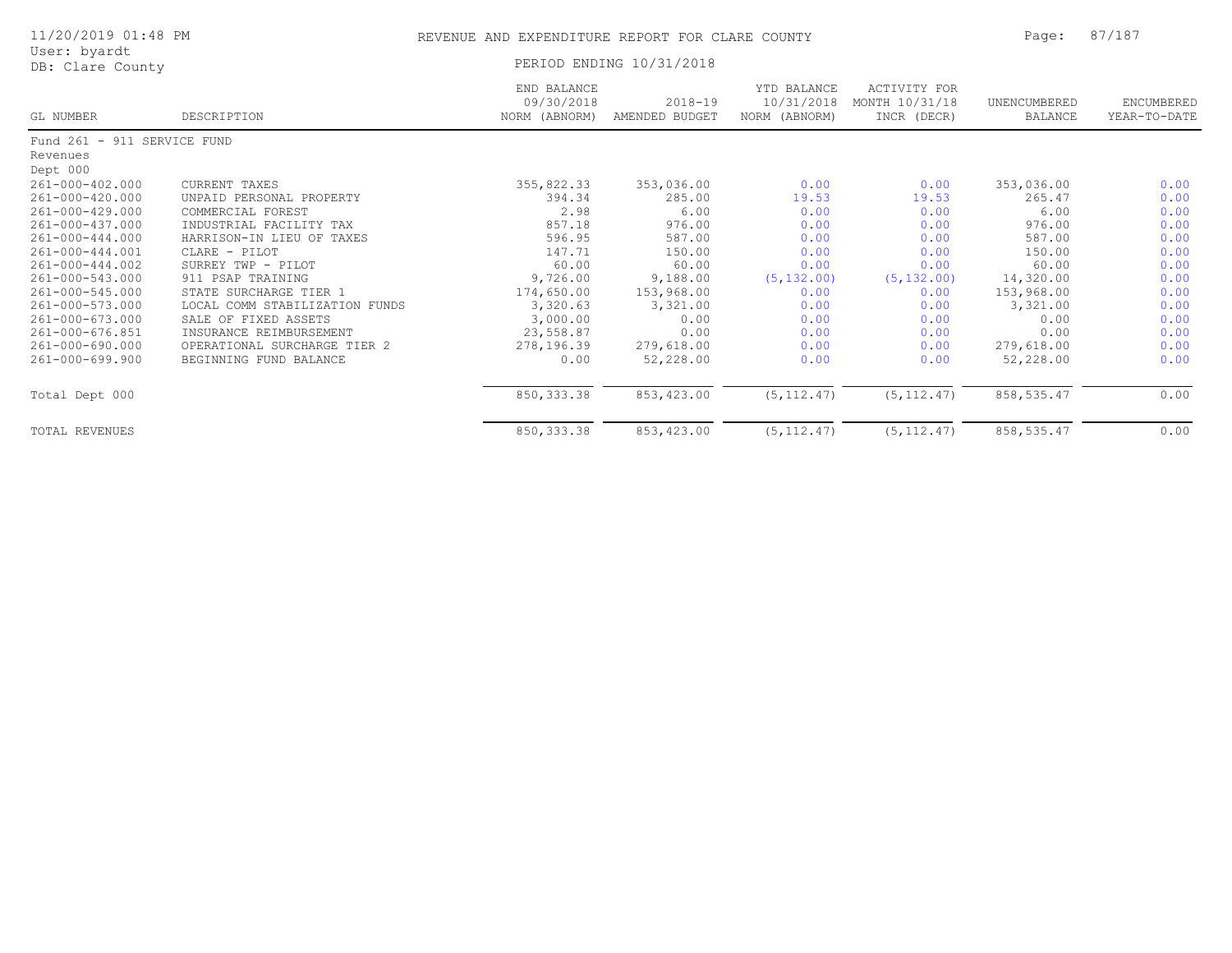| GL NUMBER                          | DESCRIPTION                             | END BALANCE<br>09/30/2018<br>NORM (ABNORM) | $2018 - 19$<br>AMENDED BUDGET | YTD BALANCE<br>10/31/2018<br>NORM (ABNORM) | <b>ACTIVITY FOR</b><br>MONTH 10/31/18<br>INCR (DECR) | UNENCUMBERED<br>BALANCE | ENCUMBERED<br>YEAR-TO-DATE |
|------------------------------------|-----------------------------------------|--------------------------------------------|-------------------------------|--------------------------------------------|------------------------------------------------------|-------------------------|----------------------------|
| Fund 261 - 911 SERVICE FUND        |                                         |                                            |                               |                                            |                                                      |                         |                            |
| Expenditures                       |                                         |                                            |                               |                                            |                                                      |                         |                            |
| Dept 000                           |                                         |                                            |                               |                                            |                                                      |                         |                            |
| 261-000-702.000                    | SALARY                                  | 39,819.80                                  | 43,995.00                     | 1,672.72                                   | 1,672.72                                             | 42, 322.28              | 0.00                       |
| 261-000-704.000                    | FULL TIME SALARIES                      | 146,750.82                                 | 149,385.00                    | 12, 132.86                                 | 12, 132.86                                           | 137,252.14              | 0.00                       |
| 261-000-704.001                    | PSAP FULL TIME                          | 3,515.38                                   | 4,000.00                      | 0.00                                       | 0.00                                                 | 4,000.00                | 0.00                       |
| 261-000-704.002                    | SURCHARGE FULL TIME                     | 186,408.59                                 | 193,381.00                    | 0.00                                       | 0.00                                                 | 193,381.00              | 0.00                       |
| 261-000-705.000                    | PART TIME                               | 896.00                                     | 10,000.00                     | 168.00                                     | 168.00                                               | 9,832.00                | 0.00                       |
| 261-000-705.001                    | PSAP PART TIME                          | 0.00                                       | 2,000.00                      | 0.00                                       | 0.00                                                 | 2,000.00                | 0.00                       |
| 261-000-705.002                    | SURCHARGE PART TIME                     | 0.00                                       | 10,000.00                     | 0.00                                       | 0.00                                                 | 10,000.00               | 0.00                       |
| 261-000-706.000                    | OVERTIME                                | 19,870.41                                  | 13,000.00                     | 1,465.23                                   | 1,465.23                                             | 11,534.77               | 0.00                       |
| 261-000-706.001                    | SURCHARGE FT OVERTIME                   | 24,179.99                                  | 25,000.00                     | 0.00                                       | 0.00                                                 | 25,000.00               | 0.00                       |
| 261-000-706.002                    | SURCHARGE PT OVERTIME                   | 0.00                                       | 2,000.00                      | 0.00                                       | 0.00                                                 | 2,000.00                | 0.00                       |
| 261-000-706.003                    | PART TIME OVERTIME                      | 0.00                                       | 2,000.00                      | 0.00                                       | 0.00                                                 | 2,000.00                | 0.00                       |
| 261-000-706.004                    | PSAP FT OVERTIME                        | 1,202.86                                   | 2,500.00                      | 0.00                                       | 0.00                                                 | 2,500.00                | 0.00                       |
| 261-000-706.005                    | PSAP PT OVERTIME                        | 0.00                                       | 1,000.00                      | 0.00                                       | 0.00                                                 | 1,000.00                | 0.00                       |
| 261-000-710.000                    | FICA EXPENSE                            | 27,679.96                                  | 27,716.00                     | 939.72                                     | 939.72                                               | 26,776.28               | 0.00                       |
| 261-000-711.000                    | MEDICARE EXPENSE                        | 6,473.54                                   | 6,482.00                      | 219.78                                     | 219.78                                               | 6, 262.22               | 0.00                       |
| 261-000-715.000                    | HEALTH INSURANCE                        | 125,493.44                                 | 125,203.00                    | 10,845.19                                  | 10,845.19                                            | 114,357.81              | 0.00                       |
| $261 - 000 - 715.006$              | CIC BUNDLE                              | 4,274.00                                   | 4,266.00                      | 355.50                                     | 355.50                                               | 3,910.50                | 0.00                       |
| 261-000-716.006                    | FSA                                     | 756.77                                     | 400.00                        | 317.50                                     | 317.50                                               | 82.50                   | 0.00                       |
| 261-000-716.007                    | HEALTH ACH REIMBURSEMENT                | 33,468.52                                  | 30,000.00                     | 1,038.18                                   | 1,038.18                                             | 28,961.82               | 0.00                       |
| 261-000-716.008                    | SMART CARD REIMBURSEMENT                | 0.00                                       | 200.00                        | 136.70                                     | 136.70                                               | 63.30                   | 0.00                       |
| 261-000-716.009                    | ADMIN FEES                              | 35.06                                      | 200.00                        | 0.00                                       | 0.00                                                 | 200.00                  | 0.00                       |
| 261-000-717.000                    | LIFE INSURANCE                          | 599.00                                     | 600.00                        | 95.20                                      | 95.20                                                | 504.80                  | 0.00                       |
| 261-000-718.000                    | CENTRAL DISPATCH-RETIREMENT             | 42,923.99                                  | 43,600.00                     | 0.00                                       | 0.00                                                 | 43,600.00               | 0.00                       |
| 261-000-720.000                    | VACATIONS                               | 0.00                                       | 2,000.00                      | 0.00                                       | 0.00                                                 | 2,000.00                | 0.00                       |
| $261 - 000 - 721.000$              | SICK LEAVE                              | 1,180.61                                   | 1,304.00                      | 0.00                                       | 0.00                                                 | 1,304.00                | 0.00                       |
| 261-000-722.000                    | HOLIDAYS                                | 20,690.98                                  | 20,955.00                     | 0.00                                       | 0.00                                                 | 20,955.00               | 0.00                       |
| 261-000-723.001                    | CENTRAL DISP UNEMPLOYMENT               | 0.00                                       | 5,364.00                      | 0.00                                       | 0.00                                                 | 5,364.00                | 0.00                       |
| 261-000-724.000                    | CENTRAL DISP WORK COMP                  | 628.89                                     | 760.00                        | 0.00                                       | 0.00                                                 | 760.00                  | 0.00                       |
| 261-000-727.000                    | OFFICE SUPPLIES                         | 377.06                                     | 1,000.00                      | 0.00                                       | 0.00                                                 | 999.99                  | 0.01                       |
| 261-000-728.000                    | PRINTING & BINDING                      | 0.00                                       | 300.00                        | 0.00                                       | 0.00                                                 | 300.00                  | 0.00                       |
| 261-000-747.000                    | UNIFORMS                                | 745.16                                     | 1,000.00                      | 0.00                                       | 0.00                                                 | 1,000.00                | 0.00                       |
| 261-000-814.000                    | DUES & SUBSCRIPTIONS                    | 6,563.92                                   | 6,180.00                      | 500.00                                     | 500.00                                               | 5,680.00                | 0.00                       |
| 261-000-835.001                    | HEALTH SERVICES - EMPLOYEES             | 709.00                                     | 600.00                        | 0.00                                       | 0.00                                                 | 600.00                  | 0.00                       |
| 261-000-851.000                    | MAINT CONTRACTS - RADIOS/TOWERS         | 2,071.55                                   | 12,250.00                     | 0.00                                       | 0.00                                                 | 12,250.00               | 0.00                       |
| 261-000-851.001<br>261-000-852.000 | MAINT CONTRACTS - COMPUTER<br>TELEPHONE | 4,552.69<br>6,161.79                       | 4,500.00<br>6,829.00          | 0.00<br>76.64                              | 0.00<br>76.64                                        | 4,500.00<br>4,952.36    | 0.00<br>1,800.00           |
| 261-000-864.000                    | TRAVEL & EXPENSE                        | 123.17                                     | 500.00                        | 0.00                                       | 0.00                                                 | 500.00                  | 0.00                       |
| 261-000-921.000                    | UTILITIES                               | 2,535.25                                   | 2,900.00                      | 144.94                                     | 144.94                                               | 2,755.06                | 0.00                       |
| 261-000-931.000                    | BUILDING REPAIRS & MAINTENANCE          | 27,239.00                                  | 2,000.00                      | 380.00                                     | 380.00                                               | 1,620.00                | 0.00                       |
| 261-000-957.001                    | SCHOOLING & TRAINING-COUNTY             | 551.24                                     | 4,000.00                      | 0.00                                       | 0.00                                                 | 4,000.00                | 0.00                       |
| $261 - 000 - 957.002$              | PSAP TRAINING                           | 5,515.43                                   | 8,000.00                      | 0.00                                       | 0.00                                                 | 8,000.00                | 0.00                       |
| 261-000-961.000                    | SHORT TERM TAX BOND EXPENSE             | 48.69                                      | 70.00                         | 0.00                                       | 0.00                                                 | 70.00                   | 0.00                       |
| 261-000-962.000                    | TAX APPEALS ADJUSTMENT                  | 170.31                                     | 300.00                        | 0.00                                       | 0.00                                                 | 300.00                  | 0.00                       |
| 261-000-978.000                    | NEW EQUIPMENT                           | 32,409.15                                  | 50,000.00                     | 0.00                                       | 0.00                                                 | 50,000.00               | 0.00                       |
| 261-000-978.001                    | C DISP FD-GIS MAPPING                   | 594.00                                     | 1,000.00                      | 0.00                                       | 0.00                                                 | 1,000.00                | 0.00                       |
| 261-000-978.003                    | NEW EQUIPMENT UNDER \$5000              | 6, 195.95                                  | 9,500.00                      | 0.00                                       | 0.00                                                 | 9,260.01                | 239.99                     |
| 261-000-991.000                    | PRINCIPAL                               | 13,361.52                                  | 13,943.00                     | 0.00                                       | 0.00                                                 | 13,943.00               | 0.00                       |
| 261-000-995.000                    | INTEREST                                | 1,820.63                                   | 1,240.00                      | 0.00                                       | 0.00                                                 | 1,240.00                | 0.00                       |
| Total Dept 000                     |                                         | 798,594.12                                 | 853, 423.00                   | 30,488.16                                  | 30,488.16                                            | 820,894.84              | 2,040.00                   |
| TOTAL EXPENDITURES                 |                                         | 798,594.12                                 | 853, 423.00                   | 30,488.16                                  | 30,488.16                                            | 820,894.84              | 2,040.00                   |

## 11/20/2019 01:48 PM REVENUE AND EXPENDITURE REPORT FOR CLARE COUNTY Page: 88/187 PERIOD ENDING 10/31/2018

User: byardt<br>DB: Clare County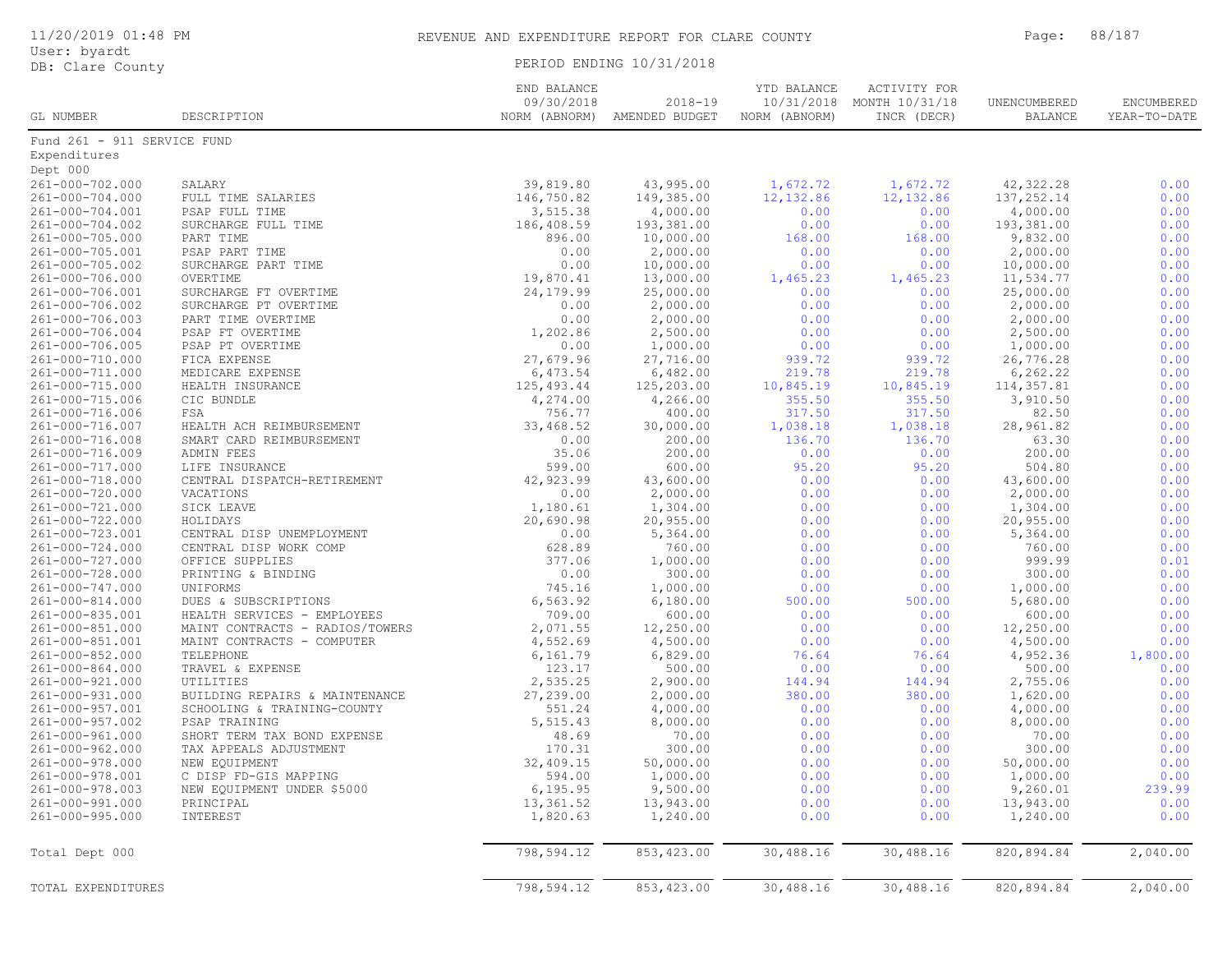| 11/20/2019 01:48 PM<br>User: byardt<br>DB: Clare County                                                |             |                                            | REVENUE AND EXPENDITURE REPORT FOR CLARE COUNTY<br>PERIOD ENDING 10/31/2018 |                                            |                                               |                                       |                                |
|--------------------------------------------------------------------------------------------------------|-------------|--------------------------------------------|-----------------------------------------------------------------------------|--------------------------------------------|-----------------------------------------------|---------------------------------------|--------------------------------|
| GL NUMBER                                                                                              | DESCRIPTION | END BALANCE<br>09/30/2018<br>NORM (ABNORM) | 2018-19<br>AMENDED BUDGET                                                   | YTD BALANCE<br>10/31/2018<br>NORM (ABNORM) | ACTIVITY FOR<br>MONTH 10/31/18<br>INCR (DECR) | UNENCUMBERED<br>BALANCE               | ENCUMBERED<br>YEAR-TO-DATE     |
| Fund 261 - 911 SERVICE FUND                                                                            |             |                                            |                                                                             |                                            |                                               |                                       |                                |
| Fund 261 - 911 SERVICE FUND:<br>TOTAL REVENUES<br>TOTAL EXPENDITURES<br>NET OF REVENUES & EXPENDITURES |             | 850, 333.38<br>798,594.12<br>51,739.26     | 853,423.00<br>853,423.00<br>0.00                                            | (5, 112, 47)<br>30,488.16<br>(35, 600, 63) | (5, 112, 47)<br>30,488.16<br>(35, 600, 63)    | 858,535.47<br>820,894.84<br>37,640.63 | 0.00<br>2,040.00<br>(2,040.00) |
|                                                                                                        |             |                                            |                                                                             |                                            |                                               |                                       |                                |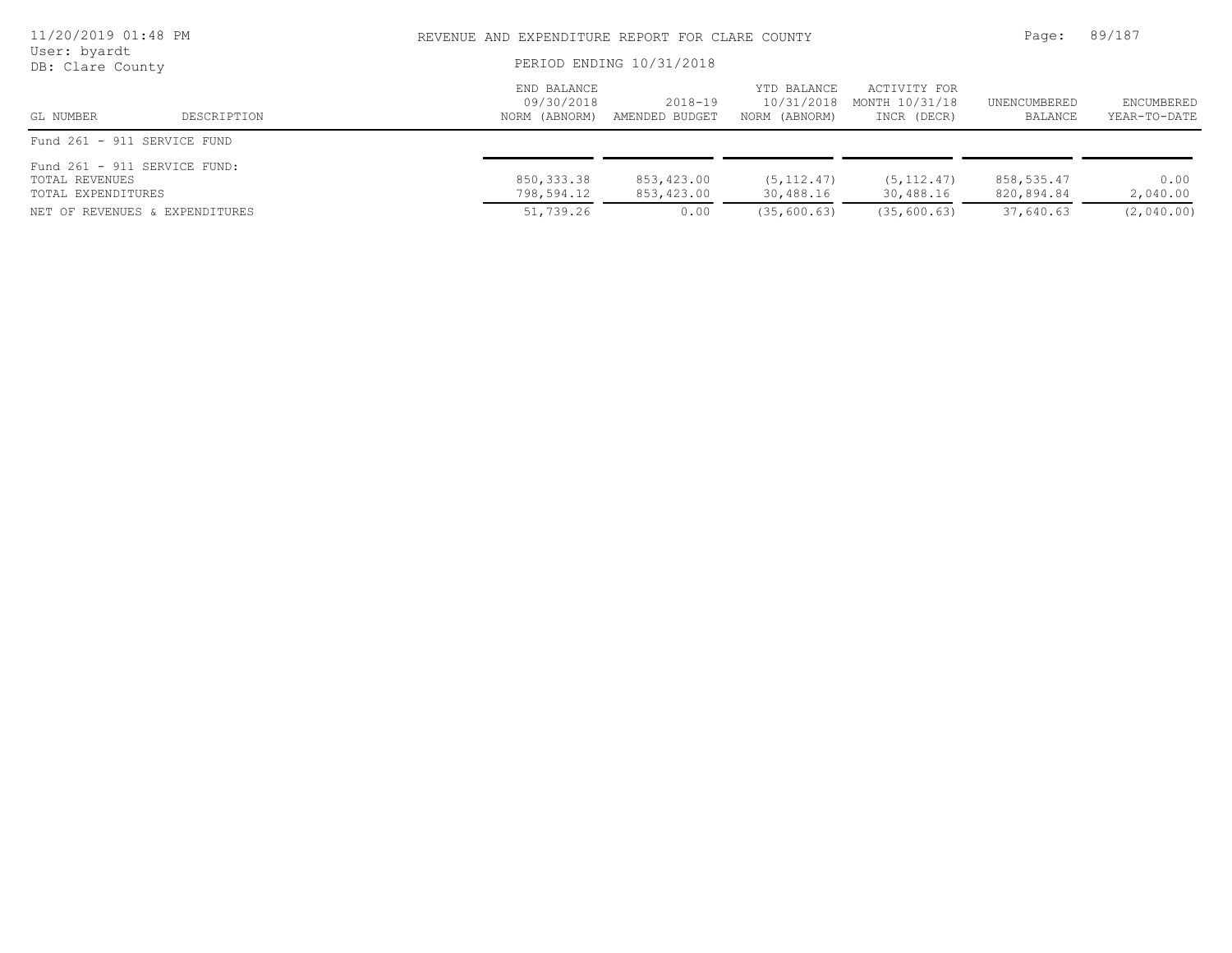| 11/20/2019 01:48 PM                |                                       | REVENUE AND EXPENDITURE REPORT FOR CLARE COUNTY |                               |                                            |                                               |                         | 90/187                            |
|------------------------------------|---------------------------------------|-------------------------------------------------|-------------------------------|--------------------------------------------|-----------------------------------------------|-------------------------|-----------------------------------|
| User: byardt<br>DB: Clare County   |                                       | PERIOD ENDING 10/31/2018                        |                               |                                            |                                               |                         |                                   |
| GL NUMBER                          | DESCRIPTION                           | END BALANCE<br>09/30/2018<br>NORM (ABNORM)      | $2018 - 19$<br>AMENDED BUDGET | YTD BALANCE<br>10/31/2018<br>NORM (ABNORM) | ACTIVITY FOR<br>MONTH 10/31/18<br>INCR (DECR) | UNENCUMBERED<br>BALANCE | <b>ENCUMBERED</b><br>YEAR-TO-DATE |
| Revenues<br>Dept 000               | Fund 263 - CONCEALED PISTOL LICENSING |                                                 |                               |                                            |                                               |                         |                                   |
| 263-000-622.000<br>263-000-699.900 | FEES<br>BEGINNING FUND BALANCE        | 24,454.00<br>0.00                               | 21,000.00<br>35,808.00        | 1,826.00<br>0.00                           | 1,826.00<br>0.00                              | 19,174.00<br>35,808.00  | 0.00<br>0.00                      |
| Total Dept 000                     |                                       | 24,454.00                                       | 56,808.00                     | 1,826.00                                   | 1,826.00                                      | 54,982.00               | 0.00                              |
| TOTAL REVENUES                     |                                       | 24,454.00                                       | 56,808.00                     | 1,826.00                                   | 1,826.00                                      | 54,982.00               | 0.00                              |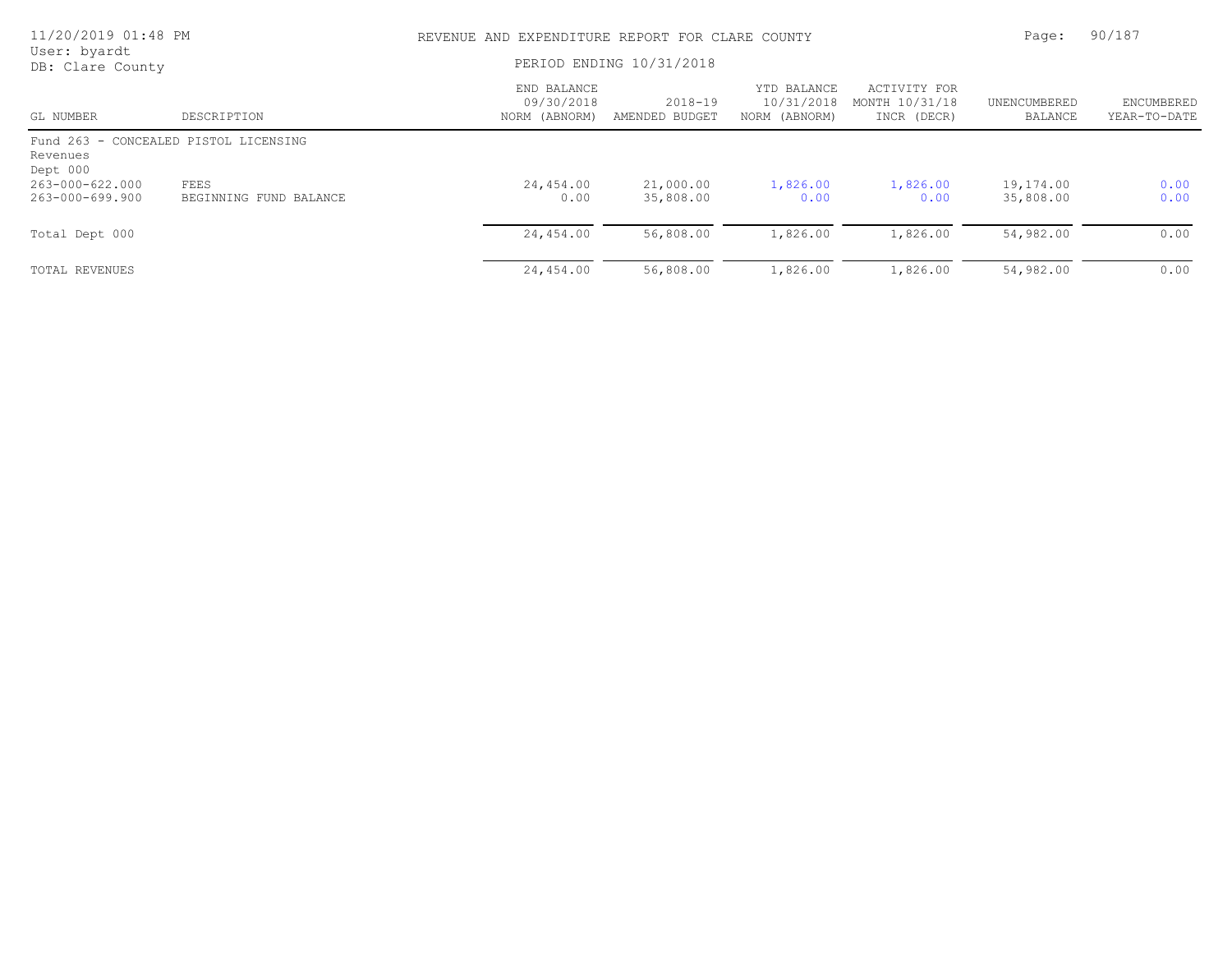| 11/20/2019 01:48 PM              |                                        | REVENUE AND EXPENDITURE REPORT FOR CLARE COUNTY | Page:                         | 91/187                                     |                                               |                                |                            |
|----------------------------------|----------------------------------------|-------------------------------------------------|-------------------------------|--------------------------------------------|-----------------------------------------------|--------------------------------|----------------------------|
| User: byardt<br>DB: Clare County |                                        | PERIOD ENDING 10/31/2018                        |                               |                                            |                                               |                                |                            |
| GL NUMBER                        | DESCRIPTION                            | END BALANCE<br>09/30/2018<br>NORM (ABNORM)      | $2018 - 19$<br>AMENDED BUDGET | YTD BALANCE<br>10/31/2018<br>NORM (ABNORM) | ACTIVITY FOR<br>MONTH 10/31/18<br>INCR (DECR) | UNENCUMBERED<br><b>BALANCE</b> | ENCUMBERED<br>YEAR-TO-DATE |
|                                  | Fund 263 - CONCEALED PISTOL LICENSING  |                                                 |                               |                                            |                                               |                                |                            |
| Expenditures<br>Dept 000         |                                        |                                                 |                               |                                            |                                               |                                |                            |
| 263-000-727.000                  | OFFICE SUPPLIES                        | 1,500.00                                        | 1,500.00                      | 1,222.00                                   | 1,222.00                                      | 278.00                         | 0.00                       |
| 263-000-780.000                  | OFFICE EQUIP UNDER \$5000              | 2,106.03                                        | 1,000.00                      | 0.00                                       | 0.00                                          | 1,000.00                       | 0.00                       |
| $263 - 000 - 864.000$            | TRAVEL & EXPENSE                       | 1,087.00                                        | 1,000.00                      | 0.00                                       | 0.00                                          | 1,000.00                       | 0.00                       |
| 263-000-957.000                  | TRAINING                               | 1,125.00                                        | 1,125.00                      | 150.00                                     | 150.00                                        | 975.00                         | 0.00                       |
| 263-000-978.000                  | NEW EOUIP CPL                          | 101.26                                          | 500.00                        | 0.00                                       | 0.00                                          | 500.00                         | 0.00                       |
| 263-000-998.900                  | ENDING FUND BALANCE                    | 0.00                                            | 51,683.00                     | 0.00                                       | 0.00                                          | 51,683.00                      | 0.00                       |
| Total Dept 000                   |                                        | 5,919.29                                        | 56,808.00                     | 1,372.00                                   | 1,372.00                                      | 55,436.00                      | 0.00                       |
| TOTAL EXPENDITURES               |                                        | 5,919.29                                        | 56,808.00                     | 1,372.00                                   | 1,372.00                                      | 55,436.00                      | 0.00                       |
|                                  |                                        |                                                 |                               |                                            |                                               |                                |                            |
|                                  | Fund 263 - CONCEALED PISTOL LICENSING: |                                                 |                               |                                            |                                               |                                |                            |
| <b>TOTAL REVENUES</b>            |                                        | 24,454.00                                       | 56,808.00                     | 1,826.00                                   | 1,826.00                                      | 54,982.00                      | 0.00                       |
| TOTAL EXPENDITURES               |                                        | 5,919.29                                        | 56,808.00                     | 1,372.00                                   | 1,372.00                                      | 55,436.00                      | 0.00                       |
| NET OF REVENUES & EXPENDITURES   |                                        | 18,534.71                                       | 0.00                          | 454.00                                     | 454.00                                        | (454.00)                       | 0.00                       |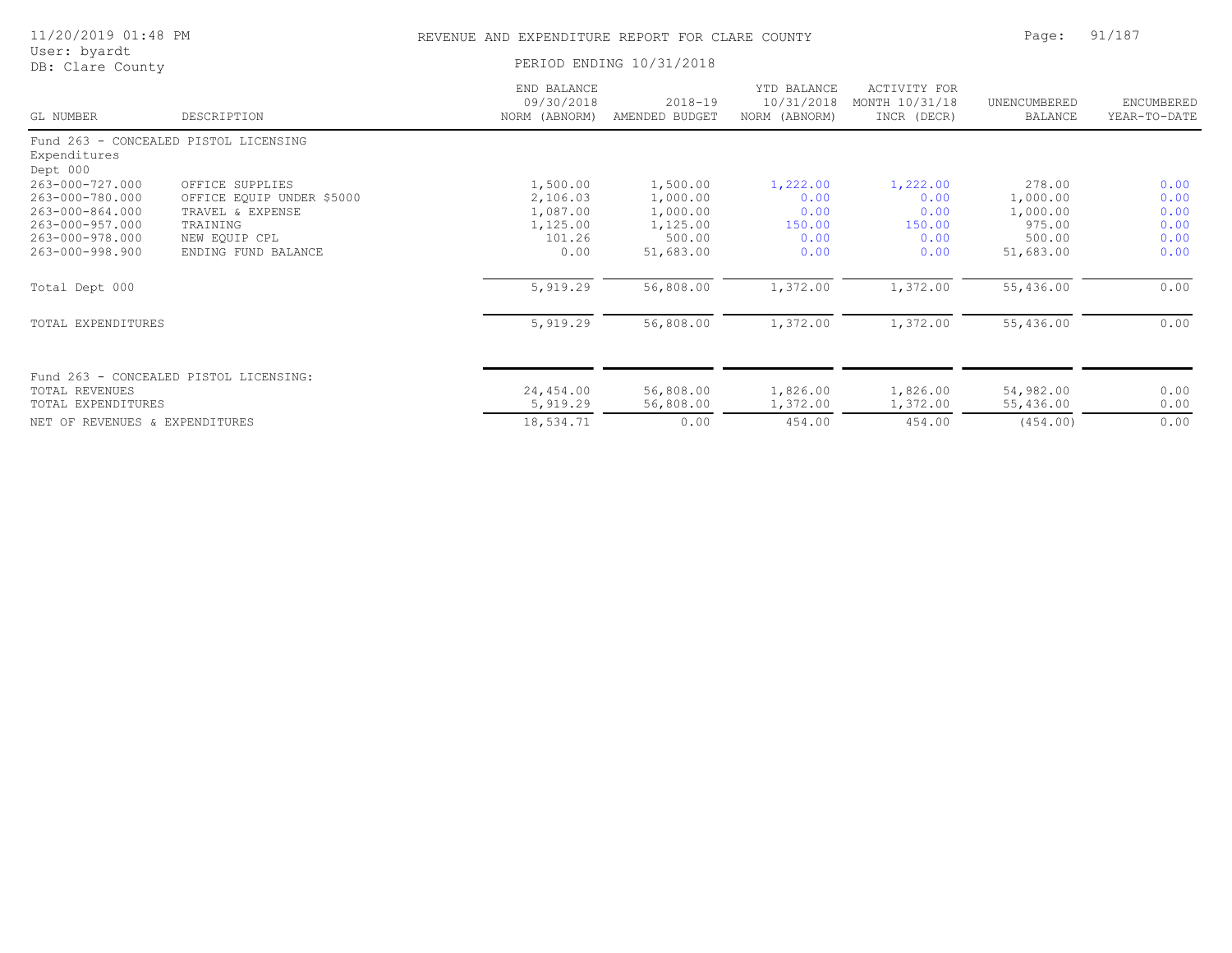| 11/20/2019 01:48 PM<br>User: byardt |                                         | REVENUE AND EXPENDITURE REPORT FOR CLARE COUNTY |                               |                                            |                                               |                         | 92/187                     |  |
|-------------------------------------|-----------------------------------------|-------------------------------------------------|-------------------------------|--------------------------------------------|-----------------------------------------------|-------------------------|----------------------------|--|
| DB: Clare County                    |                                         | PERIOD ENDING 10/31/2018                        |                               |                                            |                                               |                         |                            |  |
| GL NUMBER                           | DESCRIPTION                             | END BALANCE<br>09/30/2018<br>NORM (ABNORM)      | $2018 - 19$<br>AMENDED BUDGET | YTD BALANCE<br>10/31/2018<br>NORM (ABNORM) | ACTIVITY FOR<br>MONTH 10/31/18<br>INCR (DECR) | UNENCUMBERED<br>BALANCE | ENCUMBERED<br>YEAR-TO-DATE |  |
| Revenues<br>Dept 000                | Fund 264 - LOCAL CORR OFFICERS TRAINING |                                                 |                               |                                            |                                               |                         |                            |  |
| 264-000-607.000                     | BOOKING FEES                            | 7,390.00                                        | 6, 200.00                     | 0.00                                       | 0.00                                          | 6, 200.00               | 0.00                       |  |
| Total Dept 000                      |                                         | 7,390.00                                        | 6, 200, 00                    | 0.00                                       | 0.00                                          | 6, 200.00               | 0.00                       |  |
| TOTAL REVENUES                      |                                         | 7,390.00                                        | 6, 200.00                     | 0.00                                       | 0.00                                          | 6, 200.00               | 0.00                       |  |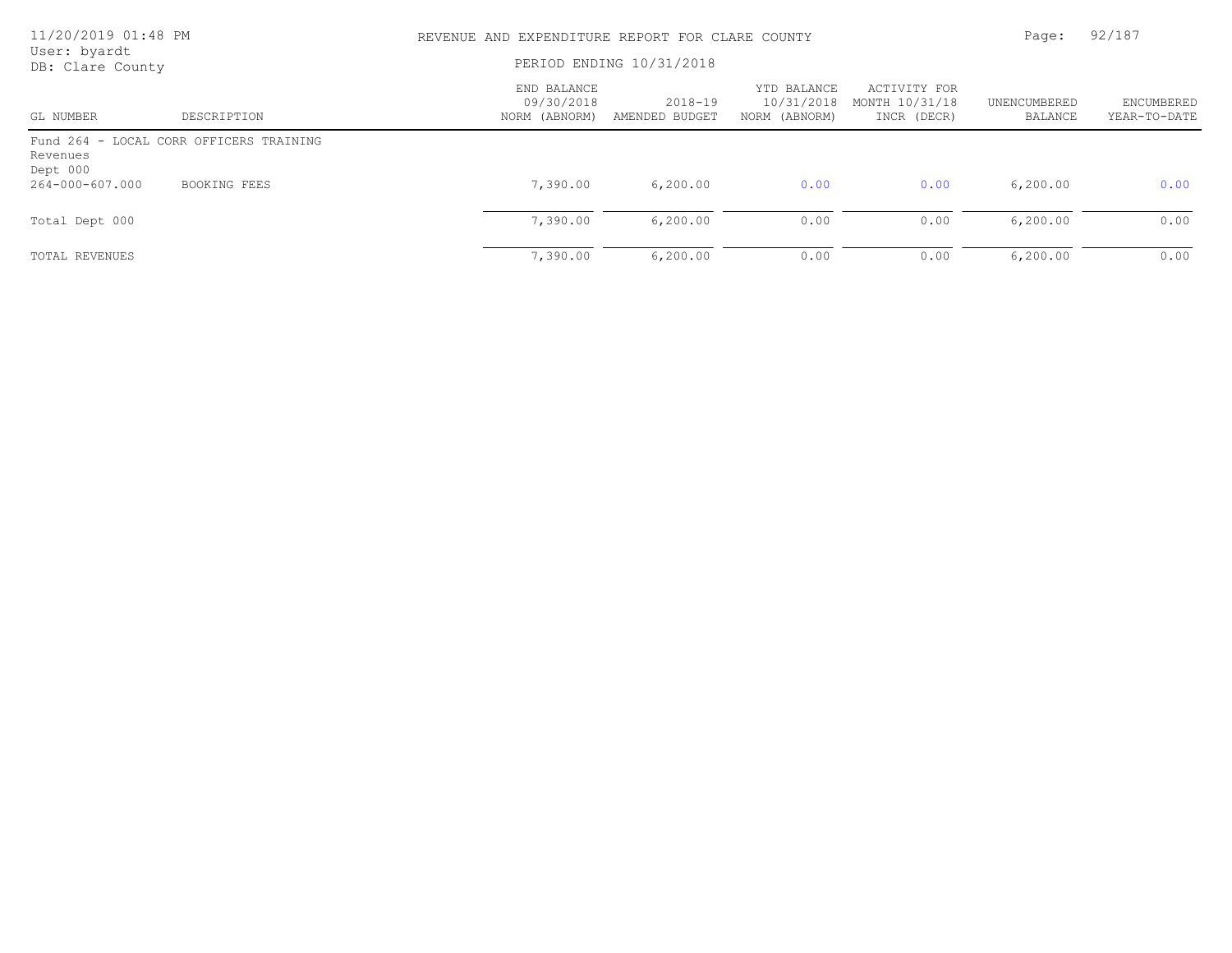| 11/20/2019 01:48 PM                                                                                           |                                                                                       | REVENUE AND EXPENDITURE REPORT FOR CLARE COUNTY   |                                                 |                                            |                                                      | Page:                                           | 93/187                                 |
|---------------------------------------------------------------------------------------------------------------|---------------------------------------------------------------------------------------|---------------------------------------------------|-------------------------------------------------|--------------------------------------------|------------------------------------------------------|-------------------------------------------------|----------------------------------------|
| User: byardt<br>DB: Clare County                                                                              |                                                                                       | PERIOD ENDING 10/31/2018                          |                                                 |                                            |                                                      |                                                 |                                        |
| GL NUMBER                                                                                                     | DESCRIPTION                                                                           | END BALANCE<br>09/30/2018<br>NORM (ABNORM)        | $2018 - 19$<br>AMENDED BUDGET                   | YTD BALANCE<br>10/31/2018<br>NORM (ABNORM) | <b>ACTIVITY FOR</b><br>MONTH 10/31/18<br>INCR (DECR) | UNENCUMBERED<br><b>BALANCE</b>                  | ENCUMBERED<br>YEAR-TO-DATE             |
| Expenditures<br>Dept 000                                                                                      | Fund 264 - LOCAL CORR OFFICERS TRAINING                                               |                                                   |                                                 |                                            |                                                      |                                                 |                                        |
| $264 - 000 - 702.000$<br>264-000-710.000<br>264-000-711.000<br>$264 - 000 - 864.000$<br>$264 - 000 - 957.000$ | TRAINING SALARIES<br>FICA EXPENSE<br>MEDICARE EXPENSE<br>TRAVEL & EXPENSE<br>TRAINING | 3,061.53<br>187.76<br>43.93<br>432.06<br>4,070.00 | 3,445.00<br>214.00<br>50.00<br>0.00<br>2,491.00 | 414.47<br>25.27<br>5.90<br>0.00<br>115.00  | 414.47<br>25.27<br>5.90<br>0.00<br>115.00            | 3,030.53<br>188.73<br>44.10<br>0.00<br>1,981.00 | 0.00<br>0.00<br>0.00<br>0.00<br>395.00 |
| Total Dept 000                                                                                                |                                                                                       | 7,795.28                                          | 6, 200.00                                       | 560.64                                     | 560.64                                               | 5,244.36                                        | 395.00                                 |
| TOTAL EXPENDITURES                                                                                            |                                                                                       | 7,795.28                                          | 6, 200.00                                       | 560.64                                     | 560.64                                               | 5,244.36                                        | 395.00                                 |
| <b>TOTAL REVENUES</b><br>TOTAL EXPENDITURES                                                                   | Fund 264 - LOCAL CORR OFFICERS TRAINING:                                              | 7,390.00<br>7,795.28                              | 6, 200.00<br>6, 200.00                          | 0.00<br>560.64                             | 0.00<br>560.64                                       | 6, 200.00<br>5,244.36                           | 0.00<br>395.00                         |
| NET OF REVENUES & EXPENDITURES                                                                                |                                                                                       | (405.28)                                          | 0.00                                            | (560.64)                                   | (560.64)                                             | 955.64                                          | (395.00)                               |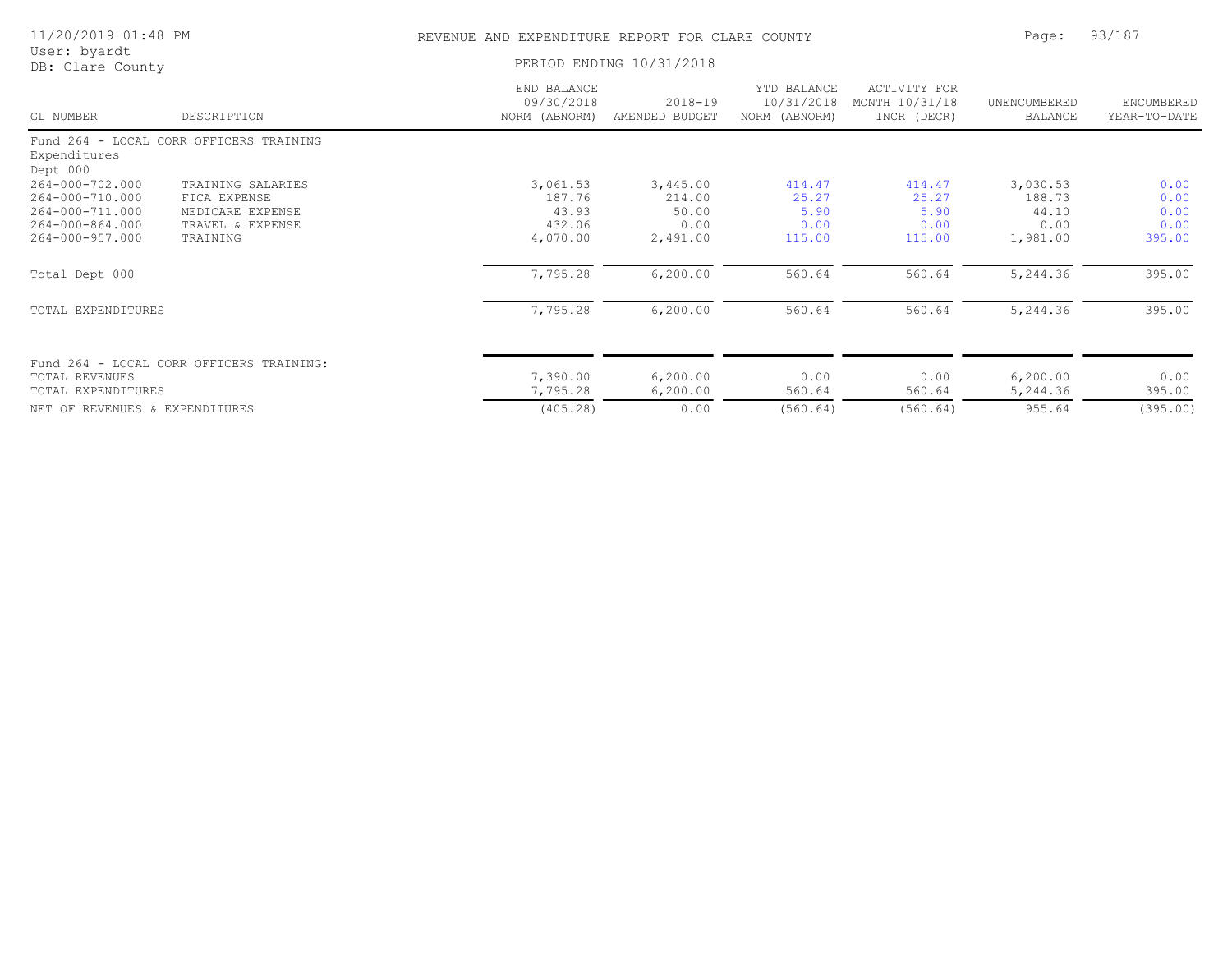| ENCUMBERED<br>YEAR-TO-DATE |
|----------------------------|
|                            |
|                            |
| 0.00<br>0.00               |
| 0.00<br>0.00               |
| 0.00                       |
| 0.00                       |
|                            |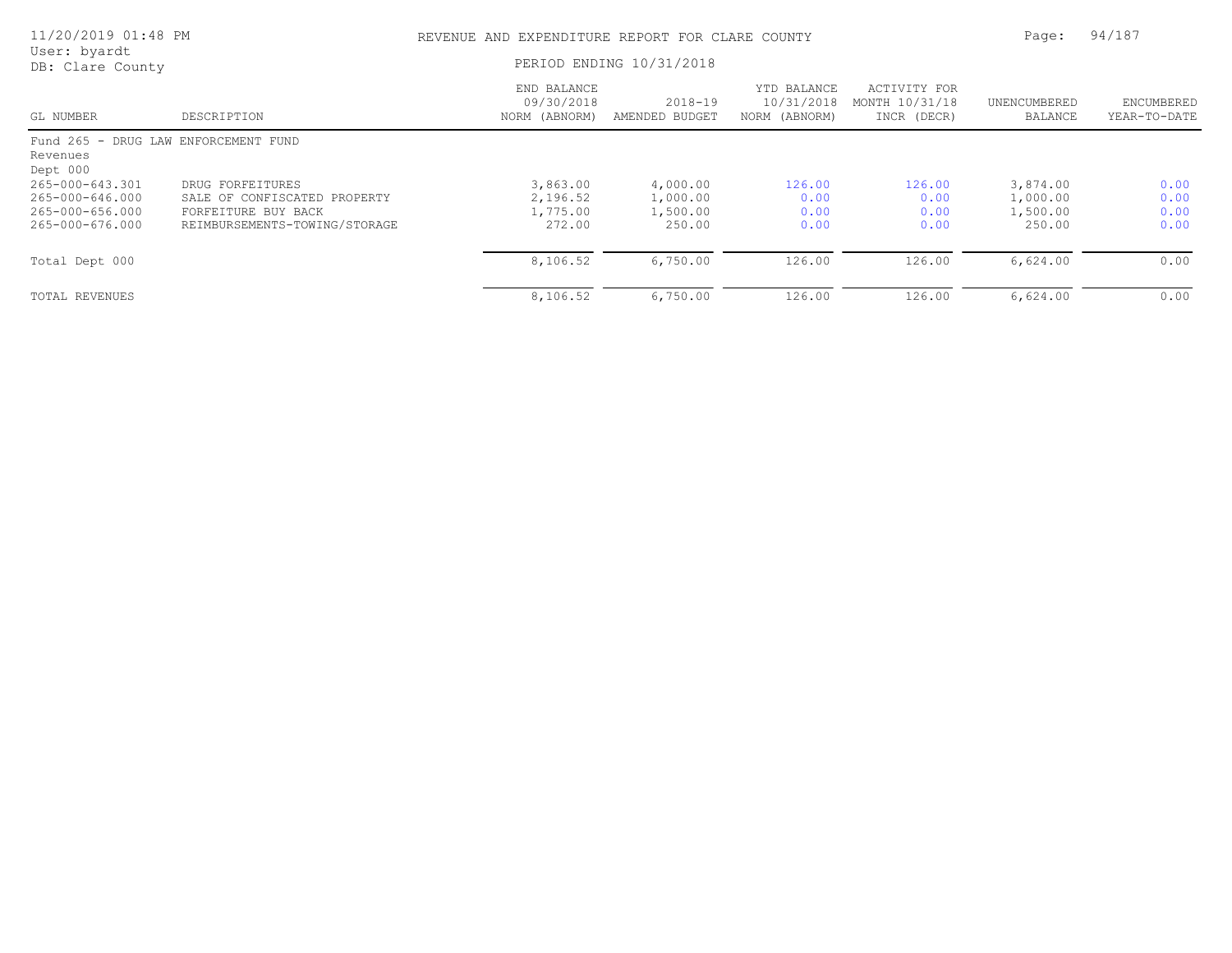| 11/20/2019 01:48 PM |  |  |
|---------------------|--|--|
|---------------------|--|--|

### REVENUE AND EXPENDITURE REPORT FOR CLARE COUNTY FOR Page: 95/187

| User: byardt |                  |
|--------------|------------------|
|              | DB: Clare County |

PERIOD ENDING 10/31/2018

| GL NUMBER                            | DESCRIPTION                           | END BALANCE<br>09/30/2018<br>NORM (ABNORM) | $2018 - 19$<br>AMENDED BUDGET | YTD BALANCE<br>10/31/2018<br>NORM (ABNORM) | <b>ACTIVITY FOR</b><br>MONTH 10/31/18<br>INCR (DECR) | UNENCUMBERED<br>BALANCE | ENCUMBERED<br>YEAR-TO-DATE |
|--------------------------------------|---------------------------------------|--------------------------------------------|-------------------------------|--------------------------------------------|------------------------------------------------------|-------------------------|----------------------------|
|                                      | Fund 265 - DRUG LAW ENFORCEMENT FUND  |                                            |                               |                                            |                                                      |                         |                            |
| Expenditures                         |                                       |                                            |                               |                                            |                                                      |                         |                            |
| Dept 000                             |                                       |                                            |                               |                                            |                                                      |                         |                            |
| 265-000-727.301                      | SUPPLIES CCSD                         | 0.00                                       | 500.00                        | 0.00                                       | 0.00                                                 | 500.00                  | 0.00                       |
| 265-000-804.000                      | EXPENSE OF FORFEITURE SALE            | 81.20                                      | 102.00                        | 0.00                                       | 0.00                                                 | 102.00                  | 0.00                       |
| 265-000-815.000                      | PROSECUTOR EXPENSE                    | 386.30                                     | 675.00                        | 12.60                                      | 12.60                                                | 662.40                  | 0.00                       |
| 265-000-860.000                      | TOWING/STORAGE EXPENSE                | 1,753.00                                   | 2,000.00                      | 0.00                                       | 0.00                                                 | 2,000.00                | 0.00                       |
| 265-000-978.001                      | NEW EQUIPMENT UNDER                   | 2,307.94                                   | 3,473.00                      | 0.00                                       | 0.00                                                 | 3,473.00                | 0.00                       |
| 265-000-998.101                      | APPROP TRANSFER OUT-GEN FUND          | 346.00                                     | 0.00                          | 0.00                                       | 0.00                                                 | 0.00                    | 0.00                       |
| Total Dept 000                       |                                       | 4,874.44                                   | 6,750.00                      | 12.60                                      | 12.60                                                | 6,737.40                | 0.00                       |
| TOTAL EXPENDITURES                   |                                       | 4,874.44                                   | 6,750.00                      | 12.60                                      | 12.60                                                | 6,737.40                | 0.00                       |
|                                      | Fund 265 - DRUG LAW ENFORCEMENT FUND: |                                            |                               |                                            |                                                      |                         |                            |
| TOTAL REVENUES<br>TOTAL EXPENDITURES |                                       | 8,106.52<br>4,874.44                       | 6,750.00                      | 126.00<br>12.60                            | 126.00<br>12.60                                      | 6,624.00                | 0.00                       |
|                                      |                                       |                                            | 6,750.00                      |                                            |                                                      | 6,737.40                | 0.00                       |
| NET OF REVENUES & EXPENDITURES       |                                       | 3,232.08                                   | 0.00                          | 113.40                                     | 113.40                                               | (113.40)                | 0.00                       |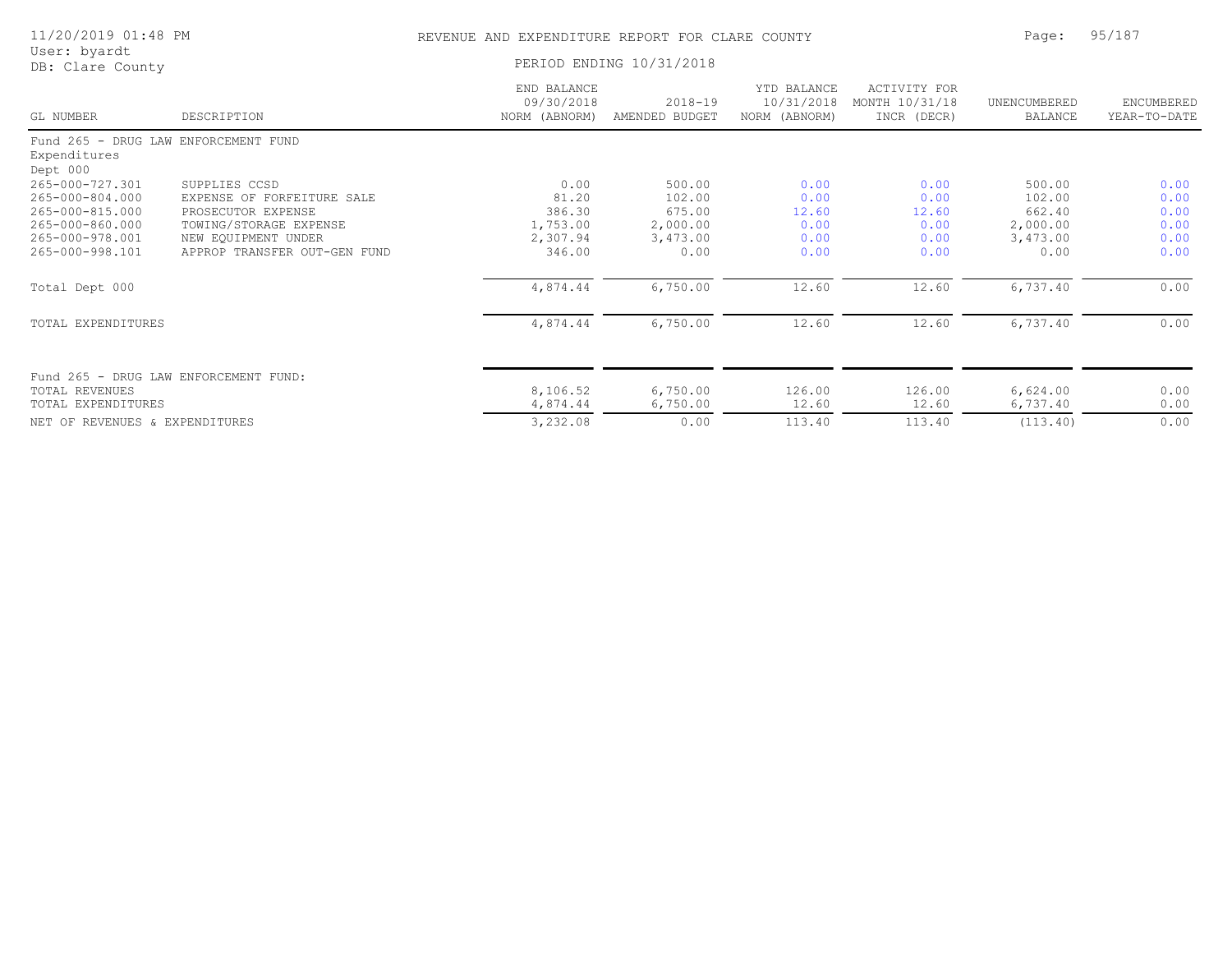| 11/20/2019 01:48 PM                                   |                                           | REVENUE AND EXPENDITURE REPORT FOR CLARE COUNTY |                               |                                            |                                               |                         | 96/187                     |  |
|-------------------------------------------------------|-------------------------------------------|-------------------------------------------------|-------------------------------|--------------------------------------------|-----------------------------------------------|-------------------------|----------------------------|--|
| User: byardt<br>DB: Clare County                      |                                           |                                                 | PERIOD ENDING 10/31/2018      |                                            |                                               |                         |                            |  |
| GL NUMBER                                             | DESCRIPTION                               | END BALANCE<br>09/30/2018<br>NORM (ABNORM)      | $2018 - 19$<br>AMENDED BUDGET | YTD BALANCE<br>10/31/2018<br>NORM (ABNORM) | ACTIVITY FOR<br>MONTH 10/31/18<br>INCR (DECR) | UNENCUMBERED<br>BALANCE | ENCUMBERED<br>YEAR-TO-DATE |  |
| Fund 266 - ORV ORDINANCE FUND<br>Revenues<br>Dept 000 |                                           |                                                 |                               |                                            |                                               |                         |                            |  |
| 266-000-655.000<br>266-000-699.900                    | ORDINANCE FINES<br>BEGINNING FUND BALANCE | 1,335.00<br>0.00                                | 1,000.00<br>7,852.00          | 350.00<br>0.00                             | 350.00<br>0.00                                | 650.00<br>7,852.00      | 0.00<br>0.00               |  |
| Total Dept 000                                        |                                           | 1,335.00                                        | 8,852.00                      | 350.00                                     | 350.00                                        | 8,502.00                | 0.00                       |  |
| TOTAL REVENUES                                        |                                           | 1,335.00                                        | 8,852.00                      | 350.00                                     | 350.00                                        | 8,502.00                | 0.00                       |  |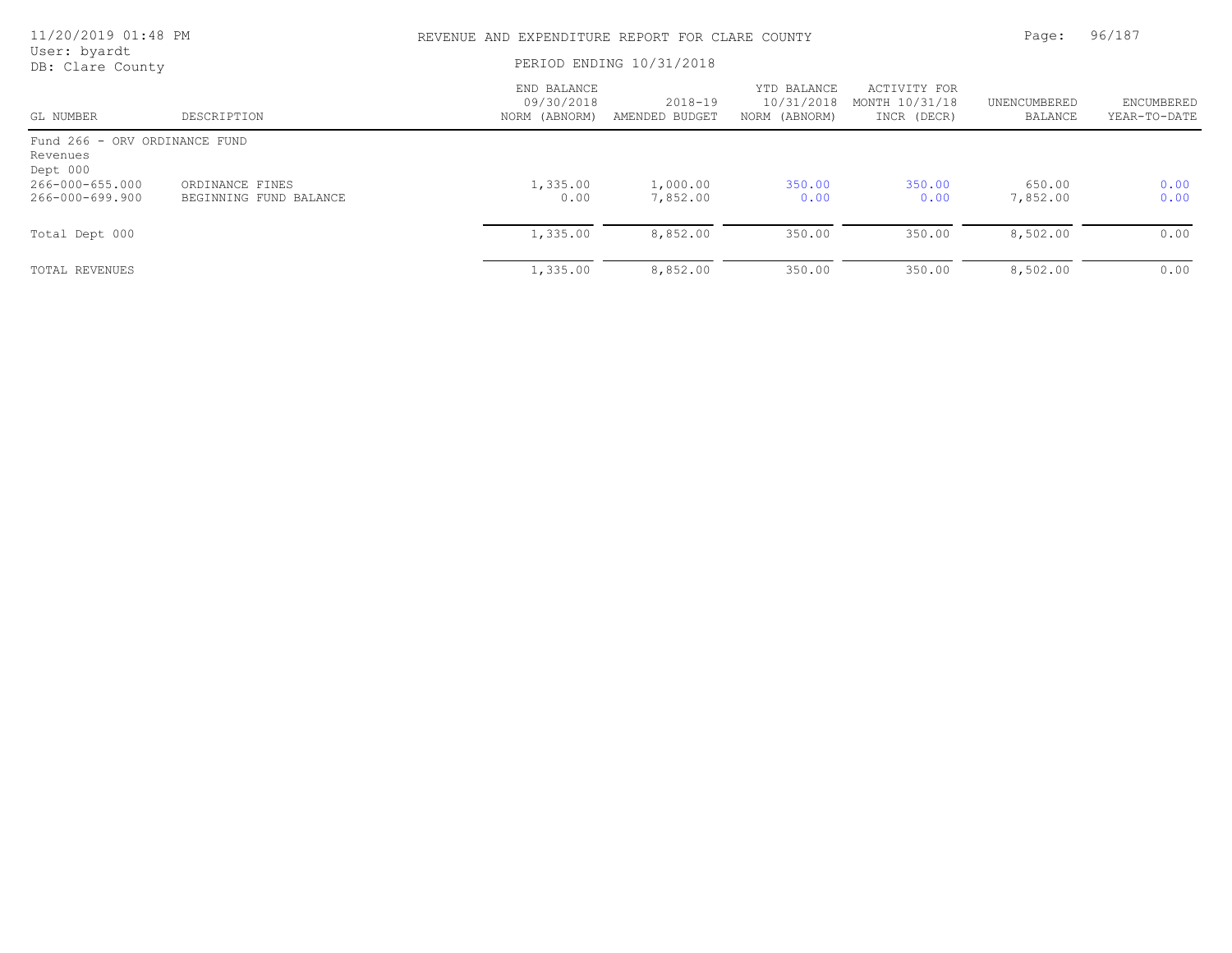| 11/20/2019 01:48 PM                                                           |                                                | REVENUE AND EXPENDITURE REPORT FOR CLARE COUNTY |                               |                                            |                                               | Page:                          | 97/187                     |  |
|-------------------------------------------------------------------------------|------------------------------------------------|-------------------------------------------------|-------------------------------|--------------------------------------------|-----------------------------------------------|--------------------------------|----------------------------|--|
| User: byardt<br>DB: Clare County                                              | PERIOD ENDING 10/31/2018                       |                                                 |                               |                                            |                                               |                                |                            |  |
| GL NUMBER                                                                     | DESCRIPTION                                    | END BALANCE<br>09/30/2018<br>NORM (ABNORM)      | $2018 - 19$<br>AMENDED BUDGET | YTD BALANCE<br>10/31/2018<br>NORM (ABNORM) | ACTIVITY FOR<br>MONTH 10/31/18<br>INCR (DECR) | UNENCUMBERED<br><b>BALANCE</b> | ENCUMBERED<br>YEAR-TO-DATE |  |
| Fund 266 - ORV ORDINANCE FUND<br>Expenditures<br>Dept 000                     |                                                |                                                 |                               |                                            |                                               |                                |                            |  |
| 266-000-815.000<br>266-000-998.900                                            | ROAD COMMISSION EXPENSE<br>ENDING FUND BALANCE | 667.50<br>0.00                                  | 500.00<br>8,352.00            | 0.00<br>0.00                               | 0.00<br>0.00                                  | 500.00<br>8,352.00             | 0.00<br>0.00               |  |
| Total Dept 000                                                                |                                                | 667.50                                          | 8,852.00                      | 0.00                                       | 0.00                                          | 8,852.00                       | 0.00                       |  |
| TOTAL EXPENDITURES                                                            |                                                | 667.50                                          | 8,852.00                      | 0.00                                       | 0.00                                          | 8,852.00                       | 0.00                       |  |
| Fund 266 - ORV ORDINANCE FUND:<br><b>TOTAL REVENUES</b><br>TOTAL EXPENDITURES |                                                | 1,335.00<br>667.50                              | 8,852.00<br>8,852.00          | 350.00<br>0.00                             | 350.00<br>0.00                                | 8,502.00<br>8,852.00           | 0.00<br>0.00               |  |
| NET OF REVENUES & EXPENDITURES                                                |                                                | 667.50                                          | 0.00                          | 350.00                                     | 350.00                                        | (350.00)                       | 0.00                       |  |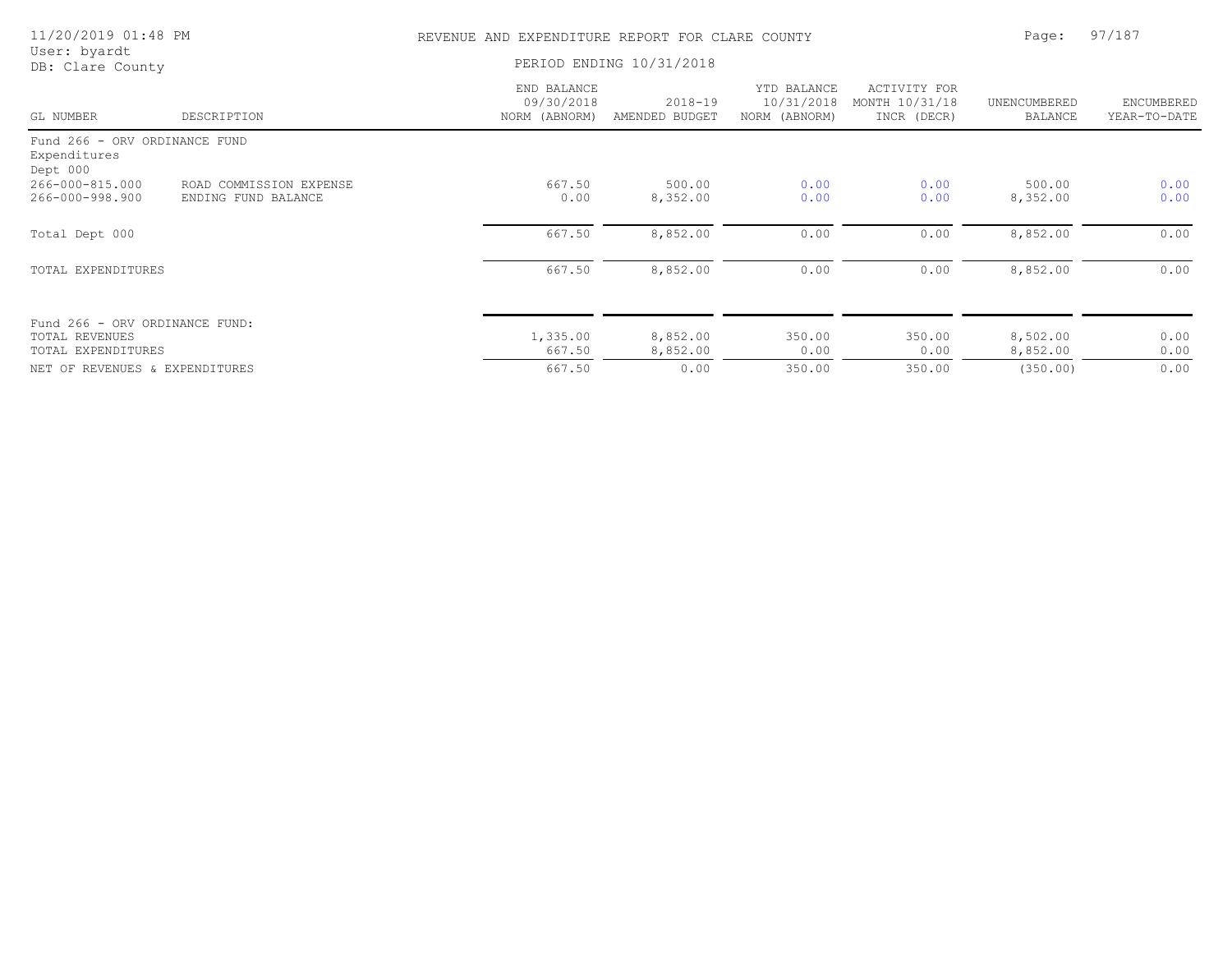| 11/20/2019 01:48 PM                                    |                                                                              | REVENUE AND EXPENDITURE REPORT FOR CLARE COUNTY |                                    |                                            |                                               | Page:                              | 98/187                     |  |
|--------------------------------------------------------|------------------------------------------------------------------------------|-------------------------------------------------|------------------------------------|--------------------------------------------|-----------------------------------------------|------------------------------------|----------------------------|--|
| User: byardt<br>DB: Clare County                       |                                                                              |                                                 | PERIOD ENDING 10/31/2018           |                                            |                                               |                                    |                            |  |
| GL NUMBER                                              | DESCRIPTION                                                                  | END BALANCE<br>09/30/2018<br>NORM (ABNORM)      | 2018-19<br>AMENDED BUDGET          | YTD BALANCE<br>10/31/2018<br>NORM (ABNORM) | ACTIVITY FOR<br>MONTH 10/31/18<br>INCR (DECR) | UNENCUMBERED<br>BALANCE            | ENCUMBERED<br>YEAR-TO-DATE |  |
| Fund 267 - OWI FORFEITURE FUND<br>Revenues<br>Dept 000 |                                                                              |                                                 |                                    |                                            |                                               |                                    |                            |  |
| 267-000-608.301<br>267-000-655.000                     | STORAGE FEES - CCSD<br>SALE OF FORFEITED VEHICLES                            | 425.00<br>3,375.68                              | 500.00<br>3,000.00                 | 0.00<br>0.00                               | 0.00<br>0.00                                  | 500.00<br>3,000.00                 | 0.00<br>0.00               |  |
| 267-000-656.000<br>267-000-676.000<br>267-000-699.900  | FORFEITURE BUYBACKS<br>REIMBURSEMENT - TOWING FEES<br>BEGINNING FUND BALANCE | 19,950.00<br>4,382.00<br>0.00                   | 17,000.00<br>2,500.00<br>25,000.00 | 0.00<br>0.00<br>0.00                       | 0.00<br>0.00<br>0.00                          | 17,000.00<br>2,500.00<br>25,000.00 | 0.00<br>0.00<br>0.00       |  |
| Total Dept 000                                         |                                                                              | 28, 132.68                                      | 48,000.00                          | 0.00                                       | 0.00                                          | 48,000.00                          | 0.00                       |  |
| TOTAL REVENUES                                         |                                                                              | 28, 132.68                                      | 48,000.00                          | 0.00                                       | 0.00                                          | 48,000.00                          | 0.00                       |  |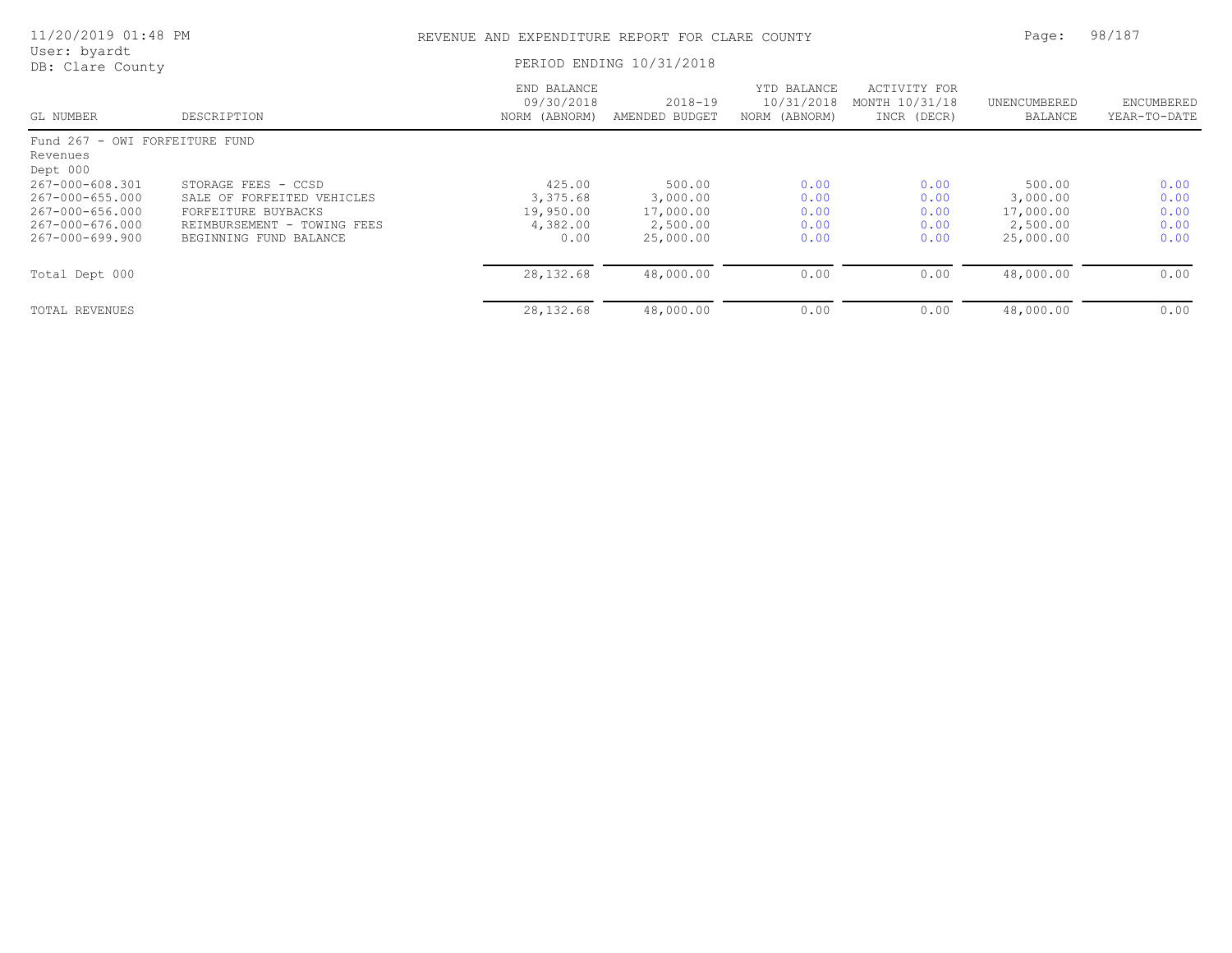|  |  | 11/20/2019 01:48 PM |  |  |
|--|--|---------------------|--|--|
|--|--|---------------------|--|--|

#### REVENUE AND EXPENDITURE REPORT FOR CLARE COUNTY **12:49 PAGE: 128 Page: 99/187**

| User: byardt |  |
|--------------|--|
|--------------|--|

User: byardt DB: Clare County PERIOD ENDING 10/31/2018

| GL NUMBER                       | DESCRIPTION                        | END BALANCE<br>09/30/2018<br>NORM (ABNORM) | $2018 - 19$<br>AMENDED BUDGET | YTD BALANCE<br>10/31/2018<br>NORM (ABNORM) | <b>ACTIVITY FOR</b><br>MONTH 10/31/18<br>INCR (DECR) | UNENCUMBERED<br><b>BALANCE</b> | ENCUMBERED<br>YEAR-TO-DATE |
|---------------------------------|------------------------------------|--------------------------------------------|-------------------------------|--------------------------------------------|------------------------------------------------------|--------------------------------|----------------------------|
| Fund 267 - OWI FORFEITURE FUND  |                                    |                                            |                               |                                            |                                                      |                                |                            |
| Expenditures                    |                                    |                                            |                               |                                            |                                                      |                                |                            |
| Dept 000                        |                                    |                                            |                               |                                            |                                                      |                                |                            |
| 267-000-727.229                 | SUPPLIES - PA                      | 0.00                                       | 750.00                        | 0.00                                       | 0.00                                                 | 750.00                         | 0.00                       |
| 267-000-801.000                 | CONTRACTED SERVICES                | 3,283.80                                   | 5,050.00                      | 0.00                                       | 0.00                                                 | 5,050.00                       | 0.00                       |
| 267-000-804.000                 | EXPENSE OF FORFEITURE & SALE       | 151.13                                     | 200.00                        | 0.00                                       | 0.00                                                 | 200.00                         | 0.00                       |
| 267-000-815.001                 | CRIME VICTIM'S EXPENSE             | 750.00                                     | 1,000.00                      | 0.00                                       | 0.00                                                 | 1,000.00                       | 0.00                       |
| 267-000-860.000                 | TOWING/STORAGE EXPENSE             | 4,992.00                                   | 5,000.00                      | 0.00                                       | 0.00                                                 | 5,000.00                       | 0.00                       |
| 267-000-864.229                 | TRAVEL & EXPENSE                   | 310.28                                     | 500.00                        | 0.00                                       | 0.00                                                 | 500.00                         | 0.00                       |
| 267-000-967.229                 | NEW EQUIPMENT PA UNDER \$5000      | 186.97                                     | 489.00                        | 0.00                                       | 0.00                                                 | 489.00                         | 0.00                       |
| 267-000-978.229                 | NEW EQUIP PA PROJECT OVER \$5000   | 4,351.00                                   | 5,000.00                      | 0.00                                       | 0.00                                                 | 5,000.00                       | 0.00                       |
| 267-000-978.301                 | NEW EQUIP CCSD PROJECT OVER \$5000 | 5,026.50                                   | 5,000.00                      | 0.00                                       | 0.00                                                 | 5,000.00                       | 0.00                       |
| 267-000-998.900                 | ENDING FUND BALANCE                | 0.00                                       | 25,011.00                     | 0.00                                       | 0.00                                                 | 25,011.00                      | 0.00                       |
| 267-000-999.000                 | TRANSFER OUT                       | 1,000.00                                   | 0.00                          | 0.00                                       | 0.00                                                 | 0.00                           | 0.00                       |
| Total Dept 000                  |                                    | 20,051.68                                  | 48,000.00                     | 0.00                                       | 0.00                                                 | 48,000.00                      | 0.00                       |
| TOTAL EXPENDITURES              |                                    | 20,051.68                                  | 48,000.00                     | 0.00                                       | 0.00                                                 | 48,000.00                      | 0.00                       |
| Fund 267 - OWI FORFEITURE FUND: |                                    |                                            |                               |                                            |                                                      |                                |                            |
| TOTAL REVENUES                  |                                    | 28, 132.68                                 | 48,000.00                     | 0.00                                       | 0.00                                                 | 48,000.00                      | 0.00                       |
| TOTAL EXPENDITURES              |                                    | 20,051.68                                  | 48,000.00                     | 0.00                                       | 0.00                                                 | 48,000.00                      | 0.00                       |
|                                 |                                    |                                            |                               |                                            |                                                      |                                |                            |
| NET OF REVENUES & EXPENDITURES  |                                    | 8,081.00                                   | 0.00                          | 0.00                                       | 0.00                                                 | 0.00                           | 0.00                       |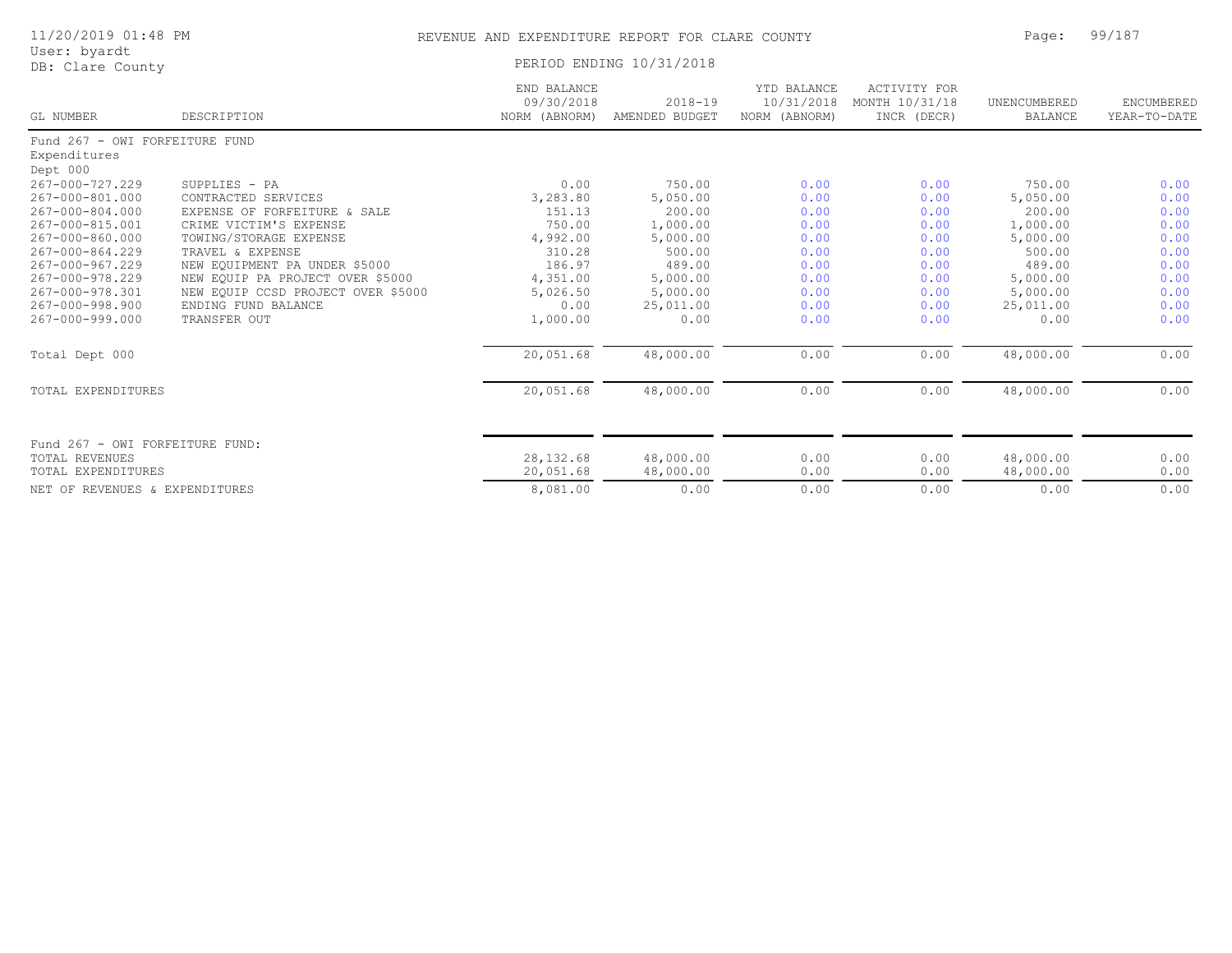| 11/20/2019 01:48 PM              |                                                           | REVENUE AND EXPENDITURE REPORT FOR CLARE COUNTY |                               |                                            |                                               | Page:                   | 100/187                    |  |
|----------------------------------|-----------------------------------------------------------|-------------------------------------------------|-------------------------------|--------------------------------------------|-----------------------------------------------|-------------------------|----------------------------|--|
| User: byardt<br>DB: Clare County |                                                           |                                                 | PERIOD ENDING 10/31/2018      |                                            |                                               |                         |                            |  |
| GL NUMBER                        | DESCRIPTION                                               | END BALANCE<br>09/30/2018<br>NORM (ABNORM)      | $2018 - 19$<br>AMENDED BUDGET | YTD BALANCE<br>10/31/2018<br>NORM (ABNORM) | ACTIVITY FOR<br>MONTH 10/31/18<br>INCR (DECR) | UNENCUMBERED<br>BALANCE | ENCUMBERED<br>YEAR-TO-DATE |  |
|                                  | Fund 268 - CLARE-GLADWIN RECOVERY COURT                   |                                                 |                               |                                            |                                               |                         |                            |  |
| Revenues<br>Dept 000             |                                                           |                                                 |                               |                                            |                                               |                         |                            |  |
| 268-000-547.001                  | MDCGP GRANT                                               | 90,000.00                                       | 102,784.00                    | (12, 946, 81)                              | (12, 946, 81)                                 | 115,730.81              | 0.00                       |  |
| 268-000-602.002                  | SUPPLEMENTAL PART COSTS - CLARE                           | 4,807.00                                        | 2,500.00                      | 520.00                                     | 520.00                                        | 1,980.00                | 0.00                       |  |
| 268-000-602.003                  | SUPPLEMENTAL PART<br>COSTS -<br>GLADWIN                   | 3,896.00                                        | 2,500.00                      | 0.00                                       | 0.00                                          | 2,500.00                | 0.00                       |  |
| 268-000-674.002                  | COMM DONATIONS - CLARE                                    | 176.00                                          | 0.00                          | 0.00                                       | 0.00                                          | 0.00                    | 0.00                       |  |
| 268-000-699.002                  | APPROPRIATION<br>CLARE COUNTY<br>$\overline{\phantom{0}}$ | 5,000.00                                        | 5,000.00                      | 0.00                                       | 0.00                                          | 5,000.00                | 0.00                       |  |
| 268-000-699.003                  | APPROPRIATION<br>- GLADWIN                                | 5,000.00                                        | 5,000.00                      | 0.00                                       | 0.00                                          | 5,000.00                | 0.00                       |  |
| 268-000-699.900                  | BEGINNING FUND BALANCE                                    | 0.00                                            | 30,000.00                     | 0.00                                       | 0.00                                          | 30,000.00               | 0.00                       |  |
| Total Dept 000                   |                                                           | 108,879.00                                      | 147,784.00                    | (12, 426.81)                               | (12, 426.81)                                  | 160,210.81              | 0.00                       |  |
| TOTAL REVENUES                   |                                                           | 108,879.00                                      | 147,784.00                    | (12, 426, 81)                              | (12, 426, 81)                                 | 160,210.81              | 0.00                       |  |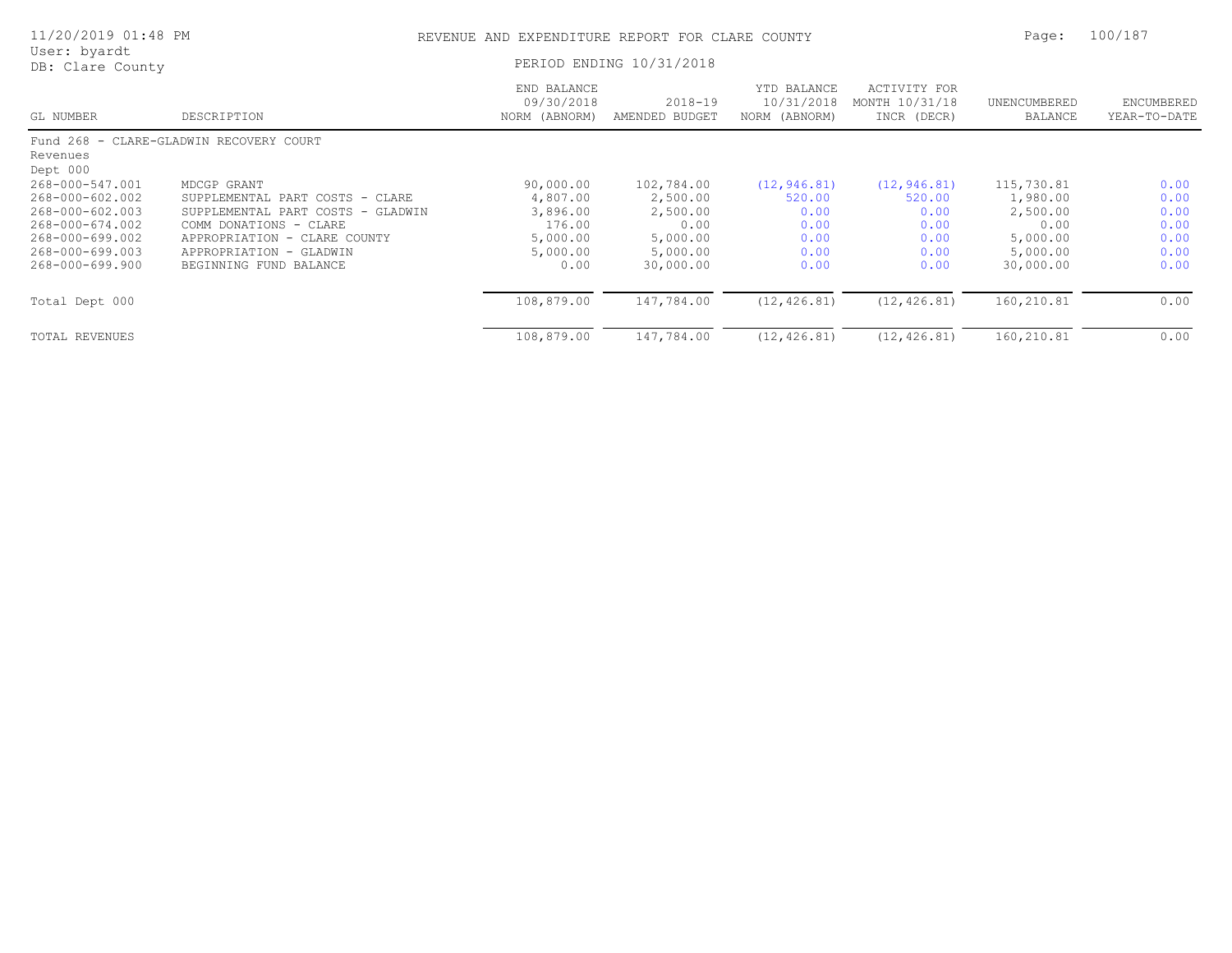### 11/20/2019 01:48 PM REVENUE AND EXPENDITURE REPORT FOR CLARE COUNTY Page: 101/187

| User: byardt<br>DB: Clare County     |                                          | PERIOD ENDING 10/31/2018 |                          |                          |                          |                          |                |  |
|--------------------------------------|------------------------------------------|--------------------------|--------------------------|--------------------------|--------------------------|--------------------------|----------------|--|
|                                      |                                          | END BALANCE              |                          | YTD BALANCE              | <b>ACTIVITY FOR</b>      |                          |                |  |
|                                      |                                          | 09/30/2018               | $2018 - 19$              | 10/31/2018               | MONTH 10/31/18           | UNENCUMBERED             | ENCUMBERED     |  |
| GL NUMBER                            | DESCRIPTION                              | NORM (ABNORM)            | AMENDED BUDGET           | NORM (ABNORM)            | INCR (DECR)              | <b>BALANCE</b>           | YEAR-TO-DATE   |  |
|                                      | Fund 268 - CLARE-GLADWIN RECOVERY COURT  |                          |                          |                          |                          |                          |                |  |
| Expenditures                         |                                          |                          |                          |                          |                          |                          |                |  |
| Dept 000                             |                                          |                          |                          |                          |                          |                          |                |  |
| 268-000-705.001                      | PT SALARIES - GRANT                      | 48,278.87                | 61,450.00                | 2,195.00                 | 2,195.00                 | 59,255.00                | 0.00           |  |
| 268-000-705.002                      | PT SALARIES - CLARE                      | 0.00                     | 750.00                   | 0.00                     | 0.00                     | 750.00                   | 0.00           |  |
| 268-000-705.003                      | PT SALARIES - GLADWIN                    | 0.00                     | 750.00                   | 0.00                     | 0.00                     | 750.00                   | 0.00           |  |
| 268-000-710.000                      | FICA EXPENSE                             | 2,980.15                 | 3,403.00                 | 135.20                   | 135.20                   | 3,267.80                 | 0.00           |  |
| 268-000-710.002                      | FICA EXP - CLARE                         | 0.00                     | 250.00                   | 0.00                     | 0.00                     | 250.00                   | 0.00           |  |
| 268-000-710.003                      | FICA EXP - GLADWIN                       | 0.00                     | 250.00                   | 0.00                     | 0.00                     | 250.00                   | 0.00           |  |
| 268-000-711.000                      | MEDICARE                                 | 696.97                   | 850.00                   | 31.61                    | 31.61                    | 818.39                   | 0.00           |  |
| 268-000-711.002                      | MEDICARE EXP - CLARE                     | 0.00                     | 38.00                    | 0.00                     | 0.00                     | 38.00                    | 0.00           |  |
| 268-000-711.003                      | MEDICARE EXP - GLADWIN                   | 0.00                     | 36.00                    | 0.00                     | 0.00                     | 36.00                    | 0.00           |  |
| 268-000-715.000                      | HEALTH INSURANCE                         | 4,766.84                 | 4,450.00                 | 408.53                   | 408.53                   | 4,041.47                 | 0.00           |  |
| 268-000-715.006                      | CIC BUNDLE                               | 474.00                   | 475.00                   | 39.50                    | 39.50                    | 435.50                   | 0.00           |  |
| 268-000-716.007                      | HEALTH ACH REIMBURSEMENT                 | 6,588.77                 | 2,025.00                 | 25.00                    | 25.00                    | 2,000.00                 | 0.00           |  |
| 268-000-716.009                      | ADMIN FEES                               | 1.43                     | 0.00                     | 0.00                     | 0.00                     | 0.00                     | 0.00           |  |
| 268-000-724.000                      | WORKMANS COMP                            | 439.21                   | 200.00                   | 0.00                     | 0.00                     | 200.00                   | 0.00           |  |
| 268-000-724.002                      | WORKERS COMP - CLARE                     | 0.00                     | 25.00                    | 0.00                     | 0.00                     | 25.00                    | 0.00           |  |
| 268-000-724.003                      | WORKERS COMP - GLADWIN                   | 0.00                     | 25.00                    | 0.00                     | 0.00                     | 25.00                    | 0.00           |  |
| 268-000-727.001                      | SUPPLIES - GRANT                         | (153.74)                 | 200.00                   | 7.32                     | 7.32                     | 96.86                    | 95.82          |  |
| 268-000-727.002                      | SUPPLIES - CLARE                         | 381.01                   | 150.00                   | 0.00                     | 0.00                     | 150.00                   | 0.00           |  |
| 268-000-727.003                      | SUPPLIES - GLADWIN                       | 269.61                   | 150.00                   | 0.00                     | 0.00                     | 150.00                   | 0.00           |  |
| 268-000-730.001                      | OPERATING SUPPLIES                       | 11,373.97                | 9,650.00                 | 1,458.23                 | 1,458.23                 | 8,080.57                 | 111.20         |  |
| 268-000-730.002                      | OPERATING SUPPLIES - CLARE               | 1,024.98                 | 1,375.00                 | 0.00                     | 0.00                     | 1,371.19                 | 3.81           |  |
| 268-000-730.003                      | OPERATING SUPPLIES - GLADWIN             | 756.88                   | 1,375.00                 | 0.00                     | 0.00                     | 1,371.20                 | 3.80           |  |
| 268-000-801.001                      | CONTRACTUAL SERVICES - GRANT             | 22, 147.25               | 14,120.00                | 0.00                     | 0.00                     | 13,980.00                | 140.00         |  |
| 268-000-801.002                      | CONTRACTUAL SERVICES - CLARE             | 744.89                   | 1,750.00                 | 9.75                     | 9.75                     | 1,340.25                 | 400.00         |  |
| 268-000-801.003                      | CONTRACTUAL SERVICES - GLADWIN           | 1,163.80                 | 1,750.00                 | 0.00                     | 0.00                     | 1,750.00                 | 0.00           |  |
| 268-000-864.001                      | TRAVEL EXP - GRANT                       | 1,696.06                 | 2,541.00                 | 0.00                     | 0.00                     | 2,541.00                 | 0.00           |  |
| 268-000-864.002                      | TRAVEL EXP - CLARE                       | 3,298.60                 | 1,900.00                 | 0.00                     | 0.00                     | 1,900.00                 | 0.00           |  |
| 268-000-864.003                      | TRAVEL EXP - GLADWIN                     | 1,083.20                 | 1,900.00                 | 0.00                     | 0.00                     | 1,900.00                 | 0.00           |  |
| 268-000-880.000                      | COMM PROMOTION - IN-KIND DONATIONS       | 0.00                     | 200.00                   | 0.00                     | 0.00                     | 200.00                   | 0.00           |  |
| 268-000-977.002                      | NEW EQUIP UNDER \$5000 CLARE             | 600.00                   | 0.00                     | 0.00                     | 0.00                     | 0.00                     | 0.00           |  |
| 268-000-977.003                      | NEW EQUIP UNDER \$5000 GLADWIN           | 600.00                   | 0.00                     | 0.00                     | 0.00                     | 0.00                     | 0.00           |  |
| 268-000-991.000                      | PRINCIPAL                                | 496.94                   | 593.00                   | 43.70                    | 43.70                    | 549.30                   | 0.00           |  |
| 268-000-995.000                      | INTEREST                                 | 301.22                   | 180.00                   | 20.62                    | 20.62                    | 159.38                   | 0.00           |  |
| 268-000-998.900                      | ENDING FUND BALANCE                      | 0.00                     | 34,973.00                | 0.00                     | 0.00                     | 34,973.00                | 0.00           |  |
| Total Dept 000                       |                                          | 110,010.91               | 147,784.00               | 4,374.46                 | 4,374.46                 | 142,654.91               | 754.63         |  |
|                                      |                                          |                          |                          |                          |                          |                          |                |  |
| TOTAL EXPENDITURES                   |                                          | 110,010.91               | 147,784.00               | 4,374.46                 | 4,374.46                 | 142,654.91               | 754.63         |  |
|                                      | Fund 268 - CLARE-GLADWIN RECOVERY COURT: |                          |                          |                          |                          |                          |                |  |
| TOTAL REVENUES<br>TOTAL EXPENDITURES |                                          | 108,879.00<br>110,010.91 | 147,784.00<br>147,784.00 | (12, 426.81)<br>4,374.46 | (12, 426.81)<br>4,374.46 | 160,210.81<br>142,654.91 | 0.00<br>754.63 |  |
| NET OF REVENUES & EXPENDITURES       |                                          | (1, 131.91)              | 0.00                     | (16, 801.27)             | (16, 801.27)             | 17,555.90                | (754.63)       |  |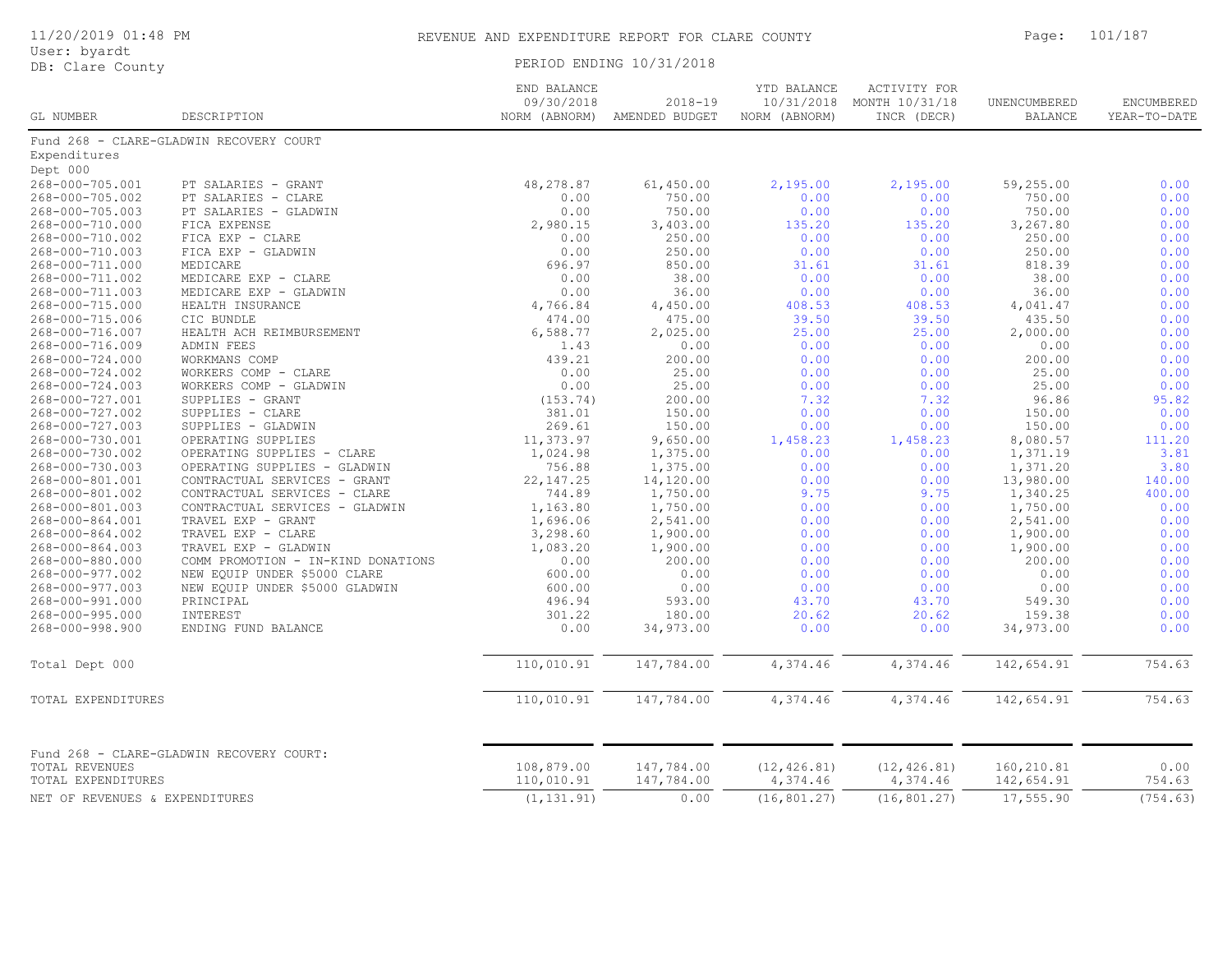| 11/20/2019 01:48 PM                                 |                                       | REVENUE AND EXPENDITURE REPORT FOR CLARE COUNTY |                               |                                            |                                               | Page:                   | 102/187                    |  |
|-----------------------------------------------------|---------------------------------------|-------------------------------------------------|-------------------------------|--------------------------------------------|-----------------------------------------------|-------------------------|----------------------------|--|
| User: byardt<br>DB: Clare County                    |                                       | PERIOD ENDING 10/31/2018                        |                               |                                            |                                               |                         |                            |  |
| GL NUMBER                                           | DESCRIPTION                           | END BALANCE<br>09/30/2018<br>NORM (ABNORM)      | $2018 - 19$<br>AMENDED BUDGET | YTD BALANCE<br>10/31/2018<br>NORM (ABNORM) | ACTIVITY FOR<br>MONTH 10/31/18<br>INCR (DECR) | UNENCUMBERED<br>BALANCE | ENCUMBERED<br>YEAR-TO-DATE |  |
| Fund 269 - LAW LIBRARY FUND<br>Revenues<br>Dept 000 |                                       |                                                 |                               |                                            |                                               |                         |                            |  |
| 269-000-660.000<br>269-000-699.900                  | PENAL FINES<br>BEGINNING FUND BALANCE | 0.00<br>0.00                                    | 5,250.00<br>17,183.00         | 0.00<br>0.00                               | 0.00<br>0.00                                  | 5,250.00<br>17,183.00   | 0.00<br>0.00               |  |
| Total Dept 000                                      |                                       | 0.00                                            | 22,433.00                     | 0.00                                       | 0.00                                          | 22,433.00               | 0.00                       |  |
| TOTAL REVENUES                                      |                                       | 0.00                                            | 22,433.00                     | 0.00                                       | 0.00                                          | 22,433.00               | 0.00                       |  |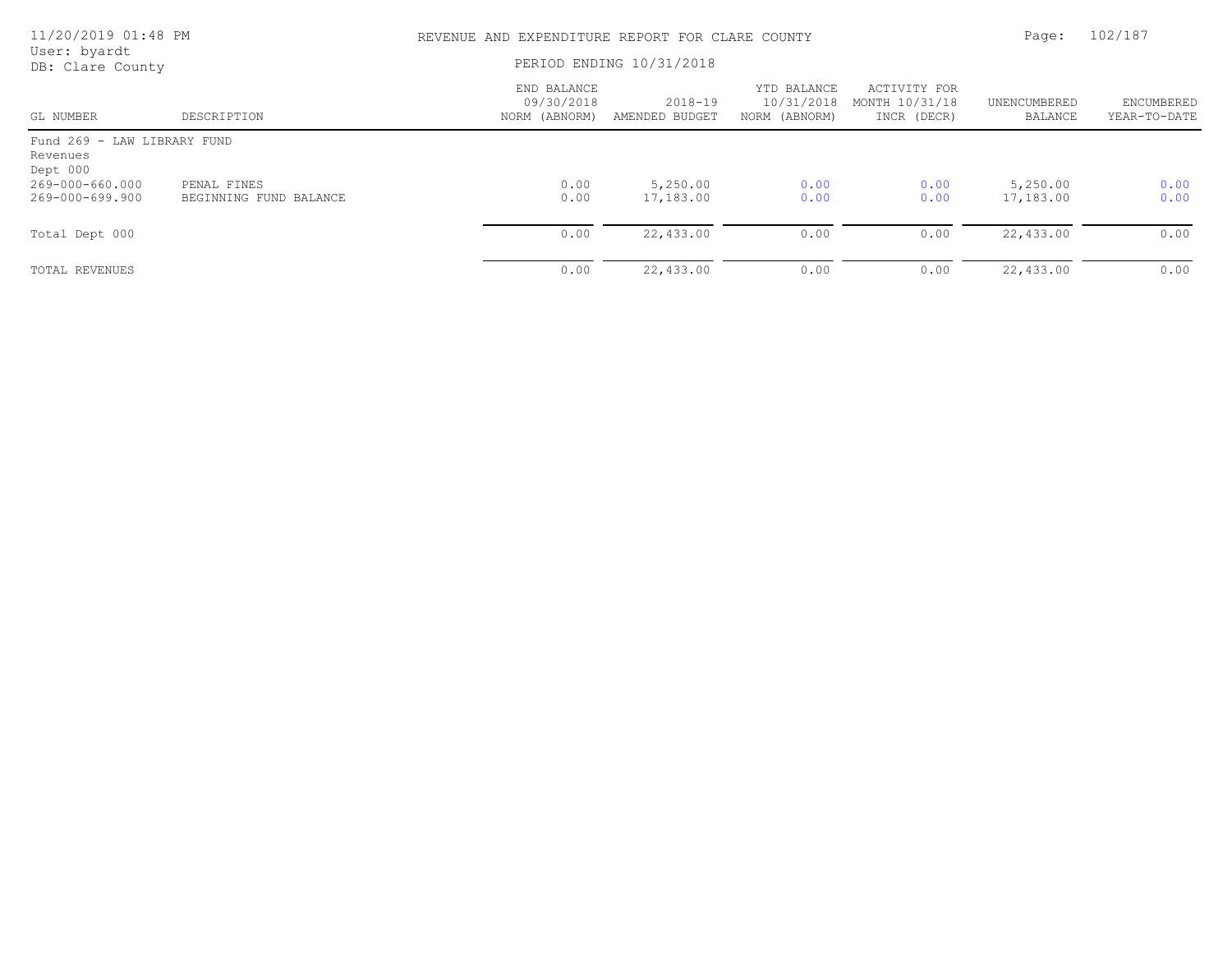| 11/20/2019 01:48 PM                                                  |                                            | REVENUE AND EXPENDITURE REPORT FOR CLARE COUNTY |                               |                                            |                                               | Page:                          | 103/187                    |  |
|----------------------------------------------------------------------|--------------------------------------------|-------------------------------------------------|-------------------------------|--------------------------------------------|-----------------------------------------------|--------------------------------|----------------------------|--|
| User: byardt<br>DB: Clare County                                     |                                            |                                                 | PERIOD ENDING 10/31/2018      |                                            |                                               |                                |                            |  |
| GL NUMBER                                                            | DESCRIPTION                                | END BALANCE<br>09/30/2018<br>NORM (ABNORM)      | $2018 - 19$<br>AMENDED BUDGET | YTD BALANCE<br>10/31/2018<br>NORM (ABNORM) | ACTIVITY FOR<br>MONTH 10/31/18<br>INCR (DECR) | UNENCUMBERED<br><b>BALANCE</b> | ENCUMBERED<br>YEAR-TO-DATE |  |
| Fund 269 - LAW LIBRARY FUND<br>Expenditures<br>Dept 000              |                                            |                                                 |                               |                                            |                                               |                                |                            |  |
| 269-000-701.000<br>269-000-998.900                                   | EXPENDITURE CONTROL<br>ENDING FUND BALANCE | 4,997.94<br>0.00                                | 5,250.00<br>17,183.00         | 105.12<br>0.00                             | 105.12<br>0.00                                | 5,144.88<br>17,183.00          | 0.00<br>0.00               |  |
| Total Dept 000                                                       |                                            | 4,997.94                                        | 22,433.00                     | 105.12                                     | 105.12                                        | 22,327.88                      | 0.00                       |  |
| TOTAL EXPENDITURES                                                   |                                            | 4,997.94                                        | 22,433.00                     | 105.12                                     | 105.12                                        | 22, 327.88                     | 0.00                       |  |
| Fund 269 - LAW LIBRARY FUND:<br>TOTAL REVENUES<br>TOTAL EXPENDITURES |                                            | 0.00<br>4,997.94                                | 22,433.00<br>22,433.00        | 0.00<br>105.12                             | 0.00<br>105.12                                | 22,433.00<br>22,327.88         | 0.00<br>0.00               |  |
| NET OF REVENUES & EXPENDITURES                                       |                                            | (4, 997.94)                                     | 0.00                          | (105.12)                                   | (105.12)                                      | 105.12                         | 0.00                       |  |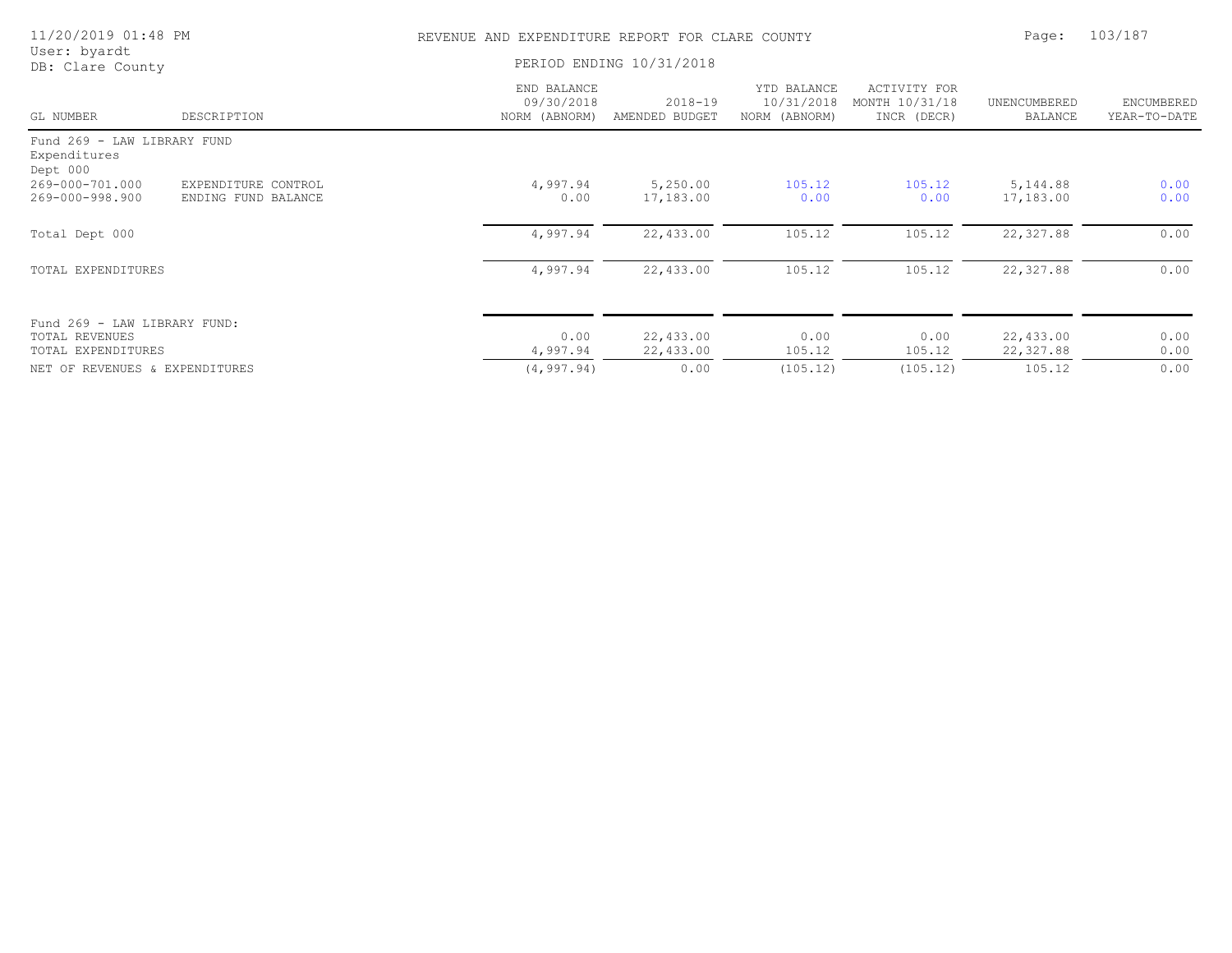| 11/20/2019 01:48 PM                                 |                                                  | REVENUE AND EXPENDITURE REPORT FOR CLARE COUNTY | Page:                         | 104/187                                    |                                               |                         |                            |
|-----------------------------------------------------|--------------------------------------------------|-------------------------------------------------|-------------------------------|--------------------------------------------|-----------------------------------------------|-------------------------|----------------------------|
| User: byardt<br>DB: Clare County                    |                                                  | PERIOD ENDING 10/31/2018                        |                               |                                            |                                               |                         |                            |
| GL NUMBER                                           | DESCRIPTION                                      | END BALANCE<br>09/30/2018<br>NORM (ABNORM)      | $2018 - 19$<br>AMENDED BUDGET | YTD BALANCE<br>10/31/2018<br>NORM (ABNORM) | ACTIVITY FOR<br>MONTH 10/31/18<br>INCR (DECR) | UNENCUMBERED<br>BALANCE | ENCUMBERED<br>YEAR-TO-DATE |
| Fund 274 - COMM DEV-GENERAL<br>Revenues<br>Dept 000 |                                                  |                                                 |                               |                                            |                                               |                         |                            |
| $274 - 000 - 652.000$<br>274-000-699.900            | ADMINISTRATION REVENUE<br>BEGINNING FUND BALANCE | 11,386.00<br>0.00                               | 27,041.00<br>45,896.00        | 0.00<br>0.00                               | 0.00<br>0.00                                  | 27,041.00<br>45,896.00  | 0.00<br>0.00               |
| Total Dept 000                                      |                                                  | 11,386.00                                       | 72,937.00                     | 0.00                                       | 0.00                                          | 72,937.00               | 0.00                       |
| TOTAL REVENUES                                      |                                                  | 11,386.00                                       | 72,937.00                     | 0.00                                       | 0.00                                          | 72,937.00               | 0.00                       |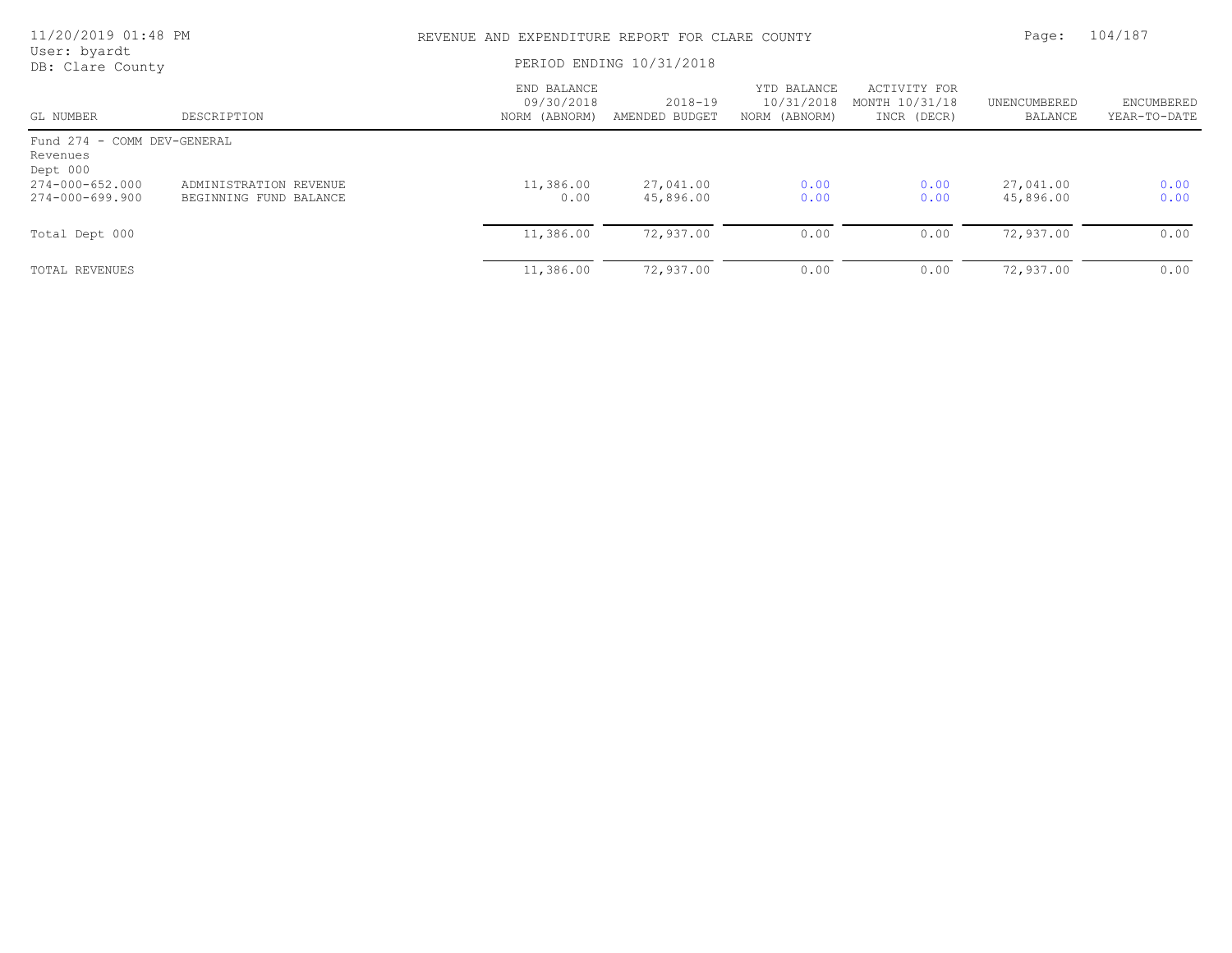| User: byardt<br>DB: Clare County                      |                       | PERIOD ENDING 10/31/2018                   |                               |                                            |                                               |                                |                            |
|-------------------------------------------------------|-----------------------|--------------------------------------------|-------------------------------|--------------------------------------------|-----------------------------------------------|--------------------------------|----------------------------|
| GL NUMBER                                             | DESCRIPTION           | END BALANCE<br>09/30/2018<br>NORM (ABNORM) | $2018 - 19$<br>AMENDED BUDGET | YTD BALANCE<br>10/31/2018<br>NORM (ABNORM) | ACTIVITY FOR<br>MONTH 10/31/18<br>INCR (DECR) | UNENCUMBERED<br><b>BALANCE</b> | ENCUMBERED<br>YEAR-TO-DATE |
| Fund 274 - COMM DEV-GENERAL                           |                       |                                            |                               |                                            |                                               |                                |                            |
| Expenditures                                          |                       |                                            |                               |                                            |                                               |                                |                            |
| Dept 000                                              |                       |                                            |                               |                                            |                                               |                                |                            |
| $274 - 000 - 702.000$                                 | SALARY                | 4,834.50                                   | 4,769.00                      | 0.00                                       | 0.00                                          | 4,769.00                       | 0.00                       |
| $274 - 000 - 704.000$                                 | ASSISTANT SALARY      | 12,928.75                                  | 12,676.00                     | 240.44                                     | 240.44                                        | 12,435.56                      | 0.00                       |
| 274-000-710.000                                       | FICA                  | 1,085.13                                   | 1,067.00                      | 14.56                                      | 14.56                                         | 1,052.44                       | 0.00                       |
| 274-000-711.000                                       | MEDICARE              | 253.88                                     | 250.00                        | 3.40                                       | 3.40                                          | 246.60                         | 0.00                       |
| 274-000-718.000                                       | CO PORTION RETIREMENT | 6,455.66                                   | 5,519.00                      | 0.00                                       | 0.00                                          | 5,519.00                       | 0.00                       |
| $274 - 000 - 724.000$                                 | WORKMANS COMP         | 33.63                                      | 39.00                         | 0.00                                       | 0.00                                          | 39.00                          | 0.00                       |
| $274 - 000 - 852.000$                                 | TELEPHONE             | 121.17                                     | 125.00                        | 20.85                                      | 20.85                                         | 104.15                         | 0.00                       |
| 274-000-852.006                                       | TELECOMMUNICATIONS    | 23.89                                      | 25.00                         | 1.00                                       | 1.00                                          | 24.00                          | 0.00                       |
| 274-000-864.000                                       | TRAVEL & EXPENSE      | 2,358.05                                   | 2,498.00                      | 109.00                                     | 109.00                                        | 2,389.00                       | 0.00                       |
| $274 - 000 - 957.000$                                 | TRAINING/CONFERENCE   | 63.06                                      | 73.00                         | 0.00                                       | 0.00                                          | 73.00                          | 0.00                       |
| 274-000-998.101                                       | TRANSFER OUT GEN FUND | 0.00                                       | 14,000.00                     | 0.00                                       | 0.00                                          | 14,000.00                      | 0.00                       |
| $274 - 000 - 998.900$                                 | ENDING FUND BALANCE   | 0.00                                       | 31,896.00                     | 0.00                                       | 0.00                                          | 31,896.00                      | 0.00                       |
| Total Dept 000                                        |                       | 28, 157. 72                                | 72,937.00                     | 389.25                                     | 389.25                                        | 72,547.75                      | 0.00                       |
| TOTAL EXPENDITURES                                    |                       | 28, 157. 72                                | 72,937.00                     | 389.25                                     | 389.25                                        | 72,547.75                      | 0.00                       |
|                                                       |                       |                                            |                               |                                            |                                               |                                |                            |
| Fund 274 - COMM DEV-GENERAL:<br><b>TOTAL REVENUES</b> |                       | 11,386.00                                  | 72,937.00                     | 0.00                                       | 0.00                                          | 72,937.00                      | 0.00                       |
| <b>TOTAL EXPENDITURES</b>                             |                       | 28, 157. 72                                | 72,937.00                     | 389.25                                     | 389.25                                        | 72,547.75                      | 0.00                       |
|                                                       |                       |                                            |                               |                                            |                                               |                                |                            |
| NET OF REVENUES & EXPENDITURES                        |                       | (16, 771, 72)                              | 0.00                          | (389.25)                                   | (389.25)                                      | 389.25                         | 0.00                       |

11/20/2019 01:48 PM REVENUE AND EXPENDITURE REPORT FOR CLARE COUNTY Page: 105/187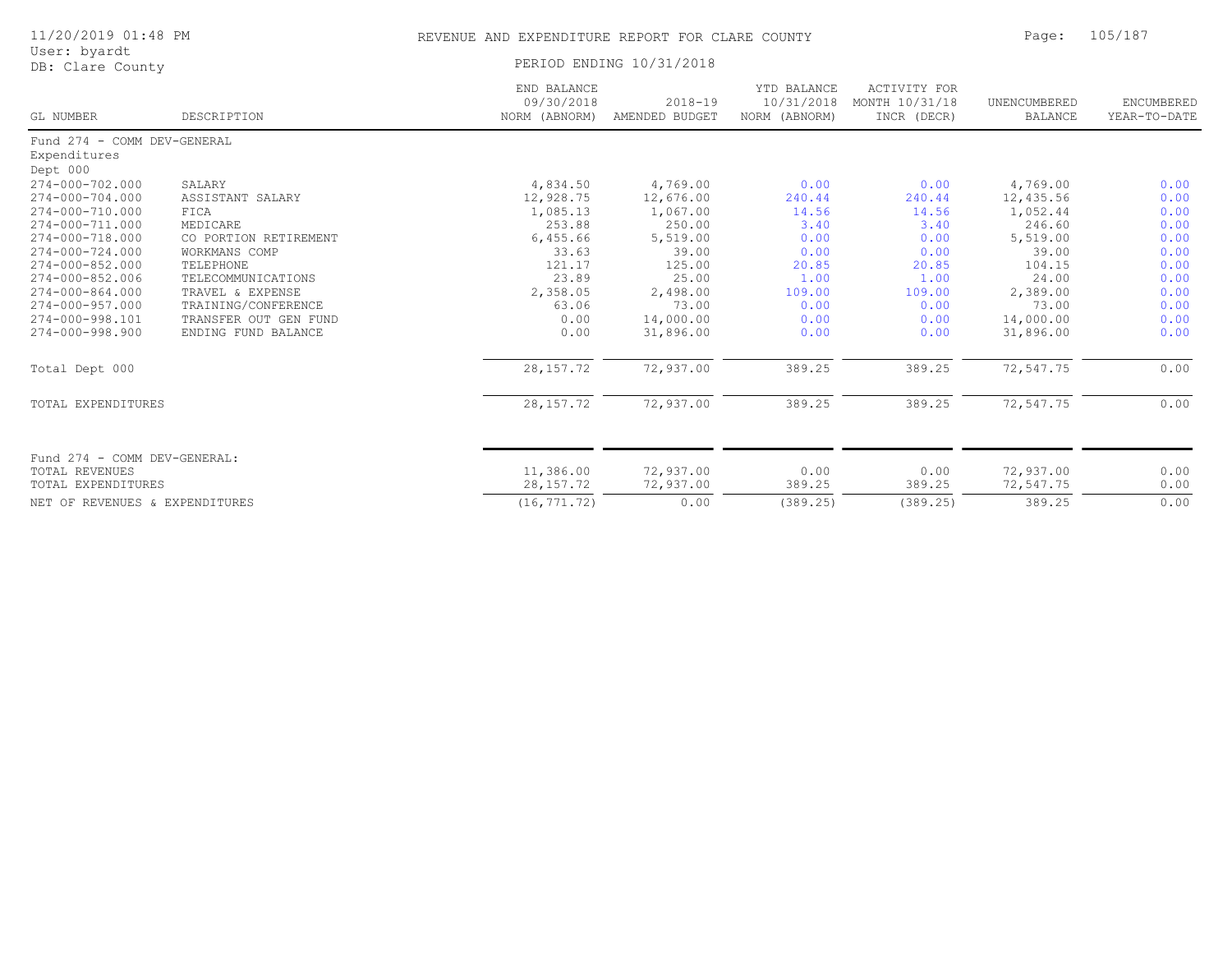| 11/20/2019 01:48 PM              |                        | REVENUE AND EXPENDITURE REPORT FOR CLARE COUNTY | Page:                         | 106/187                                    |                                               |                         |                            |
|----------------------------------|------------------------|-------------------------------------------------|-------------------------------|--------------------------------------------|-----------------------------------------------|-------------------------|----------------------------|
| User: byardt<br>DB: Clare County |                        | PERIOD ENDING 10/31/2018                        |                               |                                            |                                               |                         |                            |
| GL NUMBER                        | DESCRIPTION            | END BALANCE<br>09/30/2018<br>NORM (ABNORM)      | $2018 - 19$<br>AMENDED BUDGET | YTD BALANCE<br>10/31/2018<br>NORM (ABNORM) | ACTIVITY FOR<br>MONTH 10/31/18<br>INCR (DECR) | UNENCUMBERED<br>BALANCE | ENCUMBERED<br>YEAR-TO-DATE |
| Fund 275 - COMM DEV-ESCROW       |                        |                                                 |                               |                                            |                                               |                         |                            |
| Revenues<br>Dept 000             |                        |                                                 |                               |                                            |                                               |                         |                            |
| 275-000-501.000                  | CDBG FUNDS             | 33,864.00                                       | 38,992.00                     | 0.00                                       | 0.00                                          | 38,992.00               | 0.00                       |
| 275-000-664.000                  | INTEREST - CDBG        | 936.87                                          | 719.00                        | 74.80                                      | 74.80                                         | 644.20                  | 0.00                       |
| 275-000-664.001                  | INTEREST - HPG         | 55.01                                           | 63.00                         | 0.00                                       | 0.00                                          | 63.00                   | 0.00                       |
| 275-000-664.002                  | INTEREST - SBRLF       | 2,209.89                                        | 1,689.00                      | 101.16                                     | 101.16                                        | 1,587.84                | 0.00                       |
| 275-000-665.000                  | BANK INTEREST          | 462.56                                          | 206.00                        | 99.65                                      | 99.65                                         | 106.35                  | 0.00                       |
| 275-000-667.000                  | PRINCIPAL -<br>CDBG    | 14,937.74                                       | 27,130.00                     | 352.61                                     | 352.61                                        | 26,777.39               | 0.00                       |
| 275-000-667.001                  | PRINCIPAL - HPG        | 1,418.17                                        | 1,287.00                      | 100.00                                     | 100.00                                        | 1,187.00                | 0.00                       |
| 275-000-667.002                  | SBRLF<br>PRINCIPAL -   | 11,261.30                                       | 9,211.00                      | 761.04                                     | 761.04                                        | 8,449.96                | 0.00                       |
| 275-000-699.900                  | BEGINNING FUND BALANCE | 0.00                                            | 12,002.00                     | 0.00                                       | 0.00                                          | 12,002.00               | 0.00                       |
| Total Dept 000                   |                        | 65, 145.54                                      | 91,299.00                     | 1,489.26                                   | 1,489.26                                      | 89,809.74               | 0.00                       |
| TOTAL REVENUES                   |                        | 65, 145.54                                      | 91,299.00                     | 1,489.26                                   | 1,489.26                                      | 89,809.74               | 0.00                       |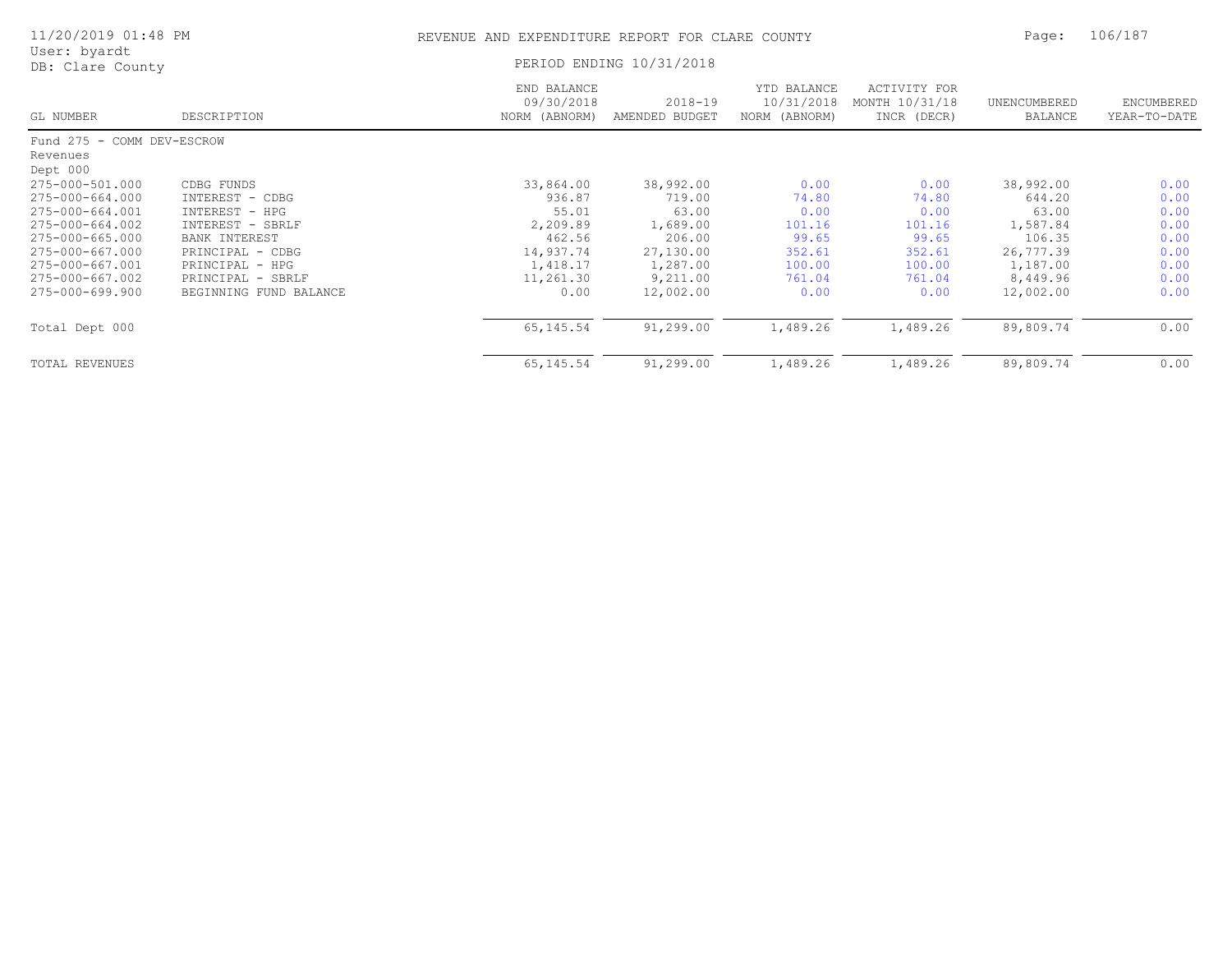| 11/20/2019 01:48 PM                                                                                                  |                                                                                                                                                      | REVENUE AND EXPENDITURE REPORT FOR CLARE COUNTY                        | Page:                                                                       | 107/187                                      |                                               |                                                                             |                                              |
|----------------------------------------------------------------------------------------------------------------------|------------------------------------------------------------------------------------------------------------------------------------------------------|------------------------------------------------------------------------|-----------------------------------------------------------------------------|----------------------------------------------|-----------------------------------------------|-----------------------------------------------------------------------------|----------------------------------------------|
| User: byardt<br>DB: Clare County                                                                                     |                                                                                                                                                      | PERIOD ENDING 10/31/2018                                               |                                                                             |                                              |                                               |                                                                             |                                              |
| GL NUMBER                                                                                                            | DESCRIPTION                                                                                                                                          | END BALANCE<br>09/30/2018<br>NORM (ABNORM)                             | $2018 - 19$<br>AMENDED BUDGET                                               | YTD BALANCE<br>10/31/2018<br>NORM (ABNORM)   | ACTIVITY FOR<br>MONTH 10/31/18<br>INCR (DECR) | UNENCUMBERED<br>BALANCE                                                     | ENCUMBERED<br>YEAR-TO-DATE                   |
| Fund 275 - COMM DEV-ESCROW<br>Expenditures<br>Dept 000                                                               |                                                                                                                                                      |                                                                        |                                                                             |                                              |                                               |                                                                             |                                              |
| 275-000-801.000<br>275-000-801.001<br>275-000-801.100<br>275-000-815.000<br>275-000-957.000<br>$275 - 000 - 998.900$ | CONTRACTED SERVICE - CDBG<br>CONTRACTED SERVICES - HPG<br>CDBG - PROGRAM INCOME EXP<br>ADMIN EXPENSE<br>TRAINING - USDA GRANT<br>ENDING FUND BALANCE | 28,565.00<br>5,000.00<br>28,170.57<br>11,386.00<br>(4, 251.75)<br>0.00 | 32,890.00<br>5,757.00<br>32,436.00<br>13,110.00<br>(4, 896.00)<br>12,002.00 | 0.00<br>0.00<br>0.00<br>0.00<br>0.00<br>0.00 | 0.00<br>0.00<br>0.00<br>0.00<br>0.00<br>0.00  | 32,890.00<br>5,757.00<br>32,436.00<br>13,110.00<br>(4, 896.00)<br>12,002.00 | 0.00<br>0.00<br>0.00<br>0.00<br>0.00<br>0.00 |
| Total Dept 000                                                                                                       |                                                                                                                                                      | 68,869.82                                                              | 91,299.00                                                                   | 0.00                                         | 0.00                                          | 91,299.00                                                                   | 0.00                                         |
| TOTAL EXPENDITURES                                                                                                   |                                                                                                                                                      | 68,869.82                                                              | 91,299.00                                                                   | 0.00                                         | 0.00                                          | 91,299.00                                                                   | 0.00                                         |
| Fund 275 - COMM DEV-ESCROW:<br>TOTAL REVENUES<br>TOTAL EXPENDITURES<br>NET OF REVENUES & EXPENDITURES                |                                                                                                                                                      | 65, 145.54<br>68,869.82<br>(3, 724.28)                                 | 91,299.00<br>91,299.00<br>0.00                                              | 1,489.26<br>0.00<br>1,489.26                 | 1,489.26<br>0.00<br>1,489.26                  | 89,809.74<br>91,299.00<br>(1, 489.26)                                       | 0.00<br>0.00<br>0.00                         |
|                                                                                                                      |                                                                                                                                                      |                                                                        |                                                                             |                                              |                                               |                                                                             |                                              |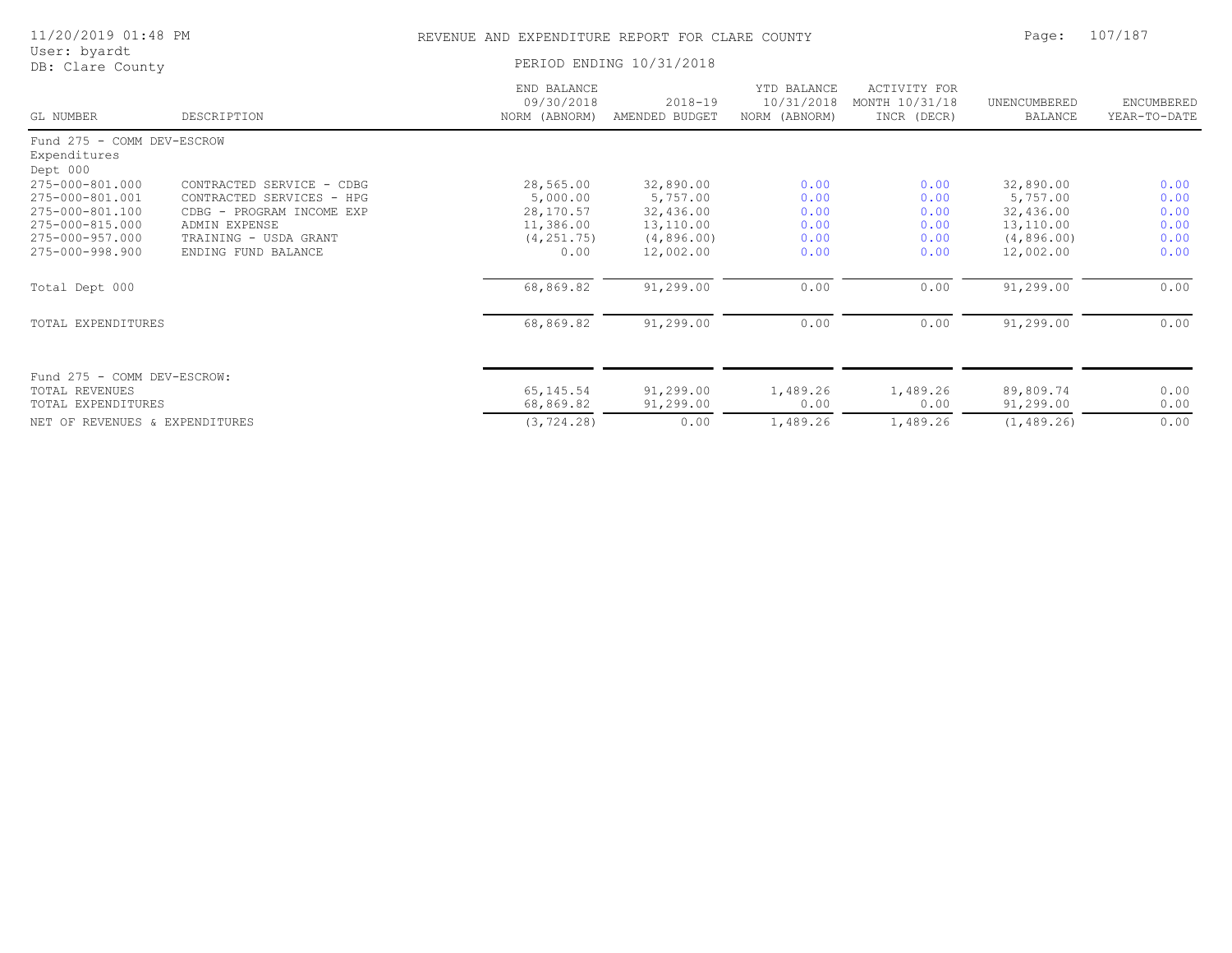|              | 11/20/2019 01:48 PM |  |
|--------------|---------------------|--|
| User: byardt |                     |  |

#### REVENUE AND EXPENDITURE REPORT FOR CLARE COUNTY PAGE: 108/187

| USEL. Dyalut<br>DB: Clare County |                                         | PERIOD ENDING 10/31/2018                   |                               |                                            |                                               |                         |                            |  |
|----------------------------------|-----------------------------------------|--------------------------------------------|-------------------------------|--------------------------------------------|-----------------------------------------------|-------------------------|----------------------------|--|
| GL NUMBER                        | DESCRIPTION                             | END BALANCE<br>09/30/2018<br>NORM (ABNORM) | $2018 - 19$<br>AMENDED BUDGET | YTD BALANCE<br>10/31/2018<br>NORM (ABNORM) | ACTIVITY FOR<br>MONTH 10/31/18<br>INCR (DECR) | UNENCUMBERED<br>BALANCE | ENCUMBERED<br>YEAR-TO-DATE |  |
|                                  | Fund 288 - CLARE COUNTY SENIOR SERVICES |                                            |                               |                                            |                                               |                         |                            |  |
| Revenues                         |                                         |                                            |                               |                                            |                                               |                         |                            |  |
| Dept 000                         |                                         |                                            |                               |                                            |                                               |                         |                            |  |
| 288-000-402.000                  | CURRENT PROPERTY TAXES                  | 419,863.86                                 | 877,722.00                    | 0.00                                       | 0.00                                          | 877,722.00              | 0.00                       |  |
| 288-000-403.000                  | PERSONAL PROPERTY TAXES                 | 843.09                                     | 971.00                        | 41.86                                      | 41.86                                         | 929.14                  | 0.00                       |  |
| 288-000-429.000                  | COMMERICIAL FOREST TAX                  | 6.40                                       | 0.00                          | 0.00                                       | 0.00                                          | 0.00                    | 0.00                       |  |
| 288-000-437.000                  | INDUSTRIAL FACILITY TAX                 | 1,836.93                                   | 2,115.00                      | 0.00                                       | 0.00                                          | 2,115.00                | 0.00                       |  |
| 288-000-444.000                  | HAR HOUSING INC-LIEU OF TAXES           | 1,279.17                                   | 1,473.00                      | 0.00                                       | 0.00                                          | 1,473.00                | 0.00                       |  |
| 288-000-444.001                  | CLARE CITY -LIEU OF TAXES               | 316.53                                     | 364.00                        | 0.00                                       | 0.00                                          | 364.00                  | 0.00                       |  |
| 288-000-444.002                  | SURREY TWP - PILOT                      | 128.00                                     | 147.00                        | 0.00                                       | 0.00                                          | 147.00                  | 0.00                       |  |
| 288-000-573.000                  | LOCAL COMM STABILIZATION FUNDS          | 7,172.56                                   | 8,259.00                      | 0.00                                       | 0.00                                          | 8,259.00                | 0.00                       |  |
| 288-000-665.000                  | INTEREST EARNED                         | 479.41                                     | 479.00                        | 15.27                                      | 15.27                                         | 463.73                  | 0.00                       |  |
| 288-000-667.000                  | RENT                                    | 2,806.92                                   | 2,656.00                      | 250.00                                     | 250.00                                        | 2,406.00                | 0.00                       |  |
| 288-000-672.001                  | PROGRAM INCOME-FRIENDLY DRIVER          | 600.91                                     | 692.00                        | 0.00                                       | 0.00                                          | 692.00                  | 0.00                       |  |
| 288-000-673.000                  | SALE OF FIXED ASSETS                    | 604.47                                     | 696.00                        | 0.00                                       | 0.00                                          | 696.00                  | 0.00                       |  |
| 288-000-674.000                  | DONATIONS/CONTRIBUTION/LOCAL GRANTS     | 8,302.00                                   | 0.00                          | 0.00                                       | 0.00                                          | 0.00                    | 0.00                       |  |
| Total Dept 000                   |                                         | 444,240.25                                 | 895,574.00                    | 307.13                                     | 307.13                                        | 895,266.87              | 0.00                       |  |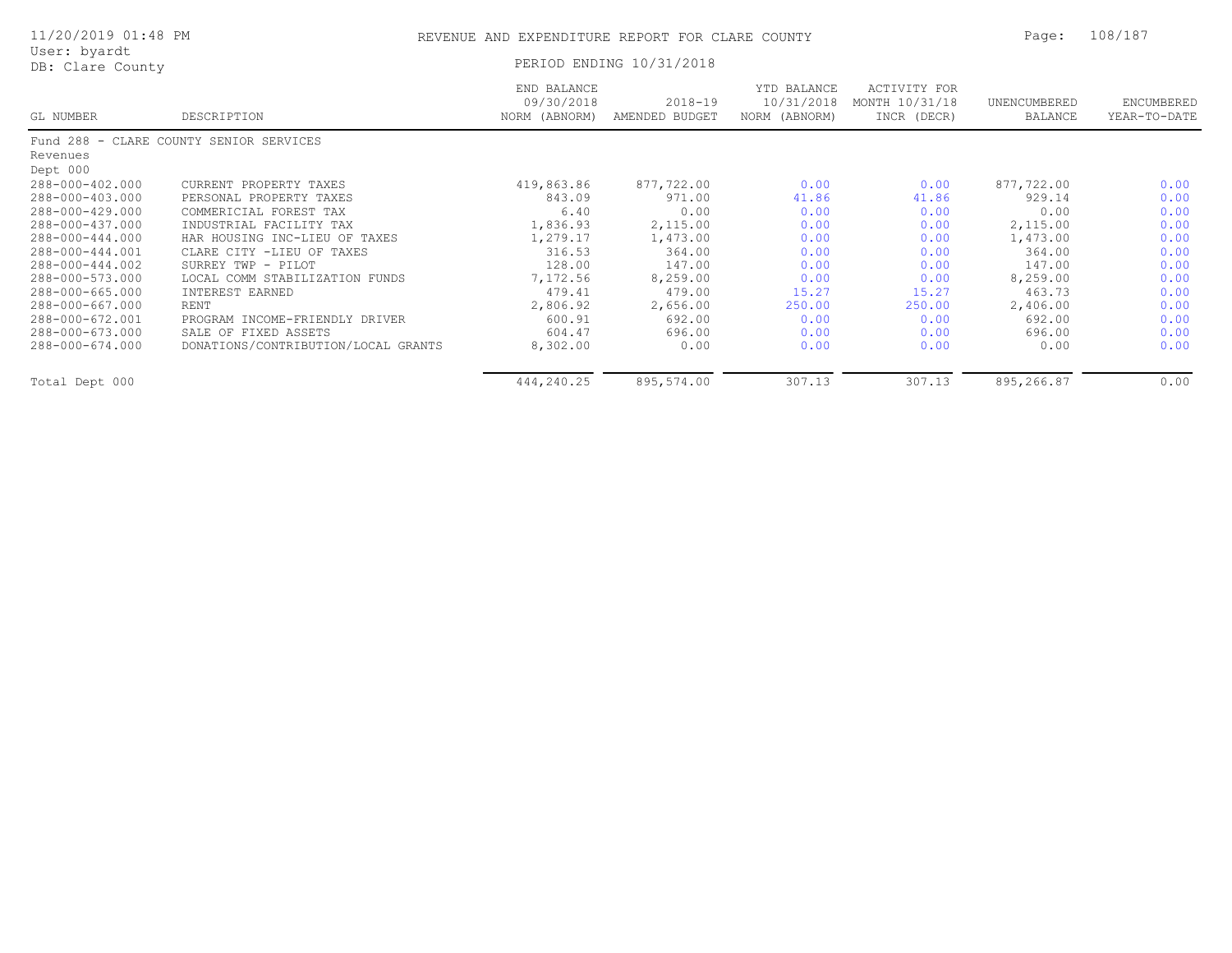| 11/20/2019 01:48 PM              |                                         | REVENUE AND EXPENDITURE REPORT FOR CLARE COUNTY | Page:                         | 109/187                                    |                                               |                         |                            |
|----------------------------------|-----------------------------------------|-------------------------------------------------|-------------------------------|--------------------------------------------|-----------------------------------------------|-------------------------|----------------------------|
| User: byardt<br>DB: Clare County |                                         | PERIOD ENDING 10/31/2018                        |                               |                                            |                                               |                         |                            |
| GL NUMBER                        | DESCRIPTION                             | END BALANCE<br>09/30/2018<br>NORM (ABNORM)      | $2018 - 19$<br>AMENDED BUDGET | YTD BALANCE<br>10/31/2018<br>NORM (ABNORM) | ACTIVITY FOR<br>MONTH 10/31/18<br>INCR (DECR) | UNENCUMBERED<br>BALANCE | ENCUMBERED<br>YEAR-TO-DATE |
|                                  | Fund 288 - CLARE COUNTY SENIOR SERVICES |                                                 |                               |                                            |                                               |                         |                            |
| Revenues                         |                                         |                                                 |                               |                                            |                                               |                         |                            |
| Dept 610 - CONGREGATE NUTRITION  |                                         |                                                 |                               |                                            |                                               |                         |                            |
| 288-610-401.500                  | ALLOCATED TAX REVENUE                   | 91,430.00                                       | 0.00                          | 0.00                                       | 0.00                                          | 0.00                    | 0.00                       |
| 288-610-401.501                  | TAX REV - REOUIRED MATCH                | 3,918.00                                        | 0.00                          | 0.00                                       | 0.00                                          | 0.00                    | 0.00                       |
| 288-610-519.000                  | FEDERAL GRANT REIMBURSEMENTS            | 50,191.00                                       | 35,262.00                     | 0.00                                       | 0.00                                          | 35,262.00               | 0.00                       |
| 288-610-520.000                  | FEDERAL GRANT REIMB - NSIP              | 14,802.00                                       | 12,762.00                     | 0.00                                       | 0.00                                          | 12,762.00               | 0.00                       |
| 288-610-672.000                  | PROGRAM INCOME                          | 25,040.27                                       | 30,000.00                     | 1,684.38                                   | 1,684.38                                      | 28,315.62               | 0.00                       |
|                                  | Total Dept 610 - CONGREGATE NUTRITION   | 185, 381.27                                     | 78,024.00                     | 1,684.38                                   | 1,684.38                                      | 76,339.62               | 0.00                       |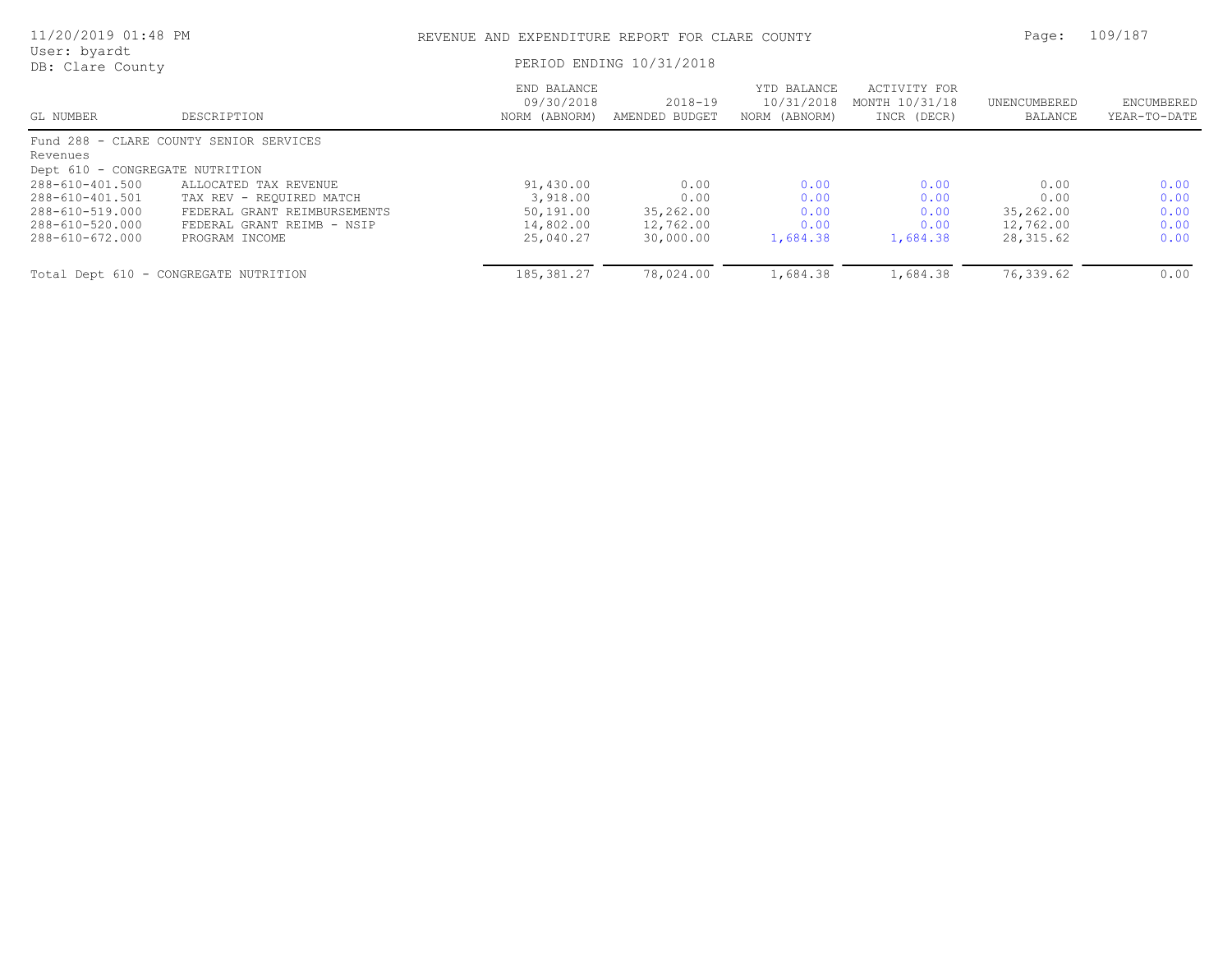| 11/20/2019 01:48 PM              |                                         | REVENUE AND EXPENDITURE REPORT FOR CLARE COUNTY | Page:                         | 110/187                                    |                                               |                         |                            |
|----------------------------------|-----------------------------------------|-------------------------------------------------|-------------------------------|--------------------------------------------|-----------------------------------------------|-------------------------|----------------------------|
| User: byardt<br>DB: Clare County |                                         | PERIOD ENDING 10/31/2018                        |                               |                                            |                                               |                         |                            |
| GL NUMBER                        | DESCRIPTION                             | END BALANCE<br>09/30/2018<br>NORM (ABNORM)      | $2018 - 19$<br>AMENDED BUDGET | YTD BALANCE<br>10/31/2018<br>NORM (ABNORM) | ACTIVITY FOR<br>MONTH 10/31/18<br>INCR (DECR) | UNENCUMBERED<br>BALANCE | ENCUMBERED<br>YEAR-TO-DATE |
|                                  | Fund 288 - CLARE COUNTY SENIOR SERVICES |                                                 |                               |                                            |                                               |                         |                            |
| Revenues                         |                                         |                                                 |                               |                                            |                                               |                         |                            |
| Dept 611 - HOME DELIVERED MEALS  |                                         |                                                 |                               |                                            |                                               |                         |                            |
| 288-611-401.500                  | ALLOCATED TAX REVENUE                   | 150,845.00                                      | 0.00                          | 0.00                                       | 0.00                                          | 0.00                    | 0.00                       |
| 288-611-401.501                  | TAX REV - REQUIRED MATCH                | 12,014.00                                       | 0.00                          | 0.00                                       | 0.00                                          | 0.00                    | 0.00                       |
| 288-611-519.000                  | FEDERAL GRANT REIMBURSEMENTS            | 113,126.00                                      | 107,586.00                    | 0.00                                       | 0.00                                          | 107,586.00              | 0.00                       |
| 288-611-520.000                  | FEDERAL GRANT REIMB - NSIP              | 36,881.00                                       | 45,898.00                     | 0.00                                       | 0.00                                          | 45,898.00               | 0.00                       |
| 288-611-672.000                  | PROGRAM INCOME                          | 52,670.13                                       | 60,000.00                     | 0.00                                       | 0.00                                          | 60,000.00               | 0.00                       |
|                                  | Total Dept 611 - HOME DELIVERED MEALS   | 365,536.13                                      | 213,484.00                    | 0.00                                       | 0.00                                          | 213,484.00              | 0.00                       |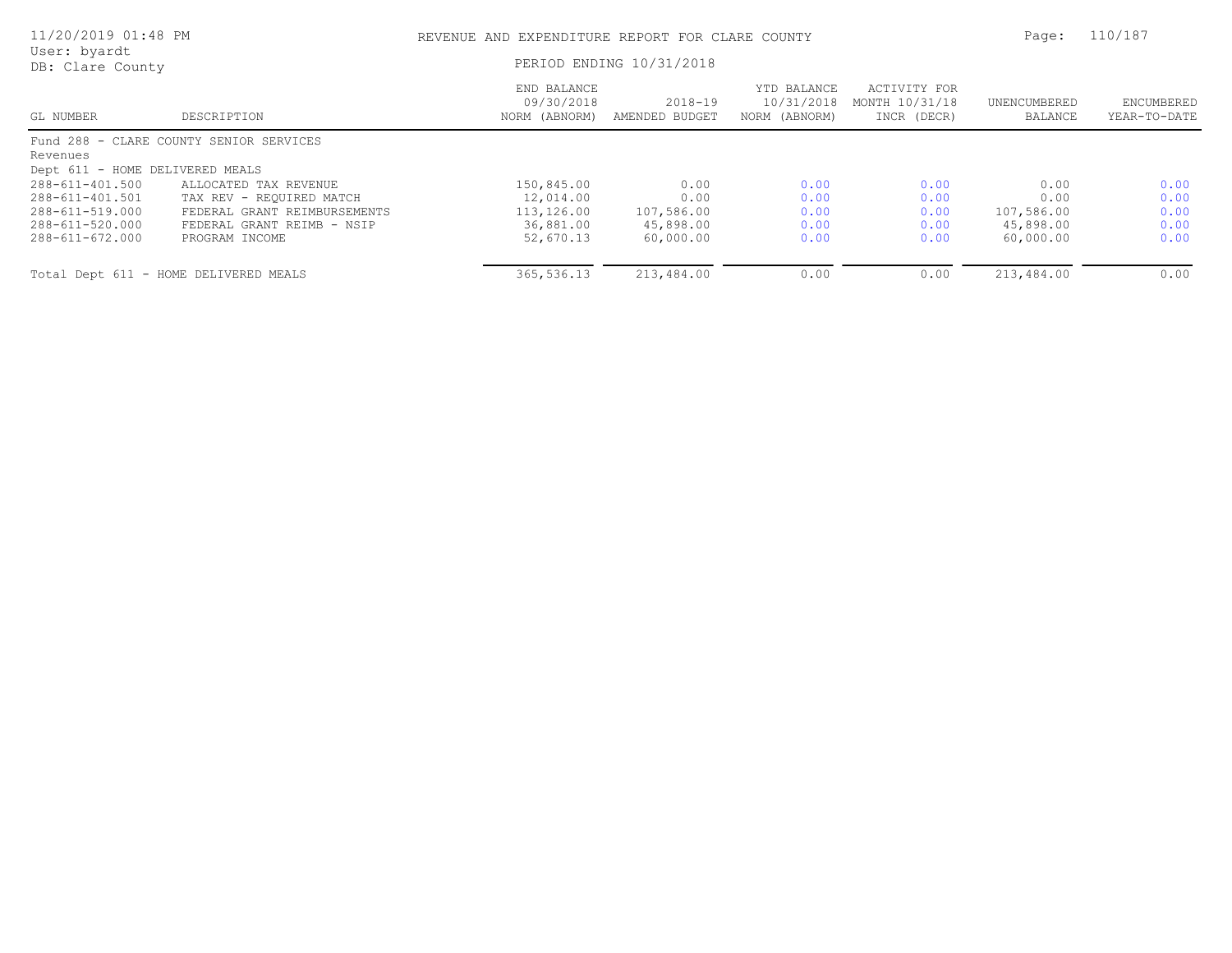| 11/20/2019 01:48 PM              |                                              | REVENUE AND EXPENDITURE REPORT FOR CLARE COUNTY |                               |                                            |                                               |                         | 111/187                    |
|----------------------------------|----------------------------------------------|-------------------------------------------------|-------------------------------|--------------------------------------------|-----------------------------------------------|-------------------------|----------------------------|
| User: byardt<br>DB: Clare County |                                              | PERIOD ENDING 10/31/2018                        |                               |                                            |                                               |                         |                            |
| GL NUMBER                        | DESCRIPTION                                  | END BALANCE<br>09/30/2018<br>NORM (ABNORM)      | $2018 - 19$<br>AMENDED BUDGET | YTD BALANCE<br>10/31/2018<br>NORM (ABNORM) | ACTIVITY FOR<br>MONTH 10/31/18<br>INCR (DECR) | UNENCUMBERED<br>BALANCE | ENCUMBERED<br>YEAR-TO-DATE |
|                                  | Fund 288 - CLARE COUNTY SENIOR SERVICES      |                                                 |                               |                                            |                                               |                         |                            |
| Revenues                         |                                              |                                                 |                               |                                            |                                               |                         |                            |
|                                  | Dept 612 - CASE COORDINATION & SUPPORT       |                                                 |                               |                                            |                                               |                         |                            |
| 288-612-401.500                  | ALLOCATED TAX REVENUE                        | 905.00                                          | 0.00                          | 0.00                                       | 0.00                                          | 0.00                    | 0.00                       |
| 288-612-401.501                  | TAX REV - REQUIRED MATCH                     | 2,957.00                                        | 0.00                          | 0.00                                       | 0.00                                          | 0.00                    | 0.00                       |
| 288-612-519.000                  | FEDERAL GRANT                                | 26,611.00                                       | 26,611.00                     | 0.00                                       | 0.00                                          | 26,611.00               | 0.00                       |
| 288-612-672.000                  | PROGRAM INCOME                               | 599.00                                          | 1,200.00                      | 0.00                                       | 0.00                                          | 1,200.00                | 0.00                       |
|                                  | Total Dept 612 - CASE COORDINATION & SUPPORT | 31,072.00                                       | 27,811.00                     | 0.00                                       | 0.00                                          | 27,811.00               | 0.00                       |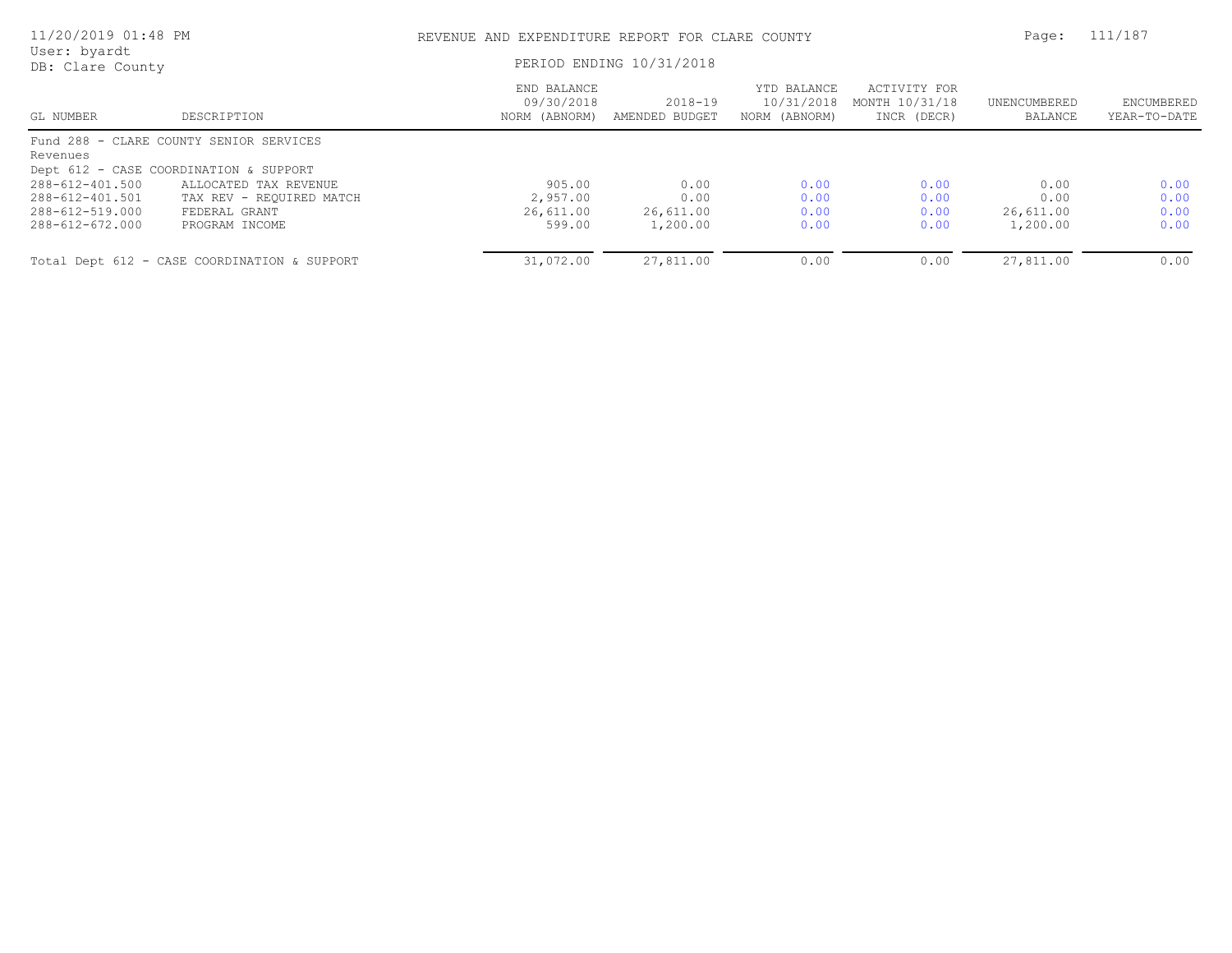| 11/20/2019 01:48 PM<br>User: byardt |                                         | REVENUE AND EXPENDITURE REPORT FOR CLARE COUNTY | Page:                         | 112/187                                    |                                               |                         |                            |
|-------------------------------------|-----------------------------------------|-------------------------------------------------|-------------------------------|--------------------------------------------|-----------------------------------------------|-------------------------|----------------------------|
| DB: Clare County                    |                                         | PERIOD ENDING 10/31/2018                        |                               |                                            |                                               |                         |                            |
| GL NUMBER                           | DESCRIPTION                             | END BALANCE<br>09/30/2018<br>NORM (ABNORM)      | $2018 - 19$<br>AMENDED BUDGET | YTD BALANCE<br>10/31/2018<br>NORM (ABNORM) | ACTIVITY FOR<br>MONTH 10/31/18<br>INCR (DECR) | UNENCUMBERED<br>BALANCE | ENCUMBERED<br>YEAR-TO-DATE |
|                                     | Fund 288 - CLARE COUNTY SENIOR SERVICES |                                                 |                               |                                            |                                               |                         |                            |
| Revenues                            |                                         |                                                 |                               |                                            |                                               |                         |                            |
| Dept 613 - PERSONAL CARE            |                                         |                                                 |                               |                                            |                                               |                         |                            |
| 288-613-401.500                     | ALLOCATED TAX REVENUE                   | 1,621.00                                        | 0.00                          | 0.00                                       | 0.00                                          | 0.00                    | 0.00                       |
| 288-613-401.501                     | TAX REV - REOUIRED MATCH                | 5,893.00                                        | 0.00                          | 0.00                                       | 0.00                                          | 0.00                    | 0.00                       |
| 288-613-519.000                     | FEDERAL GRANT REIMBURSEMENTS            | 58,033.00                                       | 46,756.00                     | 0.00                                       | 0.00                                          | 46,756.00               | 0.00                       |
| 288-613-672.000                     | PROGRAM INCOME                          | 7,597.58                                        | 7,500.00                      | 0.00                                       | 0.00                                          | 7,500.00                | 0.00                       |
| Total Dept 613 - PERSONAL CARE      |                                         | 73,144.58                                       | 54,256.00                     | 0.00                                       | 0.00                                          | 54,256.00               | 0.00                       |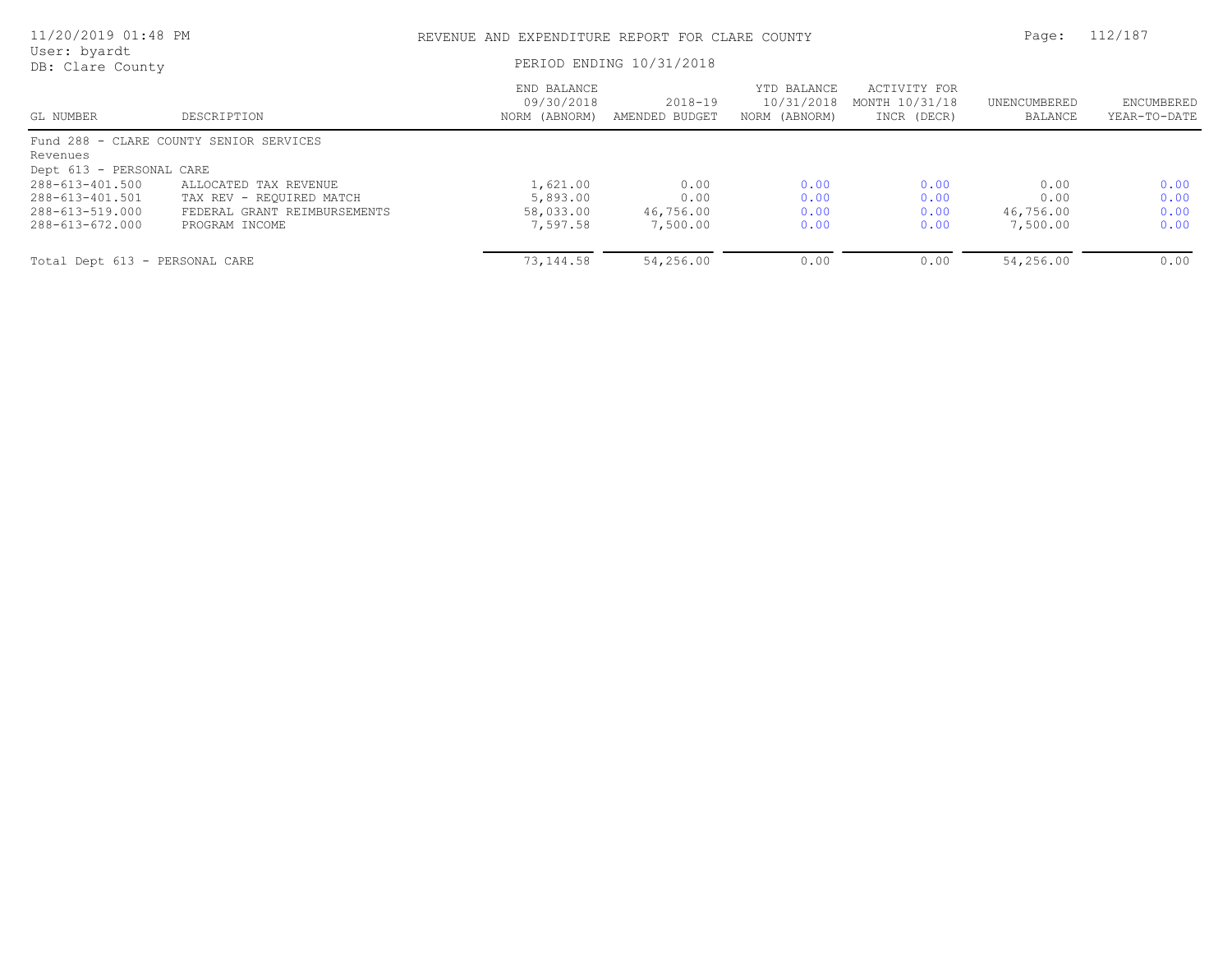| 11/20/2019 01:48 PM<br>User: byardt |                                         | REVENUE AND EXPENDITURE REPORT FOR CLARE COUNTY | Page:                         | 113/187                                    |                                               |                         |                            |
|-------------------------------------|-----------------------------------------|-------------------------------------------------|-------------------------------|--------------------------------------------|-----------------------------------------------|-------------------------|----------------------------|
| DB: Clare County                    |                                         | PERIOD ENDING 10/31/2018                        |                               |                                            |                                               |                         |                            |
| GL NUMBER                           | DESCRIPTION                             | END BALANCE<br>09/30/2018<br>NORM (ABNORM)      | $2018 - 19$<br>AMENDED BUDGET | YTD BALANCE<br>10/31/2018<br>NORM (ABNORM) | ACTIVITY FOR<br>MONTH 10/31/18<br>INCR (DECR) | UNENCUMBERED<br>BALANCE | ENCUMBERED<br>YEAR-TO-DATE |
|                                     | Fund 288 - CLARE COUNTY SENIOR SERVICES |                                                 |                               |                                            |                                               |                         |                            |
| Revenues                            |                                         |                                                 |                               |                                            |                                               |                         |                            |
| Dept 614 - HOMEMAKING               |                                         |                                                 |                               |                                            |                                               |                         |                            |
| 288-614-401.500                     | ALLOCATED TAX REVENUE                   | 32,318.00                                       | 0.00                          | 0.00                                       | 0.00                                          | 0.00                    | 0.00                       |
| 288-614-401.501                     | TAX REV - REQUIRED MATCH                | 6,550.00                                        | 0.00                          | 0.00                                       | 0.00                                          | 0.00                    | 0.00                       |
| 288-614-519.000                     | FEDERAL GRANT REIMBURSEMENTS            | 58,954.00                                       | 16,732.00                     | 0.00                                       | 0.00                                          | 16,732.00               | 0.00                       |
| 288-614-672.000                     | PROGRAM INCOME                          | 12,308.88                                       | 13,100.00                     | 0.00                                       | 0.00                                          | 13,100.00               | 0.00                       |
| Total Dept 614 - HOMEMAKING         |                                         | 110,130.88                                      | 29,832.00                     | 0.00                                       | 0.00                                          | 29,832.00               | 0.00                       |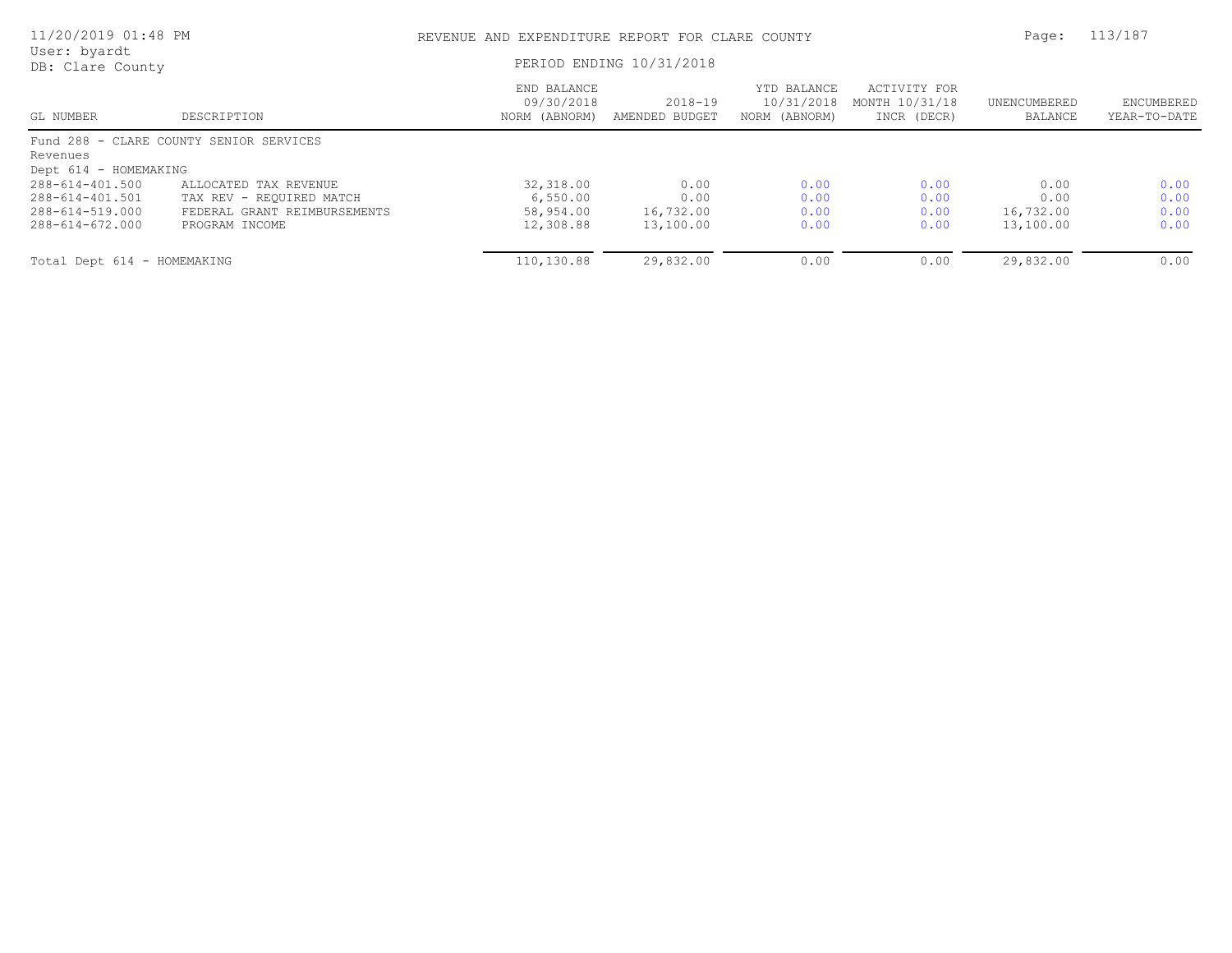| 11/20/2019 01:48 PM<br>User: byardt |                                         | REVENUE AND EXPENDITURE REPORT FOR CLARE COUNTY | Page:                         | 114/187                                    |                                               |                         |                            |
|-------------------------------------|-----------------------------------------|-------------------------------------------------|-------------------------------|--------------------------------------------|-----------------------------------------------|-------------------------|----------------------------|
| DB: Clare County                    |                                         | PERIOD ENDING 10/31/2018                        |                               |                                            |                                               |                         |                            |
| GL NUMBER                           | DESCRIPTION                             | END BALANCE<br>09/30/2018<br>NORM (ABNORM)      | $2018 - 19$<br>AMENDED BUDGET | YTD BALANCE<br>10/31/2018<br>NORM (ABNORM) | ACTIVITY FOR<br>MONTH 10/31/18<br>INCR (DECR) | UNENCUMBERED<br>BALANCE | ENCUMBERED<br>YEAR-TO-DATE |
|                                     | Fund 288 - CLARE COUNTY SENIOR SERVICES |                                                 |                               |                                            |                                               |                         |                            |
| Revenues                            |                                         |                                                 |                               |                                            |                                               |                         |                            |
| Dept 615 - RESPITE CARE             |                                         |                                                 |                               |                                            |                                               |                         |                            |
| 288-615-401.500                     | ALLOCATED TAX REVENUE                   | 11,436.00                                       | 0.00                          | 0.00                                       | 0.00                                          | 0.00                    | 0.00                       |
| 288-615-401.501                     | TAX REV - REQUIRED MATCH                | 6, 245.00                                       | 0.00                          | 0.00                                       | 0.00                                          | 0.00                    | 0.00                       |
| 288-615-519.000                     | FEDERAL GRANT REIMBURSEMENT             | 52,266.00                                       | 16,500.00                     | 0.00                                       | 0.00                                          | 16,500.00               | 0.00                       |
| 288-615-672.000                     | PROGRAM INCOME                          | 31,902.50                                       | 30,000.00                     | 0.00                                       | 0.00                                          | 30,000.00               | 0.00                       |
| Total Dept 615 - RESPITE CARE       |                                         | 101,849.50                                      | 46,500.00                     | 0.00                                       | 0.00                                          | 46,500.00               | 0.00                       |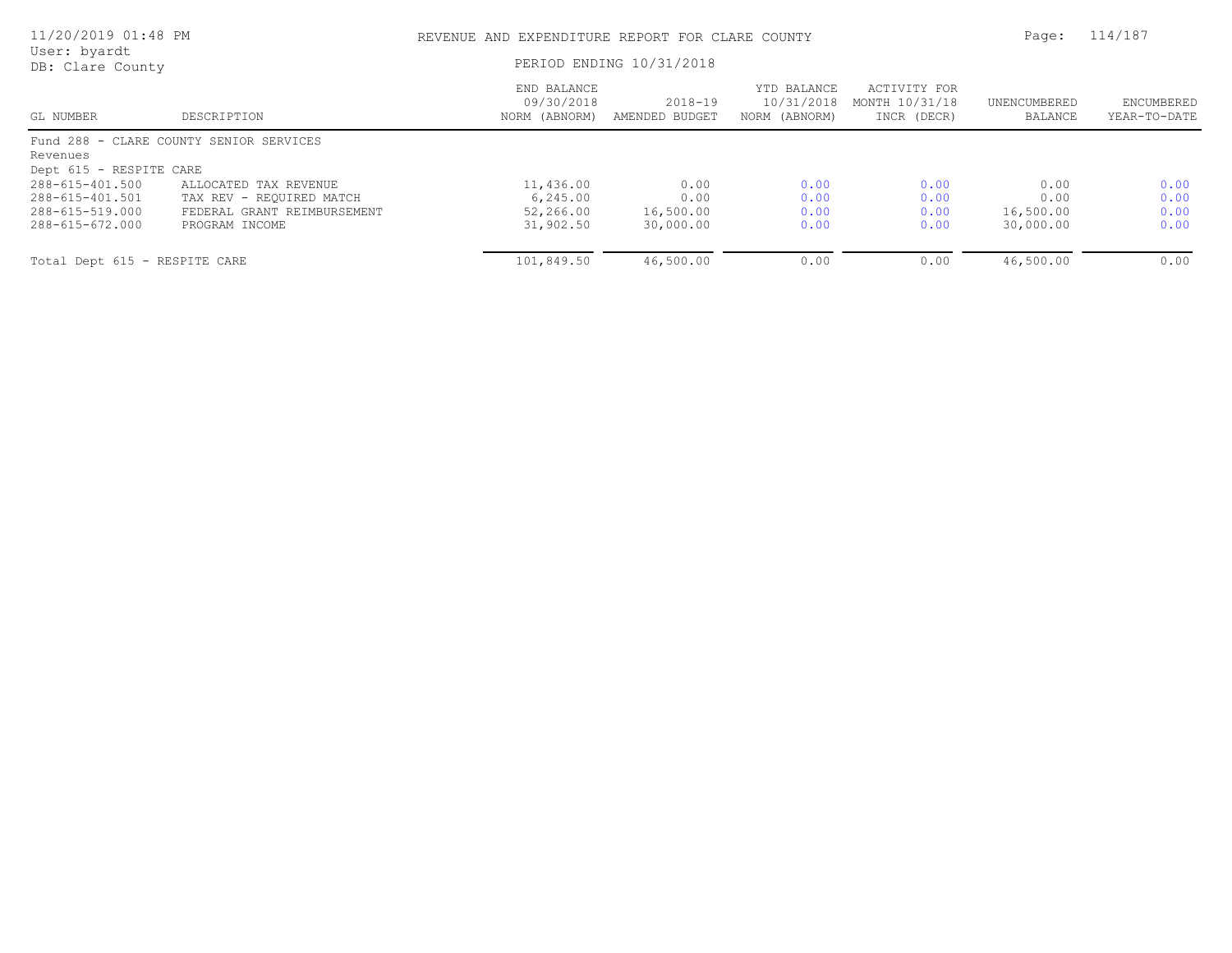| 11/20/2019 01:48 PM               |                                         | REVENUE AND EXPENDITURE REPORT FOR CLARE COUNTY<br>PERIOD ENDING 10/31/2018 |                           |                                            |                                               |                         | 115/187                    |
|-----------------------------------|-----------------------------------------|-----------------------------------------------------------------------------|---------------------------|--------------------------------------------|-----------------------------------------------|-------------------------|----------------------------|
| User: byardt<br>DB: Clare County  |                                         |                                                                             |                           |                                            |                                               |                         |                            |
| GL NUMBER                         | DESCRIPTION                             | END BALANCE<br>09/30/2018<br>NORM (ABNORM)                                  | 2018-19<br>AMENDED BUDGET | YTD BALANCE<br>10/31/2018<br>NORM (ABNORM) | ACTIVITY FOR<br>MONTH 10/31/18<br>INCR (DECR) | UNENCUMBERED<br>BALANCE | ENCUMBERED<br>YEAR-TO-DATE |
|                                   | Fund 288 - CLARE COUNTY SENIOR SERVICES |                                                                             |                           |                                            |                                               |                         |                            |
| Revenues                          |                                         |                                                                             |                           |                                            |                                               |                         |                            |
| Dept 616 - SENIOR CENTER STAFFING |                                         |                                                                             |                           |                                            |                                               |                         |                            |
| 288-616-401.500                   | ALLOCATED TAX REVENUE                   | 9,954.00                                                                    | 0.00                      | 0.00                                       | 0.00                                          | 0.00                    | 0.00                       |
| 288-616-401.501                   | TAX REV - REQUIRED MATCH                | 586.00                                                                      | 0.00                      | 0.00                                       | 0.00                                          | 0.00                    | 0.00                       |
| 288-616-519.000                   | FEDERAL GRANT REIMBURSEMENT             | 5,273.00                                                                    | 5,273.00                  | 0.00                                       | 0.00                                          | 5,273.00                | 0.00                       |
|                                   | Total Dept 616 - SENIOR CENTER STAFFING | 15,813.00                                                                   | 5,273.00                  | 0.00                                       | 0.00                                          | 5,273.00                | 0.00                       |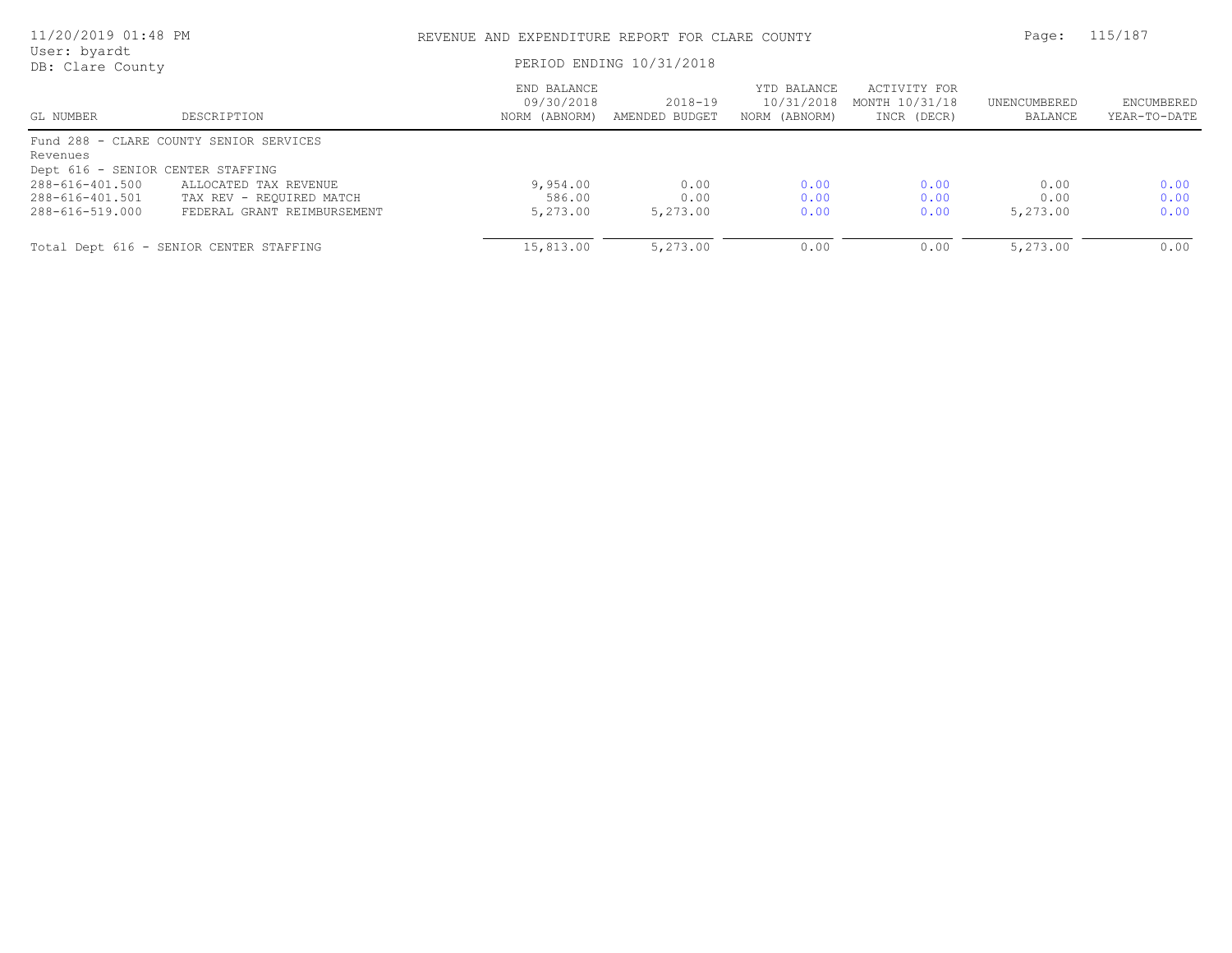| 11/20/2019 01:48 PM<br>User: byardt |                                                                       | REVENUE AND EXPENDITURE REPORT FOR CLARE COUNTY | Page:                     | 116/187                                    |                                               |                         |                            |
|-------------------------------------|-----------------------------------------------------------------------|-------------------------------------------------|---------------------------|--------------------------------------------|-----------------------------------------------|-------------------------|----------------------------|
| DB: Clare County                    |                                                                       | PERIOD ENDING 10/31/2018                        |                           |                                            |                                               |                         |                            |
| GL NUMBER                           | DESCRIPTION                                                           | END BALANCE<br>09/30/2018<br>NORM (ABNORM)      | 2018-19<br>AMENDED BUDGET | YTD BALANCE<br>10/31/2018<br>NORM (ABNORM) | ACTIVITY FOR<br>MONTH 10/31/18<br>INCR (DECR) | UNENCUMBERED<br>BALANCE | ENCUMBERED<br>YEAR-TO-DATE |
| Revenues                            | Fund 288 - CLARE COUNTY SENIOR SERVICES                               |                                                 |                           |                                            |                                               |                         |                            |
| 288-617-401.501                     | Dept 617 - DISEASE PREVENTION/HEALTH PROM<br>TAX REV - REQUIRED MATCH | 0.00                                            | 800.00                    | 0.00                                       | 0.00                                          | 800.00                  | 0.00                       |
|                                     | Total Dept 617 - DISEASE PREVENTION/HEALTH PROM                       | 0.00                                            | 800.00                    | 0.00                                       | 0.00                                          | 800.00                  | 0.00                       |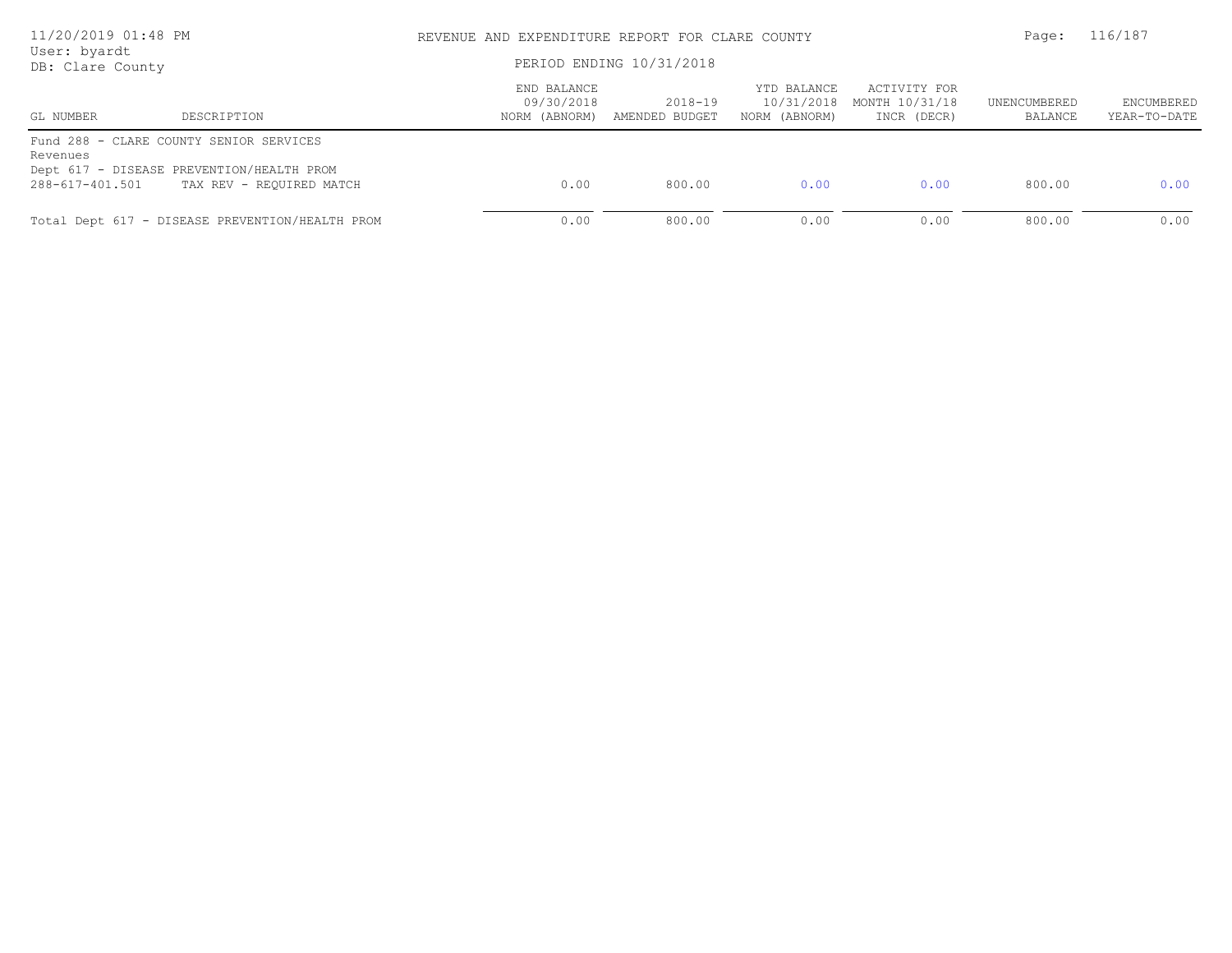| 11/20/2019 01:48 PM<br>User: byardt |                                         | REVENUE AND EXPENDITURE REPORT FOR CLARE COUNTY | Page:                     | 117/187                                    |                                               |                         |                            |
|-------------------------------------|-----------------------------------------|-------------------------------------------------|---------------------------|--------------------------------------------|-----------------------------------------------|-------------------------|----------------------------|
| DB: Clare County                    |                                         | PERIOD ENDING 10/31/2018                        |                           |                                            |                                               |                         |                            |
| GL NUMBER                           | DESCRIPTION                             | END BALANCE<br>09/30/2018<br>NORM (ABNORM)      | 2018-19<br>AMENDED BUDGET | YTD BALANCE<br>10/31/2018<br>NORM (ABNORM) | ACTIVITY FOR<br>MONTH 10/31/18<br>INCR (DECR) | UNENCUMBERED<br>BALANCE | ENCUMBERED<br>YEAR-TO-DATE |
|                                     | Fund 288 - CLARE COUNTY SENIOR SERVICES |                                                 |                           |                                            |                                               |                         |                            |
| Revenues                            |                                         |                                                 |                           |                                            |                                               |                         |                            |
| Dept 618 - CAREGIVING TRAINING      |                                         |                                                 |                           |                                            |                                               |                         |                            |
| 288-618-401.500                     | ALLOCATED TAX REVENUE                   | 338.00                                          | 0.00                      | 0.00                                       | 0.00                                          | 0.00                    | 0.00                       |
| 288-618-401.501                     | TAX REV - REQUIRED MATCH                | 811.00                                          | 0.00                      | 0.00                                       | 0.00                                          | 0.00                    | 0.00                       |
| 288-618-519.000                     | FEDERAL GRANT REIMBURSEMENTS            | 7,296.00                                        | 6,301.00                  | 0.00                                       | 0.00                                          | 6,301.00                | 0.00                       |
|                                     | Total Dept 618 - CAREGIVING TRAINING    | 8,445.00                                        | 6,301.00                  | 0.00                                       | 0.00                                          | 6,301.00                | 0.00                       |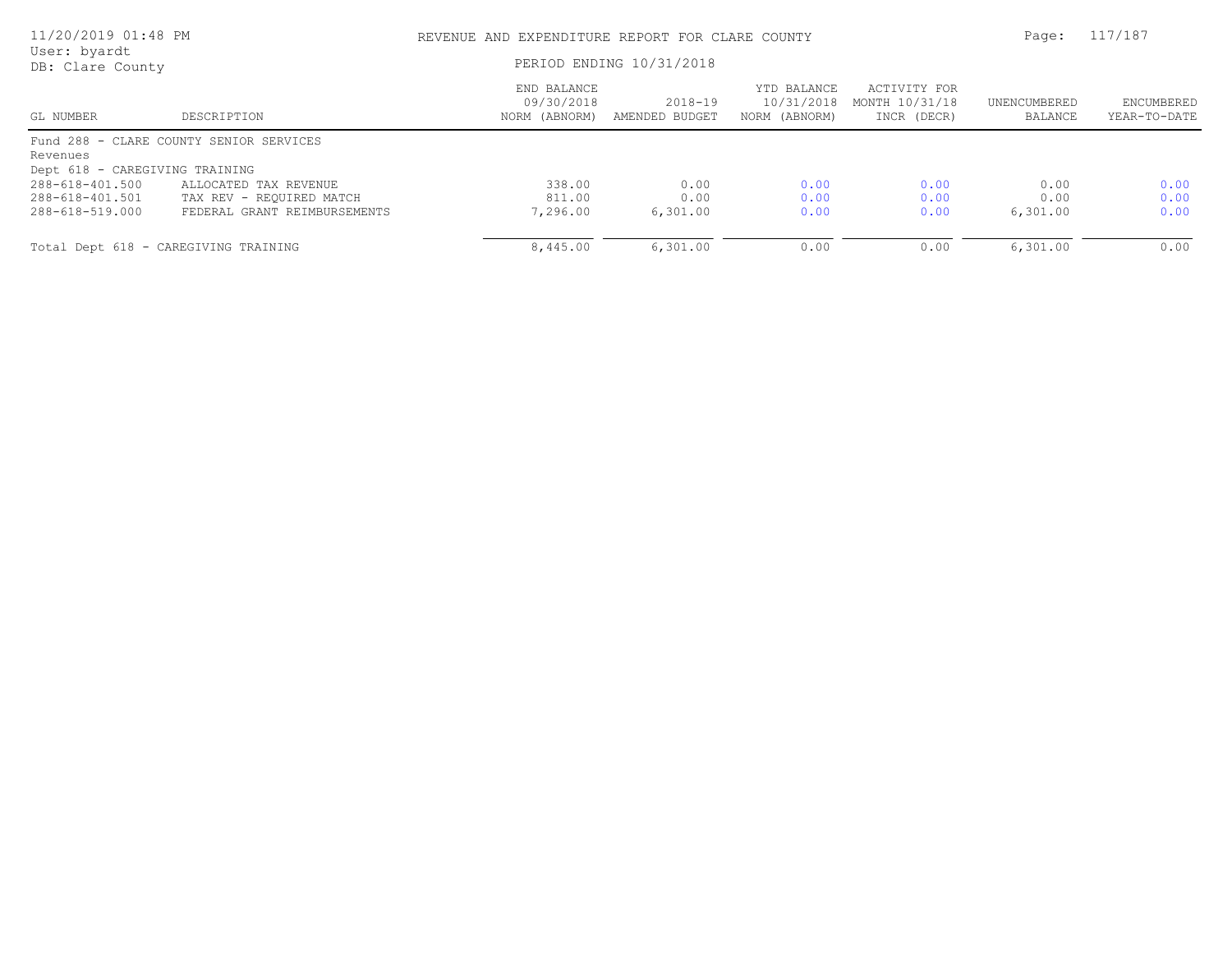| 11/20/2019 01:48 PM<br>User: byardt<br>DB: Clare County           |                                                                   |                                            | REVENUE AND EXPENDITURE REPORT FOR CLARE COUNTY<br>PERIOD ENDING 10/31/2018 |                                            |                                               |                         |                            |
|-------------------------------------------------------------------|-------------------------------------------------------------------|--------------------------------------------|-----------------------------------------------------------------------------|--------------------------------------------|-----------------------------------------------|-------------------------|----------------------------|
| GL NUMBER                                                         | DESCRIPTION                                                       | END BALANCE<br>09/30/2018<br>NORM (ABNORM) | $2018 - 19$<br>AMENDED BUDGET                                               | YTD BALANCE<br>10/31/2018<br>NORM (ABNORM) | ACTIVITY FOR<br>MONTH 10/31/18<br>INCR (DECR) | UNENCUMBERED<br>BALANCE | ENCUMBERED<br>YEAR-TO-DATE |
| Revenues<br>Dept 619 - A&D CONTRACTED SERVICES<br>288-619-626.000 | Fund 288 - CLARE COUNTY SENIOR SERVICES<br>A & D HOME HEALTH CARE | 70,878.62                                  | 60,000.00                                                                   | 0.00                                       | 0.00                                          | 60,000.00               | 0.00                       |
|                                                                   | Total Dept 619 - A&D CONTRACTED SERVICES                          | 70,878.62                                  | 60,000.00                                                                   | 0.00                                       | 0.00                                          | 60,000.00               | 0.00                       |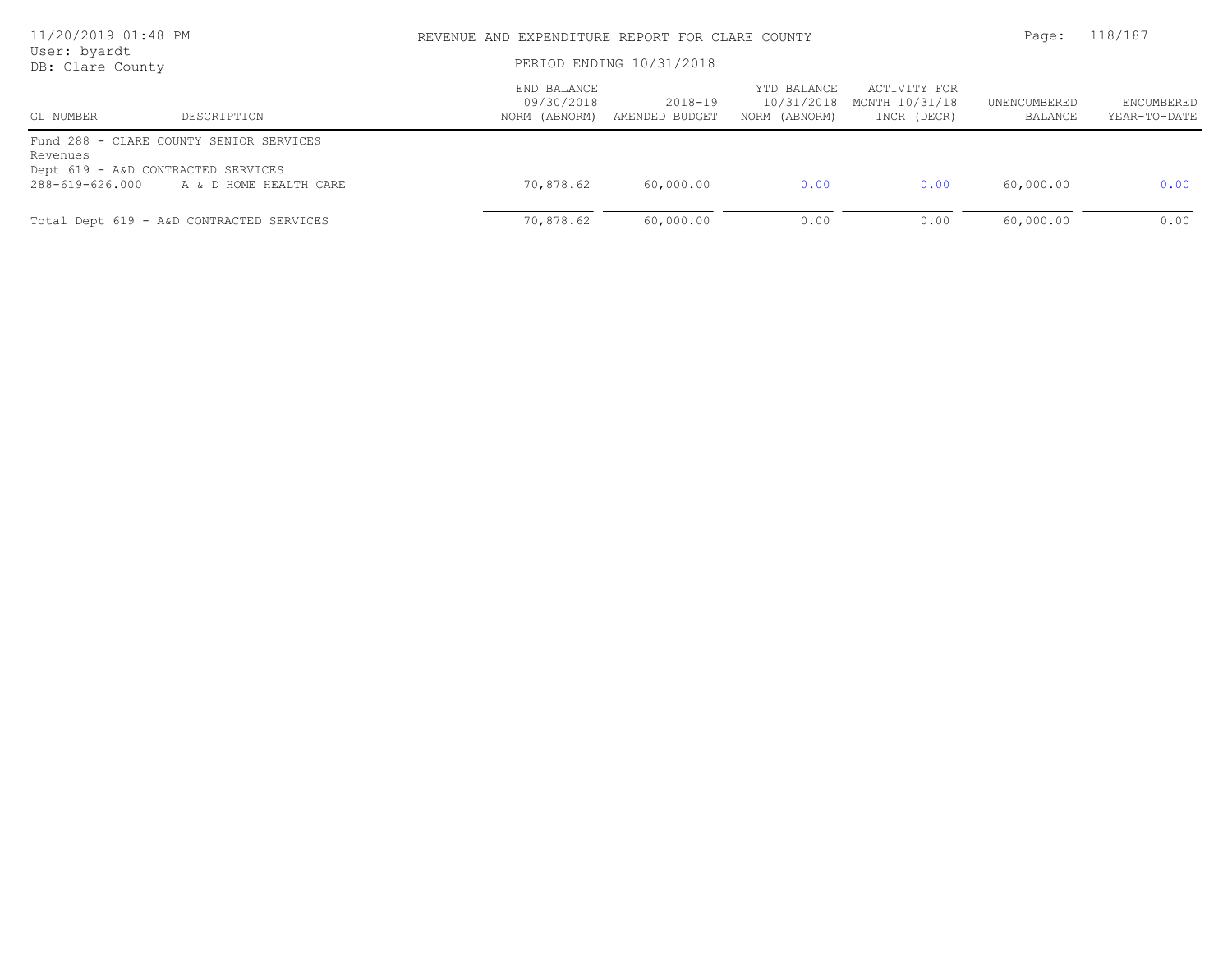| 11/20/2019 01:48 PM<br>User: byardt<br>DB: Clare County            |                                                                  |                                            | REVENUE AND EXPENDITURE REPORT FOR CLARE COUNTY<br>PERIOD ENDING 10/31/2018 |                                            |                                               |                         |                            |
|--------------------------------------------------------------------|------------------------------------------------------------------|--------------------------------------------|-----------------------------------------------------------------------------|--------------------------------------------|-----------------------------------------------|-------------------------|----------------------------|
| GL NUMBER                                                          | DESCRIPTION                                                      | END BALANCE<br>09/30/2018<br>NORM (ABNORM) | $2018 - 19$<br>AMENDED BUDGET                                               | YTD BALANCE<br>10/31/2018<br>NORM (ABNORM) | ACTIVITY FOR<br>MONTH 10/31/18<br>INCR (DECR) | UNENCUMBERED<br>BALANCE | ENCUMBERED<br>YEAR-TO-DATE |
| Revenues<br>Dept 621 - FUNDRAISING & ACTIVITIES<br>288-621-401.500 | Fund 288 - CLARE COUNTY SENIOR SERVICES<br>ALLOCATED TAX REVENUE | 2,222.00                                   | 0.00                                                                        | 0.00                                       | 0.00                                          | 0.00                    | 0.00                       |
|                                                                    | Total Dept 621 - FUNDRAISING & ACTIVITIES                        | 2,222.00                                   | 0.00                                                                        | 0.00                                       | 0.00                                          | 0.00                    | 0.00                       |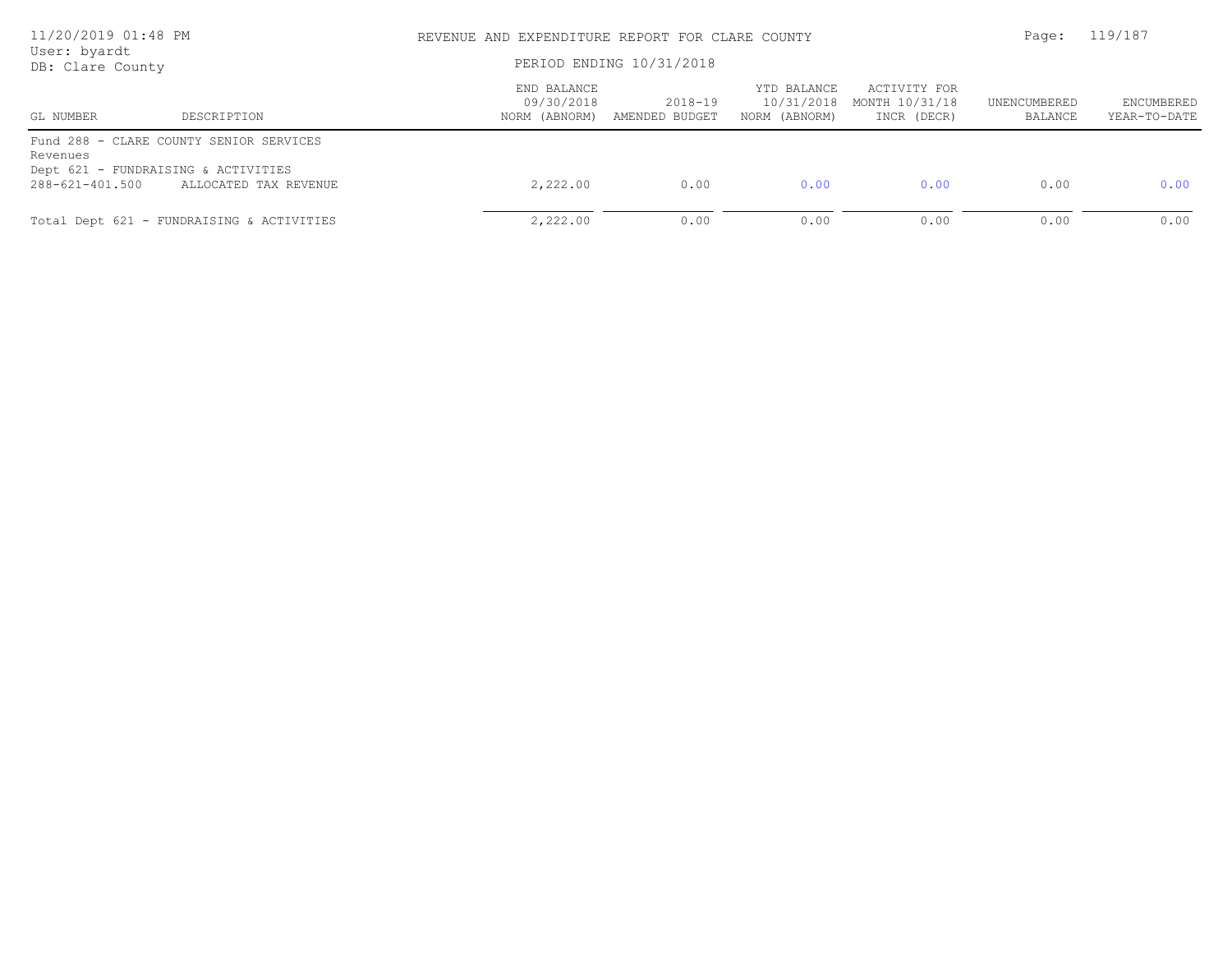| 11/20/2019 01:48 PM<br>User: byardt<br>DB: Clare County            |                                                              |                                            | REVENUE AND EXPENDITURE REPORT FOR CLARE COUNTY<br>PERIOD ENDING 10/31/2018 |                                            |                                               |                         |                            |
|--------------------------------------------------------------------|--------------------------------------------------------------|--------------------------------------------|-----------------------------------------------------------------------------|--------------------------------------------|-----------------------------------------------|-------------------------|----------------------------|
| GL NUMBER                                                          | DESCRIPTION                                                  | END BALANCE<br>09/30/2018<br>NORM (ABNORM) | 2018-19<br>AMENDED BUDGET                                                   | YTD BALANCE<br>10/31/2018<br>NORM (ABNORM) | ACTIVITY FOR<br>MONTH 10/31/18<br>INCR (DECR) | UNENCUMBERED<br>BALANCE | ENCUMBERED<br>YEAR-TO-DATE |
| Revenues<br>Dept 624 - PAYMENT OF SERVICE (POS)<br>288-624-676.000 | Fund 288 - CLARE COUNTY SENIOR SERVICES<br>POS REIMBURSEMENT | 8,475.64                                   | 12,366.00                                                                   | 0.00                                       | 0.00                                          | 12,366.00               | 0.00                       |
|                                                                    | Total Dept 624 - PAYMENT OF SERVICE (POS)                    | 8,475.64                                   | 12,366.00                                                                   | 0.00                                       | 0.00                                          | 12,366.00               | 0.00                       |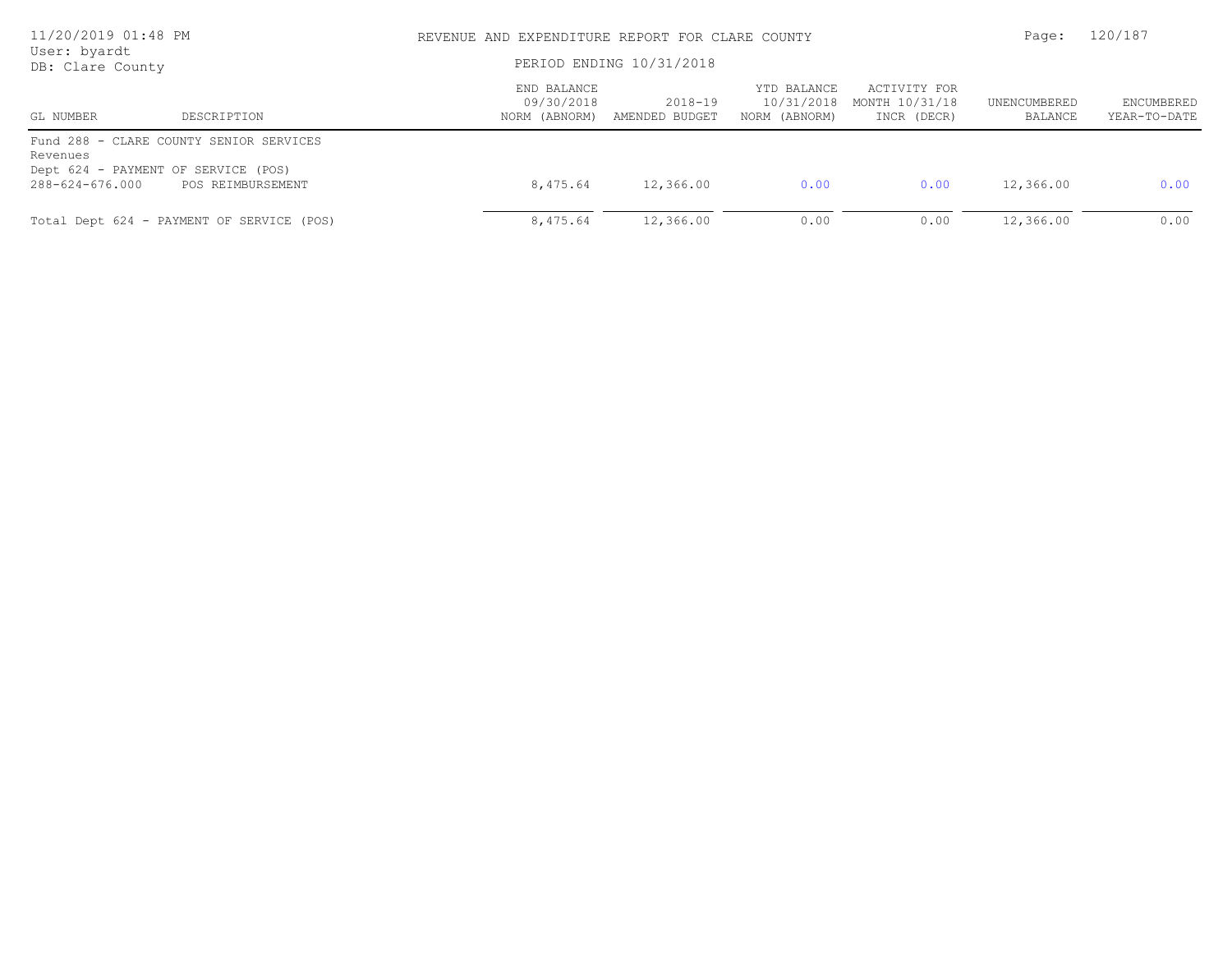| 11/20/2019 01:48 PM<br>User: byardt<br>DB: Clare County |                                                                                              |                                            | REVENUE AND EXPENDITURE REPORT FOR CLARE COUNTY<br>PERIOD ENDING 10/31/2018 |                                            |                                               |                         | 121/187                    |
|---------------------------------------------------------|----------------------------------------------------------------------------------------------|--------------------------------------------|-----------------------------------------------------------------------------|--------------------------------------------|-----------------------------------------------|-------------------------|----------------------------|
| GL NUMBER                                               | DESCRIPTION                                                                                  | END BALANCE<br>09/30/2018<br>NORM (ABNORM) | 2018-19<br>AMENDED BUDGET                                                   | YTD BALANCE<br>10/31/2018<br>NORM (ABNORM) | ACTIVITY FOR<br>MONTH 10/31/18<br>INCR (DECR) | UNENCUMBERED<br>BALANCE | ENCUMBERED<br>YEAR-TO-DATE |
| Revenues<br>288-625-630.000                             | Fund 288 - CLARE COUNTY SENIOR SERVICES<br>Dept 625 - DHS CONTRACTED SERVICES<br>DHS REVENUE | 6,499.69                                   | 4,131.00                                                                    | 0.00                                       | 0.00                                          | 4,131.00                | 0.00                       |
|                                                         | Total Dept 625 - DHS CONTRACTED SERVICES                                                     | 6,499.69                                   | 4,131.00                                                                    | 0.00                                       | 0.00                                          | 4,131.00                | 0.00                       |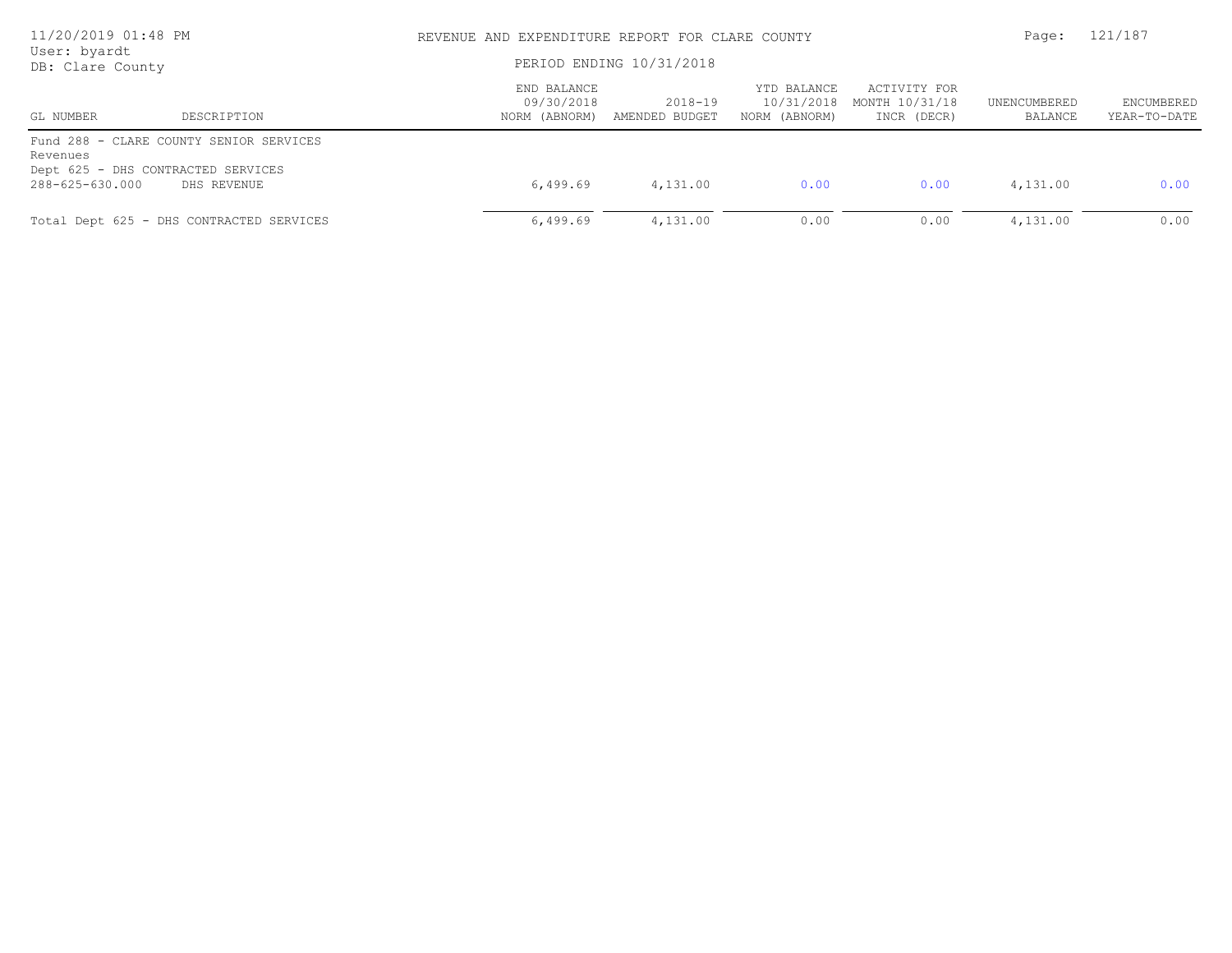| 11/20/2019 01:48 PM<br>User: byardt<br>DB: Clare County |                                                                                                                 | REVENUE AND EXPENDITURE REPORT FOR CLARE COUNTY<br>PERIOD ENDING 10/31/2018 |                           |                                            |                                               | Page:                   | 122/187                    |
|---------------------------------------------------------|-----------------------------------------------------------------------------------------------------------------|-----------------------------------------------------------------------------|---------------------------|--------------------------------------------|-----------------------------------------------|-------------------------|----------------------------|
| GL NUMBER                                               | DESCRIPTION                                                                                                     | END BALANCE<br>09/30/2018<br>NORM (ABNORM)                                  | 2018-19<br>AMENDED BUDGET | YTD BALANCE<br>10/31/2018<br>NORM (ABNORM) | ACTIVITY FOR<br>MONTH 10/31/18<br>INCR (DECR) | UNENCUMBERED<br>BALANCE | ENCUMBERED<br>YEAR-TO-DATE |
| Revenues<br>288-626-630.000                             | Fund 288 - CLARE COUNTY SENIOR SERVICES<br>Dept 626 - MEDICAID WAIVER CONTRACTED SVC<br>MEDICAID WAIVER REVENUE | 168,335.75                                                                  | 135,319.00                | 0.00                                       | 0.00                                          | 135,319.00              | 0.00                       |
|                                                         | Total Dept 626 - MEDICAID WAIVER CONTRACTED SVC                                                                 | 168, 335. 75                                                                | 135,319.00                | 0.00                                       | 0.00                                          | 135,319.00              | 0.00                       |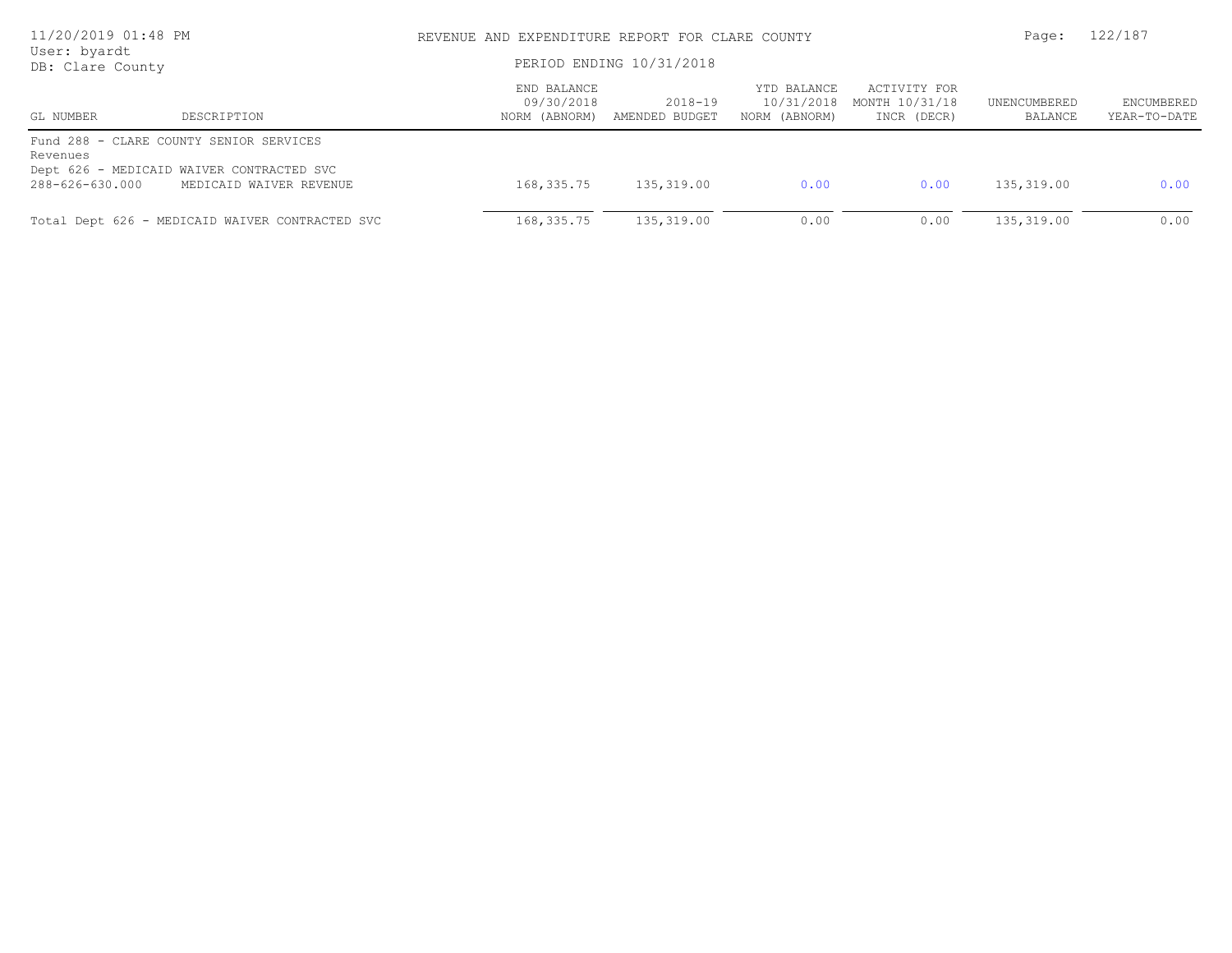| 11/20/2019 01:48 PM<br>User: byardt<br>DB: Clare County |                                                                                                               | REVENUE AND EXPENDITURE REPORT FOR CLARE COUNTY<br>PERIOD ENDING 10/31/2018 | Page:                     | 123/187                                    |                                               |                         |                            |
|---------------------------------------------------------|---------------------------------------------------------------------------------------------------------------|-----------------------------------------------------------------------------|---------------------------|--------------------------------------------|-----------------------------------------------|-------------------------|----------------------------|
| GL NUMBER                                               | DESCRIPTION                                                                                                   | END BALANCE<br>09/30/2018<br>NORM (ABNORM)                                  | 2018-19<br>AMENDED BUDGET | YTD BALANCE<br>10/31/2018<br>NORM (ABNORM) | ACTIVITY FOR<br>MONTH 10/31/18<br>INCR (DECR) | UNENCUMBERED<br>BALANCE | ENCUMBERED<br>YEAR-TO-DATE |
| Revenues<br>288-627-630.000                             | Fund 288 - CLARE COUNTY SENIOR SERVICES<br>Dept 627 - CARE MGT CONTRACTED SERVICES<br>CARE MANAGEMENT REVENUE | 4,812.00                                                                    | 3,910.00                  | 0.00                                       | 0.00                                          | 3,910.00                | 0.00                       |
|                                                         | Total Dept 627 - CARE MGT CONTRACTED SERVICES                                                                 | 4,812.00                                                                    | 3,910.00                  | 0.00                                       | 0.00                                          | 3,910.00                | 0.00                       |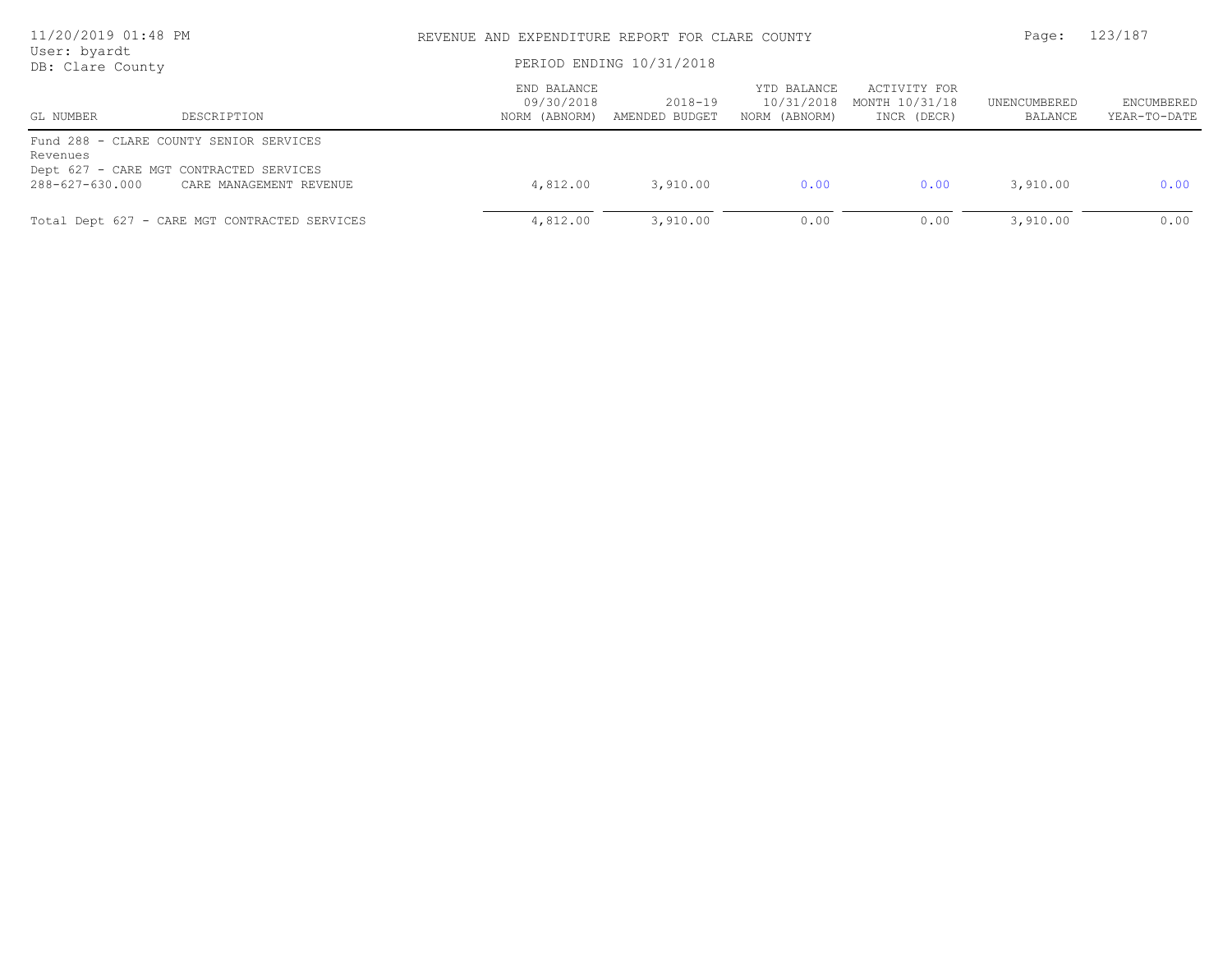| 11/20/2019 01:48 PM<br>User: byardt<br>DB: Clare County |                                                                                                                      | REVENUE AND EXPENDITURE REPORT FOR CLARE COUNTY<br>PERIOD ENDING 10/31/2018 |                           |                                            |                                               | Page:                   | 124/187                    |  |
|---------------------------------------------------------|----------------------------------------------------------------------------------------------------------------------|-----------------------------------------------------------------------------|---------------------------|--------------------------------------------|-----------------------------------------------|-------------------------|----------------------------|--|
| GL NUMBER                                               | DESCRIPTION                                                                                                          | END BALANCE<br>09/30/2018<br>NORM (ABNORM)                                  | 2018-19<br>AMENDED BUDGET | YTD BALANCE<br>10/31/2018<br>NORM (ABNORM) | ACTIVITY FOR<br>MONTH 10/31/18<br>INCR (DECR) | UNENCUMBERED<br>BALANCE | ENCUMBERED<br>YEAR-TO-DATE |  |
| Revenues<br>288-628-630.000                             | Fund 288 - CLARE COUNTY SENIOR SERVICES<br>Dept 628 - VETERANS ADMINISTRATION SVC<br>VETERANS ADMINISTRATION REVENUE | 19,150.50                                                                   | 20,000.00                 | 0.00                                       | 0.00                                          | 20,000.00               | 0.00                       |  |
|                                                         | Total Dept 628 - VETERANS ADMINISTRATION SVC                                                                         | 19,150.50                                                                   | 20,000.00                 | 0.00                                       | 0.00                                          | 20,000.00               | 0.00                       |  |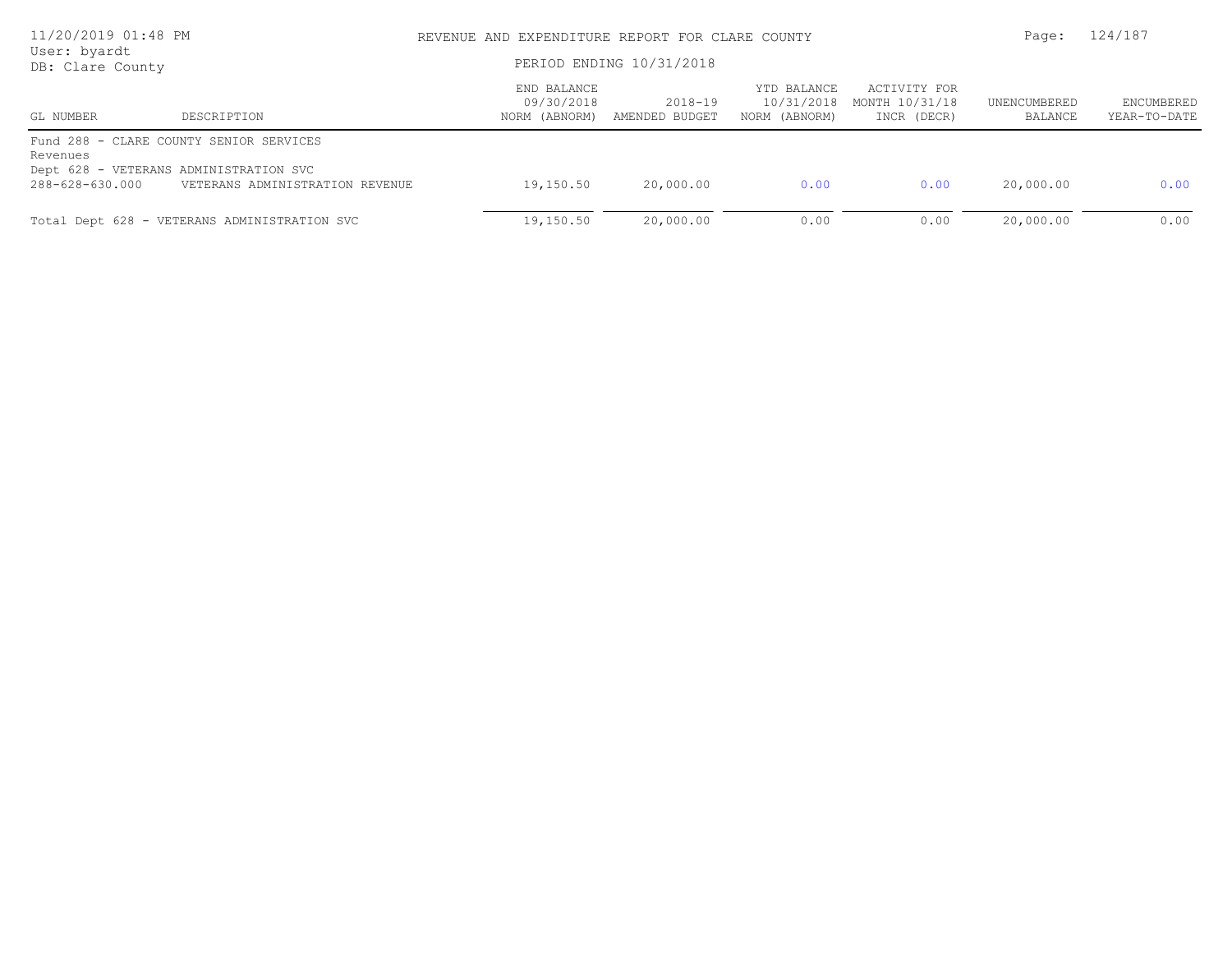| 11/20/2019 01:48 PM<br>User: byardt |                                         |                                            | REVENUE AND EXPENDITURE REPORT FOR CLARE COUNTY |                                            |                                               |                         |                            |
|-------------------------------------|-----------------------------------------|--------------------------------------------|-------------------------------------------------|--------------------------------------------|-----------------------------------------------|-------------------------|----------------------------|
| DB: Clare County                    |                                         | PERIOD ENDING 10/31/2018                   |                                                 |                                            |                                               |                         |                            |
| GL NUMBER                           | DESCRIPTION                             | END BALANCE<br>09/30/2018<br>NORM (ABNORM) | $2018 - 19$<br>AMENDED BUDGET                   | YTD BALANCE<br>10/31/2018<br>NORM (ABNORM) | ACTIVITY FOR<br>MONTH 10/31/18<br>INCR (DECR) | UNENCUMBERED<br>BALANCE | ENCUMBERED<br>YEAR-TO-DATE |
|                                     | Fund 288 - CLARE COUNTY SENIOR SERVICES |                                            |                                                 |                                            |                                               |                         |                            |
| Revenues                            |                                         |                                            |                                                 |                                            |                                               |                         |                            |
| Dept 629 - ADULT DAY CARE           |                                         |                                            |                                                 |                                            |                                               |                         |                            |
| 288-629-401.501                     | TAX REV - REQUIRED MATCH                | 2,389.00                                   | 0.00                                            | 0.00                                       | 0.00                                          | 0.00                    | 0.00                       |
| 288-629-519.000                     | FEDERAL GRANT                           | 21,498.00                                  | 0.00                                            | 0.00                                       | 0.00                                          | 0.00                    | 0.00                       |
| 288-629-672.000                     | PROGRAM INCOME                          | 0.00                                       | 20,000.00                                       | 0.00                                       | 0.00                                          | 20,000.00               | 0.00                       |
| 288-629-675.000                     | CONTRIBUTIONS                           | 200.00                                     | 1,500.00                                        | 0.00                                       | 0.00                                          | 1,500.00                | 0.00                       |
| Total Dept 629 - ADULT DAY CARE     |                                         | 24,087.00                                  | 21,500.00                                       | 0.00                                       | 0.00                                          | 21,500.00               | 0.00                       |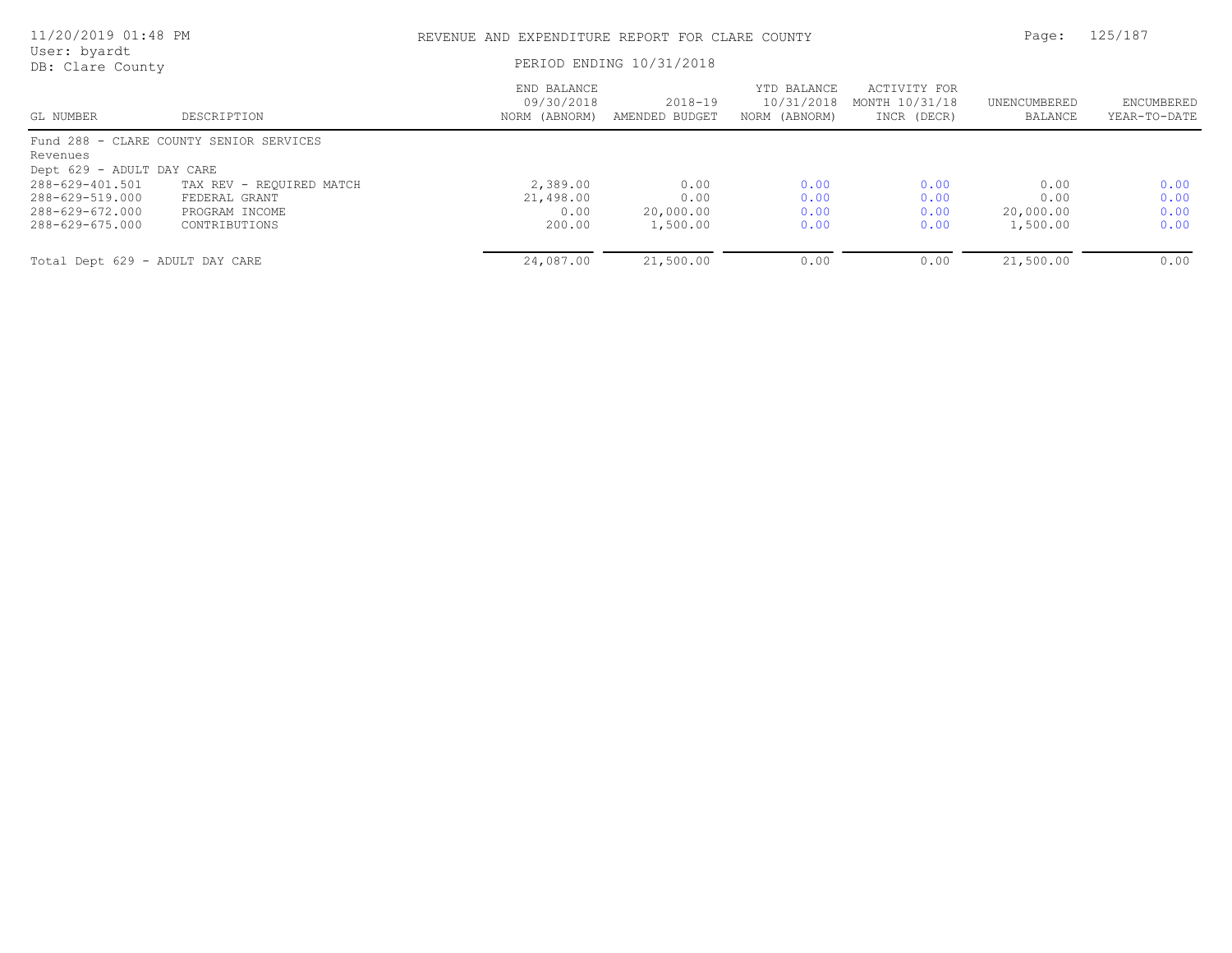| 11/20/2019 01:48 PM<br>User: byardt    |                                         | REVENUE AND EXPENDITURE REPORT FOR CLARE COUNTY |                           |                                            |                                               |                         | 126/187                    |  |
|----------------------------------------|-----------------------------------------|-------------------------------------------------|---------------------------|--------------------------------------------|-----------------------------------------------|-------------------------|----------------------------|--|
| DB: Clare County                       |                                         | PERIOD ENDING 10/31/2018                        |                           |                                            |                                               |                         |                            |  |
| GL NUMBER                              | DESCRIPTION                             | END BALANCE<br>09/30/2018<br>NORM (ABNORM)      | 2018-19<br>AMENDED BUDGET | YTD BALANCE<br>10/31/2018<br>NORM (ABNORM) | ACTIVITY FOR<br>MONTH 10/31/18<br>INCR (DECR) | UNENCUMBERED<br>BALANCE | ENCUMBERED<br>YEAR-TO-DATE |  |
| Revenues<br>Dept 630 - FEE FOR SERVICE | Fund 288 - CLARE COUNTY SENIOR SERVICES |                                                 |                           |                                            |                                               |                         |                            |  |
| 288-630-608.000                        | CHARGES FOR SERVICES-FEES               | 4,208.75                                        | 0.00                      | 0.00                                       | 0.00                                          | 0.00                    | 0.00                       |  |
| Total Dept 630 - FEE FOR SERVICE       |                                         | 4,208.75                                        | 0.00                      | 0.00                                       | 0.00                                          | 0.00                    | 0.00                       |  |
| <b>TOTAL REVENUES</b>                  |                                         | 1,644,282.56                                    | 1,615,081.00              | 1,991.51                                   | 1,991.51                                      | 1,613,089.49            | 0.00                       |  |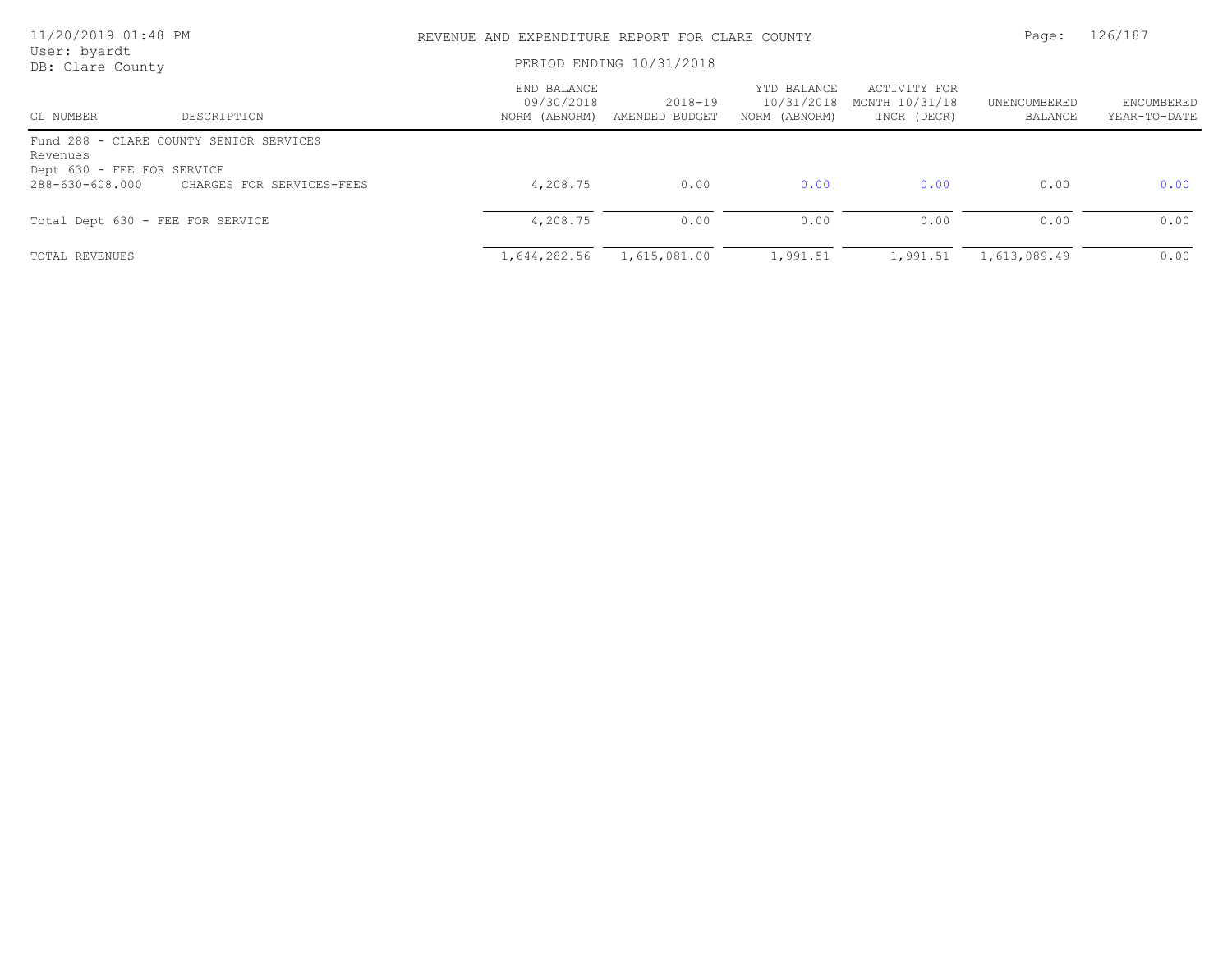| 11/20/2019 01:48 PM |  |  |  |  |  |  |
|---------------------|--|--|--|--|--|--|
|---------------------|--|--|--|--|--|--|

| User: byardt |                  |
|--------------|------------------|
|              | DB: Clare County |

PERIOD ENDING 10/31/2018

|                 |                                         | END BALANCE<br>09/30/2018 | $2018 - 19$                  | YTD BALANCE   | ACTIVITY FOR<br>10/31/2018 MONTH 10/31/18 | UNENCUMBERED   | ENCUMBERED   |
|-----------------|-----------------------------------------|---------------------------|------------------------------|---------------|-------------------------------------------|----------------|--------------|
| GL NUMBER       | DESCRIPTION                             |                           | NORM (ABNORM) AMENDED BUDGET | NORM (ABNORM) | INCR (DECR)                               | <b>BALANCE</b> | YEAR-TO-DATE |
|                 | Fund 288 - CLARE COUNTY SENIOR SERVICES |                           |                              |               |                                           |                |              |
| Expenditures    |                                         |                           |                              |               |                                           |                |              |
| Dept 000        |                                         |                           |                              |               |                                           |                |              |
| 288-000-703.000 | SALARY                                  | 50,049.63                 | 50,000.00                    | 1,924.99      | 1,924.99                                  | 48,075.01      | 0.00         |
| 288-000-704.000 | FULL TIME SALARY                        | 75,052.07                 | 71,657.00                    | 724.07        | 724.07                                    | 70,932.93      | 0.00         |
| 288-000-705.000 | PART TIME SALARIES                      | 17, 125.74                | 16,072.00                    | 496.08        | 496.08                                    | 15,575.92      | 0.00         |
| 288-000-710.000 | FICA EXPENSE                            | 8,786.07                  | 8,445.00                     | 188.80        | 188.80                                    | 8,256.20       | 0.00         |
| 288-000-711.000 | MEDICARE EXPENSE                        | 2,054.78                  | 1,975.00                     | 44.15         | 44.15                                     | 1,930.85       | 0.00         |
| 288-000-715.000 | HEALTH INSURANCE                        | 20,989.75                 | 101,790.00                   | 13,698.87     | 13,698.87                                 | 88,091.13      | 0.00         |
| 288-000-715.006 | CIC BUNDLE                              | 4,068.50                  | 3,957.00                     | 474.00        | 474.00                                    | 3,483.00       | 0.00         |
| 288-000-716.007 | HEALTH ACH REIMBURSEMENT                | 40,008.80                 | 31,658.00                    | 392.58        | 392.58                                    | 31,265.42      | 0.00         |
| 288-000-716.009 | ADMIN FEES                              | 30.91                     | 33.00                        | 0.00          | 0.00                                      | 33.00          | 0.00         |
| 288-000-717.000 | LIFE INSURANCE                          | 548.60                    | 524.00                       | 95.20         | 95.20                                     | 428.80         | 0.00         |
| 288-000-718.000 | COUNTY PORTION RETIREMENT               | 46, 121.65                | 39,339.00                    | 0.00          | 0.00                                      | 39,339.00      | 0.00         |
| 288-000-724.000 | WORKMANS COMP                           | 6,737.23                  | 6,011.00                     | 0.00          | 0.00                                      | 6,011.00       | 0.00         |
| 288-000-727.000 | SUPPLIES                                | 4,167.46                  | 4,303.00                     | 346.44        | 346.44                                    | 3,843.46       | 113.10       |
| 288-000-732.000 | POSTAGE                                 | 7,131.51                  | 6,866.00                     | 0.00          | 0.00                                      | 6,866.00       | 0.00         |
| 288-000-746.000 | GAS OIL & GREASE                        | 2,972.90                  | 2,605.00                     | 0.00          | 0.00                                      | 2,605.00       | 0.00         |
| 288-000-814.000 | DUES & SUBSCRIPTIONS                    | 8,999.34                  | 10,362.00                    | 0.00          | 0.00                                      | 10,362.00      | 0.00         |
| 288-000-818.000 | CONTRACTED SERVICES                     | 2,791.79                  | 10,000.00                    | 500.00        | 500.00                                    | 9,500.00       | 0.00         |
| 288-000-852.000 | TELEPHONE                               | 2,426.57                  | 2,500.00                     | 263.40        | 263.40                                    | 2,236.60       | 0.00         |
| 288-000-852.006 | TELECOMMUNICATIONS                      | 1,258.98                  | 1,600.00                     | 6.02          | 6.02                                      | 1,593.98       | 0.00         |
| 288-000-862.000 | VEHICLE REPAIRS & MAINTENANCE           | 7,063.03                  | 5,522.00                     | 0.00          | 0.00                                      | 5,522.00       | 0.00         |
| 288-000-864.000 | MEETINGS & MILEAGE                      | 1,000.00                  | 1,000.00                     | 155.87        | 155.87                                    | 844.13         | 0.00         |
| 288-000-864.001 | VOLUNTEER MILEAGE-FRIENDLY DRIVER       | 3,007.70                  | 5,000.00                     | 0.00          | 0.00                                      | 5,000.00       | 0.00         |
| 288-000-900.000 | ADVERTISING                             | 3,100.90                  | 4,000.00                     | 920.00        | 920.00                                    | 2,906.28       | 173.72       |
| 288-000-921.000 | UTILITIES                               | 25,699.69                 | 26,000.00                    | 362.15        | 362.15                                    | 25,637.85      | 0.00         |
| 288-000-933.000 | EQUIPMT REPAIRS & MAINTENANCE           | 4,207.69                  | 5,500.00                     | 102.59        | 102.59                                    | 5,156.01       | 241.40       |
| 288-000-935.000 | GROUND CARE & MAINTENANCE               | 50.00                     | 0.00                         | 0.00          | 0.00                                      | 0.00           | 0.00         |
| 288-000-945.000 | RENT                                    | 75,573.88                 | 80,000.00                    | 6,422.53      | 6,422.53                                  | 73,577.47      | 0.00         |
| 288-000-955.000 | BANK CHARGES                            | 129.09                    | 104.00                       | 0.00          | 0.00                                      | 104.00         | 0.00         |
| 288-000-957.000 | TRAINING                                | 122.69                    | 500.00                       | 10.00         | 10.00                                     | 490.00         | 0.00         |
| 288-000-961.000 | SHORT TERM TAX BOND EXPENSE             | 104.36                    | 120.00                       | 0.00          | 0.00                                      | 120.00         | 0.00         |
| 288-000-962.000 | TAX APPEALS ADJUSTMENT                  | 366.97                    | 78.00                        | 0.00          | 0.00                                      | 78.00          | 0.00         |
| 288-000-978.000 | NEW EQUIPMENT                           | 247,289.51                | 25,000.00                    | 463.72        | 463.72                                    | 24,512.74      | 23.54        |
| 288-000-978.001 | NEW EQUIPMENT UNDER                     | 1,179.75                  | 7,000.00                     | 253.48        | 253.48                                    | 6,746.52       | 0.00         |
| 288-000-998.101 | APPROP TRANSFER OUT-GEN FUND            | 11,534.00                 | 13,280.00                    | 0.00          | 0.00                                      | 13,280.00      | 0.00         |
| 288-000-998.388 | TRANSFER OUT-USDA LOAN DEBT FUND        | 8,189.39                  | 9,429.00                     | 0.00          | 0.00                                      | 9,429.00       | 0.00         |
|                 |                                         |                           |                              |               |                                           |                |              |
| Total Dept 000  |                                         | 689,940.93                | 552,230.00                   | 27,844.94     | 27,844.94                                 | 523,833.30     | 551.76       |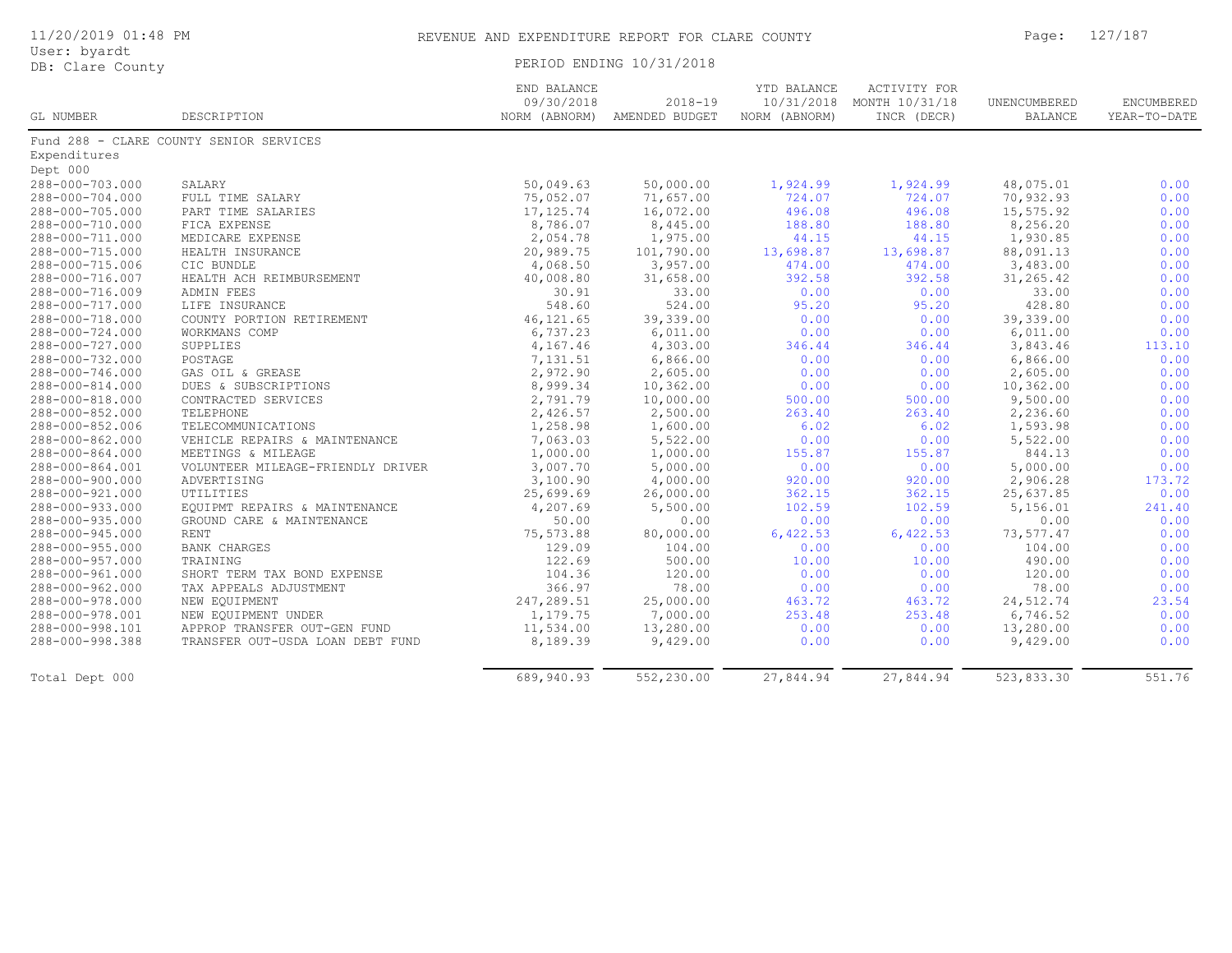| 11/20/2019 01:48 PM              |                                         | REVENUE AND EXPENDITURE REPORT FOR CLARE COUNTY | Page:                         | 128/187                                    |                                                      |                                |                            |
|----------------------------------|-----------------------------------------|-------------------------------------------------|-------------------------------|--------------------------------------------|------------------------------------------------------|--------------------------------|----------------------------|
| User: byardt<br>DB: Clare County |                                         |                                                 | PERIOD ENDING 10/31/2018      |                                            |                                                      |                                |                            |
| GL NUMBER                        | DESCRIPTION                             | END BALANCE<br>09/30/2018<br>NORM (ABNORM)      | $2018 - 19$<br>AMENDED BUDGET | YTD BALANCE<br>10/31/2018<br>NORM (ABNORM) | <b>ACTIVITY FOR</b><br>MONTH 10/31/18<br>INCR (DECR) | UNENCUMBERED<br><b>BALANCE</b> | ENCUMBERED<br>YEAR-TO-DATE |
|                                  | Fund 288 - CLARE COUNTY SENIOR SERVICES |                                                 |                               |                                            |                                                      |                                |                            |
| Expenditures                     |                                         |                                                 |                               |                                            |                                                      |                                |                            |
| Dept 610 - CONGREGATE NUTRITION  |                                         |                                                 |                               |                                            |                                                      |                                |                            |
| 288-610-704.000                  | FULL TIME SALARY                        | 12,476.97                                       | 10,889.00                     | 1,001.88                                   | 1,001.88                                             | 9,887.12                       | 0.00                       |
| 288-610-704.001                  | PROJECT MANAGER SALARY                  | 27,043.76                                       | 26,579.00                     | 999.74                                     | 999.74                                               | 25,579.26                      | 0.00                       |
| 288-610-705.000                  | PART TIME SALARIES                      | 53,421.07                                       | 51,011.00                     | 2,034.21                                   | 2,034.21                                             | 48,976.79                      | 0.00                       |
| 288-610-705.001                  | PROJ MGMT PART TIME                     | 9,717.67                                        | 10,148.00                     | 236.75                                     | 236.75                                               | 9,911.25                       | 0.00                       |
| 288-610-706.000                  | OVERTIME                                | 1,030.79                                        | 0.00                          | 92.92                                      | 92.92                                                | (92.92)                        | 0.00                       |
| 288-610-710.000                  | FICA EXPENSE                            | 6,424.92                                        | 6, 115.00                     | 266.55                                     | 266.55                                               | 5,848.45                       | 0.00                       |
| 288-610-711.000                  | MEDICARE EXPENSE                        | 1,503.22                                        | 1,431.00                      | 62.36                                      | 62.36                                                | 1,368.64                       | 0.00                       |
| 288-610-727.000                  | NON-INGREDIENT SUPPLIES                 | 10,268.97                                       | 7,713.00                      | 994.99                                     | 994.99                                               | 6,718.01                       | 0.00                       |
| 288-610-727.001                  | FOOD SUPPLIES                           | 55,429.38                                       | 44,888.00                     | 4,190.81                                   | 4,190.81                                             | 40,697.19                      | 0.00                       |
| 288-610-814.000                  | CONGREGATE DUES & SUBSCRIPTIONS         | 606.00                                          | 698.00                        | 1,208.46                                   | 1,208.46                                             | (510.46)                       | 0.00                       |
| 288-610-852.006                  | TELECOMMUNICATIONS                      | 127.68                                          | 147.00                        | 0.00                                       | 0.00                                                 | 147.00                         | 0.00                       |
| 288-610-864.000                  | STAFF MILEAGE REIMBURSEMENT             | 453.01                                          | 467.00                        | 50.00                                      | 50.00                                                | 417.00                         | 0.00                       |
| 288-610-945.000                  | RENTAL EXPENSE                          | 1,633.38                                        | 1,838.00                      | 36.82                                      | 36.82                                                | 1,801.18                       | 0.00                       |
| 288-610-957.000                  | TRAINING                                | 124.00                                          | 51.00                         | 0.00                                       | 0.00                                                 | 51.00                          | 0.00                       |
|                                  | Total Dept 610 - CONGREGATE NUTRITION   | 180,260.82                                      | 161,975.00                    | 11, 175.49                                 | 11, 175.49                                           | 150,799.51                     | 0.00                       |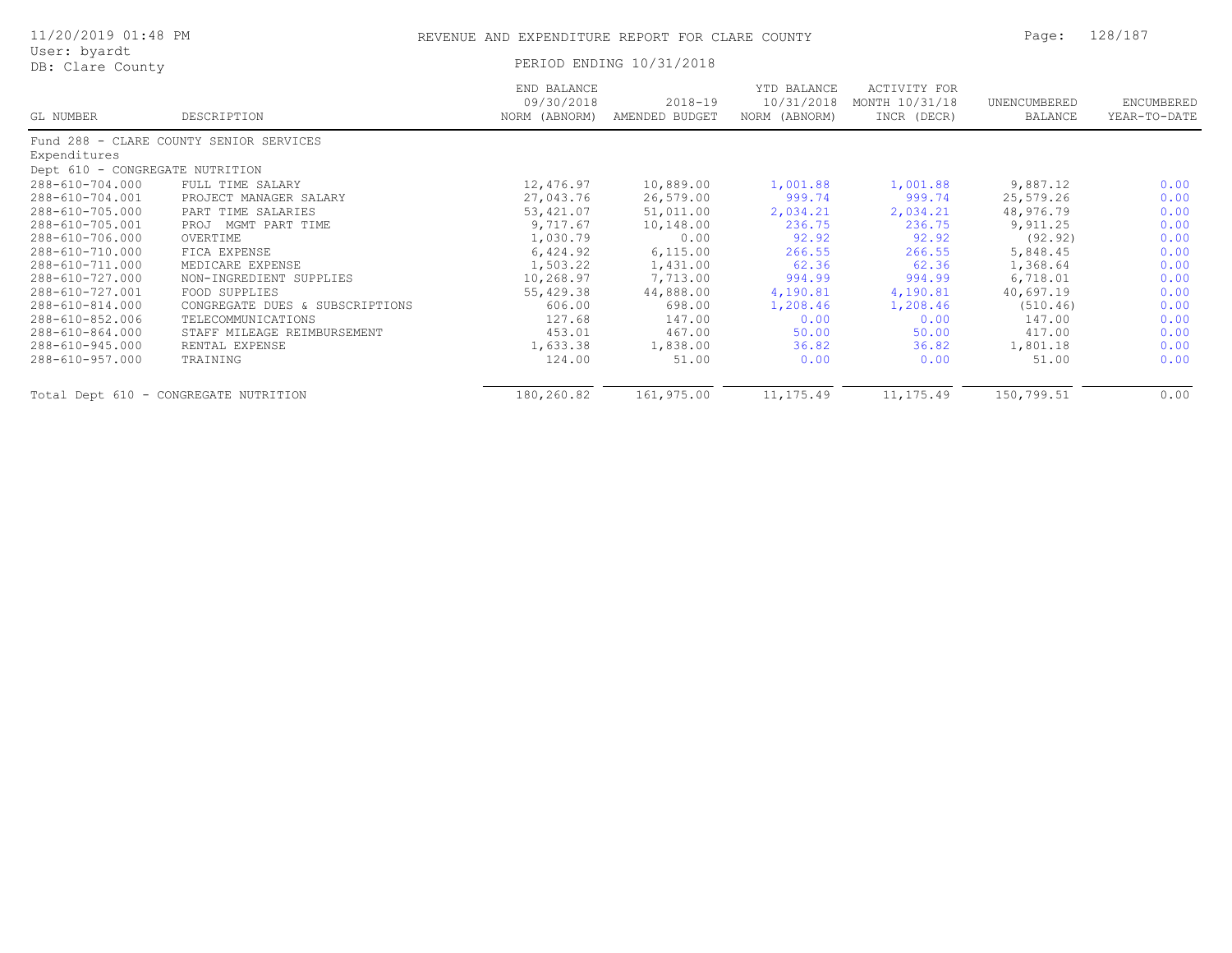| 11/20/2019 01:48 PM              |                                         | REVENUE AND EXPENDITURE REPORT FOR CLARE COUNTY |                               |                                            |                                                      |                         | 129/187                    |  |
|----------------------------------|-----------------------------------------|-------------------------------------------------|-------------------------------|--------------------------------------------|------------------------------------------------------|-------------------------|----------------------------|--|
| User: byardt<br>DB: Clare County |                                         |                                                 | PERIOD ENDING 10/31/2018      |                                            |                                                      |                         |                            |  |
| GL NUMBER                        | DESCRIPTION                             | END BALANCE<br>09/30/2018<br>NORM (ABNORM)      | $2018 - 19$<br>AMENDED BUDGET | YTD BALANCE<br>10/31/2018<br>NORM (ABNORM) | <b>ACTIVITY FOR</b><br>MONTH 10/31/18<br>INCR (DECR) | UNENCUMBERED<br>BALANCE | ENCUMBERED<br>YEAR-TO-DATE |  |
|                                  | Fund 288 - CLARE COUNTY SENIOR SERVICES |                                                 |                               |                                            |                                                      |                         |                            |  |
| Expenditures                     |                                         |                                                 |                               |                                            |                                                      |                         |                            |  |
| Dept 611 - HOME DELIVERED MEALS  |                                         |                                                 |                               |                                            |                                                      |                         |                            |  |
| 288-611-704.000                  | FULL TIME SALARY                        | 12,456.06                                       | 10,889.00                     | 1,211.04                                   | 1,211.04                                             | 9,677.96                | 0.00                       |  |
| $288 - 611 - 704.001$            | PROJECT MANAGER SALARY                  | 26,960.05                                       | 26,483.00                     | 999.66                                     | 999.66                                               | 25,483.34               | 0.00                       |  |
| 288-611-705.000                  | PART TIME SALARIES                      | 52,421.64                                       | 49,952.00                     | 2,034.01                                   | 2,034.01                                             | 47,917.99               | 0.00                       |  |
| 288-611-705.001                  | PROJ MGMT PART TIME                     | 9,129.48                                        | 9,471.00                      | 236.73                                     | 236.73                                               | 9,234.27                | 0.00                       |  |
| 288-611-705.002                  | PART TIME - DELIVERY                    | 42,356.05                                       | 41,193.00                     | 1,480.33                                   | 1,480.33                                             | 39,712.67               | 0.00                       |  |
| 288-611-706.000                  | OVERTIME                                | 65.46                                           | 0.00                          | 11.36                                      | 11.36                                                | (11.36)                 | 0.00                       |  |
| 288-611-710.000                  | FICA EXPENSE                            | 8,885.20                                        | 8,555.00                      | 365.52                                     | 365.52                                               | 8,189.48                | 0.00                       |  |
| 288-611-711.000                  | MEDICARE EXPENSE                        | 2,077.47                                        | 2,000.00                      | 85.46                                      | 85.46                                                | 1,914.54                | 0.00                       |  |
| 288-611-727.000                  | NON-INGREDIENT SUPPLIES                 | 25,894.21                                       | 25,055.00                     | 2,905.93                                   | 2,905.93                                             | 22,149.07               | 0.00                       |  |
| 288-611-727.001                  | FOOD SUPPLIES (CON & HDM)               | 167,617.29                                      | 159,612.00                    | 16,735.33                                  | 16,735.33                                            | 142,876.67              | 0.00                       |  |
| 288-611-746.000                  | GAS OIL & GREASE - DELIVERY             | 5,882.15                                        | 4,949.00                      | 0.00                                       | 0.00                                                 | 4,949.00                | 0.00                       |  |
| 288-611-814.000                  | HDM DUES & SUBSCRIPTIONS                | 1,194.00                                        | 1,375.00                      | 1,208.46                                   | 1,208.46                                             | 166.54                  | 0.00                       |  |
| 288-611-852.006                  | TELECOMMUNICATIONS                      | 693.68                                          | 799.00                        | 1,803.00                                   | 1,803.00                                             | (1,004.00)              | 0.00                       |  |
| $288 - 611 - 864.000$            | STAFF MILEAGE REIMBURSEMENT             | 150.38                                          | 154.00                        | 0.00                                       | 0.00                                                 | 154.00                  | 0.00                       |  |
| 288-611-864.001                  | VOLUNTEER MILEAGE REIMBURSEMENT         | 12,600.51                                       | 11,930.00                     | 698.72                                     | 698.72                                               | 11,231.28               | 0.00                       |  |
| 288-611-945.000                  | RENTAL EXPENSE                          | 2,682.24                                        | 2,926.00                      | 148.26                                     | 148.26                                               | 2,777.74                | 0.00                       |  |
| 288-611-957.000                  | TRAINING                                | 67.00                                           | 77.00                         | 0.00                                       | 0.00                                                 | 77.00                   | 0.00                       |  |
|                                  | Total Dept 611 - HOME DELIVERED MEALS   | 371, 132.87                                     | 355,420.00                    | 29,923.81                                  | 29,923.81                                            | 325,496.19              | 0.00                       |  |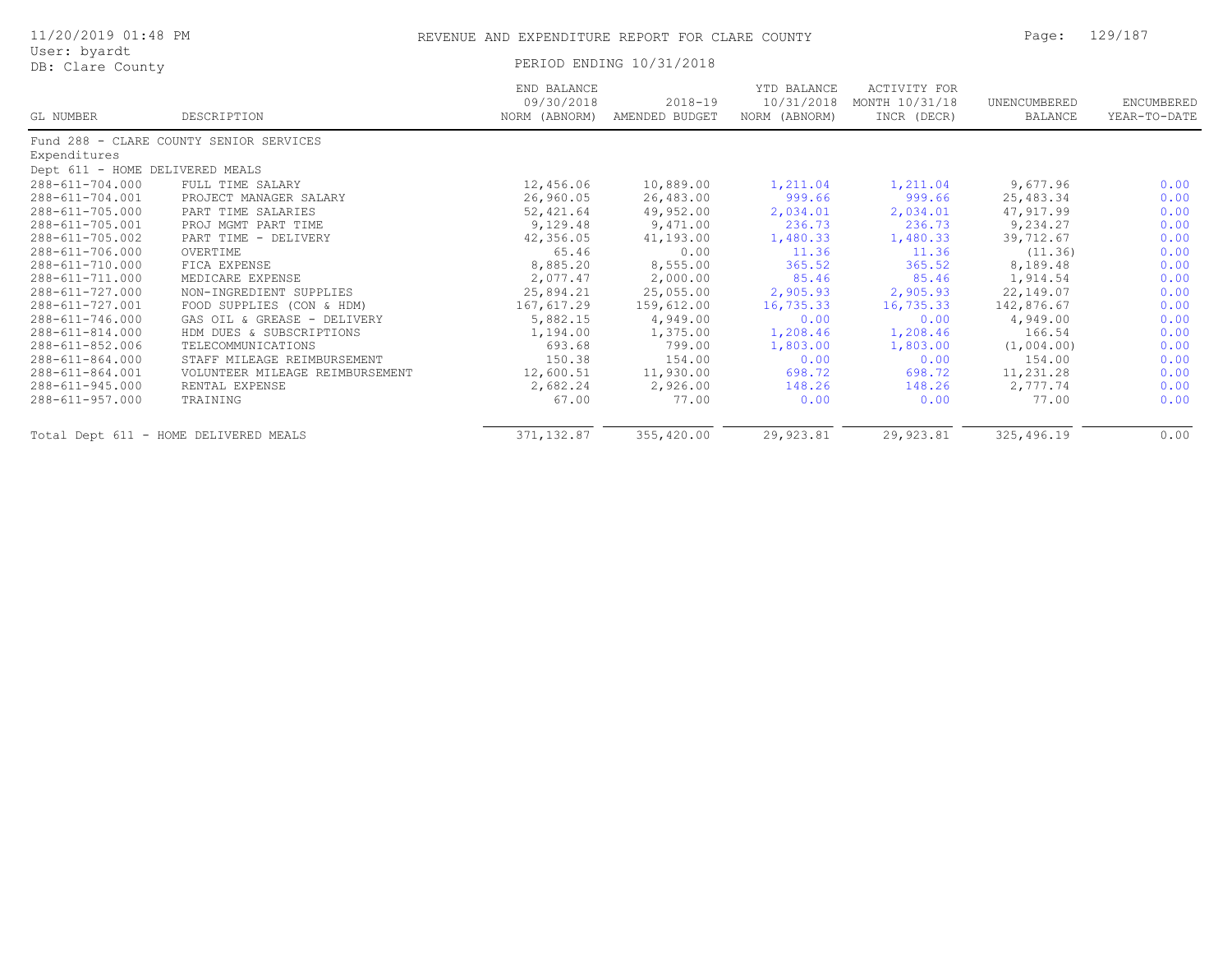| 11/20/2019 01:48 PM              |                                              | REVENUE AND EXPENDITURE REPORT FOR CLARE COUNTY | Page:                         | 130/187                                    |                                               |                         |                            |
|----------------------------------|----------------------------------------------|-------------------------------------------------|-------------------------------|--------------------------------------------|-----------------------------------------------|-------------------------|----------------------------|
| User: byardt<br>DB: Clare County |                                              | PERIOD ENDING 10/31/2018                        |                               |                                            |                                               |                         |                            |
| GL NUMBER                        | DESCRIPTION                                  | END BALANCE<br>09/30/2018<br>NORM (ABNORM)      | $2018 - 19$<br>AMENDED BUDGET | YTD BALANCE<br>10/31/2018<br>NORM (ABNORM) | ACTIVITY FOR<br>MONTH 10/31/18<br>INCR (DECR) | UNENCUMBERED<br>BALANCE | ENCUMBERED<br>YEAR-TO-DATE |
|                                  | Fund 288 - CLARE COUNTY SENIOR SERVICES      |                                                 |                               |                                            |                                               |                         |                            |
| Expenditures                     |                                              |                                                 |                               |                                            |                                               |                         |                            |
|                                  | Dept 612 - CASE COORDINATION & SUPPORT       |                                                 |                               |                                            |                                               |                         |                            |
| 288-612-704.000                  | FULL TIME SALARY                             | 27, 231.37                                      | 35,000.00                     | 1,799.62                                   | 1,799.62                                      | 33,200.38               | 0.00                       |
| 288-612-710.000                  | FICA EXPENSE                                 | 1,643.22                                        | 1,547.00                      | 105.24                                     | 105.24                                        | 1,441.76                | 0.00                       |
| 288-612-711.000                  | MEDICARE EXPENSE                             | 384.28                                          | 362.00                        | 24.61                                      | 24.61                                         | 337.39                  | 0.00                       |
| 288-612-864.000                  | STAFF MILEAGE REIMBURSEMENT                  | 2,070.98                                        | 1,757.00                      | 174.94                                     | 174.94                                        | 1,582.06                | 0.00                       |
| 288-612-902.000                  | PROGRAM MATERIALS                            | 825.18                                          | 950.00                        | 0.00                                       | 0.00                                          | 950.00                  | 0.00                       |
| 288-612-931.000                  | MAINTENANCE                                  | 356.00                                          | 410.00                        | 0.00                                       | 0.00                                          | 410.00                  | 0.00                       |
|                                  | Total Dept 612 - CASE COORDINATION & SUPPORT | 32,511.03                                       | 40,026.00                     | 2,104.41                                   | 2,104.41                                      | 37,921.59               | 0.00                       |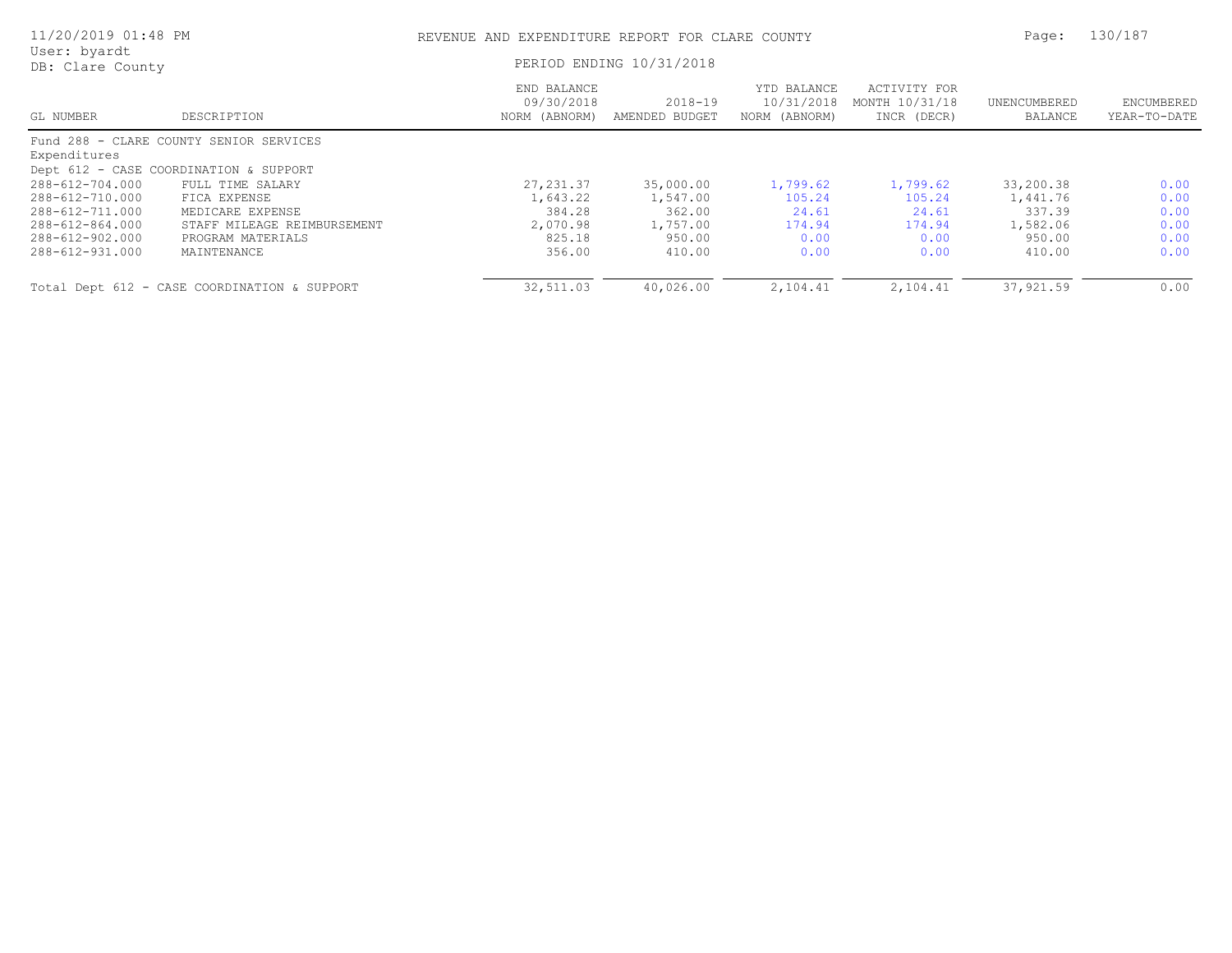| 11/20/2019 01:48 PM              |                                         | REVENUE AND EXPENDITURE REPORT FOR CLARE COUNTY | Page:                     | 131/187                                    |                                               |                         |                            |
|----------------------------------|-----------------------------------------|-------------------------------------------------|---------------------------|--------------------------------------------|-----------------------------------------------|-------------------------|----------------------------|
| User: byardt<br>DB: Clare County |                                         | PERIOD ENDING 10/31/2018                        |                           |                                            |                                               |                         |                            |
| GL NUMBER                        | DESCRIPTION                             | END BALANCE<br>09/30/2018<br>NORM (ABNORM)      | 2018-19<br>AMENDED BUDGET | YTD BALANCE<br>10/31/2018<br>NORM (ABNORM) | ACTIVITY FOR<br>MONTH 10/31/18<br>INCR (DECR) | UNENCUMBERED<br>BALANCE | ENCUMBERED<br>YEAR-TO-DATE |
|                                  | Fund 288 - CLARE COUNTY SENIOR SERVICES |                                                 |                           |                                            |                                               |                         |                            |
| Expenditures                     |                                         |                                                 |                           |                                            |                                               |                         |                            |
| Dept 613 - PERSONAL CARE         |                                         |                                                 |                           |                                            |                                               |                         |                            |
| 288-613-704.000                  | FULL TIME SALARY                        | 4,983.64                                        | 5,490.00                  | 415.14                                     | 415.14                                        | 5,074.86                | 0.00                       |
| 288-613-705.000                  | PART TIME SALARIES                      | 26,257.94                                       | 20,552.00                 | 1,138.43                                   | 1,138.43                                      | 19,413.57               | 0.00                       |
| 288-613-706.000                  | OVERTIME                                | 231.64                                          | 198.00                    | 0.00                                       | 0.00                                          | 198.00                  | 0.00                       |
| 288-613-710.000                  | FICA EXPENSE                            | 1,951.38                                        | 1,627.00                  | 95.04                                      | 95.04                                         | 1,531.96                | 0.00                       |
| 288-613-711.000                  | MEDICARE                                | 456.52                                          | 381.00                    | 22.23                                      | 22.23                                         | 358.77                  | 0.00                       |
| 288-613-715.000                  | HEALTH INSURANCE                        | 30,833.00                                       | 0.00                      | 0.00                                       | 0.00                                          | 0.00                    | 0.00                       |
| 288-613-727.000                  | SUPPLIES                                | 1,183.55                                        | 1,310.00                  | 108.67                                     | 108.67                                        | 1,201.33                | 0.00                       |
| 288-613-864.000                  | STAFF MILEAGE REIMBURSEMENT             | 8,431.45                                        | 7,162.00                  | 390.24                                     | 390.24                                        | 6,771.76                | 0.00                       |
| Total Dept 613 - PERSONAL CARE   |                                         | 74,329.12                                       | 36,720.00                 | 2,169.75                                   | 2,169.75                                      | 34,550.25               | 0.00                       |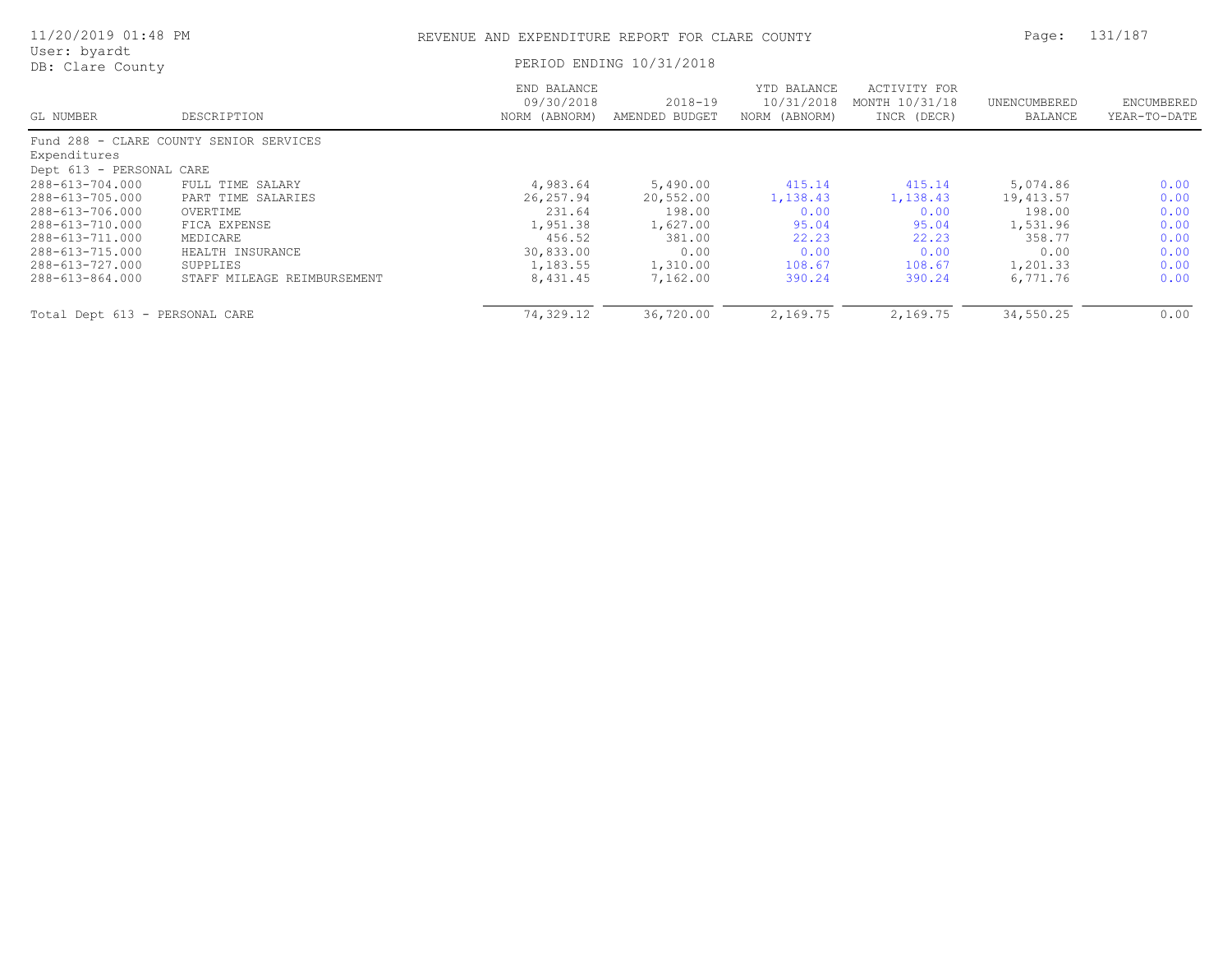| 11/20/2019 01:48 PM              |                                         | REVENUE AND EXPENDITURE REPORT FOR CLARE COUNTY | Page:                     | 132/187                                    |                                               |                         |                            |
|----------------------------------|-----------------------------------------|-------------------------------------------------|---------------------------|--------------------------------------------|-----------------------------------------------|-------------------------|----------------------------|
| User: byardt<br>DB: Clare County |                                         |                                                 | PERIOD ENDING 10/31/2018  |                                            |                                               |                         |                            |
| GL NUMBER                        | DESCRIPTION                             | END BALANCE<br>09/30/2018<br>NORM (ABNORM)      | 2018-19<br>AMENDED BUDGET | YTD BALANCE<br>10/31/2018<br>NORM (ABNORM) | ACTIVITY FOR<br>MONTH 10/31/18<br>INCR (DECR) | UNENCUMBERED<br>BALANCE | ENCUMBERED<br>YEAR-TO-DATE |
|                                  | Fund 288 - CLARE COUNTY SENIOR SERVICES |                                                 |                           |                                            |                                               |                         |                            |
| Expenditures                     |                                         |                                                 |                           |                                            |                                               |                         |                            |
| Dept 614 - HOMEMAKING            |                                         |                                                 |                           |                                            |                                               |                         |                            |
| 288-614-704.000                  | FULL TIME SALARY                        | 5,510.81                                        | 6,023.00                  | 452.36                                     | 452.36                                        | 5,570.64                | 0.00                       |
| 288-614-705.000                  | PART TIME SALARIES                      | 53,551.94                                       | 51,168.00                 | 2,308.40                                   | 2,308.40                                      | 48,859.60               | 0.00                       |
| 288-614-706.000                  | OVERTIME                                | 467.28                                          | 359.00                    | 0.00                                       | 0.00                                          | 359.00                  | 0.00                       |
| 288-614-710.000                  | FICA EXPENSE                            | 3,690.61                                        | 3,568.00                  | 169.71                                     | 169.71                                        | 3,398.29                | 0.00                       |
| 288-614-711.000                  | MEDICARE EXPENSE                        | 863.11                                          | 834.00                    | 39.71                                      | 39.71                                         | 794.29                  | 0.00                       |
| 288-614-715.000                  | HEALTH INSURANCE                        | 30,833.00                                       | 0.00                      | 0.00                                       | 0.00                                          | 0.00                    | 0.00                       |
| 288-614-727.000                  | SUPPLIES                                | 1,158.70                                        | 1,255.00                  | 27.17                                      | 27.17                                         | 1,227.83                | 0.00                       |
| 288-614-864.000                  | STAFF MILEAGE REIMBURSEMENT             | 16,233.53                                       | 14,892.00                 | 763.61                                     | 763.61                                        | 14,128.39               | 0.00                       |
| 288-614-931.000                  | EQUIPMENT MAINT/REPAIRS                 | 468.00                                          | 539.00                    | 0.00                                       | 0.00                                          | 539.00                  | 0.00                       |
| Total Dept 614 - HOMEMAKING      |                                         | 112,776.98                                      | 78,638.00                 | 3,760.96                                   | 3,760.96                                      | 74,877.04               | 0.00                       |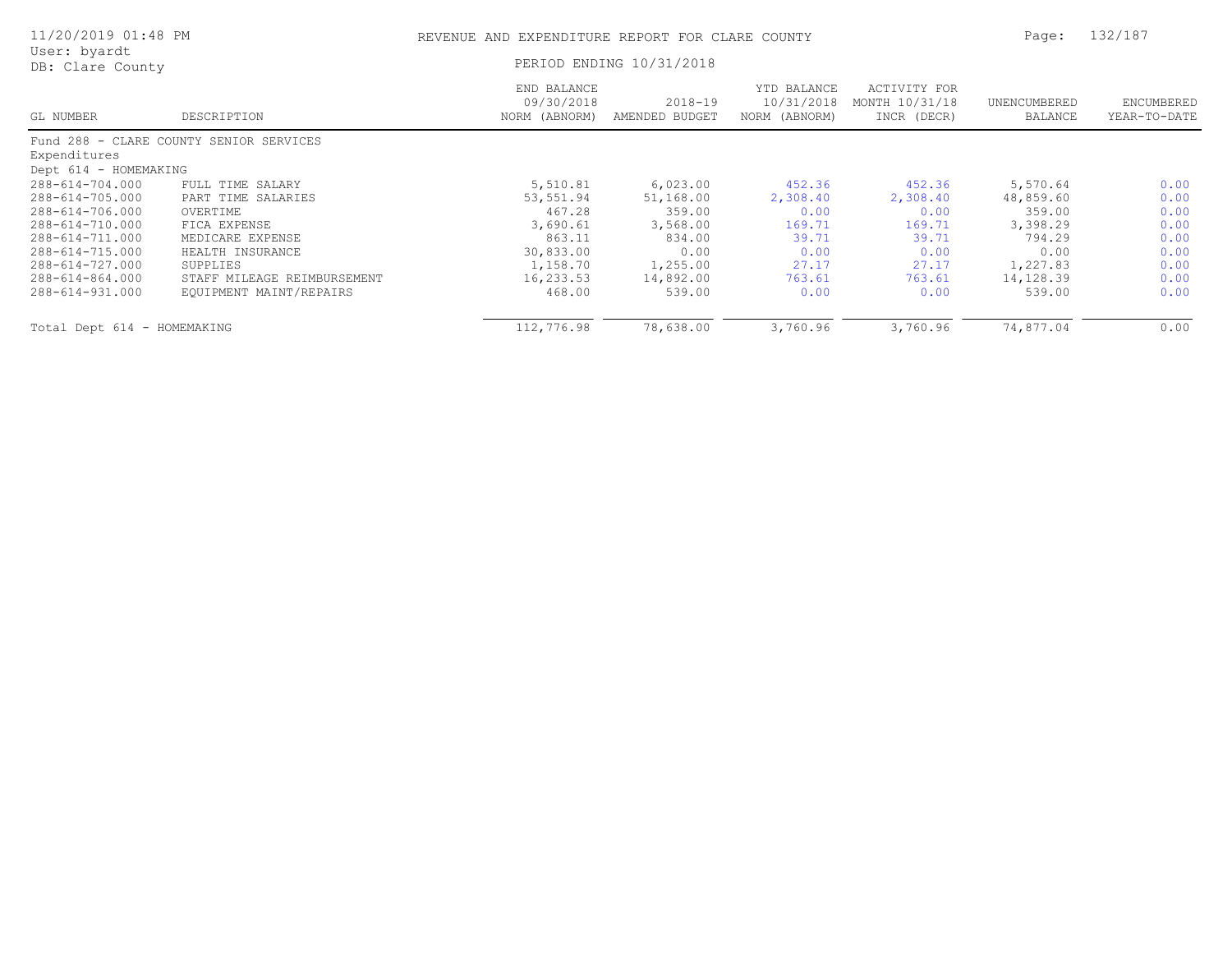| 11/20/2019 01:48 PM              |                                         | REVENUE AND EXPENDITURE REPORT FOR CLARE COUNTY |                           |                                            |                                               | Page:                   | 133/187                    |  |
|----------------------------------|-----------------------------------------|-------------------------------------------------|---------------------------|--------------------------------------------|-----------------------------------------------|-------------------------|----------------------------|--|
| User: byardt<br>DB: Clare County |                                         |                                                 | PERIOD ENDING 10/31/2018  |                                            |                                               |                         |                            |  |
| GL NUMBER                        | DESCRIPTION                             | END BALANCE<br>09/30/2018<br>NORM (ABNORM)      | 2018-19<br>AMENDED BUDGET | YTD BALANCE<br>10/31/2018<br>NORM (ABNORM) | ACTIVITY FOR<br>MONTH 10/31/18<br>INCR (DECR) | UNENCUMBERED<br>BALANCE | ENCUMBERED<br>YEAR-TO-DATE |  |
|                                  | Fund 288 - CLARE COUNTY SENIOR SERVICES |                                                 |                           |                                            |                                               |                         |                            |  |
| Expenditures                     |                                         |                                                 |                           |                                            |                                               |                         |                            |  |
| Dept 615 - RESPITE CARE          |                                         |                                                 |                           |                                            |                                               |                         |                            |  |
| 288-615-704.000                  | FULL TIME SALARY                        | 4,754.56                                        | 5,401.00                  | 388.49                                     | 388.49                                        | 5,012.51                | 0.00                       |  |
| 288-615-705.000                  | PART TIME SALARIES                      | 52,790.41                                       | 51,652.00                 | 2,018.25                                   | 2,018.25                                      | 49,633.75               | 0.00                       |  |
| 288-615-706.000                  | OVERTIME                                | 555.15                                          | 474.00                    | 0.00                                       | 0.00                                          | 474.00                  | 0.00                       |  |
| 288-615-710.000                  | FICA EXPENSE                            | 3,601.91                                        | 3,567.00                  | 147.89                                     | 147.89                                        | 3,419.11                | 0.00                       |  |
| 288-615-711.000                  | MEDICARE EXPENSE                        | 842.17                                          | 834.00                    | 34.60                                      | 34.60                                         | 799.40                  | 0.00                       |  |
| 288-615-715.000                  | HEALTH INSURANCE                        | 30,833.00                                       | 0.00                      | 0.00                                       | 0.00                                          | 0.00                    | 0.00                       |  |
| 288-615-727.000                  | SUPPLIES                                | 935.02                                          | 1,050.00                  | 27.16                                      | 27.16                                         | 1,022.84                | 0.00                       |  |
| 288-615-864.000                  | STAFF MILEAGE REIMBURSEMENT             | 8,882.47                                        | 8,057.00                  | 300.32                                     | 300.32                                        | 7,756.68                | 0.00                       |  |
| Total Dept 615 - RESPITE CARE    |                                         | 103,194.69                                      | 71,035.00                 | 2,916.71                                   | 2,916.71                                      | 68,118.29               | 0.00                       |  |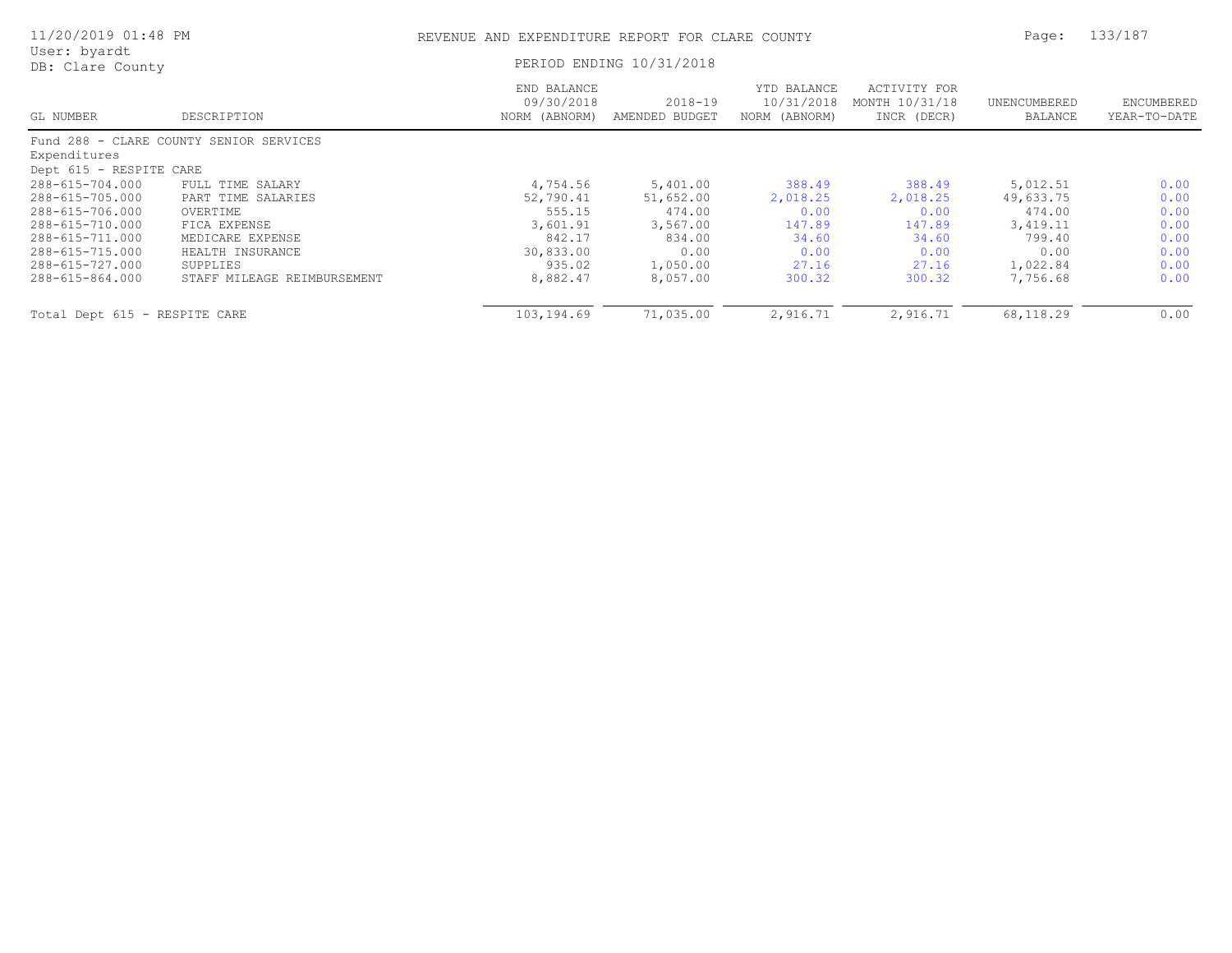| 11/20/2019 01:48 PM<br>User: byardt |                                         | REVENUE AND EXPENDITURE REPORT FOR CLARE COUNTY |                           |                                            |                                               |                         | 134/187                    |
|-------------------------------------|-----------------------------------------|-------------------------------------------------|---------------------------|--------------------------------------------|-----------------------------------------------|-------------------------|----------------------------|
| DB: Clare County                    |                                         | PERIOD ENDING 10/31/2018                        |                           |                                            |                                               |                         |                            |
| GL NUMBER                           | DESCRIPTION                             | END BALANCE<br>09/30/2018<br>NORM (ABNORM)      | 2018-19<br>AMENDED BUDGET | YTD BALANCE<br>10/31/2018<br>NORM (ABNORM) | ACTIVITY FOR<br>MONTH 10/31/18<br>INCR (DECR) | UNENCUMBERED<br>BALANCE | ENCUMBERED<br>YEAR-TO-DATE |
|                                     | Fund 288 - CLARE COUNTY SENIOR SERVICES |                                                 |                           |                                            |                                               |                         |                            |
| Expenditures                        |                                         |                                                 |                           |                                            |                                               |                         |                            |
| Dept 616 - SENIOR CENTER STAFFING   |                                         |                                                 |                           |                                            |                                               |                         |                            |
| 288-616-705.000                     | PART TIME SALARIES                      | 15,313.61                                       | 14,871.00                 | 602.25                                     | 602.25                                        | 14,268.75               | 0.00                       |
| 288-616-710.000                     | FICA EXPENSE                            | 949.45                                          | 922.00                    | 37.34                                      | 37.34                                         | 884.66                  | 0.00                       |
| 288-616-711.000                     | MEDICARE EXPENSE                        | 222.04                                          | 216.00                    | 8.74                                       | 8.74                                          | 207.26                  | 0.00                       |
|                                     | Total Dept 616 - SENIOR CENTER STAFFING | 16,485.10                                       | 16,009.00                 | 648.33                                     | 648.33                                        | 15,360.67               | 0.00                       |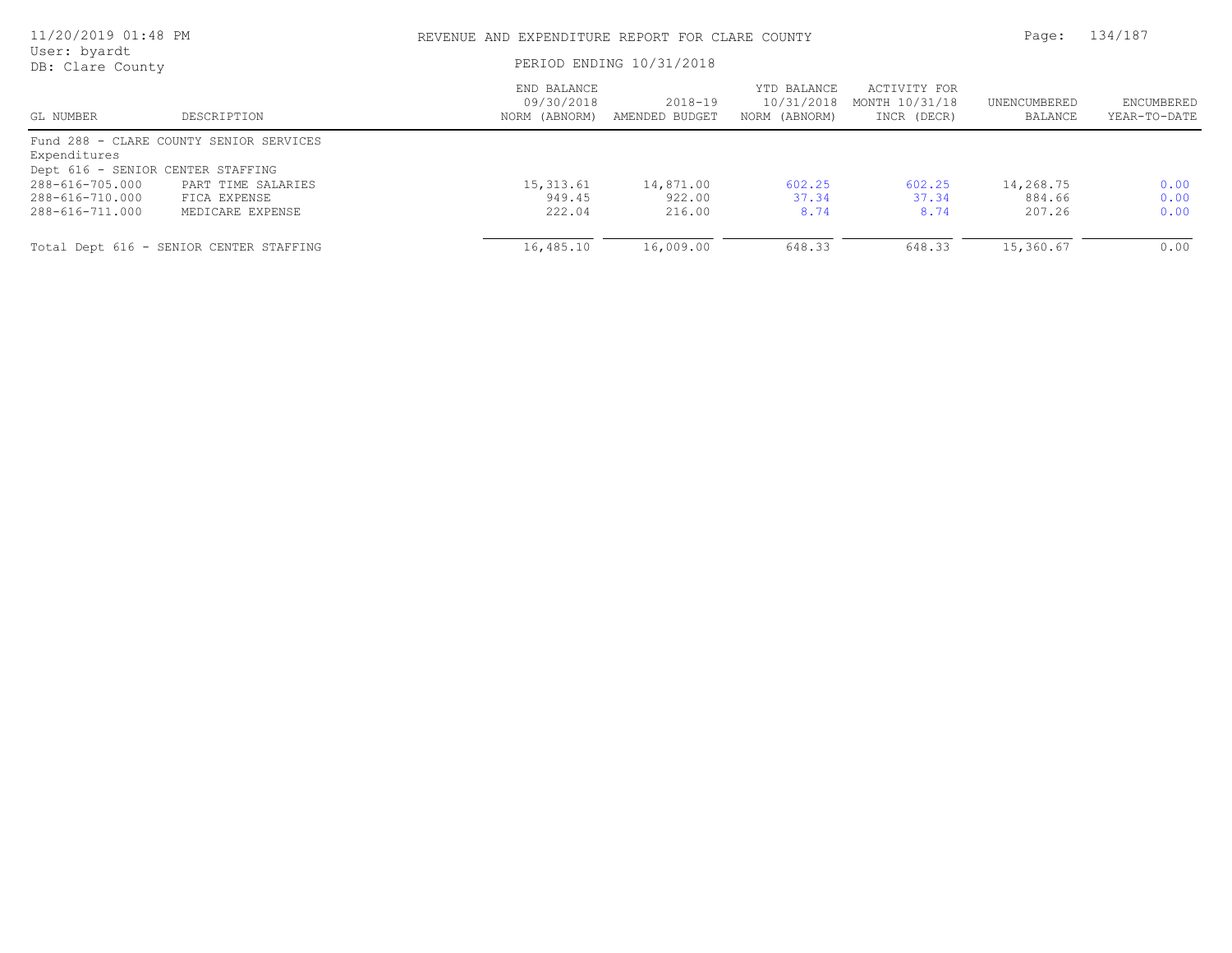| 11/20/2019 01:48 PM<br>User: byardt<br>DB: Clare County |                                         | REVENUE AND EXPENDITURE REPORT FOR CLARE COUNTY |                               |                                            |                                               | Page:                   | 135/187                    |
|---------------------------------------------------------|-----------------------------------------|-------------------------------------------------|-------------------------------|--------------------------------------------|-----------------------------------------------|-------------------------|----------------------------|
|                                                         |                                         | PERIOD ENDING 10/31/2018                        |                               |                                            |                                               |                         |                            |
| GL NUMBER                                               | DESCRIPTION                             | END BALANCE<br>09/30/2018<br>NORM (ABNORM)      | $2018 - 19$<br>AMENDED BUDGET | YTD BALANCE<br>10/31/2018<br>NORM (ABNORM) | ACTIVITY FOR<br>MONTH 10/31/18<br>INCR (DECR) | UNENCUMBERED<br>BALANCE | ENCUMBERED<br>YEAR-TO-DATE |
| Expenditures                                            | Fund 288 - CLARE COUNTY SENIOR SERVICES |                                                 |                               |                                            |                                               |                         |                            |
| Dept 618 - CAREGIVING TRAINING                          |                                         |                                                 |                               |                                            |                                               |                         |                            |
| 288-618-704.000                                         | FULL TIME SALARIES                      | 8,304.06                                        | 7,857.00                      | 311.54                                     | 311.54                                        | 7,545.46                | 0.00                       |
| 288-618-705.000                                         | PART TIME SALARIES                      | 209.79                                          | 0.00                          | 0.00                                       | 0.00                                          | 0.00                    | 0.00                       |
| 288-618-710.000                                         | FICA EXPENSE                            | 527.18                                          | 487.00                        | 18.73                                      | 18.73                                         | 468.27                  | 0.00                       |
| 288-618-711.000                                         | MEDICARE EXPENSE                        | 123.23                                          | 114.00                        | 4.38                                       | 4.38                                          | 109.62                  | 0.00                       |
| 288-618-864.000                                         | TRAVEL & MILEAGE                        | 72.11                                           | 83.00                         | 0.00                                       | 0.00                                          | 83.00                   | 0.00                       |
|                                                         | Total Dept 618 - CAREGIVING TRAINING    | 9,236.37                                        | 8,541.00                      | 334.65                                     | 334.65                                        | 8,206.35                | 0.00                       |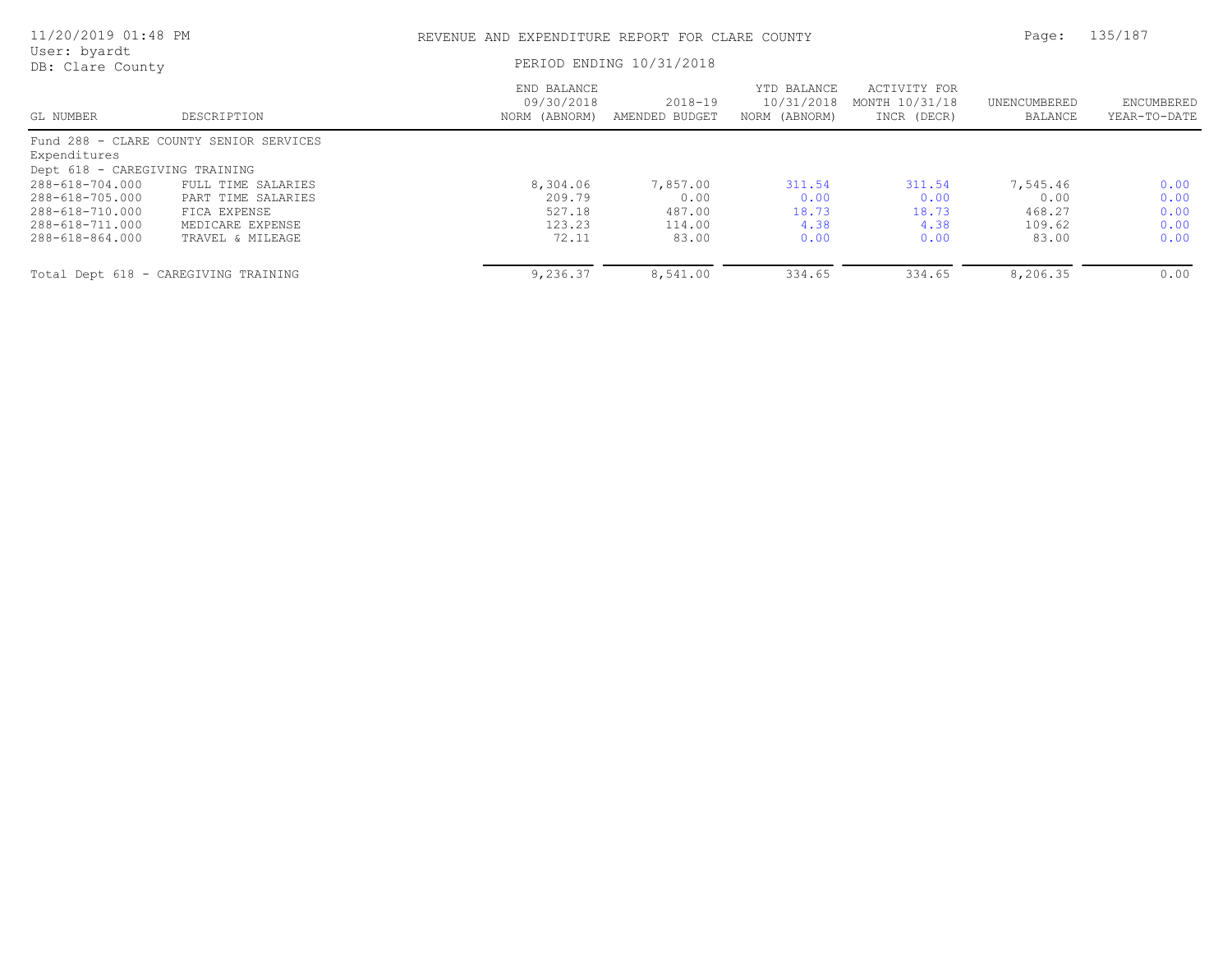| 11/20/2019 01:48 PM                |                                          | REVENUE AND EXPENDITURE REPORT FOR CLARE COUNTY |                               |                                            |                                               | Page:                   | 136/187                    |
|------------------------------------|------------------------------------------|-------------------------------------------------|-------------------------------|--------------------------------------------|-----------------------------------------------|-------------------------|----------------------------|
| User: byardt<br>DB: Clare County   |                                          |                                                 | PERIOD ENDING 10/31/2018      |                                            |                                               |                         |                            |
| GL NUMBER                          | DESCRIPTION                              | END BALANCE<br>09/30/2018<br>NORM (ABNORM)      | $2018 - 19$<br>AMENDED BUDGET | YTD BALANCE<br>10/31/2018<br>NORM (ABNORM) | ACTIVITY FOR<br>MONTH 10/31/18<br>INCR (DECR) | UNENCUMBERED<br>BALANCE | ENCUMBERED<br>YEAR-TO-DATE |
|                                    | Fund 288 - CLARE COUNTY SENIOR SERVICES  |                                                 |                               |                                            |                                               |                         |                            |
| Expenditures                       |                                          |                                                 |                               |                                            |                                               |                         |                            |
| Dept 619 - A&D CONTRACTED SERVICES |                                          |                                                 |                               |                                            |                                               |                         |                            |
| 288-619-704.000                    | FULL TIME SALARY                         | 7,522.72                                        | 7,569.00                      | 620.86                                     | 620.86                                        | 6,948.14                | 0.00                       |
| 288-619-705.000                    | HDM-PART TIME SALARY                     | 2,552.01                                        | 2,757.00                      | 41.17                                      | 41.17                                         | 2,715.83                | 0.00                       |
| 288-619-705.002                    | RC-PART TIME SALARY                      | 35,687.57                                       | 35,006.00                     | 428.66                                     | 428.66                                        | 34,577.34               | 0.00                       |
| 288-619-706.000                    | OVERTIME                                 | 431.35                                          | 441.00                        | 0.00                                       | 0.00                                          | 441.00                  | 0.00                       |
| 288-619-710.000                    | HDM-FICA EXPENSE                         | 2,863.65                                        | 2,838.00                      | 66.16                                      | 66.16                                         | 2,771.84                | 0.00                       |
| 288-619-711.000                    | HDM-MEDICARE EXPENSE                     | 669.77                                          | 664.00                        | 15.47                                      | 15.47                                         | 648.53                  | 0.00                       |
|                                    | Total Dept 619 - A&D CONTRACTED SERVICES | 49,727.07                                       | 49,275.00                     | 1,172.32                                   | 1,172.32                                      | 48,102.68               | 0.00                       |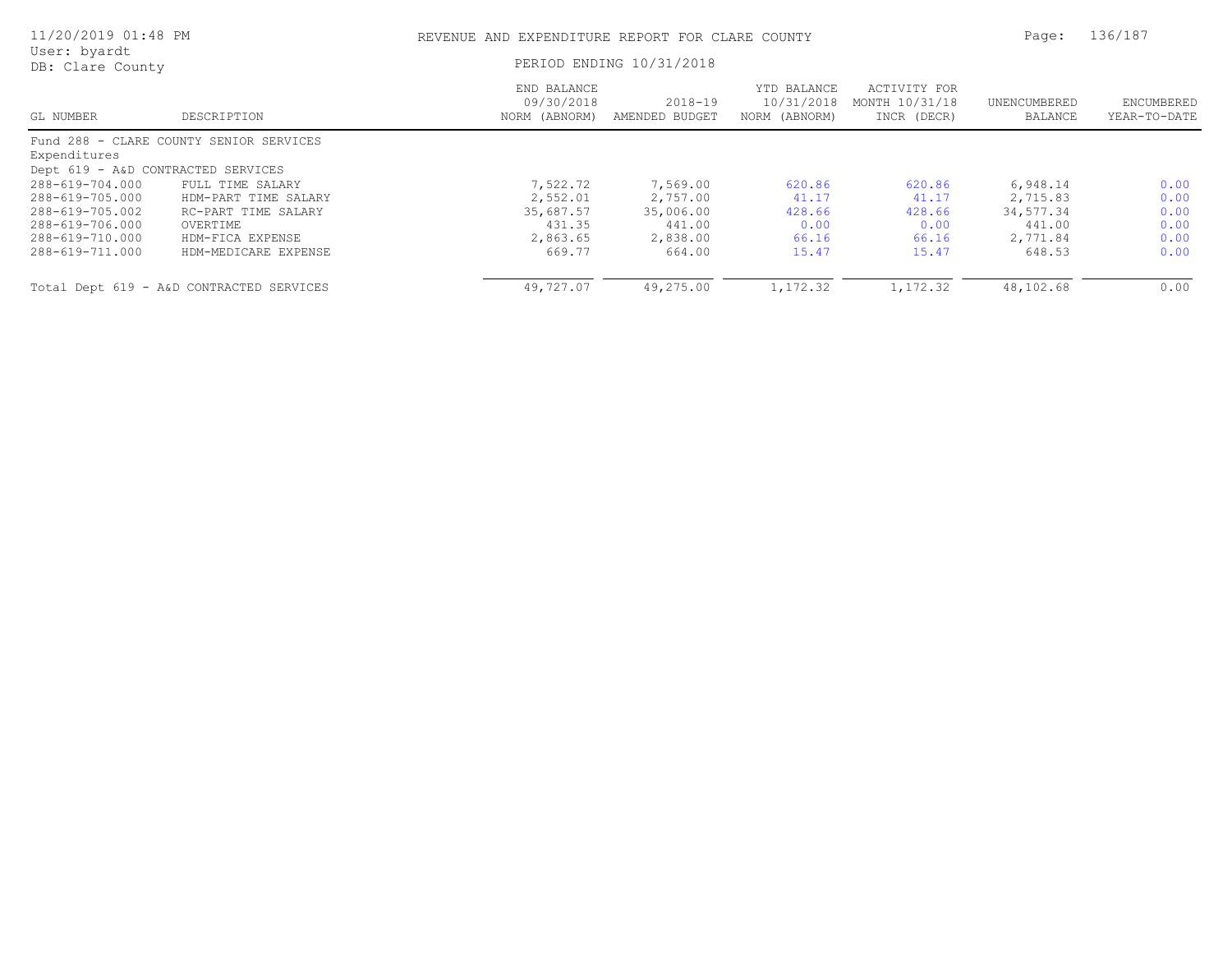| 11/20/2019 01:48 PM<br>User: byardt<br>DB: Clare County |                                                                                    |                                            | REVENUE AND EXPENDITURE REPORT FOR CLARE COUNTY<br>PERIOD ENDING 10/31/2018 |                                            |                                               |                         |                            |
|---------------------------------------------------------|------------------------------------------------------------------------------------|--------------------------------------------|-----------------------------------------------------------------------------|--------------------------------------------|-----------------------------------------------|-------------------------|----------------------------|
| GL NUMBER                                               | DESCRIPTION                                                                        | END BALANCE<br>09/30/2018<br>NORM (ABNORM) | $2018 - 19$<br>AMENDED BUDGET                                               | YTD BALANCE<br>10/31/2018<br>NORM (ABNORM) | ACTIVITY FOR<br>MONTH 10/31/18<br>INCR (DECR) | UNENCUMBERED<br>BALANCE | ENCUMBERED<br>YEAR-TO-DATE |
| Expenditures                                            | Fund 288 - CLARE COUNTY SENIOR SERVICES                                            |                                            |                                                                             |                                            |                                               |                         |                            |
| 288-621-885.000<br>288-621-885.002                      | Dept 621 - FUNDRAISING & ACTIVITIES<br>ACTIVITIES - CLARE<br>ACTIVITIES - HARRISON | 9,075.44<br>6,296.09                       | 0.00<br>0.00                                                                | 0.00<br>0.00                               | 0.00<br>0.00                                  | 0.00<br>0.00            | 0.00<br>0.00               |
|                                                         | Total Dept 621 - FUNDRAISING & ACTIVITIES                                          | 15,371.53                                  | 0.00                                                                        | 0.00                                       | 0.00                                          | 0.00                    | 0.00                       |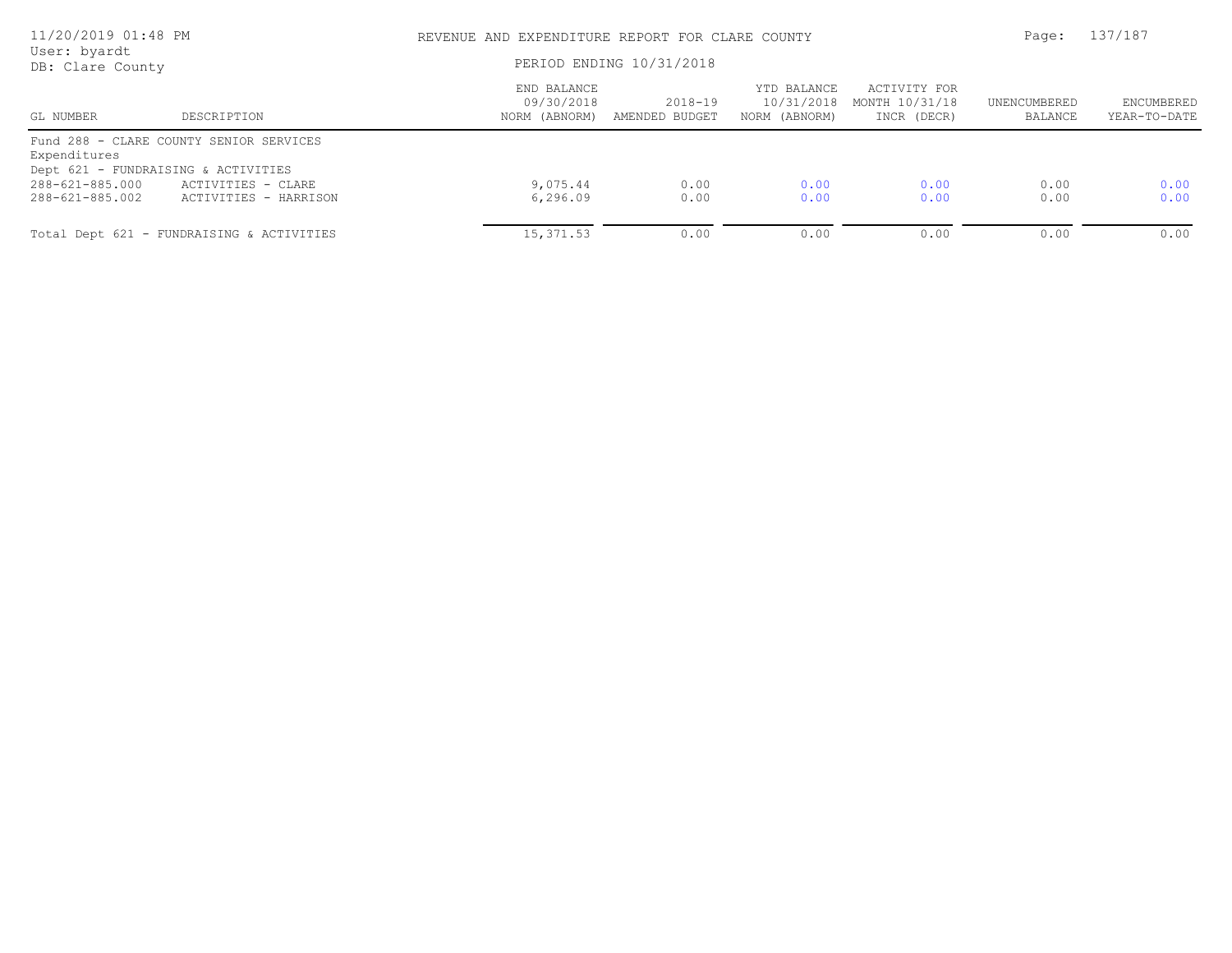| 11/20/2019 01:48 PM<br>User: byardt<br>DB: Clare County       |                                                          |                                            | REVENUE AND EXPENDITURE REPORT FOR CLARE COUNTY<br>PERIOD ENDING 10/31/2018 |                                            |                                               |                         |                            |
|---------------------------------------------------------------|----------------------------------------------------------|--------------------------------------------|-----------------------------------------------------------------------------|--------------------------------------------|-----------------------------------------------|-------------------------|----------------------------|
| GL NUMBER                                                     | DESCRIPTION                                              | END BALANCE<br>09/30/2018<br>NORM (ABNORM) | 2018-19<br>AMENDED BUDGET                                                   | YTD BALANCE<br>10/31/2018<br>NORM (ABNORM) | ACTIVITY FOR<br>MONTH 10/31/18<br>INCR (DECR) | UNENCUMBERED<br>BALANCE | ENCUMBERED<br>YEAR-TO-DATE |
| Expenditures<br>Dept 622 - ARRA CONGREGATE<br>288-622-727.001 | Fund 288 - CLARE COUNTY SENIOR SERVICES<br>FOOD SUPPLIES | 922.50                                     | 0.00                                                                        | 0.00                                       | 0.00                                          | 0.00                    | 0.00                       |
| Total Dept 622 - ARRA CONGREGATE                              |                                                          | 922.50                                     | 0.00                                                                        | 0.00                                       | 0.00                                          | 0.00                    | 0.00                       |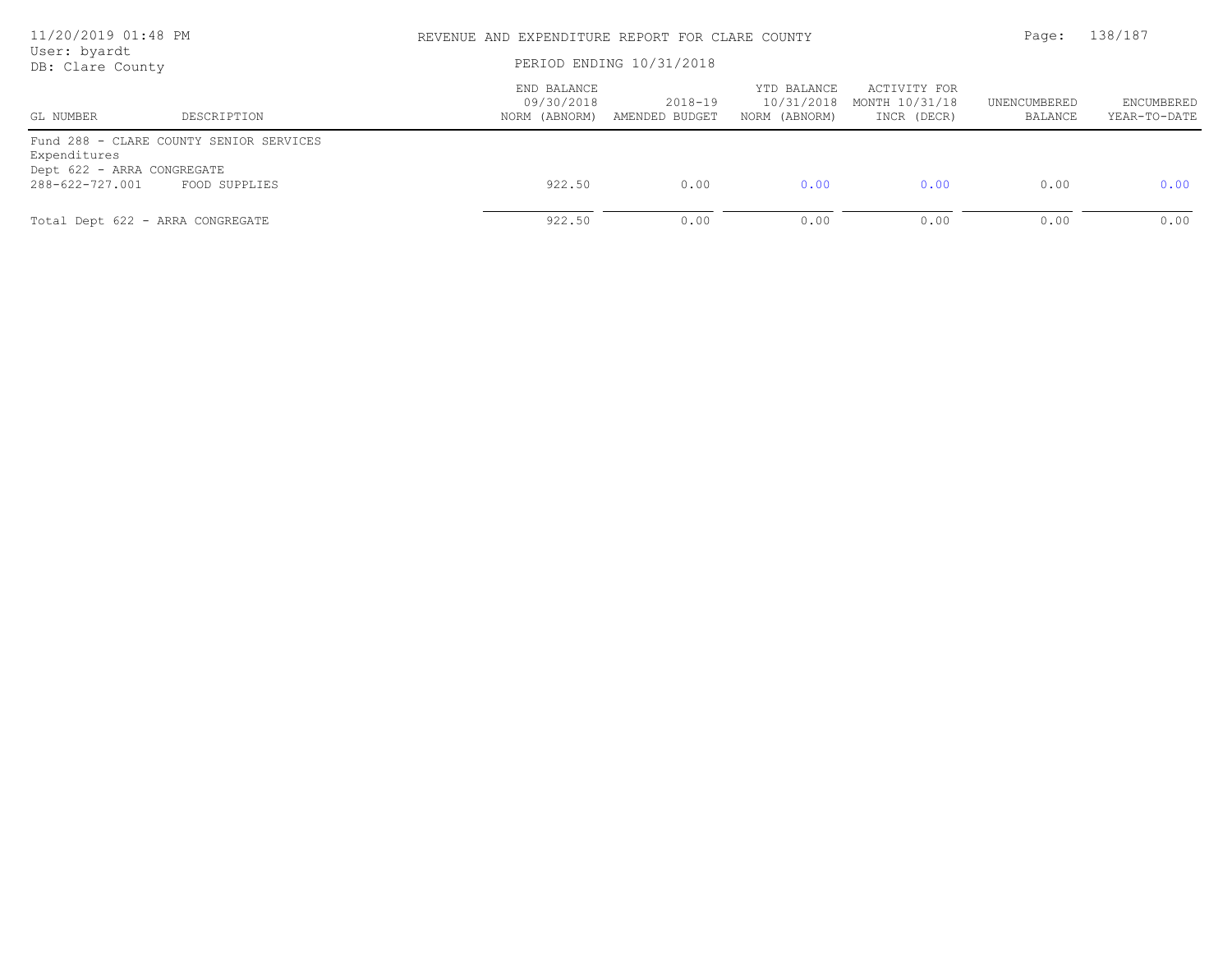| 11/20/2019 01:48 PM                 |                                           | Page:                                      | 139/187                       |                                            |                                               |                         |                            |
|-------------------------------------|-------------------------------------------|--------------------------------------------|-------------------------------|--------------------------------------------|-----------------------------------------------|-------------------------|----------------------------|
| User: byardt<br>DB: Clare County    |                                           |                                            | PERIOD ENDING 10/31/2018      |                                            |                                               |                         |                            |
| GL NUMBER                           | DESCRIPTION                               | END BALANCE<br>09/30/2018<br>NORM (ABNORM) | $2018 - 19$<br>AMENDED BUDGET | YTD BALANCE<br>10/31/2018<br>NORM (ABNORM) | ACTIVITY FOR<br>MONTH 10/31/18<br>INCR (DECR) | UNENCUMBERED<br>BALANCE | ENCUMBERED<br>YEAR-TO-DATE |
|                                     | Fund 288 - CLARE COUNTY SENIOR SERVICES   |                                            |                               |                                            |                                               |                         |                            |
| Expenditures                        |                                           |                                            |                               |                                            |                                               |                         |                            |
| Dept 624 - PAYMENT OF SERVICE (POS) |                                           |                                            |                               |                                            |                                               |                         |                            |
| 288-624-836.000                     | SUPPLEMENTAL FUNDS SERVICE                | 2,143.27                                   | 2,364.00                      | 0.00                                       | 0.00                                          | 2,364.00                | 0.00                       |
| 288-624-836.002                     | SLIP/FALL/SAFETY SERVICE                  | 1,966.77                                   | 1,940.00                      | 0.00                                       | 0.00                                          | 1,940.00                | 0.00                       |
| 288-624-836.003                     | KINSHIP CARE SERVICE                      | 800.00                                     | 1,000.00                      | 0.00                                       | 0.00                                          | 1,000.00                | 0.00                       |
| 288-624-836.004                     | TSR SERVICE                               | 0.00                                       | 2,100.00                      | 0.00                                       | 0.00                                          | 2,100.00                | 0.00                       |
| 288-624-836.005                     | UNMET NEEDS-HOME REPAIR SERVICE           | 600.00                                     | 1,200.00                      | 0.00                                       | 0.00                                          | 1,200.00                | 0.00                       |
| 288-624-836.006                     | UTILITY ASSISTANCE SERVICE                | 659.95                                     | 1,216.00                      | 0.00                                       | 0.00                                          | 1,216.00                | 0.00                       |
| 288-624-836.007                     | MEDICAL TRANSPORT                         | 0.00                                       | 700.00                        | 0.00                                       | 0.00                                          | 700.00                  | 0.00                       |
| 288-624-836.008                     | CHORE                                     | 250.00                                     | 650.00                        | 0.00                                       | 0.00                                          | 650.00                  | 0.00                       |
|                                     | Total Dept 624 - PAYMENT OF SERVICE (POS) | 6,419.99                                   | 11,170.00                     | 0.00                                       | 0.00                                          | 11,170.00               | 0.00                       |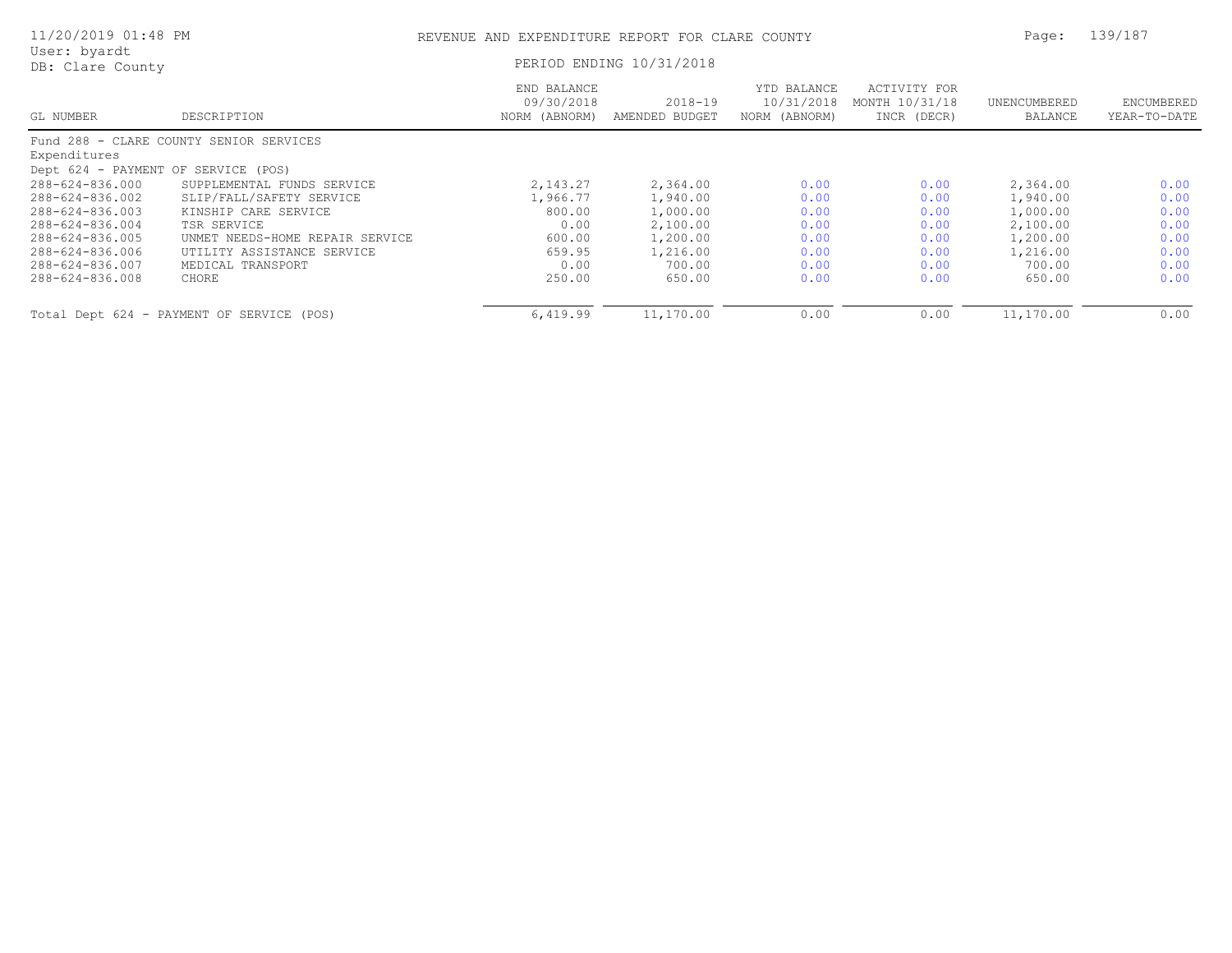| 11/20/2019 01:48 PM                                                                                                               |                                                                                                                        | REVENUE AND EXPENDITURE REPORT FOR CLARE COUNTY                                  |                                                                                |                                                                   |                                                                   | Page:                                                                          | 140/187                                              |  |
|-----------------------------------------------------------------------------------------------------------------------------------|------------------------------------------------------------------------------------------------------------------------|----------------------------------------------------------------------------------|--------------------------------------------------------------------------------|-------------------------------------------------------------------|-------------------------------------------------------------------|--------------------------------------------------------------------------------|------------------------------------------------------|--|
| User: byardt<br>DB: Clare County                                                                                                  |                                                                                                                        | PERIOD ENDING 10/31/2018                                                         |                                                                                |                                                                   |                                                                   |                                                                                |                                                      |  |
| GL NUMBER                                                                                                                         | DESCRIPTION                                                                                                            | END BALANCE<br>09/30/2018<br>NORM (ABNORM)                                       | 2018-19<br>AMENDED BUDGET                                                      | YTD BALANCE<br>10/31/2018<br>NORM (ABNORM)                        | ACTIVITY FOR<br>MONTH 10/31/18<br>INCR (DECR)                     | UNENCUMBERED<br>BALANCE                                                        | ENCUMBERED<br>YEAR-TO-DATE                           |  |
| Expenditures                                                                                                                      | Fund 288 - CLARE COUNTY SENIOR SERVICES<br>Dept 626 - MEDICAID WAIVER CONTRACTED SVC                                   |                                                                                  |                                                                                |                                                                   |                                                                   |                                                                                |                                                      |  |
| 288-626-704.000<br>288-626-705.002<br>288-626-706.000<br>288-626-706.002<br>288-626-710.000<br>288-626-711.000<br>288-626-864.000 | FULL TIME<br>RC-PART TIME SALARY<br>OVERTIME<br>RC OVERTIME<br>HDM-FICA<br>HDM-MEDICARE<br>STAFF MILEAGE REIMBURSEMENT | 4,835.13<br>89,692.17<br>356.78<br>1,097.51<br>5,947.80<br>1,390.88<br>27,840.36 | 5,518.00<br>79,645.00<br>411.00<br>767.00<br>5,353.00<br>1,252.00<br>23,715.00 | 388.22<br>6,174.36<br>0.00<br>0.00<br>402.82<br>94.21<br>1,754.93 | 388.22<br>6,174.36<br>0.00<br>0.00<br>402.82<br>94.21<br>1,754.93 | 5,129.78<br>73,470.64<br>411.00<br>767.00<br>4,950.18<br>1,157.79<br>21,960.07 | 0.00<br>0.00<br>0.00<br>0.00<br>0.00<br>0.00<br>0.00 |  |
|                                                                                                                                   | Total Dept 626 - MEDICAID WAIVER CONTRACTED SVC                                                                        | 131,160.63                                                                       | 116,661.00                                                                     | 8,814.54                                                          | 8,814.54                                                          | 107,846.46                                                                     | 0.00                                                 |  |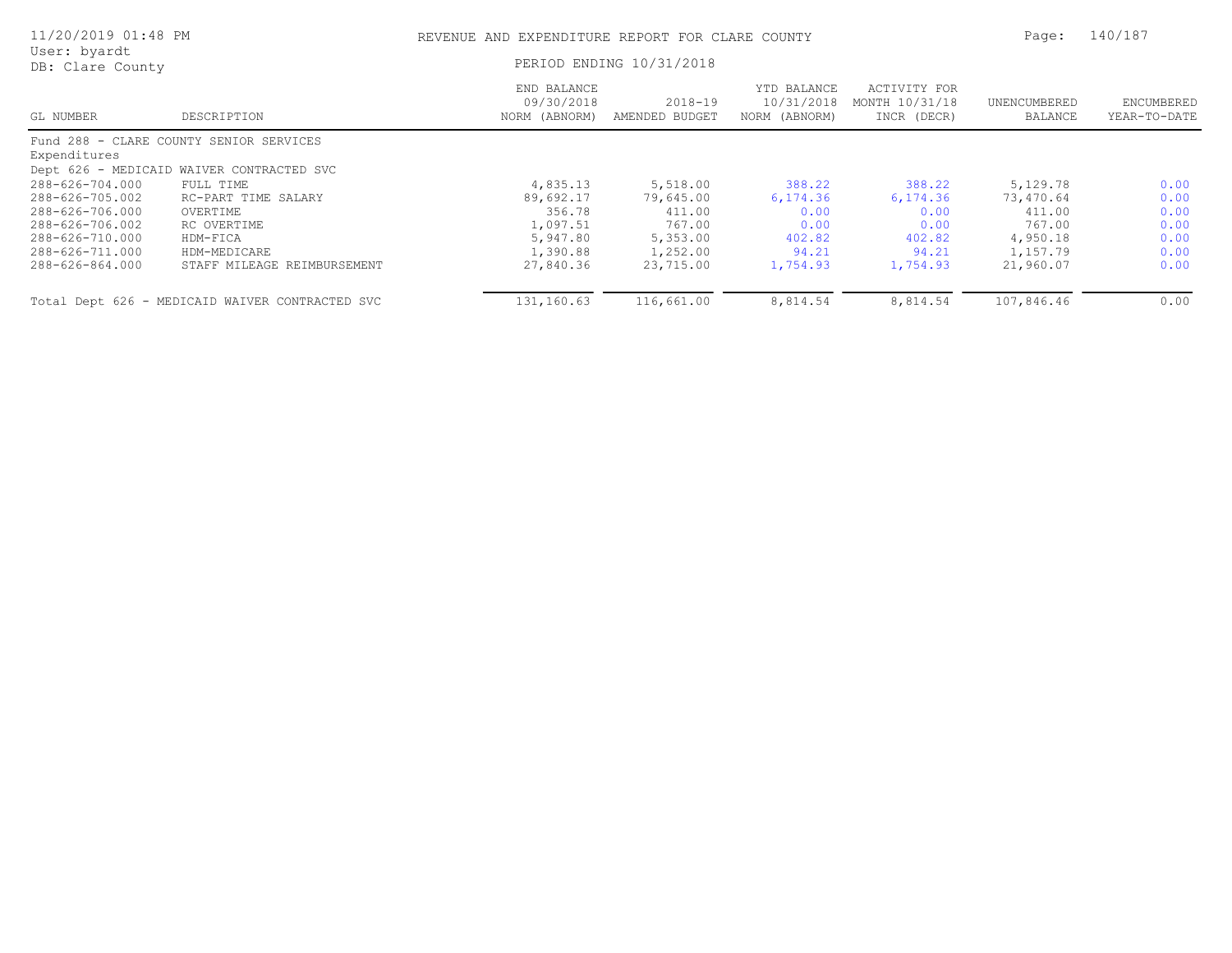| 11/20/2019 01:48 PM<br>User: byardt |                                               | REVENUE AND EXPENDITURE REPORT FOR CLARE COUNTY<br>PERIOD ENDING 10/31/2018 |                               |                                            |                                               |                         | 141/187                    |
|-------------------------------------|-----------------------------------------------|-----------------------------------------------------------------------------|-------------------------------|--------------------------------------------|-----------------------------------------------|-------------------------|----------------------------|
| DB: Clare County                    |                                               |                                                                             |                               |                                            |                                               |                         |                            |
| GL NUMBER                           | DESCRIPTION                                   | END BALANCE<br>09/30/2018<br>NORM (ABNORM)                                  | $2018 - 19$<br>AMENDED BUDGET | YTD BALANCE<br>10/31/2018<br>NORM (ABNORM) | ACTIVITY FOR<br>MONTH 10/31/18<br>INCR (DECR) | UNENCUMBERED<br>BALANCE | ENCUMBERED<br>YEAR-TO-DATE |
|                                     | Fund 288 - CLARE COUNTY SENIOR SERVICES       |                                                                             |                               |                                            |                                               |                         |                            |
| Expenditures                        |                                               |                                                                             |                               |                                            |                                               |                         |                            |
|                                     | Dept 627 - CARE MGT CONTRACTED SERVICES       |                                                                             |                               |                                            |                                               |                         |                            |
| 288-627-705.002                     | RC - PART TIME SALARY                         | 1,958.10                                                                    | 2,163.00                      | 55.91                                      | 55.91                                         | 2,107.09                | 0.00                       |
| 288-627-705.003                     | HM - PART TIME SALARY                         | 737.54                                                                      | 362.00                        | 157.09                                     | 157.09                                        | 204.91                  | 0.00                       |
| 288-627-710.000                     | HDM-FICA                                      | 167.11                                                                      | 156.00                        | 13.20                                      | 13.20                                         | 142.80                  | 0.00                       |
| 288-627-711.000                     | HDM-MEDICARE EXPENSE                          | 39.13                                                                       | 37.00                         | 3.09                                       | 3.09                                          | 33.91                   | 0.00                       |
|                                     | Total Dept 627 - CARE MGT CONTRACTED SERVICES | 2,901.88                                                                    | 2,718.00                      | 229.29                                     | 229.29                                        | 2,488.71                | 0.00                       |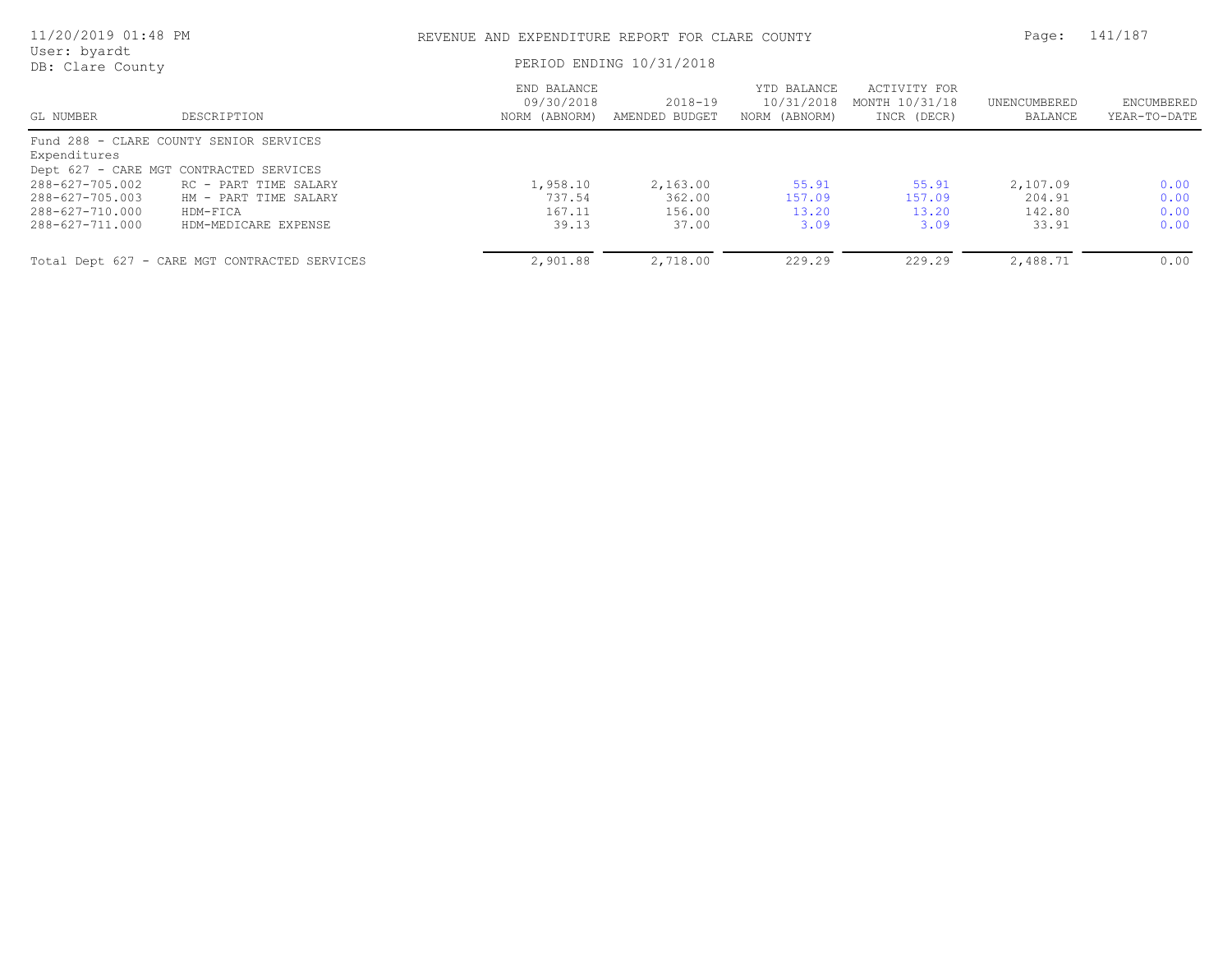| 11/20/2019 01:48 PM                                                      |                                                                                                                | REVENUE AND EXPENDITURE REPORT FOR CLARE COUNTY |                                          |                                            |                                               |                                          |                              |
|--------------------------------------------------------------------------|----------------------------------------------------------------------------------------------------------------|-------------------------------------------------|------------------------------------------|--------------------------------------------|-----------------------------------------------|------------------------------------------|------------------------------|
| User: byardt<br>DB: Clare County                                         |                                                                                                                |                                                 | PERIOD ENDING 10/31/2018                 |                                            |                                               |                                          |                              |
| GL NUMBER                                                                | DESCRIPTION                                                                                                    | END BALANCE<br>09/30/2018<br>NORM (ABNORM)      | 2018-19<br>AMENDED BUDGET                | YTD BALANCE<br>10/31/2018<br>NORM (ABNORM) | ACTIVITY FOR<br>MONTH 10/31/18<br>INCR (DECR) | UNENCUMBERED<br>BALANCE                  | ENCUMBERED<br>YEAR-TO-DATE   |
| Expenditures                                                             | Fund 288 - CLARE COUNTY SENIOR SERVICES                                                                        |                                                 |                                          |                                            |                                               |                                          |                              |
| 288-628-704.000<br>288-628-705.001<br>288-628-706.000<br>288-628-706.001 | Dept 628 - VETERANS ADMINISTRATION SVC<br>FULL TIME SALARY<br>VA - PART TIME SALARY<br>OVERTIME<br>VA OVERTIME | 1,224.77<br>15,317.71<br>127.80<br>27.90        | 1,410.00<br>16,478.00<br>147.00<br>32.00 | 0.00<br>234.30<br>0.00<br>0.00             | 0.00<br>234.30<br>0.00<br>0.00                | 1,410.00<br>16,243.70<br>147.00<br>32.00 | 0.00<br>0.00<br>0.00<br>0.00 |
| 288-628-710.000<br>288-628-711.000<br>288-628-864.000                    | $FIGA - VA$<br>MEDICARE - VA<br>STAFF MILEAGE REIMBURSEMENT                                                    | 1,035.11<br>242.12<br>4,648.86                  | 1,120.00<br>262.00<br>4,744.00           | 14.33<br>3.35<br>52.87                     | 14.33<br>3.35<br>52.87                        | 1,105.67<br>258.65<br>4,691.13           | 0.00<br>0.00<br>0.00         |
|                                                                          | Total Dept 628 - VETERANS ADMINISTRATION SVC                                                                   | 22,624.27                                       | 24,193.00                                | 304.85                                     | 304.85                                        | 23,888.15                                | 0.00                         |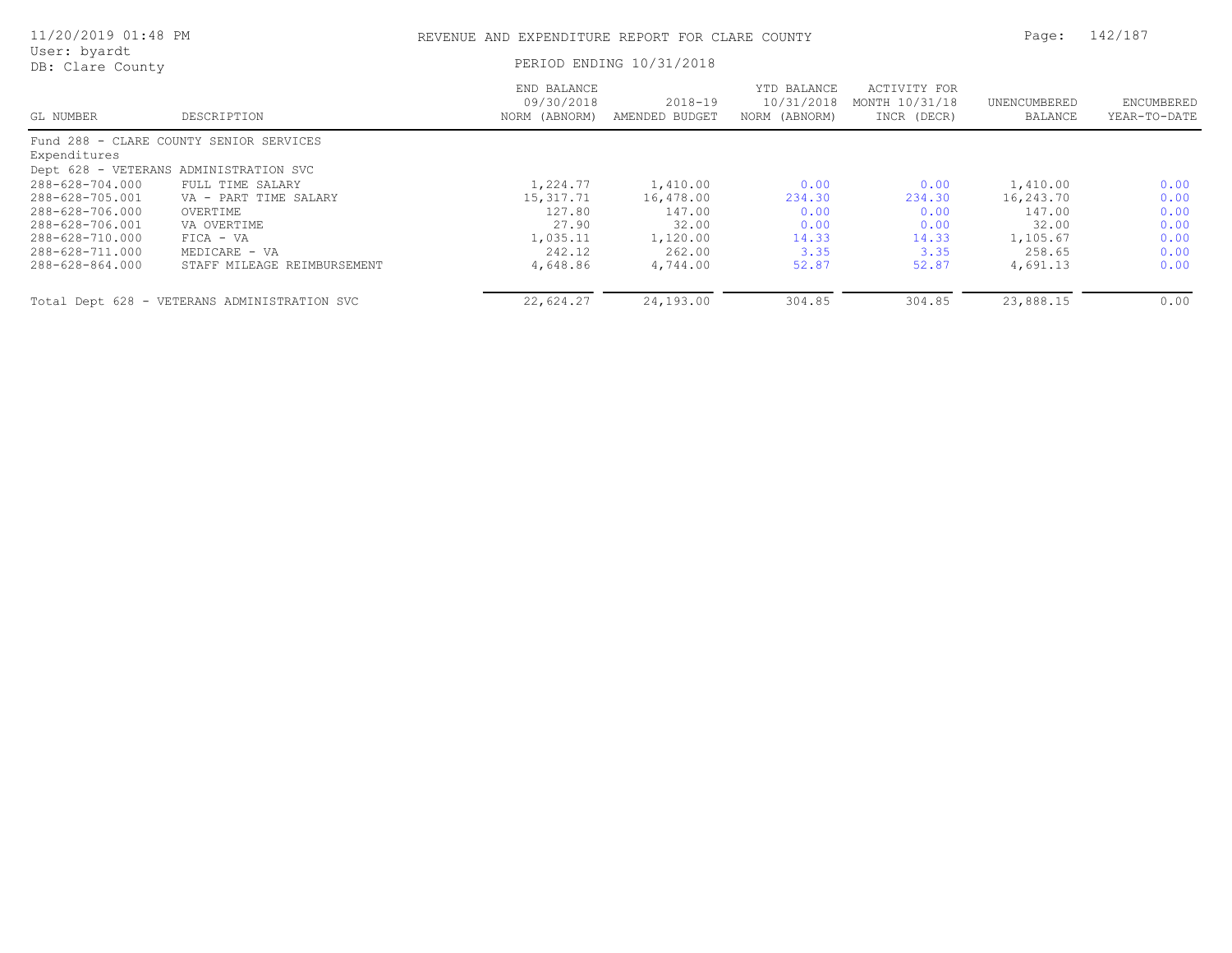| 11/20/2019 01:48 PM<br>User: byardt<br>DB: Clare County                                     |                                                                                        | REVENUE AND EXPENDITURE REPORT FOR CLARE COUNTY |                                                            |                                                |                                                |                                                             | 143/187                               |
|---------------------------------------------------------------------------------------------|----------------------------------------------------------------------------------------|-------------------------------------------------|------------------------------------------------------------|------------------------------------------------|------------------------------------------------|-------------------------------------------------------------|---------------------------------------|
|                                                                                             |                                                                                        | PERIOD ENDING 10/31/2018                        |                                                            |                                                |                                                |                                                             |                                       |
| GL NUMBER                                                                                   | DESCRIPTION                                                                            | END BALANCE<br>09/30/2018<br>NORM (ABNORM)      | $2018 - 19$<br>AMENDED BUDGET                              | YTD BALANCE<br>10/31/2018<br>NORM (ABNORM)     | ACTIVITY FOR<br>MONTH 10/31/18<br>INCR (DECR)  | UNENCUMBERED<br>BALANCE                                     | ENCUMBERED<br>YEAR-TO-DATE            |
| Expenditures                                                                                | Fund 288 - CLARE COUNTY SENIOR SERVICES                                                |                                                 |                                                            |                                                |                                                |                                                             |                                       |
| Dept 629 - ADULT DAY CARE                                                                   |                                                                                        |                                                 |                                                            |                                                |                                                |                                                             |                                       |
| 288-629-704.000<br>288-629-705.000<br>288-629-710.000<br>288-629-711.000<br>288-629-727.000 | FULL TIME SALARIES<br>PART TIME SALARY<br>FICA EXPENSE<br>MEDICARE EXPENSE<br>SUPPLIES | 769.13<br>0.00<br>46.50<br>10.87<br>0.00        | 45,000.00<br>34,320.00<br>5,000.00<br>1,150.00<br>5,000.00 | 1,538.46<br>0.00<br>94.29<br>22.06<br>1,557.07 | 1,538.46<br>0.00<br>94.29<br>22.06<br>1,557.07 | 43, 461.54<br>34,320.00<br>4,905.71<br>1,127.94<br>3,381.85 | 0.00<br>0.00<br>0.00<br>0.00<br>61.08 |
| 288-629-864.000<br>Total Dept 629 - ADULT DAY CARE                                          | STAFF MILEAGE REIMB                                                                    | 0.00<br>826.50                                  | 0.00<br>90,470.00                                          | 124.81<br>3,336.69                             | 124.81<br>3,336.69                             | (124.81)<br>87,072.23                                       | 0.00<br>61.08                         |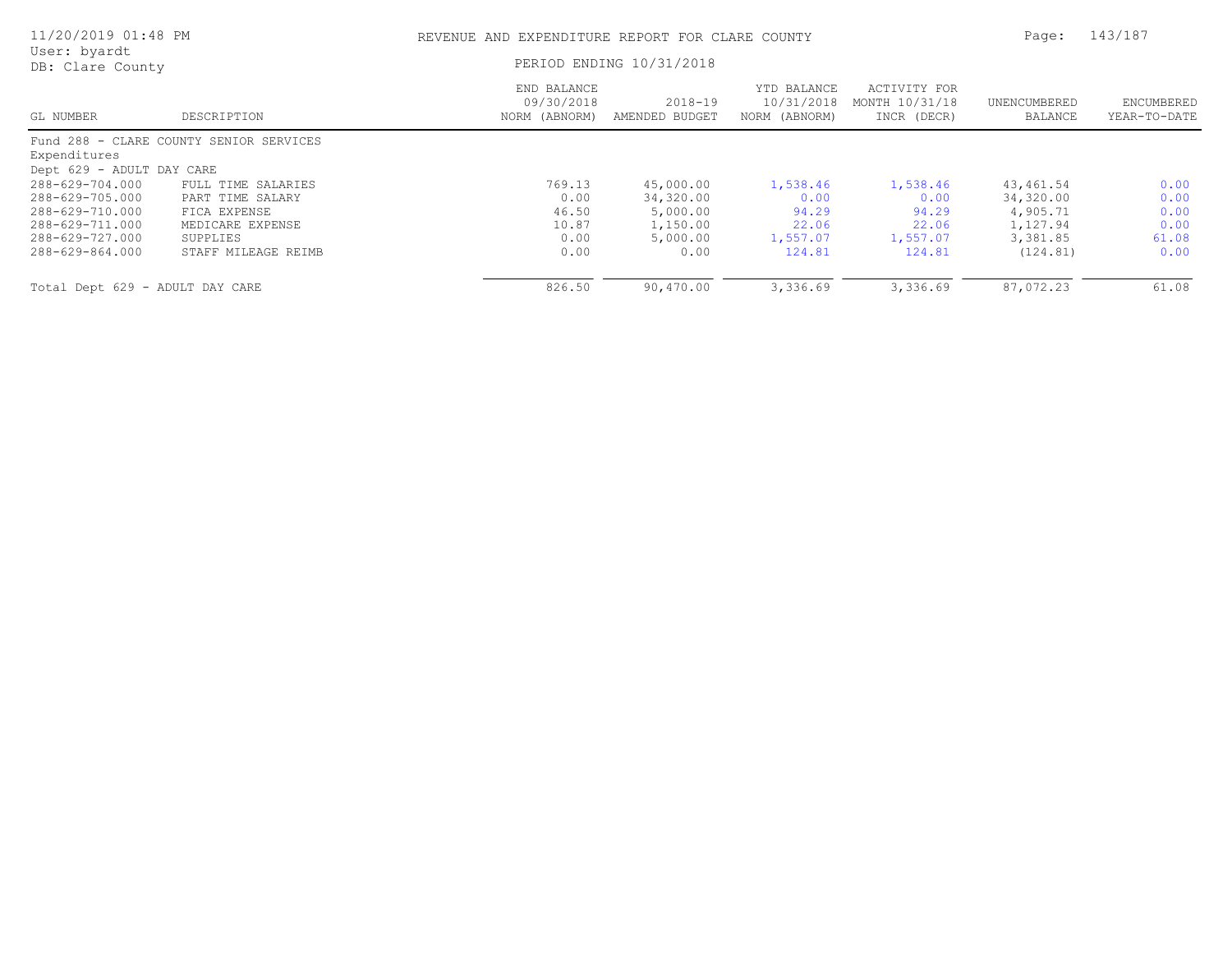| 11/20/2019 01:48 PM                  |                                          |                                            | REVENUE AND EXPENDITURE REPORT FOR CLARE COUNTY |                                            |                                               |                              |                            |
|--------------------------------------|------------------------------------------|--------------------------------------------|-------------------------------------------------|--------------------------------------------|-----------------------------------------------|------------------------------|----------------------------|
| User: byardt<br>DB: Clare County     |                                          | PERIOD ENDING 10/31/2018                   |                                                 |                                            |                                               |                              |                            |
| GL NUMBER                            | DESCRIPTION                              | END BALANCE<br>09/30/2018<br>NORM (ABNORM) | $2018 - 19$<br>AMENDED BUDGET                   | YTD BALANCE<br>10/31/2018<br>NORM (ABNORM) | ACTIVITY FOR<br>MONTH 10/31/18<br>INCR (DECR) | UNENCUMBERED<br>BALANCE      | ENCUMBERED<br>YEAR-TO-DATE |
| Expenditures                         | Fund 288 - CLARE COUNTY SENIOR SERVICES  |                                            |                                                 |                                            |                                               |                              |                            |
| TOTAL EXPENDITURES                   |                                          | 1,819,822.28                               | 1,615,081.00                                    | 94,736.74                                  | 94,736.74                                     | 1,519,731.42                 | 612.84                     |
| TOTAL REVENUES<br>TOTAL EXPENDITURES | Fund 288 - CLARE COUNTY SENIOR SERVICES: | 1,644,282.56<br>1,819,822.28               | 1,615,081.00<br>1,615,081.00                    | 1,991.51<br>94,736.74                      | 1,991.51<br>94,736.74                         | 1,613,089.49<br>1,519,731.42 | 0.00<br>612.84             |
| NET OF REVENUES & EXPENDITURES       |                                          | (175, 539, 72)                             | 0.00                                            | (92, 745, 23)                              | (92, 745.23)                                  | 93,358.07                    | (612.84)                   |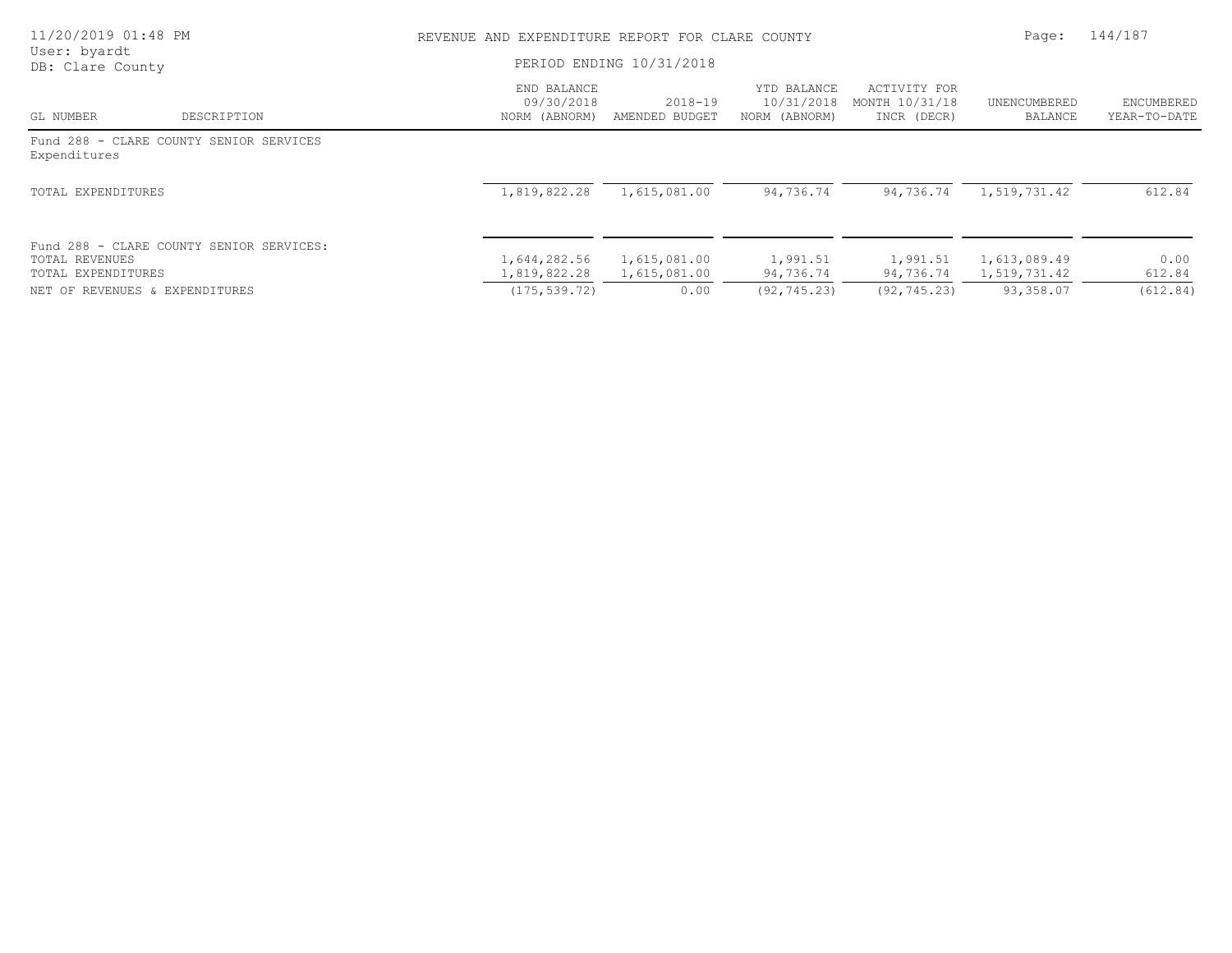| 11/20/2019 01:48 PM<br>User: byardt                    |                        | REVENUE AND EXPENDITURE REPORT FOR CLARE COUNTY |                           |                                            |                                               |                         |                            |  |
|--------------------------------------------------------|------------------------|-------------------------------------------------|---------------------------|--------------------------------------------|-----------------------------------------------|-------------------------|----------------------------|--|
| DB: Clare County                                       |                        | PERIOD ENDING 10/31/2018                        |                           |                                            |                                               |                         |                            |  |
| GL NUMBER                                              | DESCRIPTION            | END BALANCE<br>09/30/2018<br>NORM (ABNORM)      | 2018-19<br>AMENDED BUDGET | YTD BALANCE<br>10/31/2018<br>NORM (ABNORM) | ACTIVITY FOR<br>MONTH 10/31/18<br>INCR (DECR) | UNENCUMBERED<br>BALANCE | ENCUMBERED<br>YEAR-TO-DATE |  |
| Fund 290 - SOCIAL WELFARE FUND<br>Revenues<br>Dept 000 |                        |                                                 |                           |                                            |                                               |                         |                            |  |
| 290-000-699.900                                        | BEGINNING FUND BALANCE | 0.00                                            | 22,804.00                 | 0.00                                       | 0.00                                          | 22,804.00               | 0.00                       |  |
| Total Dept 000                                         |                        | 0.00                                            | 22,804.00                 | 0.00                                       | 0.00                                          | 22,804.00               | 0.00                       |  |
| TOTAL REVENUES                                         |                        | 0.00                                            | 22,804.00                 | 0.00                                       | 0.00                                          | 22,804.00               | 0.00                       |  |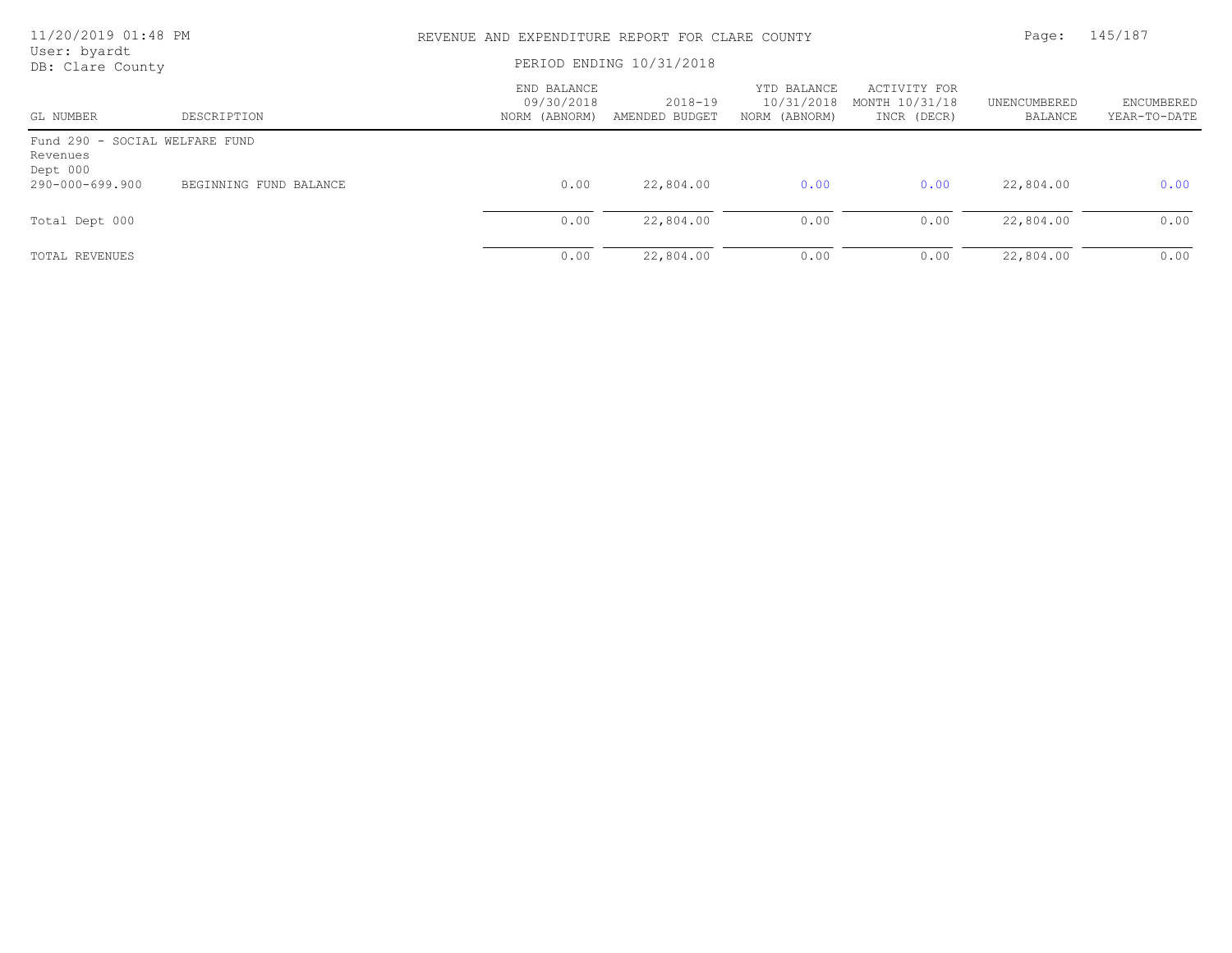| 11/20/2019 01:48 PM                                        |                     |                                            | REVENUE AND EXPENDITURE REPORT FOR CLARE COUNTY |                                            |                                               |                                |                            |
|------------------------------------------------------------|---------------------|--------------------------------------------|-------------------------------------------------|--------------------------------------------|-----------------------------------------------|--------------------------------|----------------------------|
| User: byardt<br>DB: Clare County                           |                     |                                            | PERIOD ENDING 10/31/2018                        |                                            |                                               |                                |                            |
| GL NUMBER                                                  | DESCRIPTION         | END BALANCE<br>09/30/2018<br>NORM (ABNORM) | $2018 - 19$<br>AMENDED BUDGET                   | YTD BALANCE<br>10/31/2018<br>NORM (ABNORM) | ACTIVITY FOR<br>MONTH 10/31/18<br>INCR (DECR) | UNENCUMBERED<br><b>BALANCE</b> | ENCUMBERED<br>YEAR-TO-DATE |
| Fund 290 - SOCIAL WELFARE FUND<br>Expenditures<br>Dept 000 |                     |                                            |                                                 |                                            |                                               |                                |                            |
| 290-000-701.000                                            | EXPENDITURE CONTROL | 5,179.06                                   | 6,000.00                                        | 1,100.13                                   | 1,100.13                                      | 4,899.87                       | 0.00                       |
| 290-000-710.000                                            | FICA EXPENSE        | 40.54                                      | 100.00                                          | 1.55                                       | 1.55                                          | 98.45                          | 0.00                       |
| 290-000-711.000                                            | MEICARE EXPENSE     | 9.48                                       | 50.00                                           | 0.36                                       | 0.36                                          | 49.64                          | 0.00                       |
| 290-000-998.900                                            | ENDING FUND BALANCE | 0.00                                       | 16,654.00                                       | 0.00                                       | 0.00                                          | 16,654.00                      | 0.00                       |
| Total Dept 000                                             |                     | 5,229.08                                   | 22,804.00                                       | 1,102.04                                   | 1,102.04                                      | 21,701.96                      | 0.00                       |
| TOTAL EXPENDITURES                                         |                     | 5,229.08                                   | 22,804.00                                       | 1,102.04                                   | 1,102.04                                      | 21,701.96                      | 0.00                       |
|                                                            |                     |                                            |                                                 |                                            |                                               |                                |                            |
| Fund 290 - SOCIAL WELFARE FUND:                            |                     |                                            |                                                 |                                            |                                               |                                |                            |
| <b>TOTAL REVENUES</b><br>TOTAL EXPENDITURES                |                     | 0.00<br>5,229.08                           | 22,804.00<br>22,804.00                          | 0.00<br>1,102.04                           | 0.00<br>1,102.04                              | 22,804.00<br>21,701.96         | 0.00<br>0.00               |
|                                                            |                     |                                            |                                                 |                                            |                                               |                                |                            |
| NET OF REVENUES & EXPENDITURES                             |                     | (5, 229.08)                                | 0.00                                            | (1, 102, 04)                               | (1, 102, 04)                                  | 1,102.04                       | 0.00                       |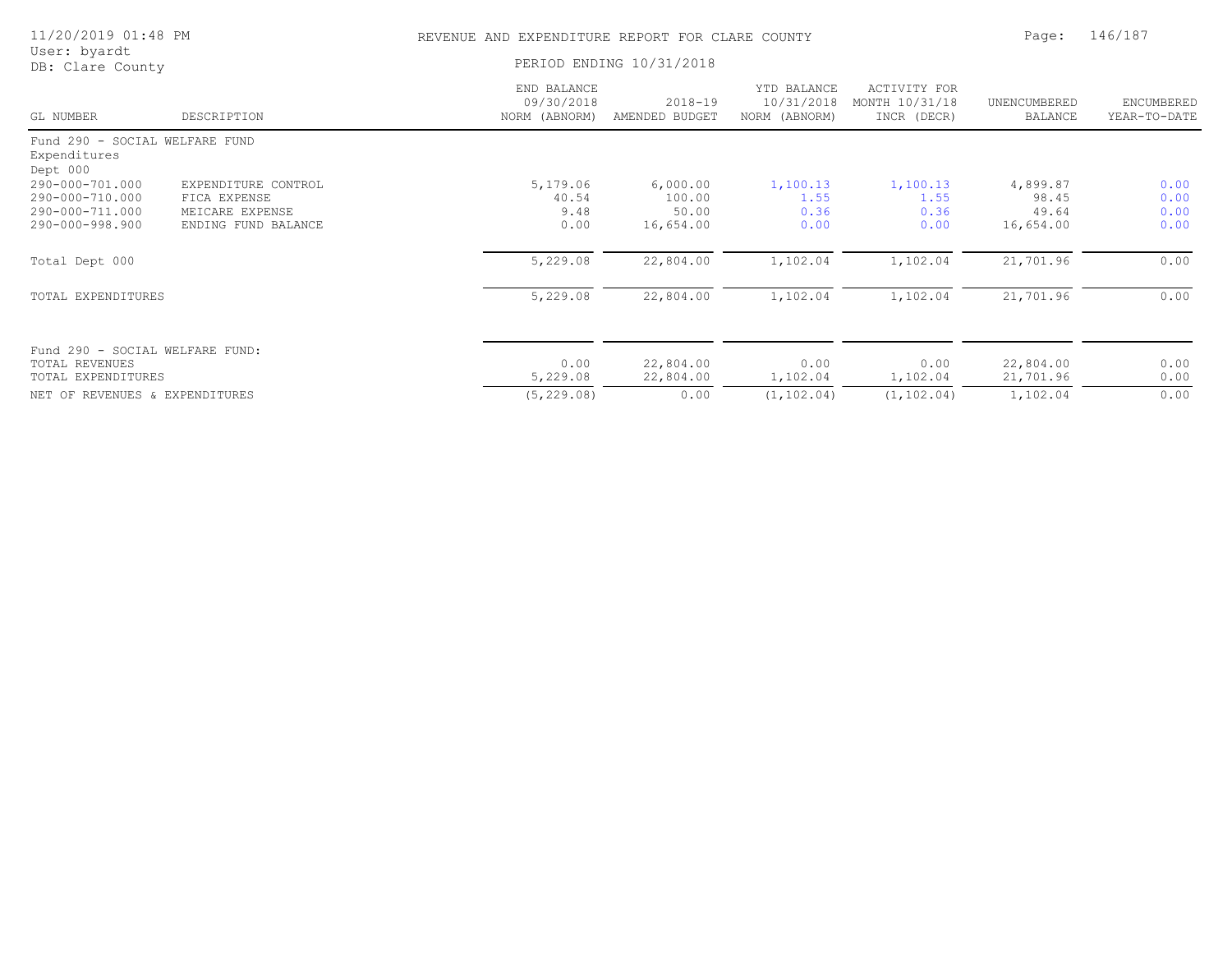| 11/20/2019 01:48 PM                                                                               |                                                                                                                                                  | REVENUE AND EXPENDITURE REPORT FOR CLARE COUNTY       |                                                            |                                             |                                               |                                                            |                                      |
|---------------------------------------------------------------------------------------------------|--------------------------------------------------------------------------------------------------------------------------------------------------|-------------------------------------------------------|------------------------------------------------------------|---------------------------------------------|-----------------------------------------------|------------------------------------------------------------|--------------------------------------|
| User: byardt<br>DB: Clare County                                                                  |                                                                                                                                                  |                                                       | PERIOD ENDING 10/31/2018                                   |                                             |                                               |                                                            |                                      |
| GL NUMBER                                                                                         | DESCRIPTION                                                                                                                                      | END BALANCE<br>09/30/2018<br>NORM (ABNORM)            | $2018 - 19$<br>AMENDED BUDGET                              | YTD BALANCE<br>10/31/2018<br>NORM (ABNORM)  | ACTIVITY FOR<br>MONTH 10/31/18<br>INCR (DECR) | UNENCUMBERED<br>BALANCE                                    | ENCUMBERED<br>YEAR-TO-DATE           |
| Revenues<br>Dept 662 - PROBATE                                                                    | Fund 291 - CHILD CARE-FAMILY CT (PROBATE)                                                                                                        |                                                       |                                                            |                                             |                                               |                                                            |                                      |
| $291 - 662 - 564.000$<br>291-662-564.002<br>291-662-682.000<br>291-662-699.101<br>291-662-699.900 | STATE GRANTS CHILD CARE PROGMS<br>CCF ADMIN PMT REIMB<br>CHILD CARE PROBATE REIMBURSMTS<br>PROBATE APPROP. TRANSFER IN<br>BEGINNING FUND BALANCE | 52,562.39<br>20,259.75<br>45.00<br>147,500.00<br>0.00 | 110,000.00<br>10,000.00<br>0.00<br>175,000.00<br>17,778.00 | 0.00<br>(3, 599.00)<br>0.00<br>0.00<br>0.00 | 0.00<br>(3, 599.00)<br>0.00<br>0.00<br>0.00   | 110,000.00<br>13,599.00<br>0.00<br>175,000.00<br>17,778.00 | 0.00<br>0.00<br>0.00<br>0.00<br>0.00 |
| Total Dept 662 - PROBATE                                                                          |                                                                                                                                                  | 220,367.14                                            | 312,778.00                                                 | (3, 599.00)                                 | (3, 599, 00)                                  | 316, 377.00                                                | 0.00                                 |
| TOTAL REVENUES                                                                                    |                                                                                                                                                  | 220, 367.14                                           | 312,778.00                                                 | (3, 599.00)                                 | (3, 599.00)                                   | 316, 377.00                                                | 0.00                                 |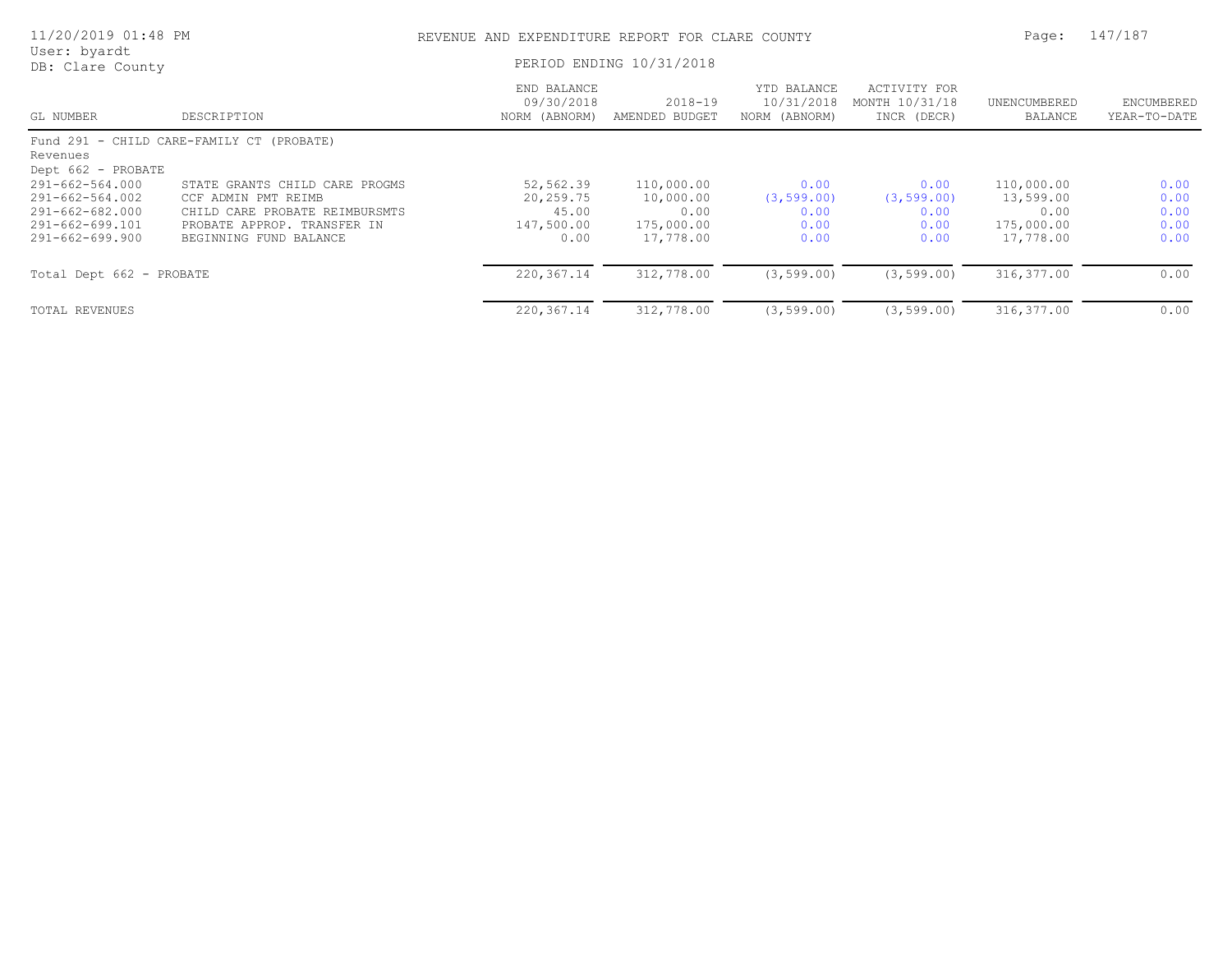| 11/20/2019 01:48 PM<br>User: byardt                                                                                                                           |                                                                                                                                |                                                                                        | REVENUE AND EXPENDITURE REPORT FOR CLARE COUNTY                                                  |                                                                      |                                                                      |                                                                                                  |                                                              |
|---------------------------------------------------------------------------------------------------------------------------------------------------------------|--------------------------------------------------------------------------------------------------------------------------------|----------------------------------------------------------------------------------------|--------------------------------------------------------------------------------------------------|----------------------------------------------------------------------|----------------------------------------------------------------------|--------------------------------------------------------------------------------------------------|--------------------------------------------------------------|
| DB: Clare County                                                                                                                                              |                                                                                                                                | PERIOD ENDING 10/31/2018                                                               |                                                                                                  |                                                                      |                                                                      |                                                                                                  |                                                              |
| GL NUMBER                                                                                                                                                     | DESCRIPTION                                                                                                                    | END BALANCE<br>09/30/2018<br>NORM (ABNORM)                                             | $2018 - 19$<br>AMENDED BUDGET                                                                    | YTD BALANCE<br>10/31/2018<br>NORM (ABNORM)                           | ACTIVITY FOR<br>MONTH 10/31/18<br>INCR (DECR)                        | UNENCUMBERED<br>BALANCE                                                                          | ENCUMBERED<br>YEAR-TO-DATE                                   |
| Expenditures<br>Dept 662 - PROBATE                                                                                                                            | Fund 291 - CHILD CARE-FAMILY CT (PROBATE)                                                                                      |                                                                                        |                                                                                                  |                                                                      |                                                                      |                                                                                                  |                                                              |
| 291-662-701.000<br>291-662-701.001<br>291-662-801.002<br>291-662-801.004<br>291-662-801.005<br>291-662-801.006<br>291-662-801.007<br>Total Dept 662 - PROBATE | EXPENDITURE CONTROL<br>BASIC ACT GRANT<br>MONTHLY OFFSET<br>CO JUVENILE DETENTION<br>OTHER - PRIVATE<br>PUBLIC<br>IN HOME CARE | 223.51<br>910.00<br>110,156.97<br>24,407.00<br>0.00<br>0.00<br>94,442.97<br>230,140.45 | 0.00<br>10,000.00<br>80,000.00<br>100,000.00<br>26,778.00<br>1,000.00<br>95,000.00<br>312,778.00 | 0.00<br>0.00<br>0.00<br>0.00<br>0.00<br>0.00<br>4,632.00<br>4,632.00 | 0.00<br>0.00<br>0.00<br>0.00<br>0.00<br>0.00<br>4,632.00<br>4,632.00 | 0.00<br>10,000.00<br>80,000.00<br>100,000.00<br>26,778.00<br>1,000.00<br>90,368.00<br>308,146.00 | 0.00<br>0.00<br>0.00<br>0.00<br>0.00<br>0.00<br>0.00<br>0.00 |
| TOTAL EXPENDITURES                                                                                                                                            |                                                                                                                                | 230, 140.45                                                                            | 312,778.00                                                                                       | 4,632.00                                                             | 4,632.00                                                             | 308,146.00                                                                                       | 0.00                                                         |
| TOTAL REVENUES<br>TOTAL EXPENDITURES                                                                                                                          | Fund 291 - CHILD CARE-FAMILY CT (PROBATE):                                                                                     | 220, 367.14<br>230,140.45                                                              | 312,778.00<br>312,778.00                                                                         | (3, 599.00)<br>4,632.00                                              | (3, 599.00)<br>4,632.00                                              | 316,377.00<br>308,146.00                                                                         | 0.00<br>0.00                                                 |
| NET OF REVENUES & EXPENDITURES                                                                                                                                |                                                                                                                                | (9, 773.31)                                                                            | 0.00                                                                                             | (8, 231, 00)                                                         | (8, 231, 00)                                                         | 8,231.00                                                                                         | 0.00                                                         |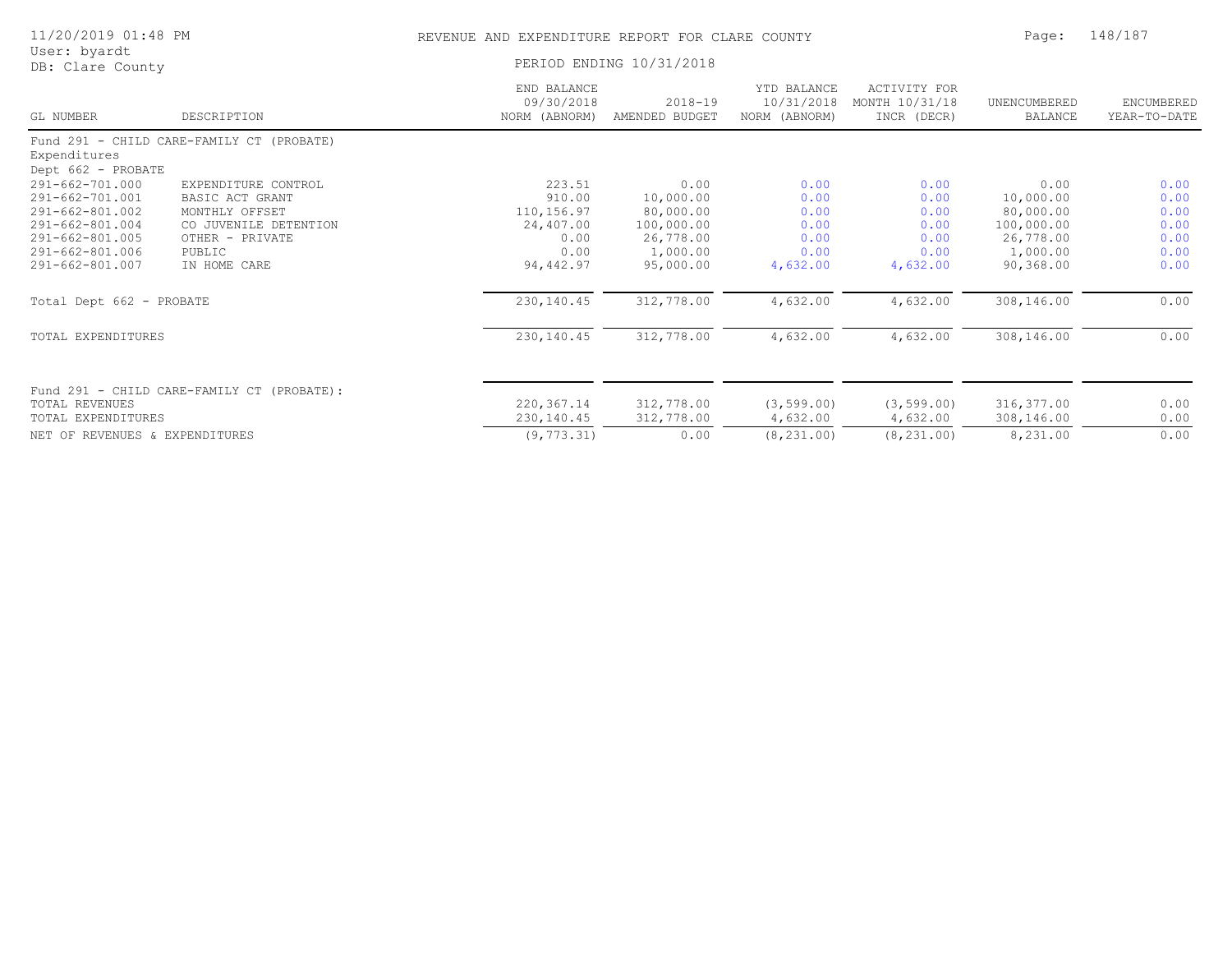| 11/20/2019 01:48 PM                |                                                                 | REVENUE AND EXPENDITURE REPORT FOR CLARE COUNTY | Page:                         | 149/187                                    |                                               |                          |                                   |  |
|------------------------------------|-----------------------------------------------------------------|-------------------------------------------------|-------------------------------|--------------------------------------------|-----------------------------------------------|--------------------------|-----------------------------------|--|
| User: byardt<br>DB: Clare County   |                                                                 | PERIOD ENDING 10/31/2018                        |                               |                                            |                                               |                          |                                   |  |
| GL NUMBER                          | DESCRIPTION                                                     | END BALANCE<br>09/30/2018<br>NORM (ABNORM)      | $2018 - 19$<br>AMENDED BUDGET | YTD BALANCE<br>10/31/2018<br>NORM (ABNORM) | ACTIVITY FOR<br>MONTH 10/31/18<br>INCR (DECR) | UNENCUMBERED<br>BALANCE  | <b>ENCUMBERED</b><br>YEAR-TO-DATE |  |
| Fund 292 - CHILD CARE-DSS FUND     |                                                                 |                                                 |                               |                                            |                                               |                          |                                   |  |
| Revenues                           | Dept 663 - CHILD CARE-SOCIAL WELFARE                            |                                                 |                               |                                            |                                               |                          |                                   |  |
| 292-663-564.000<br>292-663-699.101 | STATE GRANTS CHILD CARE PROGMS<br>DSS APPROPRIATION TRANSFER IN | 41,832.66<br>86,250.00                          | 150,000.00<br>115,000.00      | 0.00<br>0.00                               | 0.00<br>0.00                                  | 150,000.00<br>115,000.00 | 0.00<br>0.00                      |  |
|                                    | Total Dept 663 - CHILD CARE-SOCIAL WELFARE                      | 128,082.66                                      | 265,000.00                    | 0.00                                       | 0.00                                          | 265,000.00               | 0.00                              |  |
| TOTAL REVENUES                     |                                                                 | 128,082.66                                      | 265,000.00                    | 0.00                                       | 0.00                                          | 265,000.00               | 0.00                              |  |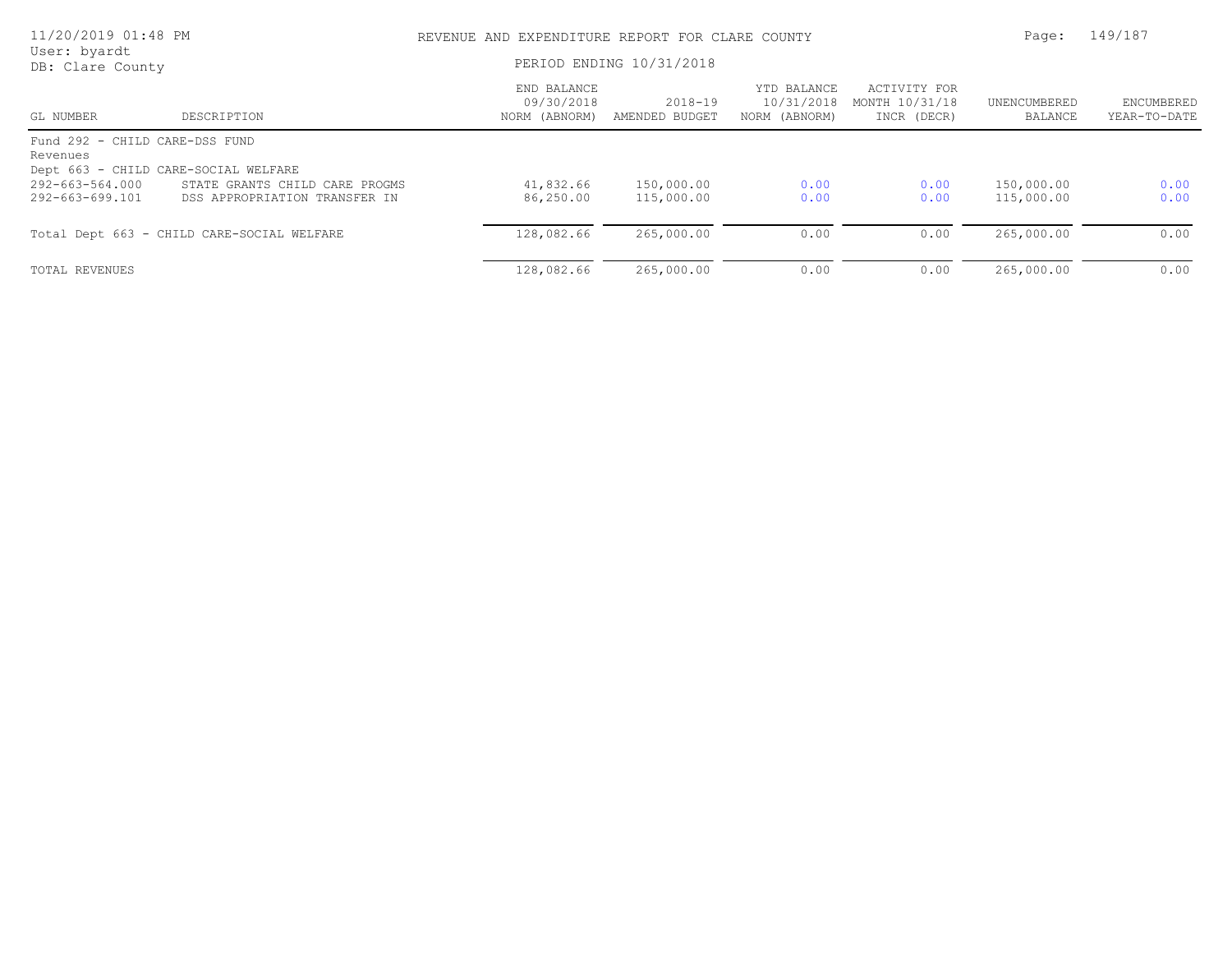| 11/20/2019 01:48 PM                                                                    |                                            | REVENUE AND EXPENDITURE REPORT FOR CLARE COUNTY | Page:                         | 150/187                                    |                                               |                          |                            |
|----------------------------------------------------------------------------------------|--------------------------------------------|-------------------------------------------------|-------------------------------|--------------------------------------------|-----------------------------------------------|--------------------------|----------------------------|
| User: byardt<br>DB: Clare County                                                       |                                            |                                                 | PERIOD ENDING 10/31/2018      |                                            |                                               |                          |                            |
| GL NUMBER                                                                              | DESCRIPTION                                | END BALANCE<br>09/30/2018<br>NORM (ABNORM)      | $2018 - 19$<br>AMENDED BUDGET | YTD BALANCE<br>10/31/2018<br>NORM (ABNORM) | ACTIVITY FOR<br>MONTH 10/31/18<br>INCR (DECR) | UNENCUMBERED<br>BALANCE  | ENCUMBERED<br>YEAR-TO-DATE |
| Fund 292 - CHILD CARE-DSS FUND<br>Expenditures<br>Dept 663 - CHILD CARE-SOCIAL WELFARE |                                            |                                                 |                               |                                            |                                               |                          |                            |
| 292-663-701.000                                                                        | EXPENDITURE CONTROL                        | 130,292.96                                      | 265,000.00                    | 0.00                                       | 0.00                                          | 265,000.00               | 0.00                       |
|                                                                                        | Total Dept 663 - CHILD CARE-SOCIAL WELFARE | 130,292.96                                      | 265,000.00                    | 0.00                                       | 0.00                                          | 265,000.00               | 0.00                       |
| TOTAL EXPENDITURES                                                                     |                                            | 130,292.96                                      | 265,000.00                    | 0.00                                       | 0.00                                          | 265,000.00               | 0.00                       |
| Fund 292 - CHILD CARE-DSS FUND:<br>TOTAL REVENUES<br>TOTAL EXPENDITURES                |                                            | 128,082.66<br>130,292.96                        | 265,000.00<br>265,000.00      | 0.00<br>0.00                               | 0.00<br>0.00                                  | 265,000.00<br>265,000.00 | 0.00<br>0.00               |
| NET OF REVENUES & EXPENDITURES                                                         |                                            | (2, 210.30)                                     | 0.00                          | 0.00                                       | 0.00                                          | 0.00                     | 0.00                       |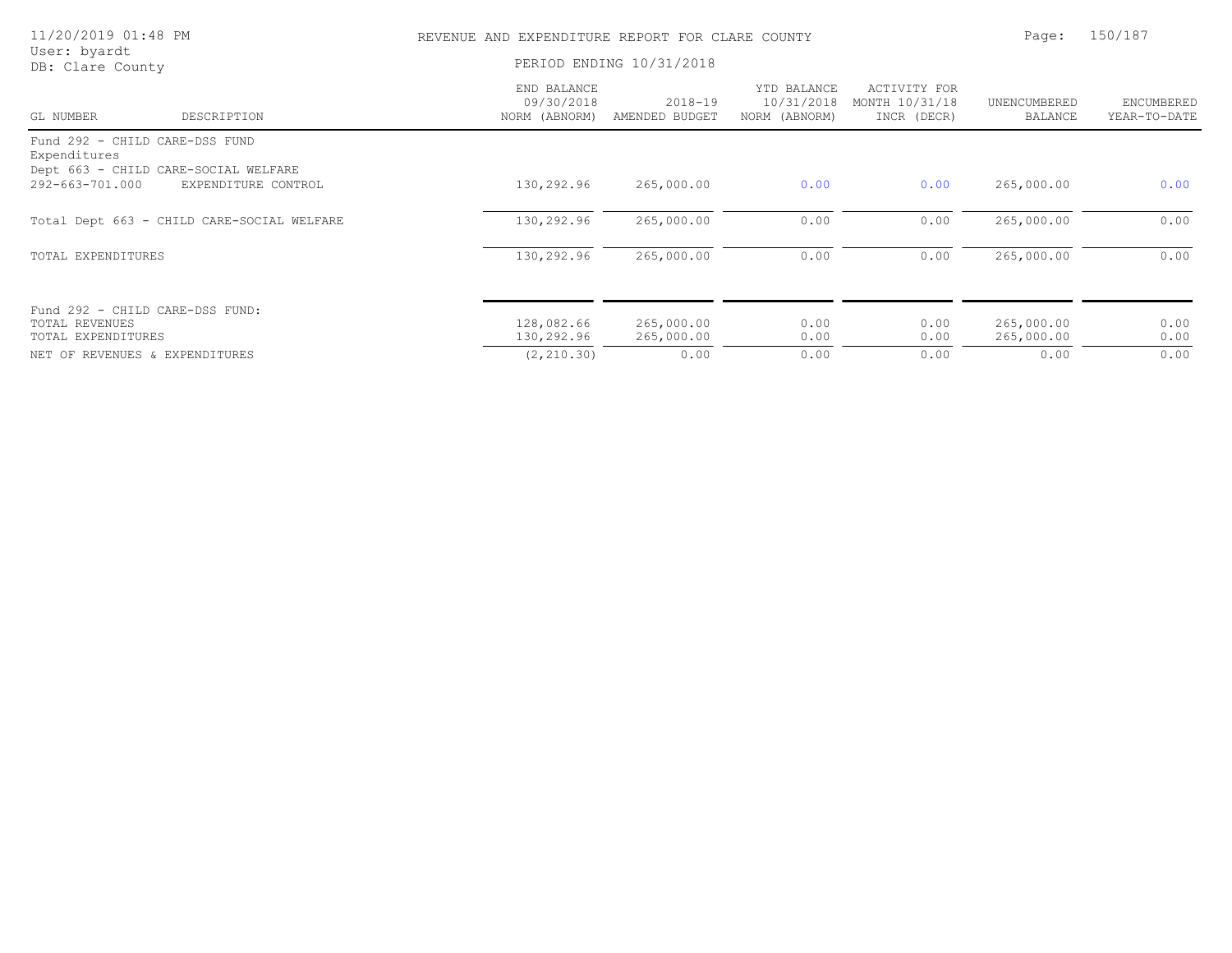| 11/20/2019 01:48 PM                      |                                                          | REVENUE AND EXPENDITURE REPORT FOR CLARE COUNTY | 151/187<br>Page:              |                                            |                                               |                         |                            |
|------------------------------------------|----------------------------------------------------------|-------------------------------------------------|-------------------------------|--------------------------------------------|-----------------------------------------------|-------------------------|----------------------------|
| User: byardt<br>DB: Clare County         |                                                          |                                                 | PERIOD ENDING 10/31/2018      |                                            |                                               |                         |                            |
| GL NUMBER                                | DESCRIPTION                                              | END BALANCE<br>09/30/2018<br>NORM (ABNORM)      | $2018 - 19$<br>AMENDED BUDGET | YTD BALANCE<br>10/31/2018<br>NORM (ABNORM) | ACTIVITY FOR<br>MONTH 10/31/18<br>INCR (DECR) | UNENCUMBERED<br>BALANCE | ENCUMBERED<br>YEAR-TO-DATE |
| Revenues<br>Dept 000                     | Fund 293 - SOLDIER & SAILOR RELIEF FUND                  |                                                 |                               |                                            |                                               |                         |                            |
| $293 - 000 - 674.000$<br>293-000-675.000 | CONTRIBUTION/DONATIONS<br>DONATIONS-DAV VAN              | 1,272.50<br>0.00                                | 6,179.00<br>17,640.00         | 0.00<br>0.00                               | 0.00<br>0.00                                  | 6,179.00<br>17,640.00   | 0.00<br>0.00               |
| 293-000-675.001<br>293-000-699.101       | DONATIONS-VET MEMORIAL PARK<br>APPROPRIATION TRANSFER IN | 0.00<br>10,000.00                               | 30,000.00<br>10,000.00        | 0.00<br>0.00                               | 0.00<br>0.00                                  | 30,000.00<br>10,000.00  | 0.00<br>0.00               |
| 293-000-699.900                          | BEGINNING FUND BALANCE                                   | 0.00                                            | 22, 217.00                    | 0.00                                       | 0.00                                          | 22, 217.00              | 0.00                       |
| Total Dept 000                           |                                                          | 11,272.50                                       | 86,036.00                     | 0.00                                       | 0.00                                          | 86,036.00               | 0.00                       |
| TOTAL REVENUES                           |                                                          | 11,272.50                                       | 86,036.00                     | 0.00                                       | 0.00                                          | 86,036.00               | 0.00                       |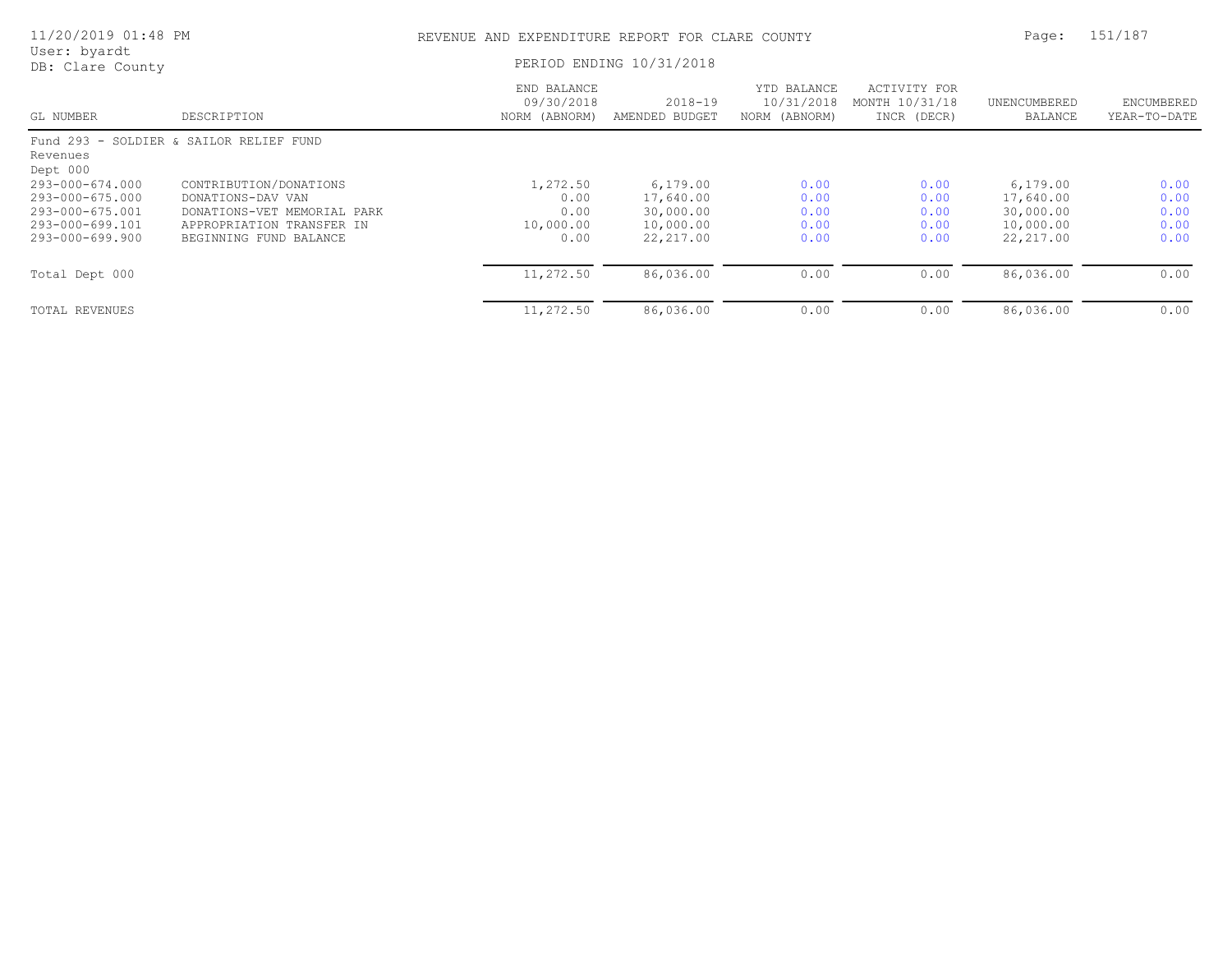| 11/20/2019 01:48 PM              | REVENUE AND EXPENDITURE REPORT FOR CLARE COUNTY | Page: 152/187 |
|----------------------------------|-------------------------------------------------|---------------|
| User: byardt<br>DB: Clare County | PERIOD ENDING 10/31/2018                        |               |

|  | REVENUE AND EXPENDITURE REPORT FOR CLARE COUNTY |  |  |  |
|--|-------------------------------------------------|--|--|--|
|  |                                                 |  |  |  |

| PERIOD ENDING 10/31/2018 |  |  |
|--------------------------|--|--|
|                          |  |  |

|                 |                                         | END BALANCE   |                | YTD BALANCE   | ACTIVITY FOR   |              |              |
|-----------------|-----------------------------------------|---------------|----------------|---------------|----------------|--------------|--------------|
|                 |                                         | 09/30/2018    | $2018 - 19$    | 10/31/2018    | MONTH 10/31/18 | UNENCUMBERED | ENCUMBERED   |
| GL NUMBER       | DESCRIPTION                             | NORM (ABNORM) | AMENDED BUDGET | NORM (ABNORM) | INCR (DECR)    | BALANCE      | YEAR-TO-DATE |
|                 | Fund 293 - SOLDIER & SAILOR RELIEF FUND |               |                |               |                |              |              |
| Expenditures    |                                         |               |                |               |                |              |              |
| Dept 000        |                                         |               |                |               |                |              |              |
| 293-000-707.000 | PER DIEM                                | 275.00        | 400.00         | 0.00          | 0.00           | 400.00       | 0.00         |
| 293-000-710.000 | FICA EXPENSE                            | 30.54         | 0.00           | 0.00          | 0.00           | 0.00         | 0.00         |
| 293-000-711.000 | MEDICARE EXPENSE                        | 7.13          | 0.00           | 0.00          | 0.00           | 0.00         | 0.00         |
| 293-000-836.674 | CONTRIBUTIONS/DONATIONS EXPENSE         | 1,333.33      | 2,500.00       | 0.00          | 0.00           | 2,500.00     | 0.00         |
| 293-000-842.000 | SOLDIERS RELIEF SERVICE                 | 3,613.69      | 10,000.00      | 63.00         | 63.00          | 9,937.00     | 0.00         |
| 293-000-864.000 | TRAVEL & EXPENSE                        | 217.38        | 500.00         | 0.00          | 0.00           | 500.00       | 0.00         |
| 293-000-864.001 | TRAVEL & EXPENSE - VOLUNTEER DAV        | 735.72        | 1,000.00       | 0.00          | 0.00           | 1,000.00     | 0.00         |
| 293-000-900.001 | ADVERTISING-PARK                        | 0.00          | 500.00         | 0.00          | 0.00           | 500.00       | 0.00         |
| 293-000-998.900 | ENDING FUND BALANCE                     | 0.00          | 71,136.00      | 0.00          | 0.00           | 71,136.00    | 0.00         |
| Total Dept 000  |                                         | 6,212.79      | 86,036.00      | 63.00         | 63.00          | 85,973.00    | 0.00         |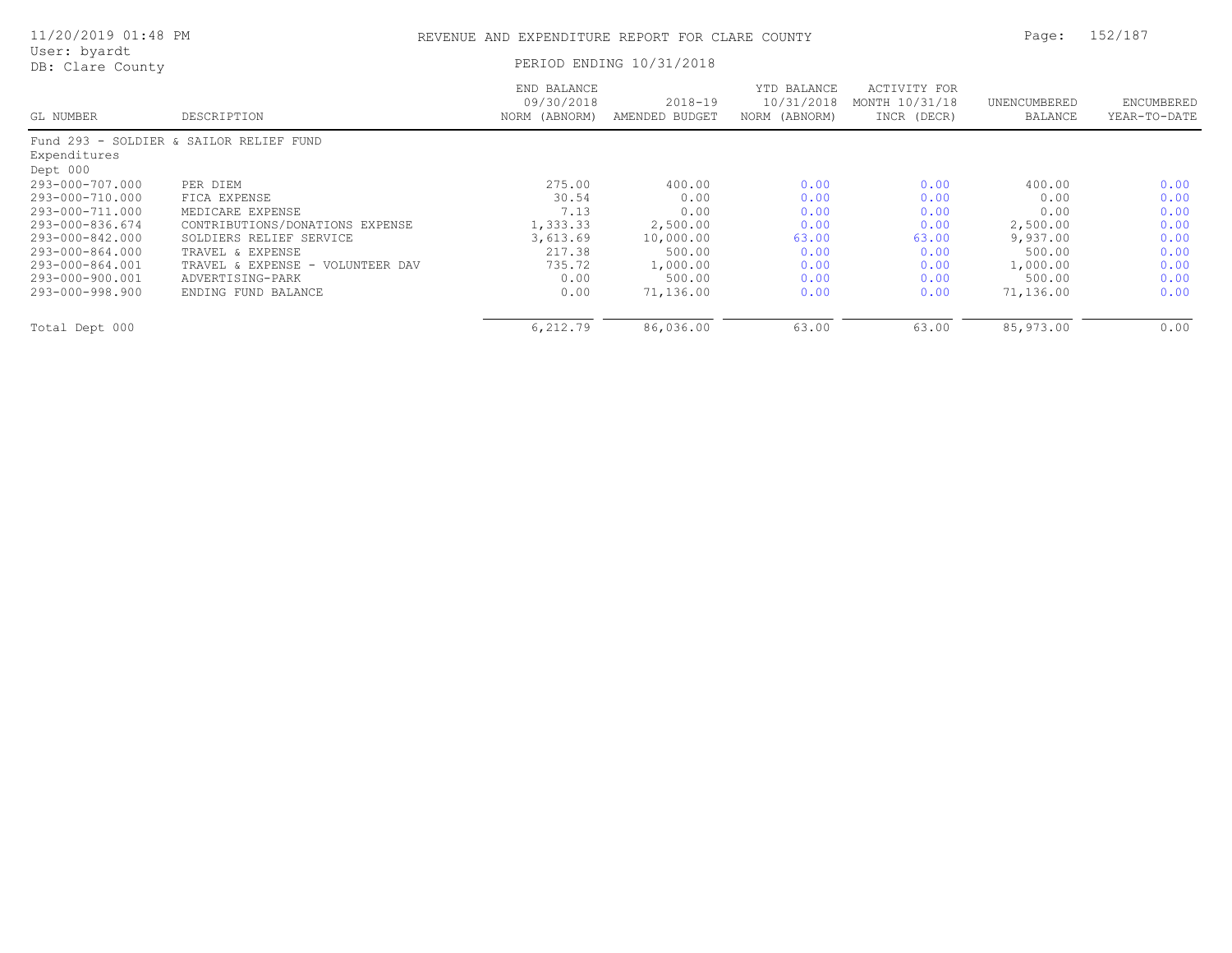| 11/20/2019 01:48 PM<br>User: byardt  |                                          | REVENUE AND EXPENDITURE REPORT FOR CLARE COUNTY | Page:                         | 153/187                                    |                                               |                         |                            |
|--------------------------------------|------------------------------------------|-------------------------------------------------|-------------------------------|--------------------------------------------|-----------------------------------------------|-------------------------|----------------------------|
| DB: Clare County                     |                                          | PERIOD ENDING 10/31/2018                        |                               |                                            |                                               |                         |                            |
| GL NUMBER                            | DESCRIPTION                              | END BALANCE<br>09/30/2018<br>NORM (ABNORM)      | $2018 - 19$<br>AMENDED BUDGET | YTD BALANCE<br>10/31/2018<br>NORM (ABNORM) | ACTIVITY FOR<br>MONTH 10/31/18<br>INCR (DECR) | UNENCUMBERED<br>BALANCE | ENCUMBERED<br>YEAR-TO-DATE |
| Expenditures                         | Fund 293 - SOLDIER & SAILOR RELIEF FUND  |                                                 |                               |                                            |                                               |                         |                            |
| TOTAL EXPENDITURES                   |                                          | 6,212.79                                        | 86,036.00                     | 63.00                                      | 63.00                                         | 85,973.00               | 0.00                       |
| TOTAL REVENUES<br>TOTAL EXPENDITURES | Fund 293 - SOLDIER & SAILOR RELIEF FUND: | 11,272.50<br>6,212.79                           | 86,036.00<br>86,036.00        | 0.00<br>63.00                              | 0.00<br>63.00                                 | 86,036.00<br>85,973.00  | 0.00<br>0.00               |
| NET OF REVENUES & EXPENDITURES       |                                          | 5,059.71                                        | 0.00                          | (63.00)                                    | (63.00)                                       | 63.00                   | 0.00                       |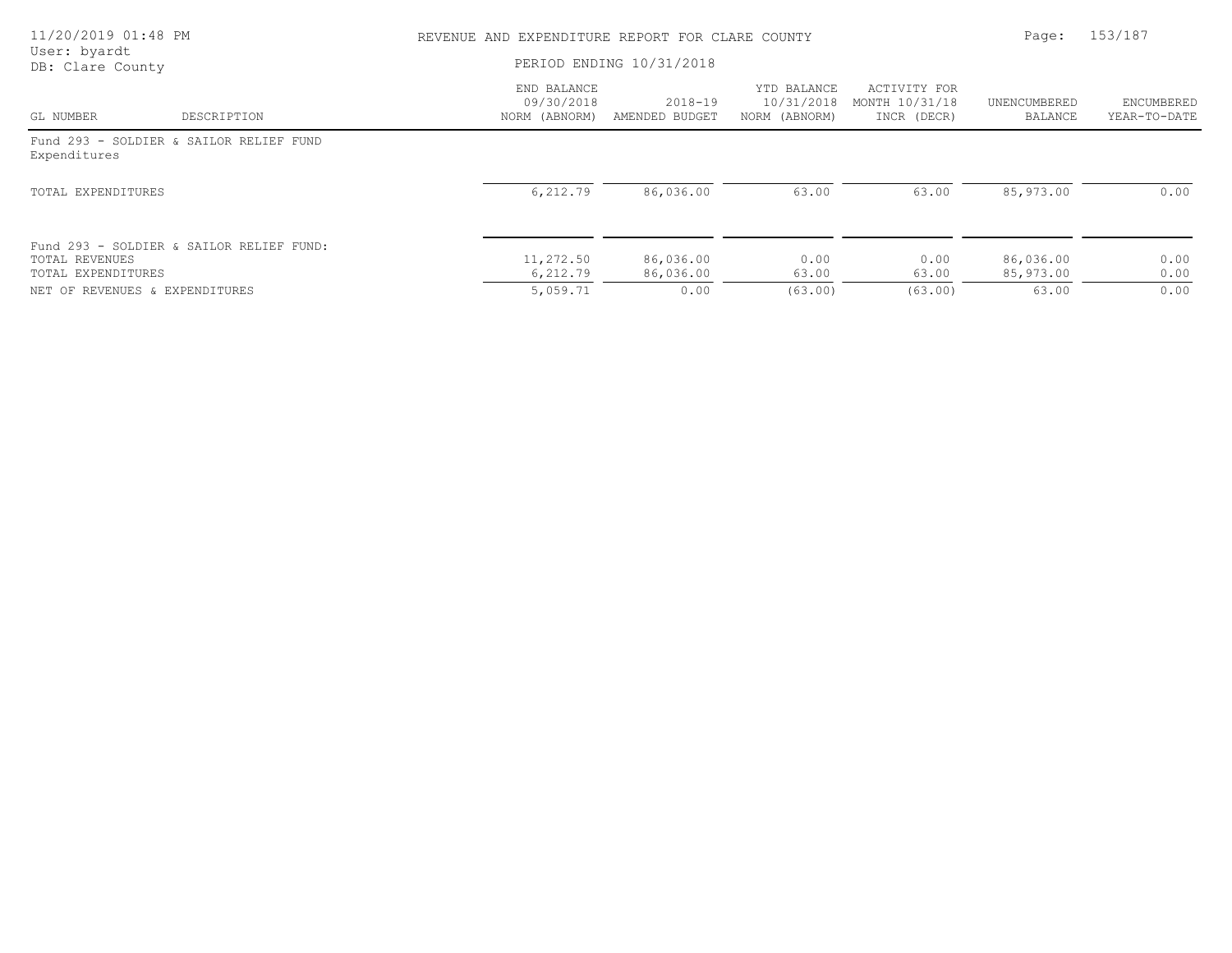| 11/20/2019 01:48 PM<br>User: byardt<br>DB: Clare County   |                     | REVENUE AND EXPENDITURE REPORT FOR CLARE COUNTY<br>PERIOD ENDING 10/31/2018 | Page:                     | 154/187                                    |                                               |                         |                                   |
|-----------------------------------------------------------|---------------------|-----------------------------------------------------------------------------|---------------------------|--------------------------------------------|-----------------------------------------------|-------------------------|-----------------------------------|
| GL NUMBER                                                 | DESCRIPTION         | END BALANCE<br>09/30/2018<br>NORM (ABNORM)                                  | 2018-19<br>AMENDED BUDGET | YTD BALANCE<br>10/31/2018<br>NORM (ABNORM) | ACTIVITY FOR<br>MONTH 10/31/18<br>INCR (DECR) | UNENCUMBERED<br>BALANCE | <b>ENCUMBERED</b><br>YEAR-TO-DATE |
| Fund 294 - VETERAN TRUST FUND<br>Expenditures<br>Dept 000 |                     |                                                                             |                           |                                            |                                               |                         |                                   |
| 294-000-701.000                                           | EXPENDITURE CONTROL | 3,045.13                                                                    | 0.00                      | 0.00                                       | 0.00                                          | 0.00                    | 0.00                              |
| Total Dept 000                                            |                     | 3,045.13                                                                    | 0.00                      | 0.00                                       | 0.00                                          | 0.00                    | 0.00                              |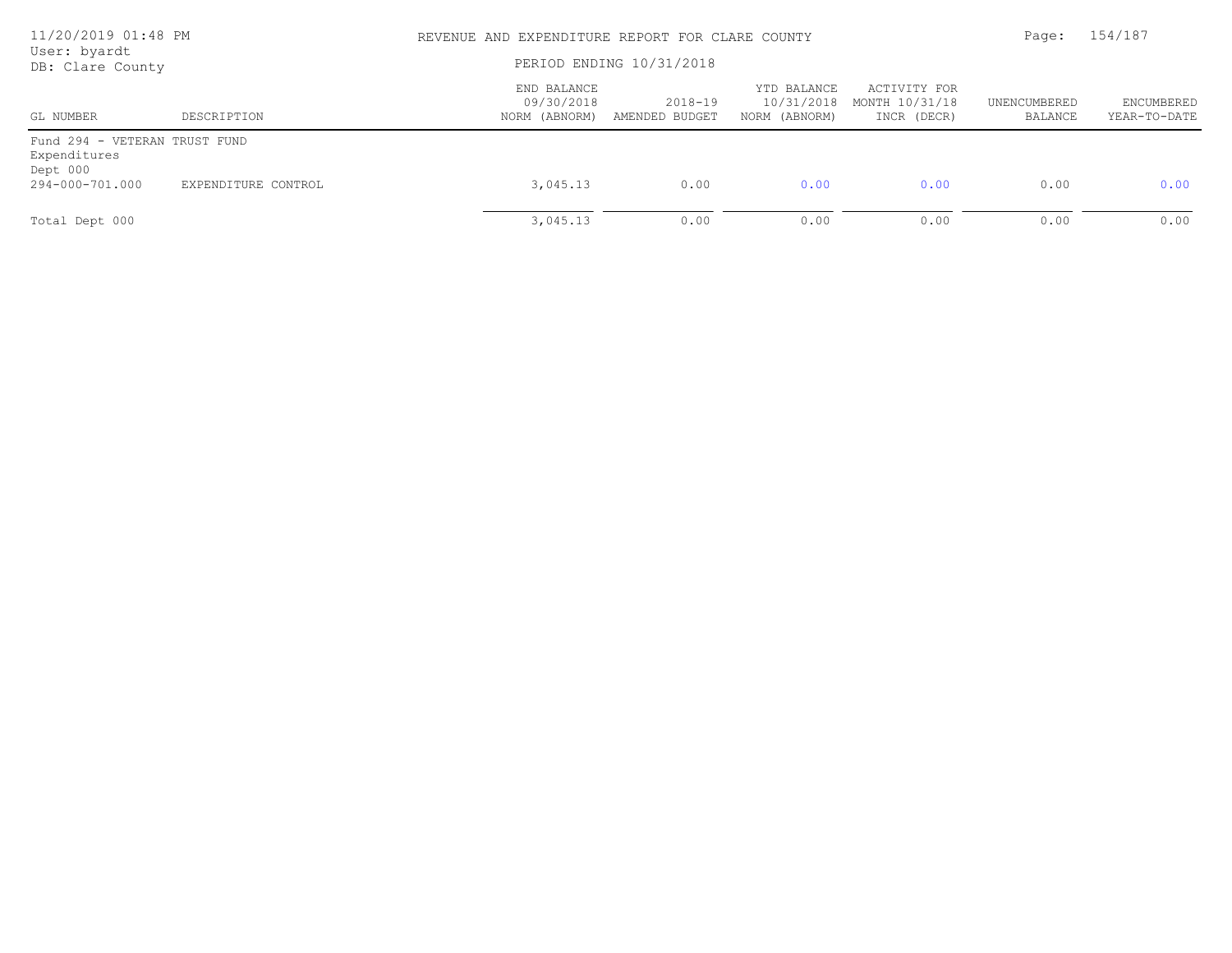| 11/20/2019 01:48 PM<br>User: byardt                                    |             | REVENUE AND EXPENDITURE REPORT FOR CLARE COUNTY | Page:                     | 155/187                                    |                                               |                         |                            |
|------------------------------------------------------------------------|-------------|-------------------------------------------------|---------------------------|--------------------------------------------|-----------------------------------------------|-------------------------|----------------------------|
| DB: Clare County                                                       |             | PERIOD ENDING 10/31/2018                        |                           |                                            |                                               |                         |                            |
| GL NUMBER                                                              | DESCRIPTION | END BALANCE<br>09/30/2018<br>NORM (ABNORM)      | 2018-19<br>AMENDED BUDGET | YTD BALANCE<br>10/31/2018<br>NORM (ABNORM) | ACTIVITY FOR<br>MONTH 10/31/18<br>INCR (DECR) | UNENCUMBERED<br>BALANCE | ENCUMBERED<br>YEAR-TO-DATE |
| Fund 294 - VETERAN TRUST FUND<br>Expenditures                          |             |                                                 |                           |                                            |                                               |                         |                            |
| TOTAL EXPENDITURES                                                     |             | 3,045.13                                        | 0.00                      | 0.00                                       | 0.00                                          | 0.00                    | 0.00                       |
| Fund 294 - VETERAN TRUST FUND:<br>TOTAL REVENUES<br>TOTAL EXPENDITURES |             | 0.00<br>3,045.13                                | 0.00<br>0.00              | 0.00<br>0.00                               | 0.00<br>0.00                                  | 0.00<br>0.00            | 0.00<br>0.00               |
| NET OF REVENUES & EXPENDITURES                                         |             | (3, 045, 13)                                    | 0.00                      | 0.00                                       | 0.00                                          | 0.00                    | 0.00                       |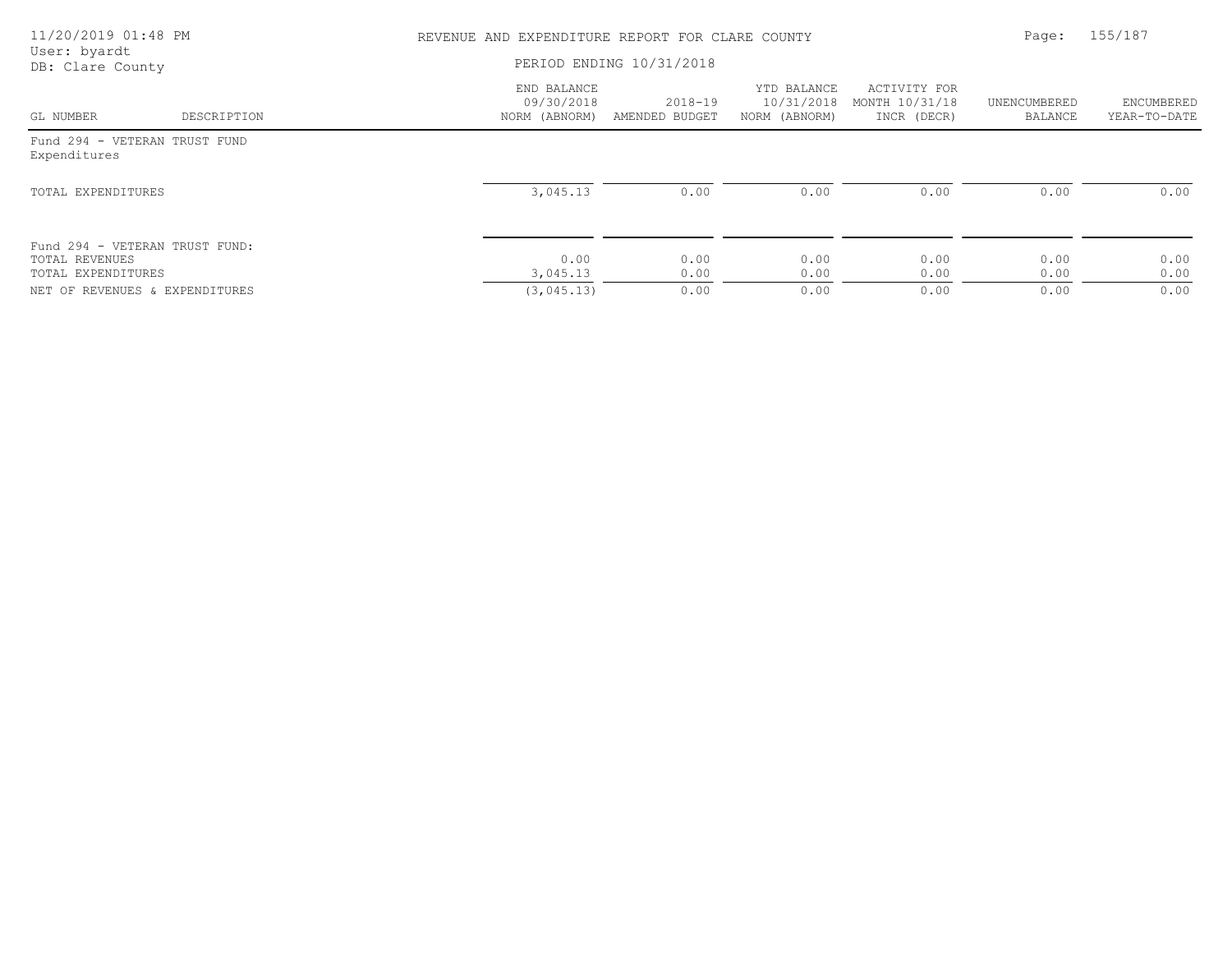| 11/20/2019 01:48 PM              |                               | Page:                                      | 156/187                       |                                            |                                               |                         |                            |
|----------------------------------|-------------------------------|--------------------------------------------|-------------------------------|--------------------------------------------|-----------------------------------------------|-------------------------|----------------------------|
| User: byardt<br>DB: Clare County | PERIOD ENDING 10/31/2018      |                                            |                               |                                            |                                               |                         |                            |
| GL NUMBER                        | DESCRIPTION                   | END BALANCE<br>09/30/2018<br>NORM (ABNORM) | $2018 - 19$<br>AMENDED BUDGET | YTD BALANCE<br>10/31/2018<br>NORM (ABNORM) | ACTIVITY FOR<br>MONTH 10/31/18<br>INCR (DECR) | UNENCUMBERED<br>BALANCE | ENCUMBERED<br>YEAR-TO-DATE |
| Fund 295 - AIRPORT FUND          |                               |                                            |                               |                                            |                                               |                         |                            |
| Revenues                         |                               |                                            |                               |                                            |                                               |                         |                            |
| Dept 000                         |                               |                                            |                               |                                            |                                               |                         |                            |
| 295-000-667.000                  | RENT - RESTAURANT             | 5,750.00                                   | 7,200.00                      | 600.00                                     | 600.00                                        | 6,600.00                | 0.00                       |
| 295-000-667.100                  | RENT - HANGAR                 | 2,037.44                                   | 1,600.00                      | 0.00                                       | 0.00                                          | 1,600.00                | 0.00                       |
| 295-000-699.007                  | APPROP TRANS IN - HAYES       | 5,000.00                                   | 5,000.00                      | 0.00                                       | 0.00                                          | 5,000.00                | 0.00                       |
| 295-000-699.070                  | APPROP TRANSFER IN - HARRISON | 5,000.00                                   | 5,000.00                      | 0.00                                       | 0.00                                          | 5,000.00                | 0.00                       |
| 295-000-699.101                  | APPROPRIATION TRANSFER IN     | 10,000.00                                  | 10,000.00                     | 0.00                                       | 0.00                                          | 10,000.00               | 0.00                       |
| 295-000-699.900                  | BEGINNING FUND BALANCE        | 0.00                                       | 17,610.00                     | 0.00                                       | 0.00                                          | 17,610.00               | 0.00                       |
| Total Dept 000                   |                               | 27,787.44                                  | 46,410.00                     | 600.00                                     | 600.00                                        | 45,810.00               | 0.00                       |
| TOTAL REVENUES                   |                               | 27,787.44                                  | 46,410.00                     | 600.00                                     | 600.00                                        | 45,810.00               | 0.00                       |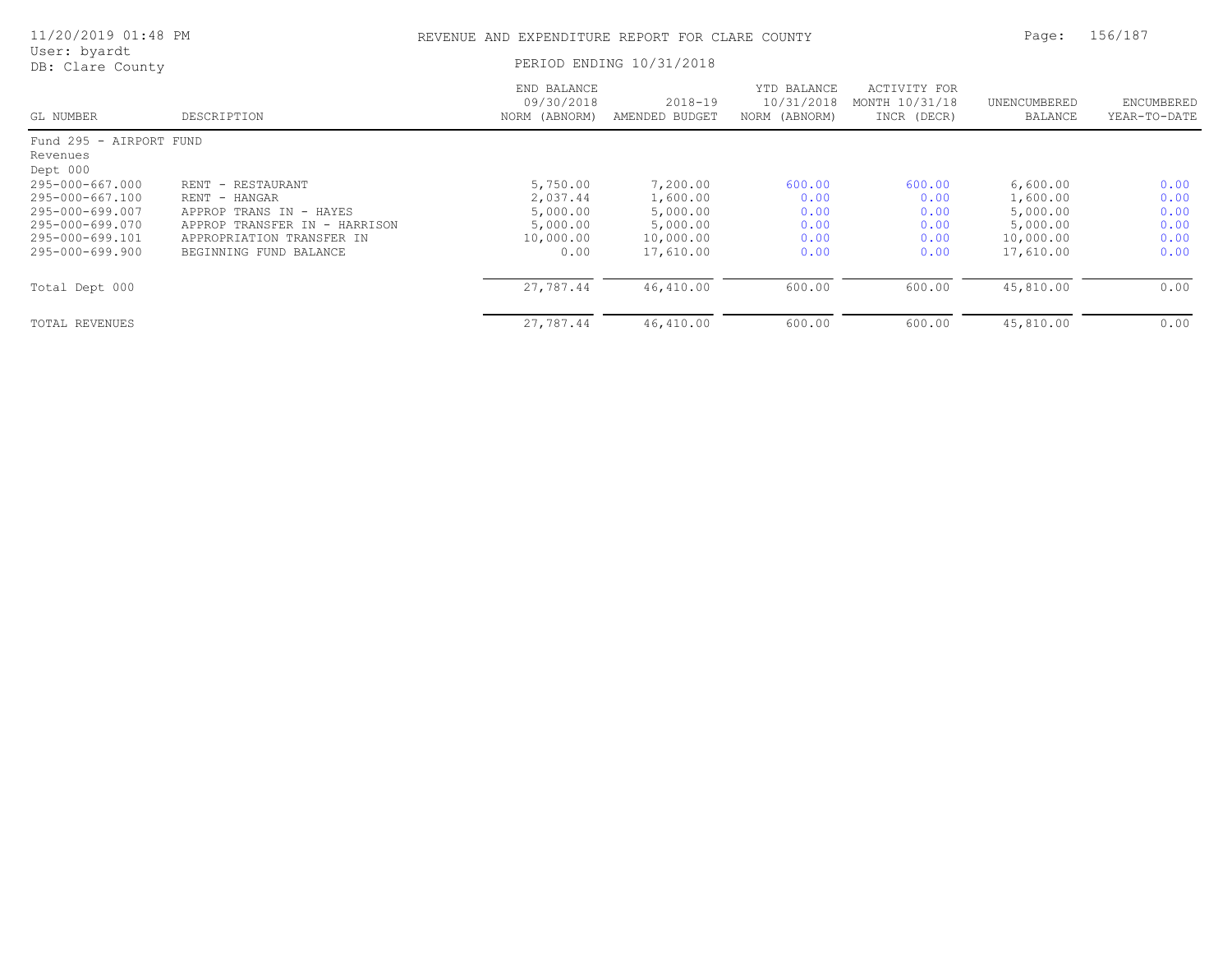| 11/20/2019 01:48 PM<br>User: byardt<br>DB: Clare County |             |                                            | REVENUE AND EXPENDITURE REPORT FOR CLARE COUNTY |                                            |                                               |                         |                            |
|---------------------------------------------------------|-------------|--------------------------------------------|-------------------------------------------------|--------------------------------------------|-----------------------------------------------|-------------------------|----------------------------|
|                                                         |             |                                            | PERIOD ENDING 10/31/2018                        |                                            |                                               |                         |                            |
| GL NUMBER                                               | DESCRIPTION | END BALANCE<br>09/30/2018<br>NORM (ABNORM) | $2018 - 19$<br>AMENDED BUDGET                   | YTD BALANCE<br>10/31/2018<br>NORM (ABNORM) | ACTIVITY FOR<br>MONTH 10/31/18<br>INCR (DECR) | UNENCUMBERED<br>BALANCE | ENCUMBERED<br>YEAR-TO-DATE |
| Fund 295 - AIRPORT FUND<br>Expenditures                 |             |                                            |                                                 |                                            |                                               |                         |                            |

| Expenditures                   |                           |             |           |        |        |           |         |
|--------------------------------|---------------------------|-------------|-----------|--------|--------|-----------|---------|
| Dept 000                       |                           |             |           |        |        |           |         |
| 295-000-702.000                | MANAGER'S CONTRACT FEES   | 6, 395.25   | 6, 200.00 | 240.50 | 240.50 | 5,959.50  | 0.00    |
| 295-000-710.000                | FICA EXPENSE              | 396.50      | 372.00    | 14.91  | 14.91  | 357.09    | 0.00    |
| 295-000-711.000                | MEDICARE EXPENSE          | 92.74       | 87.00     | 3.49   | 3.49   | 83.51     | 0.00    |
| 295-000-727.000                | SUPPLIES                  | 1,463.67    | 1,800.00  | 202.91 | 202.91 | 1,597.09  | 0.00    |
| 295-000-746.000                | GAS OIL & GREASE          | 1,065.43    | 1,200.00  | 0.00   | 0.00   | 1,200.00  | 0.00    |
| 295-000-864.000                | TRAVEL & EXPENSE          | 0.00        | 0.00      | 130.80 | 130.80 | (130.80)  | 0.00    |
| 295-000-914.000                | INSURANCE                 | 2,230.00    | 2,250.00  | 0.00   | 0.00   | 2,250.00  | 0.00    |
| 295-000-921.000                | NATURAL GAS & ELECTRICITY | 1,021.44    | 1,500.00  | 0.00   | 0.00   | 1,500.00  | 0.00    |
| 295-000-933.000                | MAINTENANCE               | 1,925.72    | 2,000.00  | 0.00   | 0.00   | 2,000.00  | 0.00    |
| 295-000-935.000                | GROUND CARE & MAINTENCE   | 1,425.31    | 2,000.00  | 0.00   | 0.00   | 1,977.06  | 22.94   |
| 295-000-974.000                | RUNWAY RESURFACING        | 13,126.50   | 0.00      | 0.00   | 0.00   | 0.00      | 0.00    |
| 295-000-998.900                | ENDING FUND BALANCE       | 0.00        | 29,001.00 | 0.00   | 0.00   | 29,001.00 | 0.00    |
| Total Dept 000                 |                           | 29, 142.56  | 46,410.00 | 592.61 | 592.61 | 45,794.45 | 22.94   |
| TOTAL EXPENDITURES             |                           | 29, 142.56  | 46,410.00 | 592.61 | 592.61 | 45,794.45 | 22.94   |
|                                |                           |             |           |        |        |           |         |
| Fund 295 - AIRPORT FUND:       |                           |             |           |        |        |           |         |
| TOTAL REVENUES                 |                           | 27,787.44   | 46,410.00 | 600.00 | 600.00 | 45,810.00 | 0.00    |
| TOTAL EXPENDITURES             |                           | 29,142.56   | 46,410.00 | 592.61 | 592.61 | 45,794.45 | 22.94   |
| NET OF REVENUES & EXPENDITURES |                           | (1, 355.12) | 0.00      | 7.39   | 7.39   | 15.55     | (22.94) |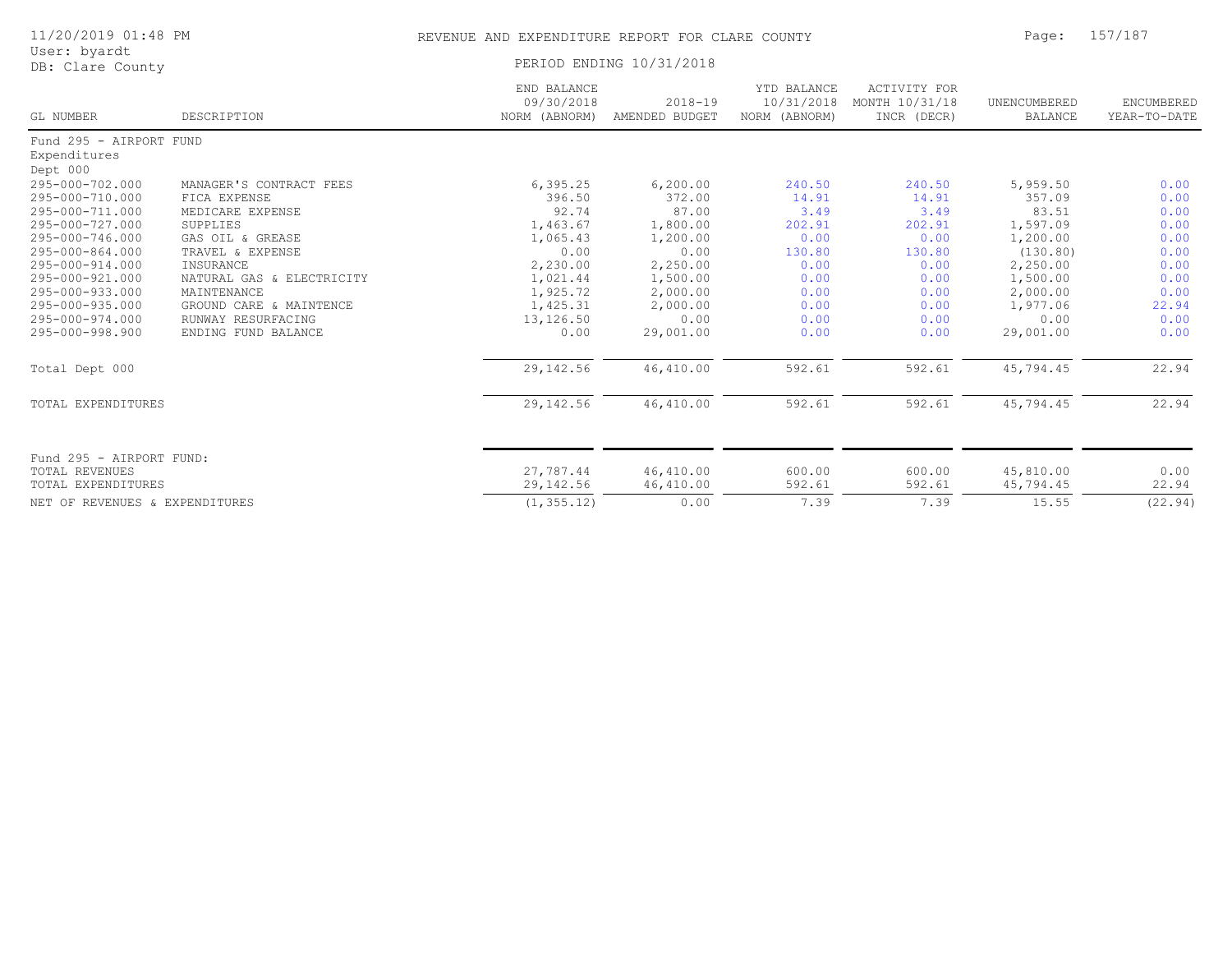| 11/20/2019 01:48 PM<br>User: byardt   |                                                 | REVENUE AND EXPENDITURE REPORT FOR CLARE COUNTY |                               |                                            |                                               | Page:                   | 158/187                    |  |
|---------------------------------------|-------------------------------------------------|-------------------------------------------------|-------------------------------|--------------------------------------------|-----------------------------------------------|-------------------------|----------------------------|--|
| DB: Clare County                      |                                                 |                                                 | PERIOD ENDING 10/31/2018      |                                            |                                               |                         |                            |  |
| GL NUMBER                             | DESCRIPTION                                     | END BALANCE<br>09/30/2018<br>NORM (ABNORM)      | $2018 - 19$<br>AMENDED BUDGET | YTD BALANCE<br>10/31/2018<br>NORM (ABNORM) | ACTIVITY FOR<br>MONTH 10/31/18<br>INCR (DECR) | UNENCUMBERED<br>BALANCE | ENCUMBERED<br>YEAR-TO-DATE |  |
| Fund 296 - VETERAN'S SPECIAL PROJECTS |                                                 |                                                 |                               |                                            |                                               |                         |                            |  |
| Revenues<br>Dept 000                  |                                                 |                                                 |                               |                                            |                                               |                         |                            |  |
| 296-000-608.000<br>296-000-665.000    | VETERANS SERVICES<br>INTEREST EARNED            | 0.00<br>219.06                                  | 25.00<br>50.00                | 0.00<br>46.27                              | 0.00<br>46.27                                 | 25.00<br>3.73           | 0.00<br>0.00               |  |
| 296-000-674.050<br>296-000-674.150    | DONATIONS - EVENT PARK<br>DONATIONS - MISC PARK | 66,720.51<br>8,984.55                           | 50,000.00<br>10,000.00        | 0.00<br>0.00                               | 0.00<br>0.00                                  | 50,000.00<br>10,000.00  | 0.00<br>0.00               |  |
| 296-000-674.200<br>296-000-675.000    | DONATIONS - MISC DAV VAN<br>DONATIONS - BRICKS  | 7,667.50<br>6,874.80                            | 5,000.00<br>10,000.00         | 0.00<br>0.00                               | 0.00<br>0.00                                  | 5,000.00<br>10,000.00   | 0.00<br>0.00               |  |
| 296-000-675.100                       | FOUNDATION GRANTS DAV VAN                       | 3,400.00                                        | 0.00                          | 0.00                                       | 0.00                                          | 0.00                    | 0.00                       |  |
| Total Dept 000                        |                                                 | 93,866.42                                       | 75,075.00                     | 46.27                                      | 46.27                                         | 75,028.73               | 0.00                       |  |
| TOTAL REVENUES                        |                                                 | 93,866.42                                       | 75,075.00                     | 46.27                                      | 46.27                                         | 75,028.73               | 0.00                       |  |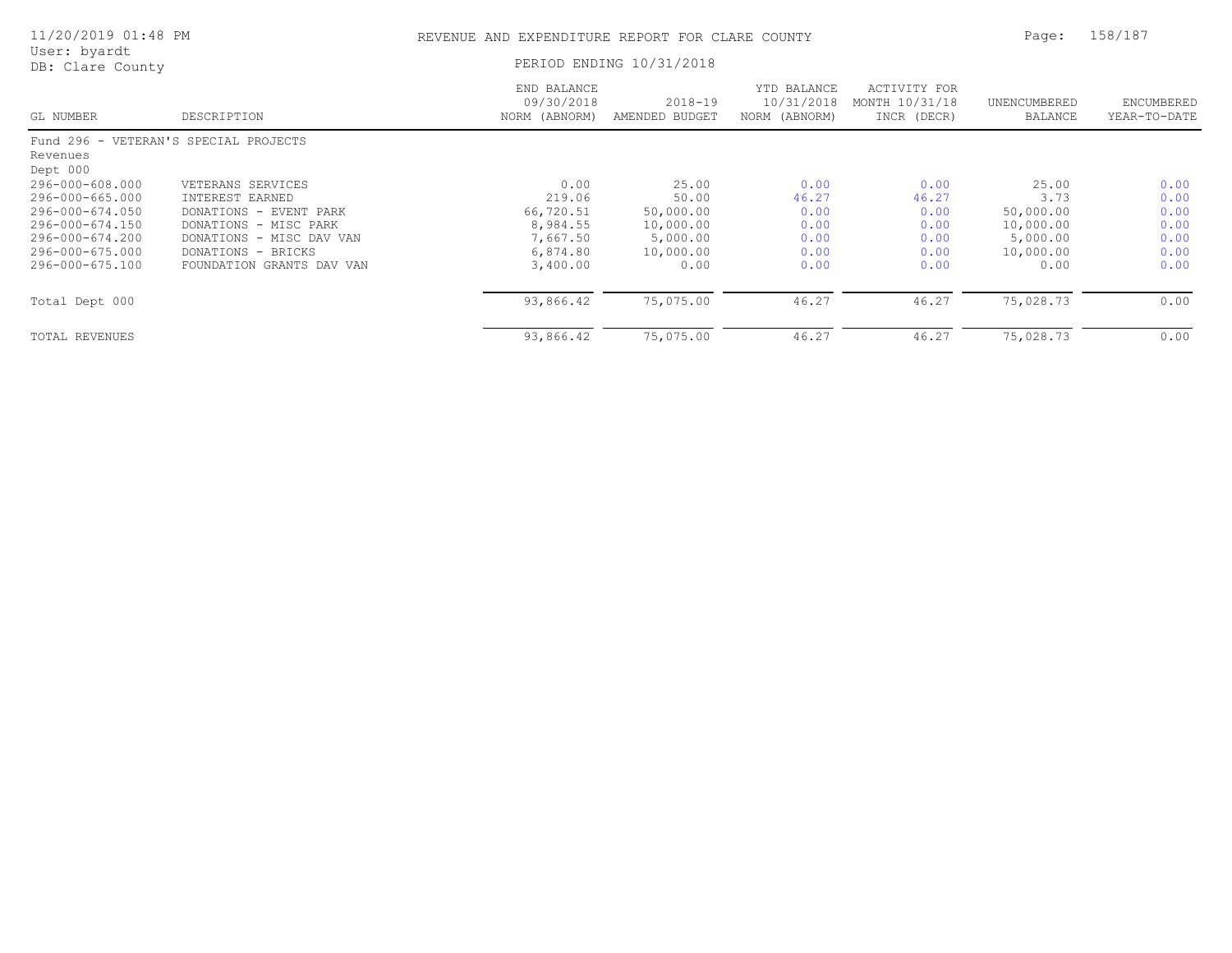|              | 11/20/2019 01:48 PM |  |
|--------------|---------------------|--|
| User: byardt |                     |  |

## REVENUE AND EXPENDITURE REPORT FOR CLARE COUNTY PAGE: 159/187

| USEL. Dydlut<br>DB: Clare County                   |                                                                    |                                            | PERIOD ENDING 10/31/2018      |                                            |                                               |                                |                            |
|----------------------------------------------------|--------------------------------------------------------------------|--------------------------------------------|-------------------------------|--------------------------------------------|-----------------------------------------------|--------------------------------|----------------------------|
| GL NUMBER                                          | DESCRIPTION                                                        | END BALANCE<br>09/30/2018<br>NORM (ABNORM) | $2018 - 19$<br>AMENDED BUDGET | YTD BALANCE<br>10/31/2018<br>NORM (ABNORM) | ACTIVITY FOR<br>MONTH 10/31/18<br>INCR (DECR) | UNENCUMBERED<br><b>BALANCE</b> | ENCUMBERED<br>YEAR-TO-DATE |
| Expenditures                                       | Fund 296 - VETERAN'S SPECIAL PROJECTS                              |                                            |                               |                                            |                                               |                                |                            |
| Dept 000<br>296-000-727.000                        | SUPPLIES - PARK                                                    | 263.33                                     | 1,000.00                      | 0.00                                       | 0.00                                          | 1,000.00                       | 0.00                       |
| 296-000-801.000<br>296-000-814.000                 | CONTRACTED SERVICES - PARK<br>DUES & SUBSCRIPTIONS                 | 21, 214.83<br>0.00                         | 25,250.00<br>250.00           | 1,851.29<br>0.00                           | 1,851.29<br>0.00                              | 23,398.71<br>250.00            | 0.00<br>0.00               |
| 296-000-900.000<br>296-000-914.000                 | ADVERTISING - PARK<br>BOND/INSURANCE EVENTS - PARK                 | 360.00<br>0.00                             | 500.00<br>500.00              | 0.00<br>0.00                               | 0.00<br>0.00                                  | 500.00<br>500.00               | 0.00<br>0.00               |
| 296-000-955.000<br>296-000-978.000                 | <b>BANK CHARGES</b><br>NEW EQUIPMENT OVER \$5000 PARK              | 58.47<br>34,825.00                         | 75.00<br>42,500.00            | 0.00<br>0.00                               | 0.00<br>0.00                                  | 75.00<br>42,500.00             | 0.00<br>0.00               |
| 296-000-978.050<br>296-000-978.100                 | NEW EQUIPMENT OVER \$5000 - VAN<br>NEW EQUIPMENT UNDER \$5000 PARK | 17,700.00<br>2,592.08                      | 0.00<br>5,000.00              | 0.00<br>0.00                               | 0.00<br>0.00                                  | 0.00<br>5,000.00               | 0.00<br>0.00               |
| Total Dept 000                                     |                                                                    | 77,013.71                                  | 75,075.00                     | 1,851.29                                   | 1,851.29                                      | 73, 223. 71                    | 0.00                       |
| <b>TOTAL EXPENDITURES</b>                          |                                                                    | 77,013.71                                  | 75,075.00                     | 1,851.29                                   | 1,851.29                                      | 73, 223. 71                    | 0.00                       |
|                                                    | Fund 296 - VETERAN'S SPECIAL PROJECTS:                             |                                            |                               |                                            |                                               |                                |                            |
| <b>TOTAL REVENUES</b><br><b>TOTAL EXPENDITURES</b> |                                                                    | 93,866.42<br>77,013.71                     | 75,075.00<br>75,075.00        | 46.27<br>1,851.29                          | 46.27<br>1,851.29                             | 75,028.73<br>73, 223.71        | 0.00<br>0.00               |
| NET OF REVENUES & EXPENDITURES                     |                                                                    | 16,852.71                                  | 0.00                          | (1, 805, 02)                               | (1, 805.02)                                   | 1,805.02                       | 0.00                       |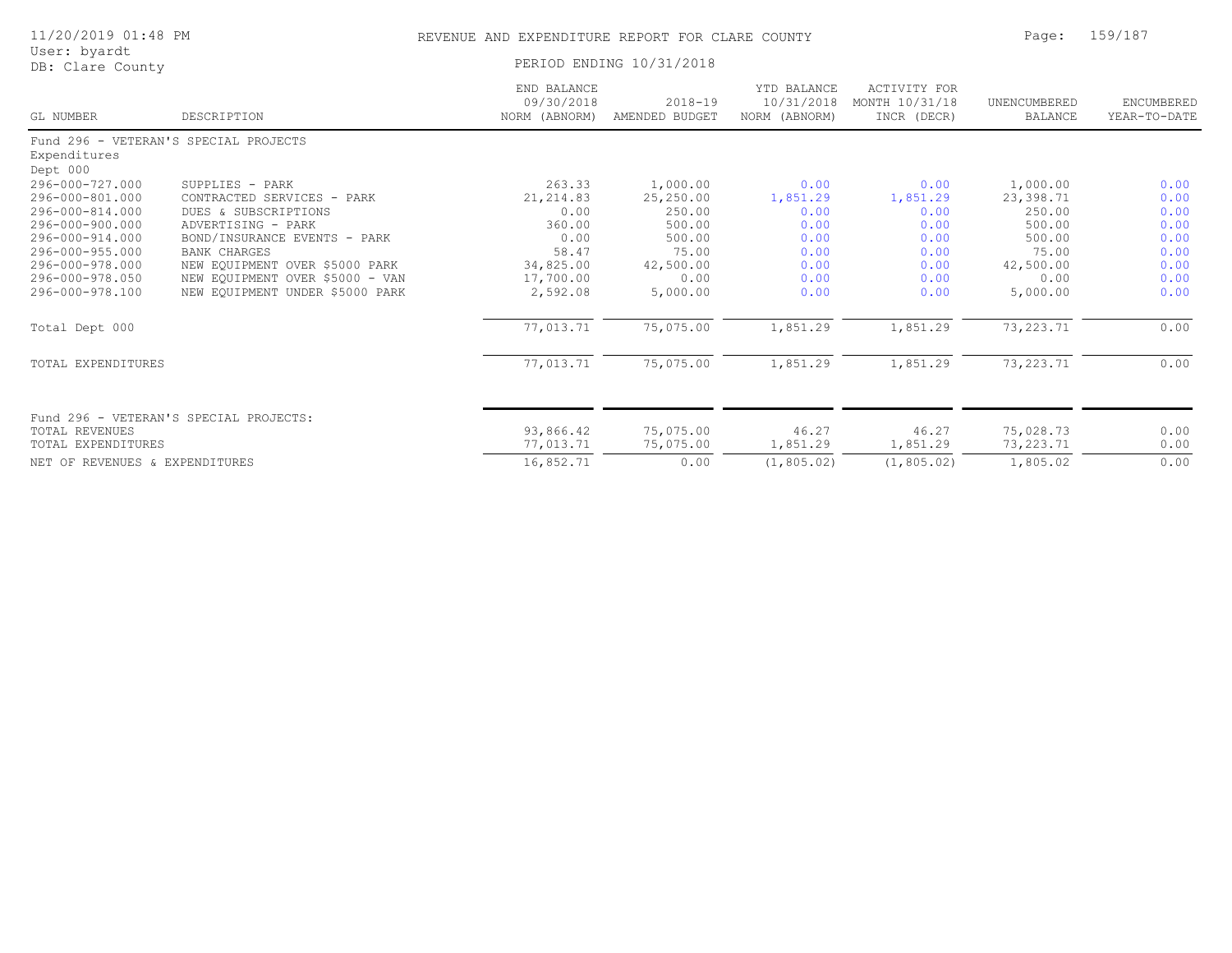| 11/20/2019 01:48 PM<br>User: byardt |                                          | REVENUE AND EXPENDITURE REPORT FOR CLARE COUNTY |                               |                                            |                                               |                         | 160/187                    |  |
|-------------------------------------|------------------------------------------|-------------------------------------------------|-------------------------------|--------------------------------------------|-----------------------------------------------|-------------------------|----------------------------|--|
| DB: Clare County                    |                                          | PERIOD ENDING 10/31/2018                        |                               |                                            |                                               |                         |                            |  |
| GL NUMBER                           | DESCRIPTION                              | END BALANCE<br>09/30/2018<br>NORM (ABNORM)      | $2018 - 19$<br>AMENDED BUDGET | YTD BALANCE<br>10/31/2018<br>NORM (ABNORM) | ACTIVITY FOR<br>MONTH 10/31/18<br>INCR (DECR) | UNENCUMBERED<br>BALANCE | ENCUMBERED<br>YEAR-TO-DATE |  |
| Revenues<br>Dept 000                | Fund 366 - COURTHOUSE RENOVATION DEBT FD |                                                 |                               |                                            |                                               |                         |                            |  |
| 366-000-699.101                     | OPERATING TRANSFER IN-GEN FUND           | 115,750.00                                      | 114,680.00                    | 57,235.00                                  | 57,235.00                                     | 57,445.00               | 0.00                       |  |
| Total Dept 000                      |                                          | 115,750.00                                      | 114,680.00                    | 57,235.00                                  | 57,235.00                                     | 57,445.00               | 0.00                       |  |
| TOTAL REVENUES                      |                                          | 115,750.00                                      | 114,680.00                    | 57,235.00                                  | 57,235.00                                     | 57,445.00               | 0.00                       |  |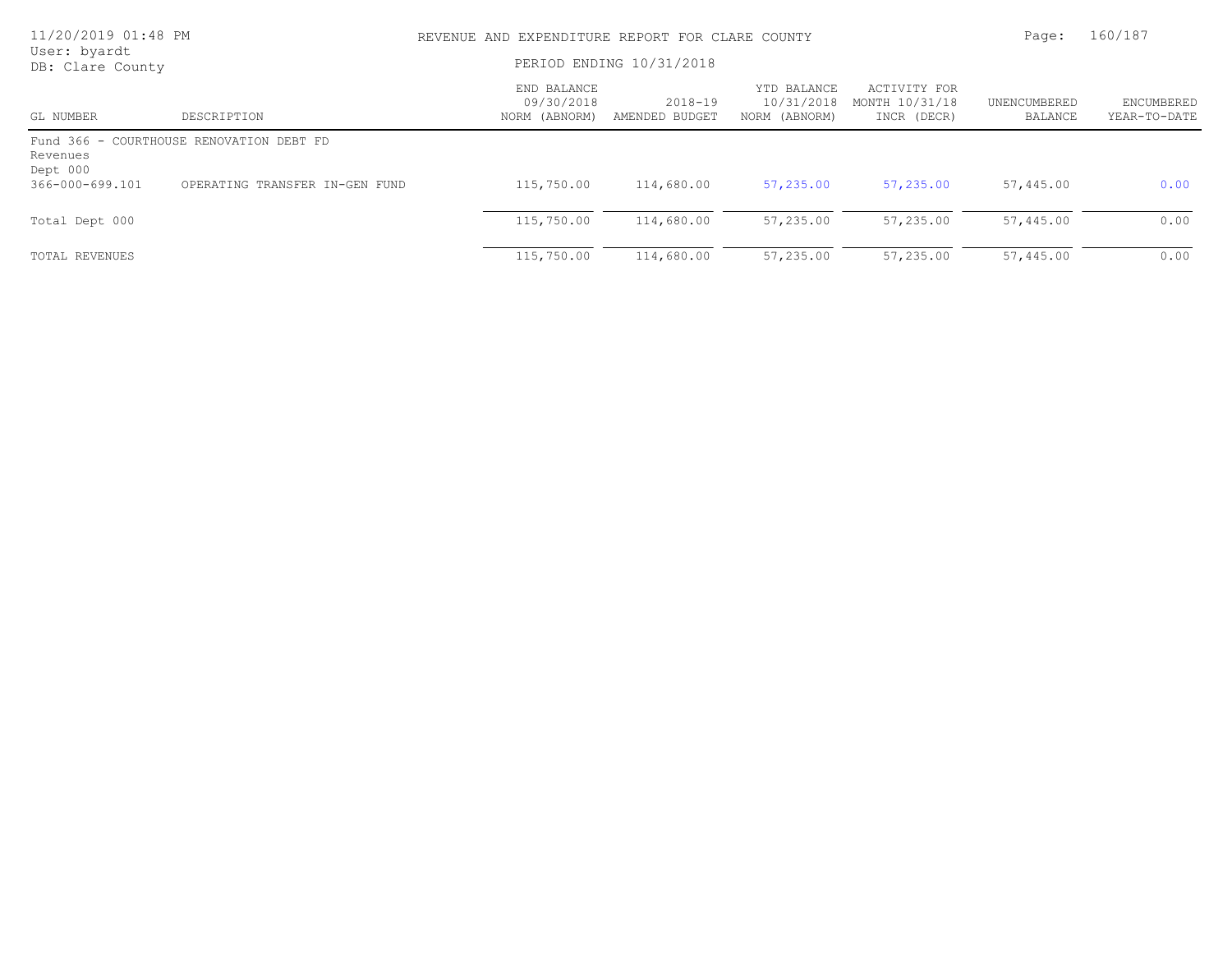| 11/20/2019 01:48 PM<br>User: byardt                   |                                            | REVENUE AND EXPENDITURE REPORT FOR CLARE COUNTY |                                  |                                            |                                               | Page:                            | 161/187                    |  |
|-------------------------------------------------------|--------------------------------------------|-------------------------------------------------|----------------------------------|--------------------------------------------|-----------------------------------------------|----------------------------------|----------------------------|--|
| DB: Clare County                                      |                                            |                                                 | PERIOD ENDING 10/31/2018         |                                            |                                               |                                  |                            |  |
| GL NUMBER                                             | DESCRIPTION                                | END BALANCE<br>09/30/2018<br>NORM (ABNORM)      | $2018 - 19$<br>AMENDED BUDGET    | YTD BALANCE<br>10/31/2018<br>NORM (ABNORM) | ACTIVITY FOR<br>MONTH 10/31/18<br>INCR (DECR) | UNENCUMBERED<br><b>BALANCE</b>   | ENCUMBERED<br>YEAR-TO-DATE |  |
| Expenditures<br>Dept 000                              | Fund 366 - COURTHOUSE RENOVATION DEBT FD   |                                                 |                                  |                                            |                                               |                                  |                            |  |
| 366-000-991.000<br>366-000-995.000<br>366-000-996.000 | PRINCIPAL<br>INTEREST<br>PAYING AGENT FEES | 80,000.00<br>35,250.00<br>500.00                | 80,000.00<br>34,180.00<br>500.00 | 40,000.00<br>17,235.00<br>0.00             | 40,000.00<br>17,235.00<br>0.00                | 40,000.00<br>16,945.00<br>500.00 | 0.00<br>0.00<br>0.00       |  |
| Total Dept 000                                        |                                            | 115,750.00                                      | 114,680.00                       | 57,235.00                                  | 57,235.00                                     | 57,445.00                        | 0.00                       |  |
| TOTAL EXPENDITURES                                    |                                            | 115,750.00                                      | 114,680.00                       | 57,235.00                                  | 57,235.00                                     | 57,445.00                        | 0.00                       |  |
| TOTAL REVENUES<br>TOTAL EXPENDITURES                  | Fund 366 - COURTHOUSE RENOVATION DEBT FD:  | 115,750.00<br>115,750.00                        | 114,680.00<br>114,680.00         | 57,235.00<br>57,235.00                     | 57,235.00<br>57,235.00                        | 57,445.00<br>57,445.00           | 0.00<br>0.00               |  |
| NET OF REVENUES & EXPENDITURES                        |                                            | 0.00                                            | 0.00                             | 0.00                                       | 0.00                                          | 0.00                             | 0.00                       |  |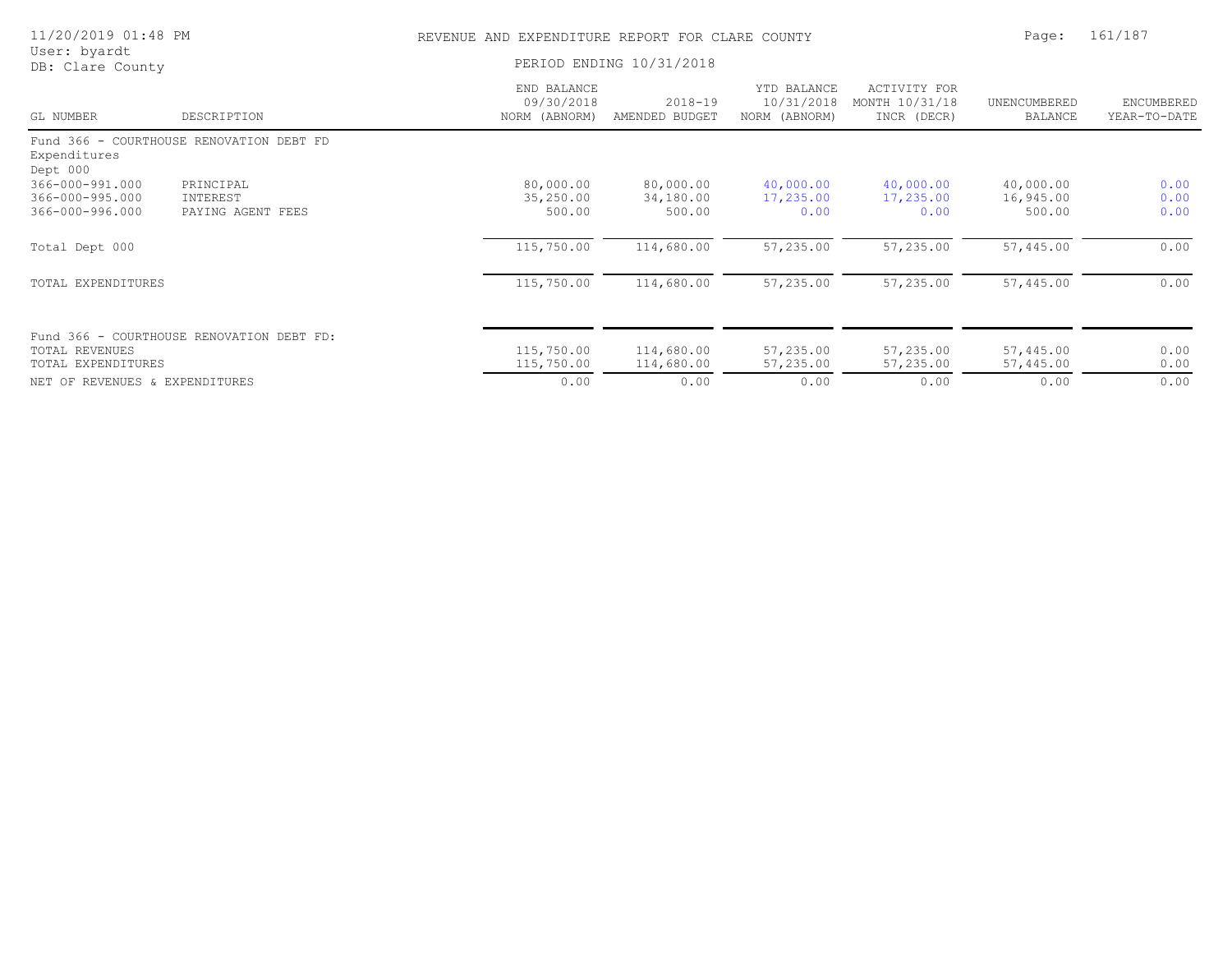| 11/20/2019 01:48 PM<br>User: byardt |                                          | REVENUE AND EXPENDITURE REPORT FOR CLARE COUNTY |                           |                                            |                                               |                         | 162/187                    |  |
|-------------------------------------|------------------------------------------|-------------------------------------------------|---------------------------|--------------------------------------------|-----------------------------------------------|-------------------------|----------------------------|--|
| DB: Clare County                    |                                          | PERIOD ENDING 10/31/2018                        |                           |                                            |                                               |                         |                            |  |
| GL NUMBER                           | DESCRIPTION                              | END BALANCE<br>09/30/2018<br>NORM (ABNORM)      | 2018-19<br>AMENDED BUDGET | YTD BALANCE<br>10/31/2018<br>NORM (ABNORM) | ACTIVITY FOR<br>MONTH 10/31/18<br>INCR (DECR) | UNENCUMBERED<br>BALANCE | ENCUMBERED<br>YEAR-TO-DATE |  |
| Revenues<br>Dept 000                | Fund 370 - BLDG AUTH REFUNDING DEBT SERV |                                                 |                           |                                            |                                               |                         |                            |  |
| 370-000-699.101                     | OPERATING TRANSFER IN-GEN FUND           | 106,093.75                                      | 106,222.00                | 0.00                                       | 0.00                                          | 106,222.00              | 0.00                       |  |
| Total Dept 000                      |                                          | 106,093.75                                      | 106,222.00                | 0.00                                       | 0.00                                          | 106,222.00              | 0.00                       |  |
| TOTAL REVENUES                      |                                          | 106,093.75                                      | 106,222.00                | 0.00                                       | 0.00                                          | 106,222.00              | 0.00                       |  |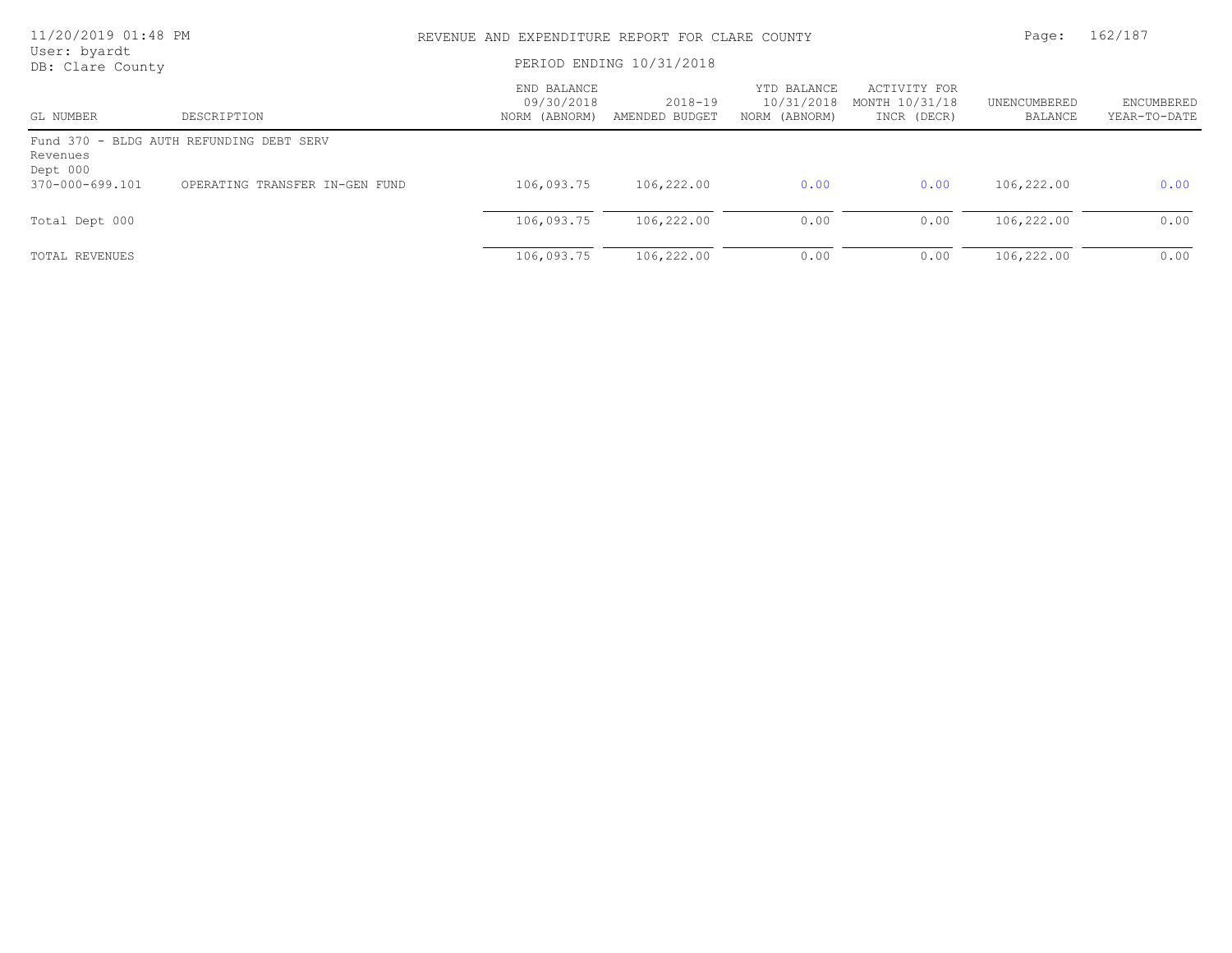| 11/20/2019 01:48 PM                                   |                                            | REVENUE AND EXPENDITURE REPORT FOR CLARE COUNTY |                                |                                            |                                                      | Page:                          | 163/187                    |
|-------------------------------------------------------|--------------------------------------------|-------------------------------------------------|--------------------------------|--------------------------------------------|------------------------------------------------------|--------------------------------|----------------------------|
| User: byardt<br>DB: Clare County                      |                                            |                                                 | PERIOD ENDING 10/31/2018       |                                            |                                                      |                                |                            |
| GL NUMBER                                             | DESCRIPTION                                | END BALANCE<br>09/30/2018<br>NORM (ABNORM)      | $2018 - 19$<br>AMENDED BUDGET  | YTD BALANCE<br>10/31/2018<br>NORM (ABNORM) | <b>ACTIVITY FOR</b><br>MONTH 10/31/18<br>INCR (DECR) | UNENCUMBERED<br><b>BALANCE</b> | ENCUMBERED<br>YEAR-TO-DATE |
| Expenditures<br>Dept 000                              | Fund 370 - BLDG AUTH REFUNDING DEBT SERV   |                                                 |                                |                                            |                                                      |                                |                            |
| 370-000-991.000<br>370-000-995.000<br>370-000-996.000 | PRINCIPAL<br>INTEREST<br>PAYING AGENT FEES | 103,000.00<br>2,843.75<br>250.00                | 105,000.00<br>972.00<br>250.00 | 0.00<br>0.00<br>0.00                       | 0.00<br>0.00<br>0.00                                 | 105,000.00<br>972.00<br>250.00 | 0.00<br>0.00<br>0.00       |
| Total Dept 000                                        |                                            | 106,093.75                                      | 106,222.00                     | 0.00                                       | 0.00                                                 | 106,222.00                     | 0.00                       |
| TOTAL EXPENDITURES                                    |                                            | 106,093.75                                      | 106,222.00                     | 0.00                                       | 0.00                                                 | 106,222.00                     | 0.00                       |
| <b>TOTAL REVENUES</b><br>TOTAL EXPENDITURES           | Fund 370 - BLDG AUTH REFUNDING DEBT SERV:  | 106,093.75<br>106,093.75                        | 106,222.00<br>106,222.00       | 0.00<br>0.00                               | 0.00<br>0.00                                         | 106,222.00<br>106,222.00       | 0.00<br>0.00               |
| NET OF REVENUES & EXPENDITURES                        |                                            | 0.00                                            | 0.00                           | 0.00                                       | 0.00                                                 | 0.00                           | 0.00                       |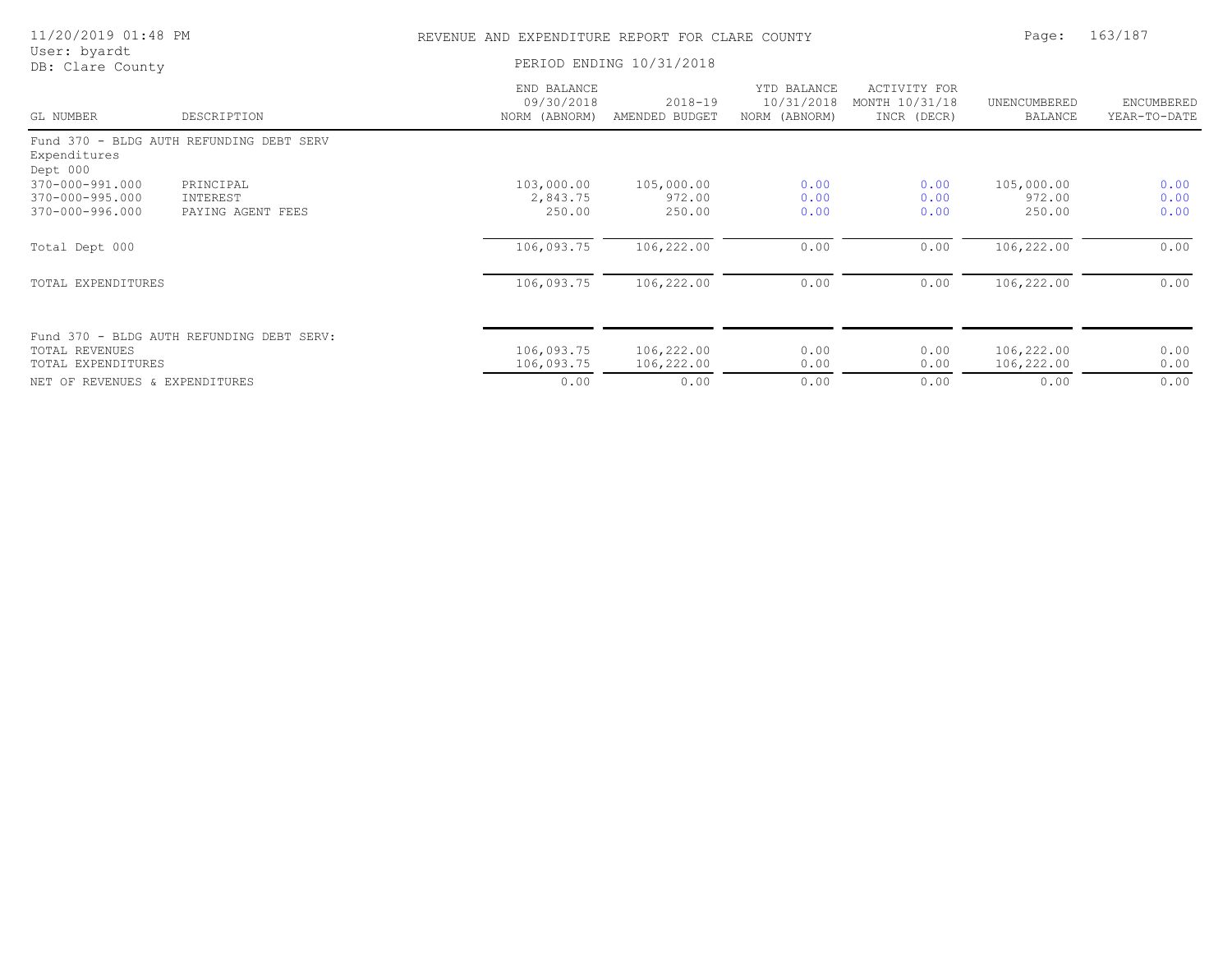| 11/20/2019 01:48 PM<br>User: byardt                     |                  | REVENUE AND EXPENDITURE REPORT FOR CLARE COUNTY |                           |                                            |                                               |                         | 164/187                           |  |
|---------------------------------------------------------|------------------|-------------------------------------------------|---------------------------|--------------------------------------------|-----------------------------------------------|-------------------------|-----------------------------------|--|
| DB: Clare County                                        |                  | PERIOD ENDING 10/31/2018                        |                           |                                            |                                               |                         |                                   |  |
| GL NUMBER                                               | DESCRIPTION      | END BALANCE<br>09/30/2018<br>NORM (ABNORM)      | 2018-19<br>AMENDED BUDGET | YTD BALANCE<br>10/31/2018<br>NORM (ABNORM) | ACTIVITY FOR<br>MONTH 10/31/18<br>INCR (DECR) | UNENCUMBERED<br>BALANCE | <b>ENCUMBERED</b><br>YEAR-TO-DATE |  |
| Fund 380 - BROWNFIELD DEBT FUND<br>Revenues<br>Dept 000 |                  |                                                 |                           |                                            |                                               |                         |                                   |  |
| 380-000-699.480                                         | TRANSFER IN -BRA | 6,000.00                                        | 6,001.00                  | 0.00                                       | 0.00                                          | 6,001.00                | 0.00                              |  |
| Total Dept 000                                          |                  | 6,000.00                                        | 6,001.00                  | 0.00                                       | 0.00                                          | 6,001.00                | 0.00                              |  |
| TOTAL REVENUES                                          |                  | 6,000.00                                        | 6,001.00                  | 0.00                                       | 0.00                                          | 6,001.00                | 0.00                              |  |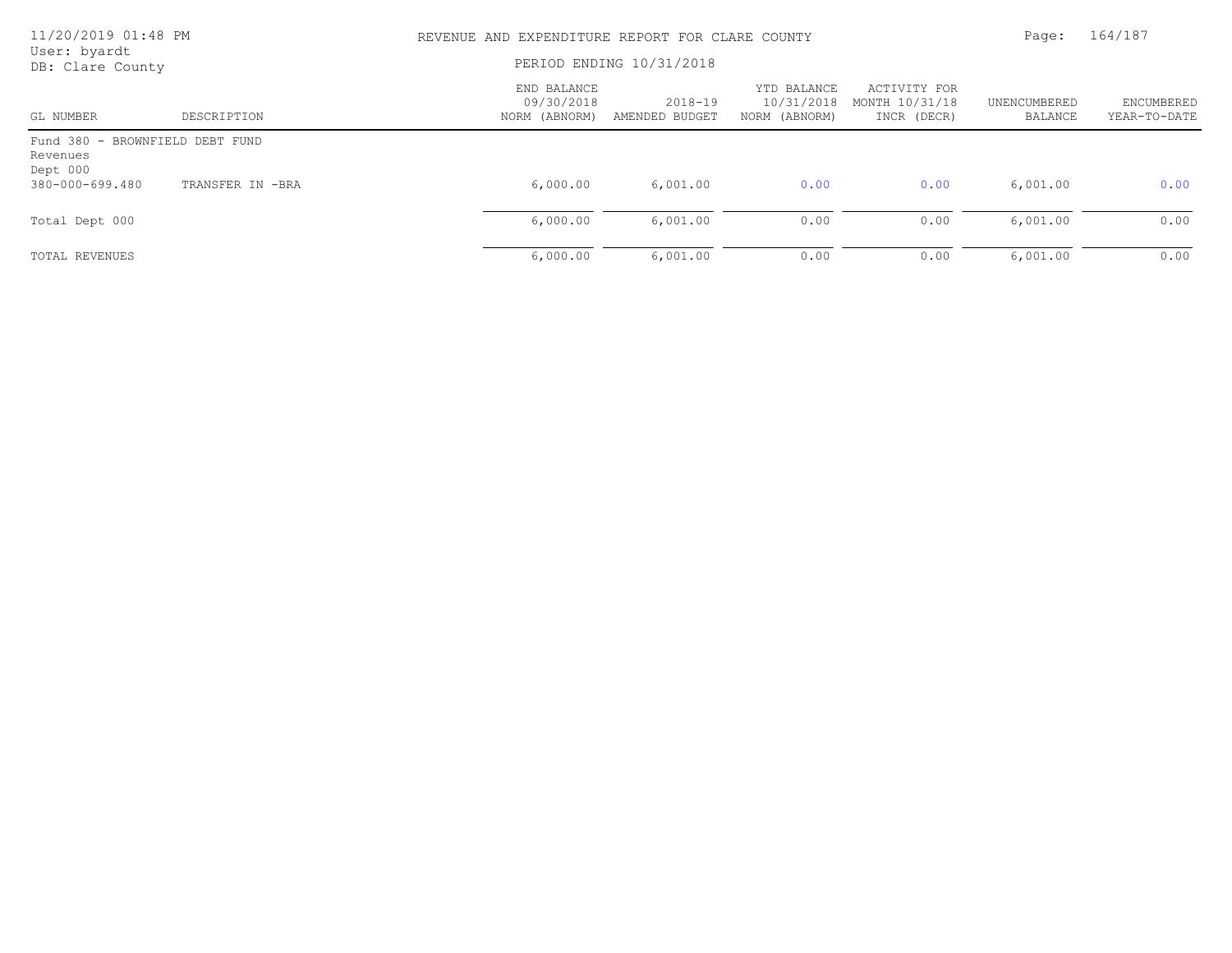| 11/20/2019 01:48 PM                         |                       |                                            | REVENUE AND EXPENDITURE REPORT FOR CLARE COUNTY |                                            |                                               |                         |                            |
|---------------------------------------------|-----------------------|--------------------------------------------|-------------------------------------------------|--------------------------------------------|-----------------------------------------------|-------------------------|----------------------------|
| User: byardt<br>DB: Clare County            |                       |                                            | PERIOD ENDING 10/31/2018                        |                                            |                                               |                         |                            |
| GL NUMBER                                   | DESCRIPTION           | END BALANCE<br>09/30/2018<br>NORM (ABNORM) | $2018 - 19$<br>AMENDED BUDGET                   | YTD BALANCE<br>10/31/2018<br>NORM (ABNORM) | ACTIVITY FOR<br>MONTH 10/31/18<br>INCR (DECR) | UNENCUMBERED<br>BALANCE | ENCUMBERED<br>YEAR-TO-DATE |
| Fund 380 - BROWNFIELD DEBT FUND             |                       |                                            |                                                 |                                            |                                               |                         |                            |
| Expenditures<br>Dept 000                    |                       |                                            |                                                 |                                            |                                               |                         |                            |
| 380-000-991.000<br>380-000-995.000          | PRINCIPAL<br>INTEREST | 5, 153.67<br>846.33                        | 5,206.00<br>795.00                              | 0.00<br>0.00                               | 0.00<br>0.00                                  | 5,206.00<br>795.00      | 0.00<br>0.00               |
| Total Dept 000                              |                       | 6,000.00                                   | 6,001.00                                        | 0.00                                       | 0.00                                          | 6,001.00                | 0.00                       |
| TOTAL EXPENDITURES                          |                       | 6,000.00                                   | 6,001.00                                        | 0.00                                       | 0.00                                          | 6,001.00                | 0.00                       |
| Fund 380 - BROWNFIELD DEBT FUND:            |                       |                                            |                                                 |                                            |                                               |                         |                            |
| <b>TOTAL REVENUES</b><br>TOTAL EXPENDITURES |                       | 6,000.00<br>6,000.00                       | 6,001.00<br>6,001.00                            | 0.00<br>0.00                               | 0.00<br>0.00                                  | 6,001.00<br>6,001.00    | 0.00<br>0.00               |
| NET OF REVENUES & EXPENDITURES              |                       | 0.00                                       | 0.00                                            | 0.00                                       | 0.00                                          | 0.00                    | 0.00                       |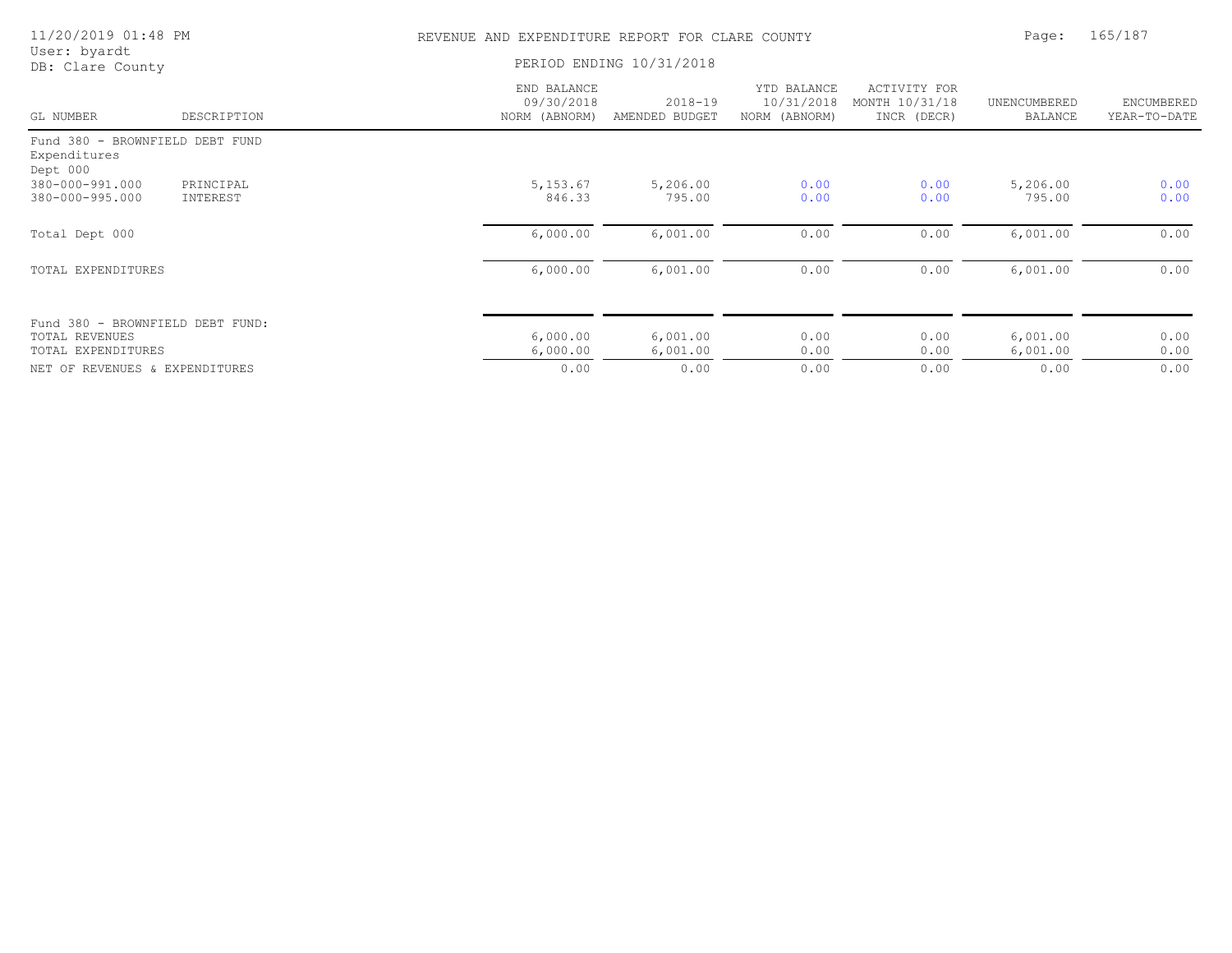| 11/20/2019 01:48 PM                |                                                            | REVENUE AND EXPENDITURE REPORT FOR CLARE COUNTY |                               |                                            |                                               |                         | 166/187                    |  |
|------------------------------------|------------------------------------------------------------|-------------------------------------------------|-------------------------------|--------------------------------------------|-----------------------------------------------|-------------------------|----------------------------|--|
| User: byardt<br>DB: Clare County   |                                                            | PERIOD ENDING 10/31/2018                        |                               |                                            |                                               |                         |                            |  |
| GL NUMBER                          | DESCRIPTION                                                | END BALANCE<br>09/30/2018<br>NORM (ABNORM)      | $2018 - 19$<br>AMENDED BUDGET | YTD BALANCE<br>10/31/2018<br>NORM (ABNORM) | ACTIVITY FOR<br>MONTH 10/31/18<br>INCR (DECR) | UNENCUMBERED<br>BALANCE | ENCUMBERED<br>YEAR-TO-DATE |  |
| Revenues<br>Dept 000               | Fund 388 - USDA LOAN DEBT FUND-SS CENTER                   |                                                 |                               |                                            |                                               |                         |                            |  |
| 388-000-665.000<br>388-000-699.288 | INTEREST ON INVESTMENTS<br>APPROP TRANS IN SENIOR SERVICES | 0.64<br>8,189.39                                | 0.00<br>8,000.00              | 0.09<br>0.00                               | 0.09<br>0.00                                  | (0.09)<br>8,000.00      | 0.00<br>0.00               |  |
| Total Dept 000                     |                                                            | 8,190.03                                        | 8,000.00                      | 0.09                                       | 0.09                                          | 7,999.91                | 0.00                       |  |
| TOTAL REVENUES                     |                                                            | 8,190.03                                        | 8,000.00                      | 0.09                                       | 0.09                                          | 7,999.91                | 0.00                       |  |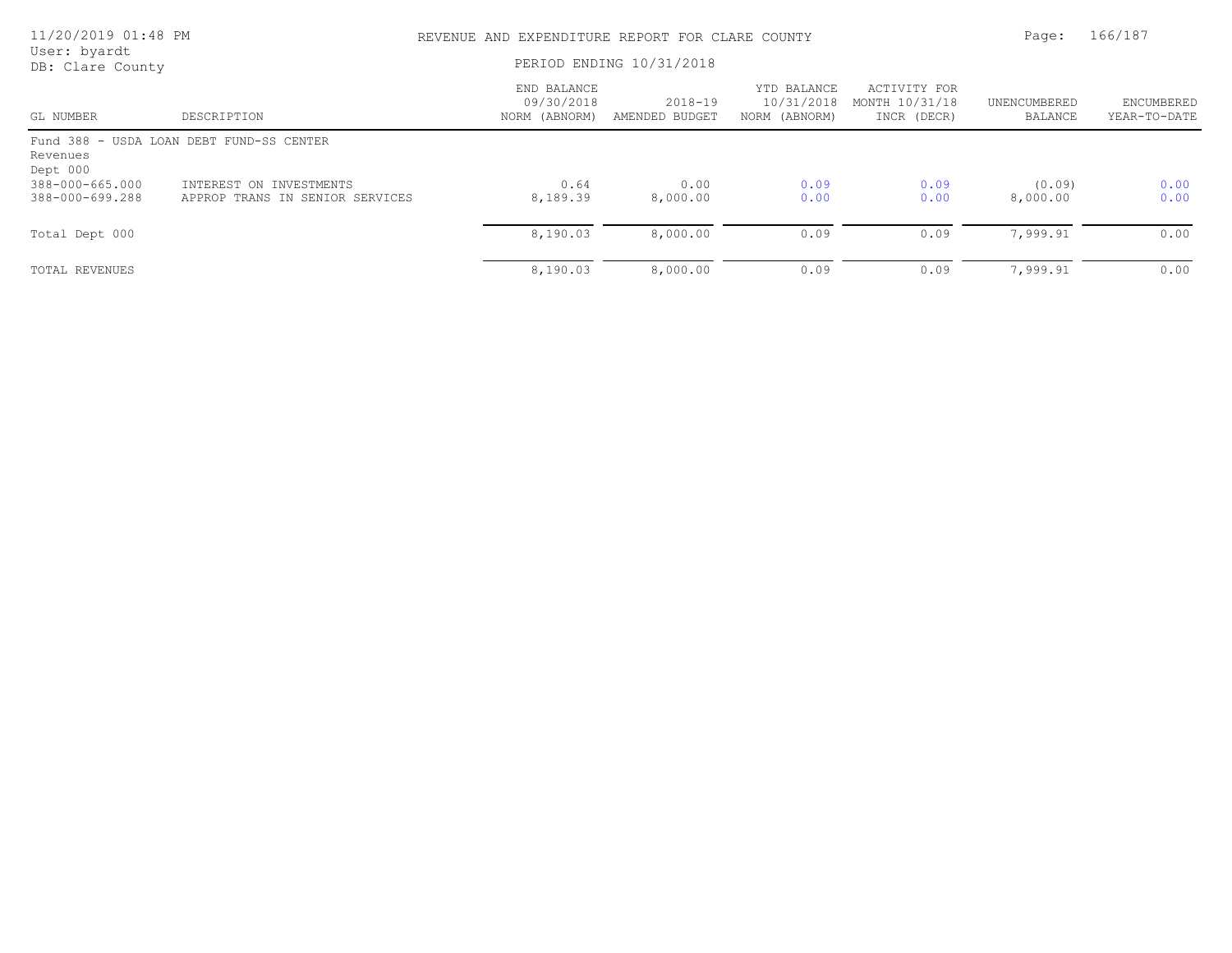| 11/20/2019 01:48 PM              |                                           | REVENUE AND EXPENDITURE REPORT FOR CLARE COUNTY |                               |                                            |                                               |                                | 167/187                    |  |
|----------------------------------|-------------------------------------------|-------------------------------------------------|-------------------------------|--------------------------------------------|-----------------------------------------------|--------------------------------|----------------------------|--|
| User: byardt<br>DB: Clare County |                                           | PERIOD ENDING 10/31/2018                        |                               |                                            |                                               |                                |                            |  |
| GL NUMBER                        | DESCRIPTION                               | END BALANCE<br>09/30/2018<br>NORM (ABNORM)      | $2018 - 19$<br>AMENDED BUDGET | YTD BALANCE<br>10/31/2018<br>NORM (ABNORM) | ACTIVITY FOR<br>MONTH 10/31/18<br>INCR (DECR) | UNENCUMBERED<br><b>BALANCE</b> | ENCUMBERED<br>YEAR-TO-DATE |  |
|                                  | Fund 388 - USDA LOAN DEBT FUND-SS CENTER  |                                                 |                               |                                            |                                               |                                |                            |  |
| Expenditures<br>Dept 000         |                                           |                                                 |                               |                                            |                                               |                                |                            |  |
| 388-000-991.000                  | PRINCIPAL                                 | 3,000.00                                        | 3,000.00                      | 0.00                                       | 0.00                                          | 3,000.00                       | 0.00                       |  |
| 388-000-995.000                  | INTEREST                                  | 5,189.39                                        | 5,000.00                      | 0.00                                       | 0.00                                          | 5,000.00                       | 0.00                       |  |
| Total Dept 000                   |                                           | 8,189.39                                        | 8,000.00                      | 0.00                                       | 0.00                                          | 8,000.00                       | 0.00                       |  |
| TOTAL EXPENDITURES               |                                           | 8,189.39                                        | 8,000.00                      | 0.00                                       | 0.00                                          | 8,000.00                       | 0.00                       |  |
|                                  | Fund 388 - USDA LOAN DEBT FUND-SS CENTER: |                                                 |                               |                                            |                                               |                                |                            |  |
| <b>TOTAL REVENUES</b>            |                                           | 8,190.03                                        | 8,000.00                      | 0.09                                       | 0.09                                          | 7,999.91                       | 0.00                       |  |
| TOTAL EXPENDITURES               |                                           | 8,189.39                                        | 8,000.00                      | 0.00                                       | 0.00                                          | 8,000.00                       | 0.00                       |  |
| NET OF REVENUES & EXPENDITURES   |                                           | 0.64                                            | 0.00                          | 0.09                                       | 0.09                                          | (0.09)                         | 0.00                       |  |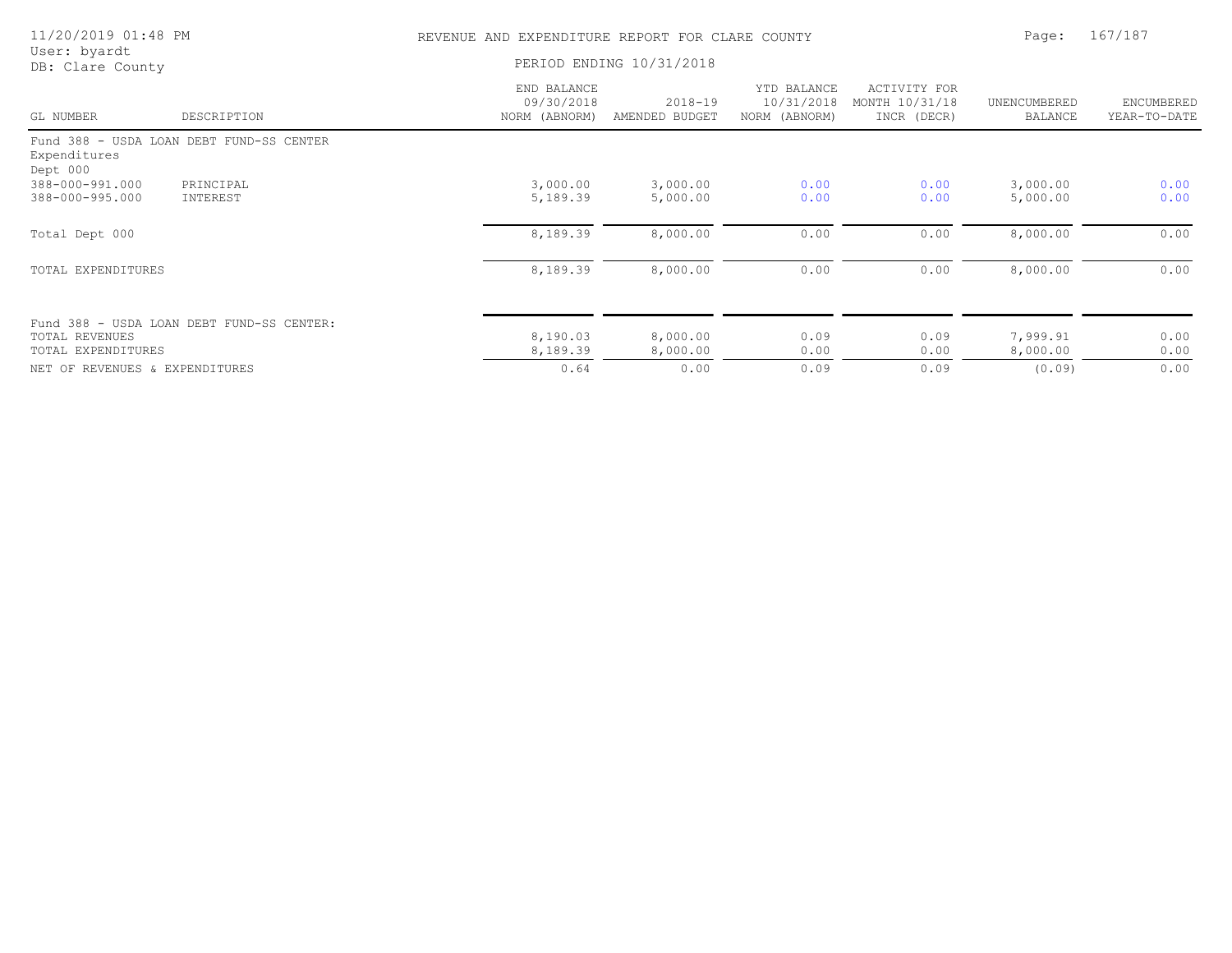| 11/20/2019 01:48 PM                |                                           | REVENUE AND EXPENDITURE REPORT FOR CLARE COUNTY | Page:                         | 168/187                                    |                                               |                         |                            |
|------------------------------------|-------------------------------------------|-------------------------------------------------|-------------------------------|--------------------------------------------|-----------------------------------------------|-------------------------|----------------------------|
| User: byardt<br>DB: Clare County   |                                           | PERIOD ENDING 10/31/2018                        |                               |                                            |                                               |                         |                            |
| GL NUMBER                          | DESCRIPTION                               | END BALANCE<br>09/30/2018<br>NORM (ABNORM)      | $2018 - 19$<br>AMENDED BUDGET | YTD BALANCE<br>10/31/2018<br>NORM (ABNORM) | ACTIVITY FOR<br>MONTH 10/31/18<br>INCR (DECR) | UNENCUMBERED<br>BALANCE | ENCUMBERED<br>YEAR-TO-DATE |
| Revenues<br>Dept 000               | Fund 413 - ANIMAL SHELTER IMPROVEMENT FUN |                                                 |                               |                                            |                                               |                         |                            |
| 413-000-665.000<br>413-000-699.900 | INTEREST EARNED<br>BEGINNING FUND BALANCE | 1,893.70<br>0.00                                | 1,200.00<br>145,000.00        | 0.00<br>0.00                               | 0.00<br>0.00                                  | 1,200.00<br>145,000.00  | 0.00<br>0.00               |
| Total Dept 000                     |                                           | 1,893.70                                        | 146,200.00                    | 0.00                                       | 0.00                                          | 146,200.00              | 0.00                       |
| TOTAL REVENUES                     |                                           | 1,893.70                                        | 146,200.00                    | 0.00                                       | 0.00                                          | 146,200.00              | 0.00                       |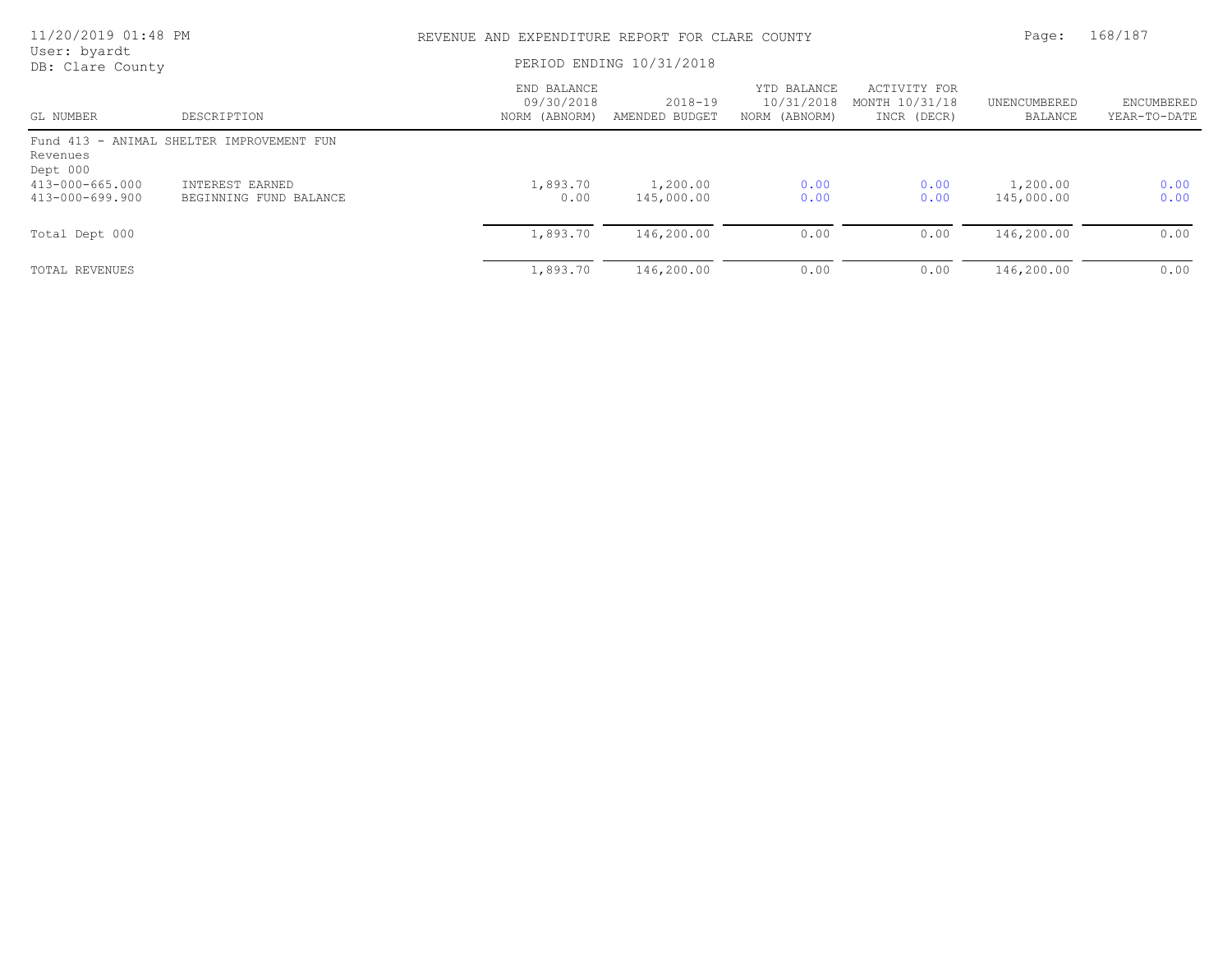|  | 11/20/2019 01:48 PM |  |  |  |
|--|---------------------|--|--|--|
|--|---------------------|--|--|--|

## REVENUE AND EXPENDITURE REPORT FOR CLARE COUNTY FOR PAGE PAGE: 169/187

| User: byardt |                  |
|--------------|------------------|
|              | DB: Clare County |

PERIOD ENDING 10/31/2018

| GL NUMBER                      | DESCRIPTION                                | END BALANCE<br>09/30/2018<br>NORM (ABNORM) | $2018 - 19$<br>AMENDED BUDGET | YTD BALANCE<br>10/31/2018<br>NORM (ABNORM) | ACTIVITY FOR<br>MONTH 10/31/18<br>INCR (DECR) | UNENCUMBERED<br>BALANCE | ENCUMBERED<br>YEAR-TO-DATE |
|--------------------------------|--------------------------------------------|--------------------------------------------|-------------------------------|--------------------------------------------|-----------------------------------------------|-------------------------|----------------------------|
|                                | Fund 413 - ANIMAL SHELTER IMPROVEMENT FUN  |                                            |                               |                                            |                                               |                         |                            |
| Expenditures                   |                                            |                                            |                               |                                            |                                               |                         |                            |
| Dept 000                       |                                            |                                            |                               |                                            |                                               |                         |                            |
| 413-000-962.000                | TAX APPEALS ADJUSTMENT                     | 0.00                                       | 100.00                        | 0.00                                       | 0.00                                          | 100.00                  | 0.00                       |
| 413-000-978.000                | NEW EOUIPMENT                              | 0.00                                       | 20,000.00                     | 0.00                                       | 0.00                                          | 20,000.00               | 0.00                       |
| 413-000-978.001                | NEW EQUIPMENT UNDER \$5,000                | 0.00                                       | 3,500.00                      | 0.00                                       | 0.00                                          | 3,500.00                | 0.00                       |
| 413-000-998.900                | ENDING FUND BALANCE                        | 0.00                                       | 122,600.00                    | 0.00                                       | 0.00                                          | 122,600.00              | 0.00                       |
| Total Dept 000                 |                                            | 0.00                                       | 146,200.00                    | 0.00                                       | 0.00                                          | 146,200.00              | 0.00                       |
| TOTAL EXPENDITURES             |                                            | 0.00                                       | 146,200.00                    | 0.00                                       | 0.00                                          | 146,200.00              | 0.00                       |
|                                |                                            |                                            |                               |                                            |                                               |                         |                            |
| TOTAL REVENUES                 | Fund 413 - ANIMAL SHELTER IMPROVEMENT FUN: | 1,893.70                                   | 146,200.00                    | 0.00                                       | 0.00                                          | 146,200.00              | 0.00                       |
| TOTAL EXPENDITURES             |                                            | 0.00                                       | 146,200.00                    | 0.00                                       | 0.00                                          | 146,200.00              | 0.00                       |
| NET OF REVENUES & EXPENDITURES |                                            | 1,893.70                                   | 0.00                          | 0.00                                       | 0.00                                          | 0.00                    | 0.00                       |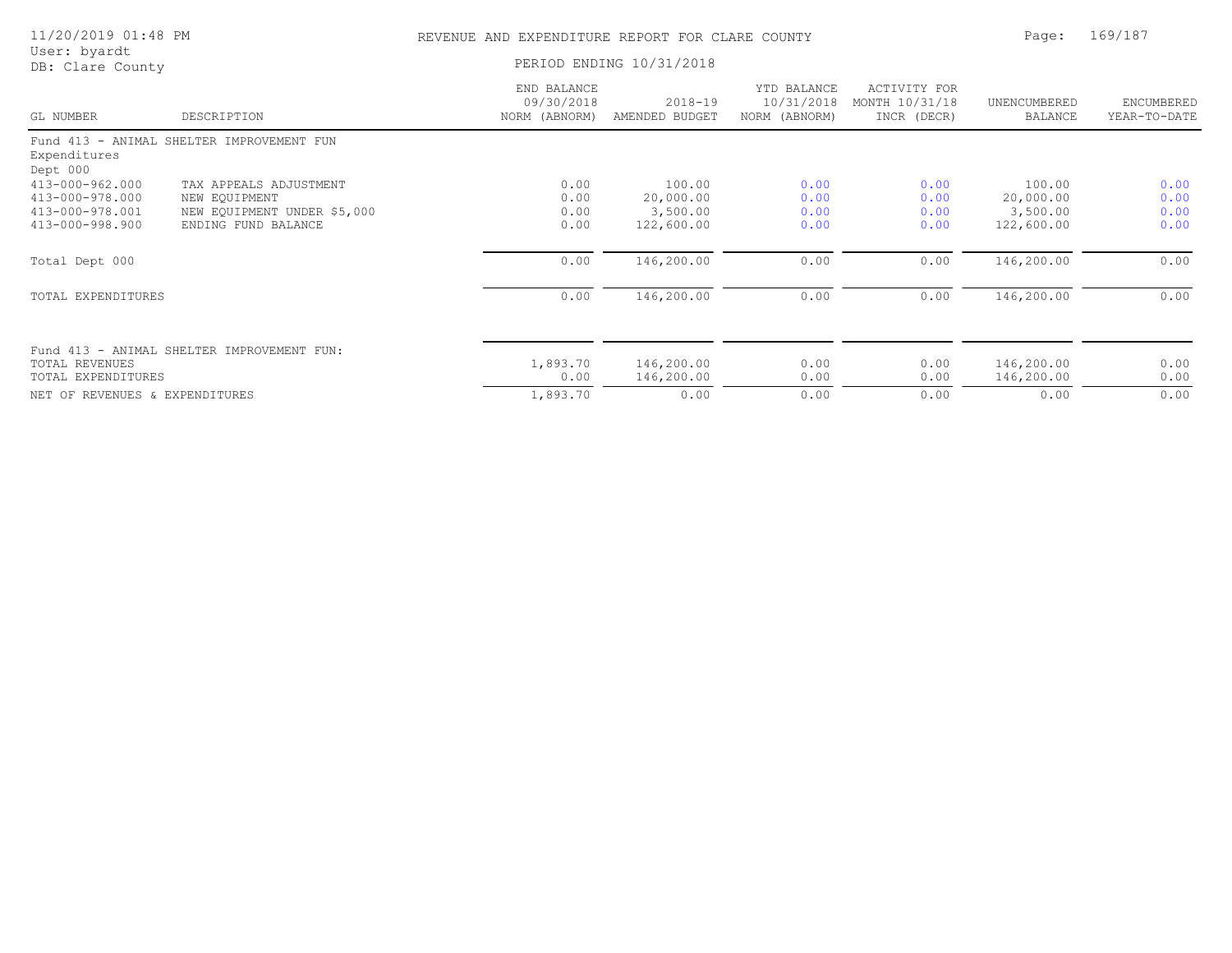| 11/20/2019 01:48 PM                |                                                  | REVENUE AND EXPENDITURE REPORT FOR CLARE COUNTY | Page:                         | 170/187                                    |                                               |                         |                                   |
|------------------------------------|--------------------------------------------------|-------------------------------------------------|-------------------------------|--------------------------------------------|-----------------------------------------------|-------------------------|-----------------------------------|
| User: byardt<br>DB: Clare County   |                                                  | PERIOD ENDING 10/31/2018                        |                               |                                            |                                               |                         |                                   |
| GL NUMBER                          | DESCRIPTION                                      | END BALANCE<br>09/30/2018<br>NORM (ABNORM)      | $2018 - 19$<br>AMENDED BUDGET | YTD BALANCE<br>10/31/2018<br>NORM (ABNORM) | ACTIVITY FOR<br>MONTH 10/31/18<br>INCR (DECR) | UNENCUMBERED<br>BALANCE | <b>ENCUMBERED</b><br>YEAR-TO-DATE |
| Revenues<br>Dept 000               | Fund 480 - BROWNSFIELD REDV AUTH-REV LOAN        |                                                 |                               |                                            |                                               |                         |                                   |
| 480-000-402.000<br>480-000-699.900 | CURRENT PROPERTY TAXES<br>BEGINNING FUND BALANCE | 6,774.82<br>0.00                                | 6,500.00<br>6,900.00          | 0.00<br>0.00                               | 0.00<br>0.00                                  | 6,500.00<br>6,900.00    | 0.00<br>0.00                      |
| Total Dept 000                     |                                                  | 6,774.82                                        | 13,400.00                     | 0.00                                       | 0.00                                          | 13,400.00               | 0.00                              |
| TOTAL REVENUES                     |                                                  | 6,774.82                                        | 13,400.00                     | 0.00                                       | 0.00                                          | 13,400.00               | 0.00                              |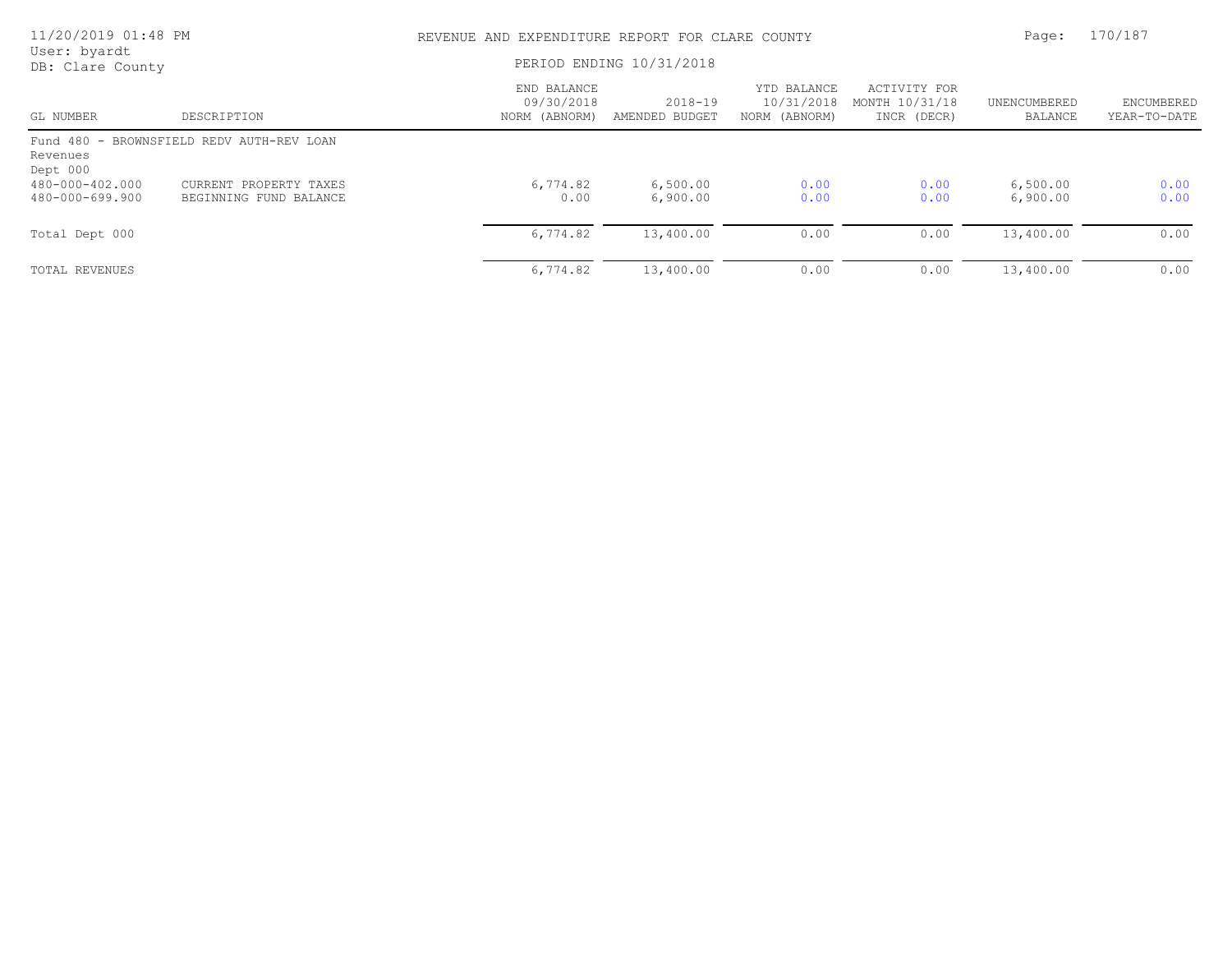| 11/20/2019 01:48 PM                         |                                                   |                                            | REVENUE AND EXPENDITURE REPORT FOR CLARE COUNTY |                                            |                                               |                         |                            |
|---------------------------------------------|---------------------------------------------------|--------------------------------------------|-------------------------------------------------|--------------------------------------------|-----------------------------------------------|-------------------------|----------------------------|
| User: byardt<br>DB: Clare County            |                                                   |                                            | PERIOD ENDING 10/31/2018                        |                                            |                                               |                         |                            |
| GL NUMBER                                   | DESCRIPTION                                       | END BALANCE<br>09/30/2018<br>NORM (ABNORM) | $2018 - 19$<br>AMENDED BUDGET                   | YTD BALANCE<br>10/31/2018<br>NORM (ABNORM) | ACTIVITY FOR<br>MONTH 10/31/18<br>INCR (DECR) | UNENCUMBERED<br>BALANCE | ENCUMBERED<br>YEAR-TO-DATE |
| Expenditures<br>Dept 000                    | Fund 480 - BROWNSFIELD REDV AUTH-REV LOAN         |                                            |                                                 |                                            |                                               |                         |                            |
| 480-000-998.380<br>480-000-998.900          | TRANSFER OUT-BRA DEBT FUND<br>ENDING FUND BALANCE | 6,000.00<br>0.00                           | 6,000.00<br>7,400.00                            | 0.00<br>0.00                               | 0.00<br>0.00                                  | 6,000.00<br>7,400.00    | 0.00<br>0.00               |
| Total Dept 000                              |                                                   | 6,000.00                                   | 13,400.00                                       | 0.00                                       | 0.00                                          | 13,400.00               | 0.00                       |
| TOTAL EXPENDITURES                          |                                                   | 6,000.00                                   | 13,400.00                                       | 0.00                                       | 0.00                                          | 13,400.00               | 0.00                       |
| <b>TOTAL REVENUES</b><br>TOTAL EXPENDITURES | Fund 480 - BROWNSFIELD REDV AUTH-REV LOAN:        | 6,774.82<br>6,000.00                       | 13,400.00<br>13,400.00                          | 0.00<br>0.00                               | 0.00<br>0.00                                  | 13,400.00<br>13,400.00  | 0.00<br>0.00               |
| NET OF REVENUES & EXPENDITURES              |                                                   | 774.82                                     | 0.00                                            | 0.00                                       | 0.00                                          | 0.00                    | 0.00                       |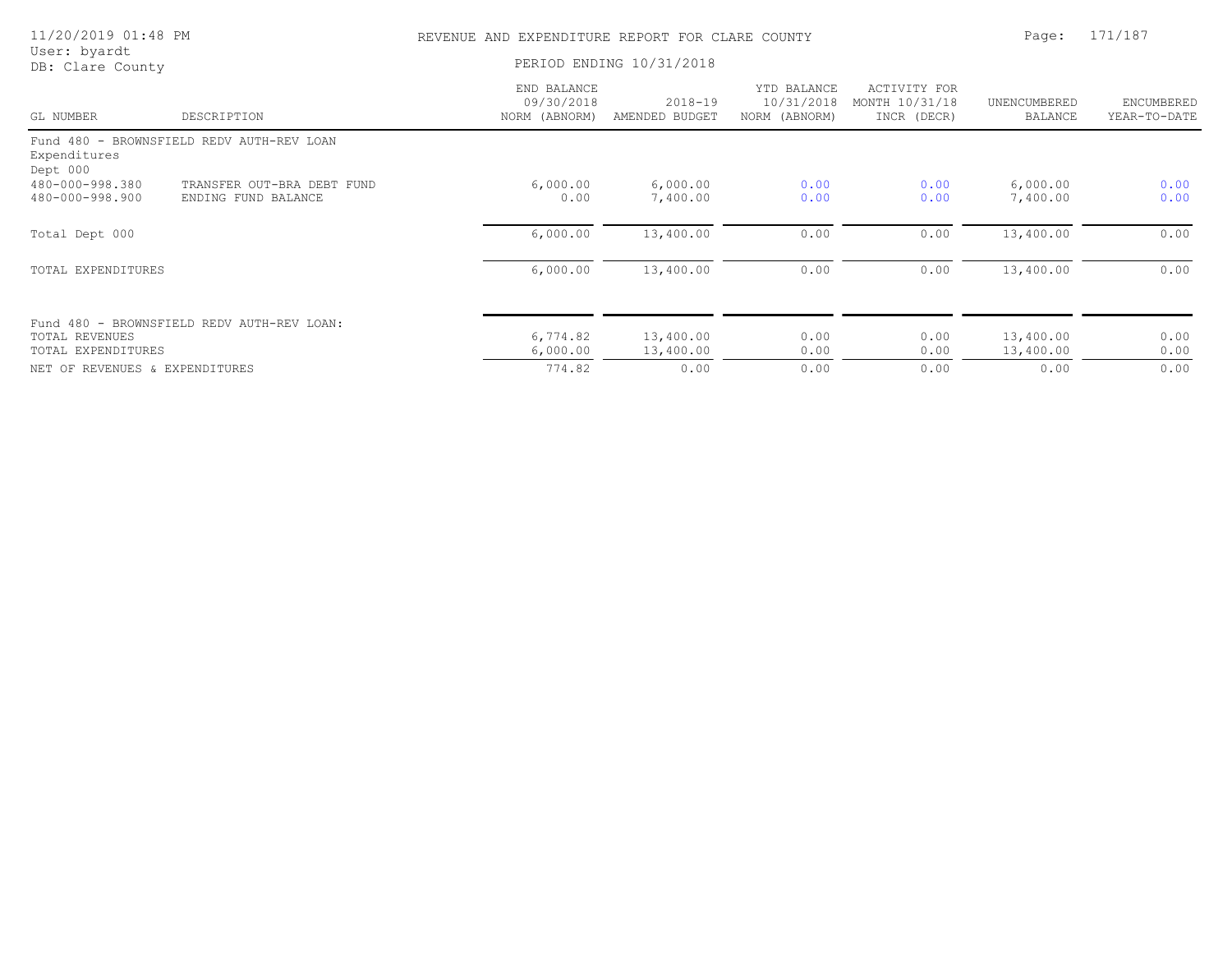| 11/20/2019 01:48 PM<br>User: byardt                    |                           | REVENUE AND EXPENDITURE REPORT FOR CLARE COUNTY | Page:                     | 172/187                                    |                                               |                         |                            |
|--------------------------------------------------------|---------------------------|-------------------------------------------------|---------------------------|--------------------------------------------|-----------------------------------------------|-------------------------|----------------------------|
| DB: Clare County                                       |                           | PERIOD ENDING 10/31/2018                        |                           |                                            |                                               |                         |                            |
| GL NUMBER                                              | DESCRIPTION               | END BALANCE<br>09/30/2018<br>NORM (ABNORM)      | 2018-19<br>AMENDED BUDGET | YTD BALANCE<br>10/31/2018<br>NORM (ABNORM) | ACTIVITY FOR<br>MONTH 10/31/18<br>INCR (DECR) | UNENCUMBERED<br>BALANCE | ENCUMBERED<br>YEAR-TO-DATE |
| Fund 515 - LAND BANK AUTHORITY<br>Revenues<br>Dept 000 |                           |                                                 |                           |                                            |                                               |                         |                            |
| 515-000-402.000                                        | CURRENT TAXES             | 0.00                                            | 1,000.00                  | 0.00                                       | 0.00                                          | 1,000.00                | 0.00                       |
| $515 - 000 - 645.000$                                  | SALE OF PROPERTY          | 0.00                                            | 20,000.00                 | 0.00                                       | 0.00                                          | 20,000.00               | 0.00                       |
| 515-000-699.518                                        | APPROP TRANS IN - TAX REV | 0.00                                            | 25,000.00                 | 0.00                                       | 0.00                                          | 25,000.00               | 0.00                       |
| 515-000-699.900                                        | BEGINNING FUND BALANCE    | 0.00                                            | 60,000.00                 | 0.00                                       | 0.00                                          | 60,000.00               | 0.00                       |
| Total Dept 000                                         |                           | 0.00                                            | 106,000.00                | 0.00                                       | 0.00                                          | 106,000.00              | 0.00                       |
| TOTAL REVENUES                                         |                           | 0.00                                            | 106,000.00                | 0.00                                       | 0.00                                          | 106,000.00              | 0.00                       |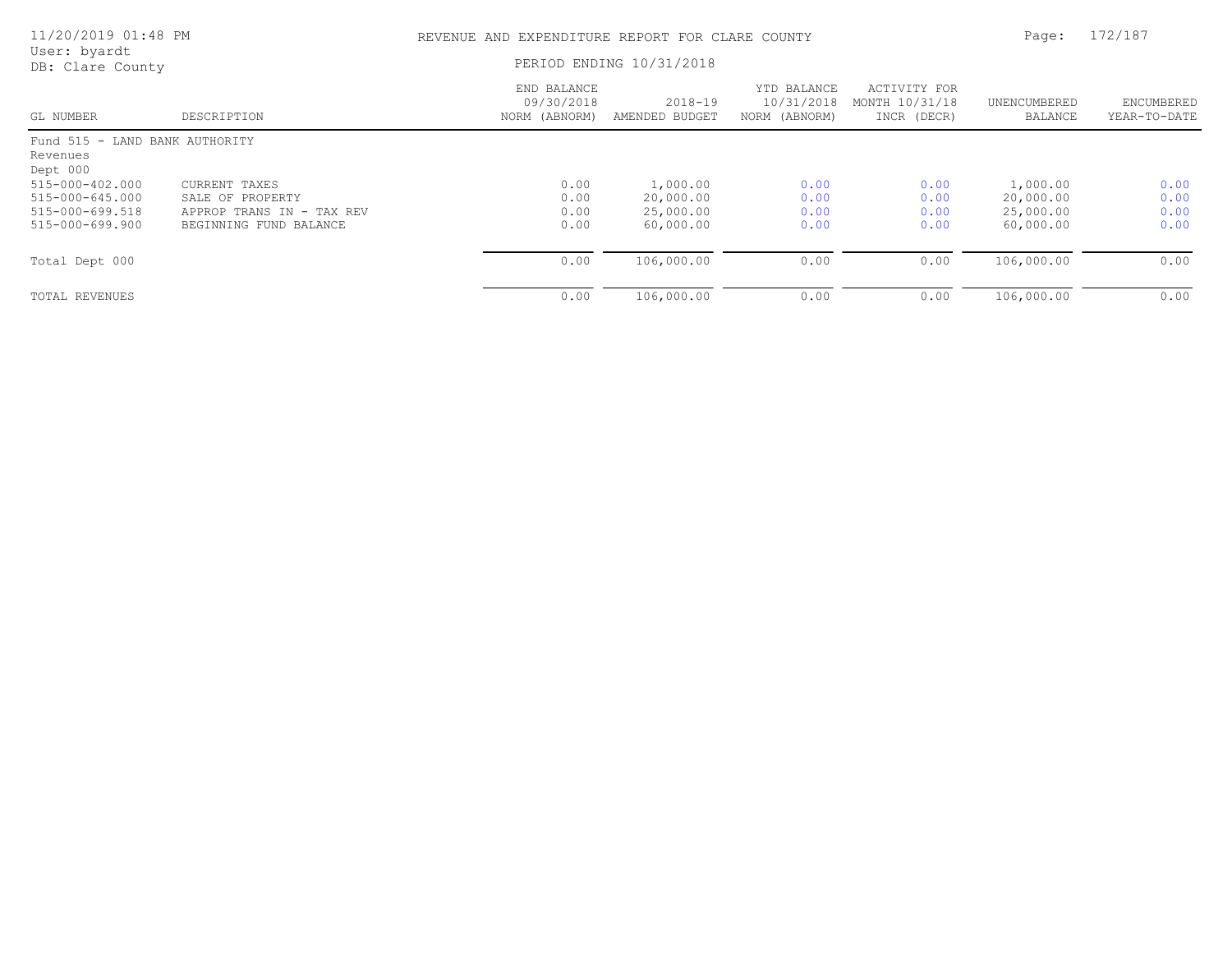| 11/20/2019 01:48 PM | REVENUE AND EXPENDITURE REPORT FOR CLARE COUNTY | Page: 173/187 |
|---------------------|-------------------------------------------------|---------------|
| User: byardt        |                                                 |               |
| DB: Clare County    | PERIOD ENDING 10/31/2018                        |               |

| GL NUMBER                          | DESCRIPTION                       | END BALANCE<br>09/30/2018<br>NORM (ABNORM) | $2018 - 19$<br>AMENDED BUDGET | YTD BALANCE<br>10/31/2018<br>NORM (ABNORM) | ACTIVITY FOR<br>MONTH 10/31/18<br>INCR (DECR) | UNENCUMBERED<br>BALANCE | ENCUMBERED<br>YEAR-TO-DATE |
|------------------------------------|-----------------------------------|--------------------------------------------|-------------------------------|--------------------------------------------|-----------------------------------------------|-------------------------|----------------------------|
| Fund 515 - LAND BANK AUTHORITY     |                                   |                                            |                               |                                            |                                               |                         |                            |
| Expenditures                       |                                   |                                            |                               |                                            |                                               |                         |                            |
| Dept 000                           |                                   |                                            |                               |                                            |                                               |                         |                            |
| 515-000-727.000                    | SUPPLIES                          | 0.00                                       | 1,000.00                      | 0.00                                       | 0.00                                          | 1,000.00                | 0.00                       |
| 515-000-728.000                    | PRINTING & BINDING                | 0.00                                       | 2,000.00                      | 0.00                                       | 0.00                                          | 2,000.00                | 0.00                       |
| 515-000-802.000                    | CONTRACTUAL SERVICES              | 0.00                                       | 40,000.00                     | 0.00                                       | 0.00                                          | 40,000.00               | 0.00                       |
| 515-000-814.000                    | DUES & SUBSCRIPTIONS              | 125.00                                     | 1,000.00                      | 0.00                                       | 0.00                                          | 1,000.00                | 0.00                       |
| 515-000-864.000<br>515-000-962.000 | TRAVEL<br>TAX APPEALS ADJUSTMENTS | 353.72<br>0.00                             | 2,000.00<br>1,000.00          | 0.00<br>0.00                               | 0.00<br>0.00                                  | 2,000.00<br>1,000.00    | 0.00<br>0.00               |
| 515-000-998.900                    | ENDING FUND BALANCE               | 0.00                                       | 59,000.00                     | 0.00                                       | 0.00                                          | 59,000.00               | 0.00                       |
|                                    |                                   |                                            |                               |                                            |                                               |                         |                            |
| Total Dept 000                     |                                   | 478.72                                     | 106,000.00                    | 0.00                                       | 0.00                                          | 106,000.00              | 0.00                       |
| TOTAL EXPENDITURES                 |                                   | 478.72                                     | 106,000.00                    | 0.00                                       | 0.00                                          | 106,000.00              | 0.00                       |
|                                    |                                   |                                            |                               |                                            |                                               |                         |                            |
| Fund 515 - LAND BANK AUTHORITY:    |                                   |                                            |                               |                                            |                                               |                         |                            |
| TOTAL REVENUES                     |                                   | 0.00                                       | 106,000.00                    | 0.00                                       | 0.00                                          | 106,000.00              | 0.00                       |
| TOTAL EXPENDITURES                 |                                   | 478.72                                     | 106,000.00                    | 0.00                                       | 0.00                                          | 106,000.00              | 0.00                       |
| NET OF REVENUES & EXPENDITURES     |                                   | (478.72)                                   | 0.00                          | 0.00                                       | 0.00                                          | 0.00                    | 0.00                       |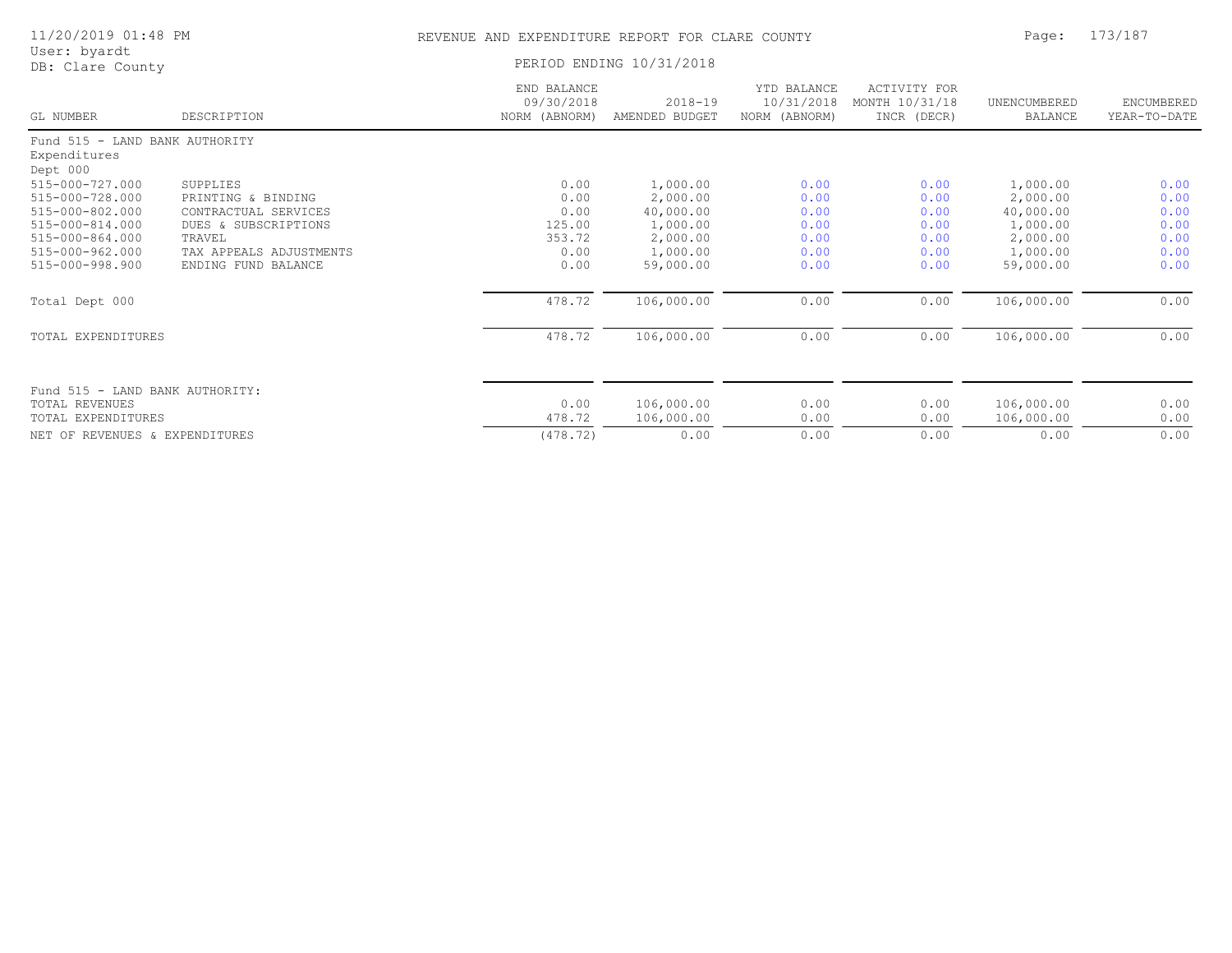| 11/20/2019 01:48 PM                                               |                                                                      | REVENUE AND EXPENDITURE REPORT FOR CLARE COUNTY |                                       |                                            |                                               | Page:                                 | 174/187                    |
|-------------------------------------------------------------------|----------------------------------------------------------------------|-------------------------------------------------|---------------------------------------|--------------------------------------------|-----------------------------------------------|---------------------------------------|----------------------------|
| User: byardt<br>DB: Clare County                                  |                                                                      |                                                 | PERIOD ENDING 10/31/2018              |                                            |                                               |                                       |                            |
| GL NUMBER                                                         | DESCRIPTION                                                          | END BALANCE<br>09/30/2018<br>NORM (ABNORM)      | $2018 - 19$<br>AMENDED BUDGET         | YTD BALANCE<br>10/31/2018<br>NORM (ABNORM) | ACTIVITY FOR<br>MONTH 10/31/18<br>INCR (DECR) | UNENCUMBERED<br>BALANCE               | ENCUMBERED<br>YEAR-TO-DATE |
| Fund 516 - REVOLVING TAX FUND<br>Revenues<br>Dept 000             |                                                                      |                                                 |                                       |                                            |                                               |                                       |                            |
| $516 - 000 - 445.000$<br>$516 - 000 - 665.000$<br>516-000-699.900 | INTEREST ON TAXES<br>INTEREST ON INVESTMENTS<br>BEGINNG FUND BALANCE | 356,935.84<br>21,039.27<br>0.00                 | 425,000.00<br>50,000.00<br>800,000.00 | 19,754.41<br>4,090.65<br>0.00              | 19,754.41<br>4,090.65<br>0.00                 | 405,245.59<br>45,909.35<br>800,000.00 | 0.00<br>0.00<br>0.00       |
| Total Dept 000                                                    |                                                                      | 377, 975.11                                     | 1,275,000.00                          | 23,845.06                                  | 23,845.06                                     | 1,251,154.94                          | 0.00                       |
| TOTAL REVENUES                                                    |                                                                      | 377,975.11                                      | 1,275,000.00                          | 23,845.06                                  | 23,845.06                                     | 1,251,154.94                          | 0.00                       |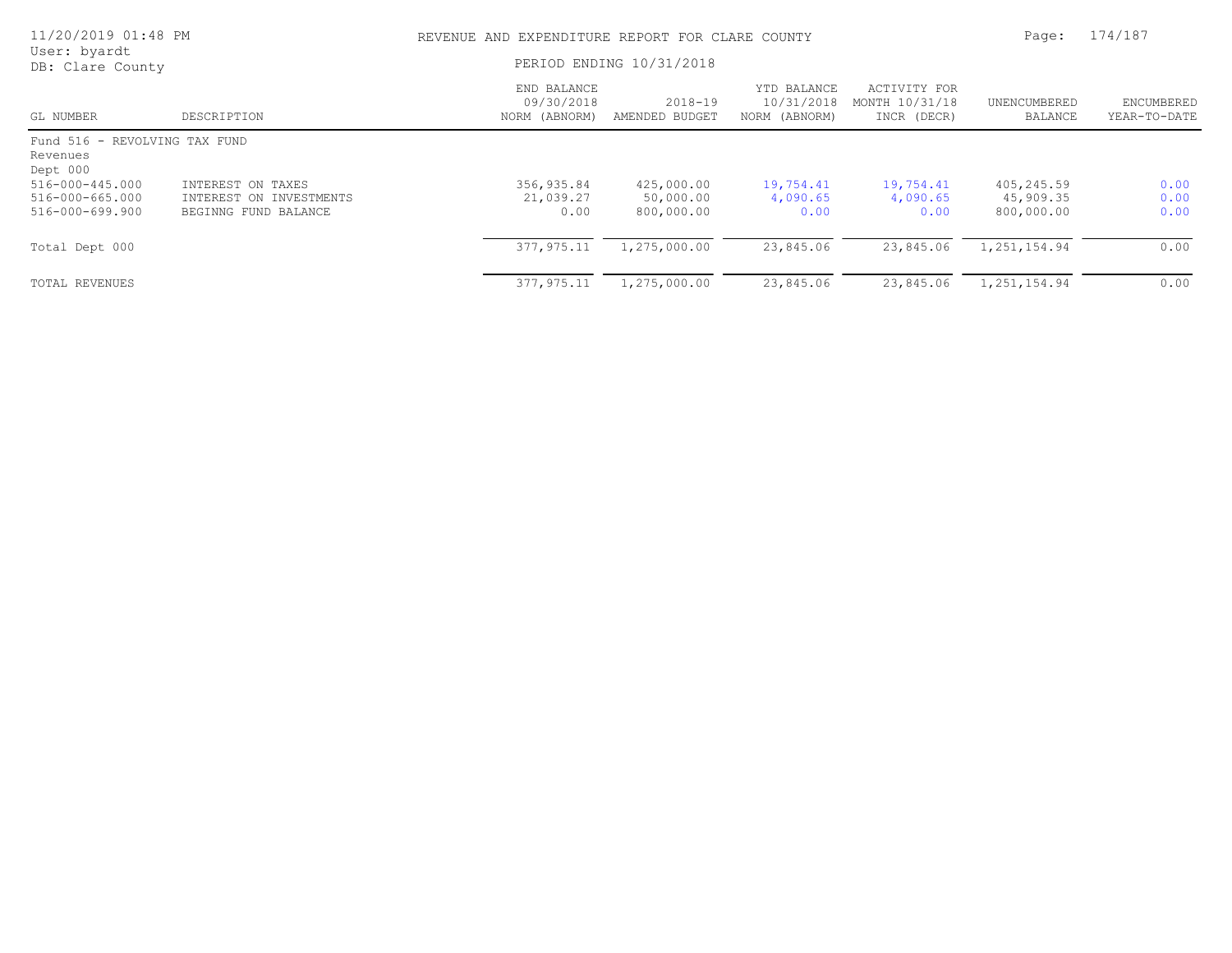| 11/20/2019 01:48 PM              |                              | REVENUE AND EXPENDITURE REPORT FOR CLARE COUNTY | Page:                         | 175/187                                    |                                               |                         |                            |
|----------------------------------|------------------------------|-------------------------------------------------|-------------------------------|--------------------------------------------|-----------------------------------------------|-------------------------|----------------------------|
| User: byardt<br>DB: Clare County | PERIOD ENDING 10/31/2018     |                                                 |                               |                                            |                                               |                         |                            |
| GL NUMBER                        | DESCRIPTION                  | END BALANCE<br>09/30/2018<br>NORM (ABNORM)      | $2018 - 19$<br>AMENDED BUDGET | YTD BALANCE<br>10/31/2018<br>NORM (ABNORM) | ACTIVITY FOR<br>MONTH 10/31/18<br>INCR (DECR) | UNENCUMBERED<br>BALANCE | ENCUMBERED<br>YEAR-TO-DATE |
| Fund 516 - REVOLVING TAX FUND    |                              |                                                 |                               |                                            |                                               |                         |                            |
| Expenditures<br>Dept 000         |                              |                                                 |                               |                                            |                                               |                         |                            |
| 516-000-965.000                  | BANK SERVICE CHARGES         | 6.00                                            | 0.00                          | 0.00                                       | 0.00                                          | 0.00                    | 0.00                       |
| 516-000-998.101                  | APPROP TRANSFER OUT-GEN FUND | 412,000.00                                      | 400,000.00                    | 0.00                                       | 0.00                                          | 400,000.00              | 0.00                       |
| 516-000-998.900                  | ENDING FUND BALANCE          | 0.00                                            | 875,000.00                    | 0.00                                       | 0.00                                          | 875,000.00              | 0.00                       |
| Total Dept 000                   |                              | 412,006.00                                      | 1,275,000.00                  | 0.00                                       | 0.00                                          | 1,275,000.00            | 0.00                       |
| TOTAL EXPENDITURES               |                              | 412,006.00                                      | 1,275,000.00                  | 0.00                                       | 0.00                                          | 1,275,000.00            | 0.00                       |
|                                  |                              |                                                 |                               |                                            |                                               |                         |                            |
| Fund 516 - REVOLVING TAX FUND:   |                              |                                                 |                               |                                            |                                               |                         |                            |
| <b>TOTAL REVENUES</b>            |                              | 377,975.11                                      | 1,275,000.00                  | 23,845.06                                  | 23,845.06                                     | 1,251,154.94            | 0.00                       |
| TOTAL EXPENDITURES               |                              | 412,006.00                                      | 1,275,000.00                  | 0.00                                       | 0.00                                          | 1,275,000.00            | 0.00                       |
| NET OF REVENUES & EXPENDITURES   |                              | (34, 030.89)                                    | 0.00                          | 23,845.06                                  | 23,845.06                                     | (23, 845.06)            | 0.00                       |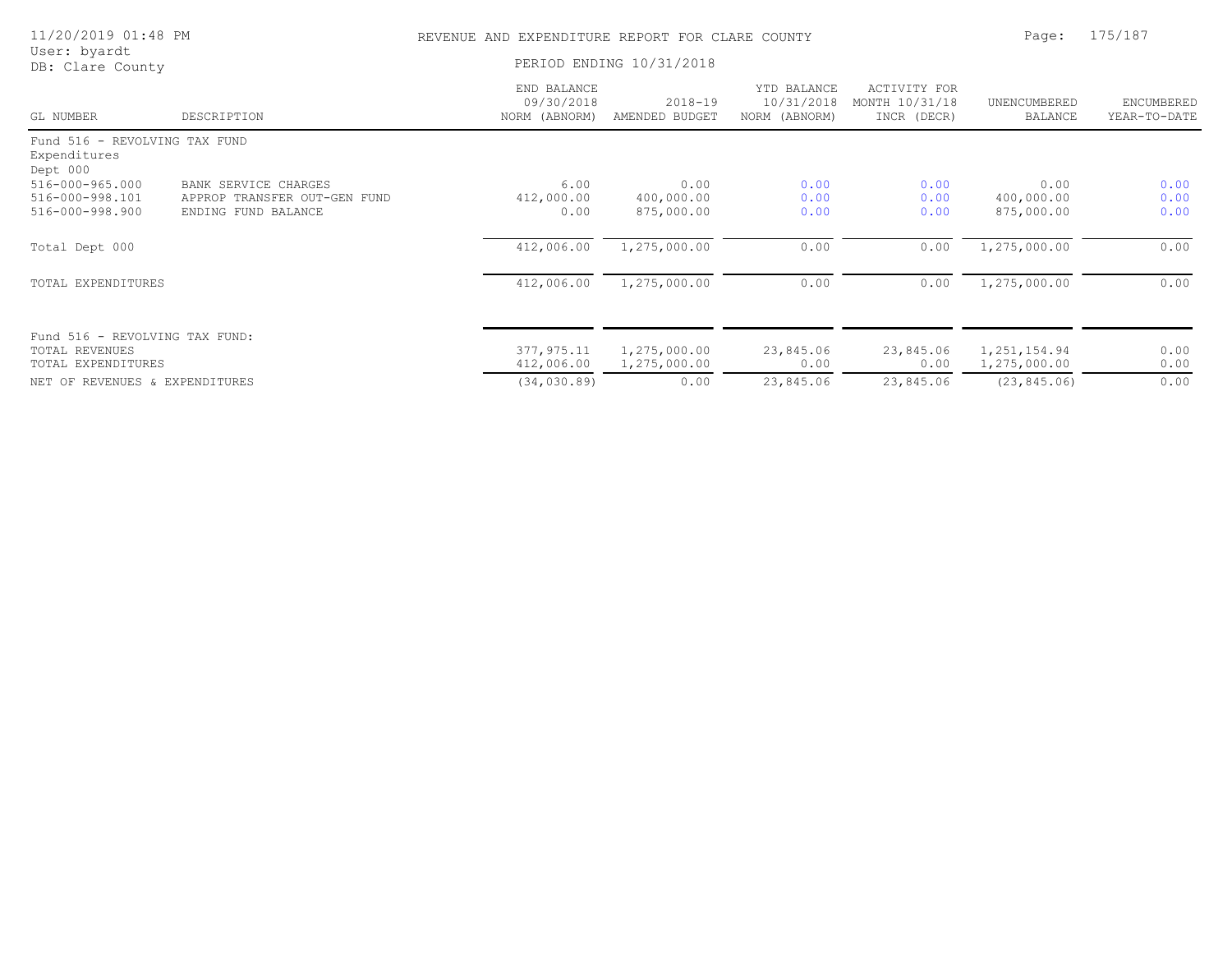| 11/20/2019 01:48 PM                      |                                               | REVENUE AND EXPENDITURE REPORT FOR CLARE COUNTY | Page:                         | 176/187                                    |                                               |                                |                            |
|------------------------------------------|-----------------------------------------------|-------------------------------------------------|-------------------------------|--------------------------------------------|-----------------------------------------------|--------------------------------|----------------------------|
| User: byardt<br>DB: Clare County         |                                               |                                                 | PERIOD ENDING 10/31/2018      |                                            |                                               |                                |                            |
| GL NUMBER                                | DESCRIPTION                                   | END BALANCE<br>09/30/2018<br>NORM (ABNORM)      | $2018 - 19$<br>AMENDED BUDGET | YTD BALANCE<br>10/31/2018<br>NORM (ABNORM) | ACTIVITY FOR<br>MONTH 10/31/18<br>INCR (DECR) | UNENCUMBERED<br><b>BALANCE</b> | ENCUMBERED<br>YEAR-TO-DATE |
|                                          | Fund 518 - LAND SALE REUTILIZATION FUND       |                                                 |                               |                                            |                                               |                                |                            |
| Revenues<br>Dept 000                     |                                               |                                                 |                               |                                            |                                               |                                |                            |
| 518-000-626.000<br>518-000-641.000       | LAND SALES & FEES<br>PREFORFEITURE MAILINGS   | 229,773.24<br>43,970.64                         | 500,000.00<br>45,000.00       | 0.00<br>4,302.75                           | 0.00<br>4,302.75                              | 500,000.00<br>40,697.25        | 0.00<br>0.00               |
| $518 - 000 - 665.000$                    | INTEREST ON INVESTMENTS                       | 13,910.18                                       | 15,000.00                     | 1,068.47                                   | 1,068.47                                      | 13,931.53                      | 0.00                       |
| 518-000-671.001<br>518-000-671.051       | AUCTION SALE BOOKS<br>TITLE SEARCH            | 940.00<br>141,822.30                            | 2,000.00<br>200,000.00        | 5.00<br>4,808.60                           | 5.00<br>4,808.60                              | 1,995.00<br>195,191.40         | 0.00<br>0.00               |
| 518-000-671.052<br>$518 - 000 - 671.053$ | INSPECTION FEES<br>PUBLICATION/CERT FEES      | 29,751.15<br>20,672.97                          | 50,000.00<br>25,000.00        | 1,396.88<br>10.37                          | 1,396.88<br>10.37                             | 48,603.12<br>24,989.63         | 0.00<br>0.00               |
| 518-000-676.000<br>518-000-699.900       | REIMB DEMO PROJECTS<br>BEGINNING FUND BALANCE | 0.00<br>0.00                                    | 5,000.00<br>500,000.00        | 0.00<br>0.00                               | 0.00<br>0.00                                  | 5,000.00<br>500,000.00         | 0.00<br>0.00               |
| Total Dept 000                           |                                               | 480,840.48                                      | 1,342,000.00                  | 11,592.07                                  | 11,592.07                                     | 1,330,407.93                   | 0.00                       |
| TOTAL REVENUES                           |                                               | 480,840.48                                      | 1,342,000.00                  | 11,592.07                                  | 11,592.07                                     | 1,330,407.93                   | 0.00                       |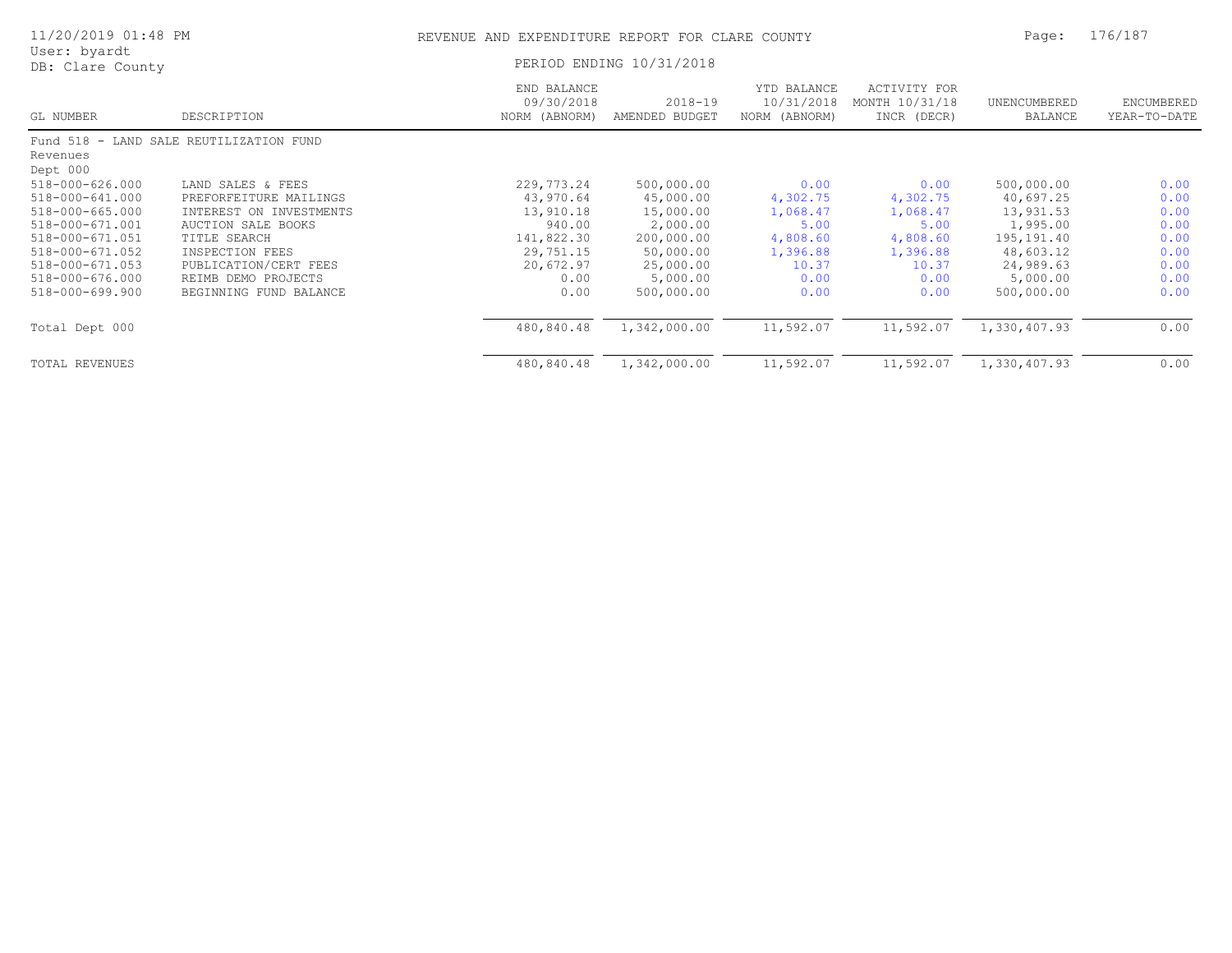|              | 11/20/2019 01:48 PM |  |
|--------------|---------------------|--|
| User: byardt |                     |  |

| DB: Clare County                                                                        |                                         |                                            | PERIOD ENDING 10/31/2018      |                                            |                                                      |                              |                            |
|-----------------------------------------------------------------------------------------|-----------------------------------------|--------------------------------------------|-------------------------------|--------------------------------------------|------------------------------------------------------|------------------------------|----------------------------|
| GL NUMBER                                                                               | DESCRIPTION                             | END BALANCE<br>09/30/2018<br>NORM (ABNORM) | $2018 - 19$<br>AMENDED BUDGET | YTD BALANCE<br>10/31/2018<br>NORM (ABNORM) | <b>ACTIVITY FOR</b><br>MONTH 10/31/18<br>INCR (DECR) | UNENCUMBERED<br>BALANCE      | ENCUMBERED<br>YEAR-TO-DATE |
|                                                                                         | Fund 518 - LAND SALE REUTILIZATION FUND |                                            |                               |                                            |                                                      |                              |                            |
| Expenditures                                                                            |                                         |                                            |                               |                                            |                                                      |                              |                            |
| Dept 000                                                                                |                                         |                                            |                               |                                            |                                                      |                              |                            |
| 518-000-727.000                                                                         | COPIES                                  | 0.00                                       | 100.00                        | 0.00                                       | 0.00                                                 | 100.00                       | 0.00                       |
| 518-000-727.001                                                                         | SUPPLIES - OFFICE                       | 197.78                                     | 3,500.00                      | 195.96                                     | 195.96                                               | 3,036.76                     | 267.28                     |
| 518-000-729.000                                                                         | SUPPLIES - OPERATING                    | 0.00                                       | 2,000.00                      | 0.00                                       | 0.00                                                 | 2,000.00                     | 0.00                       |
| 518-000-732.000                                                                         | POSTAGE                                 | 49.93                                      | 500.00                        | 0.00                                       | 0.00                                                 | 500.00                       | 0.00                       |
| 518-000-801.000                                                                         | SERVICES RENDERED                       | 54,759.68                                  | 100,000.00                    | 3,330.80                                   | 3,330.80                                             | 96,669.20                    | 0.00                       |
| 518-000-801.051                                                                         | TITLE SEARCH EXPENSE                    | 17,534.86                                  | 25,000.00                     | 0.00                                       | 0.00                                                 | 25,000.00                    | 0.00                       |
| 518-000-801.052                                                                         | INSPECTION EXPENSE                      | 25,965.00                                  | 35,000.00                     | 0.00                                       | 0.00                                                 | 35,000.00                    | 0.00                       |
| 518-000-801.053                                                                         | FORFEITURE CERTIFICATION EXPENSE        | 18,246.17                                  | 20,000.00                     | 0.00                                       | 0.00                                                 | 20,000.00                    | 0.00                       |
| 518-000-801.641                                                                         | PREFORFEITURE MAILING EXPENSE           | 15,364.83                                  | 20,000.00                     | 0.00                                       | 0.00                                                 | 20,000.00                    | 0.00                       |
| 518-000-804.000                                                                         | DELINQUENT TAX PMTS                     | 124,368.87                                 | 200,000.00                    | 0.00                                       | 0.00                                                 | 200,000.00                   | 0.00                       |
| 518-000-814.000                                                                         | DUES & SUBSCRIPTIONS                    | 200.00                                     | 500.00                        | 0.00                                       | 0.00                                                 | 500.00                       | 0.00                       |
| 518-000-864.000                                                                         | TRAVEL & EXPENSE                        | 2,079.07                                   | 3,000.00                      | 0.00                                       | 0.00                                                 | 3,000.00                     | 0.00                       |
| 518-000-900.000                                                                         | ADVERTISING                             | 460.00                                     | 3,000.00                      | 168.00                                     | 168.00                                               | 2,832.00                     | 0.00                       |
| 518-000-955.000                                                                         | <b>BANK CHARGES</b>                     | 0.00                                       | 100.00                        | 0.00                                       | 0.00                                                 | 100.00                       | 0.00                       |
| 518-000-978.000                                                                         | NEW EQUIPMENT                           | 4,356.36                                   | 50,000.00                     | 0.00                                       | 0.00                                                 | 50,000.00                    | 0.00                       |
| 518-000-978.001                                                                         | EQUIPMENT UP GRADE                      | 2,178.03                                   | 25,000.00                     | 0.00                                       | 0.00                                                 | 25,000.00                    | 0.00                       |
| 518-000-998.101                                                                         | APPROP TRANSFER OUT-GENERAL FUND        | 300,000.00                                 | 350,000.00                    | 0.00                                       | 0.00                                                 | 350,000.00                   | 0.00                       |
| 518-000-998.515                                                                         | APPROP TRANS OUT - LAND BANK            | 0.00                                       | 25,000.00                     | 0.00                                       | 0.00                                                 | 25,000.00                    | 0.00                       |
| 518-000-998.900                                                                         | ENDING FUND BALANCE                     | 0.00                                       | 479,300.00                    | 0.00                                       | 0.00                                                 | 479,300.00                   | 0.00                       |
| Total Dept 000                                                                          |                                         | 565,760.58                                 | 1,342,000.00                  | 3,694.76                                   | 3,694.76                                             | 1,338,037.96                 | 267.28                     |
| TOTAL EXPENDITURES                                                                      |                                         | 565,760.58                                 | 1,342,000.00                  | 3,694.76                                   | 3,694.76                                             | 1,338,037.96                 | 267.28                     |
| Fund 518 - LAND SALE REUTILIZATION FUND:<br><b>TOTAL REVENUES</b><br>TOTAL EXPENDITURES |                                         | 480,840.48<br>565,760.58                   | 1,342,000.00<br>1,342,000.00  | 11,592.07<br>3,694.76                      | 11,592.07<br>3,694.76                                | 1,330,407.93<br>1,338,037.96 | 0.00<br>267.28             |

NET OF REVENUES & EXPENDITURES (84,920.10) 0.00 7,897.31 7,897.31 (7,630.03) (267.28)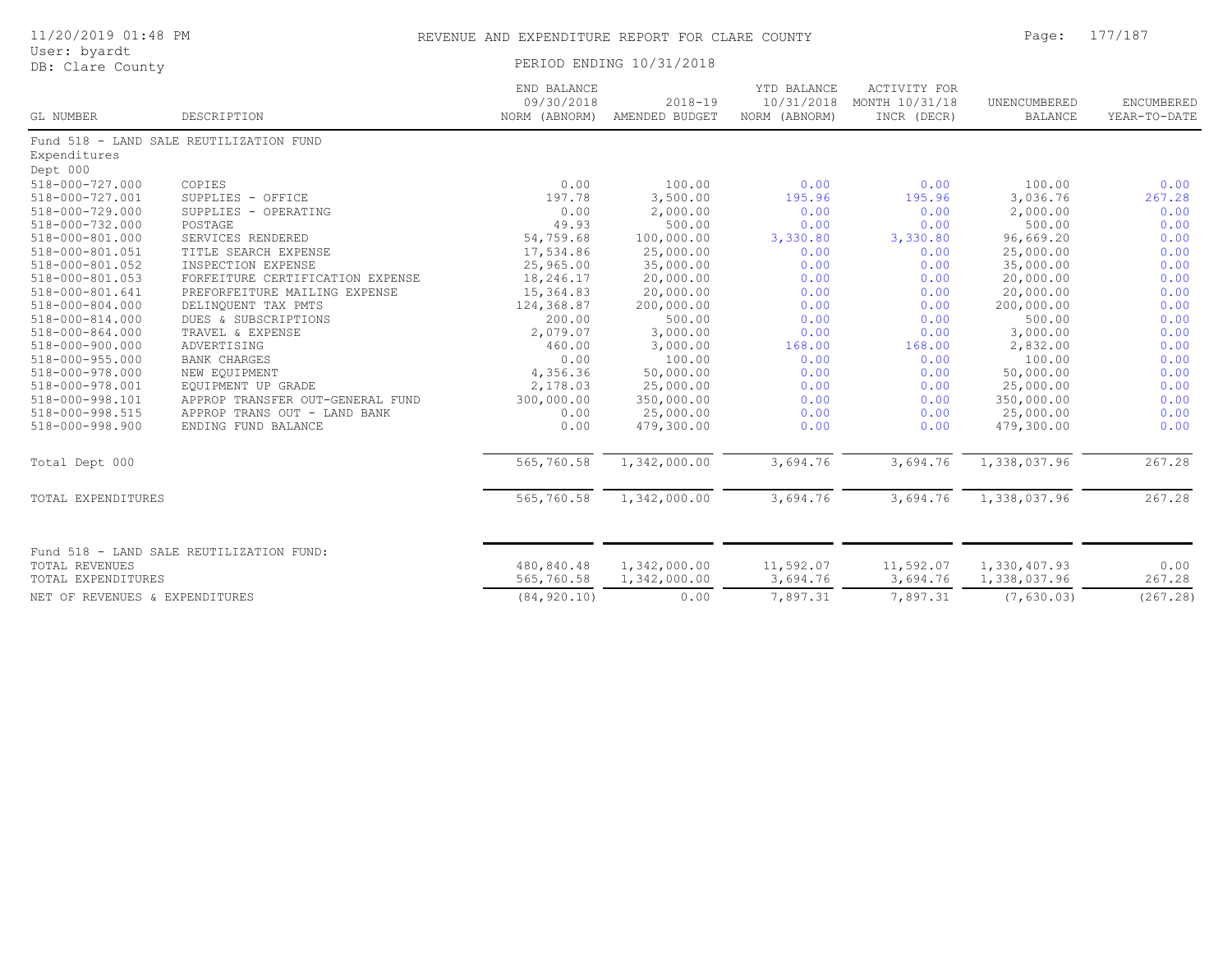| 11/20/2019 01:48 PM<br>User: byardt                          |                    | REVENUE AND EXPENDITURE REPORT FOR CLARE COUNTY |                           |                                            |                                               |                         | 178/187                    |
|--------------------------------------------------------------|--------------------|-------------------------------------------------|---------------------------|--------------------------------------------|-----------------------------------------------|-------------------------|----------------------------|
| DB: Clare County                                             |                    | PERIOD ENDING 10/31/2018                        |                           |                                            |                                               |                         |                            |
| GL NUMBER                                                    | DESCRIPTION        | END BALANCE<br>09/30/2018<br>NORM (ABNORM)      | 2018-19<br>AMENDED BUDGET | YTD BALANCE<br>10/31/2018<br>NORM (ABNORM) | ACTIVITY FOR<br>MONTH 10/31/18<br>INCR (DECR) | UNENCUMBERED<br>BALANCE | ENCUMBERED<br>YEAR-TO-DATE |
| Fund 519 - TAX ANTICPATION NOTE FUND<br>Revenues<br>Dept 000 |                    |                                                 |                           |                                            |                                               |                         |                            |
| 519-000-699.101                                              | APPROP TRANSFER IN | 10,799.67                                       | 6,000.00                  | (119.34)                                   | (119.34)                                      | 6,119.34                | 0.00                       |
| Total Dept 000                                               |                    | 10,799.67                                       | 6,000.00                  | (119.34)                                   | (119.34)                                      | 6,119.34                | 0.00                       |
| TOTAL REVENUES                                               |                    | 10,799.67                                       | 6,000.00                  | (119.34)                                   | (119.34)                                      | 6,119.34                | 0.00                       |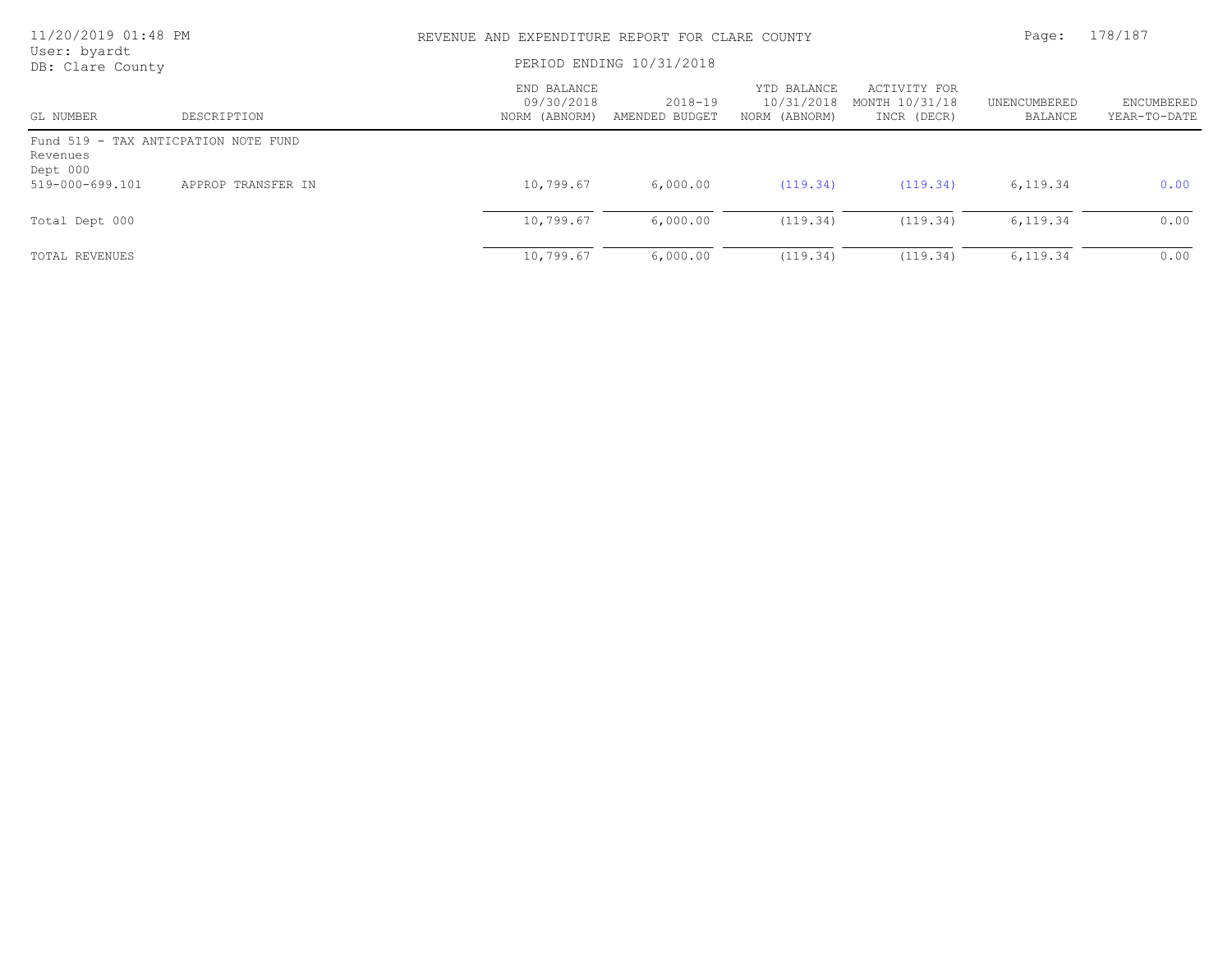| 11/20/2019 01:48 PM                                              |             | EXPENDITURE REPORT FOR CLARE COUNTY<br>REVENUE AND | Page:                         | 179/187                                    |                                               |                         |                            |
|------------------------------------------------------------------|-------------|----------------------------------------------------|-------------------------------|--------------------------------------------|-----------------------------------------------|-------------------------|----------------------------|
| User: byardt<br>DB: Clare County                                 |             | PERIOD ENDING 10/31/2018                           |                               |                                            |                                               |                         |                            |
| GL NUMBER                                                        | DESCRIPTION | END BALANCE<br>09/30/2018<br>NORM (ABNORM)         | $2018 - 19$<br>AMENDED BUDGET | YTD BALANCE<br>10/31/2018<br>NORM (ABNORM) | ACTIVITY FOR<br>MONTH 10/31/18<br>INCR (DECR) | UNENCUMBERED<br>BALANCE | ENCUMBERED<br>YEAR-TO-DATE |
| Fund 519 - TAX ANTICPATION NOTE FUND<br>Expenditures<br>Dept 000 |             |                                                    |                               |                                            |                                               |                         |                            |
| 519-000-995.000                                                  | INTEREST    | 10,799.67                                          | 6,000.00                      | (119.34)                                   | (119.34)                                      | 6,119.34                | 0.00                       |
| Total Dept 000                                                   |             | 10,799.67                                          | 6,000.00                      | (119.34)                                   | (119.34)                                      | 6,119.34                | 0.00                       |
| TOTAL EXPENDITURES                                               |             | 10,799.67                                          | 6,000.00                      | (119.34)                                   | (119.34)                                      | 6,119.34                | 0.00                       |
| Fund 519 - TAX ANTICPATION NOTE FUND:                            |             |                                                    |                               |                                            |                                               |                         |                            |
| TOTAL REVENUES<br>TOTAL EXPENDITURES                             |             | 10,799.67<br>10,799.67                             | 6,000.00<br>6,000.00          | (119.34)<br>(119.34)                       | (119.34)<br>(119.34)                          | 6,119.34<br>6,119.34    | 0.00<br>0.00               |
| NET OF REVENUES & EXPENDITURES                                   |             | 0.00                                               | 0.00                          | 0.00                                       | 0.00                                          | 0.00                    | 0.00                       |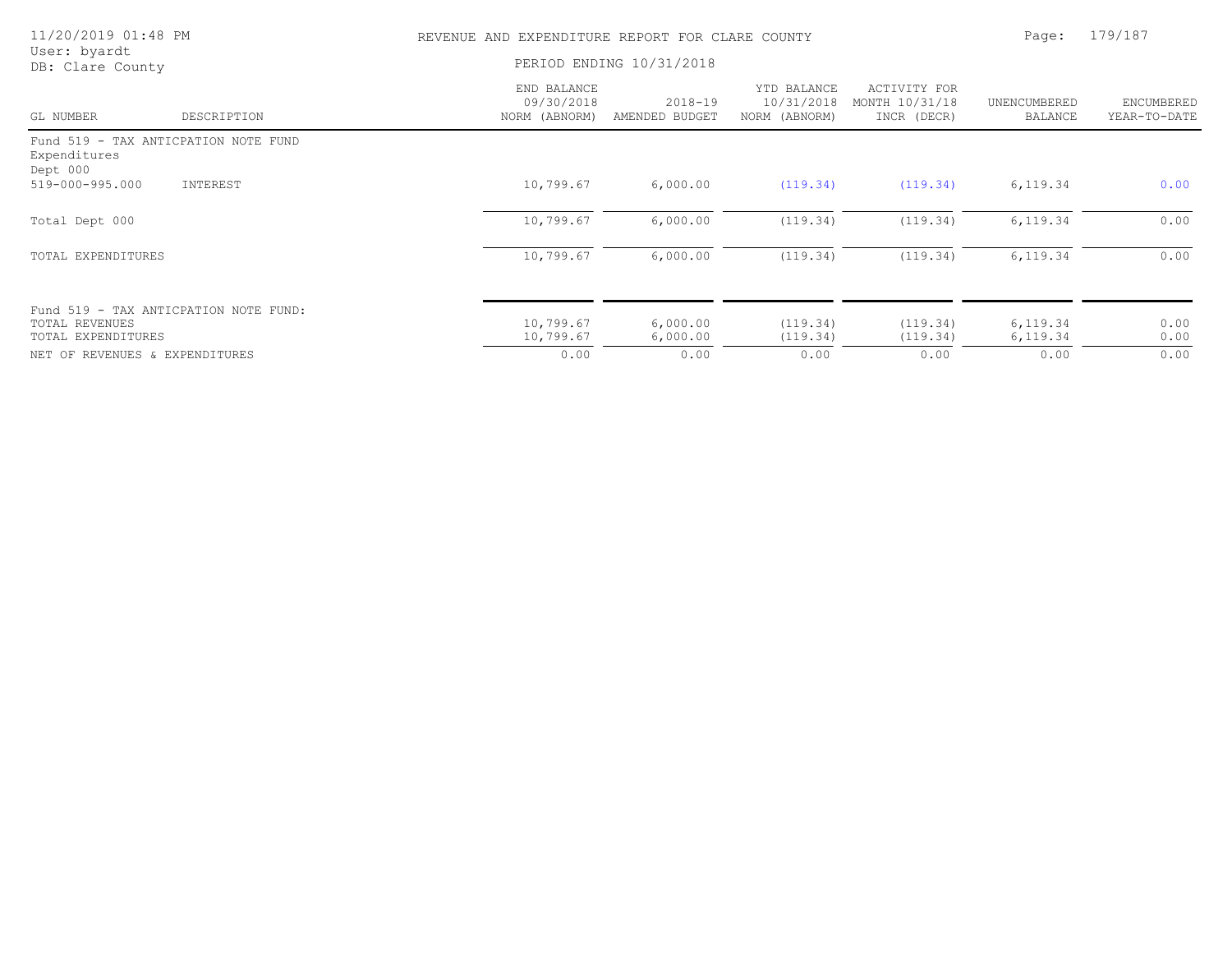| 11/20/2019 01:48 PM<br>User: byardt                           |                 | REVENUE AND EXPENDITURE REPORT FOR CLARE COUNTY |                           |                                            |                                               |                         | 180/187                           |
|---------------------------------------------------------------|-----------------|-------------------------------------------------|---------------------------|--------------------------------------------|-----------------------------------------------|-------------------------|-----------------------------------|
| DB: Clare County                                              |                 | PERIOD ENDING 10/31/2018                        |                           |                                            |                                               |                         |                                   |
| GL NUMBER                                                     | DESCRIPTION     | END BALANCE<br>09/30/2018<br>NORM (ABNORM)      | 2018-19<br>AMENDED BUDGET | YTD BALANCE<br>10/31/2018<br>NORM (ABNORM) | ACTIVITY FOR<br>MONTH 10/31/18<br>INCR (DECR) | UNENCUMBERED<br>BALANCE | <b>ENCUMBERED</b><br>YEAR-TO-DATE |
| Fund 588 - TRANSPORTATION SYSTEM FUND<br>Revenues<br>Dept 000 |                 |                                                 |                           |                                            |                                               |                         |                                   |
| 588-000-401.000                                               | REVENUE CONTROL | 1,697,032.62                                    | 3,500,000.00              | 86,433.99                                  | 86,433.99                                     | 3,413,566.01            | 0.00                              |
| Total Dept 000                                                |                 | 1,697,032.62                                    | 3,500,000.00              | 86,433.99                                  | 86,433.99                                     | 3,413,566.01            | 0.00                              |
| TOTAL REVENUES                                                |                 | 1,697,032.62                                    | 3,500,000.00              | 86,433.99                                  | 86,433.99                                     | 3, 413, 566.01          | 0.00                              |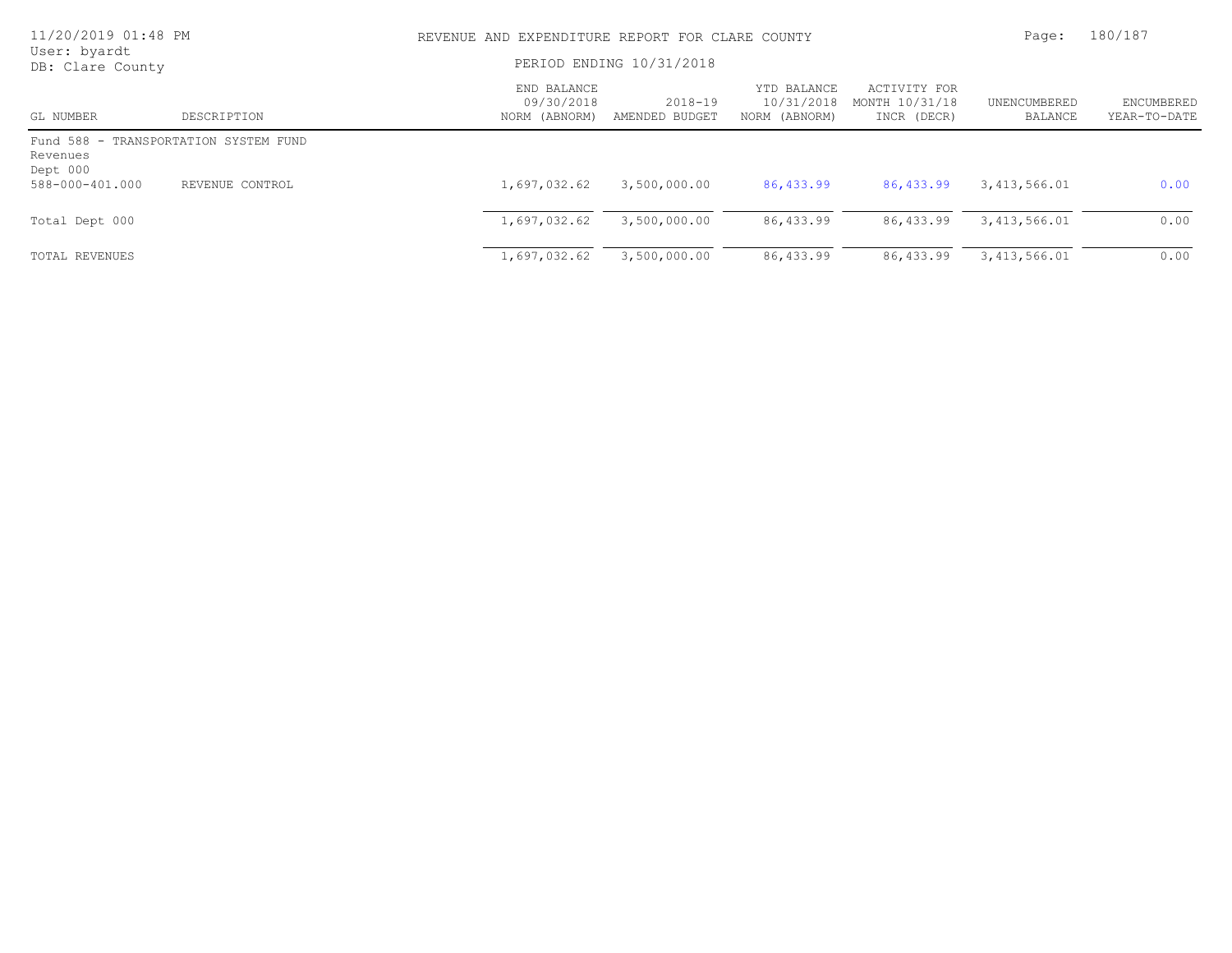| 11/20/2019 01:48 PM                                                            |                     | REVENUE AND EXPENDITURE REPORT FOR CLARE COUNTY |                               |                                            |                                               |                                | 181/187                    |
|--------------------------------------------------------------------------------|---------------------|-------------------------------------------------|-------------------------------|--------------------------------------------|-----------------------------------------------|--------------------------------|----------------------------|
| User: byardt<br>DB: Clare County                                               |                     | PERIOD ENDING 10/31/2018                        |                               |                                            |                                               |                                |                            |
| GL NUMBER                                                                      | DESCRIPTION         | END BALANCE<br>09/30/2018<br>NORM (ABNORM)      | $2018 - 19$<br>AMENDED BUDGET | YTD BALANCE<br>10/31/2018<br>NORM (ABNORM) | ACTIVITY FOR<br>MONTH 10/31/18<br>INCR (DECR) | UNENCUMBERED<br>BALANCE        | ENCUMBERED<br>YEAR-TO-DATE |
| Fund 588 - TRANSPORTATION SYSTEM FUND<br>Expenditures<br>Dept 000              |                     |                                                 |                               |                                            |                                               |                                |                            |
| 588-000-701.000                                                                | EXPENDITURE CONTROL | 1,725,388.96                                    | 3,500,000.00                  | 209,504.36                                 | 209,504.36                                    | 3,290,495.64                   | 0.00                       |
| Total Dept 000                                                                 |                     | 1,725,388.96                                    | 3,500,000.00                  | 209,504.36                                 | 209,504.36                                    | 3,290,495.64                   | 0.00                       |
| TOTAL EXPENDITURES                                                             |                     | 1,725,388.96                                    | 3,500,000.00                  | 209,504.36                                 | 209,504.36                                    | 3,290,495.64                   | 0.00                       |
| Fund 588 - TRANSPORTATION SYSTEM FUND:<br>TOTAL REVENUES<br>TOTAL EXPENDITURES |                     | 1,697,032.62<br>1,725,388.96                    | 3,500,000.00<br>3,500,000.00  | 86,433.99<br>209,504.36                    | 86,433.99<br>209,504.36                       | 3, 413, 566.01<br>3,290,495.64 | 0.00<br>0.00               |
| NET OF REVENUES & EXPENDITURES                                                 |                     | (28, 356, 34)                                   | 0.00                          | (123, 070, 37)                             | (123, 070.37)                                 | 123,070.37                     | 0.00                       |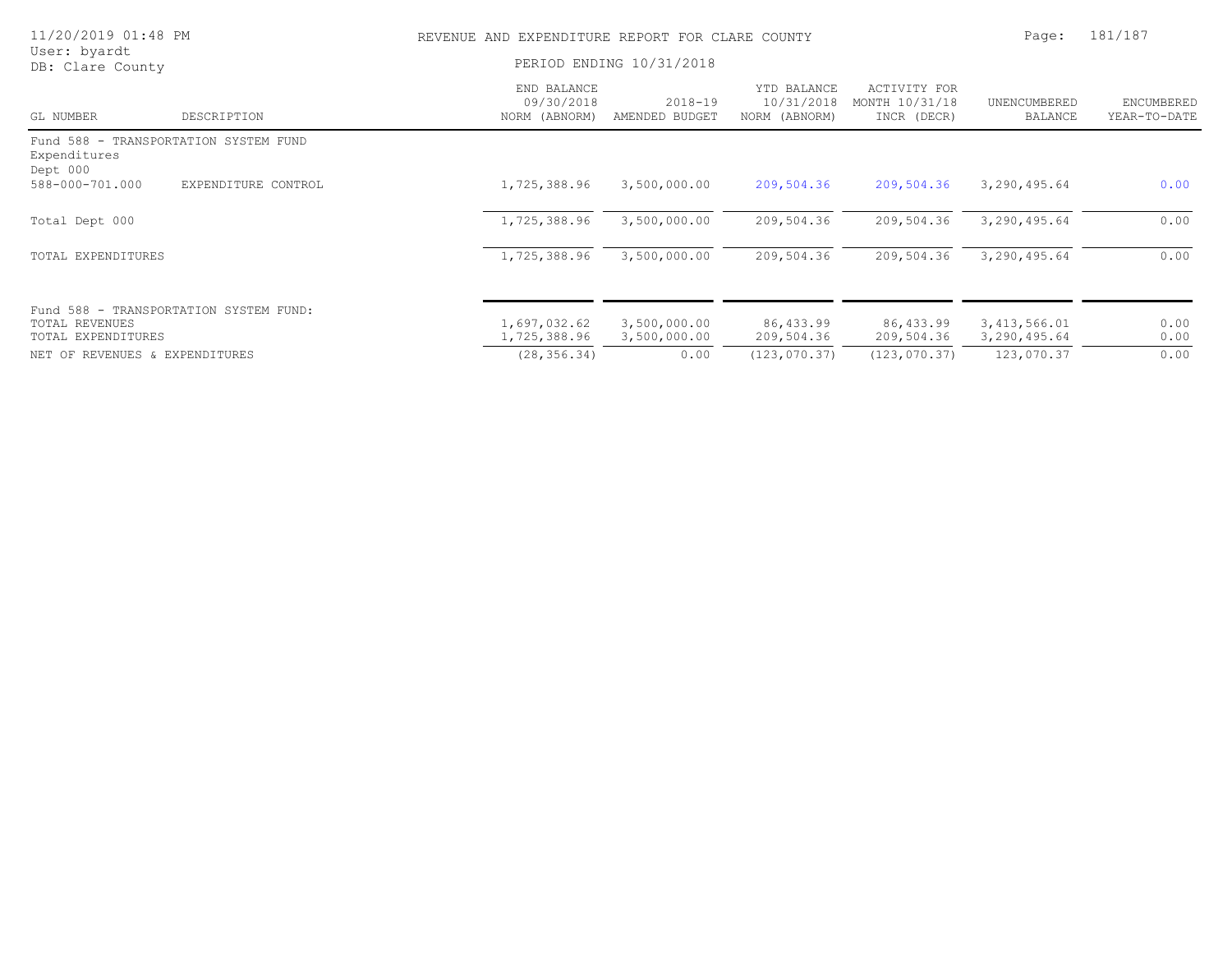| 11/20/2019 01:48 PM              |                          | REVENUE AND EXPENDITURE REPORT FOR CLARE COUNTY | Page:                         | 182/187                                    |                                               |                         |                            |
|----------------------------------|--------------------------|-------------------------------------------------|-------------------------------|--------------------------------------------|-----------------------------------------------|-------------------------|----------------------------|
| User: byardt<br>DB: Clare County |                          | PERIOD ENDING 10/31/2018                        |                               |                                            |                                               |                         |                            |
| GL NUMBER                        | DESCRIPTION              | END BALANCE<br>09/30/2018<br>NORM (ABNORM)      | $2018 - 19$<br>AMENDED BUDGET | YTD BALANCE<br>10/31/2018<br>NORM (ABNORM) | ACTIVITY FOR<br>MONTH 10/31/18<br>INCR (DECR) | UNENCUMBERED<br>BALANCE | ENCUMBERED<br>YEAR-TO-DATE |
| Fund 595 - JAIL COMMISSARY FUND  |                          |                                                 |                               |                                            |                                               |                         |                            |
| Revenues                         |                          |                                                 |                               |                                            |                                               |                         |                            |
| Dept 000                         |                          |                                                 |                               |                                            |                                               |                         |                            |
| 595-000-608.000                  | VIDEO VISITATION SERVICE | 43,582.49                                       | 32,500.00                     | 0.00                                       | 0.00                                          | 32,500.00               | 0.00                       |
| 595-000-642.000                  | COMMISSARY COMMISSIONS   | 45, 119. 19                                     | 43,000.00                     | 0.00                                       | 0.00                                          | 43,000.00               | 0.00                       |
| 595-000-643.001                  | PHONE CARDS              | 68, 417.22                                      | 56,000.00                     | 0.00                                       | 0.00                                          | 56,000.00               | 0.00                       |
| 595-000-643.002                  | ELECTRONIC CIGARETTES    | 31,464.00                                       | 22,000.00                     | 0.00                                       | 0.00                                          | 22,000.00               | 0.00                       |
| $595 - 000 - 653.000$            | INDEGENT PACKAGES        | 290.27                                          | 300.00                        | 0.00                                       | 0.00                                          | 300.00                  | 0.00                       |
| 595-000-653.001                  | STARTER PACKET           | 61.97                                           | 175.00                        | 0.00                                       | 0.00                                          | 175.00                  | 0.00                       |
| 595-000-676.000                  | REIMBURSEMENT- MISC.     | 97.41                                           | 100.00                        | 0.00                                       | 0.00                                          | 100.00                  | 0.00                       |
| 595-000-681.000                  | SIGNING BONUS            | 45,000.00                                       | 0.00                          | 0.00                                       | 0.00                                          | 0.00                    | 0.00                       |
| $595 - 000 - 699.900$            | BEGINNING FUND BALANCE   | 0.00                                            | 111,483.00                    | 0.00                                       | 0.00                                          | 111,483.00              | 0.00                       |
| Total Dept 000                   |                          | 234,032.55                                      | 265,558.00                    | 0.00                                       | 0.00                                          | 265,558.00              | 0.00                       |
| TOTAL REVENUES                   |                          | 234,032.55                                      | 265,558.00                    | 0.00                                       | 0.00                                          | 265,558.00              | 0.00                       |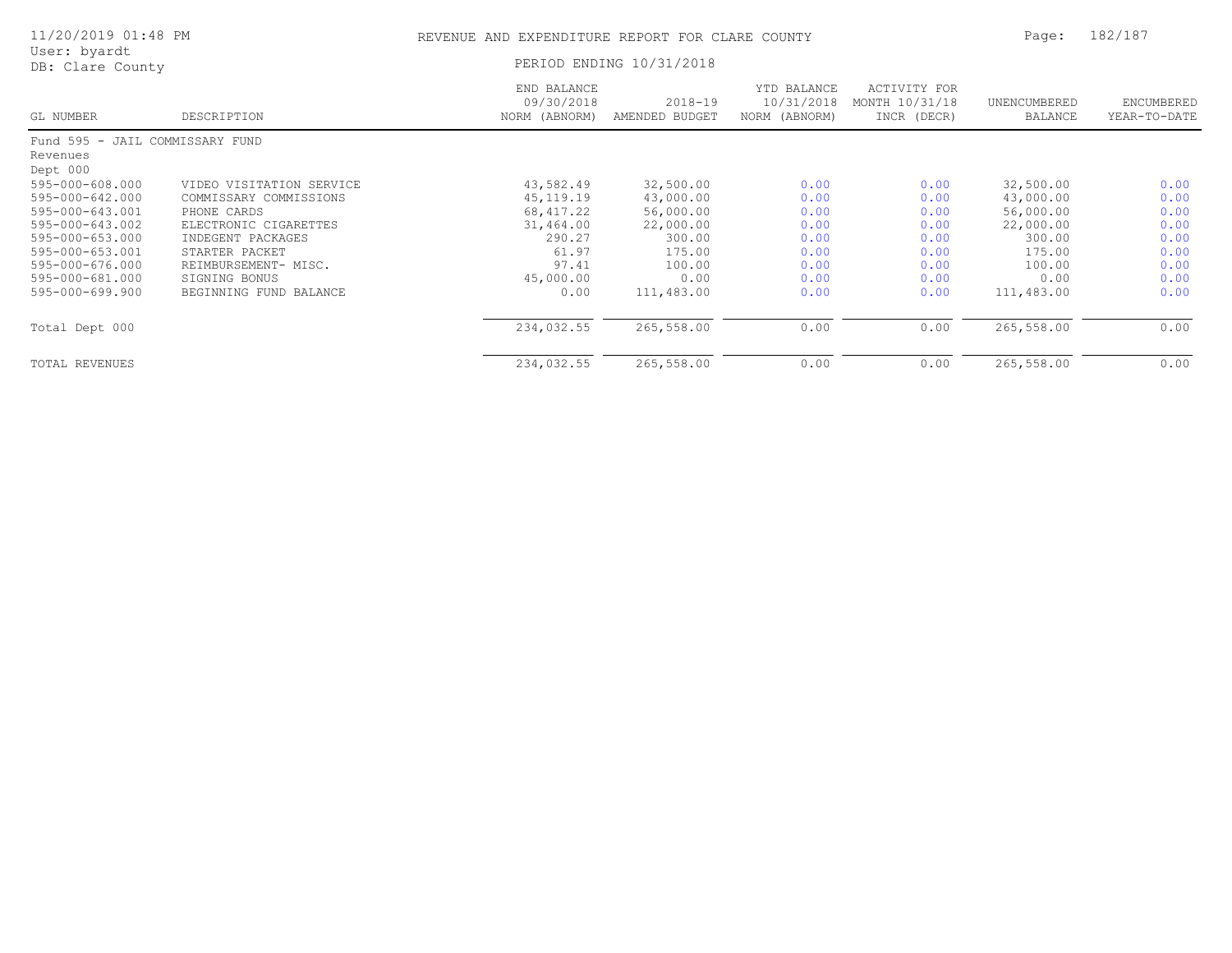| 11/20/2019 01:48 PM                                                                                            |                                                                                                                   | REVENUE AND EXPENDITURE REPORT FOR CLARE COUNTY                     | Page:                                                                      | 183/187                                                |                                                        |                                                                            |                                                |
|----------------------------------------------------------------------------------------------------------------|-------------------------------------------------------------------------------------------------------------------|---------------------------------------------------------------------|----------------------------------------------------------------------------|--------------------------------------------------------|--------------------------------------------------------|----------------------------------------------------------------------------|------------------------------------------------|
| User: byardt<br>DB: Clare County                                                                               |                                                                                                                   | PERIOD ENDING 10/31/2018                                            |                                                                            |                                                        |                                                        |                                                                            |                                                |
| GL NUMBER                                                                                                      | DESCRIPTION                                                                                                       | END BALANCE<br>09/30/2018<br>NORM (ABNORM)                          | $2018 - 19$<br>AMENDED BUDGET                                              | YTD BALANCE<br>10/31/2018<br>NORM (ABNORM)             | <b>ACTIVITY FOR</b><br>MONTH 10/31/18<br>INCR (DECR)   | UNENCUMBERED<br><b>BALANCE</b>                                             | ENCUMBERED<br>YEAR-TO-DATE                     |
| Fund 595 - JAIL COMMISSARY FUND<br>Expenditures<br>Dept 000                                                    |                                                                                                                   |                                                                     |                                                                            |                                                        |                                                        |                                                                            |                                                |
| 595-000-727.000<br>595-000-743.000<br>595-000-744.000<br>595-000-924.000<br>595-000-998.900<br>595-000-999.000 | SUPPLIES<br>PHONE CARD EXPENSE<br>ELECTRONIC CIGARETTE EXPENSE<br>CABLE TV<br>ENDING FUND BALANCE<br>TRANSFER OUT | 59,992.85<br>33,621.96<br>9,558.77<br>1,719.48<br>0.00<br>85,234.71 | 65,000.00<br>42,000.00<br>10,000.00<br>2,000.00<br>131,828.00<br>14,730.00 | 2,917.60<br>0.00<br>1,967.76<br>156.92<br>0.00<br>0.00 | 2,917.60<br>0.00<br>1,967.76<br>156.92<br>0.00<br>0.00 | 61, 110.15<br>42,000.00<br>8,032.24<br>1,843.08<br>131,828.00<br>14,730.00 | 972.25<br>0.00<br>0.00<br>0.00<br>0.00<br>0.00 |
| Total Dept 000                                                                                                 |                                                                                                                   | 190, 127.77                                                         | 265,558.00                                                                 | 5,042.28                                               | 5,042.28                                               | 259, 543.47                                                                | 972.25                                         |
| TOTAL EXPENDITURES                                                                                             |                                                                                                                   | 190, 127.77                                                         | 265,558.00                                                                 | 5,042.28                                               | 5,042.28                                               | 259, 543.47                                                                | 972.25                                         |
| Fund 595 - JAIL COMMISSARY FUND:<br>TOTAL REVENUES<br>TOTAL EXPENDITURES                                       |                                                                                                                   | 234,032.55<br>190, 127. 77                                          | 265,558.00<br>265,558.00                                                   | 0.00<br>5,042.28                                       | 0.00<br>5,042.28                                       | 265,558.00<br>259,543.47                                                   | 0.00<br>972.25                                 |
| NET OF REVENUES & EXPENDITURES                                                                                 |                                                                                                                   | 43,904.78                                                           | 0.00                                                                       | (5,042.28)                                             | (5,042.28)                                             | 6,014.53                                                                   | (972.25)                                       |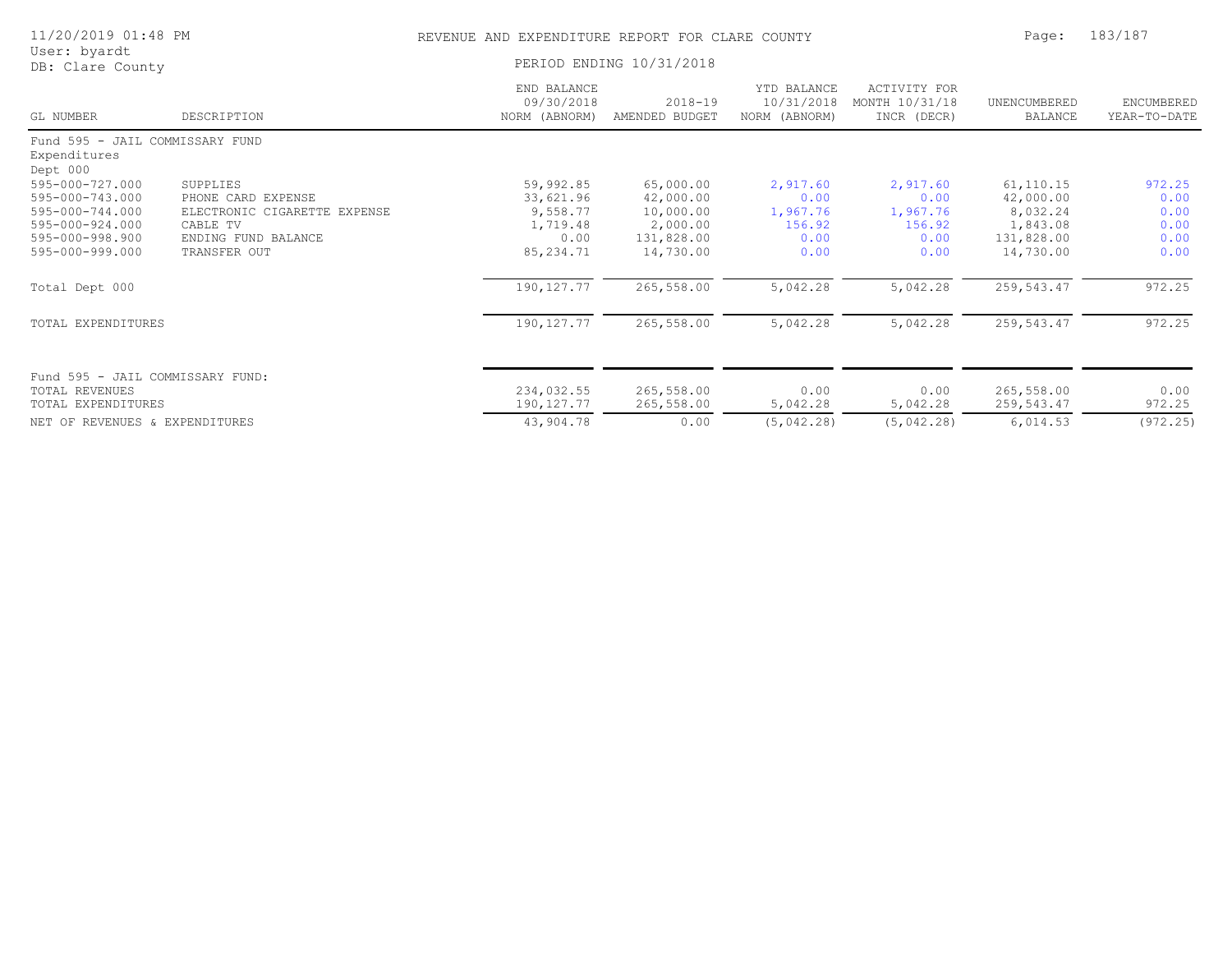| 11/20/2019 01:48 PM                                                      |                                                                                   |                                             | REVENUE AND EXPENDITURE REPORT FOR CLARE COUNTY   |                                            |                                               |                                                   |                                   |
|--------------------------------------------------------------------------|-----------------------------------------------------------------------------------|---------------------------------------------|---------------------------------------------------|--------------------------------------------|-----------------------------------------------|---------------------------------------------------|-----------------------------------|
| User: byardt<br>DB: Clare County                                         |                                                                                   |                                             | PERIOD ENDING 10/31/2018                          |                                            |                                               |                                                   |                                   |
| GL NUMBER                                                                | DESCRIPTION                                                                       | END BALANCE<br>09/30/2018<br>NORM (ABNORM)  | $2018 - 19$<br>AMENDED BUDGET                     | YTD BALANCE<br>10/31/2018<br>NORM (ABNORM) | ACTIVITY FOR<br>MONTH 10/31/18<br>INCR (DECR) | UNENCUMBERED<br><b>BALANCE</b>                    | <b>ENCUMBERED</b><br>YEAR-TO-DATE |
| Fund 801 - DRAIN FUND<br>Revenues<br>Dept 000                            |                                                                                   |                                             |                                                   |                                            |                                               |                                                   |                                   |
| 801-000-665.000<br>801-000-672.000<br>801-000-698.000<br>801-000-699.900 | INTEREST EARNED<br>SPECIAL ASSESSMENTS<br>NOTE PROCEEDS<br>BEGINNING FUND BALANCE | 1,246.51<br>10,525.11<br>250,000.00<br>0.00 | 2,000.00<br>100,000.00<br>518,955.00<br>48,000.00 | 85.82<br>0.00<br>0.00<br>0.00              | 85.82<br>0.00<br>0.00<br>0.00                 | 1,914.18<br>100,000.00<br>518,955.00<br>48,000.00 | 0.00<br>0.00<br>0.00<br>0.00      |
| Total Dept 000                                                           |                                                                                   | 261,771.62                                  | 668,955.00                                        | 85.82                                      | 85.82                                         | 668,869.18                                        | 0.00                              |
| <b>TOTAL REVENUES</b>                                                    |                                                                                   | 261,771.62                                  | 668,955.00                                        | 85.82                                      | 85.82                                         | 668,869.18                                        | 0.00                              |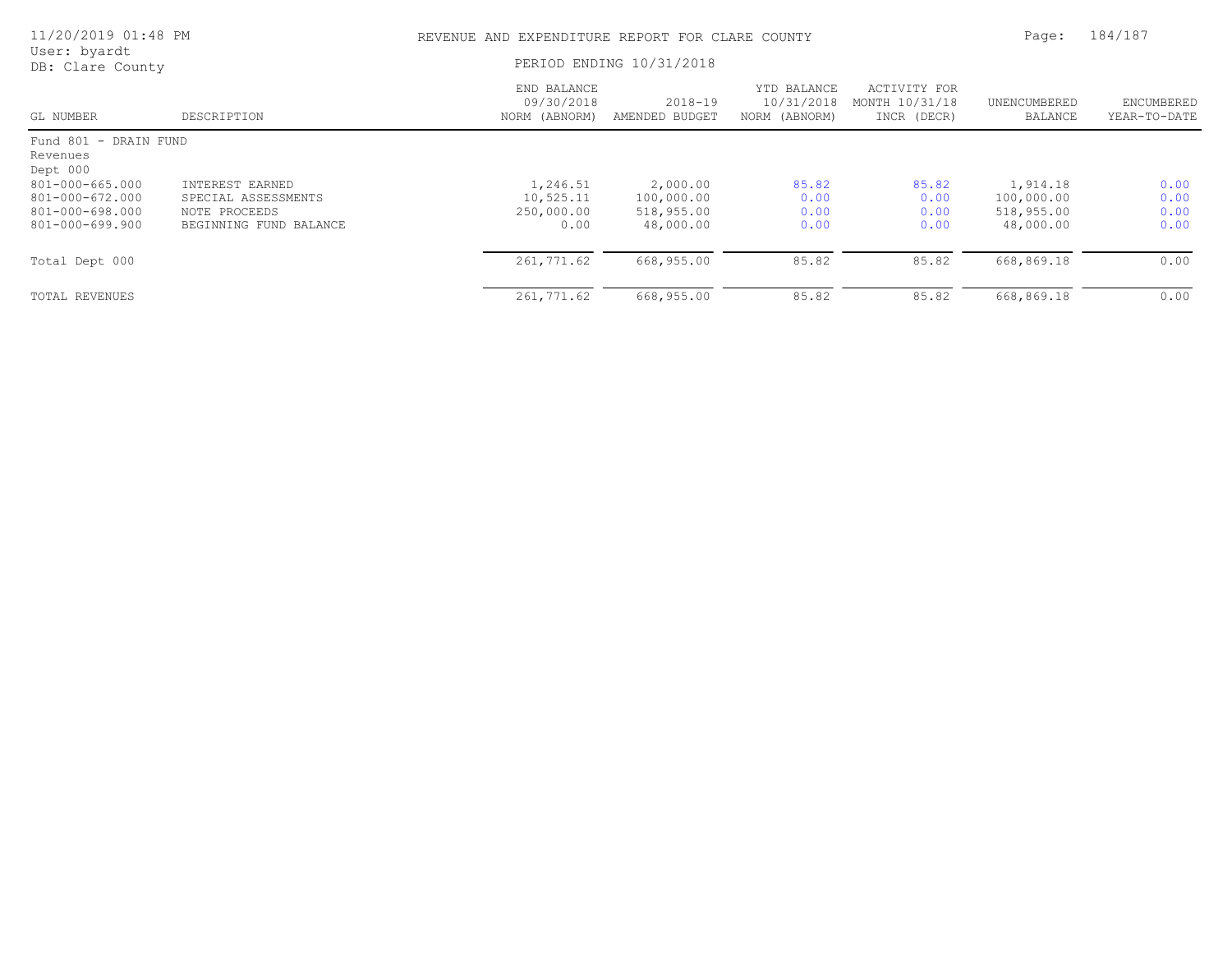| 11/20/2019 01:48 PM                                                                               |                                                                                         | REVENUE AND EXPENDITURE REPORT FOR CLARE COUNTY | Page:                                                          | 185/187                                    |                                                      |                                                                |                                      |
|---------------------------------------------------------------------------------------------------|-----------------------------------------------------------------------------------------|-------------------------------------------------|----------------------------------------------------------------|--------------------------------------------|------------------------------------------------------|----------------------------------------------------------------|--------------------------------------|
| User: byardt<br>DB: Clare County                                                                  |                                                                                         | PERIOD ENDING 10/31/2018                        |                                                                |                                            |                                                      |                                                                |                                      |
| GL NUMBER                                                                                         | DESCRIPTION                                                                             | END BALANCE<br>09/30/2018<br>NORM (ABNORM)      | $2018 - 19$<br>AMENDED BUDGET                                  | YTD BALANCE<br>10/31/2018<br>NORM (ABNORM) | <b>ACTIVITY FOR</b><br>MONTH 10/31/18<br>INCR (DECR) | UNENCUMBERED<br>BALANCE                                        | ENCUMBERED<br>YEAR-TO-DATE           |
| Fund 801 - DRAIN FUND<br>Expenditures<br>Dept 000                                                 |                                                                                         |                                                 |                                                                |                                            |                                                      |                                                                |                                      |
| $801 - 000 - 967.000$<br>801-000-970.000<br>801-000-991.000<br>801-000-995.000<br>801-000-998.900 | REPAIRS & MAINTENANCE<br>CAPITAL OUTLAY<br>PRINCIPAL<br>INTEREST<br>ENDING FUND BALANCE | 7,116.12<br>166,656.00<br>0.00<br>0.00<br>0.00  | 25,000.00<br>520,000.00<br>70,000.00<br>20,000.00<br>33,955.00 | 0.00<br>0.00<br>0.00<br>0.00<br>0.00       | 0.00<br>0.00<br>0.00<br>0.00<br>0.00                 | 25,000.00<br>520,000.00<br>70,000.00<br>20,000.00<br>33,955.00 | 0.00<br>0.00<br>0.00<br>0.00<br>0.00 |
| Total Dept 000                                                                                    |                                                                                         | 173,772.12                                      | 668,955.00                                                     | 0.00                                       | 0.00                                                 | 668,955.00                                                     | 0.00                                 |
| TOTAL EXPENDITURES                                                                                |                                                                                         | 173,772.12                                      | 668,955.00                                                     | 0.00                                       | 0.00                                                 | 668,955.00                                                     | 0.00                                 |
| Fund 801 - DRAIN FUND:<br><b>TOTAL REVENUES</b><br>TOTAL EXPENDITURES                             |                                                                                         | 261,771.62<br>173,772.12                        | 668,955.00<br>668,955.00                                       | 85.82<br>0.00                              | 85.82<br>0.00                                        | 668,869.18<br>668,955.00                                       | 0.00<br>0.00                         |
| NET OF REVENUES & EXPENDITURES                                                                    |                                                                                         | 87,999.50                                       | 0.00                                                           | 85.82                                      | 85.82                                                | (85.82)                                                        | 0.00                                 |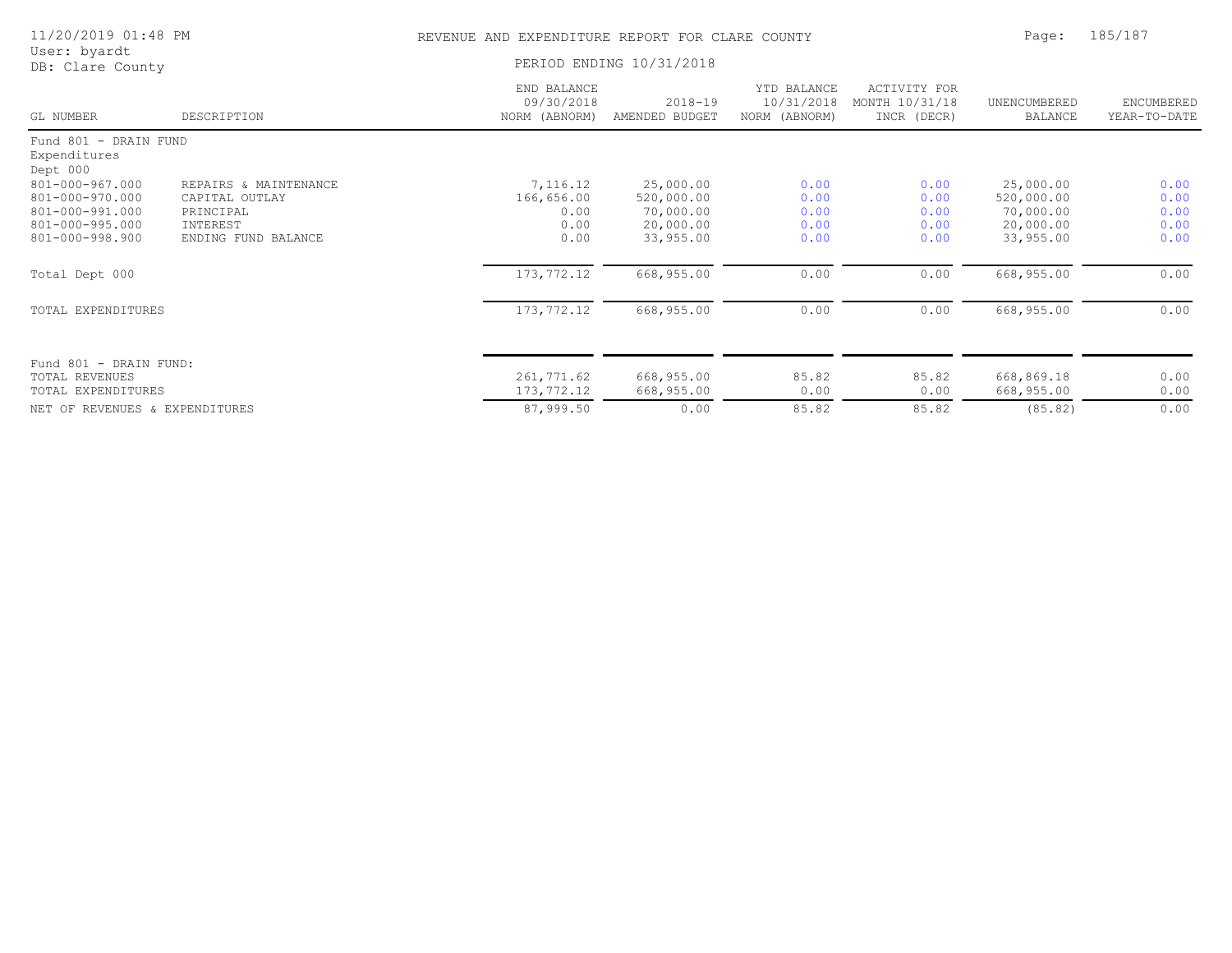| 11/20/2019 01:48 PM                                |                                               |                                            | REVENUE AND EXPENDITURE REPORT FOR CLARE COUNTY |                                            |                                               |                         |                            |
|----------------------------------------------------|-----------------------------------------------|--------------------------------------------|-------------------------------------------------|--------------------------------------------|-----------------------------------------------|-------------------------|----------------------------|
| User: byardt<br>DB: Clare County                   |                                               | PERIOD ENDING 10/31/2018                   |                                                 |                                            |                                               |                         |                            |
| GL NUMBER                                          | DESCRIPTION                                   | END BALANCE<br>09/30/2018<br>NORM (ABNORM) | $2018 - 19$<br>AMENDED BUDGET                   | YTD BALANCE<br>10/31/2018<br>NORM (ABNORM) | ACTIVITY FOR<br>MONTH 10/31/18<br>INCR (DECR) | UNENCUMBERED<br>BALANCE | ENCUMBERED<br>YEAR-TO-DATE |
| Fund 841 - LAKE LEVEL FUND<br>Revenues<br>Dept 000 |                                               |                                            |                                                 |                                            |                                               |                         |                            |
| 841-000-672.000<br>841-000-699.900                 | SPECIAL ASSESSMENTS<br>BEGINNING FUND BALANCE | 6,871.87<br>0.00                           | 20,000.00<br>22,000.00                          | 0.00<br>0.00                               | 0.00<br>0.00                                  | 20,000.00<br>22,000.00  | 0.00<br>0.00               |
| Total Dept 000                                     |                                               | 6,871.87                                   | 42,000.00                                       | 0.00                                       | 0.00                                          | 42,000.00               | 0.00                       |
| TOTAL REVENUES                                     |                                               | 6,871.87                                   | 42,000.00                                       | 0.00                                       | 0.00                                          | 42,000.00               | 0.00                       |